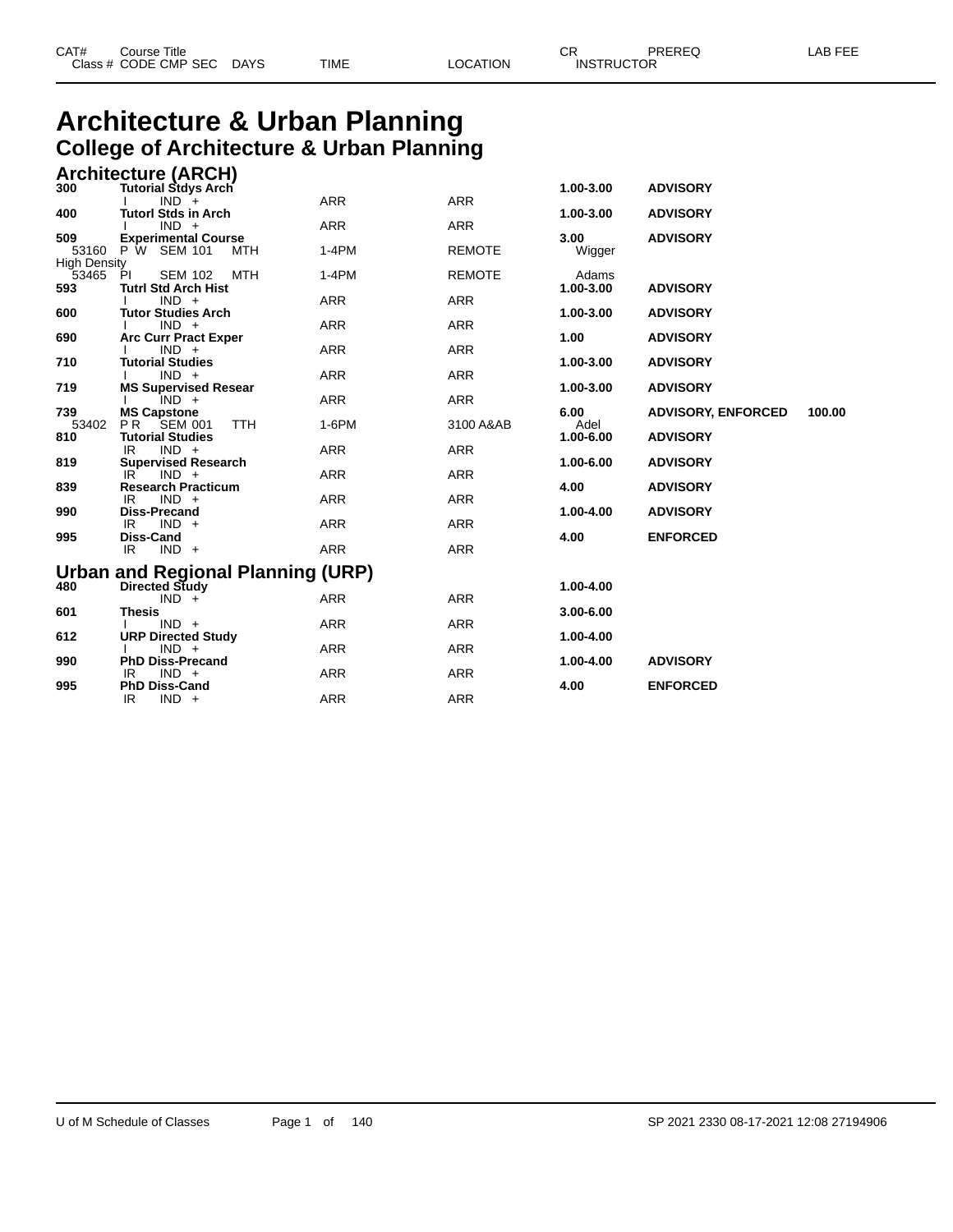# **Dental Hygiene Dental Hygiene-Dentistry**

|         | Dental Hygiene (DENTHYG)<br>313 Clinical Dent Hyg |            |            |           |
|---------|---------------------------------------------------|------------|------------|-----------|
|         |                                                   |            |            | 5.00      |
| 50052 P | LAB 101                                           | <b>ARR</b> | <b>ARR</b> |           |
| 444     | <b>Comm Prac: Hd Start</b>                        |            |            | 1.00      |
| 50053   | <b>REC 101</b><br>- S                             | <b>ARR</b> | ARR        | Schmerl   |
| 50054   | <b>SEM 102</b><br>$\mathsf{P}$                    | <b>ARR</b> | <b>ARR</b> |           |
| 445     | Research II                                       |            |            | 2.00-4.00 |
| 50055   | LEC 101<br>- P                                    | <b>ARR</b> | <b>ARR</b> |           |
| 450     | <b>Service Learning</b>                           |            |            | 2.00      |
| 50056   | <b>SEM 101</b><br>- P                             | <b>ARR</b> | ARR        | Schmerl   |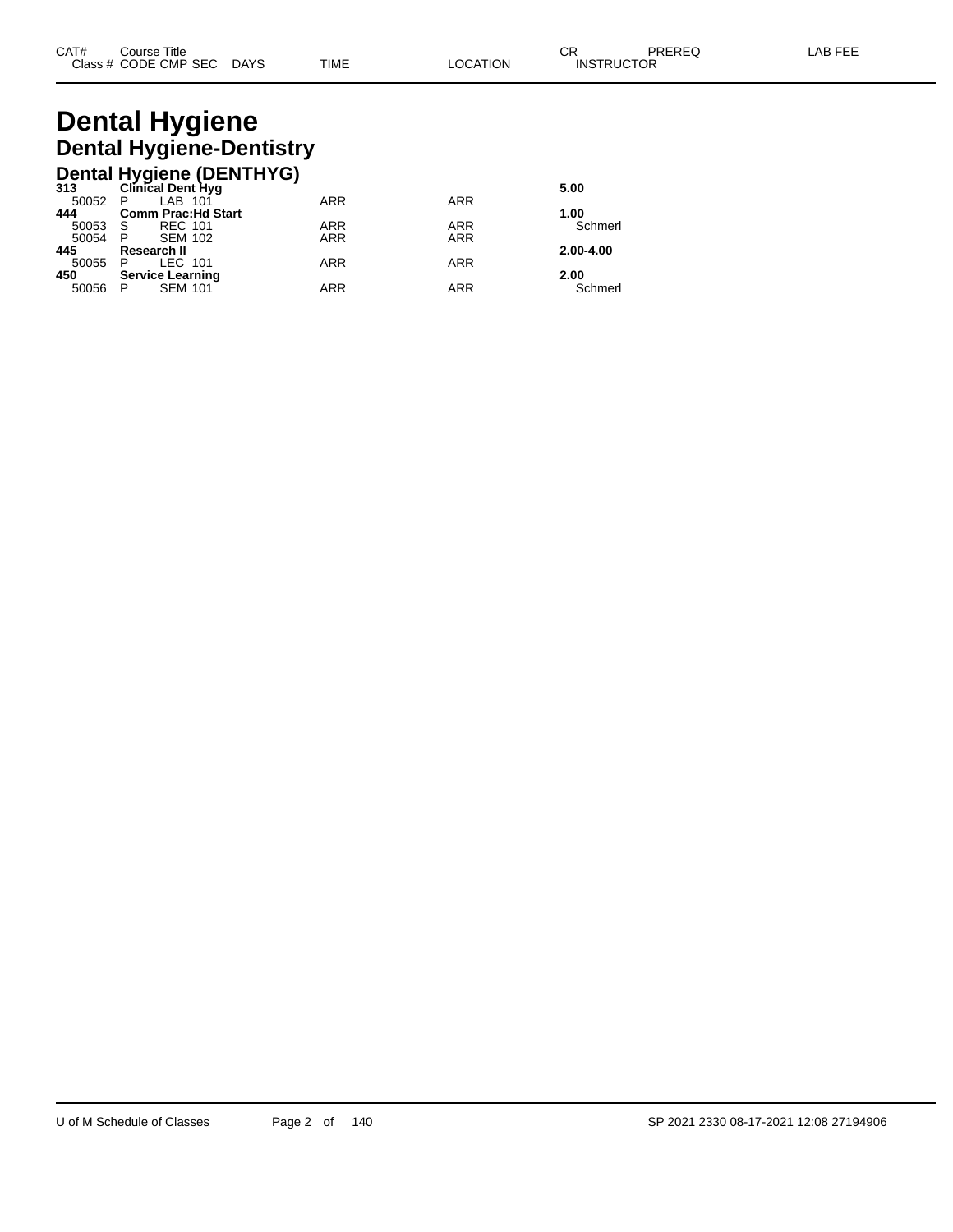| CAT#            | Course Title<br>Class # CODE CMP SEC DAYS                          |    | TIME       | <b>LOCATION</b> | CR<br><b>INSTRUCTOR</b> | PREREQ          | LAB FEE |  |
|-----------------|--------------------------------------------------------------------|----|------------|-----------------|-------------------------|-----------------|---------|--|
|                 | <b>Dentistry</b>                                                   |    |            |                 |                         |                 |         |  |
|                 | <b>School Of Dentistry</b>                                         |    |            |                 |                         |                 |         |  |
|                 | <b>Dentistry (DENT)</b>                                            |    |            |                 |                         |                 |         |  |
| 520<br>51501 PR | <b>Clinical Found I</b><br>LEC 102                                 |    | ARR        | ARR             | 1.00<br>McLean          | <b>ENFORCED</b> | 435.00  |  |
| 545<br>51214    | <b>Head &amp; Neck Anatomy</b><br>P R<br><b>SEM 101</b>            | МW | 8-12PM     | ARR             | 2.50<br>Cortright       | <b>ENFORCED</b> |         |  |
| 51242<br>631    | P R<br><b>SEM 102</b><br><b>Clinical Foundations II</b>            |    | ARR        | ARR             | 5.00                    | <b>ENFORCED</b> | 236.00  |  |
| 51500<br>820R   | PR.<br>LAB 101<br><b>Comprehensive Care Clinic</b>                 |    | ARR        | ARR             | $0.00 - 10.00$          | <b>ENFORCED</b> |         |  |
|                 | 52883 PR CLN 101                                                   |    | ARR        | ARR             | Heys                    |                 |         |  |
| 652             | <b>Endodontics (ENDODONT)</b><br><b>Clin Endodontics</b>           |    |            |                 | 1.00-4.00               |                 |         |  |
| 50058<br>655    | P<br>LAB 101<br><b>Endo Research</b>                               |    | ARR        | ARR             | McDonald<br>1.00-3.00   |                 |         |  |
|                 | $IND +$<br><b>Current Lit Review</b>                               |    | ARR        | ARR             |                         |                 |         |  |
| 659<br>50059 P  | <b>SEM 101</b>                                                     | M  | 8-10AM     | ARR             | 1.00-2.00<br>McDonald   |                 |         |  |
| 660             | This class meets in room G536.<br>Case Pres & Treat                |    |            |                 | 1.00-4.00               |                 |         |  |
| 50060 P         | SEM 101<br>This class meets in G536.                               | F  | 1-3PM      | ARR             | McDonald                |                 |         |  |
|                 | <b>Hospital Dentistry (HOSPDENT)</b>                               |    |            |                 |                         |                 |         |  |
| 550<br>50061 P  | <b>Hospital Dentistry</b><br>LEC 101                               |    | ARR        | ARR             | 1.00                    |                 |         |  |
|                 | Oral Biology (ORALBIOL)                                            |    |            |                 |                         |                 |         |  |
| 676<br>50062    | <b>Clin Dental Pharm</b><br>P<br><b>SEM 101</b>                    |    | ARR        | ARR             | 1.00                    |                 |         |  |
| 678<br>50063    | <b>Stat Meth Oral Biol</b><br>P<br>SEM 101                         |    | ARR        | ARR             | 1.00-3.00               | <b>ADVISORY</b> |         |  |
| 680<br>50064    | <b>Bact Perio Disease</b><br>P<br><b>SEM 101</b>                   |    | ARR        | ARR             | 2.00                    | <b>ADVISORY</b> |         |  |
| 773<br>50065    | <b>Directed Research</b><br>P                                      |    | ARR        | ARR             | 1.00-4.00               |                 |         |  |
| 776             | <b>SEM 101</b><br><b>Mamm Tissu&amp;Org Cult</b>                   |    |            |                 | 1.00-2.00               |                 |         |  |
| 50066<br>855    | P<br>SEM 101<br><b>Conscious Sedation</b>                          |    | ARR        | ARR             | 1.00                    |                 |         |  |
| 50067<br>856    | <b>SEM 101</b><br>P<br><b>Clin Consc Sedation</b>                  |    | ARR        | ARR             | 1.00                    | <b>ADVISORY</b> |         |  |
| 50068<br>858    | LAB 101<br>P<br><b>Immunologic Topics</b>                          |    | ARR        | ARR             | 1.00-2.00               | <b>ADVISORY</b> |         |  |
| 50069<br>859    | P<br>SEM 101<br><b>Seminar in Oral Bio</b>                         |    | ARR        | ARR             | 1.00                    |                 |         |  |
| 50070 P<br>990  | <b>SEM 101</b><br><b>Diss-Precand</b>                              |    | ARR        | ARR             | 1.00-4.00               | <b>ADVISORY</b> |         |  |
| 995             | $IND +$<br>Diss-Cand                                               |    | <b>ARR</b> | <b>ARR</b>      | 4.00                    | <b>ENFORCED</b> |         |  |
|                 | $IND +$<br>IR                                                      |    | <b>ARR</b> | <b>ARR</b>      |                         |                 |         |  |
| 812             | <b>Oral Health Sciences (ORALHEAL)</b><br><b>Sci Lab Rotations</b> |    |            |                 | 3.00                    |                 |         |  |
| 851             | $IND +$<br><b>Special Topics Sem</b>                               |    | ARR        | ARR             | 1.00-3.00               | <b>ADVISORY</b> |         |  |
|                 | $IND +$                                                            |    | ARR        | <b>ARR</b>      |                         |                 |         |  |
| 990             | <b>Dissertatn-Precand</b><br>$IND +$                               |    | ARR        | ARR             | 1.00-4.00               | <b>ADVISORY</b> |         |  |
| 995             | <b>Dissertation-Cand</b><br>$IND +$<br>IR                          |    | ARR        | <b>ARR</b>      | 4.00                    | <b>ENFORCED</b> |         |  |
|                 | Oral Pathology (ORALPATH)                                          |    |            |                 |                         |                 |         |  |
| 696             | Thesis Investigatn<br>$IND +$                                      |    | ARR        | ARR             | 1.00-3.00               |                 |         |  |
|                 | <b>Orthodontics (ORTHO)</b>                                        |    |            |                 |                         |                 |         |  |
| 760<br>52645    | <b>Clinical Orthodon</b><br>LAB 101<br>P                           |    | ARR        | <b>ARR</b>      | 1.00-5.00<br>Kim-Berman |                 |         |  |
| 766             | <b>Research-Thesis</b><br>$IND +$                                  |    | ARR        | ARR             | 1.00-4.00               |                 |         |  |
| 775<br>52595    | <b>Clin Ped Ortho</b><br>LAB 101                                   |    | ARR        | ARR             | 1.00-3.00               |                 |         |  |
| 778             | <b>Mg Chl Craniofac</b>                                            |    |            |                 | Ono<br>1.00-2.00        |                 |         |  |
| 52596           | LEC 101<br>P.                                                      |    | ARR        | <b>ARR</b>      | Yatabe loshida          |                 |         |  |

U of M Schedule of Classes Page 3 of 140 SP 2021 2330 08-17-2021 12:08 27194906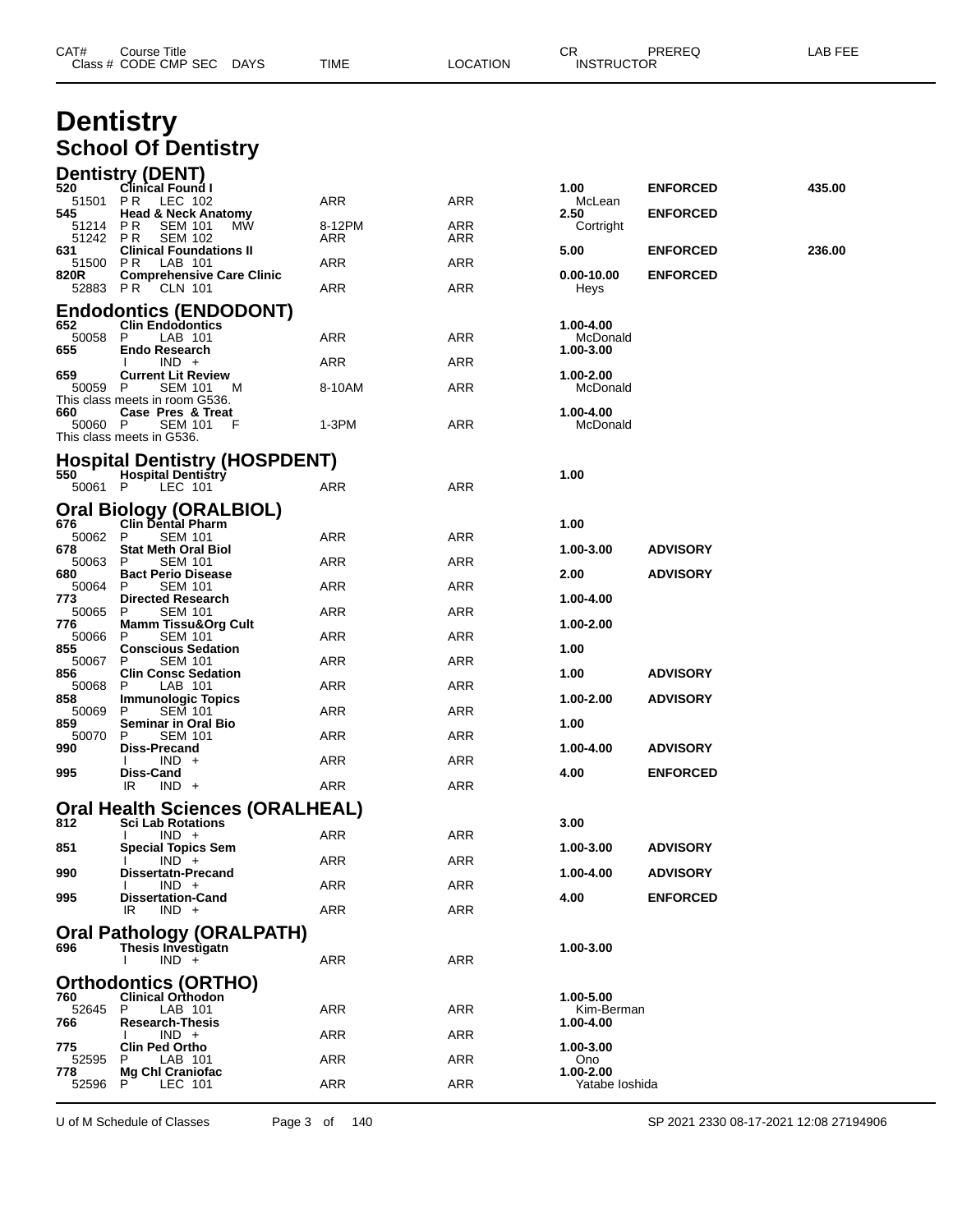| CAT#                  | Course Title<br>Class # CODE CMP SEC DAYS                                       | TIME       | <b>LOCATION</b>  | CR<br>PREREQ<br><b>INSTRUCTOR</b>              | LAB FEE |
|-----------------------|---------------------------------------------------------------------------------|------------|------------------|------------------------------------------------|---------|
| 781<br>52646<br>798   | Treatment in Prog<br>LEC 101<br>P.<br>ТH<br><b>Special Projects</b>             | 8-9AM      | <b>1528 DENT</b> | 1.00<br>Kim-Berman<br>1.00-2.00                |         |
| 799                   | $IND +$<br><b>Directed Readings</b><br>$IND +$                                  | ARR<br>ARR | ARR<br>ARR       | 1.00-2.00                                      |         |
|                       | <b>Pediatric Dentistry (PEDDENT)</b>                                            |            |                  |                                                |         |
| 591<br>52594          | <b>Clinical Ped Dent</b><br>P<br>LAB 101                                        | ARR        | ARR              | 1.00-5.00<br><b>Boynton</b>                    |         |
| 594                   | <b>Investigatn-Thesis</b><br>$IND +$                                            | ARR        | ARR              | 1.00-3.00                                      |         |
| 596<br>51280          | Adv Ped Dent CL Prb<br>P<br><b>SEM 101</b><br><b>MW</b>                         | 5-7PM      | 2075I DENT       | 1.00-2.00<br><b>Boynton</b>                    |         |
| 599<br>50082 P        | <b>Pd Anes Rotatn</b><br>LAB 101                                                | ARR        | ARR              | <b>ADVISORY</b><br>1.00-3.00<br><b>Boynton</b> |         |
|                       | <b>Periodontics (PERIODON)</b>                                                  |            |                  |                                                |         |
| 780<br>50083          | <b>Periodontic Clinic</b><br>LAB 101<br>- P                                     | ARR        | ARR              | 1.00-6.00<br>Wang                              |         |
| 782<br>50084 P<br>786 | <b>Sem in Periodontics</b><br><b>SEM 101</b><br>M<br><b>Periodontal Therapy</b> | 9-12PM     | ARR              | 1.00<br>Eber, Wang<br>1.00-2.00                |         |
| 52444 P               | LEC 101                                                                         | ARR        | ARR              |                                                |         |
| 788<br>52625          | <b>Patient Mgt Perio</b><br>LEC 101<br>P                                        | ARR        | ARR              | 1.00<br>Wang                                   |         |
| 789<br>52624          | <b>Patient&amp;Prac Mgt</b><br>P.<br><b>SEM 101</b>                             | ARR        | ARR              | 1.00<br>Wang                                   |         |
| 790                   | <b>Thesis Investigatn</b><br>$IND +$                                            | ARR        | ARR              | 1.00-3.00                                      |         |
| 793<br>52443          | <b>Current Lit-Perio</b><br>P<br><b>SEM 101</b>                                 | ARR        | ARR              | 1.00<br>Wang                                   |         |
| 794<br>52626          | Implants<br>P.<br><b>SEM 101</b>                                                | ARR        | ARR              | 1.00<br>Wang                                   |         |
| 795<br>50085 P        | <b>Multisp Implnt Ther</b><br>LEC 101                                           | ARR        | ARR              | 1.00<br>Wang, Chan                             |         |
|                       | <b>Prosthodontics (PROSTHOD)</b>                                                |            |                  |                                                |         |
| 643<br>50086          | <b>Clin Prosthodontics</b><br>P<br>LAB 101                                      | ARR        | ARR              | 1.00-6.00<br>Razzoog                           |         |
| 645                   | <b>Thesis Investigatn</b><br>$IND +$                                            | ARR        | ARR              | 1.00-3.00                                      |         |
| 650<br>52886          | <b>Adv Tx Planning</b><br>LEC 101<br>P                                          | ARR        | ARR              | <b>ADVISORY</b><br>1.00-2.00<br>Razzoog        |         |
| 800<br>52885 P        | <b>Teaching Pract</b><br>LAB 101                                                | ARR        | ARR              | 1.00-2.00<br>Razzoog                           |         |
|                       | <b>Restorative (RESTORA)</b>                                                    |            |                  |                                                |         |
| 565<br>52648          | <b>Implant Seminars</b><br>PD.<br>LEC 101                                       | <b>ARR</b> | ARR              | 1.00<br>Neiva, Fasbinder                       |         |
| 729<br>53552 P        | <b>Remov Complete Dent</b><br>LEC 001                                           | <b>ARR</b> | <b>ARR</b>       | 2.00<br>Kane, Valcanaia                        |         |
| 741<br>51961          | Data Management<br>P<br>LAB 101<br>T                                            | 8-10AM     | <b>ARR</b>       | <b>ADVISORY</b><br>1.00-2.00<br>Dennison       |         |
| 742<br>50087          | <b>Clin Restor Dent</b><br>P<br>LAB 101                                         | ARR        | ARR              | 1.00-8.00<br>Neiva                             |         |
| 743                   | Thesis Investigatn<br>$IND +$                                                   | ARR        | <b>ARR</b>       | 1.00-4.00                                      |         |
| 880                   | <b>Investigatn Thesis</b><br>$IND +$                                            | <b>ARR</b> | <b>ARR</b>       | 1.00-3.00                                      |         |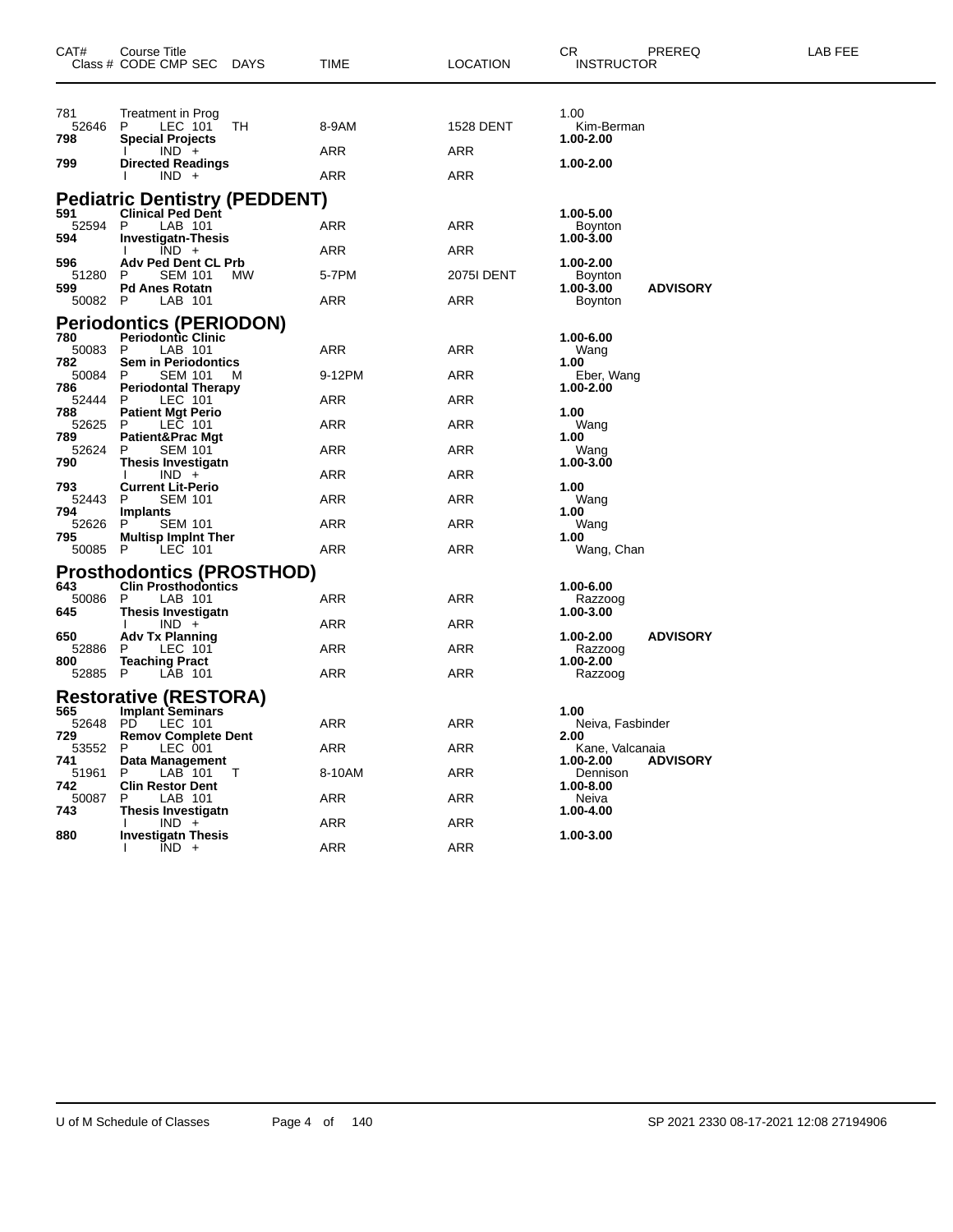**Education**

NOTE - TEACHER CERTIFICATION COURSES: ENROLLMENTPREFERENCE WILL BE GIVEN TO STUDENTS PREVIOUSLY. ADMITTED TO AN APPROVED TEACHER CERTIFICATION PROGRAM; OTHERS MAY BE REQUIRED TO WITHDRAW. UNDERGRADUATE STUDENTS MUST HAVE ATTAINED JUNIOR STANDING (COMPLETION OF AT LEAST 54 SEMESTER HOURS) BEFORE THEY MAY ELECT 300 OR 400 LEVEL COURSES IN EDUCATION. NOTE - UNLESS OTHERWISE INDICATED, OVERRIDES ARE AVAILABLE IN 1033 S E B.

### **School Of Education**

**Education (EDUC) 310 Independent Study 1.00-6.00** I IND + ARR ARR ARR Students should obtain permission from the instructor via email and then forward to Tina Sanford at tsanf@umich.edu.<br>317 Obser **317 Observ-Particip Ed 1.00-6.00 ADVISORY** I IND + ARR ARR ARR Students should obtain permission from the instructor via email and then forward to Tina Sanford at tsanf@umich.edu.<br>320 Honors **320 Honors Ind Study 1.00-6.00 ADVISORY** I IND + ARR ARR ARR Students should obtain permission from the instructor via email and then forward to Tina Sanford at tsanf@umich.edu.<br>330 ED En **330 ED Empwrmt Internshp 1.00-2.00 ADVISORY** 52948 PD LAB 101 ARR ARR Moje Permission required.<br>**444 Tcha wit 444 Tchg with Tech K-8 1.00** 52474 P R LEC 101 TH 10-12PM REMOTE Keren-Kolb Open only to ELMAC students<br>490 **Topics Professnl 490 491 Topics Professnl Education ARR**<br>PR SEM 001 **ARR** REMOTE Klingelhofer 53447 PR Children's Literature<br>547 **Current 547 Current Iss Ed Stds 548 Current Iss Ed Stds 548 ARR 248 ARR 248 ARR 248 ARR 258 ARR 258 ARR 258 ARR 258 ARR 258 ARR 258 ARR 258 ARR 258 ARR 258 ARR 258 ARR** 52845 PR LEC 103 Teaching in Urban Schools Open to TFA-Detroit Corps Members in Urban Pedagogy Masters only.<br>552 **Instruc Ldrshp Schl 552 Instruc Ldrshp Schl 3.00 ADVISORY** 52585 PI LEC 101 TTH 5-8PM 2229 SEB Contact mariajc@umich.edu for permission. **571 Prof Sem in Tch Edu 0.50 ADVISORY** 52795 P R SEM 101 M 4-6PM ARR Coolican Secondary MAC students only. Course meets on four occasions: TBD 52796 P R SEM 102 M 4-6PM ARR Hearn Secondary MAC students only. Course meets on four occasions: TBD 52797 PR SEM 103 M 4-6PM ARR Stanzler Secondary MAC students only. Course meets on four occasions: TBD<br>592 Teach Lang Literacy **592 Teach Lang Literacy 4.00 ADVISORY** 52178 P R LEC 101 ARR REMOTE Atkins For Elementary Undergrad & ELMAC ESL Endorsement students only. Class meets ONLINE 5/3 - 5/24/21, Mon./Wed./Friday, 10 am - 12pm. In addition, class meets on 5/21 & 5/24 from 1:00pm - 3:00pm. 53385 P SEM 102 MWF 10-12PM REMOTE Stull For Secondary Undegrad & SecMAC ESL Endorsement students only. Class meets ONLINE 5/3 - 5/24/21, Mon./Wed./Friday, 10 am - 12pm. In addition, class meets on 5/21 & 5/24 from 1:00pm - 3:00pm. **594 Ed Multiling Soc 3.00 ADVISORY** 52418 P.R LEC 101 TTH 1-3PM REMOTE Khasnabis For Elementary Undergrad & ELMAC ESL Endorsement students only. Class meets ONLINE 5/3 - 5/24/21, Mon./Wed./Friday, 10 am - 12pm. In addition, class meets on 5/21 & 5/24 from 1:00pm - 3:00pm. 53386 P LEC 102 TTH 1-3PM REMOTE Perouse-Harvey For Secondary Undergrad and SecMAC ESL Endorsement students only. Class meets ONLINE 5/4 - 6/3/21, Tues./Thurs., 1:00pm - 3:00pm.<br>595 Advoc **595 Advocacy Diverse Ss 4.00 ADVISORY** 52915 P SEM 101 ARR REMOTE Reischl Elementary Undergrad & ELMAC ESL Endorsement students only. Class meets ONLINE 5/25 - 6/10 at the following times: 5/25, 10:00am - 12:00pm; 5/26, 1:00pm - 3:00pm; 6/1 - 6/4, 10:00am - 12:00pm and 6/2, 1:00pm - 3 pm; and 6/7, 1:00 pm - 3:00 pm; 6/9 10:00am - 12:00pm & 1:00 pm - 3:00 pm;, 6/10, 10:00am - 12:00pm & 1:00pm - 3:00pm. 53387 P SEM 102 ARR REMOTE Bellino Secondary Undergrad and SecMAC ESL Endorsement students only. Class meets ONLINE 5/25 - 6/10 at the following times: 5/25, 10:00am - 12:00pm; 5/26, 1:00pm - 3:00pm; 6/1 - 6/4, 10:00am - 12:00pm and 6/2, 1:00pm - 3 pm; and 6/7, 1:00 pm - 3:00 pm; 6/9 10:00am - 12:00pm & 1:00 pm - 3:00 pm;, 6/10, 10:00am - 12:00pm & 1:00pm - 3:00pm. **603 Res Assess Lrng Env 3.00 ADVISORY** 53031 PI SEM 101 TTH 10-12PM REMOTE Freeman Class dates TBD.<br>605 **Intern Intern Learn Tech 61.000 <b>IND** + **62.000 ARR ARR ARR ARR ARR ARR ARR ARR ARR ARR ARR ARR ARR ARR ARR ARR ARR ARR ARR ARR ARR ARR ARR ARR ARR ARR ARR ARR ARR AR**  $IND + ARR$  ARR ARR Students should obtain permission from instructor and then complete online form located at https://sitemaker.soe.umich.edu/soe.ispe/request.<br>617 Topics Prof Ed **617 Topics Prof Ed 1.00-2.00** 53403 P LAB 101 M 6-8PM REMOTE Gattegno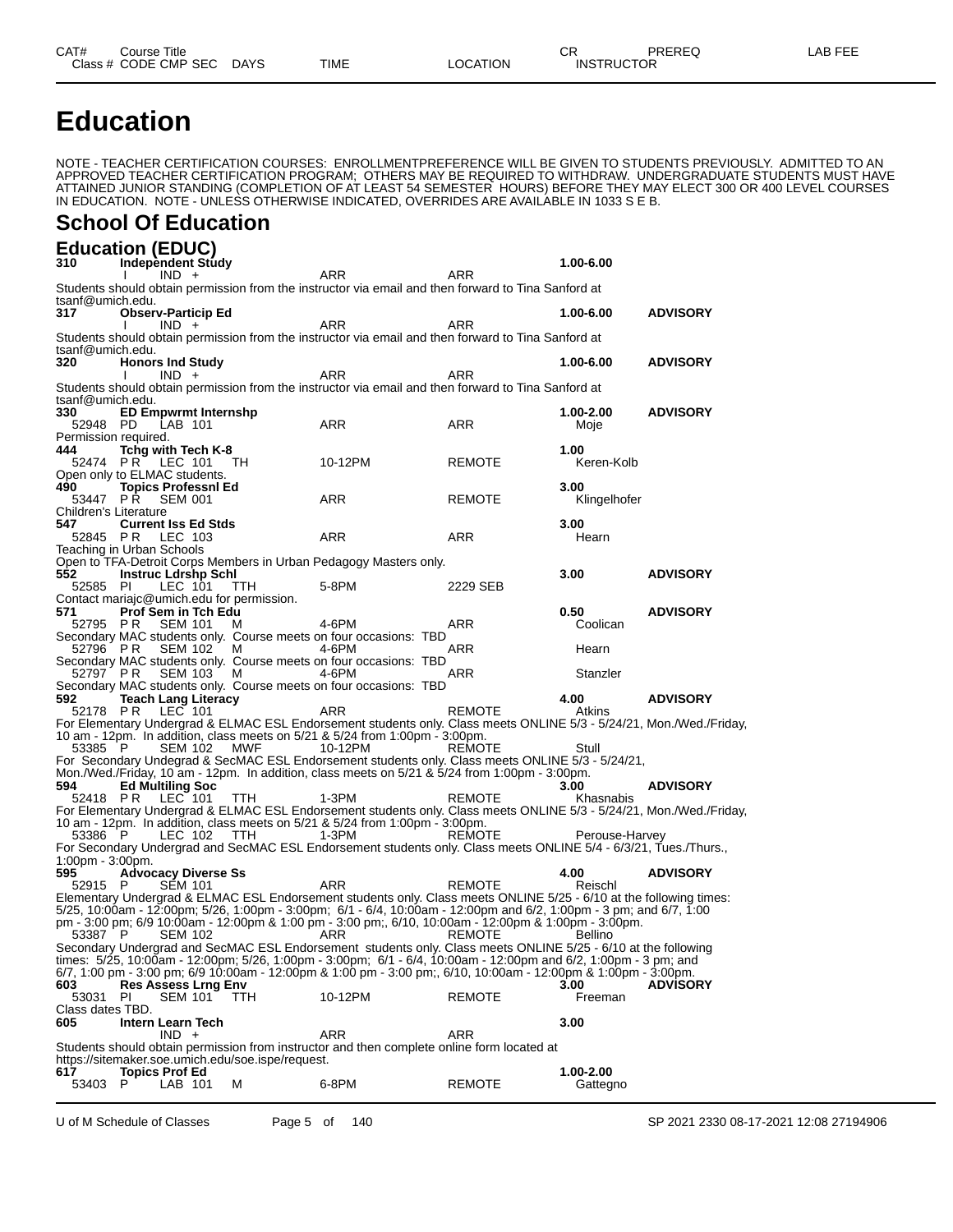| CAT#                                              | Course Title | Class # CODE CMP SEC DAYS             |                                                             | TIME  |                                                                   | <b>LOCATION</b>                                                                                                       | CR.<br><b>INSTRUCTOR</b> | PREREQ                                                                                                            | LAB FEE |
|---------------------------------------------------|--------------|---------------------------------------|-------------------------------------------------------------|-------|-------------------------------------------------------------------|-----------------------------------------------------------------------------------------------------------------------|--------------------------|-------------------------------------------------------------------------------------------------------------------|---------|
| The Influencer<br>53407 P                         |              | LAB 102 SA                            |                                                             |       | 930-1PM                                                           | REMOTE                                                                                                                | Quintana                 |                                                                                                                   |         |
| Universal Design for Learning                     |              |                                       |                                                             |       |                                                                   | Class will meet Tuesday, May 4 from 4:00PM-6:00PM and Saturday May 8, May 22, June 5, June 19, 9:30AM-1:00PM          |                          |                                                                                                                   |         |
|                                                   |              |                                       | Some asynchronous work will also be required.               |       |                                                                   |                                                                                                                       |                          |                                                                                                                   |         |
| 638 -<br>52942 P                                  |              | Intrn&Dir Field Exp<br>LAB 101        |                                                             | ARR   |                                                                   | ARR                                                                                                                   | $1.00 - 2.00$<br>Hearn   | <b>ADVISORY</b>                                                                                                   |         |
| 52473 P                                           |              | LAB 102 W                             |                                                             | 6-8PM | Open to TFA-Detroit Corps Members in Urban Pedagogy Masters only. | ARR                                                                                                                   | Covert, Oberman          |                                                                                                                   |         |
| 640                                               |              | Ind Study Ed Stdy                     | Required for ES MA students in LPAC. Dates are forthcoming. |       |                                                                   |                                                                                                                       | 1.00-6.00                | <b>ADVISORY</b>                                                                                                   |         |
| 649 —                                             |              | $IND +$<br><b>Found Persp Ed Rfrm</b> |                                                             | ARR   |                                                                   | ARR                                                                                                                   | 3.00                     |                                                                                                                   |         |
| Open only to ELMAC students.                      |              | 52916 PR REC 101 T                    |                                                             |       | 10-1130AM                                                         | 2346 SEB                                                                                                              | Oberman                  |                                                                                                                   |         |
| 652 —                                             |              | <b>Directed Tchg Sec</b>              | 52651 PR LAB 101 MTWTHF                                     | 7-4PM |                                                                   | ARR                                                                                                                   | 1.00<br>Manske           |                                                                                                                   |         |
| This is a "Y" course.                             |              |                                       |                                                             |       |                                                                   |                                                                                                                       |                          | Secondary MAC ENGLISH students only. Concurrent registration in EDUC 654-101 required. Choose S/U grading option. |         |
| This is a "Y" course.                             |              |                                       | 52652 PR LAB 102 MTWTHF                                     | 7-4PM |                                                                   | ARR<br>Secondary MAC MATH students only. Concurrent registration in EDUC 654-102 required. Choose S/U grading option. | Smith                    |                                                                                                                   |         |
|                                                   |              | 52653 PR LAB 103                      | MTWTHF                                                      | 7-4PM |                                                                   | ARR                                                                                                                   | Davis                    | Secondary MAC SCIENCE students only. Concurrent registration in EDUC 654-103 required. Choose S/U grading option. |         |
| This is a "Y" course.<br>This is a "Y" course.    |              |                                       |                                                             |       |                                                                   |                                                                                                                       |                          |                                                                                                                   |         |
| This is a "Y" course.                             |              | 52654 PR LAB 104                      | MTWTHF 7-4PM                                                |       |                                                                   | ARR                                                                                                                   | Jabulani                 | Secondary MAC SCIENCE students only. Concurrent registration in EDUC 654-104 required. Choose S/U grading option. |         |
|                                                   |              |                                       | 52655 PR LAB 105 MTWTHF 7-4PM                               |       |                                                                   | ARR                                                                                                                   | Ott                      | Secondary MAC HISTORY/SOCIAL SCIENCES students only. Concurrent registration in EDUC 654-105 required. Choose S/U |         |
| grading option. This is a "Y" course.<br>52656 PR |              | LAB 106                               | MTWTHF                                                      | 7-4PM |                                                                   | ARR                                                                                                                   | Fagan                    |                                                                                                                   |         |
| grading option. This is a "Y" course.             |              |                                       |                                                             |       |                                                                   |                                                                                                                       |                          | Secondary MAC HISTORY/SOCIAL SCIENCES students only. Concurrent registration in EDUC 654-106 required. Choose S/U |         |
|                                                   |              | 52917 PR LAB 108                      | MTWTHF                                                      | 7-4PM |                                                                   | ARR                                                                                                                   | Hoops                    | Secondary MAC WORLD LANGUAGES students only. Concurrent registration in EDUC 654-108 required. Choose S/U grading |         |
| option. This is a "Y" course.<br>654              |              | <b>Prob-Prin Sec Ed</b>               |                                                             |       |                                                                   |                                                                                                                       | 0.50                     |                                                                                                                   |         |
| 52658 PR                                          |              | SEM 101                               | $\top$                                                      |       | 430-630PM                                                         | ARR<br>Secondary MAC ENGLISH students only. Concurrent registration in EDUC 652-101 required. Choose letter graded    | Manske                   |                                                                                                                   |         |
| option. This is a "Y" course.                     |              | 52659 PR SEM 102                      | T                                                           |       | 430-630PM                                                         | ARR                                                                                                                   | Smith                    | Secondary MAC MATH students only. Concurrent registration in EDUC 652-102 required. Choose letter graded option.  |         |
| This is a "Y" course.                             |              |                                       |                                                             |       |                                                                   |                                                                                                                       |                          |                                                                                                                   |         |
|                                                   |              | 52660 PR SEM 103                      | $\top$                                                      |       | 430-630PM                                                         | ARR<br>Secondary MAC SCIENCE students only. Concurrent registration in EDUC 652-103 required. Choose letter graded    | Davis                    |                                                                                                                   |         |
| option. This is a "Y" course.                     |              | 52661 PR SEM 104                      | T                                                           |       | 430-630PM                                                         | REMOTE                                                                                                                | Jabulani                 |                                                                                                                   |         |
| option. This is a "Y" course.                     |              |                                       |                                                             |       |                                                                   | Secondary MAC SCIENCE students only. Concurrent registration in EDUC 652-104 required. Choose letter graded           |                          |                                                                                                                   |         |
|                                                   | 52662 PR     | <b>SEM 105</b>                        | T.                                                          |       | 430-630PM                                                         | ARR                                                                                                                   | Ott                      | Secondary MAC HISTORY/SOCIAL SCIENCES students only. Concurrent registration in EDUC 652-105 required. Choose     |         |
| letter graded option. This is a "Y" course.       | 52663 PR     | <b>SEM 106</b>                        | T                                                           |       | 430-630PM                                                         | ARR                                                                                                                   | Fagan                    |                                                                                                                   |         |
| letter graded option. This is a "Y" course.       |              |                                       |                                                             |       |                                                                   |                                                                                                                       |                          | Secondary MAC HISTORY/SOCIAL SCIENCES students only. Concurrent registration in EDUC 652-106 required. Choose     |         |
|                                                   | 52918 PR     | <b>SEM 108</b>                        | T                                                           | 4-6PM |                                                                   | ARR                                                                                                                   | Hoops                    | Secondary MAC WORLD LANGUAGES students only. Concurrent registration in EDUC 652-108 required. Choose letter      |         |
| graded option. This is a "Y" course.<br>655       |              | Dir Resear Ed Study                   |                                                             |       |                                                                   |                                                                                                                       | 1.00-3.00                | <b>ADVISORY</b>                                                                                                   |         |
|                                                   | SI           | $IND +$                               |                                                             | ARR   | Students should obtain permission and complete form located at:   | ARR                                                                                                                   |                          |                                                                                                                   |         |
| 657                                               |              | <b>Practicum Ed Study</b>             |                                                             |       |                                                                   | https://docs.google.com/a/umich.edu/forms/d/1j-xw7slabiaeToYEenEzNamfuKAtbOSP6w4tX-gNyBY/viewform                     | 1.00-6.00                | <b>ADVISORY</b>                                                                                                   |         |
|                                                   |              | $IND +$                               |                                                             | ARR   | Students should obtain permission and complete form located at:   | ARR                                                                                                                   |                          |                                                                                                                   |         |
| 659                                               |              | <b>MA Res Pract in HE</b>             |                                                             |       |                                                                   | https://docs.google.com/a/umich.edu/forms/d/1j-xw7slabiaeToYEenEzNamfuKAtbOSP6w4tX-gNyBY/viewform                     | 1.50-3.00                | <b>ADVISORY</b>                                                                                                   |         |
| 728                                               |              | $IND +$<br><b>Prac Learn Tech</b>     |                                                             | ARR   |                                                                   | ARR                                                                                                                   | 3.00                     | <b>ADVISORY</b>                                                                                                   |         |
| 51298                                             | PI.          | <b>SEM 101</b>                        |                                                             | ARR   |                                                                   | ARR<br>Students should obtain permission from instructor and then complete online form located at                     | Quintana                 |                                                                                                                   |         |
| 770                                               |              | Ind St High&Cont Ed                   | http://sitemaker.soe.umich.edu/soe.ispe/request.            |       |                                                                   |                                                                                                                       | 1.00-3.00                | <b>ADVISORY</b>                                                                                                   |         |
|                                                   | SI           | $IND +$                               |                                                             | ARR   |                                                                   | ARR<br>Students should obtain permission from instructor and then complete online form located at                     |                          |                                                                                                                   |         |
|                                                   |              |                                       | http://sitemaker.soe.umich.edu/soe.ispe/request.            |       |                                                                   |                                                                                                                       |                          |                                                                                                                   |         |

U of M Schedule of Classes Page 6 of 140 SP 2021 2330 08-17-2021 12:08 27194906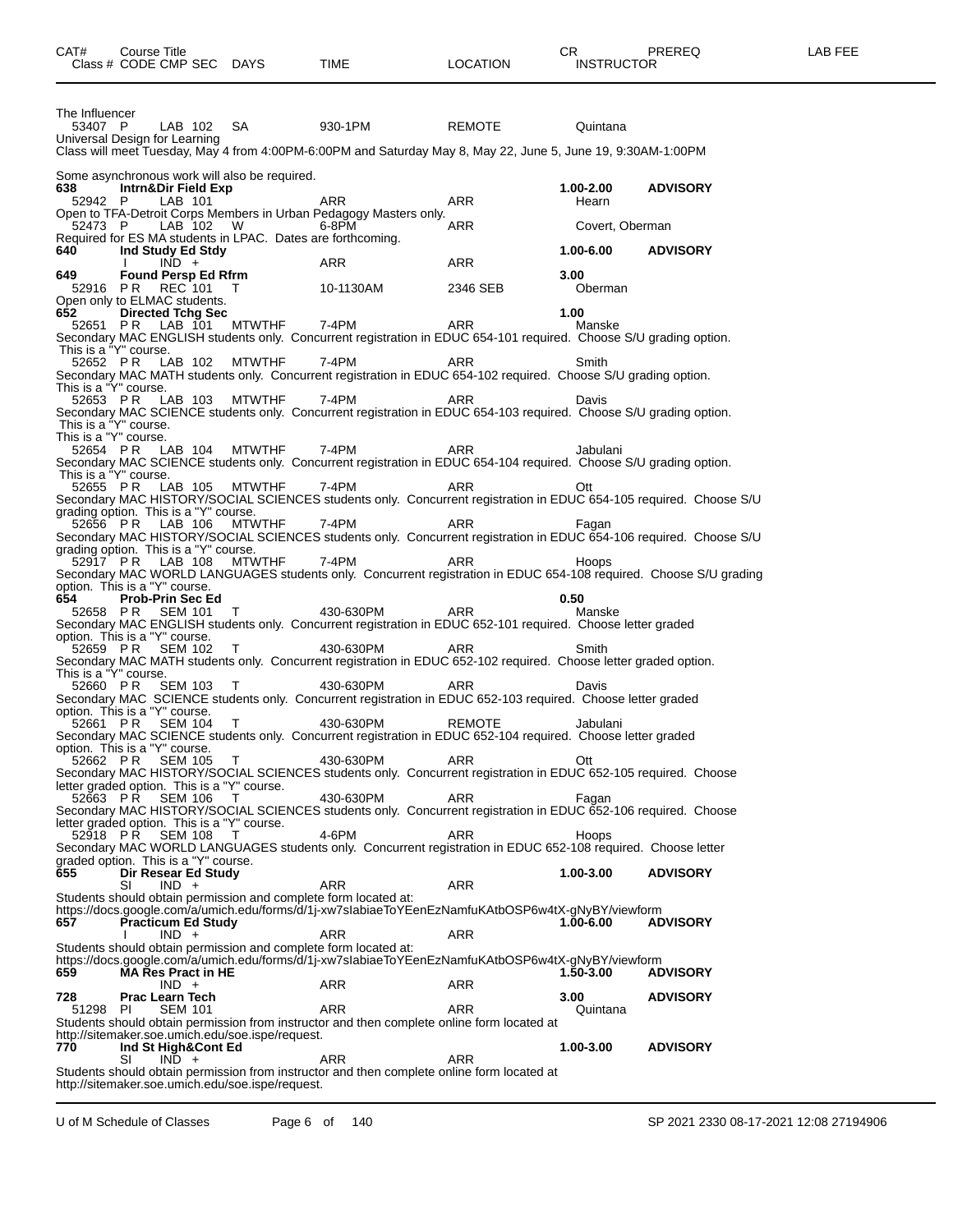| 789 | Rsrch Apprenticeship                   |                                                                                                   |            |            | 1.00-3.00 |                 |
|-----|----------------------------------------|---------------------------------------------------------------------------------------------------|------------|------------|-----------|-----------------|
|     | SI<br>$IND +$                          |                                                                                                   | ARR        | <b>ARR</b> |           |                 |
|     |                                        | Students should obtain permission and complete form located at:                                   |            |            |           |                 |
|     |                                        | https://docs.google.com/a/umich.edu/forms/d/1j-xw7slabiaeToYEenEzNamfuKAtbOSP6w4tX-gNyBY/viewform |            |            |           |                 |
| 798 | <b>Tchg Apprenticeship</b>             |                                                                                                   |            |            | 1.00-3.00 |                 |
|     | ÍND.                                   |                                                                                                   | <b>ARR</b> | <b>ARR</b> |           |                 |
|     |                                        | Students should obtain permission and complete form located at:                                   |            |            |           |                 |
|     |                                        | https://docs.google.com/a/umich.edu/forms/d/1j-xw7slabiaeToYEenEzNamfuKAtbOSP6w4tX-gNyBY/viewform |            |            |           |                 |
| 835 | <b>Independent Study</b>               |                                                                                                   |            |            | 1.00-3.00 |                 |
|     | $IND +$                                |                                                                                                   | ARR        | ARR        |           |                 |
|     |                                        | Students should obtain permission and complete form located at:                                   |            |            |           |                 |
|     |                                        | https://docs.google.com/a/umich.edu/forms/d/1j-xw7slabiaeToYEenEzNamfuKAtbOSP6w4tX-gNyBY/viewform |            |            |           |                 |
| 990 | <b>Diss-Precand</b>                    |                                                                                                   |            |            | 1.00-8.00 | <b>ADVISORY</b> |
|     | $IND +$<br>SI                          |                                                                                                   | <b>ARR</b> | <b>ARR</b> |           |                 |
|     |                                        | Students should obtain permission and complete form located at:                                   |            |            |           |                 |
|     |                                        | https://docs.google.com/a/umich.edu/forms/d/1j-xw7slabiaeToYEenEzNamfuKAtbOSP6w4tX-gNyBY/viewform |            |            |           |                 |
| 991 | <b>Prelims Part A</b>                  |                                                                                                   |            |            | 1.00-3.00 |                 |
|     | $IND +$<br>SL                          |                                                                                                   | ARR        | <b>ARR</b> |           |                 |
|     |                                        | Students should obtain permission and complete form located at:                                   |            |            |           |                 |
|     |                                        | https://docs.google.com/a/umich.edu/forms/d/1j-xw7slabiaeToYEenEzNamfuKAtbOSP6w4tX-gNyBY/viewform |            |            |           |                 |
| 992 | <b>Prelims Part B</b><br>$IND +$<br>SI |                                                                                                   |            |            | 1.00-3.00 |                 |
|     |                                        | Students should obtain permission and complete form located at:                                   | ARR        | <b>ARR</b> |           |                 |
|     |                                        | https://docs.google.com/a/umich.edu/forms/d/1j-xw7slabiaeToYEenEzNamfuKAtbOSP6w4tX-gNyBY/viewform |            |            |           |                 |
|     | <b>Diss-Cand</b>                       |                                                                                                   |            |            | 4.00      | <b>ENFORCED</b> |
| 995 | <b>SIR</b><br>$IND +$                  |                                                                                                   | ARR        | <b>ARR</b> |           |                 |
|     |                                        | Students should obtain permission and complete form located at:                                   |            |            |           |                 |
|     |                                        | https://docs.google.com/a/umich.edu/forms/d/1j-xw7slabiaeToYEenEzNamfuKAtbOSP6w4tX-gNyBY/viewform |            |            |           |                 |
|     |                                        |                                                                                                   |            |            |           |                 |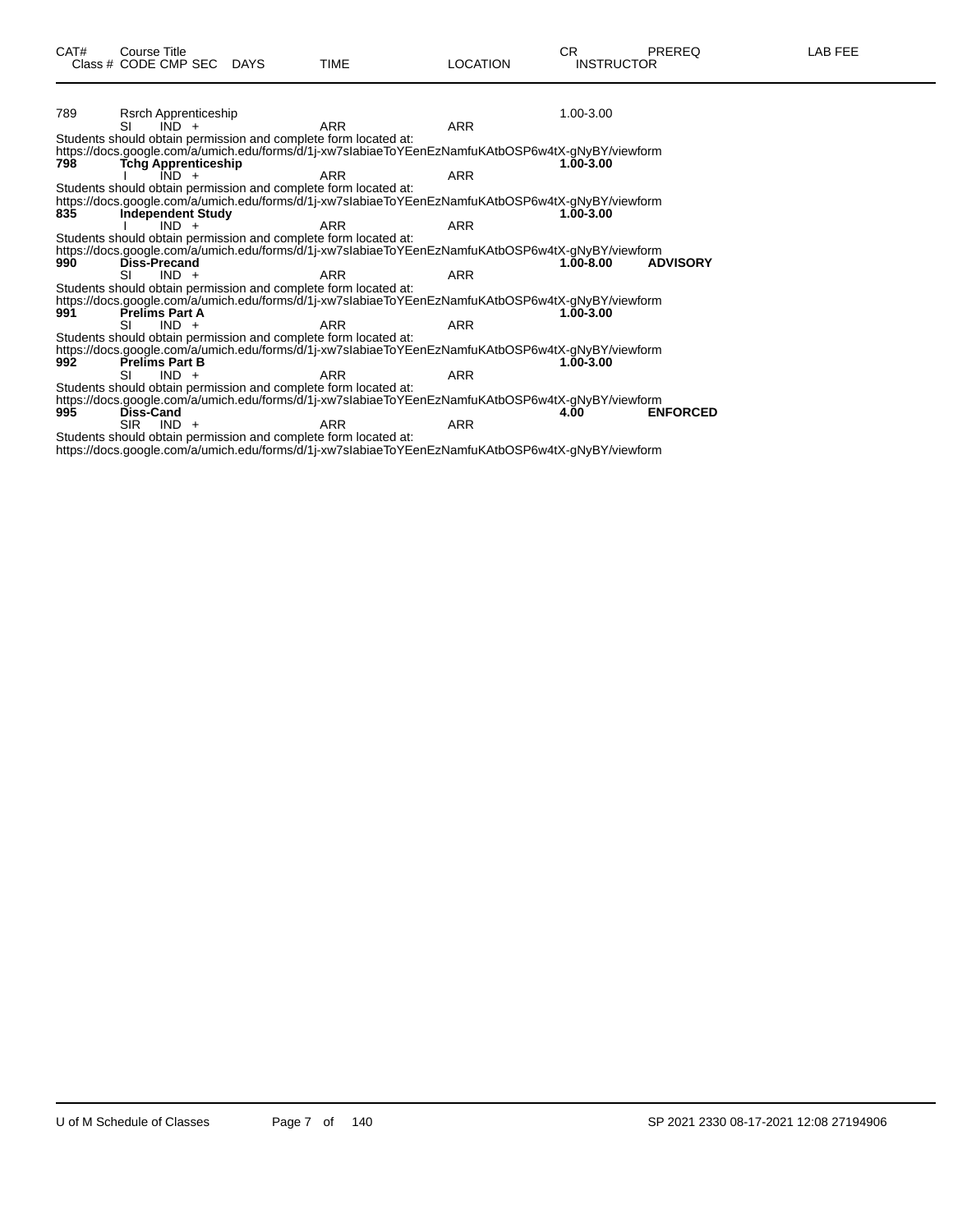### **Engineering Aerospace Engineering Aerospace Engineering (AEROSP)**

|     | Actobace Engineering (AEROOL) |            |            |               |                 |
|-----|-------------------------------|------------|------------|---------------|-----------------|
| 290 | <b>Directed Study</b>         |            |            | 1.00-3.00     |                 |
|     | $IND +$                       | <b>ARR</b> | <b>ARR</b> |               |                 |
| 390 | <b>Directed Study</b>         |            |            | 1.00-3.00     |                 |
|     | $IND +$                       | <b>ARR</b> | <b>ARR</b> |               |                 |
| 490 | <b>Directed Study</b>         |            |            | 1.00-3.00     | <b>ADVISORY</b> |
|     | $IND +$                       | <b>ARR</b> | <b>ARR</b> |               |                 |
| 590 | <b>Directed Study</b>         |            |            | $1.00 - 6.00$ | <b>ADVISORY</b> |
|     | $IND +$                       | <b>ARR</b> | <b>ARR</b> |               |                 |
| 990 | <b>Diss-Precand</b>           |            |            | 1.00-4.00     | <b>ADVISORY</b> |
|     | $IND +$                       | <b>ARR</b> | <b>ARR</b> |               |                 |
| 995 | Diss-Cand                     |            |            | 4.00          | <b>ENFORCED</b> |
|     | IND.<br>R<br>$+$              | ARR        | <b>ARR</b> |               |                 |
|     |                               |            |            |               |                 |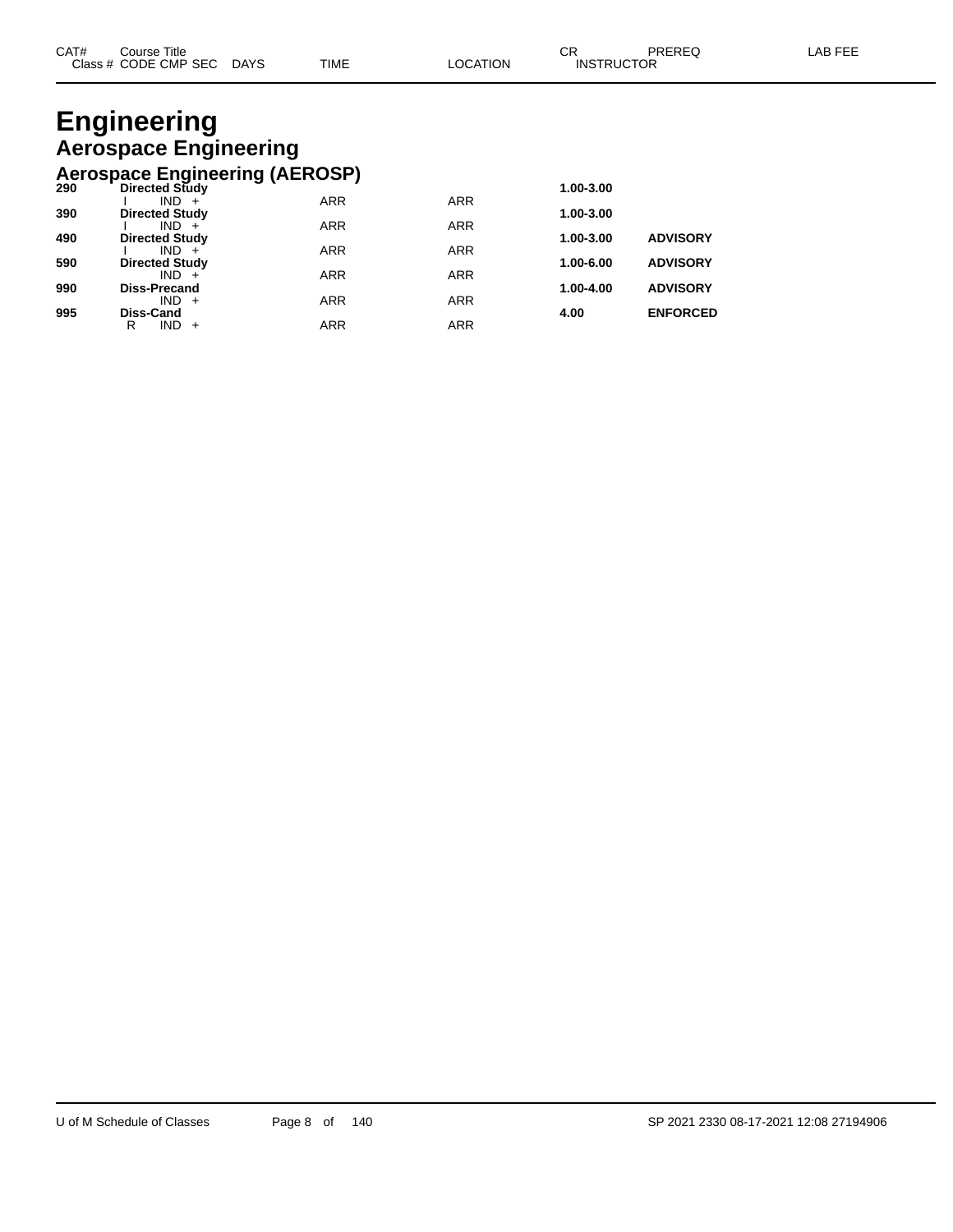| CAT#<br>Course Title |             |             |                | ⌒冖 | PREREC            | AB FFF |
|----------------------|-------------|-------------|----------------|----|-------------------|--------|
| Class # CODE CMP SEC | <b>DAYS</b> | <b>TIME</b> | <b>OCATION</b> |    | <b>INSTRUCTOR</b> |        |

### **Biomedical Engineering Biomedical Engineering (BIOMEDE)**

| 490 | Directed Research        | - 1        |            | 1.00-4.00  |                 |
|-----|--------------------------|------------|------------|------------|-----------------|
|     | $IND +$                  | <b>ARR</b> | <b>ARR</b> |            |                 |
| 590 | <b>Directed Research</b> |            |            | 1.00-16.00 | <b>ADVISORY</b> |
|     | $IND +$                  | <b>ARR</b> | <b>ARR</b> |            |                 |
| 990 | <b>Diss-Precand</b>      |            |            | 1.00-4.00  | <b>ADVISORY</b> |
|     | $IND +$                  | <b>ARR</b> | <b>ARR</b> |            |                 |
| 995 | <b>Diss-Cand</b>         |            |            | 4.00       | <b>ENFORCED</b> |
|     | R<br>IND.                | ARR        | ARR        |            |                 |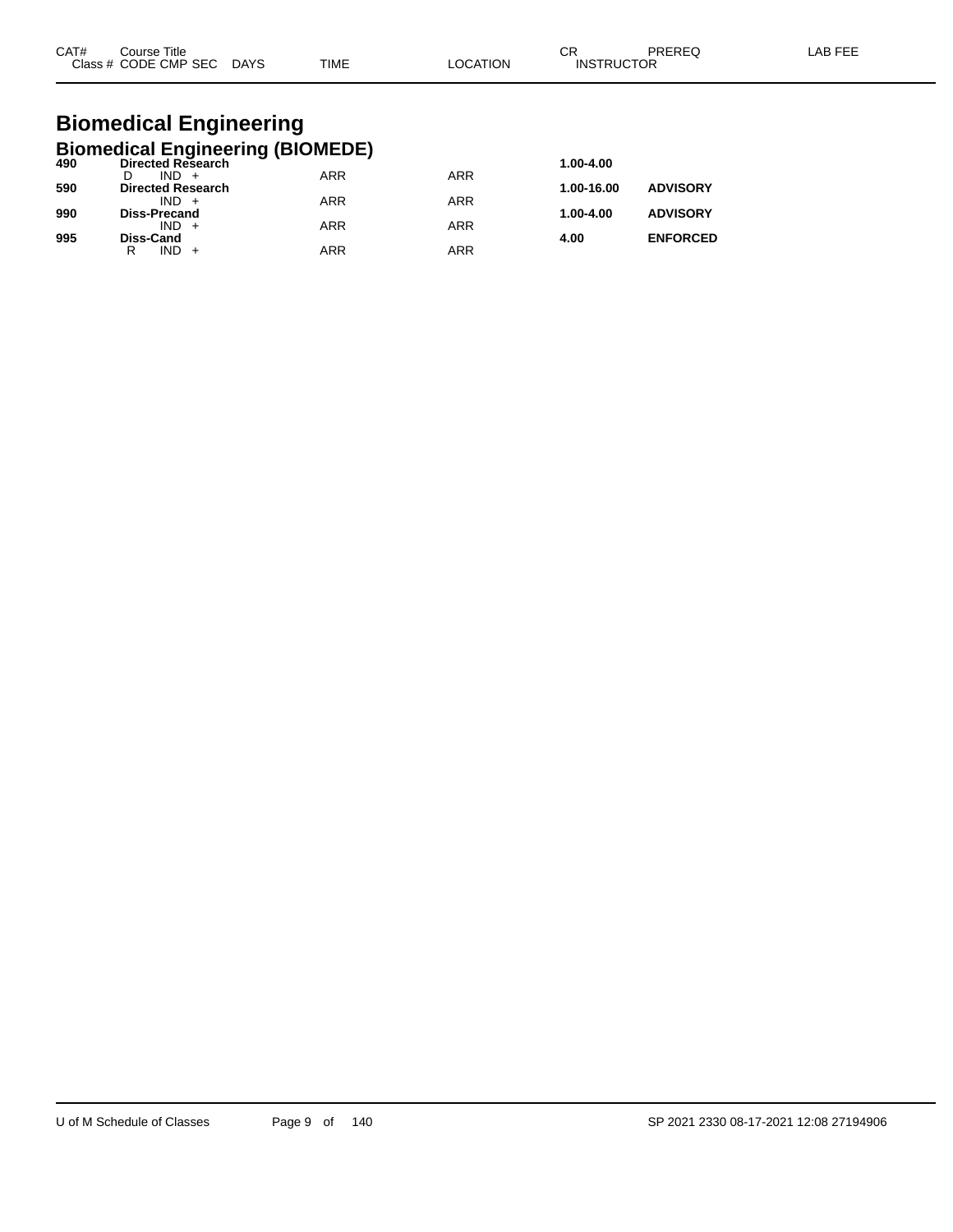| CAT# | ourse Titleٽ              |      |          | חי<br>U⊾          | PREREQ | _AB FEE |
|------|---------------------------|------|----------|-------------------|--------|---------|
|      | Class # CODE CMP SEC DAYS | TIME | LOCATION | <b>INSTRUCTOR</b> |        |         |

# **Climate and Space Sciences Engineering Climate and Meteorology (CLIMATE) 102 Extreme Weather 3.00**

| 102                    | Extreme Weather                                                             |            |            | 3.00                    |                    |
|------------------------|-----------------------------------------------------------------------------|------------|------------|-------------------------|--------------------|
| 53119                  | LEC 101<br>P.                                                               | <b>MWF</b> | 10-1130AM  | <b>REMOTE</b><br>Samson |                    |
| 105                    | <b>Changing Atmos</b>                                                       |            |            | 3.00                    |                    |
| 52468                  | LEC 101<br>P                                                                | <b>MWF</b> | 1-230PM    | <b>REMOTE</b><br>Penner |                    |
| 280                    | <b>Ugrad Res Experience</b>                                                 |            |            | 1.00-4.00               |                    |
| 51274                  | LAB 101<br>PI                                                               | <b>ARR</b> | <b>ARR</b> |                         | Gombosi, Gilchrist |
| 381                    | <b>Ugrad Res Exper II</b>                                                   |            |            | 1.00-4.00               | <b>ENFORCED</b>    |
| 51322                  | PIR LAB 101                                                                 | <b>ARR</b> | <b>ARR</b> |                         | Gombosi, Gilchrist |
| 499                    | <b>Directed Study</b>                                                       |            |            | 1.00-16.00              |                    |
|                        | $IND +$                                                                     | <b>ARR</b> | <b>ARR</b> |                         |                    |
| 701                    | <b>Special Problems</b>                                                     |            |            | 1.00-16.00              |                    |
|                        | $IND +$                                                                     | <b>ARR</b> | <b>ARR</b> |                         |                    |
| <b>Weather Systems</b> |                                                                             |            |            |                         |                    |
| <b>Weather Systems</b> |                                                                             |            |            |                         |                    |
| 990                    | <b>Diss-Precand</b>                                                         |            |            | 1.00-4.00               | <b>ADVISORY</b>    |
|                        | $IND +$                                                                     | <b>ARR</b> | <b>ARR</b> |                         |                    |
| 995                    | <b>Diss-Cand</b>                                                            |            |            | 4.00                    | <b>ENFORCED</b>    |
|                        | $IND +$<br>IR                                                               | <b>ARR</b> | <b>ARR</b> |                         |                    |
|                        |                                                                             |            |            |                         |                    |
| 280                    | <b>Space Science and Engineering (SPACE)</b><br><b>Ugrad Res Experience</b> |            |            | 1.00-4.00               |                    |
|                        |                                                                             |            |            |                         |                    |

52628 PI LAB 101 ARR ARR Gombosi, Gilchrist

52629 PI LAB 101 ARR ARR Gombosi, Gilchrist

**381 Ugrad Res Exper II 1.00-4.00**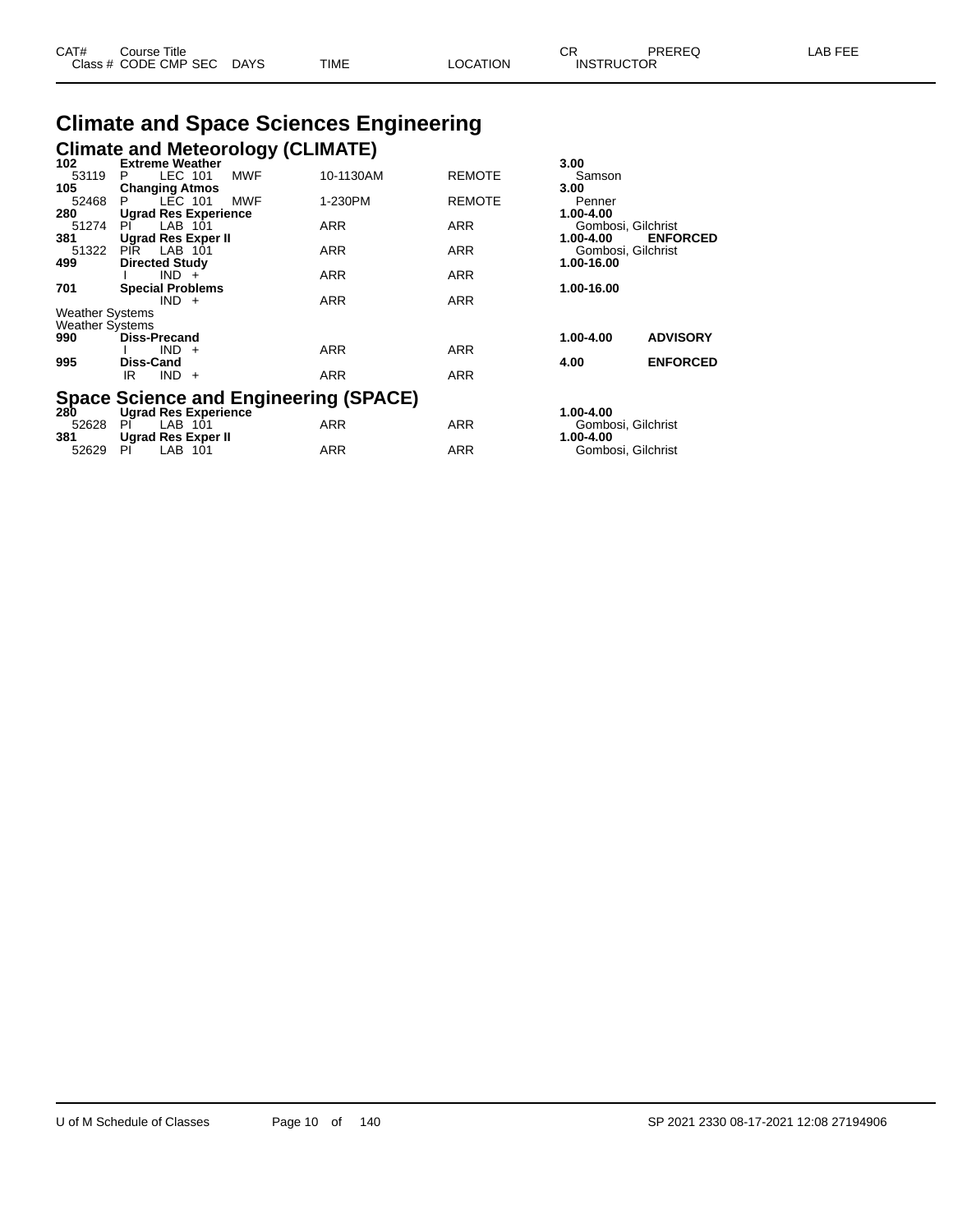| CAT# | Course Title              |             |          | ∩⊓                | PREREQ | LAB FEE |
|------|---------------------------|-------------|----------|-------------------|--------|---------|
|      | Class # CODE CMP SEC DAYS | <b>TIME</b> | ∟OCATION | <b>INSTRUCTOR</b> |        |         |

## **Chemical Engineering Department**

|     | <b>Chemical Engineering (CHE)</b>   |            |            |            |                           |
|-----|-------------------------------------|------------|------------|------------|---------------------------|
| 290 | Res&Spec Problems                   |            |            | 1.00-16.00 | <b>ADVISORY</b>           |
|     | ÎND -                               | <b>ARR</b> | <b>ARR</b> |            |                           |
| 490 | <b>Adv Res&amp;Spec Problem</b>     |            |            | 1.00-16.00 | <b>ADVISORY, ENFORCED</b> |
|     | $IND +$<br>R                        | <b>ARR</b> | <b>ARR</b> |            |                           |
| 695 | <b>Research Problems</b><br>$IND +$ | <b>ARR</b> | <b>ARR</b> | 1.00-16.00 | <b>ADVISORY</b>           |
| 698 | <b>Directed Study</b>               |            |            | 1.00-16.00 |                           |
|     | $IND +$                             | <b>ARR</b> | <b>ARR</b> |            |                           |
| 990 | Diss-Precand                        |            |            | 1.00-8.00  | <b>ADVISORY</b>           |
|     | $IND +$                             | <b>ARR</b> | <b>ARR</b> |            |                           |
| 995 | Diss-Cand                           |            |            | 4.00       | <b>ENFORCED</b>           |
|     | IND.<br>R<br>$+$                    | ARR        | <b>ARR</b> |            |                           |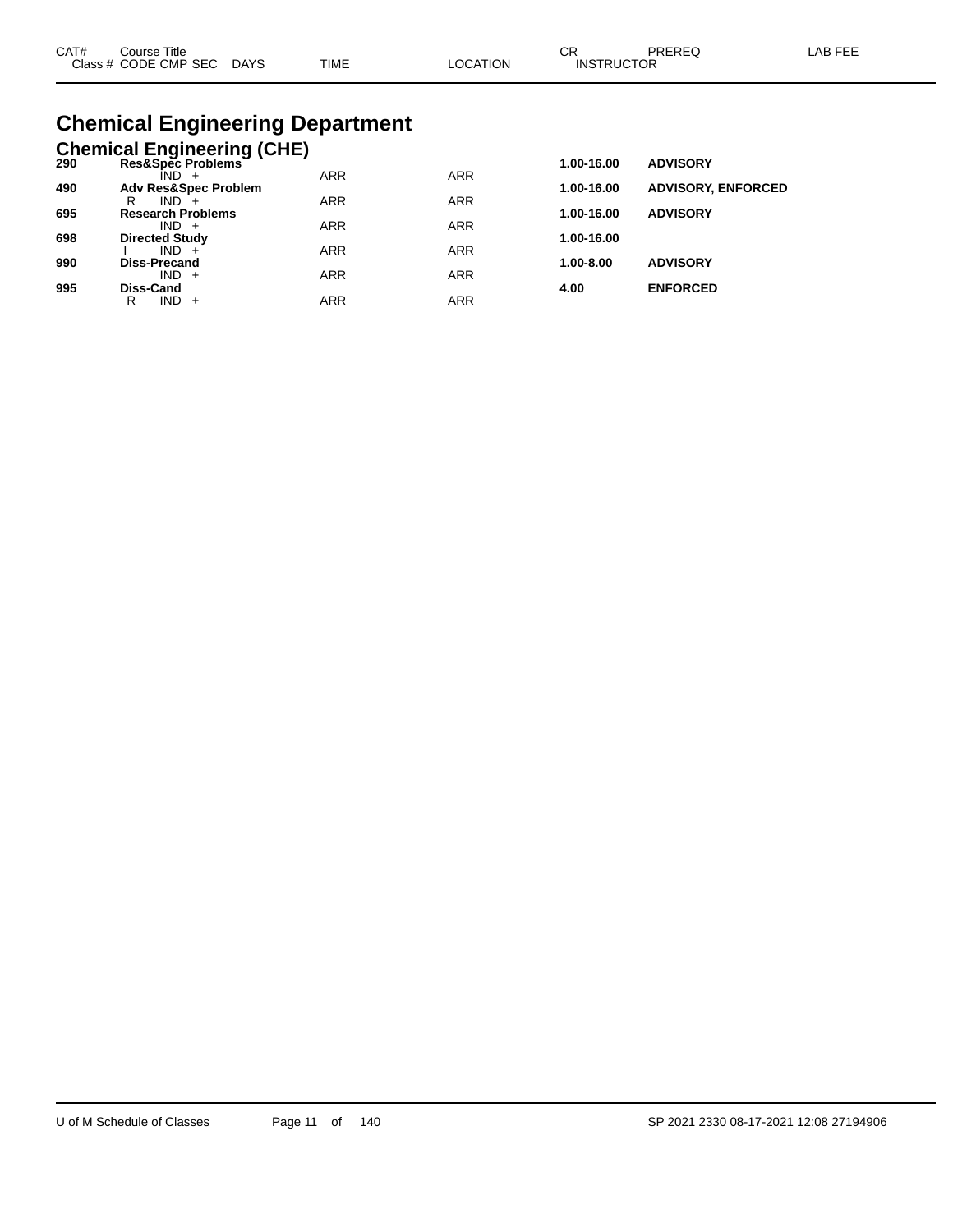| CAT#<br>Course Title      |             |          | ⌒冖<br>◡◠          | PREREQ | AB FEF |
|---------------------------|-------------|----------|-------------------|--------|--------|
| Class # CODE CMP SEC DAYS | <b>TIME</b> | LOCATION | <b>INSTRUCTOR</b> |        |        |

# **Civil & Environmental Engr**

|              | <b>Civil And Environmental Engineering (CEE)</b> |            |               |                 |                 |
|--------------|--------------------------------------------------|------------|---------------|-----------------|-----------------|
| 211<br>53343 | <b>Statics &amp; Dynamics</b><br>P W LEC 0001    | <b>ARR</b> | <b>REMOTE</b> | 4.00<br>Jeffers | <b>ADVISORY</b> |
| 430          | <b>Sp Prob Constr Eng</b>                        |            |               | 1.00-3.00       | <b>ADVISORY</b> |
| 490          | $IND +$<br><b>Independent Study</b>              | <b>ARR</b> | <b>ARR</b>    | 1.00-4.00       | <b>ADVISORY</b> |
|              | $IND +$                                          | <b>ARR</b> | <b>ARR</b>    |                 |                 |
| 630          | Dir Study Const Eng<br>$IND +$                   | ARR        | <b>ARR</b>    | 1.00-3.00       | <b>ADVISORY</b> |
| 651          | <b>Directed Studies</b>                          |            |               | 1.00-3.00       | <b>ADVISORY</b> |
| 682          | $IND +$<br><b>Prob in Envir Engr</b>             | <b>ARR</b> | <b>ARR</b>    | 1.00-16.00      | <b>ADVISORY</b> |
|              | $IND +$                                          | <b>ARR</b> | <b>ARR</b>    |                 |                 |
| 910          | <b>Struct Engr Res</b><br>$IND +$                | <b>ARR</b> | <b>ARR</b>    | 1.00-16.00      |                 |
| 921          | Hydra&Hydro Eng Res                              |            |               | 1.00-16.00      | <b>ADVISORY</b> |
| 930          | $IND +$<br><b>Constr Engr Res</b>                | <b>ARR</b> | <b>ARR</b>    | 1.00-16.00      |                 |
|              | $IND +$                                          | <b>ARR</b> | <b>ARR</b>    |                 |                 |
| 946          | <b>Soil Mech Res</b><br>$IND +$                  | <b>ARR</b> | <b>ARR</b>    | 1.00-16.00      |                 |
| 980          | <b>Res in Envir Engr</b>                         |            |               | 1.00-16.00      | <b>ADVISORY</b> |
| 990          | $IND +$<br><b>Diss-Precand</b>                   | <b>ARR</b> | <b>ARR</b>    | 1.00-4.00       | <b>ADVISORY</b> |
|              | $IND +$                                          | <b>ARR</b> | <b>ARR</b>    |                 |                 |
| 995          | Diss-Cand<br>IR<br>$IND +$                       | <b>ARR</b> | <b>ARR</b>    | 4.00            | <b>ENFORCED</b> |
|              |                                                  |            |               |                 |                 |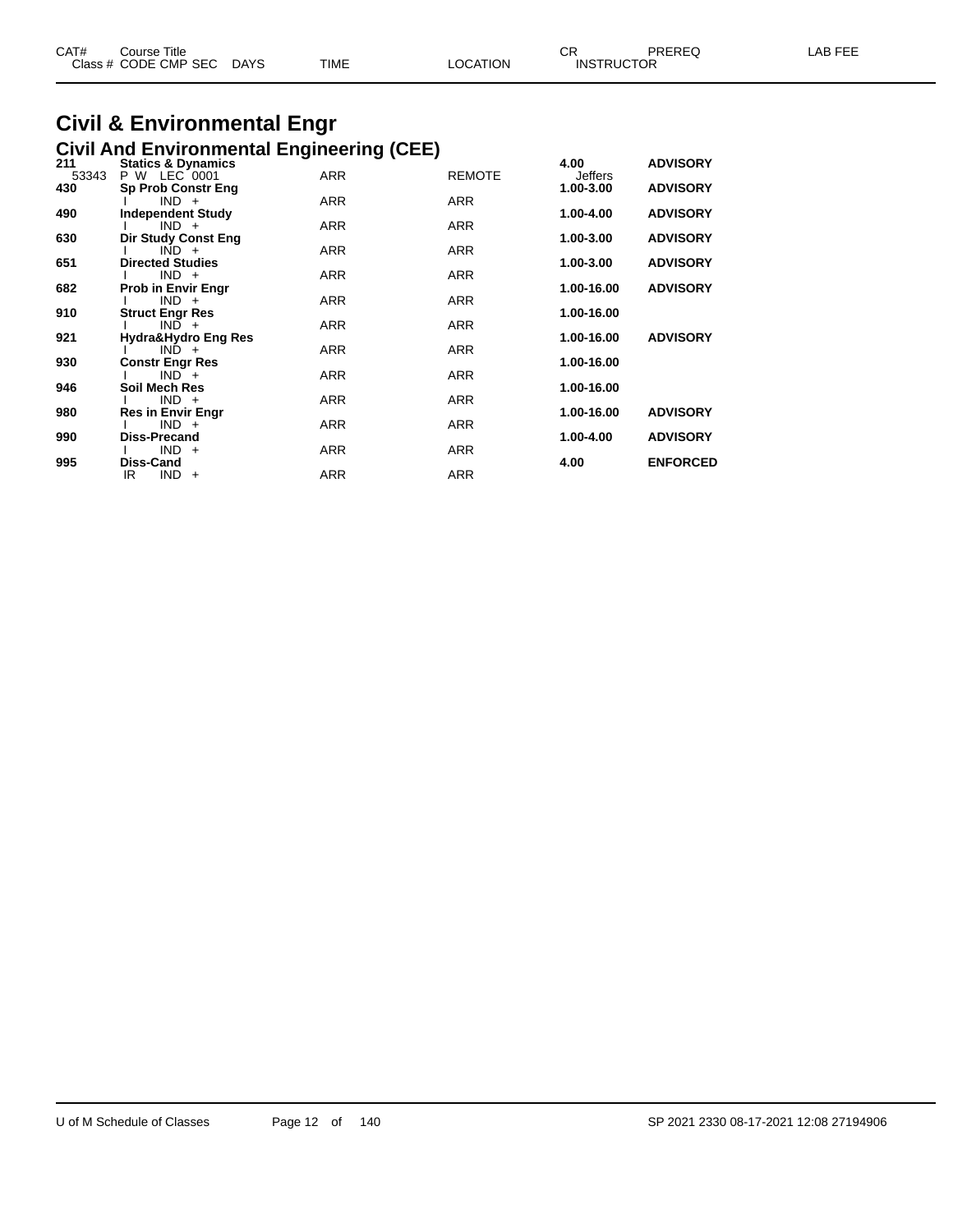| CAT#<br>Course Title         |             | ◠г<br>UN |                   | PREREQ | LAB FEE |
|------------------------------|-------------|----------|-------------------|--------|---------|
| Class # CODE CMP SEC<br>DAYS | <b>TIME</b> | LOCATION | <b>INSTRUCTOR</b> |        |         |

# **CoE Robotics Institute**

| <b>Robotics (ROB)</b><br>995 | Diss-Cand |         |     |  |     | 4.00 | <b>ENFORCED</b> |
|------------------------------|-----------|---------|-----|--|-----|------|-----------------|
|                              |           | $IND +$ | ARR |  | ARR |      |                 |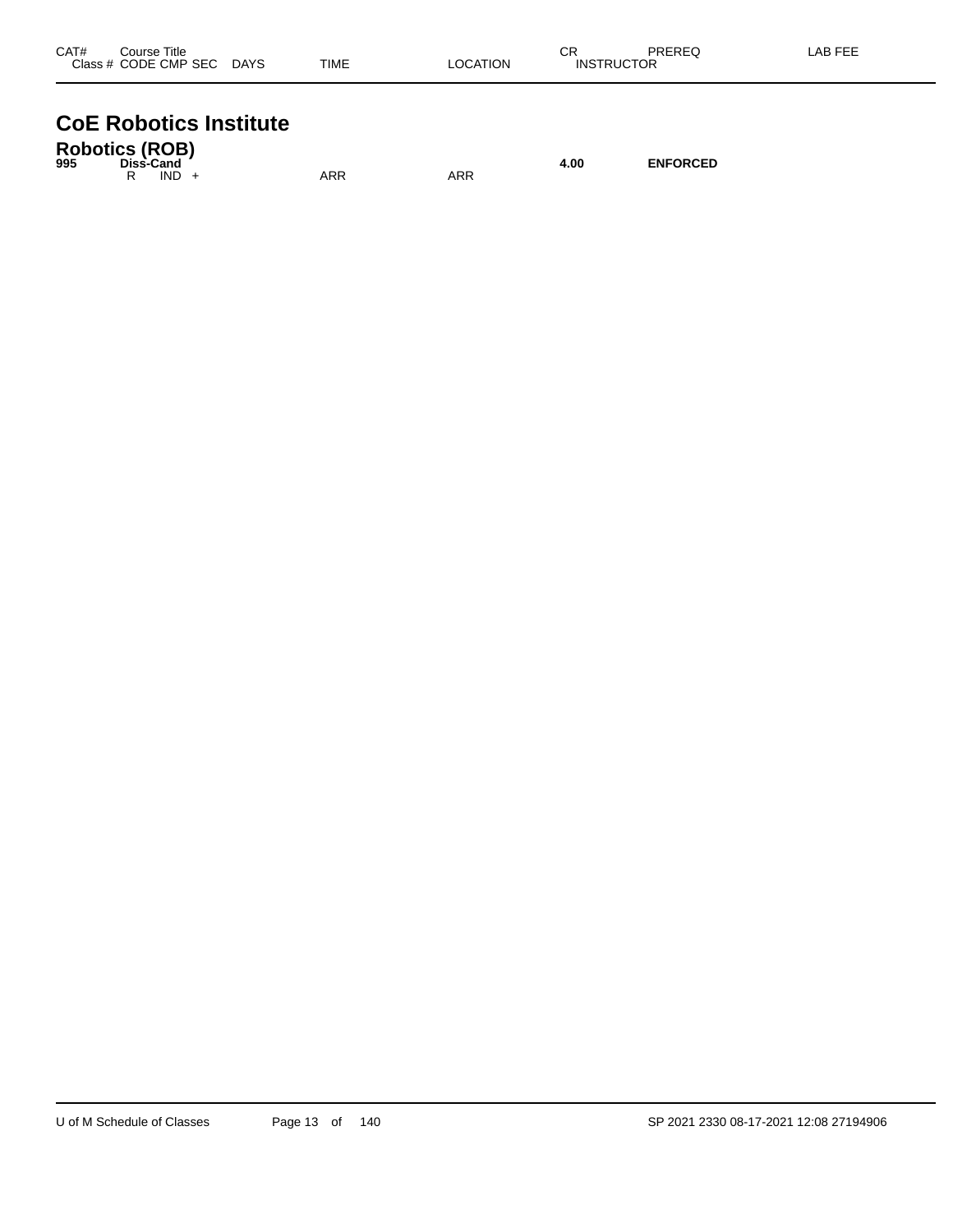| CAT#  | Title<br>Course |             |             |            | ⌒冖<br>◡           | <b>DDEDEA</b><br>⊌∟יו | $500 - 120$ |
|-------|-----------------|-------------|-------------|------------|-------------------|-----------------------|-------------|
| Class | CODE CMP SEC    | <b>DAYS</b> | <b>TIME</b> | TION<br>:A | <b>INS</b><br>RIK | __                    |             |
|       |                 |             |             |            |                   |                       |             |

# **Design Science Program**

| 995 | Diss-Cand |      | <b>Design Science (DESCI)</b> |     |     | 4.00 | <b>ADVISORY, ENFORCED</b> |
|-----|-----------|------|-------------------------------|-----|-----|------|---------------------------|
|     |           | IND. |                               | ARR | ARR |      |                           |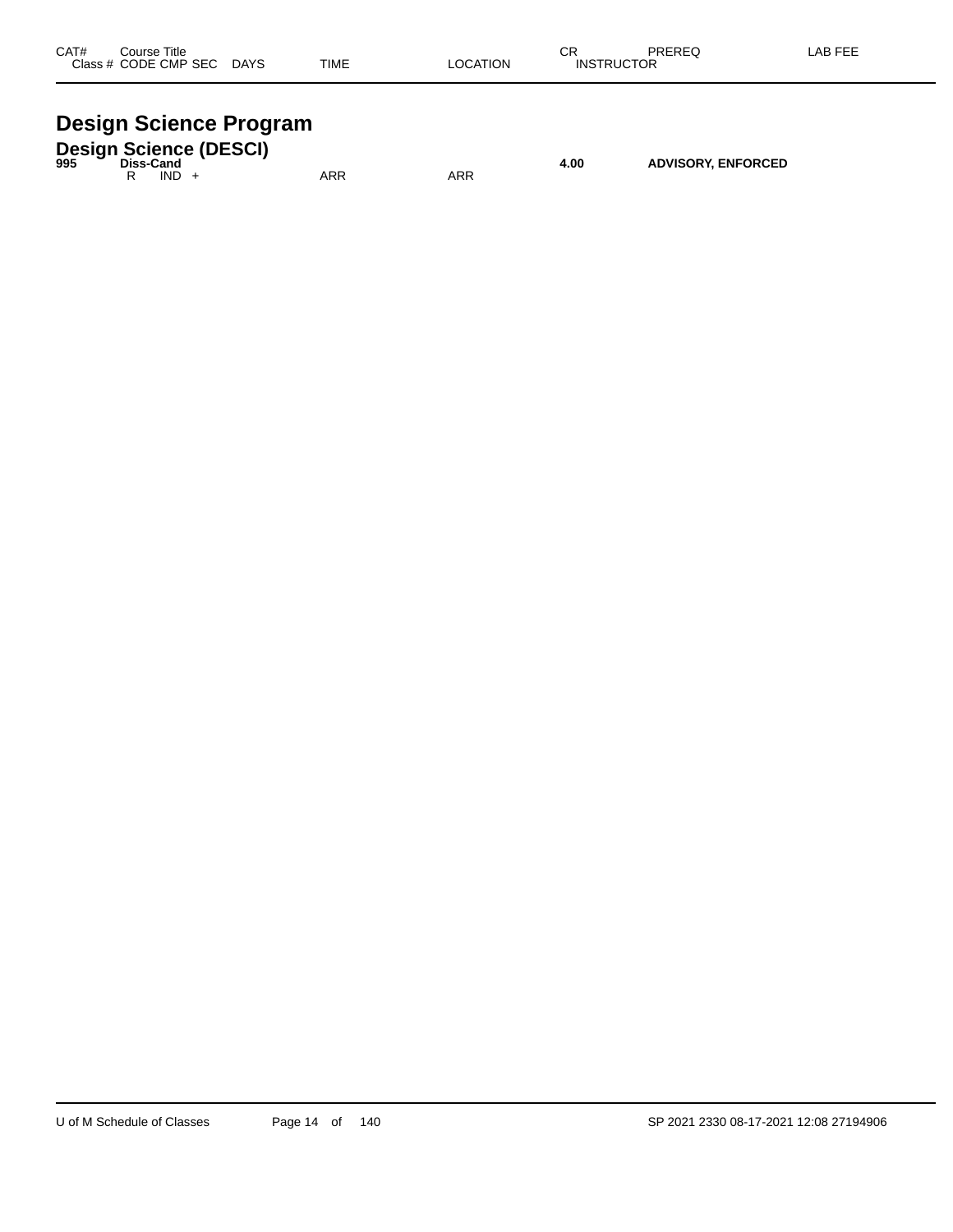# **Environmental Sciences and Engineering**

| <b>Environmental Sciences and Engineering (ENSCEN)</b> |  |                       |  |            |         |               |        |  |  |  |
|--------------------------------------------------------|--|-----------------------|--|------------|---------|---------------|--------|--|--|--|
| 105                                                    |  | <b>Changing Atmos</b> |  |            |         |               | 3.00   |  |  |  |
| 52470 P                                                |  | <sup>-</sup> LEC 101  |  | <b>MWF</b> | 1-230PM | <b>REMOTE</b> | Penner |  |  |  |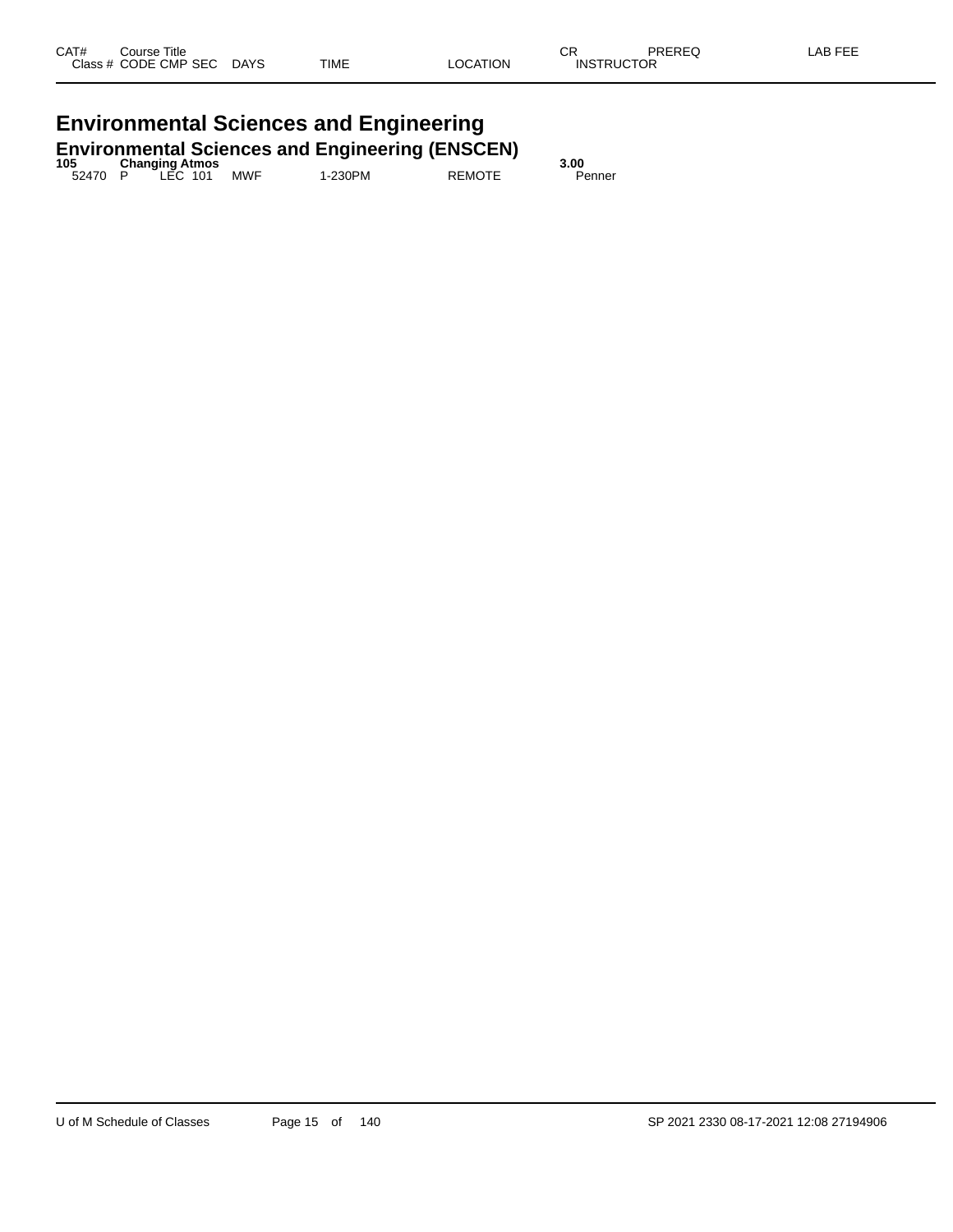### **Electrical Engr & Computer Sci Electrical Engineering And Computer Science (EECS)**

For any EECS course, the EECS department may give away a student's seat in a class if the student does not attend the first week of lectures and labs/discussions. In addition, it is up to the discretion of the course instructor to determine whether or not to allow a student to enroll in an EECS course after the first week of classes.

Note that the EECS department may withdraw you from the class, but the department is not obligated to withdraw students from the course even if a student has been informed that his/her seat is no longer available. Students are responsible for the accuracy of their own schedules.

| 280      | Prog&Data Struct                                          |                                                                                                                |               | 4.00                   | <b>ADVISORY, ENFORCED</b> |
|----------|-----------------------------------------------------------|----------------------------------------------------------------------------------------------------------------|---------------|------------------------|---------------------------|
|          |                                                           | STUDENTS ARE AUTO-ENROLLED IN LECTURE WHEN THEY ELECT A LAB.                                                   |               |                        |                           |
| 52024    | <b>LEC 100</b><br>AR<br><b>MTWTH</b>                      | 12-130PM                                                                                                       | <b>REMOTE</b> | Juett                  |                           |
| 52025    | PRW LAB 101<br>TTH                                        | 10-12PM                                                                                                        | <b>REMOTE</b> | Burton, Lu             |                           |
| 52026    | PRW LAB 102<br>TTH                                        | 130-330PM                                                                                                      | <b>REMOTE</b> | Ziolkowski             |                           |
| 52437    | PRW LAB 103<br>TTH                                        | 330-530PM                                                                                                      | <b>REMOTE</b> | Ziolkowski             |                           |
| 53469    | PRW LAB 104<br>TTH                                        | 530-730PM                                                                                                      | <b>REMOTE</b> | Tran, Jaehnig, Saputra |                           |
| 53482    | <b>P RW LAB 105</b><br>TTH                                | 730-930PM                                                                                                      | <b>REMOTE</b> | ElHamahmy, Carroll     |                           |
| 281      | Data Struct&Algor                                         |                                                                                                                |               | 4.00                   | <b>ADVISORY, ENFORCED</b> |
|          | STUDENTS MUST ELECT LAB AND LECTURE SECTIONS.             |                                                                                                                |               |                        |                           |
| 52463    | <b>MTWTH</b>                                              | 1030-12PM                                                                                                      |               |                        |                           |
|          | LEC 100<br>- S R                                          |                                                                                                                | <b>REMOTE</b> |                        | Darden, Paoletti, Gerdan  |
|          | STUDENTS MUST ELECT LAB AND LECTURE SECTIONS.             |                                                                                                                |               |                        |                           |
| 52529    | <b>MTWTH</b><br>SR.<br>LEC 200                            | 1030-12PM                                                                                                      | <b>REMOTE</b> |                        | Paoletti, Darden, Gerdan  |
| 52464    | P RW LAB 301<br><b>MW</b>                                 | 230-430PM                                                                                                      | <b>REMOTE</b> | Mikell                 |                           |
| 52465    | PRW LAB 302<br><b>MW</b>                                  | 230-430PM                                                                                                      | <b>REMOTE</b> | Mikell                 |                           |
| 52466    | PRW LAB 303<br>TTH                                        | 230-430PM                                                                                                      | <b>REMOTE</b> | Richards               |                           |
| 52617    | P RW LAB<br>304<br>TTH                                    | 230-430PM                                                                                                      | <b>REMOTE</b> | Richards               |                           |
| 52746    | <b>MW</b><br>PRW LAB 305                                  | 230-430PM                                                                                                      | REMOTE        | Tang                   |                           |
| 52763    | 306<br><b>TTH</b><br>P RW LAB                             | 230-430PM                                                                                                      | <b>REMOTE</b> | Pfeiffer               |                           |
| 53144    | 307<br>P RW LAB<br><b>MW</b>                              | 8-10AM                                                                                                         | <b>REMOTE</b> | Akhlaque               |                           |
| 53145    | PRW LAB 308<br>TTH                                        | 6-8PM                                                                                                          | <b>REMOTE</b> | Charleston             |                           |
|          | PRW LAB 309<br><b>MW</b>                                  |                                                                                                                | <b>REMOTE</b> |                        |                           |
| 53173    |                                                           | 6-8PM                                                                                                          |               | Alpert                 |                           |
| 53174    | <b>TTH</b><br>PRW LAB 310                                 | 230-430PM                                                                                                      | <b>REMOTE</b> | Pfeiffer               |                           |
| 301      | <b>Probabil Mthd in Eng</b>                               |                                                                                                                |               | 4.00                   | <b>ADVISORY</b>           |
|          |                                                           | STUDENTS ARE AUTO-ENROLLED IN LECTURE WHEN THEY ELECT A DISCUSSION.                                            |               |                        |                           |
| 53116    | LEC 100<br><b>MTWTH</b><br>A                              | 1030-12PM                                                                                                      | <b>REMOTE</b> | Stark                  |                           |
| 53117    | P W<br><b>DIS</b><br>101<br>F                             | 10-11AM                                                                                                        | <b>REMOTE</b> |                        |                           |
|          | P W<br><b>DIS</b><br>Τ<br>- 101                           | 4-5PM                                                                                                          | <b>REMOTE</b> | Heydaribeni            |                           |
| 370      |                                                           |                                                                                                                |               | 4.00                   | <b>ENFORCED</b>           |
| 52838    | Intro Computer Org<br>AR LEC 100 N<br>AR.<br><b>MTWTH</b> | 1030-12PM                                                                                                      | <b>REMOTE</b> | <b>Beaumont</b>        |                           |
|          |                                                           | STUDENTS MUST ELECT DISCUSSION AND LECTURE SECTIONS.                                                           |               |                        |                           |
| 52839    | P RW DIS<br>101<br><b>TTH</b>                             | $1-2PM$                                                                                                        | <b>REMOTE</b> | Nelson                 |                           |
|          | P RW DIS<br>102<br>MW                                     |                                                                                                                |               |                        |                           |
| 52840    |                                                           | $1-2PM$                                                                                                        | <b>REMOTE</b> | Saavedra               |                           |
| 53146    | PRW DIS 103<br>TTH                                        | 8-9PM                                                                                                          | <b>REMOTE</b> | Liu                    |                           |
| 376      | <b>Foundatns Comp Sci</b>                                 |                                                                                                                |               | 4.00                   | <b>ENFORCED</b>           |
|          |                                                           | STUDENTS ARE AUTO-ENROLLED IN LECTURE WHEN THEY ELECT A DISCUSSION.                                            |               |                        |                           |
| 53047    | AR<br>LEC 100<br><b>MTWTH</b>                             | 1030-12PM                                                                                                      | <b>REMOTE</b> | <b>Brehob</b>          |                           |
| 53048    | P RW DIS<br><b>MW</b><br>101                              | $1-2PM$                                                                                                        | <b>REMOTE</b> | Goebel                 |                           |
| 53049    | PRW DIS 102<br><b>TTH</b>                                 | $1-2PM$                                                                                                        | REMOTE        | Ly                     |                           |
| 399      | <b>Directed Study</b>                                     |                                                                                                                |               | 1.00-4.00              | <b>ADVISORY</b>           |
|          | $IND +$                                                   | ARR                                                                                                            | <b>ARR</b>    |                        |                           |
|          |                                                           | 484 Database Mgt Syst<br>STUDENTS ARE AUTO-ENROLLED IN LECTURE WHEN THEY ELECT A DISCUSSION.                   |               | 4.00                   | <b>ENFORCED</b>           |
|          |                                                           |                                                                                                                |               |                        |                           |
| 53284 AR | LEC 100<br><b>MTWTH</b>                                   | 430-6PM                                                                                                        | <b>REMOTE</b> | Almomani, Chao         |                           |
| 53285    | PRW LAB 101<br><b>MW</b>                                  | 8-9AM                                                                                                          | <b>REMOTE</b> | Kim                    |                           |
| 53286    | PRW LAB 102<br><b>MW</b>                                  | 7-8PM                                                                                                          | <b>REMOTE</b> | Kim                    |                           |
|          |                                                           |                                                                                                                |               | 4.00                   | <b>ENFORCED</b>           |
| 485      | <b>Web Systems</b>                                        |                                                                                                                |               |                        |                           |
|          |                                                           | STUDENTS ARE AUTO-ENROLLED IN LECTURE WHEN THEY ELECT A LAB. LEC 100 will be asynchronous (recorded lectures). |               |                        |                           |
| 53270    | LEC 100<br>AR                                             | <b>ARR</b>                                                                                                     | <b>REMOTE</b> | DeOrio                 |                           |
| 53272    | PRW LAB 101<br><b>MW</b>                                  | $3-4PM$                                                                                                        | <b>REMOTE</b> | Younus                 |                           |
| 53273    | PRW LAB 102<br><b>MW</b>                                  | 3-4PM                                                                                                          | <b>REMOTE</b> | Applefield             |                           |
| 497      | <b>Human-Centered SW</b>                                  |                                                                                                                |               | 4.00                   | <b>ENFORCED</b>           |
| 53275    | PRW LEC 100<br><b>MTWTH</b>                               | 1230-230PM                                                                                                     | <b>REMOTE</b> | Ringenberg, Diao       |                           |
| 499      | <b>Adv Directed Study</b>                                 |                                                                                                                |               | 1.00-4.00              | <b>ADVISORY, ENFORCED</b> |
|          | $IND +$<br>R                                              | ARR                                                                                                            | ARR           |                        |                           |
| 599      | <b>Directed Study</b>                                     |                                                                                                                |               | 1.00-4.00              | <b>ADVISORY</b>           |
|          | $IND +$                                                   | ARR                                                                                                            | ARR           |                        |                           |
| 699      | <b>Research Work EECS</b>                                 |                                                                                                                |               | 1.00-6.00              | <b>ADVISORY</b>           |
|          | $IND +$                                                   | ARR                                                                                                            | ARR           |                        |                           |
| 990      | <b>Diss-Precand</b>                                       |                                                                                                                |               | 1.00-4.00              | <b>ADVISORY</b>           |
|          | IND.<br>$+$                                               | ARR                                                                                                            | ARR           |                        |                           |
| 995      | <b>Diss-Cand</b>                                          |                                                                                                                |               | 4.00                   | <b>ENFORCED</b>           |
|          |                                                           |                                                                                                                |               |                        |                           |
|          | R<br>$IND +$                                              | <b>ARR</b>                                                                                                     | <b>ARR</b>    |                        |                           |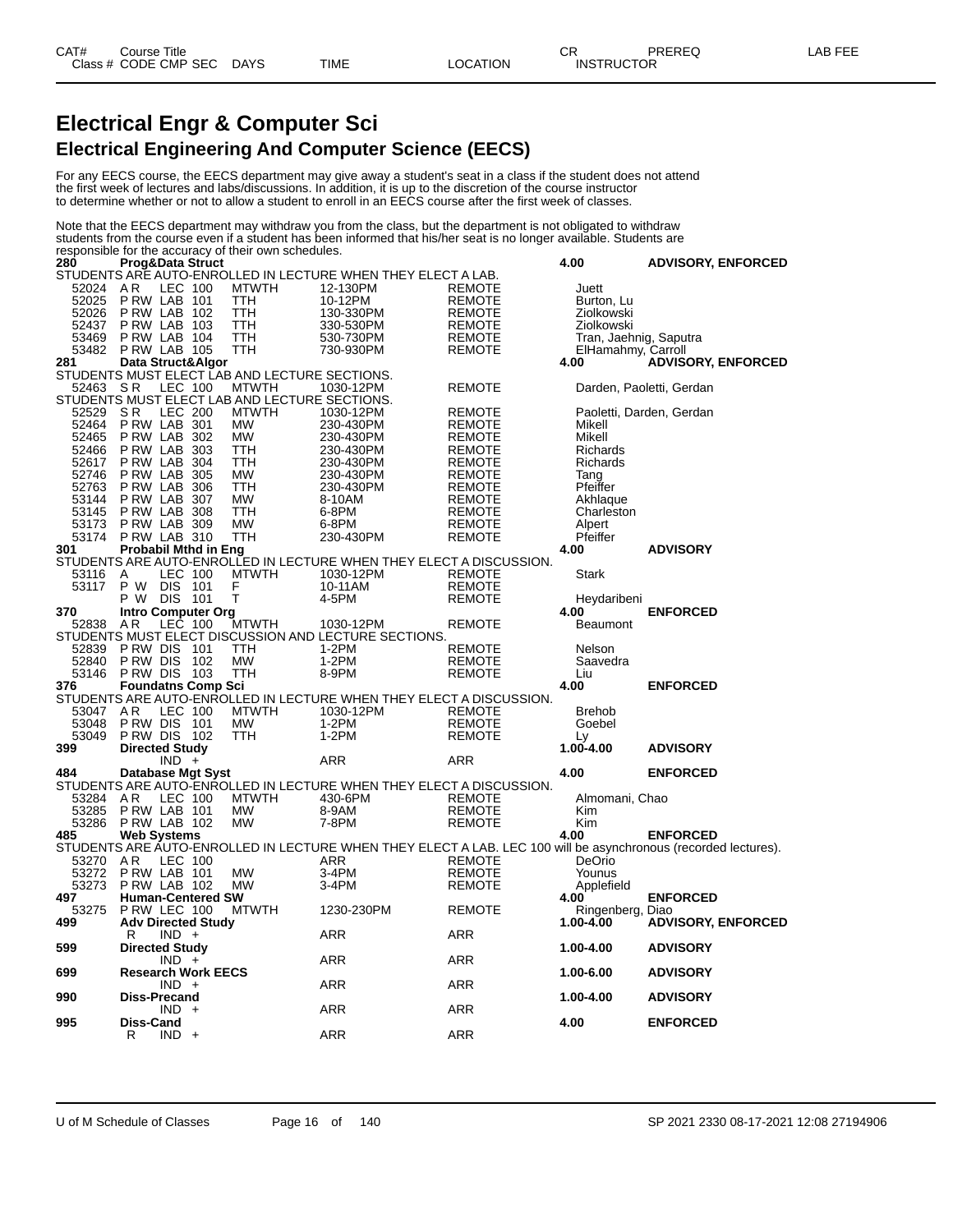| CAT#                    | Course Title<br>Class # CODE CMP SEC DAYS                                    | <b>TIME</b>       | <b>LOCATION</b>                | CR<br><b>INSTRUCTOR</b> | PREREQ                 | LAB FEE |
|-------------------------|------------------------------------------------------------------------------|-------------------|--------------------------------|-------------------------|------------------------|---------|
|                         |                                                                              |                   |                                |                         |                        |         |
|                         | <b>Engineering Undergraduate Educ</b>                                        |                   |                                |                         |                        |         |
| 280                     | <b>Engineering (ENGR)</b><br>Undergrad Research                              |                   |                                | 1.00-4.00               | <b>ADVISORY</b>        |         |
| 50903<br>301            | DIS 101<br>P                                                                 | <b>ARR</b>        | ARR                            | Ferrez                  |                        |         |
| 52597                   | <b>Engr Ugrad Stdy Abrd</b><br>P<br>LEC 139                                  | ARR               | ARR                            | 1.00-16.00              | <b>ADVISORY</b>        |         |
| 52665 P                 | Nanyang University in Singapor<br><b>LEC 140</b>                             | ARR               | ARR                            |                         |                        |         |
| Rome, Italy<br>52666    | P<br>LEC 141                                                                 | ARR               | ARR                            |                         |                        |         |
| Turin, Italy<br>52667 P | LEC 142                                                                      | ARR               | ARR                            |                         |                        |         |
| Lund, Sweden<br>52854 P |                                                                              | ARR               | ARR                            |                         |                        |         |
| Cascais, Portugal       | LEC 143                                                                      |                   |                                |                         |                        |         |
| 52855 P                 | LEC 144<br>Copenhagen, Denmark                                               | ARR               | ARR                            |                         |                        |         |
| 52935 P                 | LEC 145<br><b>B1G STEM Dublin Ireland</b>                                    | <b>ARR</b>        | <b>ARR</b>                     |                         |                        |         |
| 52936 P                 | LEC 146                                                                      | <b>ARR</b>        | <b>ARR</b>                     |                         |                        |         |
| 52937                   | Engineering in Buenos Aires<br>- P<br>LEC 147                                | ARR               | ARR                            |                         |                        |         |
| 52938 P                 | INNOV@INSA Lyon, France<br>LEC 148                                           | ARR               | ARR                            |                         |                        |         |
|                         | Int Entrepreneur Haifa, Israel                                               |                   |                                |                         |                        |         |
| 53548<br>53549          | P<br>LEC 150<br>LEC 151<br>P                                                 | ARR<br><b>ARR</b> | ARR<br>ARR                     |                         |                        |         |
| 53550                   | P<br>LEC 152                                                                 | ARR               | ARR                            |                         |                        |         |
| 350<br>51328            | Intl Lab Exp-Engin<br>PIR<br>LAB 101                                         | ARR               | ARR                            | 3.00<br>Sick            | <b>ENFORCED</b>        |         |
|                         | Class location: Berlin University of Technology                              |                   |                                |                         |                        |         |
| 400<br>50116            | <b>Co-Op Educ Engr</b><br><b>DIS 101</b><br>PD.                              | ARR               | ARR                            | 0.00                    | <b>ADVISORY</b>        | 9.19    |
| 490                     | <b>Spec Top Engin</b>                                                        |                   |                                | 2.00                    |                        |         |
|                         | 53151 P W LEC 003<br>Intro to Social Engage Design                           | ARR               | ARR                            |                         | Verhey-Henke, Michaels |         |
| 591                     | <b>Engr Grad Study Abrd</b>                                                  |                   |                                | 1.00-16.00              | <b>ADVISORY</b>        |         |
| 51181                   | PD.<br>LEC 101<br>Nagoya University, Japan                                   | ARR               | ARR                            |                         |                        |         |
| 599                     | <b>Spec Topics Engr</b>                                                      |                   |                                | 1.00-4.00               | <b>ADVISORY</b>        |         |
|                         | 53152 P W LEC 003<br>Intro to Social Engage Design                           | <b>ARR</b>        | <b>ARR</b>                     |                         | Verhey-Henke, Michaels |         |
|                         |                                                                              |                   |                                |                         |                        |         |
| 390                     | Entrepreneurship (ENTR)                                                      |                   |                                | 2.00                    |                        |         |
|                         | <b>Spec Topics Entr</b><br>53366 P W LEC 011<br>MW                           | 4-6PM             | <b>REMOTE</b>                  | Narayan                 |                        |         |
|                         | E-Commerce Entrepreneurship                                                  |                   |                                |                         |                        |         |
| 411                     | <b>Entr Practicum</b><br>53100 P W LEC 001<br>TTH                            | 4-6PM             | <b>REMOTE</b>                  | 3.00<br>Hennessy        | <b>ADVISORY</b>        |         |
| 413                     | <b>Entr Marketing</b>                                                        |                   |                                | 2.00                    |                        |         |
| 599                     | 53377 P W LEC 001<br><b>MW</b><br><b>Spec Topics Entr</b>                    | 11-1PM            | <b>REMOTE</b>                  | Dacko<br>1.50-3.00      |                        |         |
|                         | 53367 P W LEC 311<br>МW                                                      | 4-6PM             | <b>REMOTE</b>                  | Narayan                 |                        |         |
| 53101                   | E-Commerce Entrepreneurship<br>P W LEC 411<br>TTH<br>53378 P W LEC 413<br>МW | 4-6PM<br>11-1PM   | <b>REMOTE</b><br><b>REMOTE</b> | Hennessy<br>Dacko       |                        |         |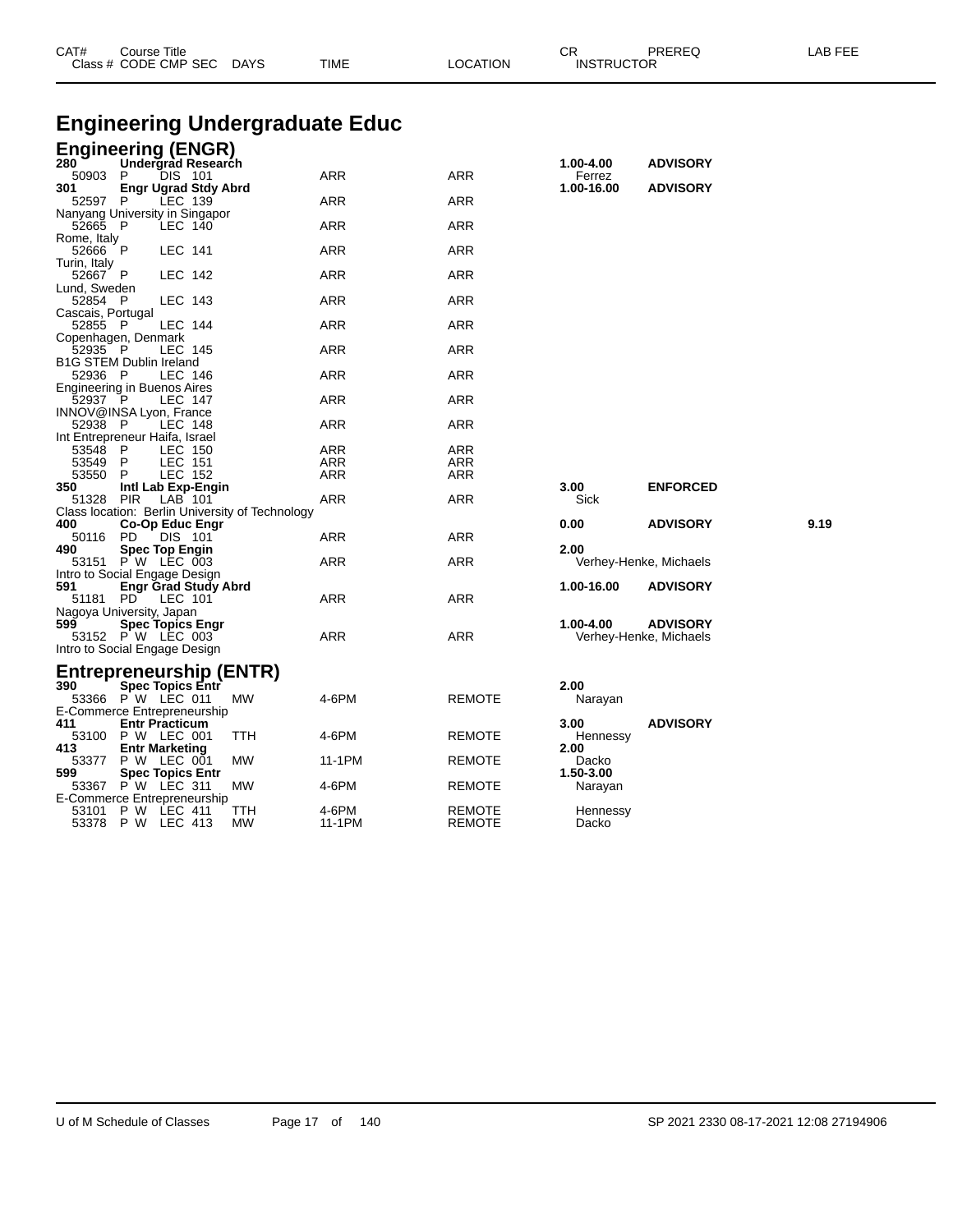| CAT# | Course Title         |             |      |          | ∩⊓<br>◡๙          | PREREQ | _AB FEE |
|------|----------------------|-------------|------|----------|-------------------|--------|---------|
|      | Class # CODE CMP SEC | <b>DAYS</b> | TIME | LOCATION | <b>INSTRUCTOR</b> |        |         |
|      |                      |             |      |          |                   |        |         |

# **Industrial-Operations Engr Dep**

|     | <b>Industrial And Operations Engineering (IOE)</b> |            |            |           |                 |
|-----|----------------------------------------------------|------------|------------|-----------|-----------------|
| 490 | <b>UG Directed Study</b>                           |            |            | 2.00-4.00 | <b>ADVISORY</b> |
|     | $IND +$                                            | <b>ARR</b> | <b>ARR</b> |           |                 |
| 590 | <b>Masters Direct Study</b>                        |            |            | 2.00-4.00 | <b>ADVISORY</b> |
| 593 | $IND +$<br><b>Ergonomics Project</b>               | <b>ARR</b> | <b>ARR</b> | 2.00-4.00 | <b>ADVISORY</b> |
|     | $IND +$                                            | <b>ARR</b> | <b>ARR</b> |           |                 |
| 801 | <b>First Yr Doc Dir Res</b>                        |            |            | 1.00-3.00 | <b>ADVISORY</b> |
|     | $IND +$                                            | <b>ARR</b> | <b>ARR</b> |           |                 |
| 990 | <b>Diss Pre-Candidate</b>                          |            |            | 2.00-8.00 | <b>ADVISORY</b> |
|     | $IND +$                                            | <b>ARR</b> | <b>ARR</b> |           |                 |
| 995 | <b>Dissertation Cand</b>                           |            |            | 4.00      | <b>ENFORCED</b> |
|     | IND.<br>R<br>$+$                                   | <b>ARR</b> | <b>ARR</b> |           |                 |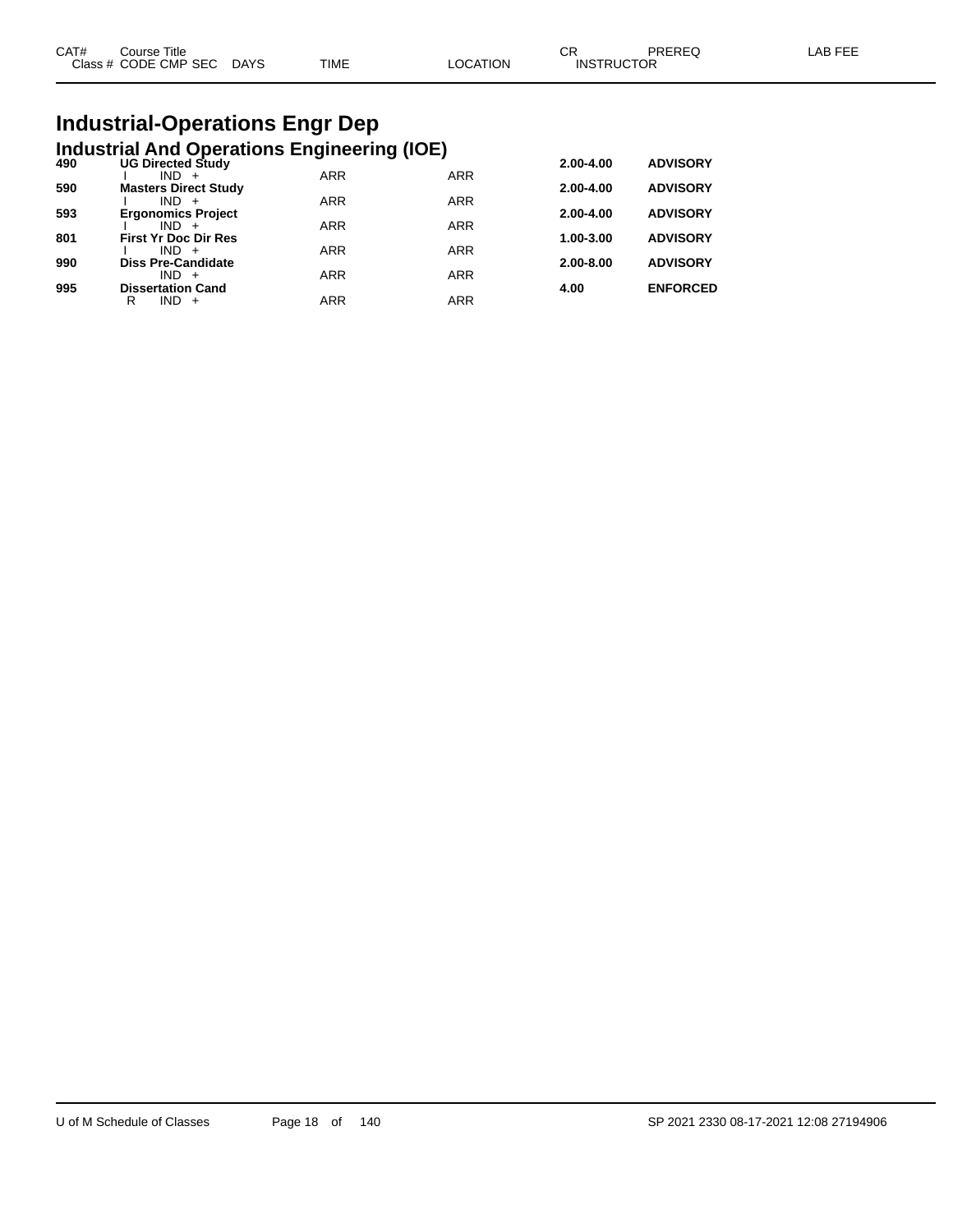# **Integrative Systems and Design**

|       |                    |        | <b>Integrative Systems and Design (ISD)</b> |         |
|-------|--------------------|--------|---------------------------------------------|---------|
| 528 - | Adv Design for mfg |        |                                             |         |
| E220G | $ICC$ $101$        | T11/TU |                                             | 10.120M |

|  | <b>AUV DESIGN TO THIS</b>     |  |                         |         |               |        |
|--|-------------------------------|--|-------------------------|---------|---------------|--------|
|  |                               |  | 53296 P.R. LEC 101 TWTH | 10-12PM | <b>REMOTE</b> | Saitou |
|  | 53297 PR LEC 881 <sup>-</sup> |  | TWTH                    | 10-12PM | <b>REMOTE</b> | Saitou |

**528 ADVISORY**<br> **Saitou**<br> **Saitou**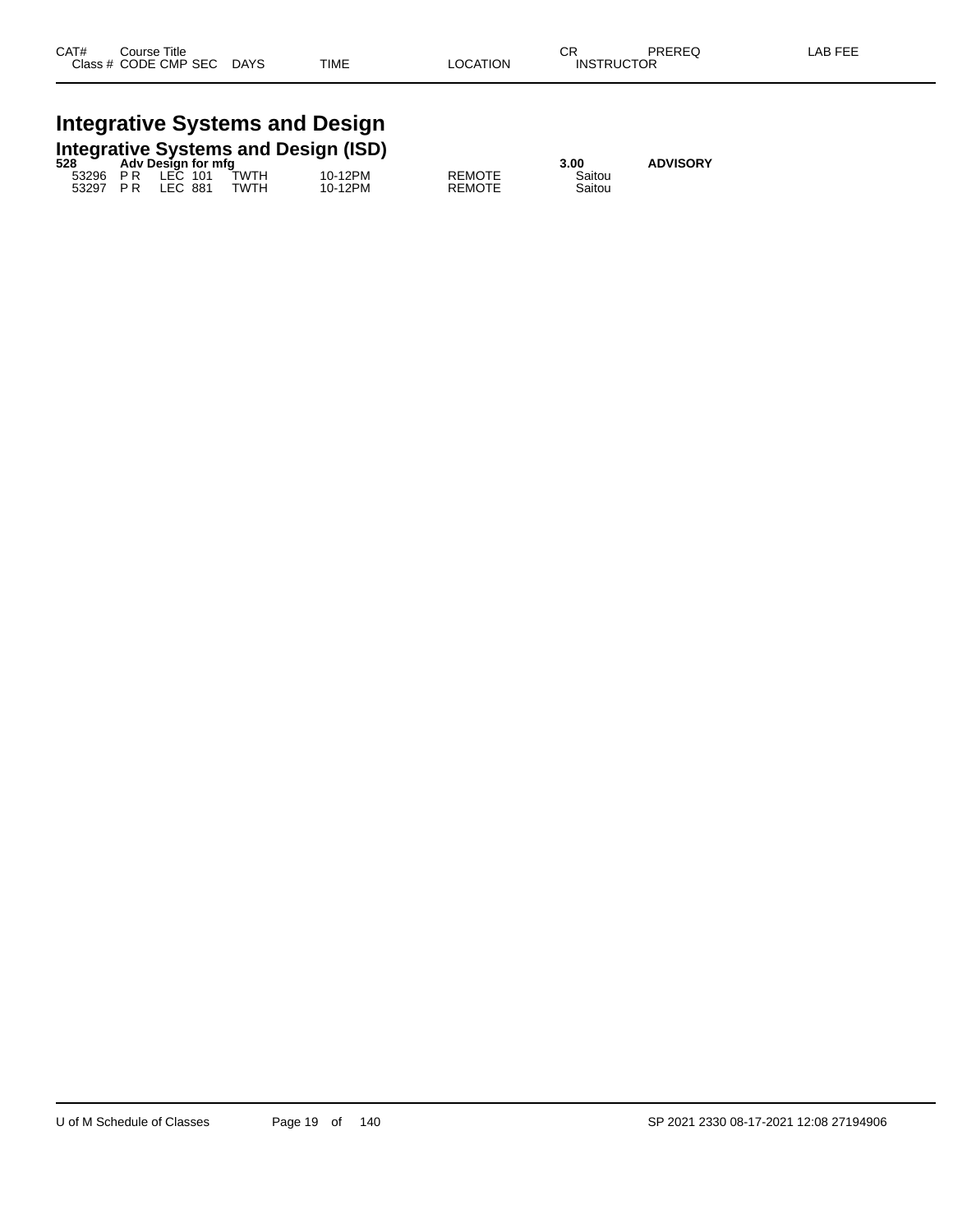| CAT# | Course Title              |             |          | ◠⊏<br>◡◚          | PREREQ | LAB FEE |
|------|---------------------------|-------------|----------|-------------------|--------|---------|
|      | Class # CODE CMP SEC DAYS | <b>TIME</b> | LOCATION | <b>INSTRUCTOR</b> |        |         |

# **Program In Manufacturing**

|       | <b>Manufacturing (MFG)</b> |            |               |               |                 |
|-------|----------------------------|------------|---------------|---------------|-----------------|
| 452   | Design for Mfg             |            |               | 3.00          | <b>ADVISORY</b> |
| 53041 | TWTH<br>LEC 101<br>P W     | 10-12PM    | <b>REMOTE</b> | Saitou        |                 |
| 53298 | LEC 881<br>TWTH            | 10-12PM    | <b>REMOTE</b> | Saitou        |                 |
| 990   | <b>Dissertat Pre-Cand</b>  |            |               | $2.00 - 4.00$ | <b>ADVISORY</b> |
|       | $IND +$                    | <b>ARR</b> | <b>ARR</b>    |               |                 |
| 995   | <b>Dissertation-Cand</b>   |            |               | 4.00          | <b>ENFORCED</b> |
|       | $IND +$                    | ARR        | ARR           |               |                 |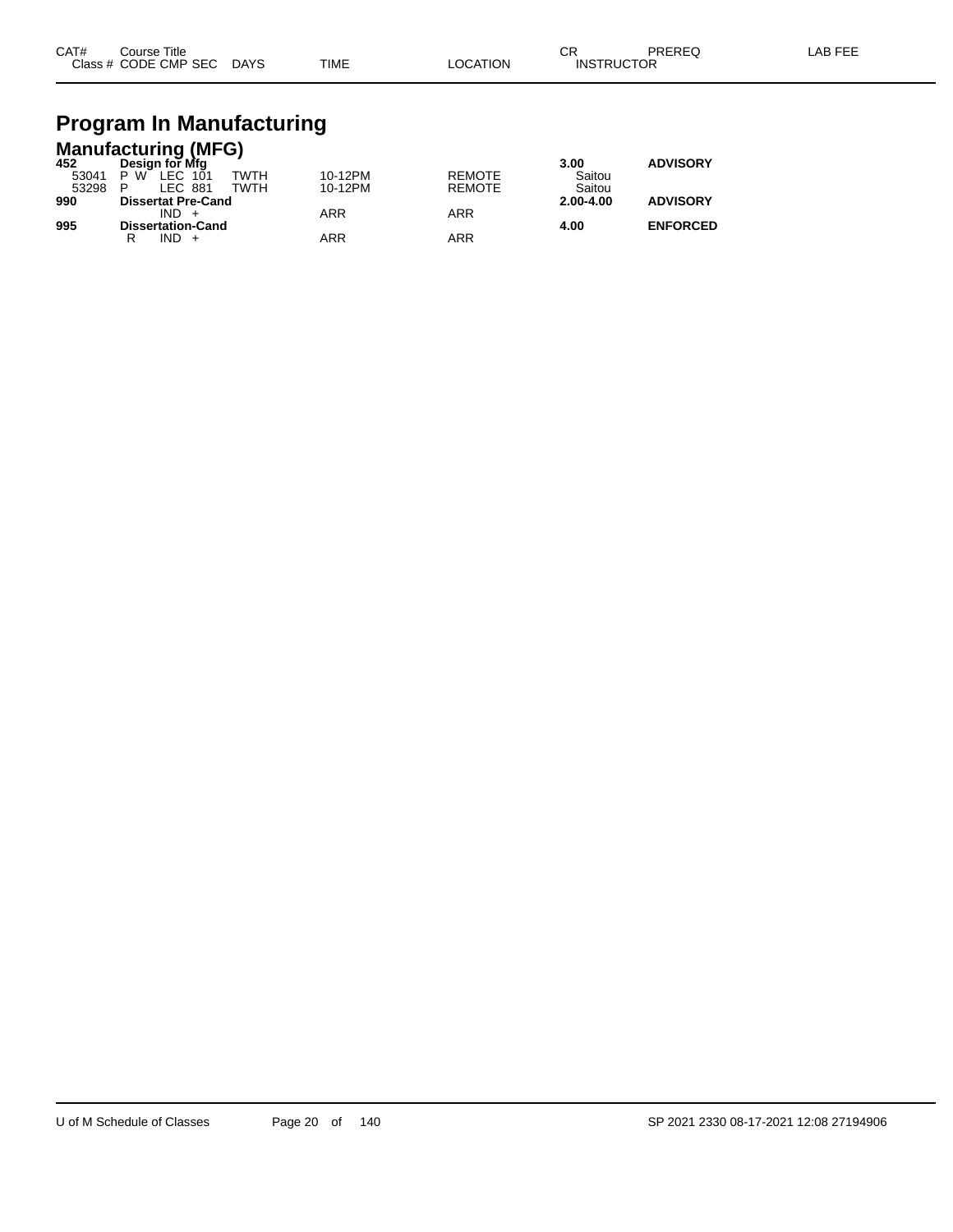| CAT# | Title<br>Course      |             |             |                | ~~                | PREREQ | AB FFF |
|------|----------------------|-------------|-------------|----------------|-------------------|--------|--------|
|      | Class # CODE CMP SEC | <b>DAYS</b> | <b>TIME</b> | <b>OCATION</b> | <b>INSTRUCTOR</b> |        |        |

# **Materials Science & Engineering**

|       | <b>Materials Science Engineering (MATSCIE)</b> |            |               |            |                 |
|-------|------------------------------------------------|------------|---------------|------------|-----------------|
| 250   | <b>Prin Engr Matl</b>                          |            |               | 4.00       | <b>ENFORCED</b> |
| 53091 | P RW LEC 100<br><b>MTWTH</b>                   | 930-1130AM | <b>REMOTE</b> | Goldman    |                 |
| 280   | <b>MSE Ugrad Res Opp</b>                       |            |               | 1.00-4.00  | <b>ADVISORY</b> |
|       | $IND +$                                        | <b>ARR</b> | <b>ARR</b>    |            |                 |
| 490   | <b>Research Problems</b>                       |            |               | 1.00-3.00  | <b>ENFORCED</b> |
|       | $IND +$<br>R                                   | <b>ARR</b> | <b>ARR</b>    |            |                 |
| 493   | <b>Special Topics</b>                          |            |               | 1.00-16.00 | <b>ADVISORY</b> |
|       | $IND +$                                        | <b>ARR</b> | <b>ARR</b>    |            |                 |
| 690   | <b>Research Problems</b>                       |            |               | 1.00-16.00 |                 |
|       | $IND +$                                        | <b>ARR</b> | <b>ARR</b>    |            |                 |
| 990   | <b>Diss-Precand</b>                            |            |               | 1.00-4.00  | <b>ADVISORY</b> |
|       | IND.<br>$+$                                    | <b>ARR</b> | <b>ARR</b>    |            |                 |
| 995   | Diss-Cand                                      |            |               | 4.00       | <b>ENFORCED</b> |
|       | <b>IND</b><br>R<br>$+$                         | <b>ARR</b> | <b>ARR</b>    |            |                 |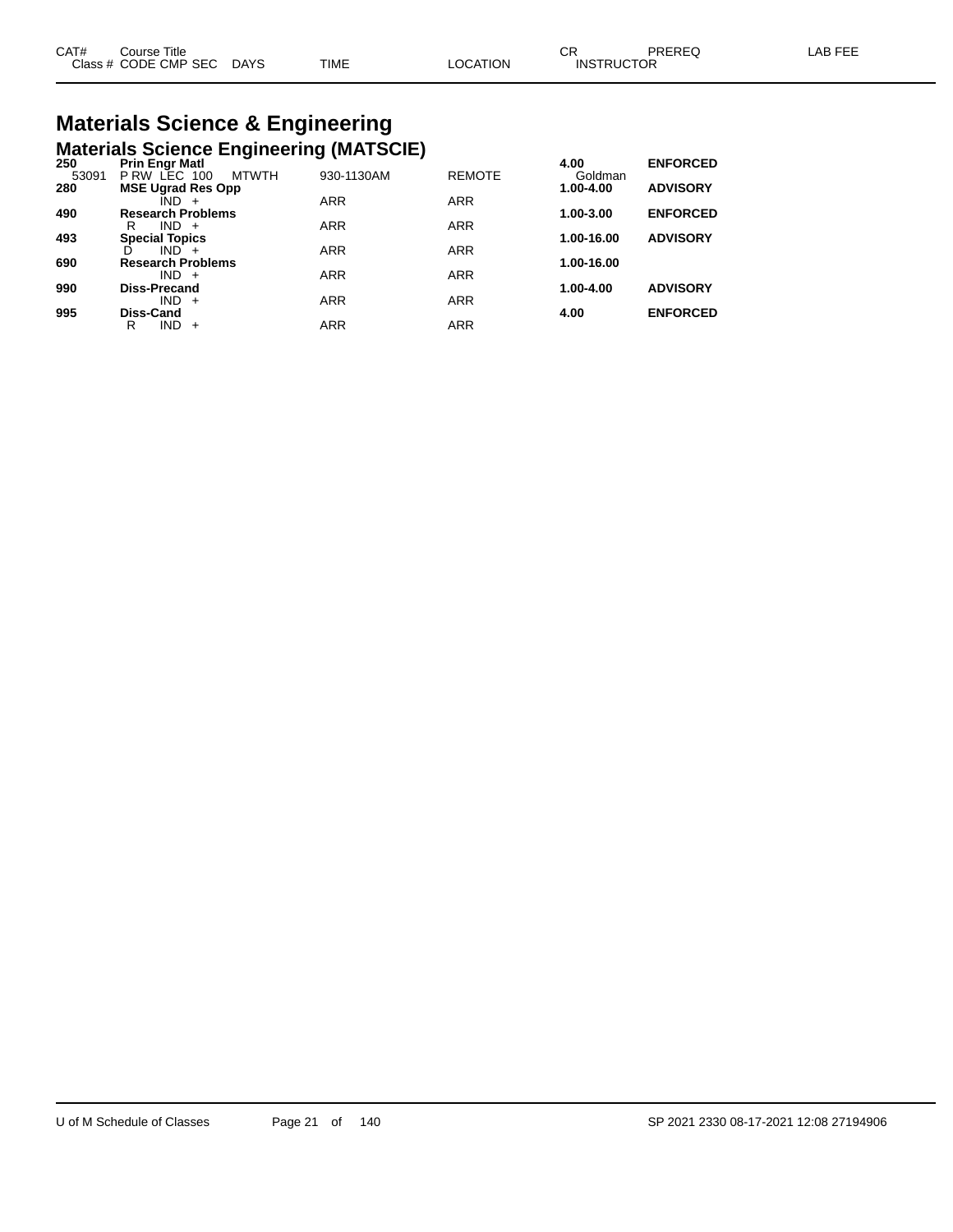#### **Mech Eng & Applied Mech Dept**<br>Mechanical Engineering (MECHENG) **Mechanical Engineering**

| 235   | <b>Mechanical Engineering (MECHENG)</b><br><b>Thermodynamics I</b> |              |            |               | 3.00          | <b>ENFORCED</b> |
|-------|--------------------------------------------------------------------|--------------|------------|---------------|---------------|-----------------|
| 51104 | P RW LEC 101                                                       | <b>MTTHF</b> | 10-1130AM  | <b>REMOTE</b> | Borgnakke     |                 |
| 240   | <b>Dynamics&amp;Vibrations</b>                                     |              |            |               | 4.00          | <b>ENFORCED</b> |
| 52586 | PRW LEC 101                                                        | <b>MTWTH</b> | 12-2PM     | <b>REMOTE</b> | Perkins       |                 |
| 452   | Design for Mfg                                                     |              |            |               | 3.00          | <b>ADVISORY</b> |
| 53040 | $P$ RW LEC $101$                                                   | <b>TWTH</b>  | 10-12PM    | <b>REMOTE</b> | Saitou        |                 |
|       | This class will be held 100% asynchronously.                       |              |            |               |               |                 |
|       | 53292 PR LEC 881                                                   | <b>TWTH</b>  | 10-12PM    | <b>REMOTE</b> | Saitou        |                 |
| 461   | <b>Automatic Control</b>                                           |              |            |               | 3.00          | <b>ADVISORY</b> |
| 53271 | P W LEC 101                                                        | <b>MWF</b>   | 1230-230PM | <b>REMOTE</b> | Siegel        |                 |
| 490   | <b>RISE 4</b>                                                      |              |            |               | 3.00          |                 |
|       | $IND +$                                                            |              | <b>ARR</b> | <b>ARR</b>    |               |                 |
| 491   | <b>Independent Study</b>                                           |              |            |               | 1.00-3.00     | <b>ADVISORY</b> |
|       | $IND +$                                                            |              | <b>ARR</b> | <b>ARR</b>    | $3.00 - 6.00$ | <b>ADVISORY</b> |
| 590   | <b>Res Sel M E Topics</b><br>$IND +$                               |              | <b>ARR</b> | <b>ARR</b>    |               |                 |
| 695   | <b>Master Thesis Res</b>                                           |              |            |               | 3.00-6.00     | <b>ADVISORY</b> |
|       | $IND +$                                                            |              | <b>ARR</b> | <b>ARR</b>    |               |                 |
| 990   | <b>Diss-Precand</b>                                                |              |            |               | 1.00-4.00     | <b>ADVISORY</b> |
|       | $IND +$                                                            |              | <b>ARR</b> | <b>ARR</b>    |               |                 |
| 995   | <b>Diss-Cand</b>                                                   |              |            |               | 4.00          | <b>ENFORCED</b> |
|       | $IND +$<br>IR                                                      |              | <b>ARR</b> | <b>ARR</b>    |               |                 |
|       |                                                                    |              |            |               |               |                 |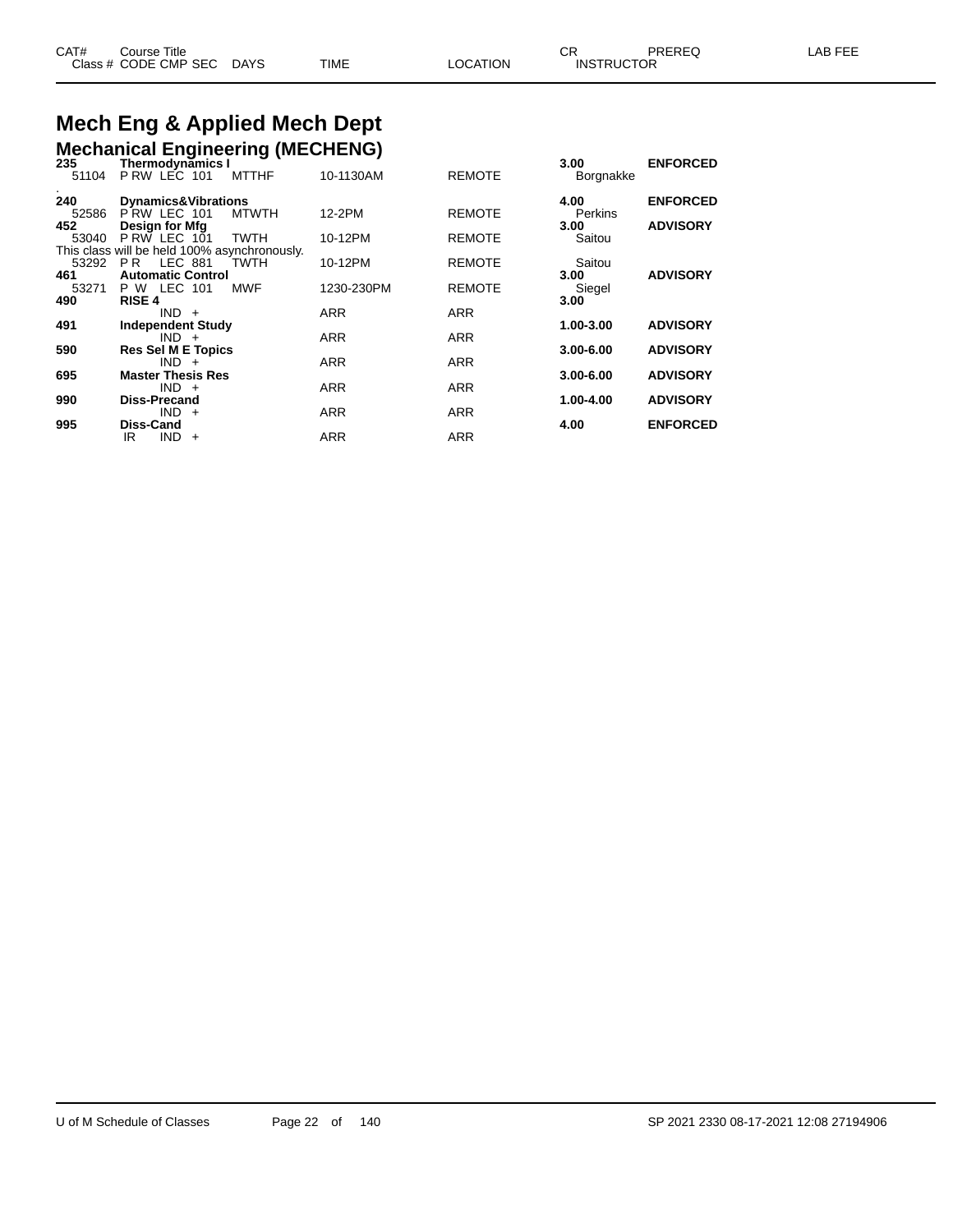| CAT# | Course Title              |      |          | ◠◻                | PREREQ | LAB FEE |
|------|---------------------------|------|----------|-------------------|--------|---------|
|      | Class # CODE CMP SEC DAYS | TIME | LOCATION | <b>INSTRUCTOR</b> |        |         |

### **Naval Arch & Marine Engr Dept Naval Architecture And Marine Engineering (NAVARCH)**

| 490 | Dir Std, Res&Sp Prob             |            |            | 1.00-16.00 | <b>ADVISORY</b> |
|-----|----------------------------------|------------|------------|------------|-----------------|
|     | $IND +$                          | <b>ARR</b> | <b>ARR</b> |            |                 |
| 579 | <b>Conc Des Team Proj</b>        |            |            | 2.00-4.00  | <b>ADVISORY</b> |
|     | $IND +$                          | <b>ARR</b> | <b>ARR</b> |            |                 |
| 590 | Directed Study&Res               |            |            | 1.00-6.00  | <b>ADVISORY</b> |
|     | $IND +$                          | <b>ARR</b> | <b>ARR</b> |            |                 |
| 592 | <b>Masters Thesis</b><br>$IND +$ | <b>ARR</b> | <b>ARR</b> | 1.00-6.00  | <b>ADVISORY</b> |
| 792 | <b>Prof Degree Thesis</b>        |            |            | 1.00-8.00  |                 |
|     | $IND +$                          | <b>ARR</b> | <b>ARR</b> |            |                 |
| 990 | <b>Diss-Precand</b>              |            |            | 1.00-4.00  | <b>ADVISORY</b> |
|     | $IND +$                          | <b>ARR</b> | <b>ARR</b> |            |                 |
| 995 | Diss-Cand                        |            |            | 4.00       | <b>ENFORCED</b> |
|     | <b>IND</b><br>R<br>$+$           | <b>ARR</b> | <b>ARR</b> |            |                 |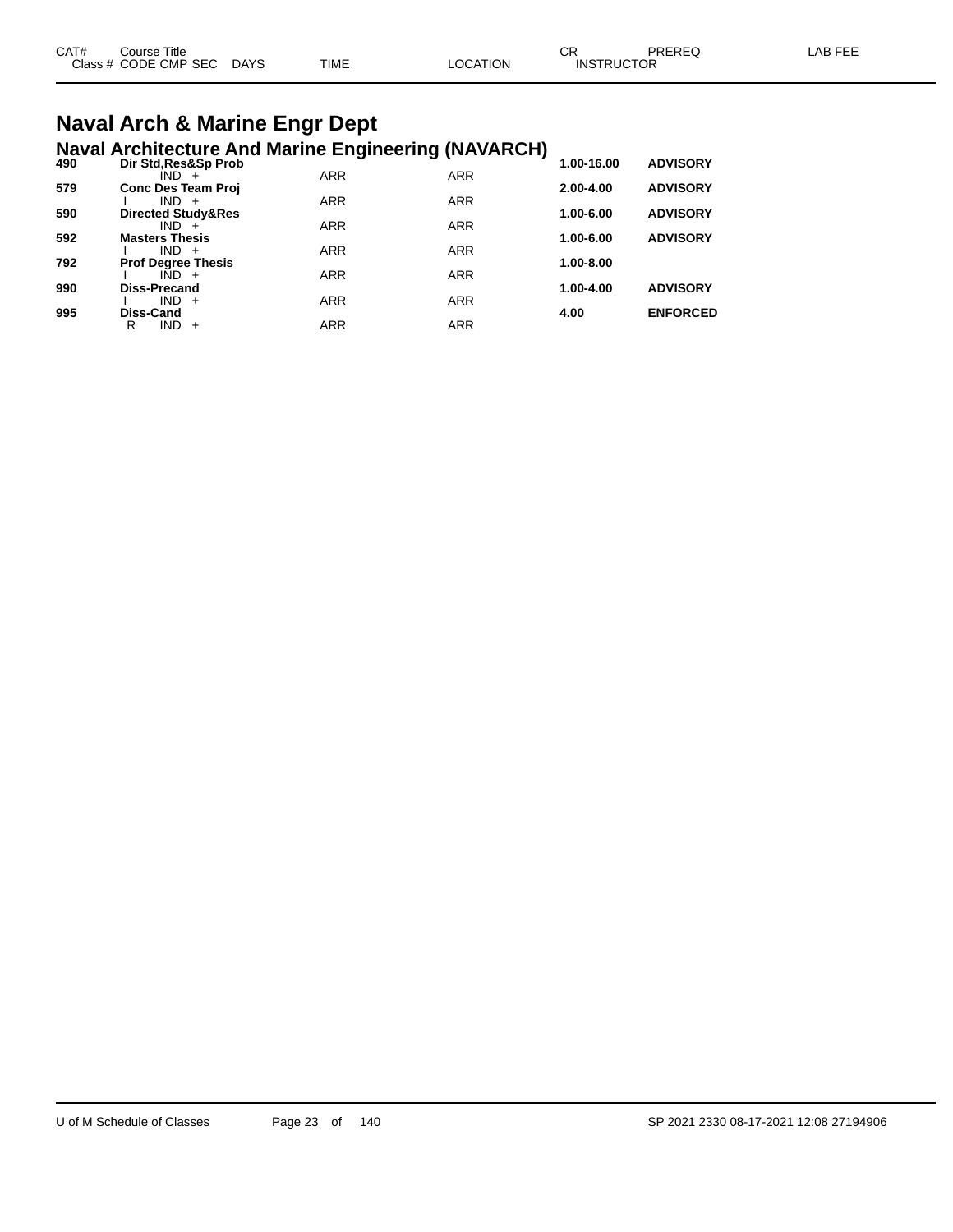| CAT#<br>Course Title |      |             |                | ⌒冖 | PREREC            | LAB FEF |
|----------------------|------|-------------|----------------|----|-------------------|---------|
| Class # CODE CMP SEC | DAYS | <b>TIME</b> | <b>OCATION</b> |    | <b>INSTRUCTOR</b> |         |

### **Nuclear Engr & Radiological Sci Nuclear Engineering And Radiological Sciences (NERS)**

| 499 | Res Nur Eng/Rad Sci    |            |            | - 1<br>1.00-3.00 | <b>ADVISORY, ENFORCED</b> |  |
|-----|------------------------|------------|------------|------------------|---------------------------|--|
|     | $IND +$<br>R           | <b>ARR</b> | <b>ARR</b> |                  |                           |  |
| 588 | Rad Safe&Md Phy Prac   |            |            | 1.00-12.00       | <b>ADVISORY</b>           |  |
|     | $IND +$                | <b>ARR</b> | <b>ARR</b> |                  |                           |  |
| 599 | <b>Masters Project</b> |            |            | 1.00-3.00        | <b>ADVISORY</b>           |  |
|     | $IND +$                | <b>ARR</b> | <b>ARR</b> |                  |                           |  |
| 799 | <b>Special Project</b> |            |            | 1.00-6.00        |                           |  |
|     | $IND +$                | <b>ARR</b> | <b>ARR</b> |                  |                           |  |
| 990 | <b>Diss-Precand</b>    |            |            | 1.00-4.00        | <b>ADVISORY</b>           |  |
|     | $IND +$                | <b>ARR</b> | <b>ARR</b> |                  |                           |  |
| 995 | Diss-Cand              |            |            | 4.00             | <b>ENFORCED</b>           |  |
|     | $IND +$<br>R           | ARR        | ARR        |                  |                           |  |
|     |                        |            |            |                  |                           |  |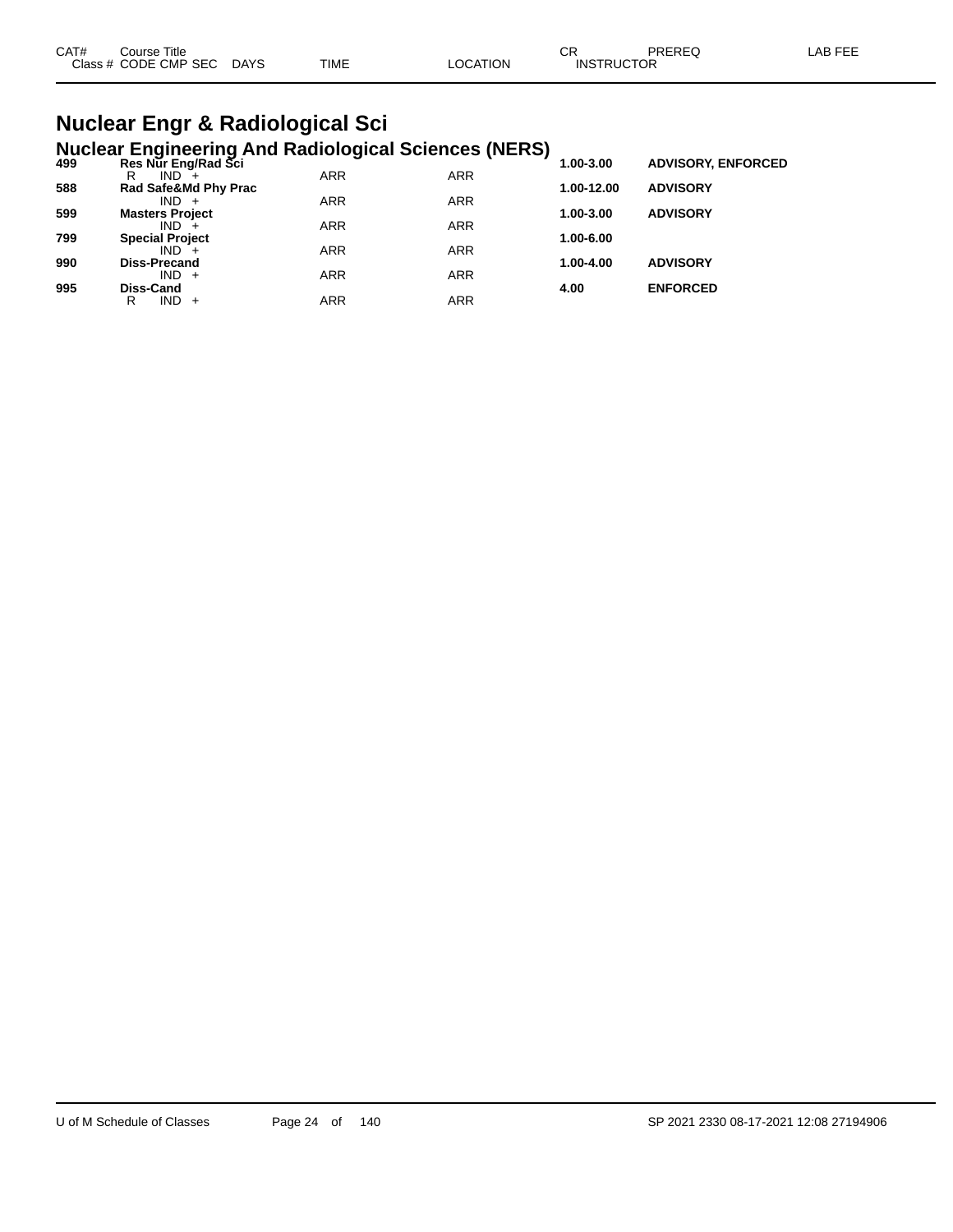### **Technical Communication Technical Communication (TCHNCLCM)**<br>300 Tech Comm for EE&CE

**4 1.00 Tech Comm for EE&CE 1.00 1.00 1.00 1.00 1.00 1.00 1.00 1.00 1.00 1.00 1.00 1.00 1.00 1.00 1.00 1.00 1.00 1.00 1.00 1.00 1.00 1.00 1.00 1.00 1.00 1.00 1.00** 53370 P LEC 101 TTH 330-430PM REMOTE Himsel-Burcon As a DC (Distance due to COVID) course, all aspects of this course will be fully compatible with remote online learning. This course will employ a blend of synchronous and asynchronous learning methods.

This means that lectures and class meetings will be recorded and made available asynchronously. This course will also use live, virtual discussion sessions that require synchronous participation during the course meeting time.

In order for students to maintain their place in class. THEY MUST ATTEND ONE OF THE FIRST TWO CLASS MEETINGS 53371 P LEC 102 MW 230-330PM REMOTE Snyder As a DC (Distance due to COVID) course, all aspects of this course will be fully compatible with remote online learning. This course will employ a blend of synchronous and asynchronous learning methods.

This means that lectures and class meetings will be recorded and made available asynchronously. This course will also use live, virtual discussion sessions that require synchronous participation during the course meeting time.

In order for students to maintain their place in class. THEY MUST ATTEND ONE OF THE FIRST TWO CLASS MEETINGS **497 Adv Tch Com for CS 2.00 ENFORCED**

53406 P R LEC 001 MTWTH 11-12PM REMOTE Montgomery As a DC (Distance due to COVID) course, all aspects of this course will be fully compatible with remote online learning. This course will employ a blend of synchronous and asynchronous learning methods.

This means that lectures and class meetings will be recorded and made available asynchronously. This course will also use live, virtual discussion sessions that require synchronous participation during the course meeting time.

In order for students to maintain their place in class. THEY MUST ATTEND ONE OF THE FIRST TWO CLASS MEETINGS<br>499 **Scientific&Tech Comm 499 Scientific&Tech Comm 1.00-4.00**  $IND +$ **575 Directed Study 1.00-4.00 ADVISORY**  $IND + A$ 

| 590 | Intern in Tech Comm   |     |     | 1.00-4.00 | <b>ADVISORY</b> |
|-----|-----------------------|-----|-----|-----------|-----------------|
|     | $IND +$               | ARR | ARR |           |                 |
| 675 | <b>Directed Study</b> |     |     | 1.00-4.00 | <b>ADVISORY</b> |
|     | $IND +$               | ARR | ARR |           |                 |

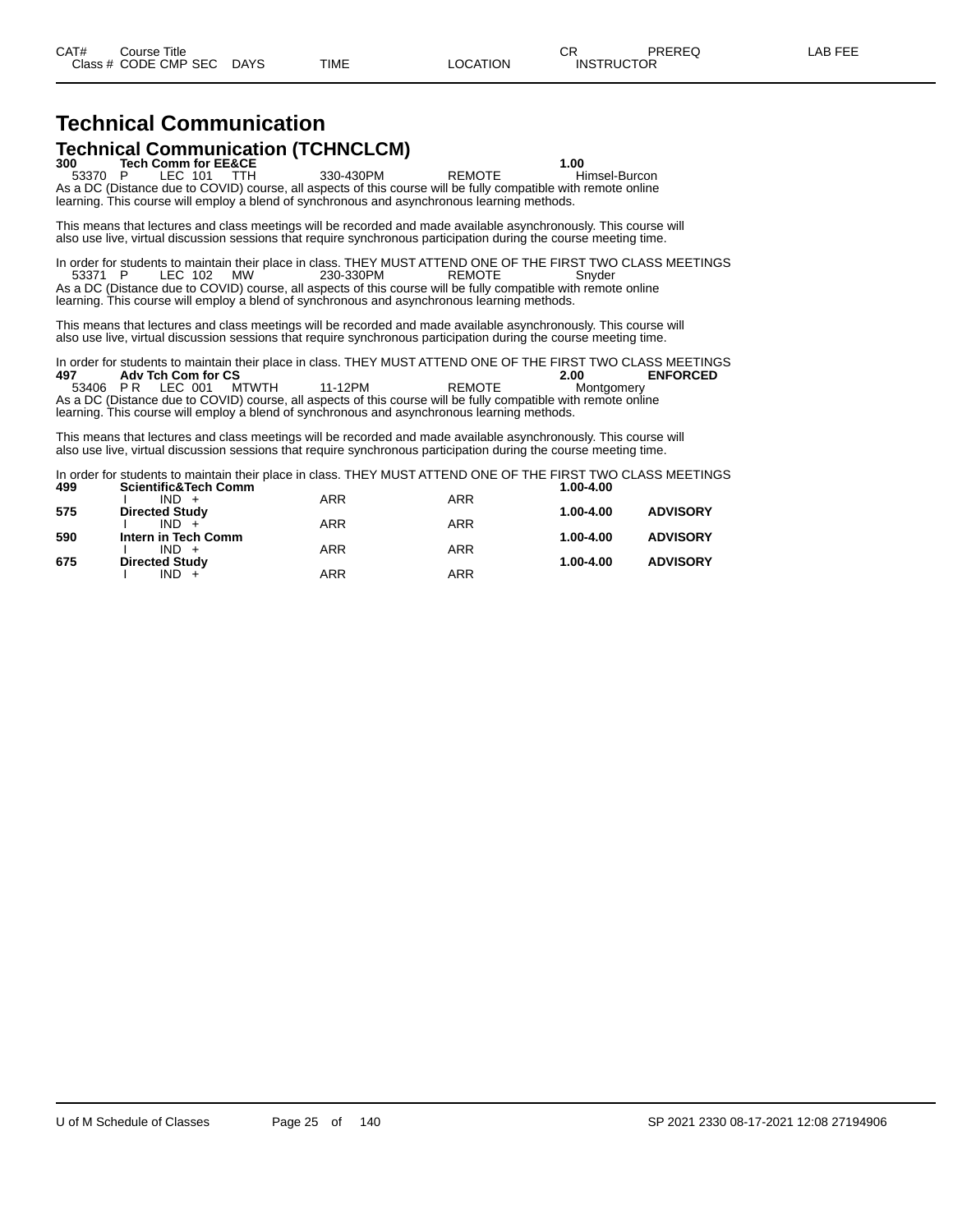| CAT# | Course Title         |             |      |          | Ωn<br>- UN        | PREREQ | _AB FEE |
|------|----------------------|-------------|------|----------|-------------------|--------|---------|
|      | Class # CODE CMP SEC | <b>DAYS</b> | TIME | LOCATION | <b>INSTRUCTOR</b> |        |         |

### **Environment and Sustainability Program in the Environment**

### **Environment (ENVIRON) 102 Extreme Weather 3.00**

| 1 UZ    | <b>EXUBILE WEALTER</b>                        |              |           |               | J.VV                 |                 |       |
|---------|-----------------------------------------------|--------------|-----------|---------------|----------------------|-----------------|-------|
| 53123   | LEC 101<br>P                                  | <b>MWF</b>   | 10-1130AM | <b>REMOTE</b> | Samson               |                 |       |
| 105     | <b>Changing Atmos</b>                         |              |           |               | 3.00                 |                 |       |
| 52471   | LEC 101<br>P.                                 | <b>MWF</b>   | 1-230PM   | <b>REMOTE</b> | Penner               |                 |       |
| 119     | <b>Intro Earth Science</b>                    |              |           |               | 3.00                 | <b>ADVISORY</b> |       |
| 53347   | P W LEC 101                                   | MWF          | 10-12PM   | <b>REMOTE</b> | Yarce                |                 |       |
| 232     | Intro Oceanog                                 |              |           |               | 3.00                 |                 |       |
| 52215   | P W LEC 101                                   | MWF          | 10-12PM   | <b>REMOTE</b> | Arnaboldi            |                 |       |
| 244     | <b>Topic Culture &amp; Envi</b>               |              |           |               | 3.00                 |                 |       |
| 53032   | PD<br>LEC 101                                 | МW           | 10-1230PM | <b>REMOTE</b> | Barry                |                 |       |
|         | Art in Nature: Micro to Macro                 |              |           |               |                      |                 |       |
| 258     | Food & Drink of Asia                          |              |           |               | 4.00                 |                 |       |
| 53329 A | LEC 101                                       |              | ARR       | <b>REMOTE</b> | <b>Brown</b>         |                 |       |
|         | Lecture section is remote and asynchronous.   |              |           |               |                      |                 |       |
|         | 53330 PIW DIS 102                             | WF           | 10-11AM   | <b>REMOTE</b> | Wu                   |                 |       |
|         | Discussion section is remote and synchronous. |              |           |               |                      |                 |       |
|         | 53331 PIW DIS 103                             | WF           | 11-12PM   | <b>REMOTE</b> | Wu                   |                 |       |
|         | Discussion section is remote and synchronous. |              |           |               |                      |                 |       |
| 300     | Spec Prob&Res-Ugrad                           |              |           |               | 1.00-4.00            |                 |       |
|         | $IND +$                                       |              | ARR       | ARR           |                      |                 |       |
| 380     | Nat Res, Econ&Envir                           |              |           |               | 3.00                 | <b>ADVISORY</b> |       |
| 53096   | PRW LEC 101                                   |              | ARR       | <b>REMOTE</b> | Simon                |                 |       |
| 381     | <b>General Ecology</b>                        |              |           |               | 5.00                 | <b>ADVISORY</b> | 50.00 |
| 51860   | PD.<br>LAB 711                                | <b>MTTHF</b> | 9-12PM    | <b>REMOTE</b> | Moore, DeHetre       |                 |       |
| 51861   | PD.<br>LAB 712                                | MTTHF        | 9-12PM    | <b>REMOTE</b> | Blankespoor, Thublin |                 |       |
| 398     | <b>Env Internship Prog</b>                    |              |           |               | 1.00-3.00            |                 |       |
|         | $IND +$                                       |              | ARR       | ARR           |                      |                 |       |
| 400     | Spec Prob&Res-Ugrad                           |              |           |               | 2.00                 |                 |       |
|         | SD<br>$IND +$                                 |              | ARR       | <b>ARR</b>    |                      |                 |       |
| 413     | <b>Environmental Comm</b>                     |              |           |               | 3.00                 |                 |       |
| 53261   | LEC 101<br>P                                  | TTH          | 10-1130AM | <b>REMOTE</b> | Hart                 |                 |       |
|         |                                               |              |           |               |                      |                 |       |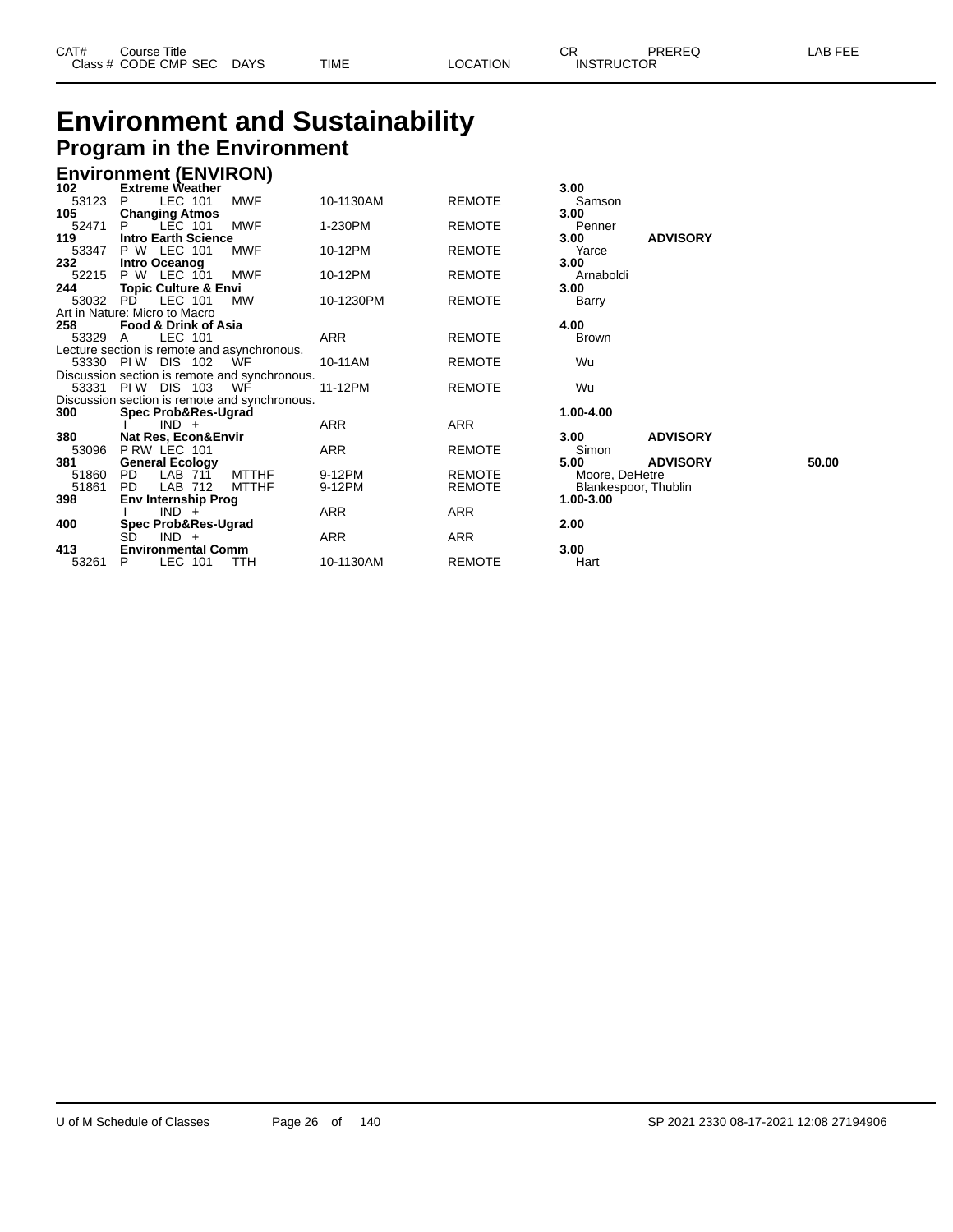| CAT# | Title<br>Course      |             |             |          | ^-<br>UК          | PREREQ | <b>AB FEE</b> |
|------|----------------------|-------------|-------------|----------|-------------------|--------|---------------|
|      | Class # CODE CMP SEC | <b>DAYS</b> | <b>TIME</b> | LOCATION | <b>INSTRUCTOR</b> |        |               |
|      |                      |             |             |          |                   |        |               |

## **School for Environment and Sustainability**

| <b>Environment and Sustainability (EAS)</b> |  |                    |               |                 |  |  |
|---------------------------------------------|--|--------------------|---------------|-----------------|--|--|
| 600                                         |  | Dir Res&Sp Prob-Gr | $1.00 - 8.00$ | <b>ADVISORY</b> |  |  |
|                                             |  | $IND +$            | ARR           | ARR             |  |  |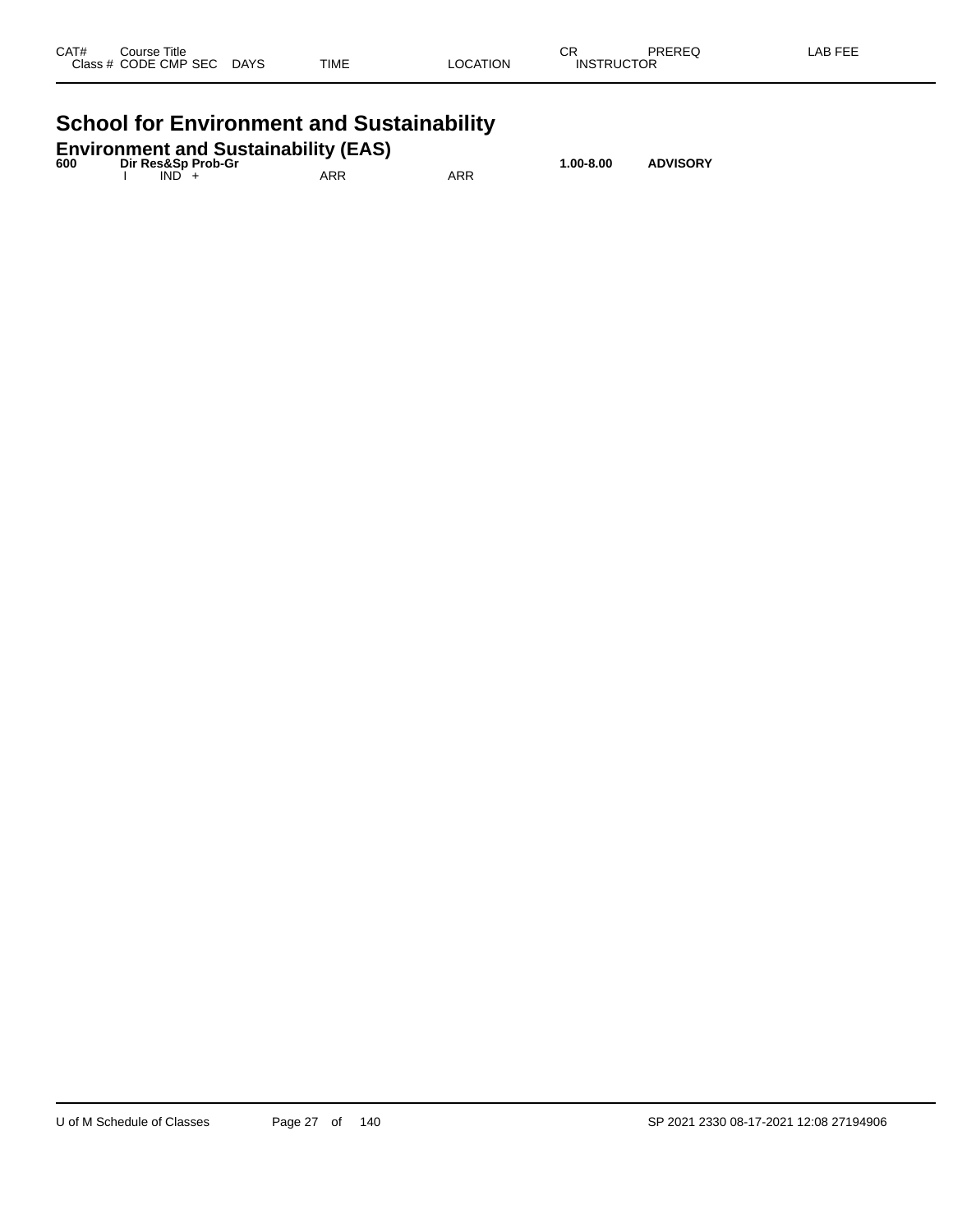| CAT# | Course Title              |      |                 | ∩⊓                | PREREQ | LAB FEE |
|------|---------------------------|------|-----------------|-------------------|--------|---------|
|      | Class # CODE CMP SEC DAYS | TIME | <b>LOCATION</b> | <b>INSTRUCTOR</b> |        |         |

### **Information School of Information**

| Information (SI) |  |  |
|------------------|--|--|
|                  |  |  |

| 110   | Intr to Info Studies                               |            |               | 4.00            |                           |  |  |  |
|-------|----------------------------------------------------|------------|---------------|-----------------|---------------------------|--|--|--|
| 53066 | LEC 101<br>TTH<br>A                                | 11-1PM     | <b>REMOTE</b> | Chalmers        |                           |  |  |  |
| 53067 | P W<br><b>DIS</b><br><b>MW</b><br>102              | 11-1PM     | <b>REMOTE</b> | Chalmers, Lee   |                           |  |  |  |
| 53305 | P W<br><b>DIS</b><br>103<br><b>MW</b>              | 1-3PM      | <b>REMOTE</b> | Chalmers, Lee   |                           |  |  |  |
| 350   | <b>UX Public Field Rsrc</b>                        |            |               | 3.00            | <b>ENFORCED</b>           |  |  |  |
| 52837 | PRW LEC 101<br><b>TWTH</b>                         | 1-5PM      | <b>REMOTE</b> | <b>TenBrink</b> |                           |  |  |  |
| 390   | Internship                                         |            |               | 3.00            |                           |  |  |  |
| 52527 | <b>SEM 101</b><br>PL                               | ARR        | ARR           | Frazier         |                           |  |  |  |
| 491   | <b>Independent Study</b>                           |            |               | 1.00-8.00       |                           |  |  |  |
|       | $IND +$                                            | <b>ARR</b> | <b>REMOTE</b> |                 |                           |  |  |  |
| 690   | <b>Intern/Field Exper</b>                          |            |               | 1.00-6.00       | <b>ADVISORY</b>           |  |  |  |
| 51935 | <b>SEM 101</b><br>PI                               | ARR        | ARR           | Dunn            |                           |  |  |  |
| 691   | <b>Independent Study</b>                           |            |               | 1.00-6.00       |                           |  |  |  |
|       | $IND +$<br>D.                                      | ARR        | <b>REMOTE</b> |                 |                           |  |  |  |
| 791   | <b>Independent Study</b>                           |            |               | 1.00-3.00       | <b>ADVISORY</b>           |  |  |  |
|       | $IND +$                                            | ARR        | <b>REMOTE</b> |                 |                           |  |  |  |
| 901   | <b>Directed Research</b>                           |            |               | 1.00-3.00       | <b>ADVISORY</b>           |  |  |  |
|       | $IND +$                                            | ARR        | <b>REMOTE</b> |                 |                           |  |  |  |
| 990   | <b>Diss-Precand</b>                                |            |               | 1.00-4.00       | <b>ADVISORY</b>           |  |  |  |
|       | $IND +$                                            | ARR        | <b>REMOTE</b> |                 |                           |  |  |  |
| 995   | Diss-Cand                                          |            |               | 4.00            | <b>ADVISORY, ENFORCED</b> |  |  |  |
|       | $IND +$<br>IR                                      | ARR        | <b>REMOTE</b> |                 |                           |  |  |  |
| 998   | <b>Curr Practical Prict</b>                        |            |               | 1.00            |                           |  |  |  |
| 53438 | PD.<br><b>SEM 001</b>                              | <b>ARR</b> | <b>ARR</b>    |                 |                           |  |  |  |
| 53439 | PD.<br><b>SEM 084</b>                              | ARR        | <b>REMOTE</b> | Toyama          |                           |  |  |  |
|       |                                                    |            |               |                 |                           |  |  |  |
|       | <b>School of Information Study Abroad (SIABRD)</b> |            |               |                 |                           |  |  |  |
| 330   | Uni of Vic-ES                                      |            |               | 1.00-18.00      |                           |  |  |  |
| 52951 | LEC 101<br>P                                       | ARR        | ARR           |                 |                           |  |  |  |
|       |                                                    |            |               |                 |                           |  |  |  |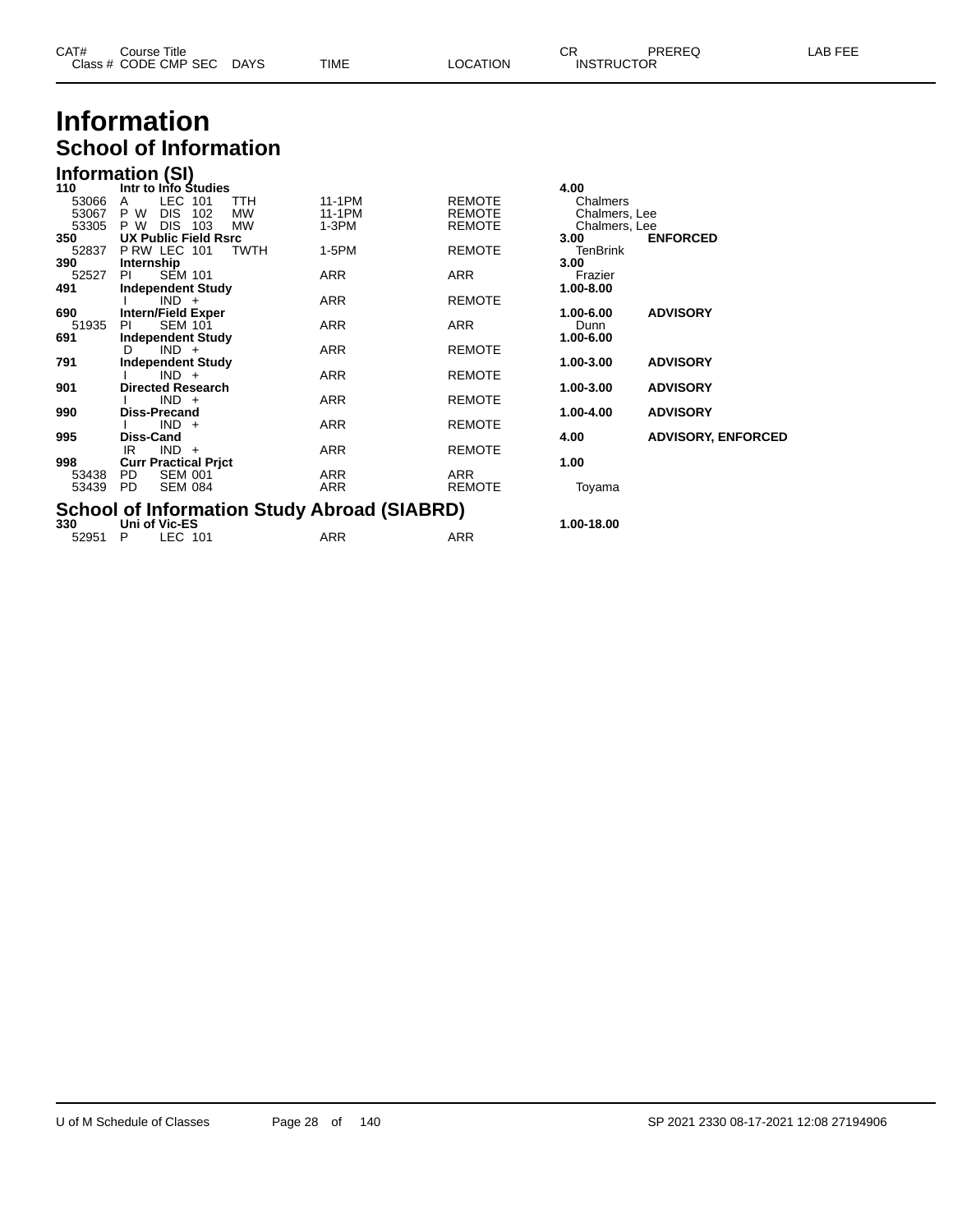### **Institute for Social Research SRC-PSM Graduate Program**

**Survey Methodology (SURVMETH) 899 Directed Research 1.00-3.00 ADVISORY**

 $IND + ARR$  ARR ARR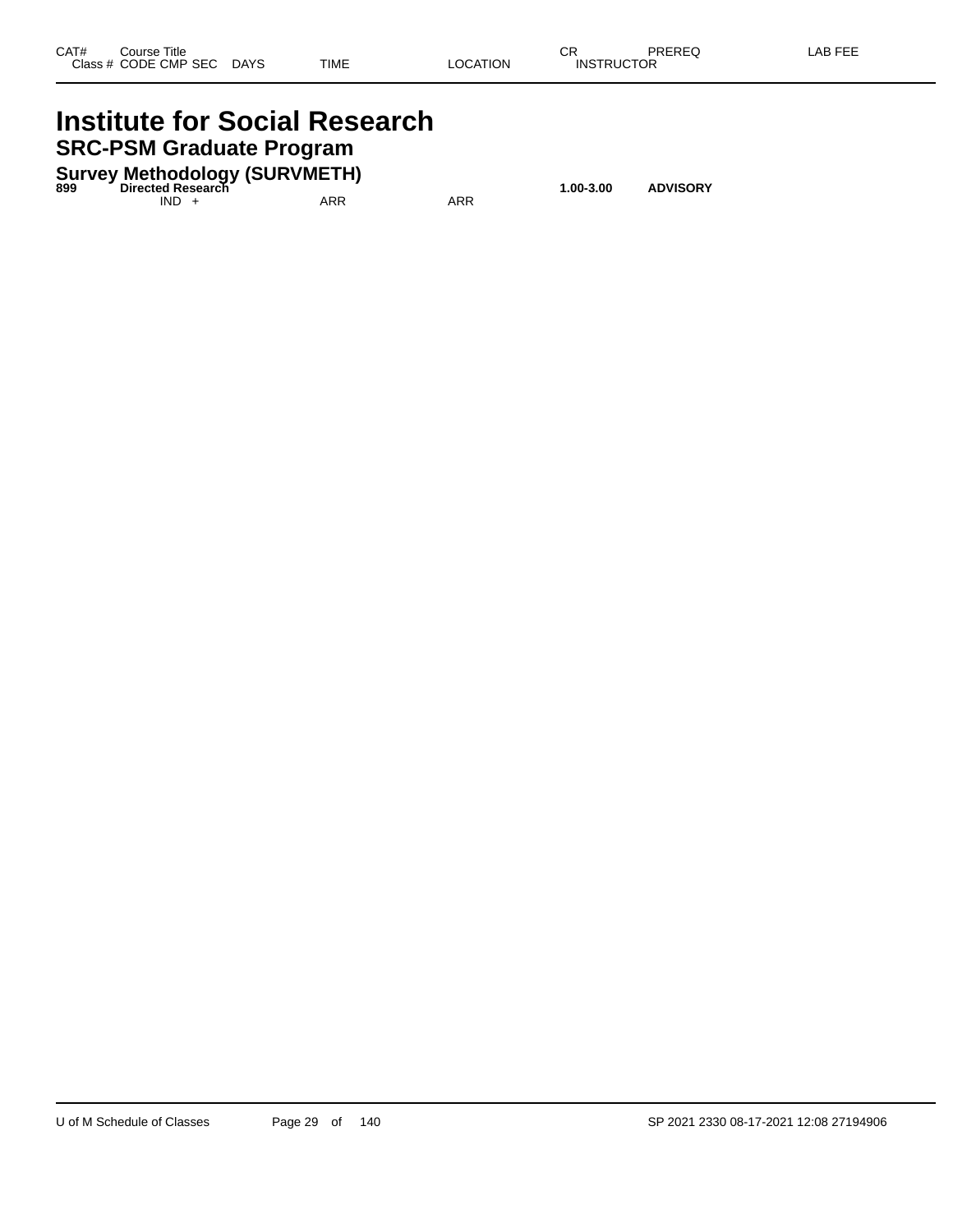| CAT# | Title<br>∴ourse      |             |      |          | ⌒冖<br>- UN | PREREQ            | AR FFF |
|------|----------------------|-------------|------|----------|------------|-------------------|--------|
|      | Class # CODE CMP SEC | <b>DAYS</b> | TIME | LOCATION |            | <b>INSTRUCTOR</b> |        |

| <b>Kinesiology</b>               |                   |                      |                                |                                       |            |                 |                       |
|----------------------------------|-------------------|----------------------|--------------------------------|---------------------------------------|------------|-----------------|-----------------------|
|                                  |                   |                      |                                |                                       |            |                 |                       |
|                                  |                   |                      | <b>School Of Kinesiology</b>   |                                       |            |                 |                       |
|                                  |                   |                      |                                | <b>Applied Exercise Science (AES)</b> |            |                 |                       |
| 28Ò                              |                   |                      | <b>Research Opport</b>         |                                       |            | 1.00-4.00       | <b>ADVISORY</b>       |
| 50589                            | PI                | DIS 101              |                                | ARR                                   | <b>ARR</b> |                 |                       |
|                                  |                   |                      | CONTACT UROP OFFICE, 647-2768. |                                       |            |                 |                       |
| 290                              |                   | <b>Field Exp AES</b> |                                |                                       |            | 1.00-4.00       | <b>ADVISORY</b>       |
|                                  |                   | $IND +$              |                                | ARR                                   | <b>ARR</b> |                 |                       |
| 403<br>52534                     | PI.               | LAB 101              | <b>Internship in AES</b>       | <b>ARR</b>                            | <b>ARR</b> | 0.50-4.00       | <b>ADVISORY</b>       |
| 52535                            | PI.               | LAB 102              |                                | ARR                                   | <b>ARR</b> | Kern            |                       |
| 52616                            | PI.               | LAB 103              |                                | <b>ARR</b>                            | <b>ARR</b> | Kern            |                       |
| 470                              |                   |                      | <b>Independent Study</b>       |                                       |            | 1.00-3.00       | <b>ADVISORY</b>       |
|                                  | I.                | $IND +$              |                                | ARR                                   | <b>ARR</b> |                 |                       |
|                                  |                   |                      | <b>Athletic Training (AT)</b>  |                                       |            |                 |                       |
| 403                              |                   | Internship in AT     |                                |                                       |            | 0.50-4.00       | <b>ADVISORY</b>       |
| 50940                            |                   | PIRW LAB 101         |                                | ARR                                   | <b>ARR</b> | Palmieri-Smith  |                       |
| 52603                            | PI                | LAB 104              |                                | <b>ARR</b>                            | <b>ARR</b> | Lepley          |                       |
| 52615                            | PI.               | LAB 105              |                                | <b>ARR</b>                            | <b>ARR</b> | Czajka          |                       |
| 488                              |                   | <b>Ind Study AT</b>  |                                |                                       |            | $1.00 - 2.00$   | <b>ADVISORY</b>       |
|                                  | SI                | $IND +$              |                                | <b>ARR</b>                            | <b>ARR</b> |                 |                       |
|                                  |                   |                      | Kinesiology (KINESLGY)         |                                       |            |                 |                       |
| 302                              |                   |                      | <b>Kines Study Abroad</b>      |                                       |            | 1.00-18.00      |                       |
| 52965                            | PL                | $LEC$ 002            |                                | <b>ARR</b>                            | <b>ARR</b> | Barton          |                       |
| Thailand                         |                   |                      |                                |                                       |            |                 |                       |
| Thailand                         |                   |                      |                                |                                       |            |                 |                       |
| 52611                            | - PI              | <b>LEC 005</b>       |                                | <b>ARR</b>                            | <b>ARR</b> |                 | Rosentraub, Barton    |
| Israel, Jordan<br>Israel, Jordan |                   |                      |                                |                                       |            |                 |                       |
| 52612 PI                         |                   | <b>LEC 006</b>       |                                | <b>ARR</b>                            | <b>ARR</b> | Broglio, Barton |                       |
| New Zealand                      |                   |                      |                                |                                       |            |                 |                       |
| New Zealand                      |                   |                      |                                |                                       |            |                 |                       |
| 52620 PI                         |                   | LEC 007              |                                | <b>ARR</b>                            | <b>ARR</b> | Barton          |                       |
| Carmarthen, Wales                |                   |                      |                                |                                       |            |                 |                       |
| Carmarthen, Wales                |                   |                      |                                |                                       |            |                 |                       |
|                                  | 52764 PIW LEC 008 |                      |                                | <b>ARR</b>                            | <b>ARR</b> | Barton          |                       |
| Australia<br>Australia           |                   |                      |                                |                                       |            |                 |                       |
| 52774                            |                   | PIW LEC 009          |                                | <b>ARR</b>                            | <b>ARR</b> | Gross, Barton   |                       |
| Italy                            |                   |                      |                                |                                       |            |                 |                       |
| Italy                            |                   |                      |                                |                                       |            |                 |                       |
| 52775                            | PI                | LEC 010              |                                | <b>ARR</b>                            | <b>ARR</b> |                 | Chen, Barton, Templin |
| China                            |                   |                      |                                |                                       |            |                 |                       |

**680 Practicum Kines**<br>
51185 PI LAB 003 ARR ARR ARR<br>
51186 PI LAB 008 ARR ARR ARR ARR<br>
51187 PI LAB 009 ARR ARR PI LAB 003 ARR ARR PI LAB 008 ARR ARR PI LAB 009 ARR ARR PI LAB 020 ARR ARR

| 403                        |                          |                        | Internship in AES         |                   |                   | 0.50-4.00           | <b>ADVISORY</b>       |
|----------------------------|--------------------------|------------------------|---------------------------|-------------------|-------------------|---------------------|-----------------------|
| 52534                      | PI                       | LAB 101                |                           | ARR               | ARR               |                     |                       |
| 52535<br>52616             | PI<br>PI                 | LAB 102<br>LAB 103     |                           | ARR<br>ARR        | ARR<br>ARR        | Kern<br>Kern        |                       |
| 470                        |                          |                        | <b>Independent Study</b>  |                   |                   | 1.00-3.00           | <b>ADVISORY</b>       |
|                            | I.                       | $IND +$                |                           | ARR               | ARR               |                     |                       |
|                            |                          |                        |                           |                   |                   |                     |                       |
|                            |                          |                        | Athletic Training (AT)    |                   |                   |                     |                       |
| 403                        |                          | Internship in AT       |                           |                   |                   | $0.50 - 4.00$       | <b>ADVISORY</b>       |
| 50940                      | PIRW LAB 101             |                        |                           | ARR               | ARR               | Palmieri-Smith      |                       |
| 52603<br>52615             | PI.<br>PI                | LAB 104<br>LAB 105     |                           | ARR<br>ARR        | ARR<br>ARR        | Lepley              |                       |
| 488                        |                          | Ind Study AT           |                           |                   |                   | Czajka<br>1.00-2.00 | <b>ADVISORY</b>       |
|                            | SI                       | $IND +$                |                           | ARR               | ARR               |                     |                       |
|                            |                          |                        |                           |                   |                   |                     |                       |
| 302                        |                          |                        | Kinesiology (KINESLGY)    |                   |                   | 1.00-18.00          |                       |
| 52965                      | -PI                      | LEC 002                | <b>Kines Study Abroad</b> | ARR               | ARR               | Barton              |                       |
| Thailand                   |                          |                        |                           |                   |                   |                     |                       |
| Thailand                   |                          |                        |                           |                   |                   |                     |                       |
| 52611                      | - PI                     | LEC 005                |                           | ARR               | ARR               | Rosentraub, Barton  |                       |
| Israel, Jordan             |                          |                        |                           |                   |                   |                     |                       |
| Israel, Jordan             |                          |                        |                           |                   |                   |                     |                       |
| 52612 PI                   |                          | LEC 006                |                           | ARR               | ARR               | Broglio, Barton     |                       |
| New Zealand                |                          |                        |                           |                   |                   |                     |                       |
| New Zealand                |                          |                        |                           |                   |                   |                     |                       |
| 52620 PI                   |                          | LEC 007                |                           | ARR               | ARR               | Barton              |                       |
| Carmarthen, Wales          |                          |                        |                           |                   |                   |                     |                       |
| Carmarthen, Wales<br>52764 | PIW LEC 008              |                        |                           | ARR               | ARR               | Barton              |                       |
| Australia                  |                          |                        |                           |                   |                   |                     |                       |
| Australia                  |                          |                        |                           |                   |                   |                     |                       |
| 52774                      | PI W                     | LEC 009                |                           | ARR               | ARR               | Gross, Barton       |                       |
| Italy                      |                          |                        |                           |                   |                   |                     |                       |
| Italy                      |                          |                        |                           |                   |                   |                     |                       |
| 52775                      | PI                       | LEC 010                |                           | ARR               | ARR               |                     | Chen, Barton, Templin |
| China                      |                          |                        |                           |                   |                   |                     |                       |
| China                      |                          |                        |                           |                   |                   |                     |                       |
| 429                        |                          | <b>Lab Mtr Cnt Dev</b> |                           |                   |                   | 1.00-3.00           | <b>ADVISORY</b>       |
| 50602                      | <b>PIR</b>               | LAB 101                |                           | ARR               | ARR               |                     |                       |
| 50603                      | <b>PIR</b>               | LAB 102                |                           | ARR               | ARR               | Ulrich              |                       |
| 50801<br>51089             | PI<br>- PI               | LAB 103<br>LAB 104     |                           | ARR<br>ARR        | ARR<br>ARR        | Ulrich<br>Seidler   |                       |
| 52006                      | PI                       | LAB 105                |                           | ARR               | ARR               | <b>Brown</b>        |                       |
| 52593                      | PI                       | LAB 106                |                           | ARR               | ARR               |                     |                       |
| 52966                      | PI.                      | LAB 107                |                           | ARR               | ARR               | Vesia               |                       |
| 439                        |                          |                        | Lab Biomechanic           |                   |                   | 1.00-3.00           | <b>ADVISORY</b>       |
| 51061                      | PI                       | LAB 101                |                           | ARR               | ARR               | Ferris              |                       |
| 51144                      | PI                       | LAB 102                |                           | ARR               | ARR               | Gross               |                       |
| 51529                      | PI                       | LAB 103                |                           | ARR               | ARR               | Palmieri-Smith      |                       |
| 51530                      | PI                       | LAB 104                |                           | ARR               | ARR               | McLean              |                       |
| 51531                      | ΡI                       | LAB 105                |                           | ARR               | ARR               | Palmer              |                       |
| 52623                      | PI                       | LAB 106                |                           | ARR               | ARR               | Gates               |                       |
| 449                        |                          | Lab Exer Phys          |                           |                   |                   | 1.00-3.00           | <b>ADVISORY</b>       |
| 50604                      | <b>PIR</b>               | LAB 101                |                           | ARR               | ARR               |                     |                       |
| 50605<br>50606             | <b>PIR</b><br><b>PIR</b> | LAB 102<br>LAB 103     |                           | ARR<br><b>ARR</b> | ARR<br><b>ARR</b> | Horowitz            |                       |
| 50626                      | PI                       | LAB 104                |                           | ARR               | ARR               | Cartee              |                       |
| 51533                      | PI.                      | LAB 105                |                           | ARR               | ARR               | Bodary              |                       |
| 51983                      | <b>PI</b>                | LAB 106                |                           | ARR               | ARR               | Hasson              |                       |
| 619                        |                          | <b>Thesis Research</b> |                           |                   |                   | 1.00-6.00           | <b>ADVISORY</b>       |
|                            | L                        | $IND +$                |                           | ARR               | ARR               |                     |                       |
| 680                        |                          | <b>Practicum Kines</b> |                           |                   |                   | 1.00-6.00           | <b>ADVISORY</b>       |
| 51185                      | <b>PI</b>                | LAB 003                |                           | ARR               | <b>ARR</b>        |                     |                       |
| 51186                      | PI                       | LAB 008                |                           | ARR               | ARR               |                     |                       |
| 51187                      | PI                       | LAB 009                |                           | <b>ARR</b>        | <b>ARR</b>        |                     |                       |
| 51188                      | - PI                     | LAB 020                |                           | ARR               | ARR               |                     |                       |

LAB 023

U of M Schedule of Classes Page 30 of 140 SP 2021 2330 08-17-2021 12:08 27194906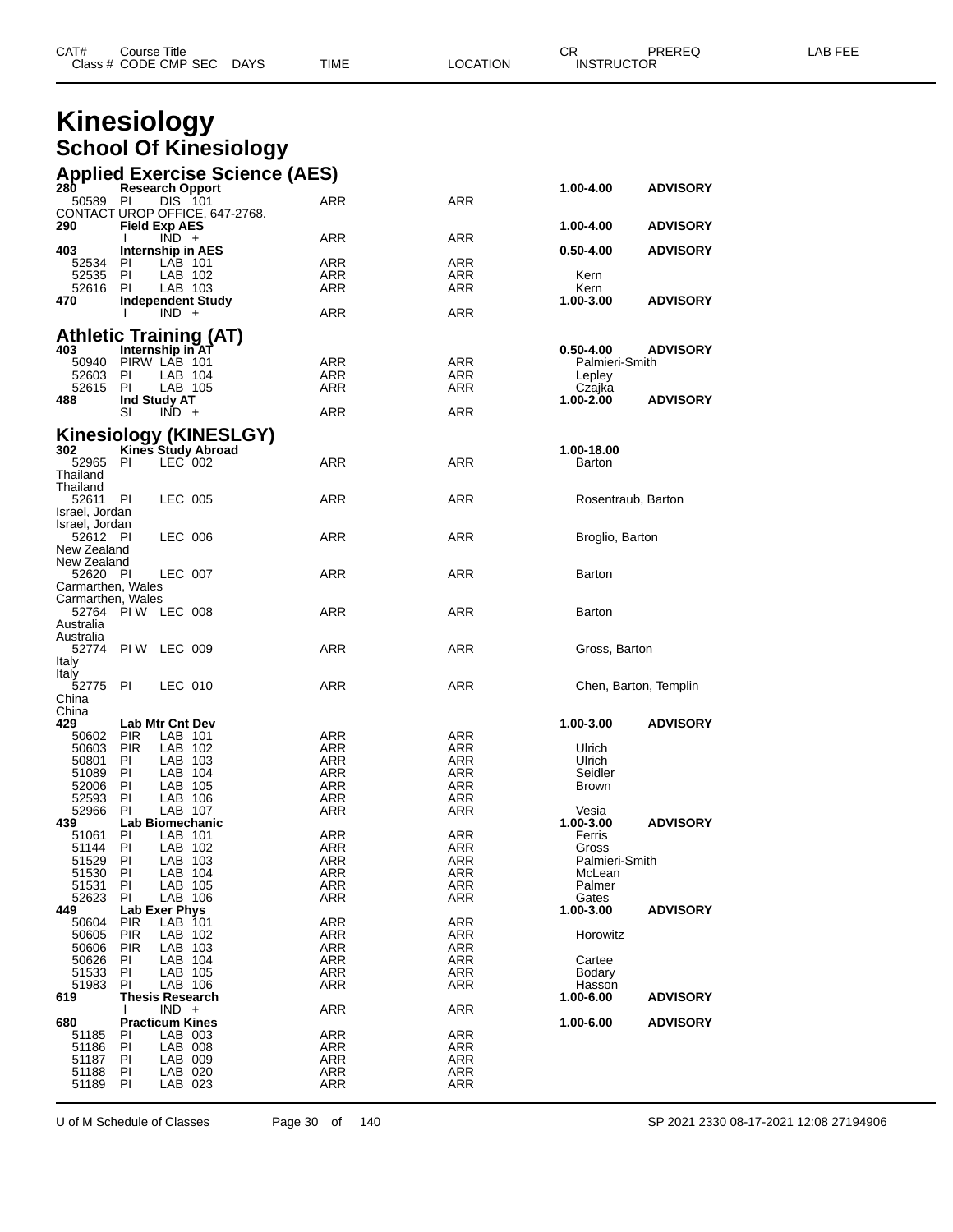| CAT#           | <b>Course Title</b><br>Class # CODE CMP SEC | DAYS | <b>TIME</b>              | <b>LOCATION</b>          | CR.<br><b>INSTRUCTOR</b> | LAB FEE<br>PREREQ |
|----------------|---------------------------------------------|------|--------------------------|--------------------------|--------------------------|-------------------|
|                |                                             |      |                          |                          |                          |                   |
| 51190          | LAB 024<br>PI                               |      | <b>ARR</b>               | <b>ARR</b>               |                          |                   |
| 51191          | LAB 025<br>PI                               |      | ARR                      | <b>ARR</b>               |                          |                   |
| 51192          | LAB 030<br>PI                               |      | ARR                      | <b>ARR</b>               |                          |                   |
| 51193          | LAB 035<br>PI                               |      | ARR                      | <b>ARR</b>               |                          |                   |
| 51194          | LAB 045<br>PI                               |      | <b>ARR</b>               | <b>ARR</b>               |                          |                   |
| 51195          | LAB 046<br>PI                               |      | ARR                      | <b>ARR</b>               |                          |                   |
| 51196          | LAB 050<br>PI<br><b>LAB</b><br>060          |      | <b>ARR</b>               | <b>ARR</b>               |                          |                   |
| 51197<br>51198 | PI<br>LAB<br>063<br>PI                      |      | <b>ARR</b><br><b>ARR</b> | <b>ARR</b><br><b>ARR</b> |                          |                   |
| 51199          | LAB<br>PI<br>068                            |      | <b>ARR</b>               | <b>ARR</b>               |                          |                   |
| 51200          | <b>LAB</b><br>080<br>PI                     |      | ARR                      | <b>ARR</b>               |                          |                   |
| 51201          | LAB<br>082<br>PI                            |      | ARR                      | <b>ARR</b>               |                          |                   |
| 50607          | PI<br>LAB<br>101                            |      | ARR                      | <b>ARR</b>               |                          |                   |
| 51202          | PI<br>LAB<br>120                            |      | ARR                      | <b>ARR</b>               |                          |                   |
| 51203          | LAB<br>PI<br>130                            |      | ARR                      | <b>ARR</b>               |                          |                   |
| 51204          | LAB<br>PI<br>140                            |      | ARR                      | <b>ARR</b>               |                          |                   |
| 51205          | LAB<br>PI<br>141                            |      | <b>ARR</b>               | <b>ARR</b>               |                          |                   |
| 51206          | LAB<br>PI<br>148                            |      | ARR                      | <b>ARR</b>               |                          |                   |
| 51207          | LAB<br>153<br>PI                            |      | ARR                      | <b>ARR</b>               |                          |                   |
| 51208          | LAB 154<br>PI                               |      | ARR                      | ARR                      |                          |                   |
| 51209          | LAB 166<br>PI                               |      | <b>ARR</b>               | <b>ARR</b>               |                          |                   |
| 682            | Ind Read in Kin                             |      |                          |                          | 1.00-3.00                | <b>ADVISORY</b>   |
|                | $IND +$                                     |      | <b>ARR</b>               | <b>ARR</b>               |                          |                   |
| 684            | Ind Res in Kin                              |      |                          |                          | 1.00-6.00                | <b>ADVISORY</b>   |
| 686            | $IND +$<br>Intern in Kines                  |      | <b>ARR</b>               | <b>ARR</b>               | 1.00-6.00                | <b>ADVISORY</b>   |
|                | $IND +$                                     |      | <b>ARR</b>               | <b>ARR</b>               |                          |                   |
| 990            | <b>Diss-Precand</b>                         |      |                          |                          | 1.00-4.00                | <b>ADVISORY</b>   |
|                | $IND +$                                     |      | ARR                      | ARR                      |                          |                   |
| 995            | <b>Diss-Cand</b>                            |      |                          |                          | 4.00                     | <b>ENFORCED</b>   |
|                | $IND +$<br>IR.                              |      | ARR                      | <b>ARR</b>               |                          |                   |
|                |                                             |      |                          |                          |                          |                   |

#### **Movement Science (MOVESCI)**

NOTE - ENROLLMENT NOT GUARANTEED FOR STUDENTS OTHER THAN KINESIOLOGY MAJORS. ATTENDANCE AT FIRST CLASS IS MANDATORY TO RESERVE YOUR PLACE IN CLASS. ACTIVITY CLASSES FOR NON-MAJORS ARE LISTED UNDER THE U-MOVE PROGRAM.

| <b>DIS 101</b><br>50577<br>PI<br>Ferrez<br>CONTACT U R O P OFFICE, 647-2768.<br>380<br>Prob in Move Sci<br>1.00-3.00<br><b>ADVISORY</b><br>$IND +$<br><b>ARR</b><br><b>ARR</b><br><b>Comm Serv Learn</b><br>381<br>1.00-3.00<br><b>ADVISORY</b><br><b>ARR</b><br>$IND +$<br><b>ARR</b><br><b>Honors Reading</b><br>382<br>1.00-2.00<br><b>ADVISORY</b><br><b>ARR</b><br><b>ARR</b><br>$IND +$<br><b>Honors Research</b><br>1.00-2.00<br>384<br><b>ADVISORY</b><br>$IND +$<br><b>ARR</b><br><b>ARR</b><br><b>Field Exp MVS</b><br><b>ADVISORY</b><br>390<br>1.00-8.00<br>$\overline{IND}$ +<br><b>ARR</b><br><b>ARR</b><br>403<br>Internship<br>1.00-3.00<br><b>ADVISORY</b><br><b>ARR</b><br><b>PIR</b><br>LAB 101<br><b>ARR</b><br>50581<br>52604<br>LAB 102<br><b>ARR</b><br>PI<br>ARR<br><b>PI</b><br>LAB 103<br><b>ARR</b><br><b>ARR</b><br>52605<br>429<br>Lab Mtr Cnt Dev<br>1.00-3.00<br><b>ADVISORY</b><br>PIR<br>LAB 101<br><b>ARR</b><br><b>ARR</b><br>50582<br>LAB 102<br><b>ARR</b><br>50583<br><b>PIR</b><br><b>ARR</b><br>Ulrich<br>50802<br><b>PIR</b><br>LAB 103<br><b>ARR</b><br><b>ARR</b><br>Ulrich<br>LAB 104<br><b>ARR</b><br>Seidler<br>51090<br><b>PIR</b><br>ARR<br><b>ARR</b><br>52005<br>LAB 105<br><b>ARR</b><br>PI<br><b>Brown</b><br>52592<br>LAB 106<br>PI<br><b>ARR</b><br><b>ARR</b><br>LAB 107<br><b>ARR</b><br>52962<br>PI<br><b>ARR</b><br>Vesia<br><b>Lab Biomechanic</b><br>1.00-3.00<br><b>ADVISORY</b><br>439<br><b>PIR</b><br>LAB 101<br><b>ARR</b><br>51059<br><b>ARR</b><br>Ferris<br>51143<br>PIR<br>LAB 102<br><b>ARR</b><br><b>ARR</b><br>Gross<br><b>ARR</b><br>51523<br>LAB 103<br><b>ARR</b><br>PI<br>Palmieri-Smith<br>51524<br>PI<br>LAB 104<br><b>ARR</b><br><b>ARR</b><br>McLean<br>51525<br><b>ARR</b><br>LAB 105<br><b>ARR</b><br>Palmer<br><b>PI</b><br>LAB 106<br><b>ARR</b><br>52622<br>PI<br><b>ARR</b><br>Gates<br>Lab Exer Phys<br><b>ADVISORY</b><br>449<br>1.00-3.00<br><b>PIR</b><br>LAB 101<br><b>ARR</b><br>50584<br><b>ARR</b><br>LAB 102<br><b>ARR</b><br>50585<br><b>PIR</b><br>ARR<br>Horowitz<br><b>ARR</b><br>50586<br>LAB 103<br><b>ARR</b><br><b>PIR</b><br>50625<br>LAB 104<br><b>ARR</b><br><b>PIR</b><br><b>ARR</b><br>Cartee<br>51532<br><b>ARR</b><br>LAB 105<br><b>ARR</b><br>PI.<br>Bodary<br>51982<br>LAB 106<br>PI<br><b>ARR</b><br><b>ARR</b><br>Hasson<br>Clin Rot IONM I<br>1.00-4.00<br><b>ENFORCED</b><br>464<br><b>ARR</b><br>$IND +$<br>ARR<br>IR<br>1.00-2.00<br><b>ADVISORY</b><br>488<br><b>Independent Study</b><br><b>ARR</b><br><b>ARR</b><br>$IND +$ | 280 |  | Kin UG Research Opp |            |            | 1.00-3.00 | <b>ADVISORY</b> |  |
|------------------------------------------------------------------------------------------------------------------------------------------------------------------------------------------------------------------------------------------------------------------------------------------------------------------------------------------------------------------------------------------------------------------------------------------------------------------------------------------------------------------------------------------------------------------------------------------------------------------------------------------------------------------------------------------------------------------------------------------------------------------------------------------------------------------------------------------------------------------------------------------------------------------------------------------------------------------------------------------------------------------------------------------------------------------------------------------------------------------------------------------------------------------------------------------------------------------------------------------------------------------------------------------------------------------------------------------------------------------------------------------------------------------------------------------------------------------------------------------------------------------------------------------------------------------------------------------------------------------------------------------------------------------------------------------------------------------------------------------------------------------------------------------------------------------------------------------------------------------------------------------------------------------------------------------------------------------------------------------------------------------------------------------------------------------------------------------------------------------------------------------------------------------------------------------------------------------------------------------------------------------------------------------------------------------------------------------------------------------------------------------------------------------------------------------------------------------------------------------------------------------------------------------------------|-----|--|---------------------|------------|------------|-----------|-----------------|--|
|                                                                                                                                                                                                                                                                                                                                                                                                                                                                                                                                                                                                                                                                                                                                                                                                                                                                                                                                                                                                                                                                                                                                                                                                                                                                                                                                                                                                                                                                                                                                                                                                                                                                                                                                                                                                                                                                                                                                                                                                                                                                                                                                                                                                                                                                                                                                                                                                                                                                                                                                                      |     |  |                     | <b>ARR</b> | <b>ARR</b> |           |                 |  |
|                                                                                                                                                                                                                                                                                                                                                                                                                                                                                                                                                                                                                                                                                                                                                                                                                                                                                                                                                                                                                                                                                                                                                                                                                                                                                                                                                                                                                                                                                                                                                                                                                                                                                                                                                                                                                                                                                                                                                                                                                                                                                                                                                                                                                                                                                                                                                                                                                                                                                                                                                      |     |  |                     |            |            |           |                 |  |
|                                                                                                                                                                                                                                                                                                                                                                                                                                                                                                                                                                                                                                                                                                                                                                                                                                                                                                                                                                                                                                                                                                                                                                                                                                                                                                                                                                                                                                                                                                                                                                                                                                                                                                                                                                                                                                                                                                                                                                                                                                                                                                                                                                                                                                                                                                                                                                                                                                                                                                                                                      |     |  |                     |            |            |           |                 |  |
|                                                                                                                                                                                                                                                                                                                                                                                                                                                                                                                                                                                                                                                                                                                                                                                                                                                                                                                                                                                                                                                                                                                                                                                                                                                                                                                                                                                                                                                                                                                                                                                                                                                                                                                                                                                                                                                                                                                                                                                                                                                                                                                                                                                                                                                                                                                                                                                                                                                                                                                                                      |     |  |                     |            |            |           |                 |  |
|                                                                                                                                                                                                                                                                                                                                                                                                                                                                                                                                                                                                                                                                                                                                                                                                                                                                                                                                                                                                                                                                                                                                                                                                                                                                                                                                                                                                                                                                                                                                                                                                                                                                                                                                                                                                                                                                                                                                                                                                                                                                                                                                                                                                                                                                                                                                                                                                                                                                                                                                                      |     |  |                     |            |            |           |                 |  |
|                                                                                                                                                                                                                                                                                                                                                                                                                                                                                                                                                                                                                                                                                                                                                                                                                                                                                                                                                                                                                                                                                                                                                                                                                                                                                                                                                                                                                                                                                                                                                                                                                                                                                                                                                                                                                                                                                                                                                                                                                                                                                                                                                                                                                                                                                                                                                                                                                                                                                                                                                      |     |  |                     |            |            |           |                 |  |
|                                                                                                                                                                                                                                                                                                                                                                                                                                                                                                                                                                                                                                                                                                                                                                                                                                                                                                                                                                                                                                                                                                                                                                                                                                                                                                                                                                                                                                                                                                                                                                                                                                                                                                                                                                                                                                                                                                                                                                                                                                                                                                                                                                                                                                                                                                                                                                                                                                                                                                                                                      |     |  |                     |            |            |           |                 |  |
|                                                                                                                                                                                                                                                                                                                                                                                                                                                                                                                                                                                                                                                                                                                                                                                                                                                                                                                                                                                                                                                                                                                                                                                                                                                                                                                                                                                                                                                                                                                                                                                                                                                                                                                                                                                                                                                                                                                                                                                                                                                                                                                                                                                                                                                                                                                                                                                                                                                                                                                                                      |     |  |                     |            |            |           |                 |  |
|                                                                                                                                                                                                                                                                                                                                                                                                                                                                                                                                                                                                                                                                                                                                                                                                                                                                                                                                                                                                                                                                                                                                                                                                                                                                                                                                                                                                                                                                                                                                                                                                                                                                                                                                                                                                                                                                                                                                                                                                                                                                                                                                                                                                                                                                                                                                                                                                                                                                                                                                                      |     |  |                     |            |            |           |                 |  |
|                                                                                                                                                                                                                                                                                                                                                                                                                                                                                                                                                                                                                                                                                                                                                                                                                                                                                                                                                                                                                                                                                                                                                                                                                                                                                                                                                                                                                                                                                                                                                                                                                                                                                                                                                                                                                                                                                                                                                                                                                                                                                                                                                                                                                                                                                                                                                                                                                                                                                                                                                      |     |  |                     |            |            |           |                 |  |
|                                                                                                                                                                                                                                                                                                                                                                                                                                                                                                                                                                                                                                                                                                                                                                                                                                                                                                                                                                                                                                                                                                                                                                                                                                                                                                                                                                                                                                                                                                                                                                                                                                                                                                                                                                                                                                                                                                                                                                                                                                                                                                                                                                                                                                                                                                                                                                                                                                                                                                                                                      |     |  |                     |            |            |           |                 |  |
|                                                                                                                                                                                                                                                                                                                                                                                                                                                                                                                                                                                                                                                                                                                                                                                                                                                                                                                                                                                                                                                                                                                                                                                                                                                                                                                                                                                                                                                                                                                                                                                                                                                                                                                                                                                                                                                                                                                                                                                                                                                                                                                                                                                                                                                                                                                                                                                                                                                                                                                                                      |     |  |                     |            |            |           |                 |  |
|                                                                                                                                                                                                                                                                                                                                                                                                                                                                                                                                                                                                                                                                                                                                                                                                                                                                                                                                                                                                                                                                                                                                                                                                                                                                                                                                                                                                                                                                                                                                                                                                                                                                                                                                                                                                                                                                                                                                                                                                                                                                                                                                                                                                                                                                                                                                                                                                                                                                                                                                                      |     |  |                     |            |            |           |                 |  |
|                                                                                                                                                                                                                                                                                                                                                                                                                                                                                                                                                                                                                                                                                                                                                                                                                                                                                                                                                                                                                                                                                                                                                                                                                                                                                                                                                                                                                                                                                                                                                                                                                                                                                                                                                                                                                                                                                                                                                                                                                                                                                                                                                                                                                                                                                                                                                                                                                                                                                                                                                      |     |  |                     |            |            |           |                 |  |
|                                                                                                                                                                                                                                                                                                                                                                                                                                                                                                                                                                                                                                                                                                                                                                                                                                                                                                                                                                                                                                                                                                                                                                                                                                                                                                                                                                                                                                                                                                                                                                                                                                                                                                                                                                                                                                                                                                                                                                                                                                                                                                                                                                                                                                                                                                                                                                                                                                                                                                                                                      |     |  |                     |            |            |           |                 |  |
|                                                                                                                                                                                                                                                                                                                                                                                                                                                                                                                                                                                                                                                                                                                                                                                                                                                                                                                                                                                                                                                                                                                                                                                                                                                                                                                                                                                                                                                                                                                                                                                                                                                                                                                                                                                                                                                                                                                                                                                                                                                                                                                                                                                                                                                                                                                                                                                                                                                                                                                                                      |     |  |                     |            |            |           |                 |  |
|                                                                                                                                                                                                                                                                                                                                                                                                                                                                                                                                                                                                                                                                                                                                                                                                                                                                                                                                                                                                                                                                                                                                                                                                                                                                                                                                                                                                                                                                                                                                                                                                                                                                                                                                                                                                                                                                                                                                                                                                                                                                                                                                                                                                                                                                                                                                                                                                                                                                                                                                                      |     |  |                     |            |            |           |                 |  |
|                                                                                                                                                                                                                                                                                                                                                                                                                                                                                                                                                                                                                                                                                                                                                                                                                                                                                                                                                                                                                                                                                                                                                                                                                                                                                                                                                                                                                                                                                                                                                                                                                                                                                                                                                                                                                                                                                                                                                                                                                                                                                                                                                                                                                                                                                                                                                                                                                                                                                                                                                      |     |  |                     |            |            |           |                 |  |
|                                                                                                                                                                                                                                                                                                                                                                                                                                                                                                                                                                                                                                                                                                                                                                                                                                                                                                                                                                                                                                                                                                                                                                                                                                                                                                                                                                                                                                                                                                                                                                                                                                                                                                                                                                                                                                                                                                                                                                                                                                                                                                                                                                                                                                                                                                                                                                                                                                                                                                                                                      |     |  |                     |            |            |           |                 |  |
|                                                                                                                                                                                                                                                                                                                                                                                                                                                                                                                                                                                                                                                                                                                                                                                                                                                                                                                                                                                                                                                                                                                                                                                                                                                                                                                                                                                                                                                                                                                                                                                                                                                                                                                                                                                                                                                                                                                                                                                                                                                                                                                                                                                                                                                                                                                                                                                                                                                                                                                                                      |     |  |                     |            |            |           |                 |  |
|                                                                                                                                                                                                                                                                                                                                                                                                                                                                                                                                                                                                                                                                                                                                                                                                                                                                                                                                                                                                                                                                                                                                                                                                                                                                                                                                                                                                                                                                                                                                                                                                                                                                                                                                                                                                                                                                                                                                                                                                                                                                                                                                                                                                                                                                                                                                                                                                                                                                                                                                                      |     |  |                     |            |            |           |                 |  |
|                                                                                                                                                                                                                                                                                                                                                                                                                                                                                                                                                                                                                                                                                                                                                                                                                                                                                                                                                                                                                                                                                                                                                                                                                                                                                                                                                                                                                                                                                                                                                                                                                                                                                                                                                                                                                                                                                                                                                                                                                                                                                                                                                                                                                                                                                                                                                                                                                                                                                                                                                      |     |  |                     |            |            |           |                 |  |
|                                                                                                                                                                                                                                                                                                                                                                                                                                                                                                                                                                                                                                                                                                                                                                                                                                                                                                                                                                                                                                                                                                                                                                                                                                                                                                                                                                                                                                                                                                                                                                                                                                                                                                                                                                                                                                                                                                                                                                                                                                                                                                                                                                                                                                                                                                                                                                                                                                                                                                                                                      |     |  |                     |            |            |           |                 |  |
|                                                                                                                                                                                                                                                                                                                                                                                                                                                                                                                                                                                                                                                                                                                                                                                                                                                                                                                                                                                                                                                                                                                                                                                                                                                                                                                                                                                                                                                                                                                                                                                                                                                                                                                                                                                                                                                                                                                                                                                                                                                                                                                                                                                                                                                                                                                                                                                                                                                                                                                                                      |     |  |                     |            |            |           |                 |  |
|                                                                                                                                                                                                                                                                                                                                                                                                                                                                                                                                                                                                                                                                                                                                                                                                                                                                                                                                                                                                                                                                                                                                                                                                                                                                                                                                                                                                                                                                                                                                                                                                                                                                                                                                                                                                                                                                                                                                                                                                                                                                                                                                                                                                                                                                                                                                                                                                                                                                                                                                                      |     |  |                     |            |            |           |                 |  |
|                                                                                                                                                                                                                                                                                                                                                                                                                                                                                                                                                                                                                                                                                                                                                                                                                                                                                                                                                                                                                                                                                                                                                                                                                                                                                                                                                                                                                                                                                                                                                                                                                                                                                                                                                                                                                                                                                                                                                                                                                                                                                                                                                                                                                                                                                                                                                                                                                                                                                                                                                      |     |  |                     |            |            |           |                 |  |
|                                                                                                                                                                                                                                                                                                                                                                                                                                                                                                                                                                                                                                                                                                                                                                                                                                                                                                                                                                                                                                                                                                                                                                                                                                                                                                                                                                                                                                                                                                                                                                                                                                                                                                                                                                                                                                                                                                                                                                                                                                                                                                                                                                                                                                                                                                                                                                                                                                                                                                                                                      |     |  |                     |            |            |           |                 |  |
|                                                                                                                                                                                                                                                                                                                                                                                                                                                                                                                                                                                                                                                                                                                                                                                                                                                                                                                                                                                                                                                                                                                                                                                                                                                                                                                                                                                                                                                                                                                                                                                                                                                                                                                                                                                                                                                                                                                                                                                                                                                                                                                                                                                                                                                                                                                                                                                                                                                                                                                                                      |     |  |                     |            |            |           |                 |  |
|                                                                                                                                                                                                                                                                                                                                                                                                                                                                                                                                                                                                                                                                                                                                                                                                                                                                                                                                                                                                                                                                                                                                                                                                                                                                                                                                                                                                                                                                                                                                                                                                                                                                                                                                                                                                                                                                                                                                                                                                                                                                                                                                                                                                                                                                                                                                                                                                                                                                                                                                                      |     |  |                     |            |            |           |                 |  |
|                                                                                                                                                                                                                                                                                                                                                                                                                                                                                                                                                                                                                                                                                                                                                                                                                                                                                                                                                                                                                                                                                                                                                                                                                                                                                                                                                                                                                                                                                                                                                                                                                                                                                                                                                                                                                                                                                                                                                                                                                                                                                                                                                                                                                                                                                                                                                                                                                                                                                                                                                      |     |  |                     |            |            |           |                 |  |
|                                                                                                                                                                                                                                                                                                                                                                                                                                                                                                                                                                                                                                                                                                                                                                                                                                                                                                                                                                                                                                                                                                                                                                                                                                                                                                                                                                                                                                                                                                                                                                                                                                                                                                                                                                                                                                                                                                                                                                                                                                                                                                                                                                                                                                                                                                                                                                                                                                                                                                                                                      |     |  |                     |            |            |           |                 |  |
|                                                                                                                                                                                                                                                                                                                                                                                                                                                                                                                                                                                                                                                                                                                                                                                                                                                                                                                                                                                                                                                                                                                                                                                                                                                                                                                                                                                                                                                                                                                                                                                                                                                                                                                                                                                                                                                                                                                                                                                                                                                                                                                                                                                                                                                                                                                                                                                                                                                                                                                                                      |     |  |                     |            |            |           |                 |  |
|                                                                                                                                                                                                                                                                                                                                                                                                                                                                                                                                                                                                                                                                                                                                                                                                                                                                                                                                                                                                                                                                                                                                                                                                                                                                                                                                                                                                                                                                                                                                                                                                                                                                                                                                                                                                                                                                                                                                                                                                                                                                                                                                                                                                                                                                                                                                                                                                                                                                                                                                                      |     |  |                     |            |            |           |                 |  |
|                                                                                                                                                                                                                                                                                                                                                                                                                                                                                                                                                                                                                                                                                                                                                                                                                                                                                                                                                                                                                                                                                                                                                                                                                                                                                                                                                                                                                                                                                                                                                                                                                                                                                                                                                                                                                                                                                                                                                                                                                                                                                                                                                                                                                                                                                                                                                                                                                                                                                                                                                      |     |  |                     |            |            |           |                 |  |
|                                                                                                                                                                                                                                                                                                                                                                                                                                                                                                                                                                                                                                                                                                                                                                                                                                                                                                                                                                                                                                                                                                                                                                                                                                                                                                                                                                                                                                                                                                                                                                                                                                                                                                                                                                                                                                                                                                                                                                                                                                                                                                                                                                                                                                                                                                                                                                                                                                                                                                                                                      |     |  |                     |            |            |           |                 |  |
|                                                                                                                                                                                                                                                                                                                                                                                                                                                                                                                                                                                                                                                                                                                                                                                                                                                                                                                                                                                                                                                                                                                                                                                                                                                                                                                                                                                                                                                                                                                                                                                                                                                                                                                                                                                                                                                                                                                                                                                                                                                                                                                                                                                                                                                                                                                                                                                                                                                                                                                                                      |     |  |                     |            |            |           |                 |  |
|                                                                                                                                                                                                                                                                                                                                                                                                                                                                                                                                                                                                                                                                                                                                                                                                                                                                                                                                                                                                                                                                                                                                                                                                                                                                                                                                                                                                                                                                                                                                                                                                                                                                                                                                                                                                                                                                                                                                                                                                                                                                                                                                                                                                                                                                                                                                                                                                                                                                                                                                                      |     |  |                     |            |            |           |                 |  |
|                                                                                                                                                                                                                                                                                                                                                                                                                                                                                                                                                                                                                                                                                                                                                                                                                                                                                                                                                                                                                                                                                                                                                                                                                                                                                                                                                                                                                                                                                                                                                                                                                                                                                                                                                                                                                                                                                                                                                                                                                                                                                                                                                                                                                                                                                                                                                                                                                                                                                                                                                      |     |  |                     |            |            |           |                 |  |
|                                                                                                                                                                                                                                                                                                                                                                                                                                                                                                                                                                                                                                                                                                                                                                                                                                                                                                                                                                                                                                                                                                                                                                                                                                                                                                                                                                                                                                                                                                                                                                                                                                                                                                                                                                                                                                                                                                                                                                                                                                                                                                                                                                                                                                                                                                                                                                                                                                                                                                                                                      |     |  |                     |            |            |           |                 |  |
|                                                                                                                                                                                                                                                                                                                                                                                                                                                                                                                                                                                                                                                                                                                                                                                                                                                                                                                                                                                                                                                                                                                                                                                                                                                                                                                                                                                                                                                                                                                                                                                                                                                                                                                                                                                                                                                                                                                                                                                                                                                                                                                                                                                                                                                                                                                                                                                                                                                                                                                                                      |     |  |                     |            |            |           |                 |  |
|                                                                                                                                                                                                                                                                                                                                                                                                                                                                                                                                                                                                                                                                                                                                                                                                                                                                                                                                                                                                                                                                                                                                                                                                                                                                                                                                                                                                                                                                                                                                                                                                                                                                                                                                                                                                                                                                                                                                                                                                                                                                                                                                                                                                                                                                                                                                                                                                                                                                                                                                                      |     |  |                     |            |            |           |                 |  |
|                                                                                                                                                                                                                                                                                                                                                                                                                                                                                                                                                                                                                                                                                                                                                                                                                                                                                                                                                                                                                                                                                                                                                                                                                                                                                                                                                                                                                                                                                                                                                                                                                                                                                                                                                                                                                                                                                                                                                                                                                                                                                                                                                                                                                                                                                                                                                                                                                                                                                                                                                      |     |  |                     |            |            |           |                 |  |
|                                                                                                                                                                                                                                                                                                                                                                                                                                                                                                                                                                                                                                                                                                                                                                                                                                                                                                                                                                                                                                                                                                                                                                                                                                                                                                                                                                                                                                                                                                                                                                                                                                                                                                                                                                                                                                                                                                                                                                                                                                                                                                                                                                                                                                                                                                                                                                                                                                                                                                                                                      |     |  |                     |            |            |           |                 |  |

U of M Schedule of Classes Page 31 of 140 SP 2021 2330 08-17-2021 12:08 27194906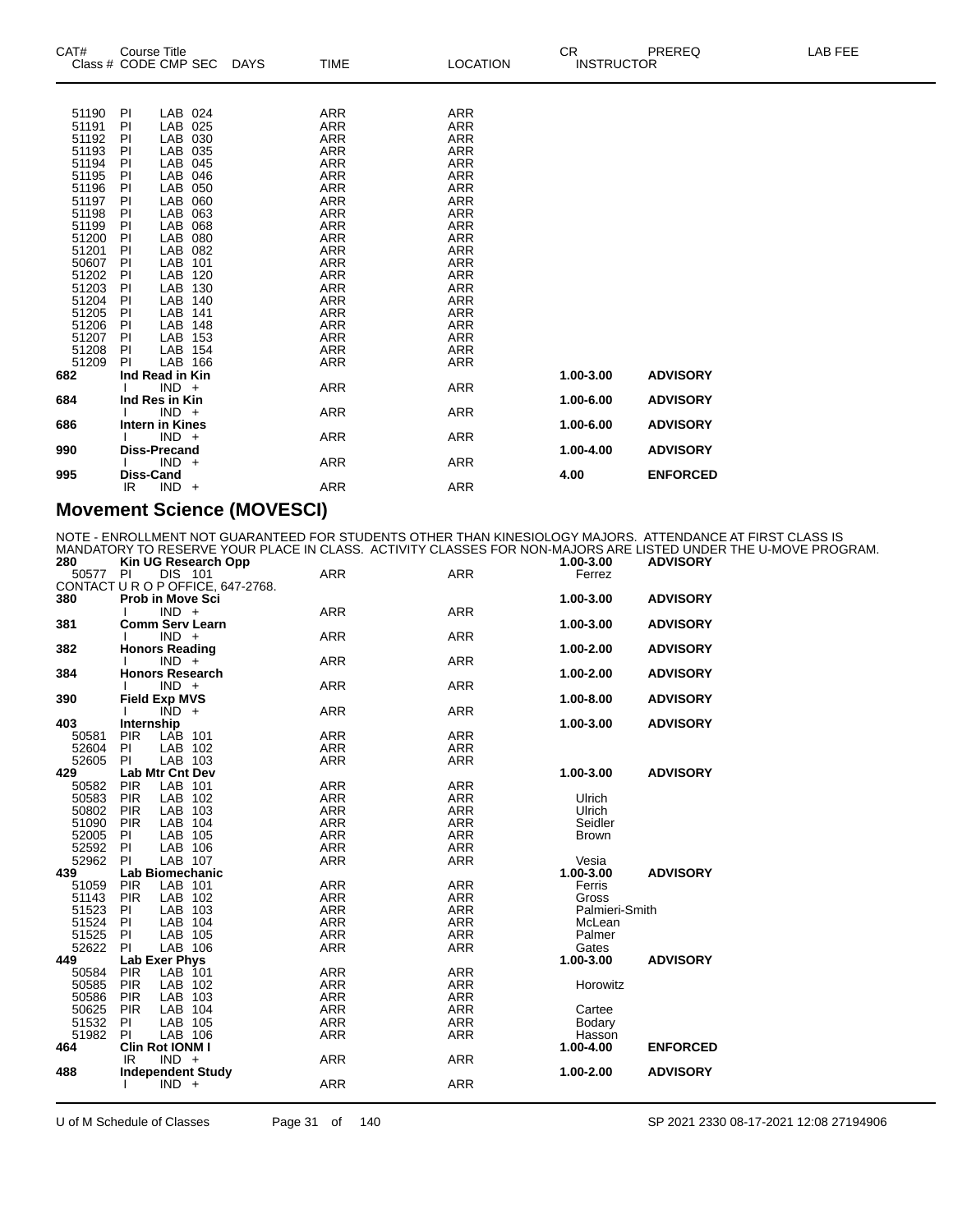| CAT#         | Course Title<br>Class # CODE CMP SEC DAYS        |      | <b>TIME</b>                                                                                    | <b>LOCATION</b> | СR<br><b>INSTRUCTOR</b>          | PREREQ                                                                                                       | LAB FEE |
|--------------|--------------------------------------------------|------|------------------------------------------------------------------------------------------------|-----------------|----------------------------------|--------------------------------------------------------------------------------------------------------------|---------|
| 490          | Sr Honors Thesis-A                               |      |                                                                                                |                 | 5.00                             | <b>ADVISORY</b>                                                                                              |         |
|              | $IND +$                                          |      | <b>ARR</b>                                                                                     | <b>ARR</b>      |                                  |                                                                                                              |         |
|              | <b>Physical Education (PHYSED)</b>               |      |                                                                                                |                 |                                  |                                                                                                              |         |
|              |                                                  |      |                                                                                                |                 |                                  | NOTE - ENROLLMENT NOT GUARANTEED FOR STUDENTS OTHER THAN KINESIOLOGY MAJORS.  ATTENDANCE AT FIRST CLASS IS   |         |
|              | MANDATORY TO RESERVE YOUR PLACE IN CLASS.        |      |                                                                                                |                 |                                  |                                                                                                              |         |
|              |                                                  |      |                                                                                                |                 |                                  | NOTE - COURSES 141, 142, 143, 144 AND 349: PREREGISTER IN THE U-MOVE PROGRAM OFFICE (1271 CCRB) AND LAB FEE. |         |
| 370          | <b>Honors Reading</b><br>$IND +$                 |      | ARR                                                                                            | ARR             | 1.00-3.00                        | <b>ADVISORY</b>                                                                                              |         |
| 380          | <b>Honors Research</b>                           |      |                                                                                                |                 | 1.00-3.00                        | <b>ADVISORY</b>                                                                                              |         |
|              | $IND +$                                          |      | ARR                                                                                            | ARR             |                                  |                                                                                                              |         |
| 390          | <b>Field Experience</b>                          |      |                                                                                                |                 | 0.50-8.00                        | <b>ADVISORY</b>                                                                                              |         |
|              | $IND +$                                          |      | <b>ARR</b>                                                                                     | ARR             |                                  |                                                                                                              |         |
| 470          | <b>Independent Study</b><br>$IND +$              |      | ARR                                                                                            | ARR             | 1.00-3.00                        | <b>ADVISORY</b>                                                                                              |         |
| 490          | <b>Sr Honors Thesis</b>                          |      |                                                                                                |                 | 1.00-4.00                        | <b>ADVISORY</b>                                                                                              |         |
|              | $IND +$                                          |      | ARR                                                                                            | ARR             |                                  |                                                                                                              |         |
|              |                                                  |      |                                                                                                |                 |                                  |                                                                                                              |         |
| 203          | <b>Sport Management (SM)</b><br>Intro Sport Mgmt |      |                                                                                                |                 | 3.00                             |                                                                                                              |         |
| 53351 PD     | LEC 101                                          | TTH  | 2-5PM                                                                                          | <b>REMOTE</b>   | George                           |                                                                                                              |         |
|              |                                                  |      | SP21 enrollment for SMI student group, only. Overrides will be issued to this group.           |                 |                                  |                                                                                                              |         |
| 217          | <b>Business Comm</b>                             |      |                                                                                                |                 | 3.00                             |                                                                                                              |         |
| 53349 PD     | LEC 101                                          | TTH. | 10-1PM                                                                                         | REMOTE          | Phelan                           |                                                                                                              |         |
|              |                                                  |      | SP21 enrollment for SMI student group, only. Overrides will be issued to this group.           |                 |                                  |                                                                                                              |         |
| 53350 PD     | LEC 102                                          | TTH  | 10-1PM<br>SP21 enrollment for SMI student group, only. Overrides will be issued to this group. | REMOTE          | Donahue                          |                                                                                                              |         |
| 246          | <b>Prin of Marketing</b>                         |      |                                                                                                |                 | 3.00                             |                                                                                                              |         |
| 53352 PD     | LEC 101                                          | МW   | 10-1PM                                                                                         | REMOTE          | Wade                             |                                                                                                              |         |
|              |                                                  |      | SP21 enrollment for SMI student group, only. Overrides will be issued to this group.           |                 |                                  |                                                                                                              |         |
| 280          | <b>Research Opport</b>                           |      |                                                                                                |                 | 1.00-4.00                        | <b>ADVISORY</b>                                                                                              |         |
| 50595 PI     | DIS 101<br>CONTACT UROP OFFICE, 647-2768.        |      | <b>ARR</b>                                                                                     | <b>ARR</b>      |                                  |                                                                                                              |         |
| 290          | <b>Field Exp SM</b>                              |      |                                                                                                |                 | 1.00-4.00                        | <b>ADVISORY</b>                                                                                              |         |
|              | $IND +$                                          |      | ARR                                                                                            | ARR             |                                  |                                                                                                              |         |
| 370          | <b>Honors Reading</b>                            |      |                                                                                                |                 | 1.00-3.00                        | <b>ADVISORY</b>                                                                                              |         |
|              | $IND +$<br>л.                                    |      | ARR                                                                                            | ARR             |                                  |                                                                                                              |         |
| 380          | <b>Honors Research</b><br>$IND +$                |      | ARR                                                                                            | ARR             | 1.00-3.00                        | <b>ADVISORY</b>                                                                                              |         |
| 390          | <b>Field Experience</b>                          |      |                                                                                                |                 | $0.50 - 4.00$                    | <b>ADVISORY</b>                                                                                              |         |
|              | $IND +$                                          |      | ARR                                                                                            | ARR             |                                  |                                                                                                              |         |
| 402          | <b>Teach Expernce SM</b>                         |      |                                                                                                |                 | 1.00-2.00                        | <b>ADVISORY</b>                                                                                              |         |
|              | $IND +$                                          |      | <b>ARR</b>                                                                                     | ARR             |                                  |                                                                                                              |         |
| 403<br>50599 | Internship in SM<br><b>PIR</b><br>LAB 101        |      | <b>ARR</b>                                                                                     | ARR             | $0.50 - 3.00$<br>Donahue, Phelan | <b>ADVISORY</b>                                                                                              |         |
| 52188        | PI<br>LAB 102                                    |      | <b>ARR</b>                                                                                     | ARR             | Donahue, Phelan                  |                                                                                                              |         |
| 52189        | PI<br>LAB 103                                    |      | ARR                                                                                            | ARR             | Donahue, Phelan                  |                                                                                                              |         |
| 52190        | PI<br>LAB 104                                    |      | ARR                                                                                            | ARR             | Donahue, Phelan                  |                                                                                                              |         |
| 52453        | LAB 105<br>PI                                    |      | ARR                                                                                            | ARR             | Donahue, Phelan                  |                                                                                                              |         |
| 53539        | PI<br>LAB 106                                    |      | ARR                                                                                            | ARR             | Donahue, Phelan                  |                                                                                                              |         |
| 470          | <b>Independent Study</b><br>$IND +$              |      | ARR                                                                                            | ARR             | 1.00-3.00                        | <b>ADVISORY</b>                                                                                              |         |
| 490          | <b>Sr Honors Thesis</b>                          |      |                                                                                                |                 | 1.00-2.00                        | <b>ADVISORY</b>                                                                                              |         |
|              | SI<br>IND +                                      |      | <b>ARR</b>                                                                                     | ARR             |                                  |                                                                                                              |         |
| 519          | <b>Spt Mgmt in Depth</b>                         |      |                                                                                                |                 | 2.00                             | <b>ADVISORY</b>                                                                                              |         |
|              | $IND +$                                          |      | <b>ARR</b>                                                                                     | <b>ARR</b>      |                                  |                                                                                                              |         |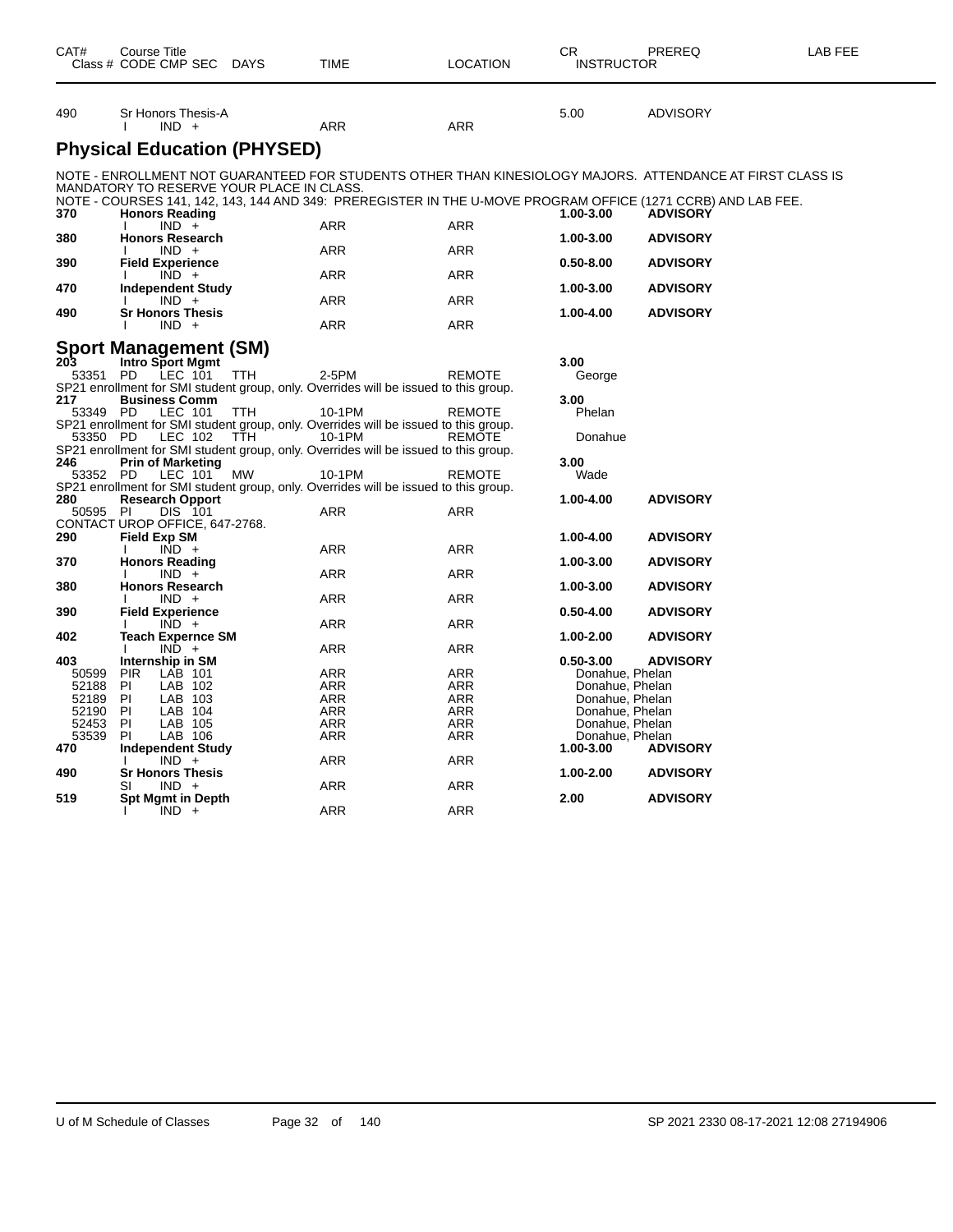### **LSA Residential College College of L S A Residential College Core Courses (RCCORE)**

|                     | <b>COLE COULSES (RUUURE)</b>                                                                                                 |                    |                                |                                  |                 |             |
|---------------------|------------------------------------------------------------------------------------------------------------------------------|--------------------|--------------------------------|----------------------------------|-----------------|-------------|
| 205                 | NOTE - ONLY RESIDENTIAL COLLEGE STUDENTS ARE ELIGIBLE TO ELECT R C INDEPENDENT STUDIES AND STUDY<br><b>Independent Study</b> |                    |                                | 1.00-8.00                        | <b>ADVISORY</b> | OFF CAMPUS. |
|                     | $IND +$                                                                                                                      | ARR                | <b>ARR</b>                     |                                  |                 |             |
| 301                 | Sem in Det Internshp<br>$IND +$<br>D.                                                                                        | <b>ARR</b>         | <b>ARR</b>                     | 2.00-4.00                        |                 |             |
| 302<br>53307        | <b>Reflection Sem-SiD</b><br>PD.<br>SEM 101<br>МW                                                                            | 10-12PM            | <b>ARR</b>                     | 1.00<br>Regester                 |                 |             |
| 306                 | <b>Independent Study</b><br>$IND +$                                                                                          | ARR                | <b>ARR</b>                     | 1.00-4.00                        |                 |             |
| 405                 | <b>Independent Study</b><br>$IND +$                                                                                          | <b>ARR</b>         | <b>ARR</b>                     | 1.00-8.00                        | <b>ADVISORY</b> |             |
| 406                 | <b>Independent Study</b><br>$IND +$                                                                                          | <b>ARR</b>         | <b>ARR</b>                     | 1.00-4.00                        |                 |             |
|                     | <b>Humanities (RCHUMS)</b>                                                                                                   |                    |                                |                                  |                 |             |
| 312<br>50972 A      | <b>Cnt Eur Cinema</b><br><b>TTH</b><br>LAB 101<br>50973 P W LEC 102<br><b>TTH</b>                                            | 2-330PM<br>330-6PM | <b>REMOTE</b><br><b>REMOTE</b> | 3.00<br>Paloff, Xu<br>Paloff, Xu | <b>ADVISORY</b> | 50.00       |
| 334                 | Race, Ethnicity & Gender Issues<br><b>Topics in Humanities</b>                                                               |                    |                                | 3.00                             |                 | 50.00       |
| 53075 P             | <b>SEM 101</b><br><b>MW</b><br>Art&Music of the Islamic World                                                                | 11-2PM             | <b>REMOTE</b>                  | Crasnow                          |                 |             |
|                     | 53106 P W SEM 102<br><b>MW</b><br>Detroit Art in Times of Crisis                                                             | 10-1PM             | <b>REMOTE</b>                  | <b>Brandel</b>                   |                 |             |
|                     | Class must be elected for THREE credits only                                                                                 |                    |                                |                                  |                 |             |
| 53170 P             | <b>SEM 103</b><br>мw<br>African Am Hist thrgh Film/Lit                                                                       | $2-5PM$            | <b>REMOTE</b>                  | Wells                            |                 |             |
|                     | <b>Social Sciences (RCSSCI)</b>                                                                                              |                    |                                |                                  |                 |             |
| 312<br>53418<br>343 | <b>EnvirJus Org in Detr</b><br>LEC 101<br>P.<br>MW                                                                           | 10-1PM             | <b>ARR</b>                     | 3.00<br>Seales                   |                 |             |
| 52784               | Urban Inequality<br><b>MWF</b><br>P W LEC 101                                                                                | $1-3PM$            | <b>REMOTE</b>                  | 3.00<br>Byrd                     | <b>ADVISORY</b> |             |
| 360<br>53313 P      | Social Sci Jr Sem<br><b>SEM 101</b><br>W                                                                                     | 10-1PM             | <b>ARR</b>                     | 3.00 <sup>7</sup><br>Ward        | <b>ADVISORY</b> | 50.00       |
|                     | 20th Century Detroit History                                                                                                 |                    |                                |                                  |                 |             |
| 53171 P             | <b>SEM 102</b><br><b>TTH</b><br>Mass Incarceration in America                                                                | $2-5PM$            | <b>REMOTE</b>                  | Thompson                         |                 |             |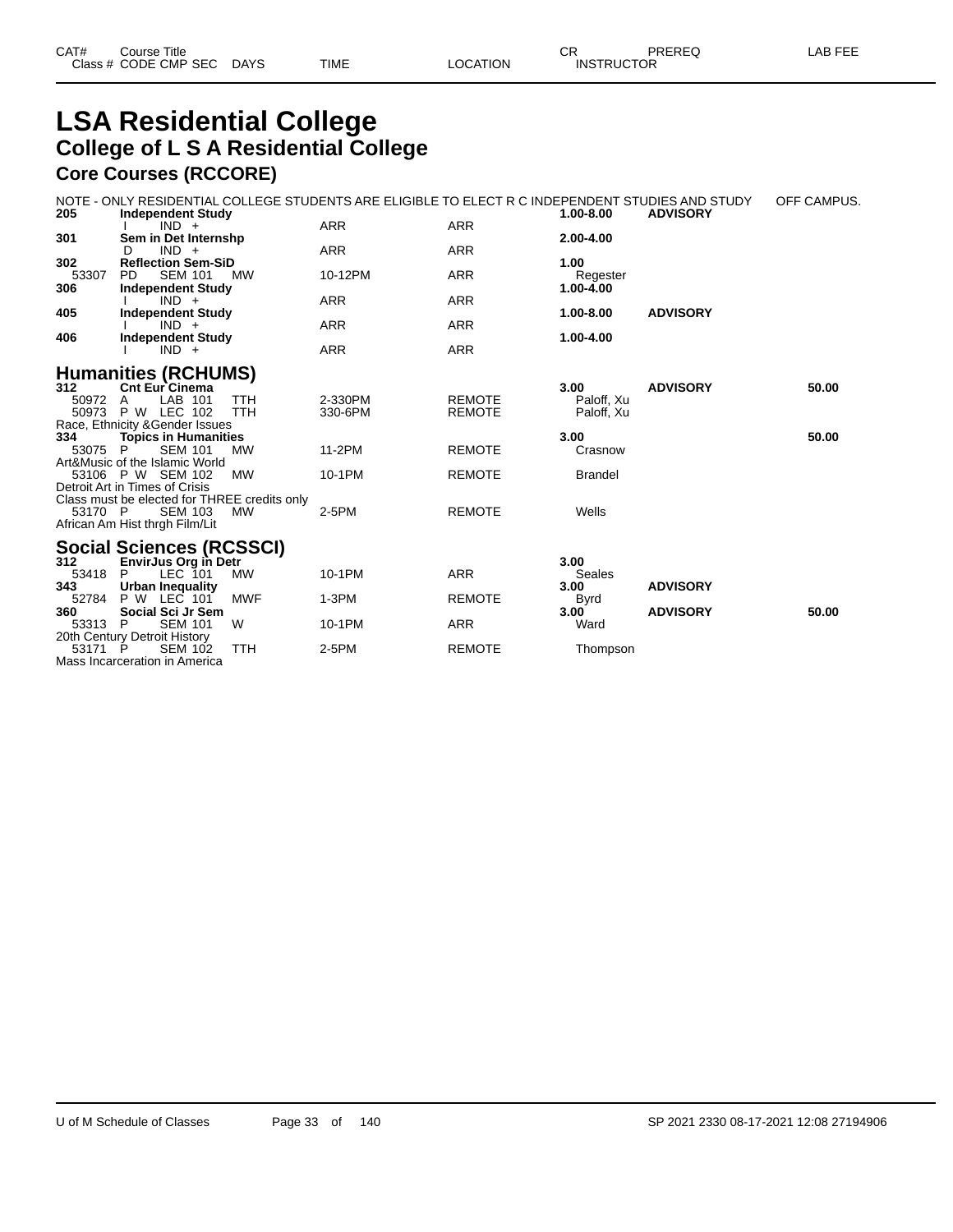# **Literature, Sci, and the Arts**

NOTE - IT IS CRITICAL THAT STUDENTS ATTEND CLASSES FROM THE BEGINNING OF THE TERM. EVEN THOUGH STUDENTS MAY BE REGISTERED OFFICIALLY FOR A COURSE, DEPARTMENTS MAY GIVE AWAY A STUDENT'S PLACE IN A CLASS IF THEY DO NOT ATTEND: ---THE FIRST MEETING OF BIOLOGY, CHEMISTRY, AND PHYSICS LABORATORIES;

---EITHER OF THE FIRST TWO MEETINGS OF ENGLISH COURSES;

---THE FIRST TWO MEETINGS OF HISTORY 496 AND 497;

---EITHER OF THE FIRST TWO MEETINGS OF ANY COURSE OFFERED BY THE DEPARTMENT OF ROMANCE LANGUAGES;

--THE FIRST TWO MEETINGS OF COURSES IN OTHER SUBJECTS.

AT THE SAME TIME, DEPARTMENTS ARE NOT OBLIGATED TO WITHDRAW STUDENTS OFFICIALLY FROM THE COURSE, EVEN THOUGH THE STUDENT HAS BEEN INFORMED THAT HIS/HER PLACE IN A COURSE HAS BEEN TAKEN AWAY. STUDENTS ARE RESPONSIBLE FOR THE ACCURACY OF THEIR SCHEDULES AND MUST BE SURE THAT ALL DROPS ARE PROCESSED THROUGH REGISTRATION SYSTEM DURING THE NORMAL DROP/ADD PERIOD.

### **Department of Afro-American and African Studies**

#### **Afroamerican & African Studies (AAS)**

| 104                            | <b>Humanities Seminar</b>  | <b>SEM 101</b> |                                            | 11-2PM  | , | <b>REMOTE</b> | 3.00              | <b>ADVISORY</b> |       |  |
|--------------------------------|----------------------------|----------------|--------------------------------------------|---------|---|---------------|-------------------|-----------------|-------|--|
| 53209                          | P W                        |                | MW                                         |         |   |               | Wells             |                 |       |  |
| Afr Am in Civil War Era        |                            |                |                                            |         |   |               |                   |                 |       |  |
| 200                            | Int African Studies        |                |                                            |         |   |               | 3.00              |                 |       |  |
| 52789                          | P W LEC 101                |                | <b>MW</b>                                  | 9-12PM  |   | <b>REMOTE</b> | Ashforth          |                 |       |  |
| 201                            | Intr Afr-Am Studies        |                |                                            |         |   |               | 3.00              |                 |       |  |
| 53210                          | P W LEC 101                |                | TTH                                        | 10-1PM  |   | <b>REMOTE</b> | <b>Boisseron</b>  |                 |       |  |
| 303                            | Race&Ethnicity             |                |                                            |         |   |               | 3.00              | <b>ADVISORY</b> |       |  |
| 52897                          | P W LEC 101                |                | <b>TWTH</b>                                | 4-6PM   |   | <b>REMOTE</b> | McAuliffe         |                 |       |  |
| 340                            | <b>Blacks in Films</b>     |                |                                            |         |   |               | 3.00              | <b>ADVISORY</b> | 15.00 |  |
| 50147                          | <b>P W LEC 101</b>         |                | TTH                                        | 5-8PM   |   | <b>REMOTE</b> | Boyd              |                 |       |  |
|                                |                            |                | THE AFRICAN AMERICAN CINEMATIC EXPERIENCE. |         |   |               |                   |                 |       |  |
| 347                            | <b>Urban Inequality</b>    |                |                                            |         |   |               | 3.00              | <b>ADVISORY</b> |       |  |
| 52783                          | P W                        | LEC 101        | <b>MWF</b>                                 | $1-3PM$ |   | <b>REMOTE</b> | <b>Byrd</b>       |                 |       |  |
| 358                            | <b>Black World Studies</b> |                |                                            |         |   |               | 3.00              |                 |       |  |
| 53180                          | P W SEM 101                |                | MW                                         | $2-5PM$ |   | <b>REMOTE</b> | Wells             |                 |       |  |
| AfrAm Film and Literature      |                            |                |                                            |         |   |               |                   |                 |       |  |
| 53212 P W SEM 102              |                            |                | <b>TTH</b>                                 | $2-5PM$ |   | <b>REMOTE</b> | Thompson          |                 |       |  |
| Mass Incarcerations            |                            |                |                                            |         |   |               |                   |                 |       |  |
| 53213 P W SEM 103              |                            |                | TTH                                        | 10-1PM  |   | <b>REMOTE</b> | Ampene            |                 |       |  |
| Hip Hop Africa                 |                            |                |                                            |         |   |               |                   |                 |       |  |
| 53259 PIW                      |                            | <b>SEM 104</b> | <b>MW</b>                                  | $1-4PM$ |   | <b>REMOTE</b> | Rodriguez Barrera |                 |       |  |
| Countercultures of Black Ameri |                            |                |                                            |         |   |               |                   |                 |       |  |
| 53364 P W SEM 105              |                            |                | <b>MW</b>                                  | 11-2PM  |   | <b>REMOTE</b> | Ayoola            |                 |       |  |
| Afr Cultural Perspective       |                            |                |                                            |         |   |               |                   |                 |       |  |
| 410                            | <b>Supervised Research</b> |                |                                            |         |   |               | 1.00-6.00         |                 |       |  |
|                                |                            | $IND +$        |                                            | ARR     |   | ARR           |                   |                 |       |  |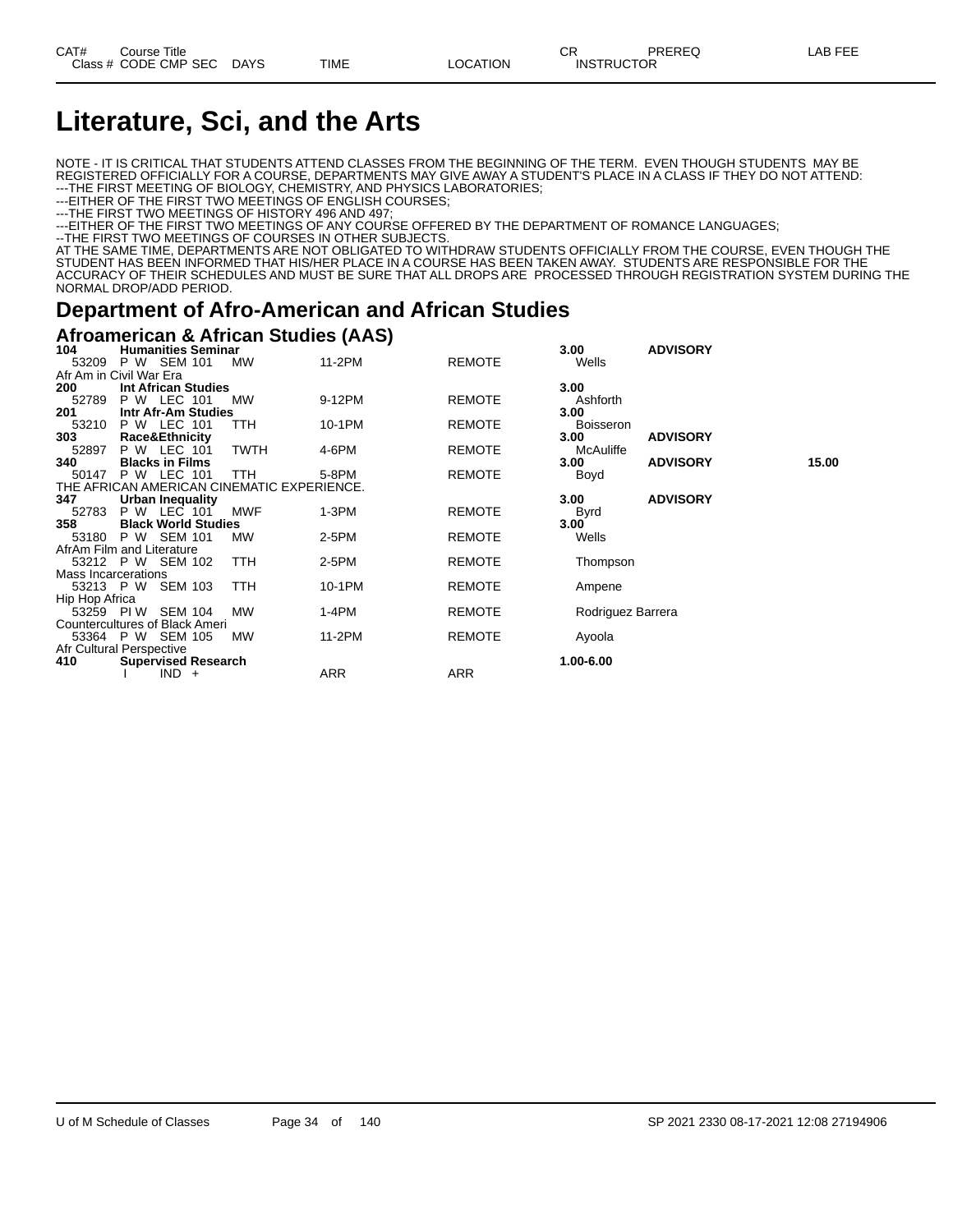| CAT# | Course Title              |      |                 | חי<br>∪π          | PREREQ | LAB FEE |
|------|---------------------------|------|-----------------|-------------------|--------|---------|
|      | Class # CODE CMP SEC DAYS | TIME | <b>LOCATION</b> | <b>INSTRUCTOR</b> |        |         |

# **Department of American Culture**

|       | <b>American Culture (AMCULT)</b>           |            |                                                                                                    |               |                   |                 |       |
|-------|--------------------------------------------|------------|----------------------------------------------------------------------------------------------------|---------------|-------------------|-----------------|-------|
| 201   | <b>American Values</b>                     |            |                                                                                                    |               | 3.00              |                 | 40.00 |
| 53276 | PIW LEC 101                                | <b>TTH</b> | 10-1PM                                                                                             | <b>REMOTE</b> | Larson            |                 |       |
| 204   | <b>Themes Amer Culture</b>                 |            |                                                                                                    |               | 3.00              |                 |       |
| 52788 | <b>PIW LEC 101</b>                         | TTH        | 1-4PM                                                                                              | <b>REMOTE</b> | Elhadi            |                 |       |
|       | (Re)Imagining Muslim Women                 |            |                                                                                                    |               |                   |                 |       |
|       | Section 101 - (Re)Imagining Muslim Women   |            |                                                                                                    |               |                   |                 |       |
|       | 52902 PIW LEC 102                          | <b>MW</b>  | 1-4PM                                                                                              | <b>REMOTE</b> | Rodriguez Barrera |                 |       |
|       | <b>Countercultures of Black Amer</b>       |            |                                                                                                    |               |                   |                 |       |
|       |                                            |            | Section 102 - Countercultures of Black America: From Charles Chesnutt to Kendrick Lamar            |               |                   |                 |       |
|       | 53009 PIW LEC 103                          | MW         | 10-1PM                                                                                             | <b>REMOTE</b> | Inatty            |                 |       |
|       | Domesticity/Cooking in the US              |            |                                                                                                    |               |                   |                 |       |
|       |                                            |            | Section 103 - Witches in the Kitchen: Domesticity, Cooking, and Ecological Relationships in the US |               |                   |                 |       |
| 240   | Int Womn Gndr Stdy                         |            |                                                                                                    |               | 3.00              |                 |       |
|       | 52417 P W LEC 101                          | MW         | $1-4PM$                                                                                            | <b>REMOTE</b> | Simmons, Brown    |                 |       |
| 295   | <b>Sexuality West Cult</b>                 |            |                                                                                                    |               | 3.00              |                 |       |
| 52023 | P W LEC 101                                | TTH        | 9-12PM                                                                                             | <b>REMOTE</b> | Verduzco Baker    |                 |       |
| 335   | Arts&Culture                               |            |                                                                                                    |               | 3.00              |                 | 40.00 |
| 52630 | <b>PIW LEC 101</b>                         | <b>MW</b>  | 3-6PM                                                                                              | <b>REMOTE</b> | Lee               |                 |       |
| 340   | <b>Blacks in Films</b>                     |            |                                                                                                    |               | 3.00              | <b>ADVISORY</b> | 15.00 |
| 50149 | P W LEC 101                                | TTH        | 5-8PM                                                                                              | <b>REMOTE</b> | Boyd              |                 |       |
|       | THE AFRICAN AMERICAN CINEMATIC EXPERIENCE. |            |                                                                                                    |               |                   |                 |       |
| 383   | <b>Hon Read &amp; Thesis</b>               |            |                                                                                                    |               | 2.00-3.00         | <b>ADVISORY</b> |       |
|       | $IND +$                                    |            | <b>ARR</b>                                                                                         | <b>ARR</b>    |                   |                 |       |
| 388   | <b>Field Study</b>                         |            |                                                                                                    |               | 1.00-4.00         | <b>ADVISORY</b> |       |
|       | $IND +$                                    |            | <b>ARR</b>                                                                                         | <b>ARR</b>    |                   |                 |       |
| 389   | <b>Reading Amer Cult</b>                   |            |                                                                                                    |               | 1.00-4.00         |                 |       |
|       | $IND +$                                    |            | <b>ARR</b>                                                                                         | <b>ARR</b>    |                   |                 |       |
| 493   | <b>Honors Read&amp;Thesis</b>              |            |                                                                                                    |               | 1.00-3.00         | <b>ADVISORY</b> |       |
|       | $IND +$<br>IR                              |            | <b>ARR</b>                                                                                         | <b>ARR</b>    |                   |                 |       |
| 899   | <b>Special Research</b>                    |            |                                                                                                    |               | 1.00-6.00         | <b>ADVISORY</b> |       |
|       | $IND +$                                    |            | <b>ARR</b>                                                                                         | <b>ARR</b>    |                   |                 |       |
| 990   | <b>Diss-Precand</b>                        |            |                                                                                                    |               | 1.00-4.00         | <b>ADVISORY</b> |       |
|       | IR<br>$IND +$                              |            | ARR                                                                                                | <b>ARR</b>    |                   |                 |       |
| 995   | Diss-Cand                                  |            |                                                                                                    |               | 4.00              | <b>ENFORCED</b> |       |
|       | IR<br>$IND +$                              |            | <b>ARR</b>                                                                                         | <b>ARR</b>    |                   |                 |       |
|       |                                            |            |                                                                                                    |               |                   |                 |       |
|       | Arab American Studies (ARABAM)             |            |                                                                                                    |               |                   |                 |       |
| 204   | <b>Themes Arab Amer</b>                    |            |                                                                                                    |               | 3.00              |                 |       |
|       |                                            |            |                                                                                                    |               |                   |                 |       |
|       | 53277 PIW LEC 101                          | <b>TTH</b> | 1-4PM                                                                                              | <b>REMOTE</b> | Elhadi            |                 |       |
|       | (Re)Imagining Muslim Women                 |            |                                                                                                    |               |                   |                 |       |
| 311   | Arab Amer Stud/HU                          |            |                                                                                                    |               | 3.00              |                 |       |
|       | 53139 P W SEM 101                          | <b>MW</b>  | 11-2PM                                                                                             | <b>REMOTE</b> | Crasnow           |                 |       |
|       | Art&Music of the Islamic World             |            |                                                                                                    |               |                   |                 |       |
| 390   | <b>AMAS Internship</b>                     |            |                                                                                                    |               | 1.00-4.00         |                 |       |
|       | I W<br>$IND +$                             |            | <b>ARR</b>                                                                                         | <b>ARR</b>    |                   |                 |       |
|       |                                            |            |                                                                                                    |               |                   |                 |       |
|       | <b>Native American Studies (NATIVEAM)</b>  |            |                                                                                                    |               |                   |                 |       |
| 388   | <b>Field Study</b>                         |            |                                                                                                    |               | 1.00-4.00         | <b>ADVISORY</b> |       |
|       | $IND +$                                    |            | <b>ARR</b>                                                                                         | <b>ARR</b>    |                   |                 |       |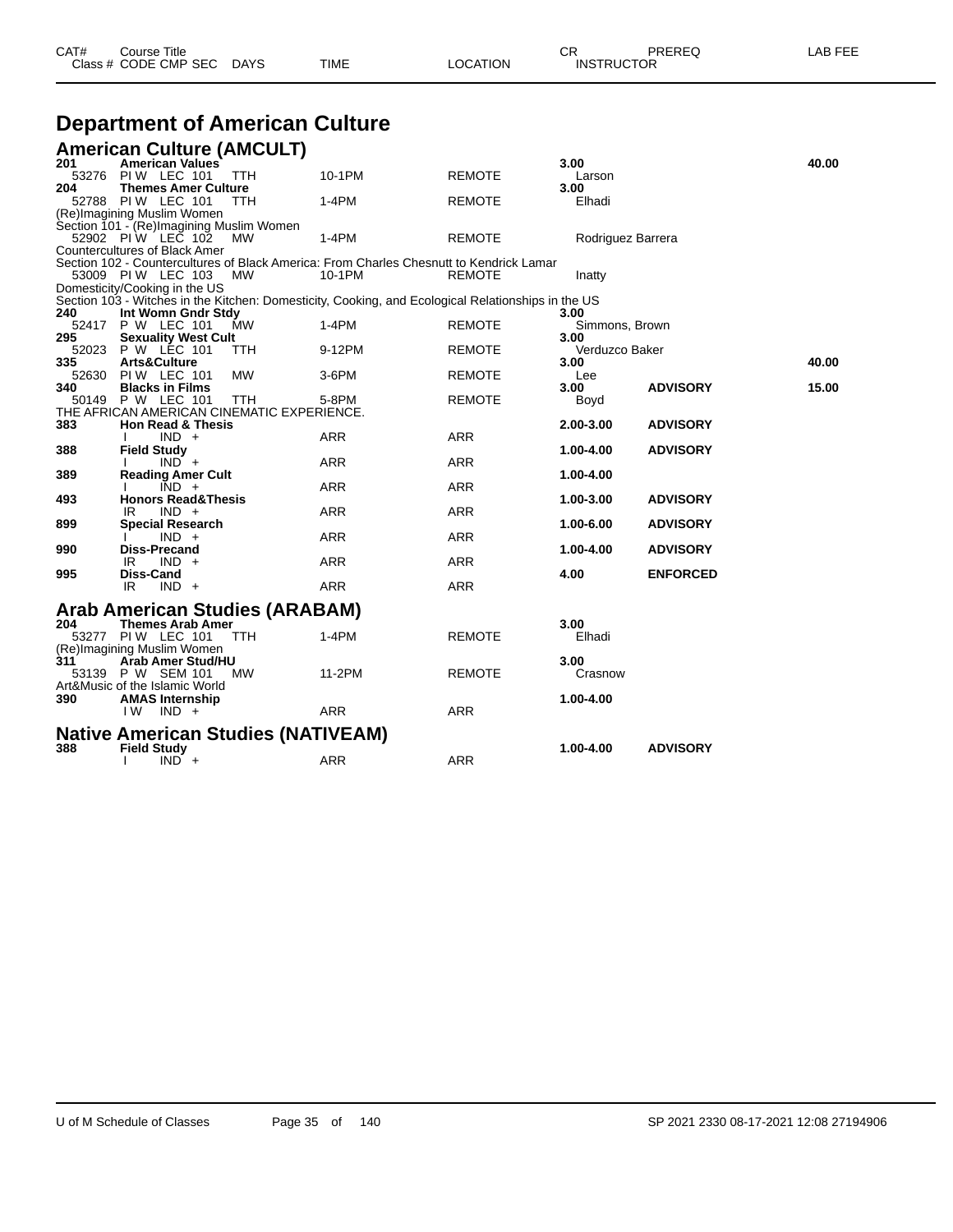|              | <b>Anthropology Department</b><br>Anthropological Archaeology (ANTHRARC) |            |               |                        |                 |
|--------------|--------------------------------------------------------------------------|------------|---------------|------------------------|-----------------|
| 499          | Ug Reading&Research                                                      |            |               | 1.00-3.00              |                 |
| 958          | $IND +$<br><b>Anthro Research</b>                                        | <b>ARR</b> | <b>ARR</b>    | 1.00-3.00              | <b>ADVISORY</b> |
|              | $IND +$                                                                  | ARR        | <b>ARR</b>    |                        |                 |
| 959          | <b>Literature Survey</b><br>$IND +$                                      | ARR        | <b>ARR</b>    | 1.00-3.00              | <b>ADVISORY</b> |
| 990          | <b>Diss-Precand</b><br>$IND +$                                           | ARR        | ARR           | 1.00-4.00              | <b>ADVISORY</b> |
| 995          | Diss-Cand<br>$IND +$<br>IR                                               | <b>ARR</b> | <b>ARR</b>    | 4.00                   | <b>ENFORCED</b> |
|              | <b>Anthropology, Biological (ANTHRBIO)</b>                               |            |               |                        |                 |
| 201          | <b>How Humans Evolved</b>                                                |            |               | 4.00                   |                 |
| 52899<br>297 | P W LEC 101<br><b>MTWTH</b><br><b>Bio Anth Topics</b>                    | 10-12PM    | <b>REMOTE</b> | MacLatchy<br>3.00      |                 |
|              | 52008 P W LEC 101<br>TTH                                                 | $1-4PM$    | <b>REMOTE</b> | Spencer                |                 |
|              | Stress & Black American Health<br>53185 P W LEC 102<br>MW                | $1-4PM$    | <b>REMOTE</b> | Sen                    |                 |
| 370          | <b>Evolution of Sociality</b><br><b>UG Reading &amp; Research</b>        |            |               | 1.00-3.00              |                 |
|              | $IND +$                                                                  | ARR        | <b>ARR</b>    |                        |                 |
| 962          | <b>Anthropological Res</b><br>$IND +$                                    | <b>ARR</b> | ARR           | 1.00-3.00              | <b>ADVISORY</b> |
| 963          | <b>Survey Lit-Topics</b><br>$IND +$                                      | ARR        | <b>ARR</b>    | 1.00-3.00              | <b>ADVISORY</b> |
| 990          | <b>Diss-Precand</b><br>$IND +$                                           | ARR        | <b>ARR</b>    | 1.00-4.00              | <b>ADVISORY</b> |
| 995          | Diss-Cand                                                                |            |               | 4.00                   | <b>ENFORCED</b> |
|              | $IND +$<br>IR                                                            | <b>ARR</b> | <b>ARR</b>    |                        |                 |
|              | <b>Anthropology, Cultural (ANTHRCUL)</b>                                 |            |               |                        |                 |
| 101<br>52516 | ์<br>1ntro to Anthro<br>P W LEC 101<br><b>MTWTH</b>                      | 10-12PM    | <b>REMOTE</b> | 4.00<br>Chivens        |                 |
| 298          | <b>Sociocul Anth Topics</b><br>52930 P W LEC 102<br><b>MW</b>            | 10-1PM     | <b>REMOTE</b> | 2.00-3.00<br>Chalifoux |                 |
|              | Belonging and Betrayal                                                   |            |               |                        |                 |
| 499          | Ug Reading & Res<br>$IND +$                                              | ARR        | ARR           | 1.00-3.00              |                 |
| 957          | <b>Research Practicum</b>                                                |            |               | 2.00-8.00              | <b>ADVISORY</b> |
| 958          | $IND +$<br><b>Anthropological Res</b>                                    | ARR        | ARR           | 1.00-3.00              | <b>ADVISORY</b> |
|              | $IND +$                                                                  | ARR        | <b>ARR</b>    |                        |                 |
| 959          | <b>Survey Literature</b><br>$IND +$                                      | ARR        | ARR           | 1.00-3.00              | <b>ADVISORY</b> |
| 990          | Diss-Precand<br>$IND +$                                                  | ARR        | ARR           | 1.00-4.00              | <b>ADVISORY</b> |
| 995          | Diss-Cand<br>$IND +$<br>R.                                               | <b>ARR</b> | <b>ARR</b>    | 4.00                   | <b>ENFORCED</b> |

CAT# Course Title Case CR PREREQ LAB FEE

Class # CODE CMP SEC DAYS TIME LOCATION INSTRUCTOR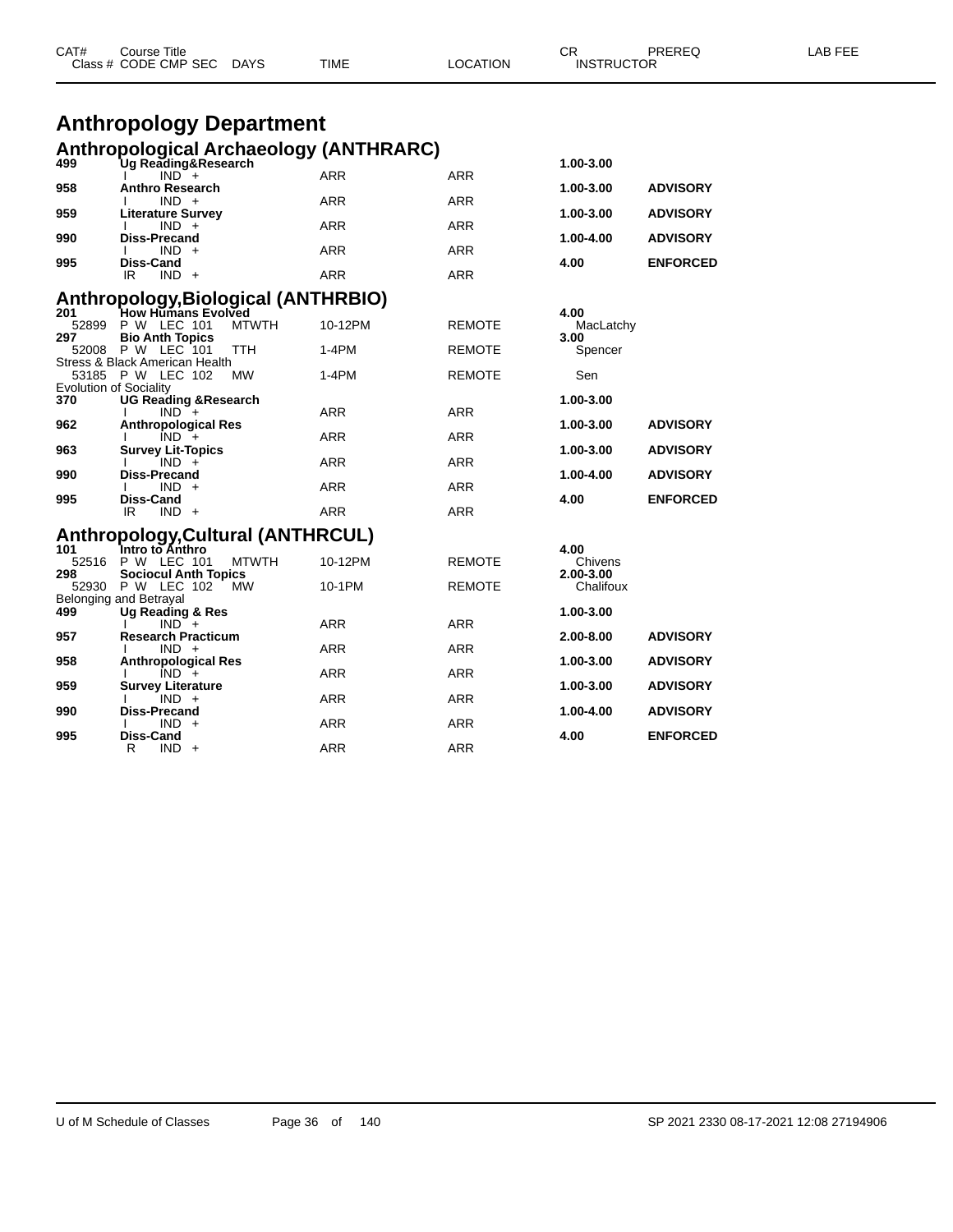| CAT# | Course Title<br>Class # CODE CMP SEC DAYS            | <b>TIME</b> | <b>LOCATION</b> | СR<br><b>INSTRUCTOR</b> | PREREQ          | LAB FEE |
|------|------------------------------------------------------|-------------|-----------------|-------------------------|-----------------|---------|
|      | <b>Applied Physics Program</b>                       |             |                 |                         |                 |         |
|      | <b>Applied Physics (APPPHYS)</b><br>715 Ind Research |             |                 |                         |                 |         |
|      | $IND +$                                              | <b>ARR</b>  | <b>ARR</b>      | 1.00-5.00               | <b>ADVISORY</b> |         |
| 990  | <b>Diss-Precand</b>                                  |             |                 | 1.00-4.00               | <b>ADVISORY</b> |         |
|      | $IND +$                                              | ARR         | <b>ARR</b>      |                         |                 |         |

**995 Diss-Cand 4.00 ENFORCED**

IR IND + ARR ARR ARR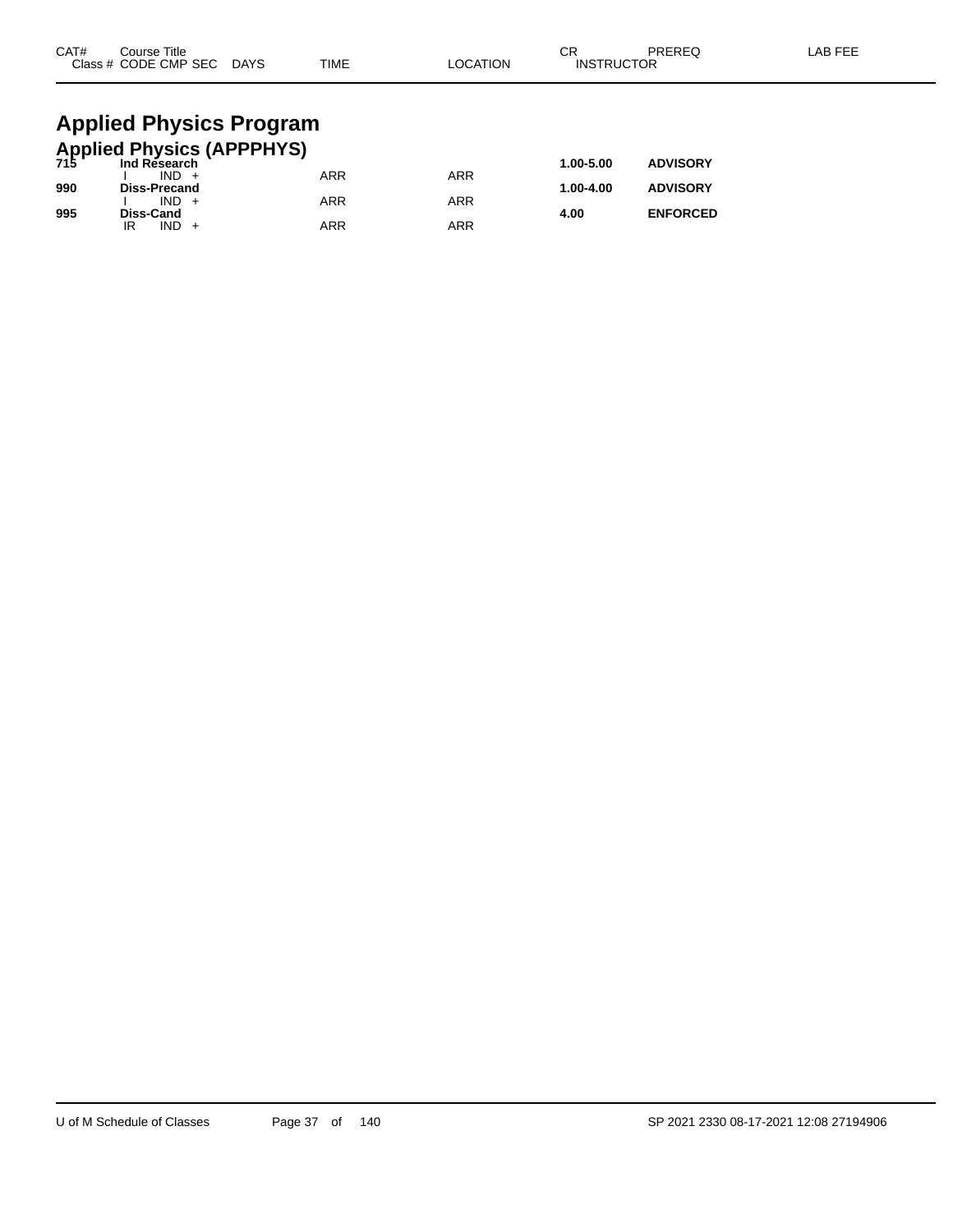| CAT# | Course Title              |             |                 | ◠◻<br>◡┍          | PREREQ | LAB FEE |
|------|---------------------------|-------------|-----------------|-------------------|--------|---------|
|      | Class # CODE CMP SEC DAYS | <b>TIME</b> | <b>LOCATION</b> | <b>INSTRUCTOR</b> |        |         |

# **Asian Languages And Cultures**

|                       | <b>Asian Studies (ASIAN)</b>             |                                               |                                                                                                                 |               |              |                 |
|-----------------------|------------------------------------------|-----------------------------------------------|-----------------------------------------------------------------------------------------------------------------|---------------|--------------|-----------------|
| 255                   | UG Sem Asian Studies                     |                                               |                                                                                                                 |               | 3.00         |                 |
|                       | 53029 P W SEM 101 TTH                    |                                               | 1-4PM                                                                                                           | <b>REMOTE</b> | <b>Bloom</b> |                 |
|                       | Monsters & Macabre across Asia           |                                               |                                                                                                                 |               |              |                 |
|                       |                                          |                                               | This remote course will consist of two approximately 90-minute synchronous meetings per week, as well as weekly |               |              |                 |
|                       | asynchronous activities and assignments. |                                               |                                                                                                                 |               |              |                 |
| 258                   | <b>Food &amp; Drink of Asia</b>          |                                               |                                                                                                                 |               | 4.00         |                 |
| 53315 A               | LEC 101                                  |                                               | <b>ARR</b>                                                                                                      | <b>REMOTE</b> | <b>Brown</b> |                 |
|                       |                                          | Lecture section is remote and asynchronous.   |                                                                                                                 |               |              |                 |
|                       | 53317 PIW DIS 102 WF                     |                                               | 10-11AM                                                                                                         | <b>REMOTE</b> | Wu           |                 |
|                       |                                          | Discussion section is remote and synchronous. |                                                                                                                 |               |              |                 |
|                       | 53318 PIW DIS 103 WF                     |                                               | 11-12PM                                                                                                         | <b>REMOTE</b> | Wu           |                 |
|                       |                                          | Discussion section is remote and synchronous. |                                                                                                                 |               |              |                 |
| 259                   | <b>Mod India and S Asia</b>              |                                               |                                                                                                                 |               | 3.00         |                 |
|                       | 53324 P W LEC 101                        | МW                                            | 10-1PM                                                                                                          | <b>REMOTE</b> | Sinha        |                 |
|                       |                                          |                                               | This course is synchronous; participation is required for each session.                                         |               |              |                 |
| 340                   | <b>G Khan to Taliban</b>                 |                                               |                                                                                                                 |               | 3.00         |                 |
|                       | 53326 PIW LEC 101 TWTH                   |                                               | 1-3PM                                                                                                           | <b>REMOTE</b> | Northrop     |                 |
| synchronous.          |                                          |                                               | Tuesday and Wednesday lectures are asynchronous. Discussions are typically held on Thursdays and will be        |               |              |                 |
| <b>Chinese (CHIN)</b> |                                          |                                               |                                                                                                                 |               |              |                 |
| 701                   | <b>Masters Essay</b>                     |                                               |                                                                                                                 |               | 1.00-3.00    | <b>ADVISORY</b> |
|                       | $IND +$                                  |                                               | <b>ARR</b>                                                                                                      | <b>ARR</b>    |              |                 |
|                       | <b>Japanese (JAPANESE)</b>               |                                               |                                                                                                                 |               |              |                 |
| 601                   | <b>Masters Essay</b>                     |                                               |                                                                                                                 |               | 1.00-3.00    | <b>ADVISORY</b> |
|                       | $IND +$                                  |                                               | <b>ARR</b>                                                                                                      | <b>ARR</b>    |              |                 |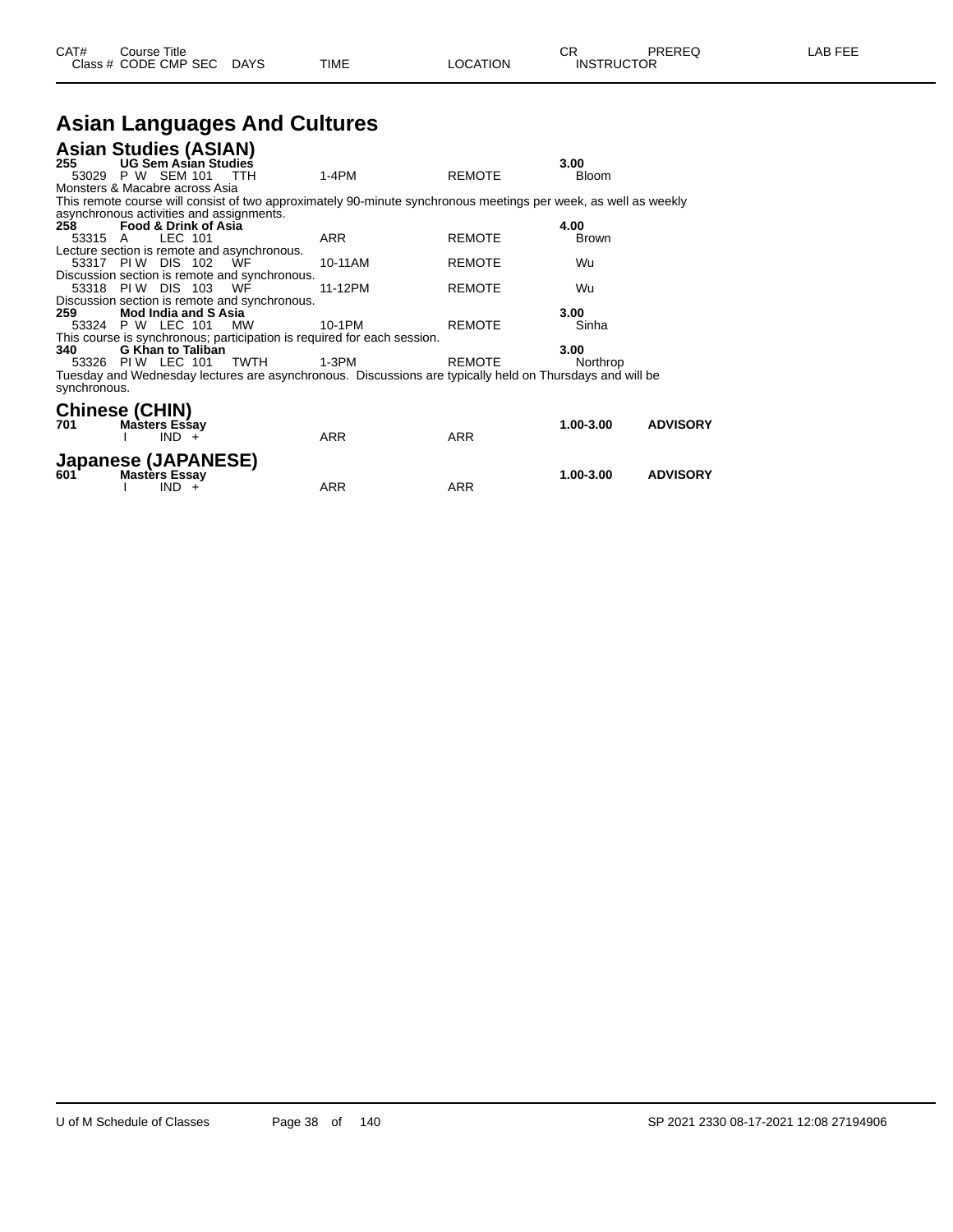| CAT# | Course Title              |      |                 |                   | PREREQ | LAB FEE |
|------|---------------------------|------|-----------------|-------------------|--------|---------|
|      | Class # CODE CMP SEC DAYS | TIME | <b>LOCATION</b> | <b>INSTRUCTOR</b> |        |         |

# **Astronomy Department**

## **Astronomy (ASTRO)**

| 101   | Intro Solar System              |            |               | 4.00      | <b>ADVISORY</b> |
|-------|---------------------------------|------------|---------------|-----------|-----------------|
| 51534 | LEC 101<br>A W<br><b>MTWTHF</b> | $1-2PM$    | <b>REMOTE</b> | Lopresto  |                 |
| 51535 | <b>DIS</b><br>PI W<br>102<br>т  | $2-4PM$    | <b>REMOTE</b> | Chahrour  |                 |
| 51536 | <b>DIS</b><br>PI W<br>103<br>W  | $2-4PM$    | <b>REMOTE</b> | Chahrour  |                 |
| 127   | <b>Naked Eye Astronomy</b>      |            |               | 1.00      |                 |
| 53230 | LEC 101<br>PI W                 | <b>ARR</b> | <b>REMOTE</b> | Lopresto  |                 |
| 53231 | LEC 102<br>PI W                 | <b>ARR</b> | <b>REMOTE</b> | Lopresto  |                 |
| 389   | <b>Indi Studies Astro</b>       |            |               | 1.00-3.00 |                 |
|       | $IND +$                         | <b>ARR</b> | <b>ARR</b>    |           |                 |
| 399   | Intro-Research                  |            |               | 1.00-3.00 |                 |
|       | $IND +$                         | <b>ARR</b> | <b>ARR</b>    |           |                 |
| 699   | <b>Special Problems</b>         |            |               | 1.00-8.00 | <b>ADVISORY</b> |
|       | $IND +$                         | <b>ARR</b> | <b>ARR</b>    |           |                 |
| 901   | <b>Res-Theoret Astro</b>        |            |               | 1.00-8.00 | <b>ADVISORY</b> |
|       | $IND +$                         | <b>ARR</b> | <b>ARR</b>    |           |                 |
| 902   | <b>Res-Observ Astro</b>         |            |               | 1.00-8.00 | <b>ADVISORY</b> |
|       | $IND +$                         | <b>ARR</b> | <b>ARR</b>    |           |                 |
| 990   | <b>Diss-Precand</b>             |            |               | 1.00-4.00 | <b>ADVISORY</b> |
|       | $IND +$                         | <b>ARR</b> | <b>ARR</b>    |           |                 |
| 995   | <b>Diss-Cand</b>                |            |               | 4.00      | <b>ENFORCED</b> |
|       | $IND +$<br>IR                   | <b>ARR</b> | <b>ARR</b>    |           |                 |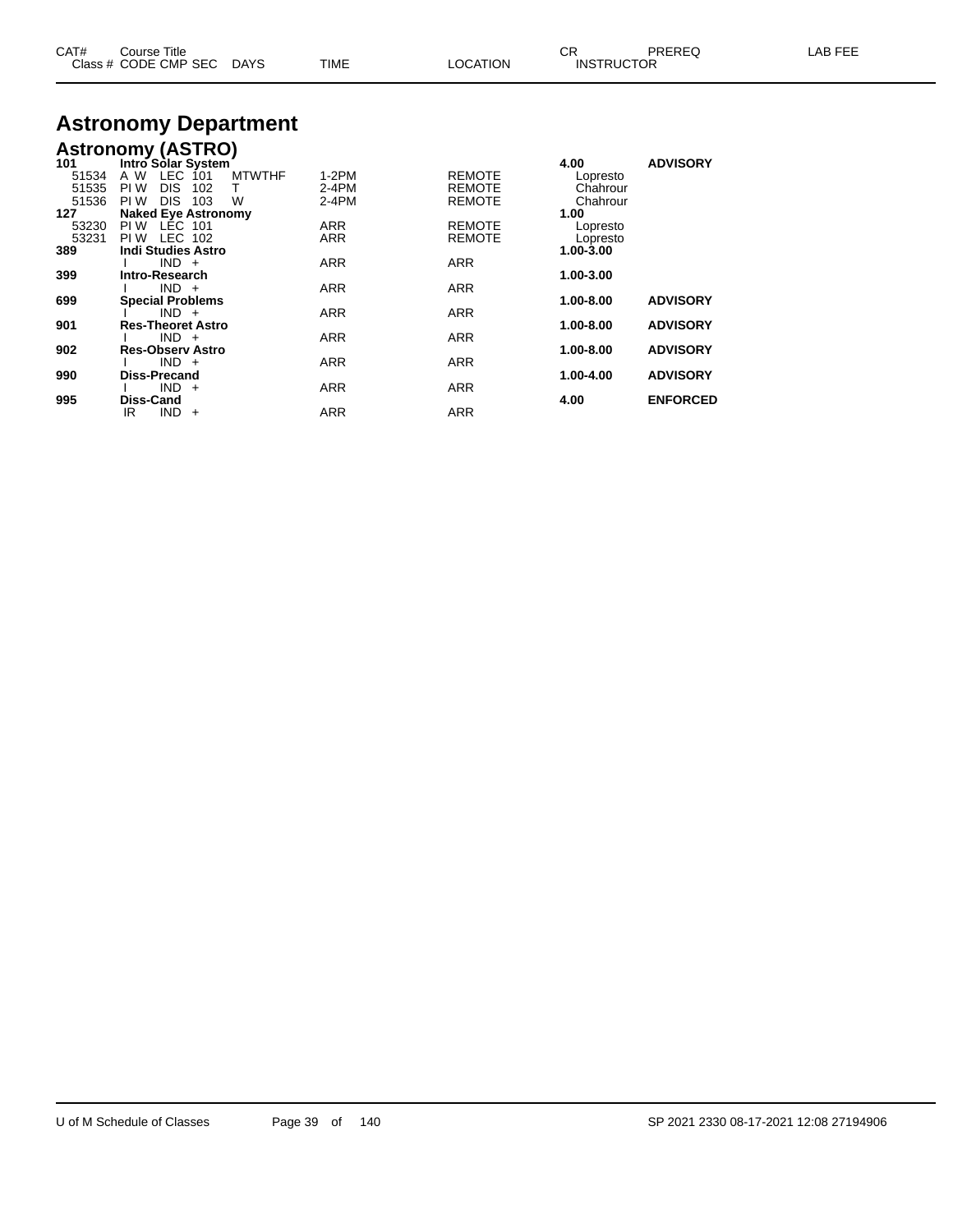#### **Biology Department Biology (BIOLOGY)**

COURSE FOR NON-ATTENDANCE. ALL STUDENTS MUST TAKE ACTION THROUGH THE REGISTRATION PROCESS TO MAKE SURE THAT THEIR OFFICIAL COURSE SCHEDULES MATCH THE COURSES THEY ARE ATTENDING.<br>105 Biology of Nutrition **105 Biology of Nutrition 4.00** 53187 SI LEC 101 MW 2-4PM REMOTE Kurdziel There will be 2 synchronous Active Learning Sessions weekly on Mondays and Wednesdays from 2 to 4 PM, but these will also be recorded for students who cannot attend synchronously. Lectures will be asynchronous and pre-recorded. There will be approximately 5.5 hours of asynchronous lecture videos broken up into shorter videos, which students can watch at times that are convenient for them. There will be 3 exams over the Spring term on the following dates from 2 to 3:30 PM: May 19 and June 9, plus a third exam during finals period (TBD). Discussions will be synchronous via Zoom. 53215 PIW DIS 102 TTH 10-11AM REMOTE Clements<br>53216 PIW DIS 103 TTH 11-12PM REMOTE Clements<br>53217 PIW DIS 104 TTH 1-2PM REMOTE Clements 53216 PIW DIS 103 TTH 11-12PM REMOTE Clements 53217 PIW DIS 104 TTH 1-2PM REMOTE Clements **171 Intro Biology: EEB 4.00** 51541 AI LEC 101 MWF 2-4PM REMOTE Carpenter 51542 PI W DIS 102 TTH 1130-1PM REMOTE Dowker 51543 PIW DIS 103 TTH 1130-1PM REMOTE Ghatalah 51544 PIW DIS 104 TTH 1-230PM REMOTE Dowker 51545 PIW DIS 105 TTH 1-230PM REMOTE Ghatalah 51546 PI W DIS 106 TTH 230-4PM REMOTE Dowker 51547 PIW DIS 107 TTH 230-4PM REMOTE 6 Ghatalah<br>172 Intro Biol - MCDB **172 172 172 172 172 172 172 172 172 172 172 172 172 172 172 172 172 172 172 172 172 172 172 172 172 172 172 172 172 172 172 172 172 172 172 172 172** 51521 AI LEC 101 TWTH 12-2PM REMOTE Wood 51522 PIW DIS 102 TTH 10-1130AM REMOTE Erba<br>51526 PIW DIS 103 TTH 10-1130AM REMOTE Garci 51526 PIW DIS 103 TTH 10-1130AM REMOTE Garcia-Ortega<br>51527 PIW DIS 104 TTH 230-4PM REMOTE Erba 51527 PI W DIS 104 TTH 230-4PM REMOTE Erba 53168 PI W DIS 105 TTH 230-4PM REMOTE Garcia-Ortega 51528 PI W DIS 106 WF 10-1130AM REMOTE Erba 53169 PI W DIS 107 WF 10-1130AM REMOTE Erba **173 Intro Biol Lab 2.00 ADVISORY, ENFORCED 68.00** 52900 AIR LEC 101 MW 11-12PM REMOTE Nowicki 52949 PIRW LAB 102 MW 2-5PM REMOTE DeMaio 53218 PIRW LAB 103 MW 2-5PM REMOTE Barnes e and the state of the state of the state of the state of the state of the state of the state of the state of <br>19220 PIRW LAB 105 TTH the 2-5PM the REMOTE the DeMaio 53220 PIRW LAB 105 TTH 2-5PM REMOTE DeMaio 53221 PIRW LAB 106 TTH 2-5PM REMOTE Barnes 53222 PIRW LAB 107 TTH 2-5PM REMOTE Clark<br>200 **Undergrad Tutorial** 200 2-5PM REMOTE 1.00-3.00 **200 Undergrad Tutorial 1.00-3.00 ADVISORY** I IND + ARR ARR **225 Human & Animal Phys 3.00 ADVISORY, ENFORCED** 51034 PIRW LEC 101 TWTH 9-11AM REMOTE CONTRACTE CONTRACTE CONTRACTE PRODUCE 272 **272 Fund of Cell Bio 4.00 ENFORCED** 53256 SIR LEC 101 MTW 12-2PM REMOTE Bembenek Lectures and discussions are most likely to be all synchronous sessions.<br>53257 PIRW DIS 102 MTW 3-4PM 53257 PIRW DIS 102 MTW 3-4PM REMOTE Edwards-Gaherty 53258 PIRW DIS 103 MTW 4-5PM REMOTE E<br>305 Genetics 4.00 **305 Genetics 4.00 ADVISORY, ENFORCED** 50182 AIR LEC 101 MTW 10-12PM REMOTE Archb<br>50183 PIRW DIS 102 MTW 1-2PM REMOTE Jaffri 50183 PIRW DIS 102 MTW 1-2PM REMOTE Jaffri 50184 PIRW DIS 103 MTW 1-2PM REMOTE Beuder 50186 PIRW DIS 105 MTW 2-3PM REMOTE Beuder 50187 PIRW DIS 106 MTW 2-3PM REMOTE Jaffri

--A STUDENT WHO DOES NOT ATTEND THE FIRST MEETING OF A BIOLOGY, CHEMISTRY, OR PHYSICS LAB MAY BE DROPPED FROM THAT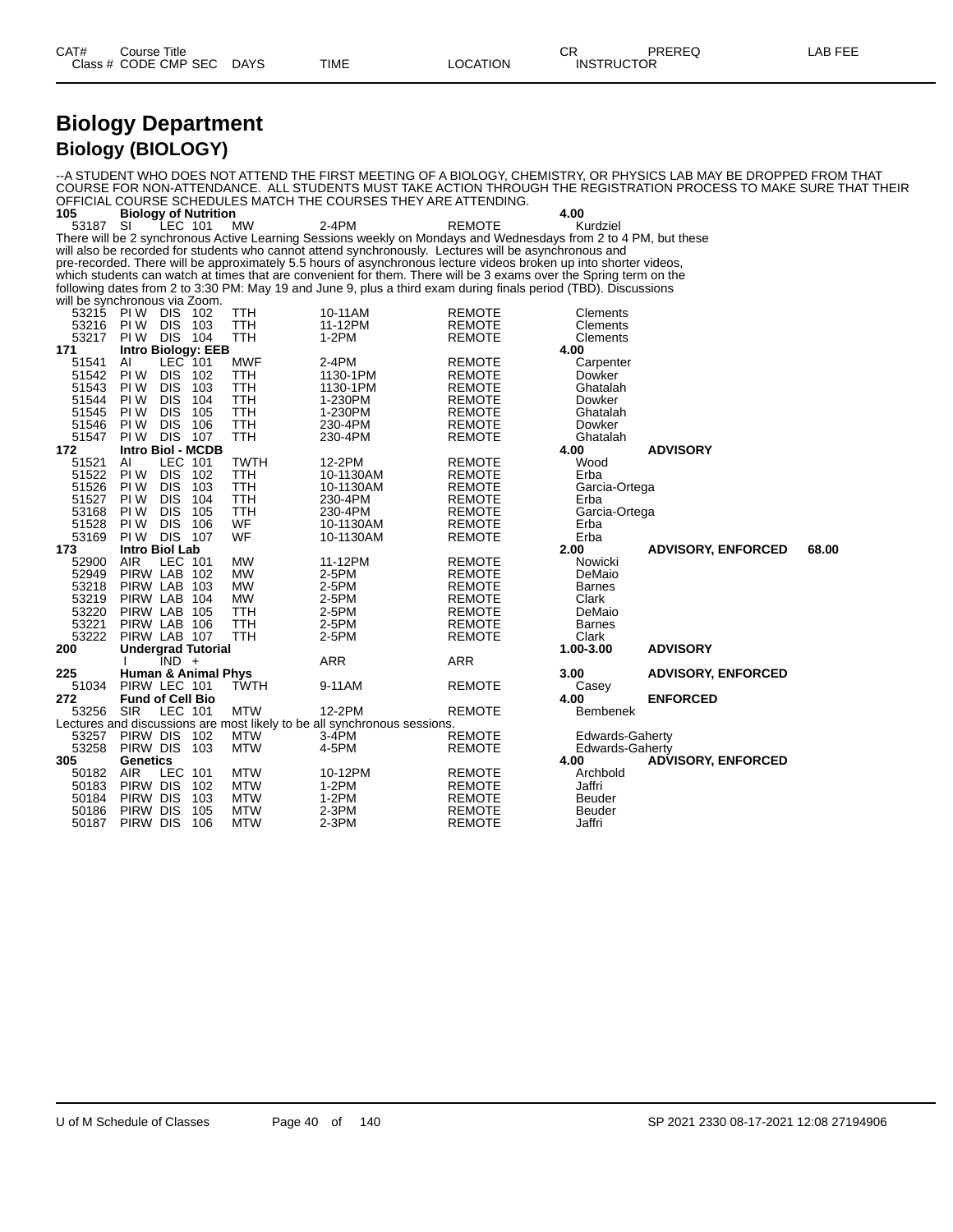| CAT# | Course Title         |             |             |                | ົ<br>◡            | PREREG | . AB FF <sup>r</sup> |
|------|----------------------|-------------|-------------|----------------|-------------------|--------|----------------------|
|      | Class # CODE CMP SEC | <b>DAYS</b> | <b>TIME</b> | <b>OCATION</b> | <b>INSTRUCTOR</b> |        |                      |

## **Biophysics Research Division**

|              | <b>Biophysics (BIOPHYS)</b><br>117 Intro to Prog in Sci |            |               |                               |                 |
|--------------|---------------------------------------------------------|------------|---------------|-------------------------------|-----------------|
|              |                                                         |            |               | 3.00                          |                 |
| 53268<br>399 | LAB 101<br>P<br>ттн<br><b>Research Biophysics</b>       | 9-12PM     | <b>REMOTE</b> | Guardiola Flores<br>1.00-4.00 |                 |
|              | $IND +$                                                 | <b>ARR</b> | <b>ARR</b>    |                               |                 |
| 990          | <b>Diss-Precand</b>                                     |            |               | 1.00-4.00                     | <b>ADVISORY</b> |
| 995          | $IND +$<br>Diss-Cand                                    | <b>ARR</b> | <b>ARR</b>    | 4.00                          | <b>ENFORCED</b> |
|              | $IND +$<br>ΙR                                           | <b>ARR</b> | <b>ARR</b>    |                               |                 |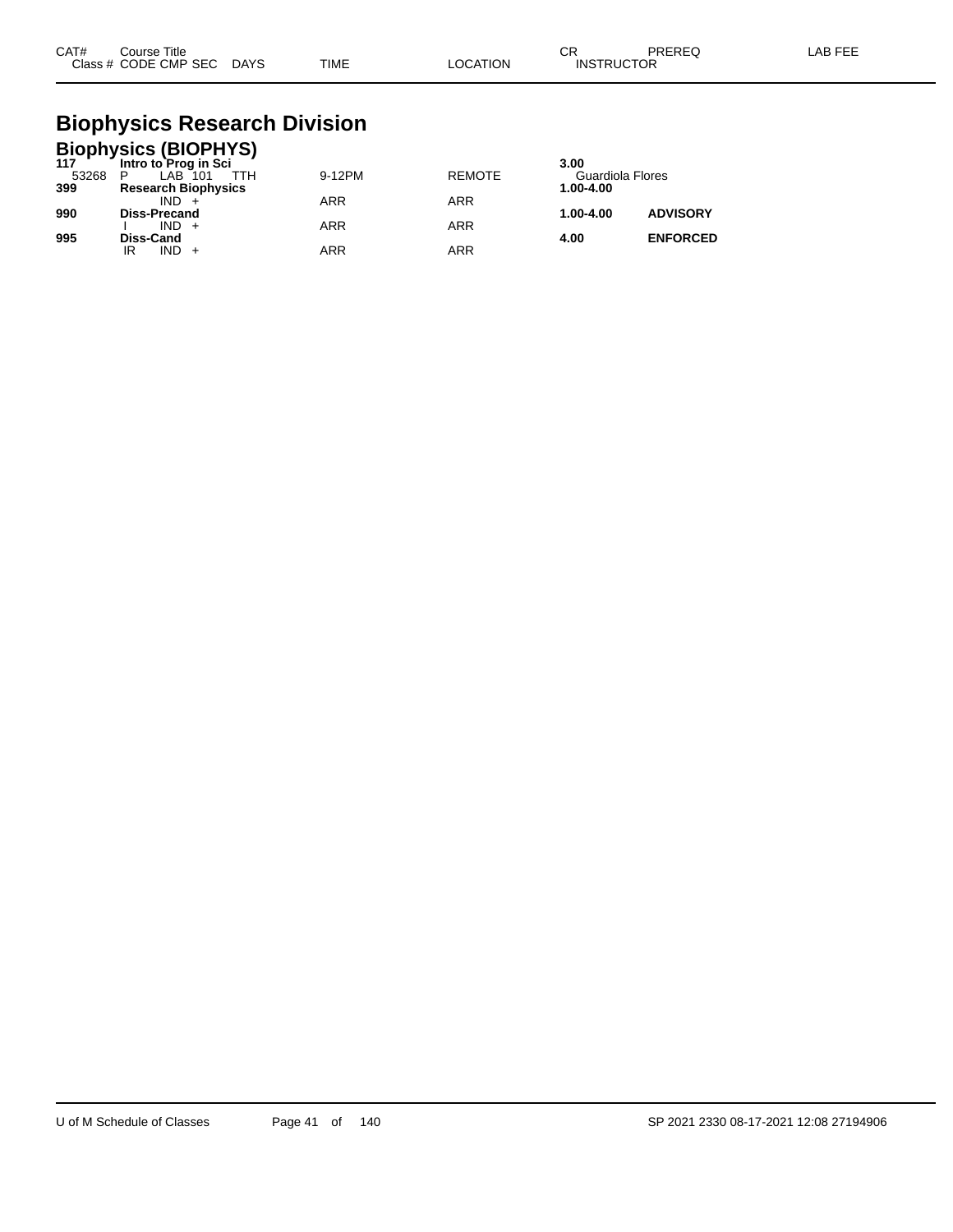| CAT#               | <b>Course Title</b> | Class # CODE CMP SEC DAYS           |                             | <b>TIME</b>                                                                                                                                                                                    | <b>LOCATION</b>                | <b>CR</b><br><b>INSTRUCTOR</b> | PREREQ                                                                                                                                                                                                                                  | <b>LAB FEE</b> |
|--------------------|---------------------|-------------------------------------|-----------------------------|------------------------------------------------------------------------------------------------------------------------------------------------------------------------------------------------|--------------------------------|--------------------------------|-----------------------------------------------------------------------------------------------------------------------------------------------------------------------------------------------------------------------------------------|----------------|
|                    |                     |                                     |                             |                                                                                                                                                                                                |                                |                                |                                                                                                                                                                                                                                         |                |
|                    |                     |                                     | <b>Chemistry Department</b> |                                                                                                                                                                                                |                                |                                |                                                                                                                                                                                                                                         |                |
|                    |                     | <b>Chemistry (CHEM)</b>             |                             |                                                                                                                                                                                                |                                |                                |                                                                                                                                                                                                                                         |                |
|                    |                     |                                     |                             |                                                                                                                                                                                                |                                |                                |                                                                                                                                                                                                                                         |                |
|                    |                     |                                     |                             |                                                                                                                                                                                                |                                |                                | --A STUDENT WHO DOES NOT ATTEND THE FIRST MEETING OF A BIOLOGY, CHEMISTRY, OR PHYSICS LAB MAY BE DROPPED FROM THAT<br>COURSE FOR NON-ATTENDANCE. ALL STUDENTS MUST TAKE ACTION THROUGH THE REGISTRATION PROCESS TO MAKE SURE THAT THEIR |                |
|                    |                     |                                     |                             | OFFICIAL COURSE SCHEDULES MATCH THE COURSES THEY ARE ATTENDING.                                                                                                                                |                                |                                |                                                                                                                                                                                                                                         |                |
| 105                |                     | <b>Changing Atmos</b>               |                             |                                                                                                                                                                                                |                                | 3.00                           |                                                                                                                                                                                                                                         |                |
| 52469              | $\overline{P}$      | LEC 101                             | <b>MWF</b>                  | 1-230PM                                                                                                                                                                                        | <b>REMOTE</b>                  | Penner                         |                                                                                                                                                                                                                                         |                |
| 125<br>52922 AIR   |                     | <b>Gen Chem Lab I</b><br>LEC 700    |                             |                                                                                                                                                                                                | <b>REMOTE</b>                  | 1.00<br>Mielke                 | <b>ADVISORY, ENFORCED</b>                                                                                                                                                                                                               | 100.00         |
|                    |                     |                                     |                             | ARR<br>ENROLLMENT BY PERMISSION ONLY; MORE INFO AT <a< td=""><td></td><td></td><td></td><td></td></a<>                                                                                         |                                |                                |                                                                                                                                                                                                                                         |                |
|                    |                     |                                     |                             | href="https://lsa.umich.edu/umbs/students/courses/general-chemistry-lab---chem-125-126-arc.html">https://lsa.umich.                                                                            |                                |                                |                                                                                                                                                                                                                                         |                |
|                    |                     |                                     |                             | edu/umbs/students/courses/general-chemistry-lab---chem-125-126-arc.html                                                                                                                        |                                |                                |                                                                                                                                                                                                                                         |                |
|                    |                     | 52923 PIR LAB 710                   | <b>MWF</b>                  | 12-1PM                                                                                                                                                                                         | <b>REMOTE</b>                  |                                |                                                                                                                                                                                                                                         |                |
|                    |                     |                                     |                             | ENROLLMENT BY PERMISSION ONLY; MORE INFO AT <a< td=""><td></td><td></td><td></td><td></td></a<>                                                                                                |                                |                                |                                                                                                                                                                                                                                         |                |
|                    |                     |                                     |                             | href="https://lsa.umich.edu/umbs/students/courses/general-chemistry-lab---chem-125-126-arc.html">https://lsa.umich.<br>edu/umbs/students/courses/general-chemistry-lab---chem-125-126-arc.html |                                |                                |                                                                                                                                                                                                                                         |                |
| 126                |                     | Gen Chem Lab II                     |                             |                                                                                                                                                                                                |                                | 1.00                           | <b>ADVISORY, ENFORCED</b>                                                                                                                                                                                                               |                |
| 52924              |                     | PDR LEC 700                         |                             | <b>ARR</b>                                                                                                                                                                                     | <b>REMOTE</b>                  | Mielke                         |                                                                                                                                                                                                                                         |                |
| 210                |                     | Struct & React I                    |                             |                                                                                                                                                                                                |                                | 3.00                           | <b>ADVISORY</b>                                                                                                                                                                                                                         |                |
| 52216 A<br>52217 P |                     | <b>LEC 100</b><br><b>DIS 110</b>    | <b>MWF</b><br><b>TTH</b>    | 9-11AM<br>10-11AM                                                                                                                                                                              | <b>REMOTE</b><br><b>REMOTE</b> | <b>Nolta</b><br>Keramati       |                                                                                                                                                                                                                                         |                |
| 52218 P            |                     | <b>DIS 111</b>                      | <b>TTH</b>                  | 10-11AM                                                                                                                                                                                        | <b>REMOTE</b>                  | Powers                         |                                                                                                                                                                                                                                         |                |
| 52219 P            |                     | <b>DIS 112</b>                      | <b>TTH</b>                  | 11-12PM                                                                                                                                                                                        | <b>REMOTE</b>                  | Keramati                       |                                                                                                                                                                                                                                         |                |
| 52220              | P                   | DIS 113                             | <b>TTH</b>                  | 11-12PM                                                                                                                                                                                        | <b>REMOTE</b>                  | Powers                         |                                                                                                                                                                                                                                         |                |
| 211                |                     | <b>Invest Chem</b>                  |                             |                                                                                                                                                                                                |                                | 2.00                           | <b>ADVISORY</b>                                                                                                                                                                                                                         | 100.00         |
| 52221 A            |                     | <b>LEC 100</b>                      | <b>MW</b>                   | 12-1PM<br>Although concurrent (or prior) enrollment in Chem 210 is an advisory, rather than enforced, pre/co-requisite, it is                                                                  | <b>REMOTE</b>                  | Nolta                          |                                                                                                                                                                                                                                         |                |
|                    |                     |                                     |                             | EXTREMELY STRONGLY RECOMMENDED. The topic of stereochemistry is prominent in Chem 211, and the class will be very                                                                              |                                |                                |                                                                                                                                                                                                                                         |                |
|                    |                     |                                     |                             | challenging for students who are not currently (or have not previously) taken Chem 210.                                                                                                        |                                |                                |                                                                                                                                                                                                                                         |                |
| < p >              |                     |                                     |                             |                                                                                                                                                                                                |                                |                                |                                                                                                                                                                                                                                         |                |
|                    |                     |                                     |                             | <p>Any questions regarding enrolling for this course should be directed to the Chemistry Student Services Office at</p>                                                                        |                                |                                |                                                                                                                                                                                                                                         |                |
| 52222 P            |                     | chemundergrad@umich.edu.<br>LAB 110 | <b>MW</b>                   | $1-4PM$                                                                                                                                                                                        | A606 CHEM                      | Lee                            |                                                                                                                                                                                                                                         |                |
| 52223 P            |                     | LAB 111                             | <b>MW</b>                   | $1-4PM$                                                                                                                                                                                        | A612 CHEM                      | <b>Martins-Caulfield</b>       |                                                                                                                                                                                                                                         |                |
| 52224 P            |                     | LAB 112                             | MW                          | $1-4PM$                                                                                                                                                                                        | A618 CHEM                      | Manocha                        |                                                                                                                                                                                                                                         |                |
| 52225 P            |                     | LAB 120                             | <b>MW</b>                   | $1-4PM$                                                                                                                                                                                        | <b>REMOTE</b>                  | Garza                          |                                                                                                                                                                                                                                         |                |
| 52441 P            |                     | LAB 121                             | <b>MW</b>                   | $1-4PM$                                                                                                                                                                                        | <b>REMOTE</b>                  | Porigow                        |                                                                                                                                                                                                                                         |                |
| 53176 P<br>53509   | P                   | LAB 122<br>LAB 123                  | <b>MW</b><br><b>MW</b>      | $1-4PM$<br>$1-4PM$                                                                                                                                                                             | <b>REMOTE</b><br><b>REMOTE</b> | Mukherjee<br>Walsh             |                                                                                                                                                                                                                                         |                |
| 215                |                     | <b>Struct&amp;React II</b>          |                             |                                                                                                                                                                                                |                                | 3.00                           | <b>ADVISORY</b>                                                                                                                                                                                                                         |                |
| 50203 A            |                     | <b>LEC 100</b>                      | <b>MWF</b>                  | 9-11AM                                                                                                                                                                                         | <b>REMOTE</b>                  | Tuttle                         |                                                                                                                                                                                                                                         |                |
|                    |                     |                                     |                             | Any questions regarding enrolling for this course should be directed to the Chemistry Student Services Office at                                                                               |                                |                                |                                                                                                                                                                                                                                         |                |
|                    |                     | chemundergrad@umich.edu.            |                             |                                                                                                                                                                                                |                                |                                |                                                                                                                                                                                                                                         |                |

52459 P DIS 110 MW 12-1PM REMOTE Gleason<br>52460 P DIS 111 MW 1-2PM REMOTE Gleason<br>52461 P DIS 112 MW 12-1PM REMOTE Jacobson FREMOTE CREASON<br>REMOTE Gleason<br>REMOTE Jacobson 52461 P DIS 112 MW 12-1PM REMOTE Jacobson 52462 P DIS 113 MW 1-2PM REMOTE Jacobson **216 Synth Org 2.00 ADVISORY 100.00** 50204 A LEC 100 TTH 11-12PM REMOTE Albright Any questions regarding enrolling for this course should be directed to the Chemistry Student Services Office at chemundergrad@umich.edu. 51021 P LAB 110 TTH 1-5PM A606 CHEM Laduca 51022 P LAB 111 TTH 1-5PM A612 CHEM Clemons

| 51024     | P              | LAB 120        |                          | TTH        | 1-5PM                                                                                                             | <b>REMOTE</b> | Hanks              |                 |
|-----------|----------------|----------------|--------------------------|------------|-------------------------------------------------------------------------------------------------------------------|---------------|--------------------|-----------------|
| 51986     | P              | LAB 121        |                          | TTH        | 1-5PM                                                                                                             | <b>REMOTE</b> | Hall               |                 |
| 51025     | P              | LAB            | 122                      | TTH        | 1-5PM                                                                                                             | <b>REMOTE</b> | Albright, Abdullah |                 |
| 51026     | P              | LAB            | 123                      | TTH        | 1-5PM                                                                                                             | <b>REMOTE</b> | Reed               |                 |
| 51023     | P              | LAB 124        |                          | <b>TTH</b> | 1-5PM                                                                                                             | <b>REMOTE</b> | Tanweer            |                 |
| 218       |                |                | <b>Ind Study Biochem</b> |            |                                                                                                                   |               | 1.00               | <b>ADVISORY</b> |
|           |                | $IND +$        |                          |            | ARR                                                                                                               | <b>ARR</b>    |                    |                 |
| 219       |                | Ind Study Chem |                          |            |                                                                                                                   |               | 1.00               | <b>ADVISORY</b> |
|           |                | $IND +$        |                          |            | <b>ARR</b>                                                                                                        | <b>ARR</b>    |                    |                 |
| 220       |                |                | <b>Teach Exp Undergr</b> |            |                                                                                                                   |               | 1.00-3.00          |                 |
|           |                | $IND +$        |                          |            | <b>ARR</b>                                                                                                        | <b>ARR</b>    |                    |                 |
| 230       |                |                | P Chem Princ&Appl        |            |                                                                                                                   |               | 3.00               | <b>ADVISORY</b> |
| 50207     | AD.            | LEC 100        |                          | MTW        | 10-12PM                                                                                                           | <b>REMOTE</b> | Gottfried          |                 |
|           |                |                |                          |            | Each Friday (May 14, 21, 28, and June 4, 11, 18) there will be a mandatory quiz from 10-11:50 am. There will also |               |                    |                 |
|           |                |                |                          |            | be a final exam TBA. All times EST. Exams can be taken at an alternate time on the same day for a demonstrated    |               |                    |                 |
| conflict. |                |                |                          |            |                                                                                                                   |               |                    |                 |
| 50208     | PD.            | DIS.           | 110                      | TTH        | 9-10AM                                                                                                            | <b>REMOTE</b> | Shi                |                 |
| 50209     | P <sub>D</sub> | <b>DIS</b>     | 111                      | TTH        | 12-1PM                                                                                                            | <b>REMOTE</b> | Rudin-Rush         |                 |
| 51014     | P <sub>D</sub> | <b>DIS</b>     | 112                      | TTH        | 1-2PM                                                                                                             | <b>REMOTE</b> | Lau                |                 |
| 51359     | PD.            | <b>DIS</b>     | 113                      | TH         | $2-3PM$                                                                                                           | <b>REMOTE</b> |                    |                 |
|           | P              | <b>DIS</b>     | 113                      | W          | 12-1PM                                                                                                            | <b>REMOTE</b> | Patel              |                 |
| 52745     | PD.            | <b>DIS</b>     | 114                      | TH         | 3-4PM                                                                                                             | <b>REMOTE</b> |                    |                 |
|           | P              | <b>DIS</b>     | 114                      | W          | $1-2PM$                                                                                                           | <b>REMOTE</b> | Shi                |                 |

U of M Schedule of Classes Page 42 of 140 SP 2021 2330 08-17-2021 12:08 27194906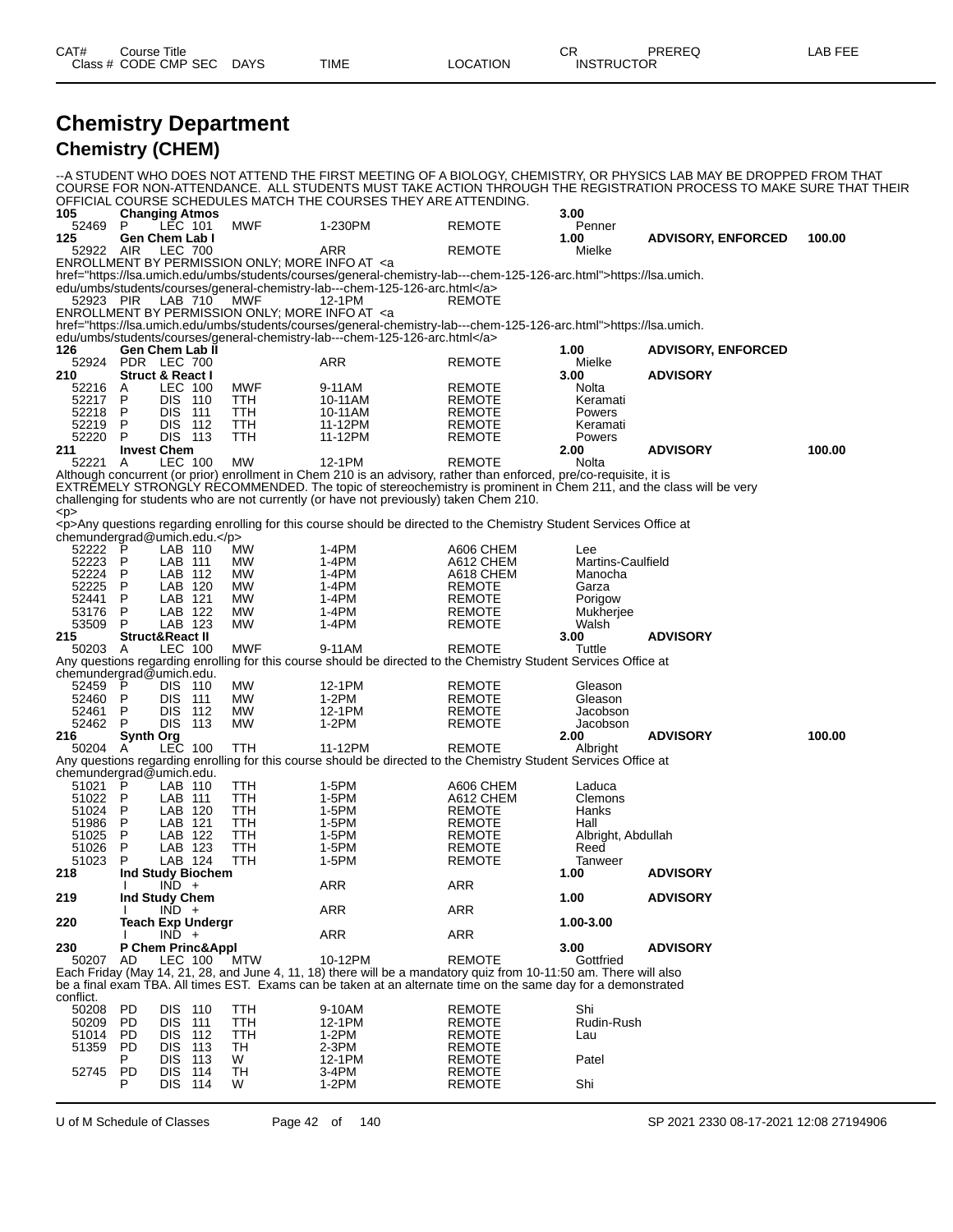| CAT# | Course Title<br>Class # CODE CMP SEC DAYS | <b>TIME</b> | <b>LOCATION</b> | CR.<br><b>INSTRUCTOR</b> | PREREQ          | LAB FEE |
|------|-------------------------------------------|-------------|-----------------|--------------------------|-----------------|---------|
|      |                                           |             |                 |                          |                 |         |
| 398  | Ugrad Res Biochem<br>$IND +$              | <b>ARR</b>  | <b>ARR</b>      | 1.00-4.00                | <b>ADVISORY</b> |         |
| 399  | <b>Ugrad Res Chem</b>                     |             |                 | $1.00 - 4.00$            | <b>ADVISORY</b> |         |
|      | $IND +$                                   | <b>ARR</b>  | <b>ARR</b>      |                          |                 |         |
| 498  | <b>Ugrad Thesis Biochm</b>                |             |                 | 1.00                     | <b>ADVISORY</b> |         |
|      | $IND +$                                   | <b>ARR</b>  | <b>ARR</b>      |                          |                 |         |
| 499  | <b>Ugrad Thesis Chem</b><br>$IND +$       | <b>ARR</b>  | <b>ARR</b>      | 1.00                     | <b>ADVISORY</b> |         |
| 990  | <b>Diss-Precand</b>                       |             |                 | 1.00-8.00                | <b>ADVISORY</b> |         |
|      | $IND +$                                   | <b>ARR</b>  | <b>ARR</b>      |                          |                 |         |
| 995  | <b>Diss-Cand</b>                          |             |                 | 4.00                     | <b>ENFORCED</b> |         |
|      | $IND +$<br>DR                             | <b>ARR</b>  | <b>ARR</b>      |                          |                 |         |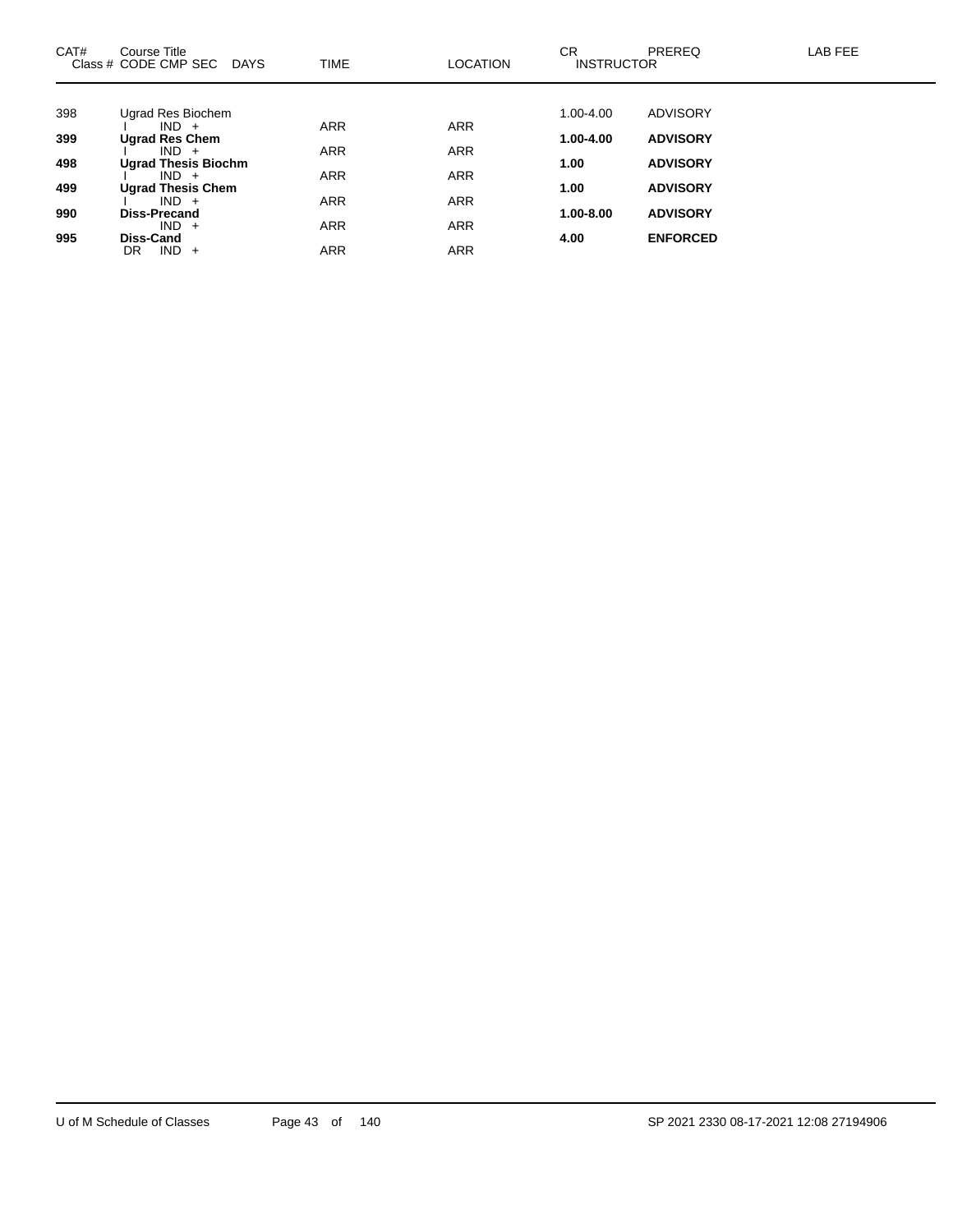|                       | Class # CODE CMP SEC<br><b>DAYS</b>                                                                                                                                                                                                                                                                                                              | TIME                         | LOCATION                | INSTRUCTOR                          |                                              |  |
|-----------------------|--------------------------------------------------------------------------------------------------------------------------------------------------------------------------------------------------------------------------------------------------------------------------------------------------------------------------------------------------|------------------------------|-------------------------|-------------------------------------|----------------------------------------------|--|
|                       |                                                                                                                                                                                                                                                                                                                                                  |                              |                         |                                     |                                              |  |
|                       | <b>Classical Studies Department</b>                                                                                                                                                                                                                                                                                                              |                              |                         |                                     |                                              |  |
| 497                   | <b>Classical Archaeology (CLARCH)</b><br><b>Prac Field Arch</b><br>$IND +$                                                                                                                                                                                                                                                                       | ARR                          | ARR                     | 1.00-3.00                           | <b>ADVISORY</b>                              |  |
| 499<br>599            | <b>Supervised Reading</b><br>$IND +$<br><b>Supervised Study</b>                                                                                                                                                                                                                                                                                  | ARR                          | ARR                     | 1.00-3.00<br>1.00-4.00              | <b>ADVISORY</b>                              |  |
| 990                   | $IND +$<br><b>Diss-Precand</b>                                                                                                                                                                                                                                                                                                                   | ARR                          | <b>ARR</b>              | 1.00-4.00                           | <b>ADVISORY</b>                              |  |
| 995                   | $IND +$<br>Diss-Cand                                                                                                                                                                                                                                                                                                                             | ARR                          | ARR                     | 4.00                                | <b>ENFORCED</b>                              |  |
|                       | $IND +$<br>IR                                                                                                                                                                                                                                                                                                                                    | <b>ARR</b>                   | ARR                     |                                     |                                              |  |
| 372<br>52928<br>52929 | <b>Classical Civilization (CLCIV)</b><br>Sports&Life in Rome<br>52927 PW LEC 101<br><b>TWTH</b><br>The lectures for this course will be asynchronous - all will be recorded and posted on Canvas. Discussion sections<br>will be synchronous - you must be available online at the times listed for your discussion section.<br>S W DIŚ 102<br>т | 1130-1PM<br>2-3PM<br>10-11AM | REMOTE<br><b>REMOTE</b> | 3.00<br>Potter<br>Lamond            |                                              |  |
| 499                   | S W DIS 103<br>TH<br><b>Supervised Reading</b>                                                                                                                                                                                                                                                                                                   |                              | <b>REMOTE</b>           | Lamond<br>1.00-3.00                 | <b>ADVISORY</b>                              |  |
| 599                   | $IND +$<br><b>Classical Linguistics (CLLING)</b><br><b>Directed Reading</b><br>$IND +$                                                                                                                                                                                                                                                           | ARR<br>ARR                   | ARR<br><b>ARR</b>       | 1.00-4.00                           | <b>ADVISORY</b>                              |  |
| 103<br>51329<br>103   | Greek (GREEK)<br>Intens Elem Greek I<br>P W REC 101<br><b>MTWTH</b><br><b>Intens Elem Greek I</b>                                                                                                                                                                                                                                                | 9-11AM                       | REMOTE                  | 6.00<br>Markus, Mastronardi<br>6.00 |                                              |  |
| 499                   | P W REC 101<br>MTWTH<br><b>Supervised Reading</b>                                                                                                                                                                                                                                                                                                | 1-2PM                        | <b>REMOTE</b>           | 1.00-4.00                           |                                              |  |
| 504                   | $IND +$<br><b>Intens Elem Greek</b>                                                                                                                                                                                                                                                                                                              | ARR                          | ARR                     | 6.00                                |                                              |  |
| 52509<br>504          | REC 101<br><b>MTWTH</b><br>P<br><b>Intens Elem Greek</b>                                                                                                                                                                                                                                                                                         | 9-11AM                       | <b>REMOTE</b>           | Markus, Mastronardi<br>6.00         |                                              |  |
| 599                   | <b>REC 101</b><br>MTWTH<br><b>Directed Reading</b>                                                                                                                                                                                                                                                                                               | 1-2PM                        | <b>REMOTE</b>           | 1.00-4.00                           | <b>ADVISORY</b>                              |  |
| 990                   | $IND +$<br><b>Diss-Precand</b>                                                                                                                                                                                                                                                                                                                   | ARR                          | ARR                     | 1.00-4.00                           | <b>ADVISORY</b>                              |  |
| 995                   | $IND +$<br><b>Diss-Cand</b>                                                                                                                                                                                                                                                                                                                      | ARR                          | ARR                     | 4.00                                | <b>ENFORCED</b>                              |  |
|                       | IR.<br>$IND +$                                                                                                                                                                                                                                                                                                                                   | ARR                          | <b>ARR</b>              |                                     |                                              |  |
| 499                   | <b>Modern Greek (GREEKMOD)</b><br><b>Supervised Reading</b><br>$IND +$                                                                                                                                                                                                                                                                           | ARR                          | <b>ARR</b>              | 1.00-3.00                           | <b>ADVISORY</b>                              |  |
| 201<br>Sappho         | Great Books (GTBOOKS)<br><b>Great Books</b><br>TTH<br>53404 P W REC 101                                                                                                                                                                                                                                                                          | 1-4PM                        | REMOTE                  | 4.00<br>Levin                       |                                              |  |
| 232<br>426<br>50295   | Latin (LATIN)<br>Vergil-Aeneid<br>51937 P RW REC 101<br><b>MTWTH</b><br><b>Practicum</b><br><b>REC 101</b><br>PI.                                                                                                                                                                                                                                | 9-11AM<br>ARR                | <b>REMOTE</b><br>ARR    | 4.00<br>Faulkner<br>1.00<br>Ross    | <b>ADVISORY, ENFORCED</b><br><b>ADVISORY</b> |  |
| 499                   | <b>Supervised Reading</b><br>$IND +$                                                                                                                                                                                                                                                                                                             | <b>ARR</b>                   | ARR                     | 1.00-4.00                           |                                              |  |
| 599                   | <b>Supv Read Lat Lit</b><br>$IND +$                                                                                                                                                                                                                                                                                                              | ARR                          | <b>ARR</b>              | 1.00-4.00                           |                                              |  |
| 990                   | <b>Diss-Precand</b><br>$IND +$                                                                                                                                                                                                                                                                                                                   | ARR                          | ARR                     | 1.00-4.00                           | <b>ADVISORY</b>                              |  |
| 995                   | Diss-Cand<br>$IND +$<br>IR                                                                                                                                                                                                                                                                                                                       | ARR                          | ARR                     | 4.00                                | <b>ENFORCED</b>                              |  |

CAT# Course Title Case CR PREREQ LAB FEE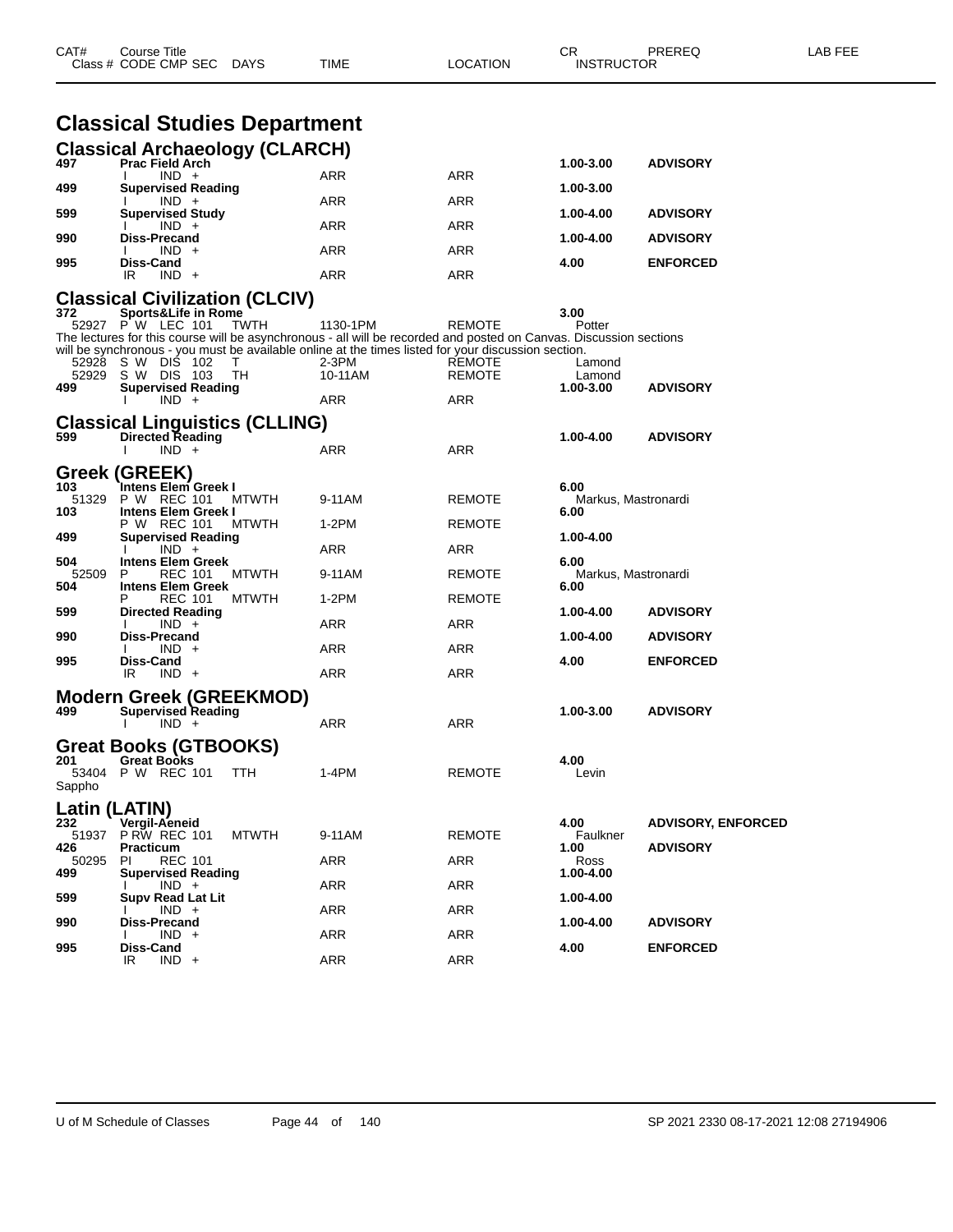| CAT# | Course Title              |      |                 | חי<br>∪π          | PREREQ | LAB FEE |
|------|---------------------------|------|-----------------|-------------------|--------|---------|
|      | Class # CODE CMP SEC DAYS | TIME | <b>LOCATION</b> | <b>INSTRUCTOR</b> |        |         |

#### **Communication and Media Communication Studies (COMM)**

--A STUDENT WHO DOES NOT ATTEND THE FIRST TWO MEETINGS OF A COMMUNICATION STUDIES COURSE MAY BE DROPPED FOR

|                 | NON-ATTENDANCE.                |             |                                                                                                         |               |                |                           |
|-----------------|--------------------------------|-------------|---------------------------------------------------------------------------------------------------------|---------------|----------------|---------------------------|
| 102             | <b>Process &amp; Effects</b>   |             |                                                                                                         |               | 4.00           | <b>ENFORCED</b>           |
| 53225           | LEC 101<br>AR                  |             | <b>ARR</b>                                                                                              | <b>REMOTE</b> | Campbell       |                           |
|                 |                                |             | This is an asynchronous course. The weekly lectures for this course will be recorded and made available |               |                |                           |
| asynchronously. |                                |             |                                                                                                         |               |                |                           |
| 53227           | Pirw Dis<br>102                | F           | 10-12PM                                                                                                 | <b>REMOTE</b> | <b>Hawkins</b> |                           |
| 53365           | PIRW DIS<br>103                | F           | $1-3PM$                                                                                                 | <b>REMOTE</b> | <b>Hawkins</b> |                           |
| 291             | <b>Public Speaking Work</b>    |             |                                                                                                         |               | 3.00           |                           |
| 53289           | PIRW LEC 101                   | MTW         | 10-12PM                                                                                                 | <b>REMOTE</b> | Moshin         |                           |
| 404             | <b>Media &amp; Comm Topics</b> |             |                                                                                                         |               | 3.00           | <b>ADVISORY</b>           |
| 52021           | PIRW LEC 101                   | TWTH        | 10-12PM                                                                                                 | <b>REMOTE</b> | Love           |                           |
|                 | MinorityRepresentationInMedia  |             |                                                                                                         |               |                |                           |
| 413             | <b>Environmental Comm</b>      |             |                                                                                                         |               | 3.00           |                           |
| 53266           | LEC 101<br>P.                  | TTH         | 10-1130AM                                                                                               | <b>REMOTE</b> | Hart           |                           |
| 421             | <b>Media Law&amp;Policy</b>    |             |                                                                                                         |               | 3.00           | <b>ADVISORY</b>           |
| 53226           | PIRW REC 101                   | MTW         | 10-12PM                                                                                                 | <b>REMOTE</b> | Sparr          |                           |
| 432             | <b>ForeignNews Coverage</b>    |             |                                                                                                         |               | 3.00           | <b>ADVISORY</b>           |
| 52904           | PIW SEM 101                    | MŤW         | $3-5$ PM                                                                                                | <b>REMOTE</b> | Collings       |                           |
| 490             | <b>Capstone Media Topic</b>    |             |                                                                                                         |               | 3.00           | <b>ADVISORY, ENFORCED</b> |
| 53018           | PIRW SEM 101                   | <b>TWTH</b> | $1-3PM$                                                                                                 | <b>REMOTE</b> | Draper         |                           |
| Media Fandom    |                                |             |                                                                                                         |               |                |                           |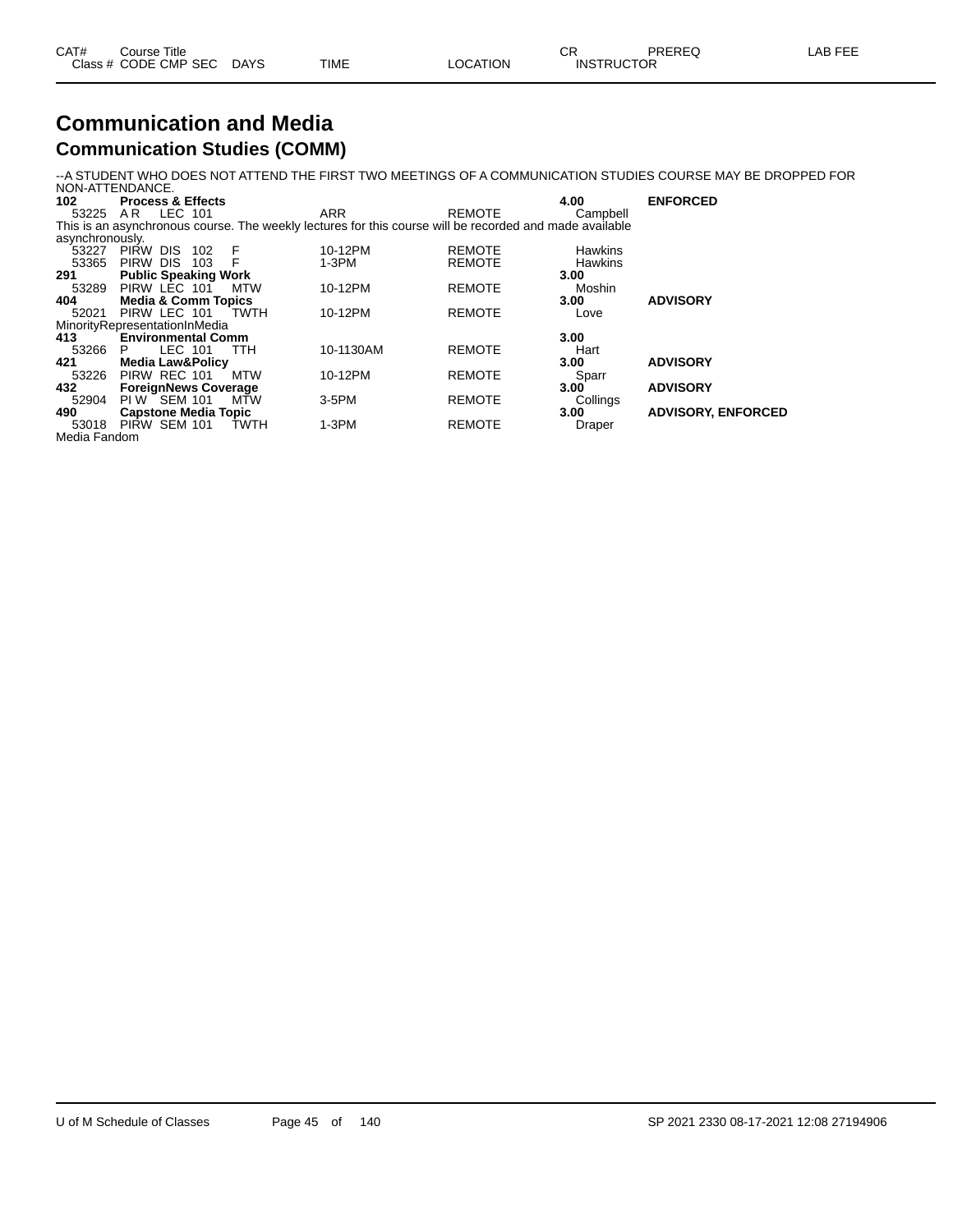| CAT# | ourse Titleٽ              |      |          | ⌒冖<br>◡ド          | PREREQ | LAB FEE |
|------|---------------------------|------|----------|-------------------|--------|---------|
|      | Class # CODE CMP SEC DAYS | TIME | LOCATION | <b>INSTRUCTOR</b> |        |         |

# **Comparative Literature Program**

#### **Comparative Literature (COMPLIT)**

| 122                 | <b>Writing World Lits</b>      |            |            |               | 4.00          |                 |
|---------------------|--------------------------------|------------|------------|---------------|---------------|-----------------|
| 51919               | <b>PIW REC 101</b>             | <b>MW</b>  | $1-4PM$    | <b>REMOTE</b> | Aguayo        |                 |
|                     | World Literature in Public     |            |            |               |               |                 |
|                     | 53164 PIW REC 102              | <b>TTH</b> | $1-4PM$    | <b>REMOTE</b> | Benjamin      |                 |
|                     | Literature and Environments    |            |            |               |               |                 |
| 322                 | <b>Translate World Lit</b>     |            |            |               | 3.00          |                 |
| 52581               | <b>PIW SEM 101</b>             | <b>MW</b>  | $1-4PM$    | <b>REMOTE</b> | Popovic       |                 |
| Gothic Translations |                                |            |            |               |               |                 |
| 382                 | <b>Lit&amp;Other Arts</b>      |            |            |               | 3.00          |                 |
|                     | 53035 PIW SEM 101              | <b>TTH</b> | 9-12PM     | <b>REMOTE</b> | Herwitz       |                 |
|                     | Mod Lit: Film, Music, Painting |            |            |               |               |                 |
| 496                 | <b>Honors Thesis</b>           |            |            |               | 3.00          | <b>ADVISORY</b> |
|                     | $IND +$<br>IR                  |            | <b>ARR</b> | <b>ARR</b>    |               |                 |
| 498                 | <b>Directed Reading</b>        |            |            |               | 1.00-4.00     |                 |
|                     | $IND +$                        |            | <b>ARR</b> | <b>ARR</b>    |               |                 |
| 698                 | <b>Directed Reading</b>        |            |            |               | $1.00 - 4.00$ | <b>ADVISORY</b> |
|                     | $IND +$                        |            | <b>ARR</b> | <b>ARR</b>    |               |                 |
| 990                 | Diss-Precand                   |            |            |               | 1.00-4.00     | <b>ADVISORY</b> |
|                     | $IND +$                        |            | <b>ARR</b> | <b>ARR</b>    |               |                 |
| 995                 | Diss-Cand                      |            |            |               | 4.00          | <b>ENFORCED</b> |
|                     | $IND +$<br>R                   |            | <b>ARR</b> | <b>ARR</b>    |               |                 |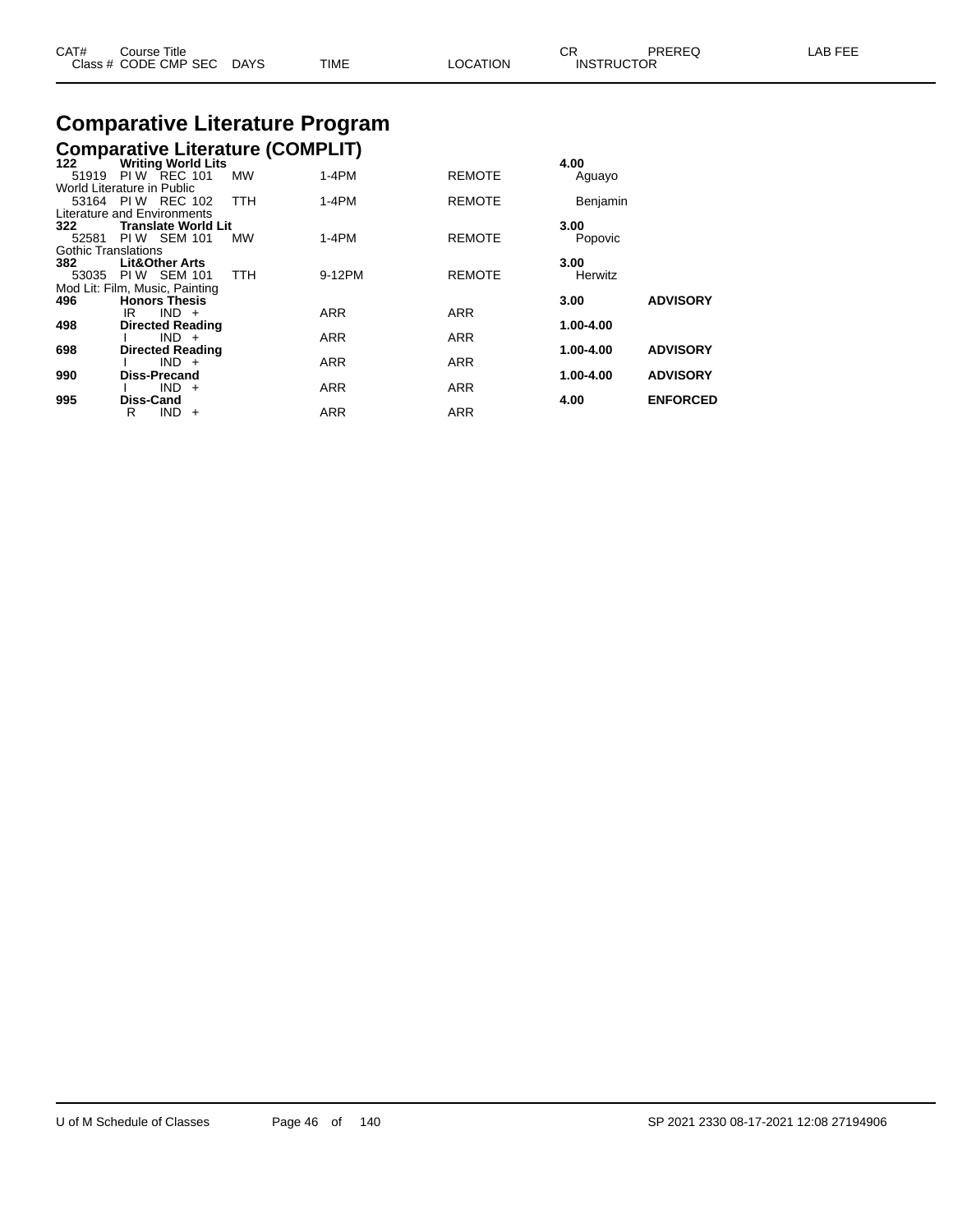| CAT# | Course Title              |             |          | ∩⊓<br>◡           | PREREQ | -AB FEE |
|------|---------------------------|-------------|----------|-------------------|--------|---------|
|      | Class # CODE CMP SEC DAYS | <b>TIME</b> | LOCATION | <b>INSTRUCTOR</b> |        |         |

# **English Language Institute**

|       | <b>English Language Institute (ELI)</b><br><sup>399</sup> Indiy Res Study |           |                 |           |  |  |  |  |  |  |  |
|-------|---------------------------------------------------------------------------|-----------|-----------------|-----------|--|--|--|--|--|--|--|
|       |                                                                           | 1.00-4.00 | <b>ADVISORY</b> |           |  |  |  |  |  |  |  |
|       | $IND +$                                                                   | ARR       | ARR             |           |  |  |  |  |  |  |  |
| 501   | VS1-Int Comm in Acad                                                      |           |                 | 0.00      |  |  |  |  |  |  |  |
| 52841 | LEC 101<br>PI                                                             | ARR       | ARR             |           |  |  |  |  |  |  |  |
| 599   | <b>Indiv Research</b>                                                     |           |                 | 1.00-3.00 |  |  |  |  |  |  |  |
|       | IND.                                                                      | ARR       | ARR             |           |  |  |  |  |  |  |  |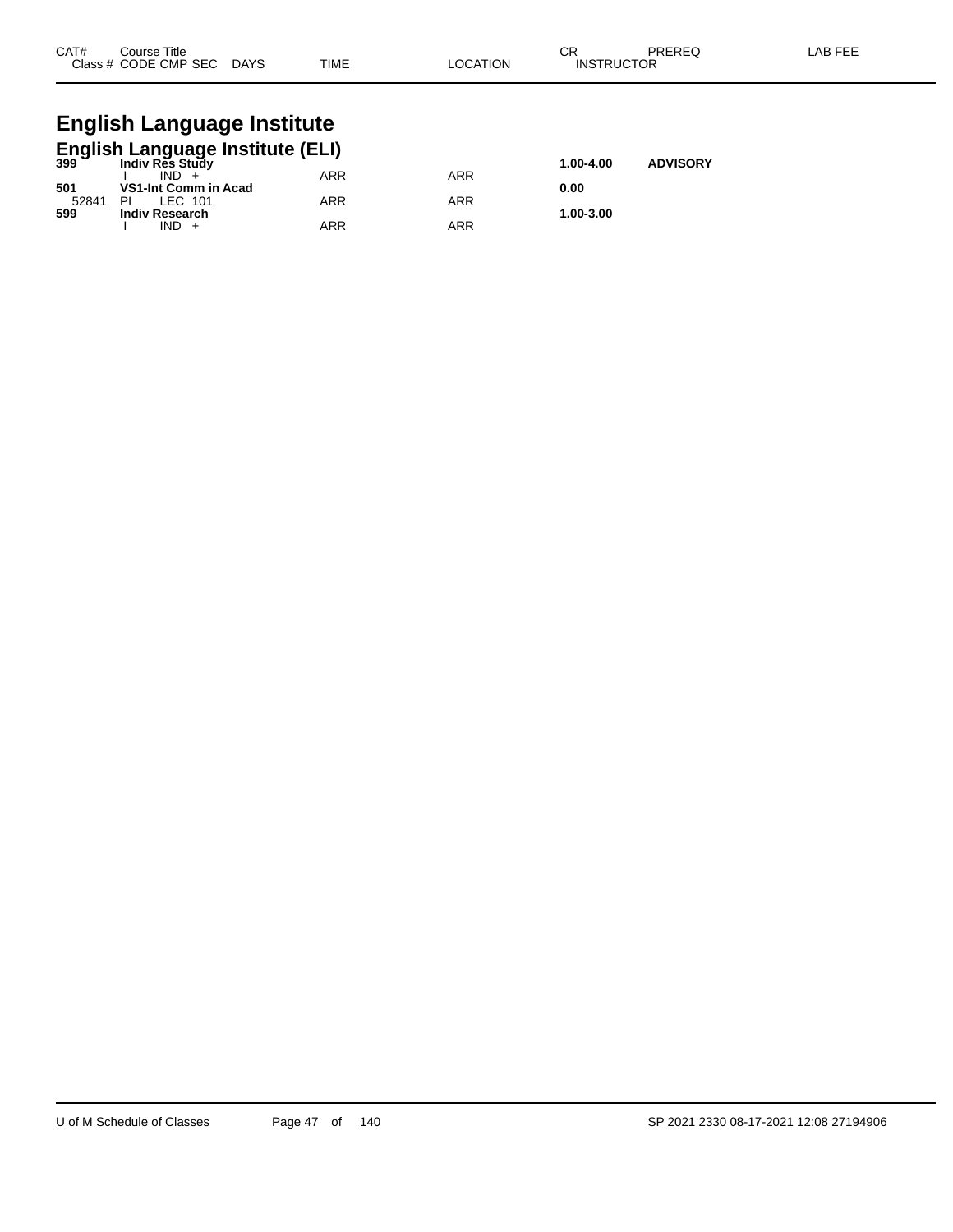| CAT# | Course Title         |             |      |                 | ັບເ               | PREREC | LAB FEE |
|------|----------------------|-------------|------|-----------------|-------------------|--------|---------|
|      | Class # CODE CMP SEC | <b>DAYS</b> | TIME | <b>LOCATION</b> | <b>INSTRUCTOR</b> |        |         |

### **English Language & Literature Dept English Language And Literature (ENGLISH)**

---A STUDENT WHO MISSES EITHER THE FIRST OR SECOND CLASS MEETING OF AN ENGLISH COURSE MAY BE DROPPED FROM THE COURSE FOR NON-ATTENDANCE. ---ALL STUDENTS MUST TAKE ACTION THROUGH THE REGISTRATION SYSTEM TO MAKE SURE THEIR OFFICIAL SCHEDULE OF COURSES

|                     |            |                                 | MATCHES THE COURSES THEY ARE ATTENDING.                  |                                                                             |               |                |                 |        |
|---------------------|------------|---------------------------------|----------------------------------------------------------|-----------------------------------------------------------------------------|---------------|----------------|-----------------|--------|
| 125                 |            | <b>Writing&amp;Academic Inq</b> |                                                          |                                                                             |               | 4.00           |                 |        |
|                     |            |                                 |                                                          | All 125 courses will be Instructor Consent after the 1st class meeting.     |               |                |                 |        |
|                     |            | 50237 P W REC 101               | <b>MWF</b>                                               | 10-12PM                                                                     | <b>REMOTE</b> | Sarpy          |                 |        |
|                     |            | Discourse on Black Feminism(s)  |                                                          |                                                                             |               |                |                 |        |
|                     |            | 50238 P W REC 102               | TTH                                                      | 1-4PM                                                                       | <b>REMOTE</b> | Reel           |                 |        |
|                     |            |                                 |                                                          | All 125 courses will be Instructor Consent after the 1st class meeting.     |               |                |                 |        |
| 223                 |            | <b>Creative Writing</b>         |                                                          |                                                                             |               | 3.00           |                 |        |
|                     |            |                                 |                                                          | Course 223 will be Permission of Instructor after the first day of classes. |               |                |                 |        |
|                     |            | 50239 P W REC 101               | MW                                                       | 2-5PM                                                                       | <b>REMOTE</b> | <b>Buckley</b> |                 |        |
| 225                 |            | <b>Acad Argumentation</b>       |                                                          |                                                                             |               | 3.00           | <b>ADVISORY</b> |        |
|                     |            |                                 |                                                          | English 225 will be Permission of Instructor after the first day of class.  |               |                |                 |        |
|                     |            | 50240 P W REC 101               | <b>MWF</b>                                               | 12-2PM                                                                      | <b>REMOTE</b> | Kupetz         |                 |        |
| 290                 |            | Themes Lang & Lit               |                                                          |                                                                             |               | 3.00           |                 |        |
| 52913               |            | <b>P W LEC 102</b>              | <b>TTH</b>                                               | 10-1PM                                                                      | <b>REMOTE</b> | Levinson       |                 |        |
| The Book of Genesis |            |                                 |                                                          |                                                                             |               |                |                 |        |
| 317                 |            | Literature&Culture              |                                                          |                                                                             |               | 3.00           |                 | 438.00 |
| 53353               | PD.        | LEC 101                         |                                                          | <b>ARR</b>                                                                  | <b>ARR</b>    | Knuth          |                 |        |
| <b>NELP</b>         |            |                                 |                                                          |                                                                             |               |                |                 |        |
|                     |            | 53388 P W LEC 102               | <b>TTH</b>                                               | $1-4PM$                                                                     | <b>REMOTE</b> | Chakraborty    |                 |        |
|                     |            | The Personal, Political& Poetic |                                                          |                                                                             |               |                |                 |        |
| 321                 | Internship |                                 |                                                          |                                                                             |               | 1.00           | <b>ADVISORY</b> |        |
|                     | <b>SD</b>  | $IND +$                         |                                                          | <b>ARR</b>                                                                  | <b>ARR</b>    |                |                 |        |
| 323                 |            | <b>Creat Writ Fict</b>          |                                                          |                                                                             |               | 3.00           | <b>ADVISORY</b> |        |
|                     |            |                                 | English 323 will not require permission for Spring term. |                                                                             |               |                |                 |        |
| 50243               |            | P W SEM 101                     | <b>MW</b>                                                | 2-5PM                                                                       | <b>REMOTE</b> | O'Dowd         |                 |        |
| 325                 |            | Art of the Essay                |                                                          |                                                                             |               | 3.00           | <b>ADVISORY</b> |        |
| 50244               | P W        | <b>SEM 101</b>                  | <b>MW</b>                                                | $1-4PM$                                                                     | <b>REMOTE</b> | Tessier        |                 |        |
| 50245               | P W        | <b>SEM 102</b>                  | <b>MW</b>                                                | 11-2PM                                                                      | <b>REMOTE</b> | <b>Nichols</b> |                 |        |
| 50246               | P W        | <b>SEM 103</b>                  | <b>TTH</b>                                               | $1-4PM$                                                                     | <b>REMOTE</b> | Delp           |                 |        |
| 50247               | P W        | <b>SEM 104</b>                  | <b>TTH</b>                                               | 11-2PM                                                                      | <b>REMOTE</b> | Pinto          |                 |        |
| 328                 |            | <b>Writing&amp;Environment</b>  |                                                          |                                                                             |               | 3.00           |                 | 730.00 |
| 53354               | PD.        | <b>SEM 101</b>                  |                                                          | <b>ARR</b>                                                                  | <b>ARR</b>    | Knuth          |                 |        |
| <b>NELP</b>         |            |                                 |                                                          |                                                                             |               |                |                 |        |
| 367                 |            | <b>Shakespeare Plays</b>        |                                                          |                                                                             |               | 3.00           |                 | 90.00  |
| 52940               |            | P W LEC 101                     | <b>TTH</b>                                               | 10-1PM                                                                      | <b>REMOTE</b> | Trevor         |                 |        |
| 473                 |            | <b>Topics American Lit</b>      |                                                          |                                                                             |               | 3.00           |                 | 730.00 |
| 53348               | PD.        | <b>REC 101</b>                  |                                                          | ARR                                                                         | <b>ARR</b>    | Knuth          |                 |        |
| <b>NELP</b>         |            |                                 |                                                          |                                                                             |               |                |                 |        |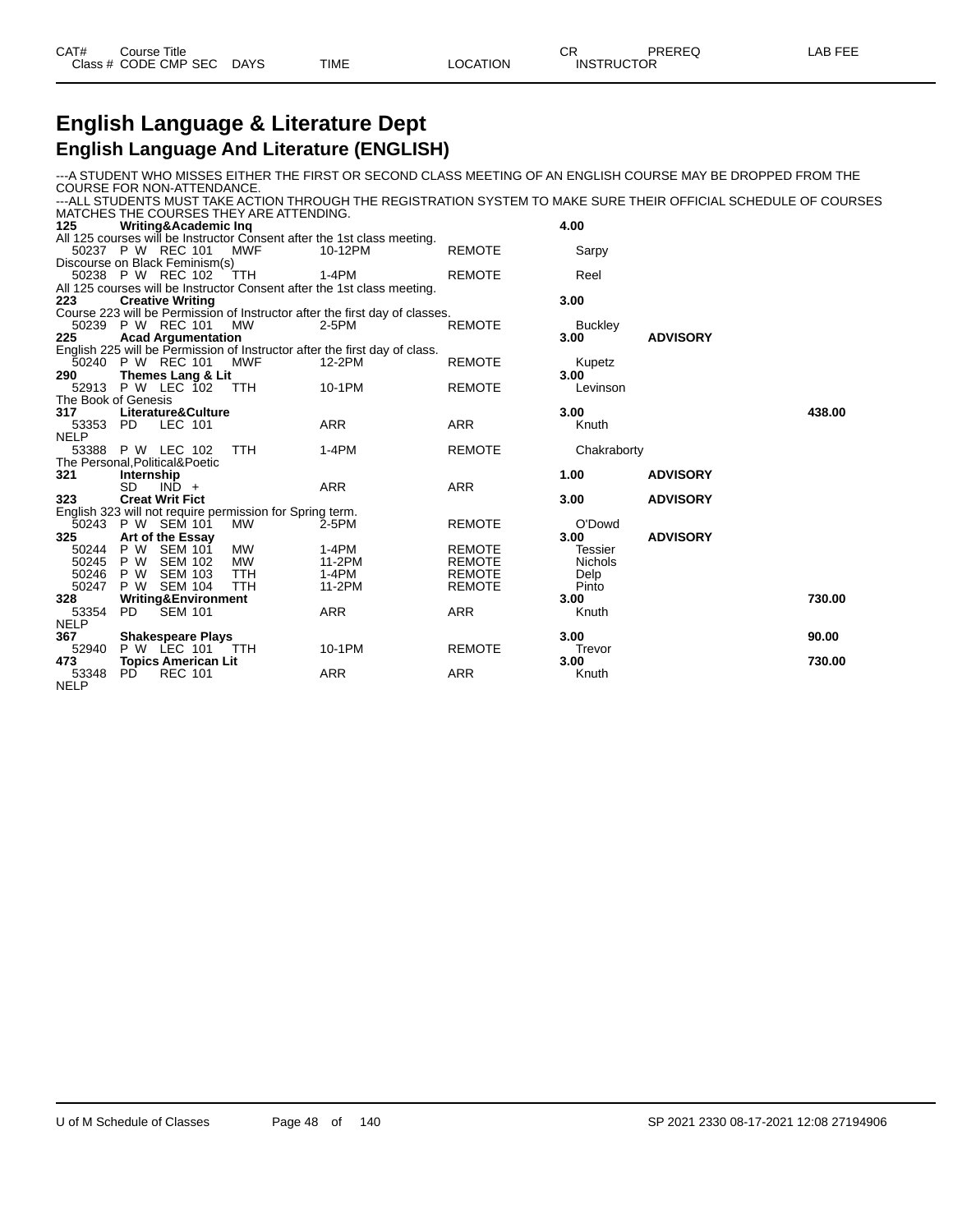| CAT# | Title<br>Course<br>Class # CODE CMP SEC | DAYS | TIME | LOCATION | ΩD.<br>◡<br><b>INSTRUCTOR</b> | PREREQ | . EEF<br>AR |
|------|-----------------------------------------|------|------|----------|-------------------------------|--------|-------------|
|      |                                         |      |      |          |                               |        |             |

#### **Earth and Environmental Sciences Earth and Environmental Sciences (EARTH)**

| 101     | <b>Matter Life Environ</b>      |            |               | 1.00                    |
|---------|---------------------------------|------------|---------------|-------------------------|
| 52834   | P W LEC 101<br><b>MW</b>        | $1-3PM$    | <b>REMOTE</b> | van der Pluijm          |
| 110     | <b>Evolving Oceans</b>          |            |               | 1.00                    |
|         | 52515 P W LEC 101<br><b>TTH</b> | 10-11AM    | <b>REMOTE</b> | Arnaboldi               |
| 111     | <b>Habitable Planet</b>         |            |               | 1.00<br><b>ADVISORY</b> |
| 53345 P | LEC 102<br>MW                   | $1-3PM$    | <b>REMOTE</b> | van der Pluijm          |
| 113     | <b>Planets and Moons</b>        |            |               | 1.00                    |
| 52776   | <b>P W LEC 101</b>              | <b>ARR</b> | <b>REMOTE</b> | Gleason                 |
| 119     | <b>Intro Earth Science</b>      |            |               | <b>ADVISORY</b><br>3.00 |
|         | 53346 P W LEC 101<br>MWF        | 10-12PM    | <b>REMOTE</b> | Yarce                   |
| 122     | <b>Extreme Weather</b>          |            |               | 3.00                    |
| 53122 P | LEC 101<br><b>MWF</b>           | 10-1130AM  | <b>REMOTE</b> | Samson                  |
| 156 —   | <b>Coral Reef Dynamics</b>      |            |               | 3.00                    |
|         | 52514 P W SEM 101<br>TTH.       | 11-2PM     | <b>REMOTE</b> | Arnaboldi               |
| 222     | Intro Oceanog                   |            |               | 3.00                    |
| 52214   | P W LEC 101<br>MWF              | 10-12PM    | <b>REMOTE</b> | Arnaboldi               |
| 299     | <b>Ind Study EARTH</b>          |            |               | 1.00-6.00               |
|         | SI<br>$IND +$                   | <b>ARR</b> | <b>ARR</b>    |                         |
| 305     | <b>Sediments</b>                |            |               | <b>ADVISORY</b><br>4.00 |
| 53022   | LEC 101<br>MW<br>AR.            | 9-12PM     | <b>REMOTE</b> | Lohmann                 |
| 53023   | PRW LAB 102<br><b>MW</b>        | 1-3PM      | <b>REMOTE</b> |                         |
| 380     | <b>Nat Res, Econ&amp;Envir</b>  |            |               | <b>ADVISORY</b><br>3.00 |
| 53094   | PRW LEC 101                     | <b>ARR</b> | <b>REMOTE</b> | Simon                   |

Enrollment in this class will close May 9, before the drop/add deadline for Spring half-term. The course will be offered virtually and taught asynchronously. Approximately 5 to 6 hours of recorded lectures will be made available to students each week via Canvas to watch as their schedule allows. The course grade will be based on three to five short essay-style questions posted for each lecture and answered via Canvas (50% of course grade) and five multiple-choice tests of approximately 25 questions each taken via Canvas (50% of course grade).

| 490 | <b>Geol Honors</b>            |            |            | $1.00 - 6.00$ |                 |
|-----|-------------------------------|------------|------------|---------------|-----------------|
|     | $IND +$<br><b>SIR</b>         | <b>ARR</b> | <b>ARR</b> |               |                 |
| 494 | <b>Experiential Learn</b>     |            |            | 1.00-4.00     | <b>ADVISORY</b> |
|     | <b>SIR</b><br>$IND +$         | <b>ARR</b> | <b>ARR</b> |               |                 |
| 498 | <b>Research&amp;Spec Work</b> |            |            | 1.00-2.00     |                 |
|     | SI<br>$IND +$                 | <b>ARR</b> | <b>ARR</b> |               |                 |
| 499 | <b>Research&amp;Spec Work</b> |            |            | 1.00-6.00     |                 |
|     | SI<br>$IND +$                 | <b>ARR</b> | <b>ARR</b> |               |                 |
| 599 | <b>Independent Study</b>      |            |            | 1.00-9.00     |                 |
|     | <b>SIR</b><br>$IND +$         | <b>ARR</b> | <b>ARR</b> |               |                 |
| 709 | <b>Thesis Res Am-Ms</b>       |            |            | 1.00-6.00     | <b>ADVISORY</b> |
|     | <b>SIR</b><br>$IND +$         | <b>ARR</b> | <b>ARR</b> |               |                 |
| 990 | <b>Diss-Precand</b>           |            |            | 1.00-4.00     | <b>ADVISORY</b> |
|     | <b>SIR</b><br>$IND +$         | <b>ARR</b> | <b>ARR</b> |               |                 |
| 995 | <b>Diss-Cand</b>              |            |            | 4.00          | <b>ENFORCED</b> |
|     | $IND +$<br>IR                 | <b>ARR</b> | <b>ARR</b> |               |                 |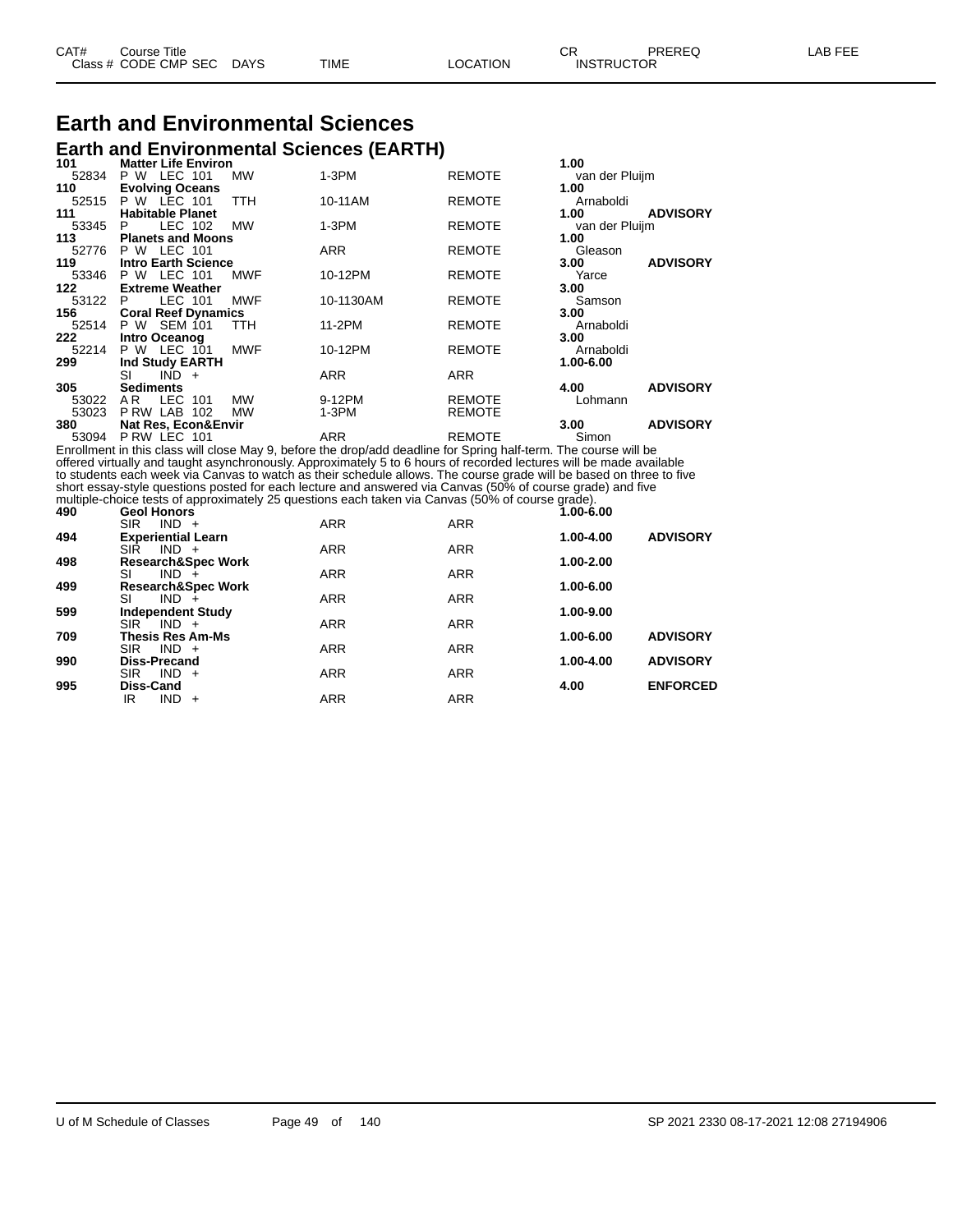| CAT# | Course Title              |             |          | СR                | PREREQ | LAB FEE |
|------|---------------------------|-------------|----------|-------------------|--------|---------|
|      | Class # CODE CMP SEC DAYS | <b>TIME</b> | LOCATION | <b>INSTRUCTOR</b> |        |         |

## **Ecology & Evolutionary Biology**

|       |                            | <b>Ecology and Evolutionary Biology (EEB)</b> |                                                                          |               |                      |                 |       |
|-------|----------------------------|-----------------------------------------------|--------------------------------------------------------------------------|---------------|----------------------|-----------------|-------|
| 300   | <b>Undergrad Research</b>  |                                               |                                                                          |               | 1.00-3.00            | <b>ADVISORY</b> |       |
|       | IND +                      |                                               | <b>ARR</b>                                                               | ARR           |                      |                 |       |
| 381   | <b>General Ecology</b>     |                                               |                                                                          |               | 5.00                 | <b>ADVISORY</b> | 50.00 |
|       |                            |                                               | ENROLLMENT BY PERMISSION OF STAFF IN THE BIOL. STATION OFFICE, 2232 BSB. |               |                      |                 |       |
| 50192 | <b>PD</b><br>LAB 711       | <b>MTTHF</b>                                  | 9-12PM                                                                   | <b>REMOTE</b> | Moore, DeHetre       |                 |       |
| 51304 | LAB<br><b>PD</b>           | <b>MTTHF</b><br>712                           | 9-12PM                                                                   | <b>REMOTE</b> | Blankespoor, Thublin |                 |       |
| 400   | <b>Advanced Research</b>   |                                               | ENROLLMENT BY PERMISSION OF STAFF IN THE BIOL. STATION OFFICE, 2232 BSB. |               | 1.00-3.00            | <b>ADVISORY</b> |       |
|       | $IND +$                    |                                               | <b>ARR</b>                                                               | <b>ARR</b>    |                      |                 |       |
| 601   | <b>Investigate Biology</b> |                                               |                                                                          |               | 1.00-8.00            | <b>ADVISORY</b> |       |
|       | $IND +$                    |                                               | <b>ARR</b>                                                               | <b>ARR</b>    |                      |                 |       |
| 700   | <b>Advanced Studies</b>    |                                               |                                                                          |               | 1.00-8.00            | <b>ADVISORY</b> |       |
|       | $IND +$                    |                                               | ARR                                                                      | ARR           |                      |                 |       |
| 730   | <b>Advanced Studies</b>    |                                               |                                                                          |               | 1.00-8.00            | <b>ADVISORY</b> |       |
|       | $IND +$                    |                                               | <b>ARR</b>                                                               | <b>ARR</b>    |                      |                 |       |
| 755   | <b>Special Studies</b>     |                                               |                                                                          |               | 1.00-16.00           | <b>ADVISORY</b> |       |
|       | $IND +$                    |                                               | <b>ARR</b>                                                               | <b>ARR</b>    |                      |                 |       |
| 801   | <b>Supervised Teaching</b> |                                               |                                                                          |               | 1.00-2.00            | <b>ADVISORY</b> |       |
|       | $IND +$                    |                                               | <b>ARR</b>                                                               | <b>ARR</b>    |                      |                 |       |
| 990   | <b>Diss-Precand</b>        |                                               |                                                                          |               | 1.00-4.00            | <b>ADVISORY</b> |       |
|       | $IND +$                    |                                               | <b>ARR</b>                                                               | <b>ARR</b>    |                      |                 |       |
| 995   | Diss-Cand                  |                                               |                                                                          |               | 4.00                 | <b>ENFORCED</b> |       |
|       | $IND +$<br>R               |                                               | <b>ARR</b>                                                               | ARR           |                      |                 |       |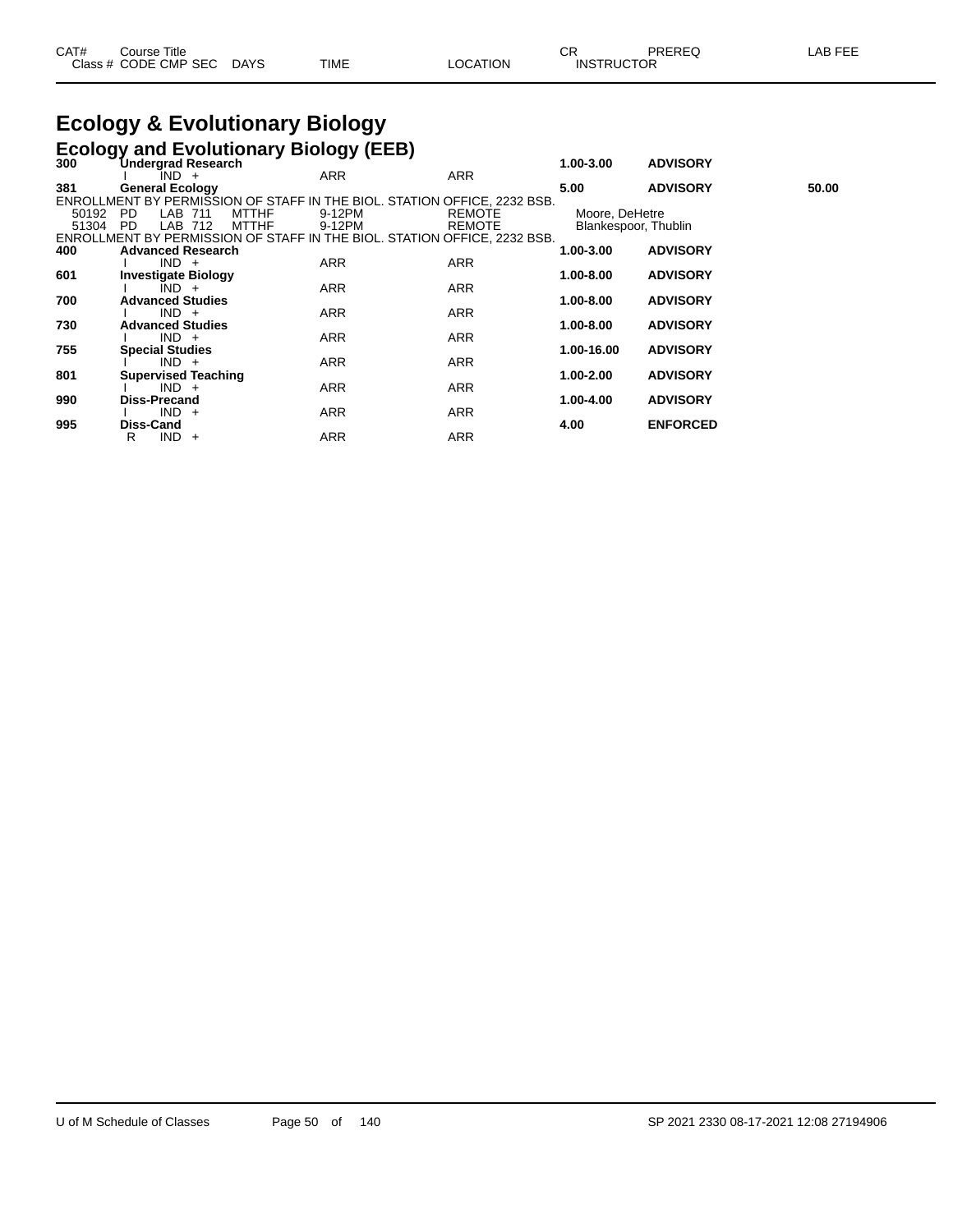| CAT# | Title<br>Course                |                       |      |          | ⌒冖<br>◡           | PREREC | ---<br>ΔP.<br>--- |
|------|--------------------------------|-----------------------|------|----------|-------------------|--------|-------------------|
|      | Class # CODE<br><b>CMP SEC</b> | <b>DAYS</b><br>$\sim$ | TIME | LOCATION | <b>INSTRUCTOR</b> |        |                   |

# **Economics Department**

| <b>Economics (ECON)</b>  |                                         |                |     |             |                                                                                                                                                                                                                                       |               |              |                           |
|--------------------------|-----------------------------------------|----------------|-----|-------------|---------------------------------------------------------------------------------------------------------------------------------------------------------------------------------------------------------------------------------------|---------------|--------------|---------------------------|
| 101                      | <b>Principles Econ I</b>                |                |     |             |                                                                                                                                                                                                                                       |               | 4.00         | <b>ADVISORY</b>           |
| 50227 A                  |                                         | LEC 101        |     | <b>TWTH</b> | $2-4PM$                                                                                                                                                                                                                               | <b>REMOTE</b> | Caldwell Jr  |                           |
|                          |                                         |                |     |             | The final exam for this course will be held on Friday, June 25th 1:30 PM to 3:30 PM. All students must take the<br>exam at this time and date. If you are unable to take this exam as scheduled, please do not enroll in this course. |               |              |                           |
| 52455                    | P W DIS 102                             |                |     | MF          | 9-1030AM                                                                                                                                                                                                                              | <b>REMOTE</b> |              |                           |
| 52456 P W DIS 103        |                                         |                |     | MF          | 1030-12PM                                                                                                                                                                                                                             | <b>REMOTE</b> | Yang<br>Yang |                           |
| 102                      | <b>Principles Econ II</b>               |                |     |             |                                                                                                                                                                                                                                       |               | 3.00         | <b>ADVISORY</b>           |
| 50228                    | P W LEC 101                             |                |     | <b>MW</b>   | 9-12PM                                                                                                                                                                                                                                | <b>REMOTE</b> | Stevenson    |                           |
| 251                      | <b>Intr Stat&amp;Metric II</b>          |                |     |             |                                                                                                                                                                                                                                       |               | 4.00         | <b>ENFORCED</b>           |
| 52519                    | A <sub>R</sub>                          | LEC 101        |     | <b>MTW</b>  | $2-4PM$                                                                                                                                                                                                                               | <b>REMOTE</b> | Asenova      |                           |
| 52520                    | PRW DIS 102                             |                |     | F           | 10-12PM                                                                                                                                                                                                                               | <b>REMOTE</b> | Modenesi     |                           |
| 52521                    | P RW DIS 103                            |                |     | F           | $1-3PM$                                                                                                                                                                                                                               | <b>REMOTE</b> | Modenesi     |                           |
| 259                      | <b>Excel Econ&amp;Bus Anal</b>          |                |     |             |                                                                                                                                                                                                                                       |               | 3.00         | <b>ENFORCED</b>           |
| 52993                    | <b>PR</b>                               | <b>LEC 101</b> |     | TTH         | 9-12PM                                                                                                                                                                                                                                | <b>REMOTE</b> | Wan          |                           |
| 310                      | <b>Money &amp; Banking</b>              |                |     |             |                                                                                                                                                                                                                                       |               | 3.00         | <b>ADVISORY, ENFORCED</b> |
| 52007                    | <b>PR</b>                               | LEC 101        |     | <b>WTHF</b> | 12-2PM                                                                                                                                                                                                                                | <b>REMOTE</b> | <b>Dudek</b> |                           |
| 320                      | <b>Survey-Labor Econ</b>                |                |     |             |                                                                                                                                                                                                                                       |               | 3.00         | <b>ADVISORY, ENFORCED</b> |
| 52457                    | PR                                      | LEC 101        |     | <b>TWTH</b> | 10-12PM                                                                                                                                                                                                                               | <b>REMOTE</b> | Caldwell Jr  |                           |
|                          |                                         |                |     |             | The final exam for this course will be held on Friday, June 25th 4:00 PM to 6:00 PM. All students must take the<br>exam at this time and date. If you are unable to take this exam as scheduled, please do not enroll in this course. |               |              |                           |
| 325                      | <b>Econ of Education</b>                |                |     |             |                                                                                                                                                                                                                                       |               | 3.00         | <b>ADVISORY, ENFORCED</b> |
| 53287                    | P <sub>R</sub>                          | LEC 101        |     | TTH         | 9-12PM                                                                                                                                                                                                                                | <b>REMOTE</b> | Stevenson    |                           |
| 401                      | <b>Intermed Micro Thry</b>              |                |     |             |                                                                                                                                                                                                                                       |               | 4.00         | <b>ADVISORY, ENFORCED</b> |
|                          |                                         |                |     |             | Students will be auto-enrolled in section 101 when they elect sections 102-103.                                                                                                                                                       |               |              |                           |
| 50229                    | AR                                      | LEC 101        |     | <b>TTH</b>  | $1-4PM$                                                                                                                                                                                                                               | REMOTE        | Zamzow       |                           |
| 50230                    | P RW DIS                                |                | 102 | WF          | 9-1030AM                                                                                                                                                                                                                              | <b>REMOTE</b> | Mather       |                           |
| 50231                    | P RW DIS                                |                | 103 | WF          | 1030-12PM                                                                                                                                                                                                                             | <b>REMOTE</b> | Mather       |                           |
| 51337                    | P RW DIS                                |                | 104 | WF          | 12-130PM                                                                                                                                                                                                                              | <b>REMOTE</b> | Krishnan     |                           |
| 51338                    | P RW DIS                                |                | 105 | WF          | 130-3PM                                                                                                                                                                                                                               | <b>REMOTE</b> | Krishnan     |                           |
| 402                      | <b>Intermed Macro Thry</b>              |                |     |             |                                                                                                                                                                                                                                       |               | 4.00         | <b>ADVISORY, ENFORCED</b> |
| 52891                    | A <sub>R</sub>                          | LEC 101        |     | <b>WTHF</b> | 9-11AM                                                                                                                                                                                                                                | REMOTE        | Dudek        |                           |
| 52892                    | <b>PR</b>                               | <b>DIS</b>     | 102 | F           | 11-1PM                                                                                                                                                                                                                                | <b>REMOTE</b> | Haxhiu       |                           |
| 52893<br>485             | <b>PR</b><br><b>Law &amp; Economics</b> | DIS 103        |     | F           | 2-4PM                                                                                                                                                                                                                                 | <b>REMOTE</b> | Haxhiu       | <b>ENFORCED</b>           |
| 53293                    | PRW LEC 101                             |                |     | <b>TTH</b>  | 10-1PM                                                                                                                                                                                                                                | <b>REMOTE</b> | 3.00<br>Cho  |                           |
| 490                      | <b>MicroEcon Topics</b>                 |                |     |             |                                                                                                                                                                                                                                       |               | 3.00         | <b>ADVISORY, ENFORCED</b> |
| 52733                    | PRW LEC 101                             |                |     | TTH         | 9-12PM                                                                                                                                                                                                                                | <b>REMOTE</b> | Zamzow       |                           |
| Econ of Entrepreneurship |                                         |                |     |             |                                                                                                                                                                                                                                       |               |              |                           |
| 498                      | <b>Honors Ind Research</b>              |                |     |             |                                                                                                                                                                                                                                       |               | 1.00-4.00    | <b>ADVISORY</b>           |
|                          |                                         | $IND +$        |     |             | <b>ARR</b>                                                                                                                                                                                                                            | <b>ARR</b>    |              |                           |
| 499                      | <b>Individual Research</b>              |                |     |             |                                                                                                                                                                                                                                       |               | 1.00-4.00    | <b>ADVISORY</b>           |
|                          |                                         | $IND +$        |     |             | <b>ARR</b>                                                                                                                                                                                                                            | <b>ARR</b>    |              |                           |
| 599                      | <b>Special Tutorial</b>                 |                |     |             |                                                                                                                                                                                                                                       |               | 1.00-3.00    | <b>ADVISORY</b>           |
|                          |                                         | $IND +$        |     |             | <b>ARR</b>                                                                                                                                                                                                                            | <b>ARR</b>    |              |                           |
| 700                      | Research                                |                |     |             |                                                                                                                                                                                                                                       |               | 1.00-6.00    | <b>ADVISORY</b>           |
|                          |                                         | $IND +$        |     |             | <b>ARR</b>                                                                                                                                                                                                                            | <b>ARR</b>    |              |                           |
| 990                      | <b>Diss-Precand</b>                     |                |     |             |                                                                                                                                                                                                                                       |               | 1.00-4.00    | <b>ADVISORY</b>           |
|                          |                                         | $IND +$        |     |             | <b>ARR</b>                                                                                                                                                                                                                            | <b>ARR</b>    |              |                           |
| 995                      | <b>Diss-Cand</b><br>IR                  | $IND +$        |     |             | <b>ARR</b>                                                                                                                                                                                                                            | <b>ARR</b>    | 4.00         | <b>ENFORCED</b>           |
|                          |                                         |                |     |             |                                                                                                                                                                                                                                       |               |              |                           |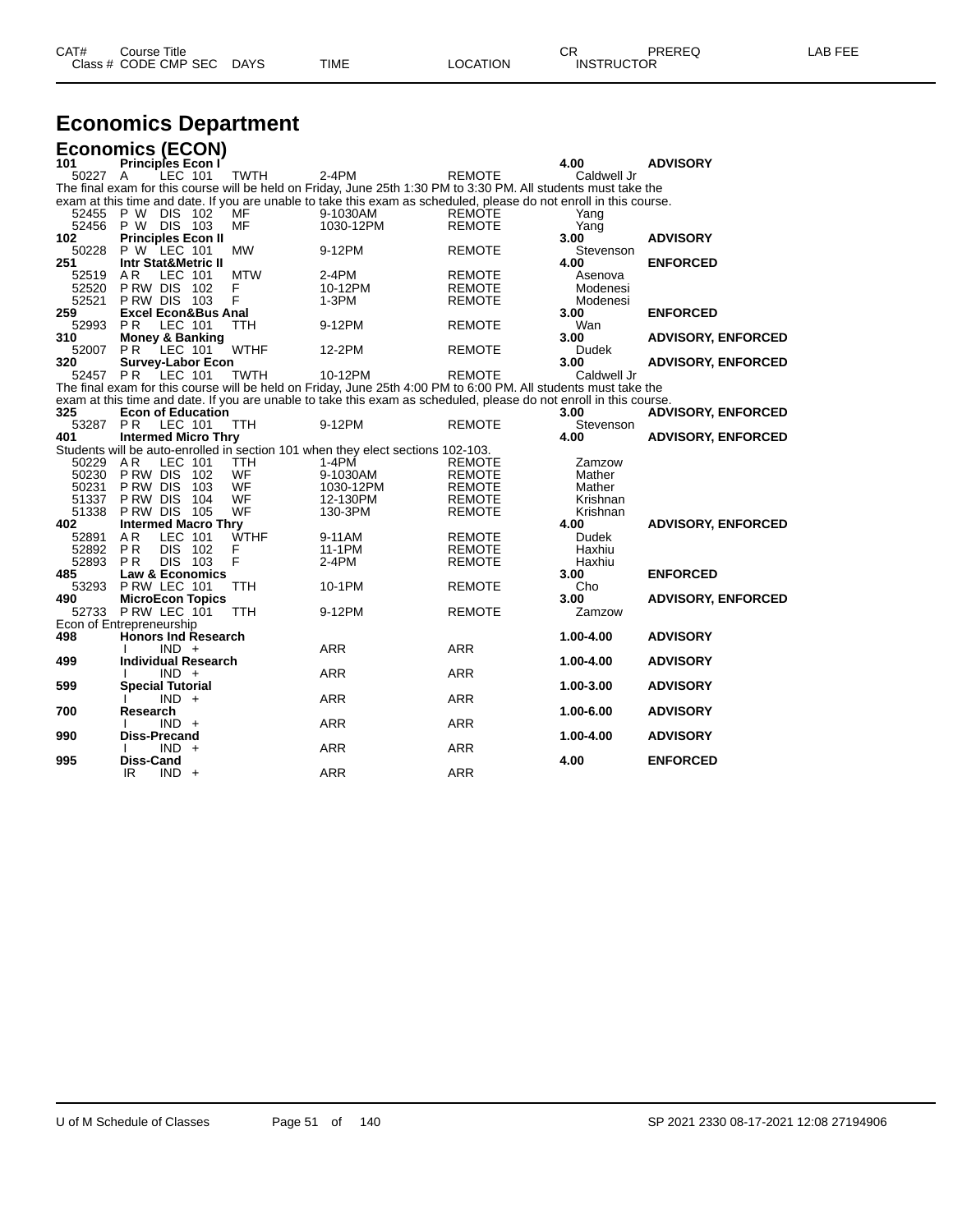| CAT# | Course Title              |      |          | СR                | PREREQ | LAB FEE |
|------|---------------------------|------|----------|-------------------|--------|---------|
|      | Class # CODE CMP SEC DAYS | TIME | LOCATION | <b>INSTRUCTOR</b> |        |         |
|      |                           |      |          |                   |        |         |

## **Exhibit Museum**

|     | <b>Museum Methods (MUSMETH)</b> |     |     |           |                 |
|-----|---------------------------------|-----|-----|-----------|-----------------|
| 499 | Independent Research            |     |     | 1.00-4.00 | <b>ADVISORY</b> |
|     | $IND +$                         | ARR | ARR |           |                 |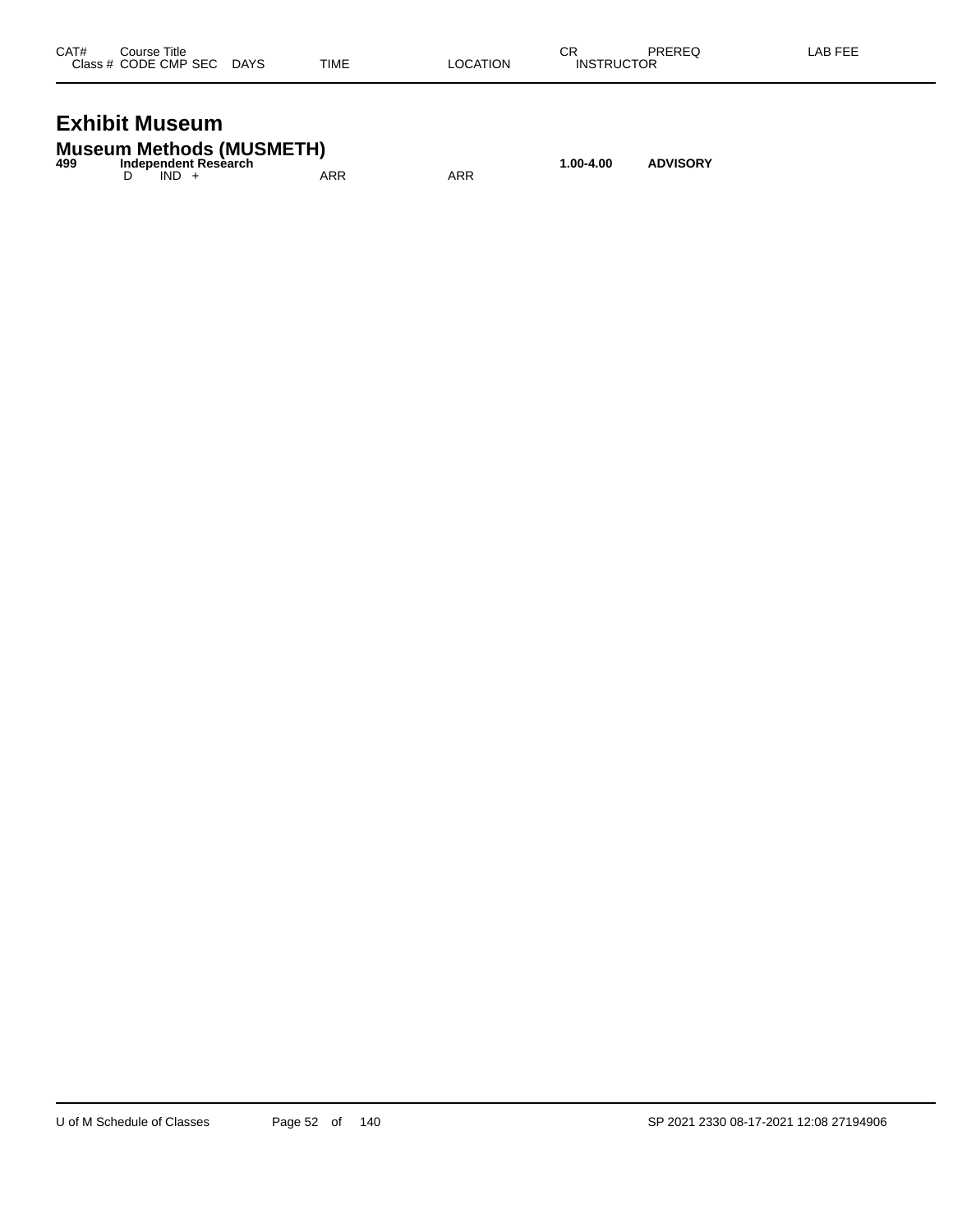| CAT#<br>Class | Title<br>∴ourse<br>CODE CMP SEC | DAYS | TIME | TION.<br>^^^ | $\sim$ $\sim$<br>◡<br><b>INSTRUCTOR</b> |  |  |
|---------------|---------------------------------|------|------|--------------|-----------------------------------------|--|--|
|---------------|---------------------------------|------|------|--------------|-----------------------------------------|--|--|

#### **Film, Television, and Media Film, Television, and Media (FTVM)**

| 290                | Intro to Media Prod            |            |               | 4.00      | <b>ENFORCED</b> | 50.00  |
|--------------------|--------------------------------|------------|---------------|-----------|-----------------|--------|
| 52986              | PIRW LEC 101<br>MW             | 10-2PM     | <b>REMOTE</b> | McNamara  |                 |        |
| 366                | Film, TV&Pop Cult              |            |               | 3.00      |                 | 50.00  |
| 52988              | PIW LEC 101<br>ттн             | 10-1PM     | <b>REMOTE</b> | Thompson  |                 |        |
| Women in Hollywood |                                |            |               |           |                 |        |
| 375                | <b>T.V. Theory&amp;Crit</b>    |            |               | 3.00      | <b>ADVISORY</b> | 35.00  |
| 52990              | <b>MW</b><br>PIW LEC<br>101    | $1-4PM$    | <b>REMOTE</b> | Kligerman |                 |        |
| 391                | <b>Editing Thry &amp; Prac</b> |            |               | 4.00      | <b>ENFORCED</b> |        |
| 53182              | PIRW LEC 101<br>TTH            | 10-2PM     | <b>REMOTE</b> | Marek     |                 |        |
| 480                | Internship                     |            |               | 2.00      |                 |        |
|                    | IND -                          | <b>ARR</b> | <b>ARR</b>    |           |                 |        |
| 499                | <b>Independent Study</b>       |            |               | 1.00-4.00 |                 | 150.00 |
|                    | $IND +$                        | ARR        | <b>ARR</b>    |           |                 |        |
| 500                | <b>Directed Study</b>          |            |               | 1.00-4.00 |                 |        |
|                    | $IND +$                        | <b>ARR</b> | <b>ARR</b>    |           |                 |        |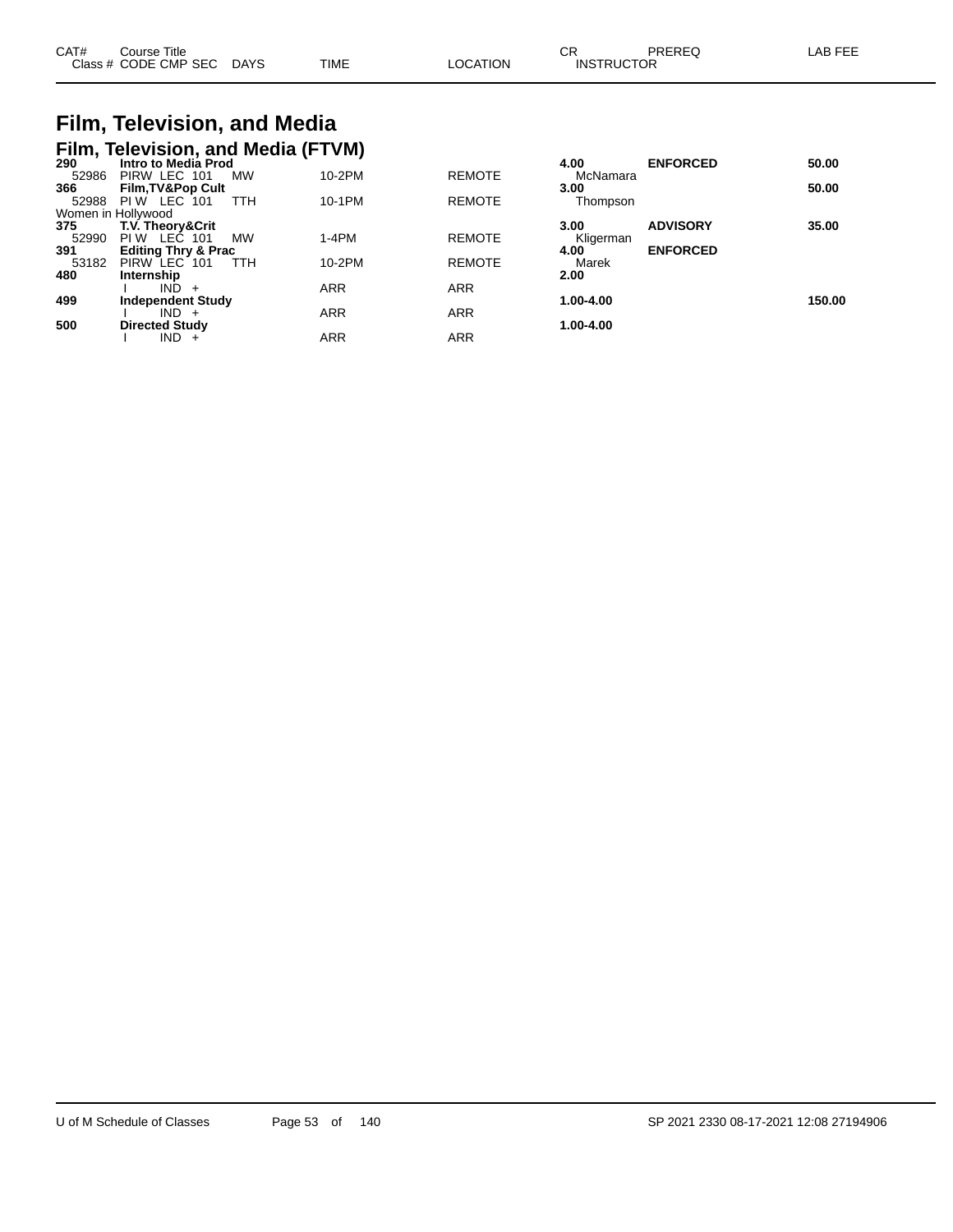## **Germanic Languages & Lit Dept**

|               | Dutch (DUTCH)                              |              |                                                                                                                   |               |                         |                 |
|---------------|--------------------------------------------|--------------|-------------------------------------------------------------------------------------------------------------------|---------------|-------------------------|-----------------|
| 339           | Independent Study                          |              |                                                                                                                   |               | $2.00 - 4.00$           |                 |
|               | $IND +$                                    |              | <b>ARR</b>                                                                                                        | <b>ARR</b>    |                         |                 |
|               | <b>German (GERMAN)</b>                     |              |                                                                                                                   |               |                         |                 |
| 100           | Intensive Elem Ger                         |              |                                                                                                                   |               | 8.00                    |                 |
| 50267         | PIW REC 101                                | <b>MTWTH</b> | 10-12PM                                                                                                           | <b>REMOTE</b> | Irwin, ODonnell, Measel |                 |
| 100           | <b>Intensive Elem Ger</b><br>P W REC 101   | <b>MTWTH</b> | $1-3PM$                                                                                                           | <b>REMOTE</b> | 8.00                    |                 |
|               |                                            |              | Course instruction is remote and synchronous. Enrolled students are expected to be available remotely during all  |               |                         |                 |
|               | scheduled class times.                     |              |                                                                                                                   |               |                         |                 |
| 101           | Elementary                                 |              |                                                                                                                   |               | 4.00                    | <b>ADVISORY</b> |
|               | 53206 PIW REC 101                          | <b>MTWTH</b> | 10-12PM                                                                                                           | <b>REMOTE</b> | ODonnell, Amesquita     |                 |
| 231           | Second-Year                                |              |                                                                                                                   |               | 4.00                    | <b>ADVISORY</b> |
|               | 50268 PIW REC 101                          | <b>TWTHF</b> | 10-12PM                                                                                                           | <b>REMOTE</b> | Dabak                   |                 |
|               | scheduled class times.                     |              | Course instruction is remote and synchronous. Enrolled students are expected to be available remotely during all  |               |                         |                 |
| 325           | <b>Interm German</b>                       |              |                                                                                                                   |               | 3.00                    | <b>ADVISORY</b> |
|               | 51292 PIW REC 101                          | <b>MWF</b>   | 10-12PM                                                                                                           | <b>REMOTE</b> | Gell                    |                 |
| Germany Rocks |                                            |              |                                                                                                                   |               |                         |                 |
|               |                                            |              | Course instruction is remote and synchronous. Enrolled students are expected to be available remotely during all  |               |                         |                 |
|               | scheduled class times.                     |              |                                                                                                                   |               |                         |                 |
| 329           | <b>Independent Study</b><br>$IND +$        |              | <b>ARR</b>                                                                                                        | <b>ARR</b>    | 1.00-4.00               |                 |
| 386           | <b>Fairy Tales</b>                         |              |                                                                                                                   |               | 3.00                    |                 |
|               | 51936 P W REC 101                          | <b>MW</b>    | $2-3PM$                                                                                                           | <b>REMOTE</b> | Ewing                   |                 |
|               |                                            |              | This course will be a mix of synchronous and asynchronous teaching. Students enrolled in this course are expected |               |                         |                 |
|               | to be available remotely from 2-2:50pm MW. |              |                                                                                                                   |               |                         |                 |
| 901           | <b>Directed Reading</b>                    |              |                                                                                                                   |               | $1.00 - 8.00$           | <b>ADVISORY</b> |
| 990           | $IND +$<br>Diss-Precand                    |              | <b>ARR</b>                                                                                                        | <b>ARR</b>    | $1.00 - 4.00$           | <b>ADVISORY</b> |
|               | $IND +$                                    |              | <b>ARR</b>                                                                                                        | <b>ARR</b>    |                         |                 |
| 995           | <b>Diss-Cand</b>                           |              |                                                                                                                   |               | 4.00                    | <b>ENFORCED</b> |
|               | $IND +$<br>IR.                             |              | <b>ARR</b>                                                                                                        | <b>ARR</b>    |                         |                 |
|               | <b>Scandinavian (SCAND)</b>                |              |                                                                                                                   |               |                         |                 |
| 349           | <b>Independent Study</b>                   |              |                                                                                                                   |               | 2.00-4.00               |                 |
|               | $IND +$                                    |              | <b>ARR</b>                                                                                                        | <b>ARR</b>    |                         |                 |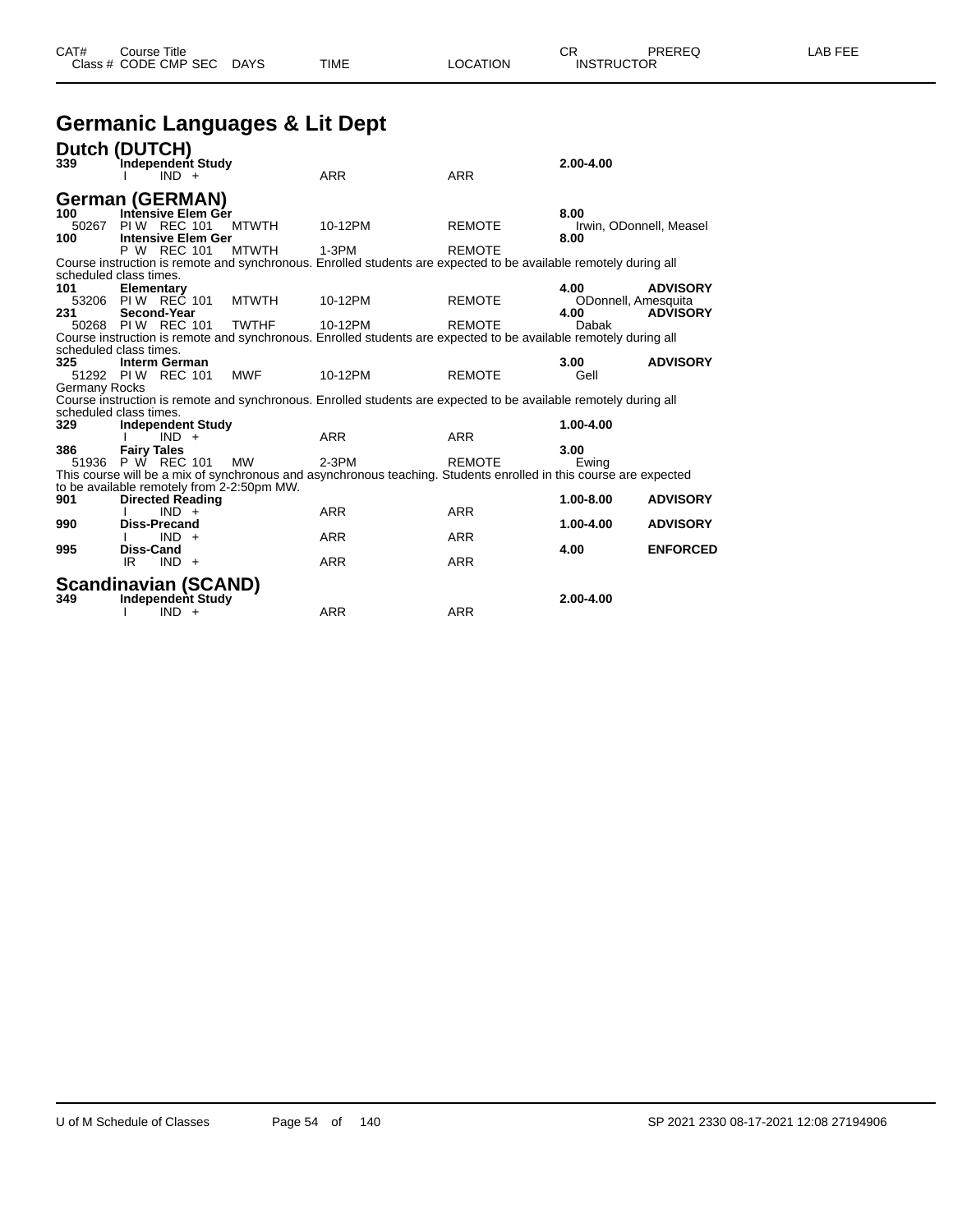| CAT# | Title<br>∴ourse            |                       |      |          | ⌒冖<br><b>UN</b>             | <b>PREREC</b><br>ヽ∟◡<br>◝ | ----<br>ΔP<br>--- |
|------|----------------------------|-----------------------|------|----------|-----------------------------|---------------------------|-------------------|
|      | Class # CODE CMP SEC<br>__ | <b>DAYS</b><br>$\sim$ | TIME | LOCATION | TRUCTOR<br>INS <sup>-</sup> | ____                      |                   |

#### **History Department History (HISTORY)**

---IT IS CRITICAL THAT STUDENTS ATTEND CLASSES FROM THE BEGINNING OF THE TERM. EVEN THOUGH STUDENTS MAY BE REGISTERED OFFICIALLY FOR A COURSE, THE DEPARTMENT MAY GIVE AWAY PLACES IN A COURSE IF STUDENTS DO NOT ATTEND THE FIRST TWO COURSE MEETINGS. ALL STUDENTS MUST TAKE ACTION THROUGH THE REGISTRATION SYSTEM TO MAKE SURE THEIR OFFICIAL SCHEDULE MATCHES THE COURSES THEY ARE ATTENDING.<br>230 Topics in History/HU **23.00 23.00 23.00 23.00 23.00 23.00 24.01 25.00 24.01 25.00 25.00 25.00 25.00 25.00 25.00 25.00 25.00 25.00 25.00 25.00 25.00 25.00 25.00 25.00 25.00 25.00 25.00 25.00** 52582 P W LEC 101 TTH 11-2PM REMOTE de la Cruz Glob Spread Secret Knowledge 53374 P LEC 102 MW 10-1PM REMOTE Hawes Capitalism & Lit, 1600-1800<br>231 Topics in Histor **231 Topics in History/SS 3.00** 53167 P W LEC 101 TTH 2-5PM REMOTE Thompson Mass Incarceration in America **240 The World Since 1492 3.00** 52779 PI W LEC 101 TWTH 9-11AM REMOTE Northrop All students must attend an initial synchronous session on Tuesday, May 4. Thereafter, all Tuesday and Wednesday lectures will be asynchronous. Class discussions, on Thursdays, will be synchronous. **255 Mod India and S Asia 3.00** 53322 P W LEC 101 MW 10-1PM REMOTE Sinha This course is synchronous; participation is required for each session. **265 Minds & Brains in US 3.00** 53319 PI W LEC 101 MW 830-1130AM REMOTE Cowles Course is a mix of asynchronous (recorded lectures, which can be watched any time) and synchronous (discussion and collaborations). Synchronous participation is required for each session from 10:00-11:20 am. **305 American Addictions 3.00** 53320 PIW LEC 101 MW 1-4PM REMOTE Cowles Course is a mix of asynchronous (recorded lectures, which can be watched any time) and synchronous (discussion and collaborations). Synchronous participation is required for each session from 2:30-3:50 pm.<br>328 **HU History Topics 328 HU History Topics 3.00** 52914 P W LEC 101 MW 2-5PM REMOTE Wells Af Am Hist through Film & Lit 340 G Khan to Taliba **340 G Khan to Taliban 3.00** 53316 PIW LEC 101 All students must attend an initial synchronous session on Tuesday, May 4. Thereafter, all Tuesday and Wednesday lectures will be asynchronous. Class discussions, on Thursdays, will be synchronous.<br>395 Reading Course **395 Reading Course 1.00-3.00 ADVISORY** D IND + ARR ARR ARR **700 Independent Res Sem 1.00-3.00 ADVISORY**  $IND +$ **801 Reading Course 1.00-3.00 ADVISORY**  $IND +$ **804 Read for Gen Exam 1.00-3.00 ADVISORY**  $IND +$ **900 Prep for Prelims 1.00-6.00** IR IND + **990 Diss-Precand 1.00-4.00 ADVISORY** IR IND + ARR ARR ARR **995 Diss-Cand 4.00 ENFORCED** IR IND + ARR ARR ARR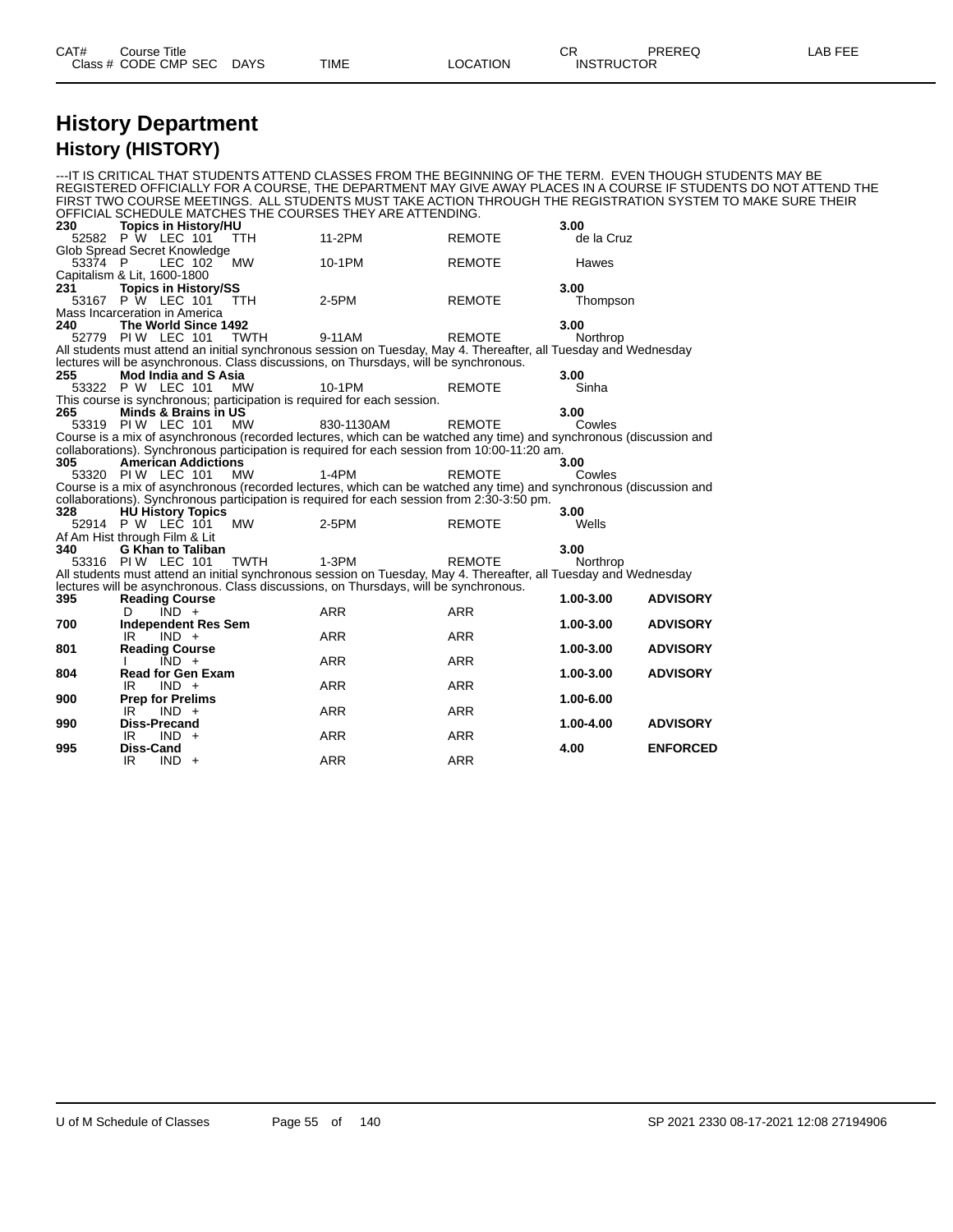| CAT#                | <b>Course Title</b><br>Class # CODE CMP SEC DAYS                                                                   | TIME            | <b>LOCATION</b>   | CR.<br><b>INSTRUCTOR</b> | PREREQ                             | LAB FEE |
|---------------------|--------------------------------------------------------------------------------------------------------------------|-----------------|-------------------|--------------------------|------------------------------------|---------|
|                     | <b>History Of Art Department</b>                                                                                   |                 |                   |                          |                                    |         |
| 299                 | <b>History of Art (HISTART)</b><br><b>Experiential Study</b><br>$IND +$                                            | <b>ARR</b>      | ARR               | 1.00-3.00                |                                    |         |
| 372<br>52985<br>393 | <b>Global Modern Art</b><br>P W LEC 101<br>МW<br><b>Undergrad Seminar</b>                                          | 10-1PM          | ARR               | 3.00<br>Herwitz<br>3.00  |                                    |         |
| 53288               | P W SEM 101<br>TTH<br>InColor:Race/RepresentnU.S.Art<br>53299 P W SEM 102<br>TTH<br>IslandsArt/Vis.Cult.1788Presnt | 10-1PM<br>1-4PM | ARR<br><b>ARR</b> | Denison<br>Cornish       |                                    |         |
| 399<br>600          | <b>Independent Study</b><br>$IND +$<br><b>Independent Study</b>                                                    | ARR             | <b>ARR</b>        | 1.00-3.00<br>1.00-3.00   | <b>ADVISORY</b>                    |         |
| 700                 | $IND +$<br>IR<br><b>Independent Res</b><br>$IND +$<br>IR                                                           | ARR<br>ARR      | ARR<br>ARR        | 1.00-3.00                | <b>ADVISORY</b>                    |         |
| 995                 | Diss-Cand<br>$IND +$<br>R.<br><b>Museums (MUSEUMS)</b>                                                             | ARR             | <b>ARR</b>        | 4.00                     | <b>ENFORCED</b>                    |         |
| 409<br>499          | <b>Museum Std Pract</b><br>$IND +$<br>IR<br>Ind Study Museums                                                      | ARR             | ARR               | 3.00<br>1.00-4.00        | <b>ENFORCED</b><br><b>ADVISORY</b> |         |
|                     | $IND +$<br>D                                                                                                       | ARR             | ARR               |                          |                                    |         |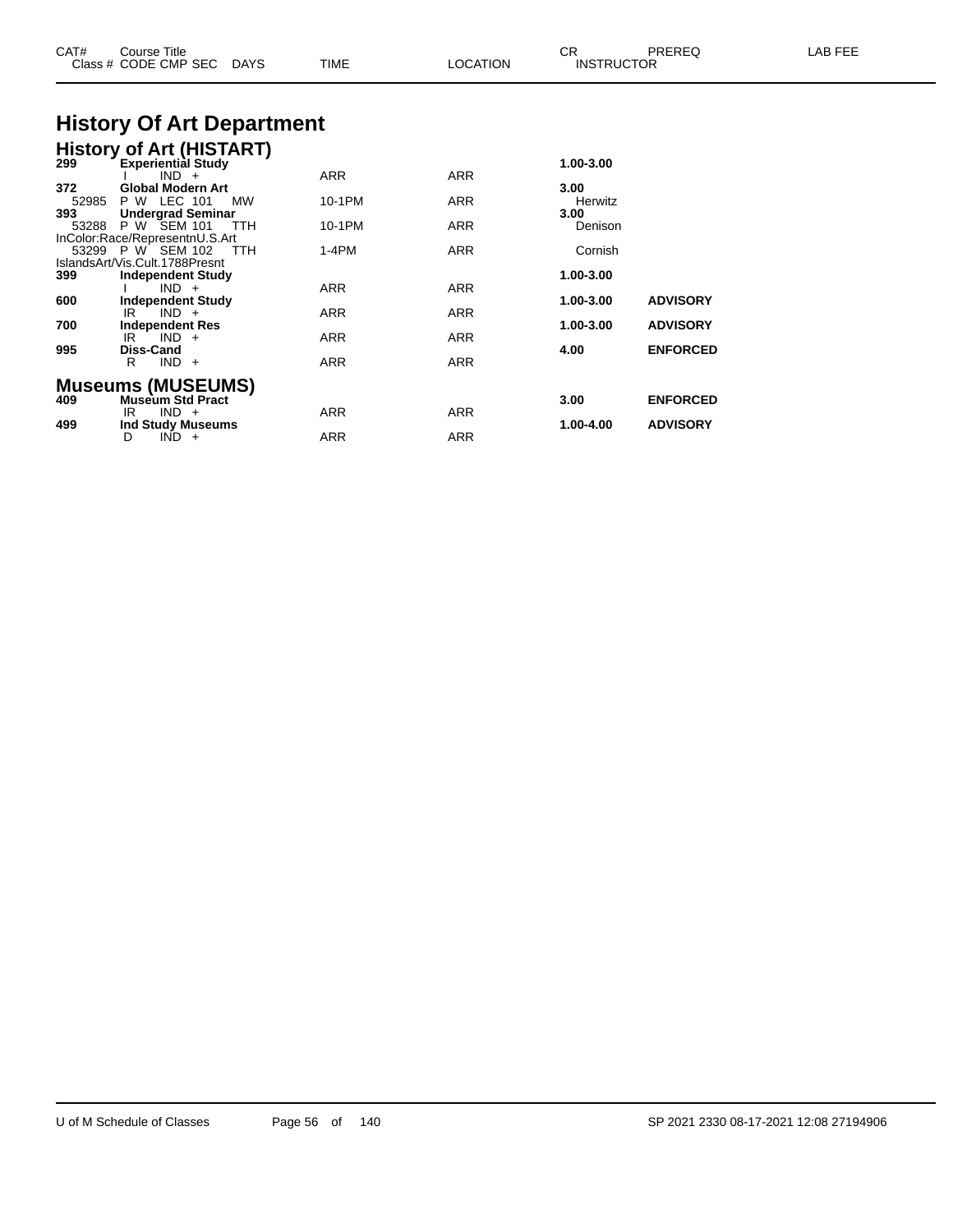| CAT# | Course Title<br>Class # CODE CMP SEC DAYS                    | TIME       | <b>LOCATION</b> | <b>CR</b><br><b>INSTRUCTOR</b> | PREREQ          | <b>LAB FEE</b> |
|------|--------------------------------------------------------------|------------|-----------------|--------------------------------|-----------------|----------------|
|      |                                                              |            |                 |                                |                 |                |
|      | <b>Honors Program</b>                                        |            |                 |                                |                 |                |
| 290  | <b>College Honors (HONORS)</b><br><b>Hnrs Intro Research</b> |            |                 | 1.00-4.00                      | <b>ADVISORY</b> |                |
| 291  | $IND +$<br>IR<br><b>Hnrs Intro Research</b>                  | <b>ARR</b> | <b>ARR</b>      | 1.00-4.00                      | <b>ADVISORY</b> |                |
| 292  | $IND +$<br>IR<br><b>Intro Research</b>                       | <b>ARR</b> | <b>ARR</b>      | 1.00-4.00                      | <b>ADVISORY</b> |                |
|      | $IND +$<br>IR                                                | <b>ARR</b> | <b>ARR</b>      |                                |                 |                |
| 390  | Jr Honors Research<br>$IND +$<br>IR                          | <b>ARR</b> | <b>ARR</b>      | 1.00-4.00                      | <b>ADVISORY</b> |                |
| 490  | <b>Sr Honors Research</b><br>$IND +$<br>IR                   | <b>ARR</b> | <b>ARR</b>      | 1.00-4.00                      | <b>ADVISORY</b> |                |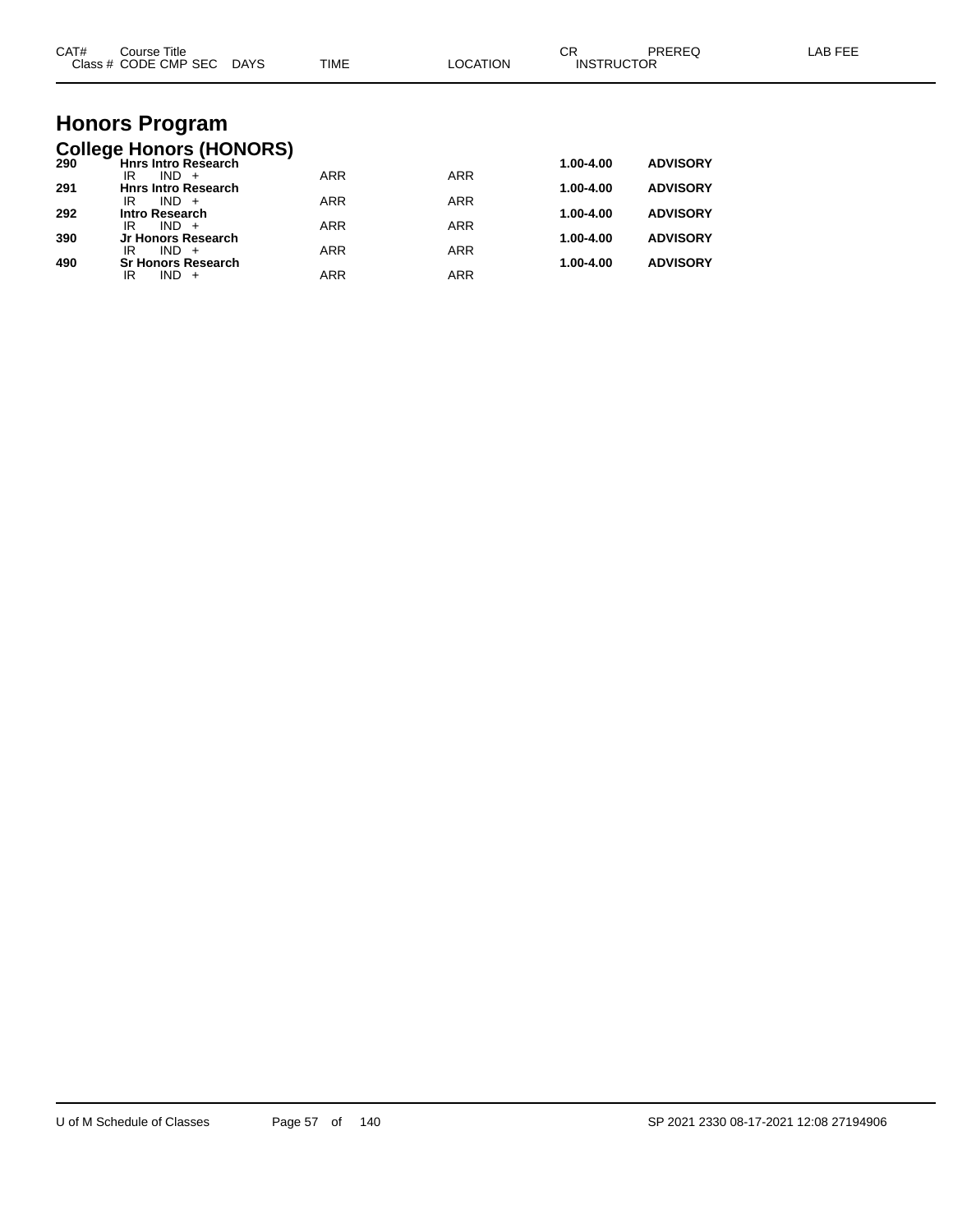# **Judaic Studies Program**

|     | <b>Judaic Studies (JUDAIC)</b> |            |                                                                                                                  |               |           |                 |
|-----|--------------------------------|------------|------------------------------------------------------------------------------------------------------------------|---------------|-----------|-----------------|
| 235 | Intro Old Test                 |            |                                                                                                                  |               | 3.00      |                 |
|     | 53254 P W LEC 101              |            | ARR                                                                                                              | RFMOTF        | Schmidt   |                 |
|     |                                |            | Course instruction is fully remote and asynchronous. Enrolled students are not expected to be available remotely |               |           |                 |
|     |                                |            | during scheduled class times. Recorded lectures will be accessible to all enrolled students.                     |               |           |                 |
| 259 | The Book of Genesis            |            |                                                                                                                  |               | 3.00      |                 |
|     | 52912 PD W SEM 101             | <b>TTH</b> | 10-1PM                                                                                                           | <b>REMOTE</b> | Levinson  |                 |
| 500 | Ind Study Judaic               |            |                                                                                                                  |               | 1.00-3.00 | <b>ADVISORY</b> |
|     |                                |            | ARR                                                                                                              | ARR           |           |                 |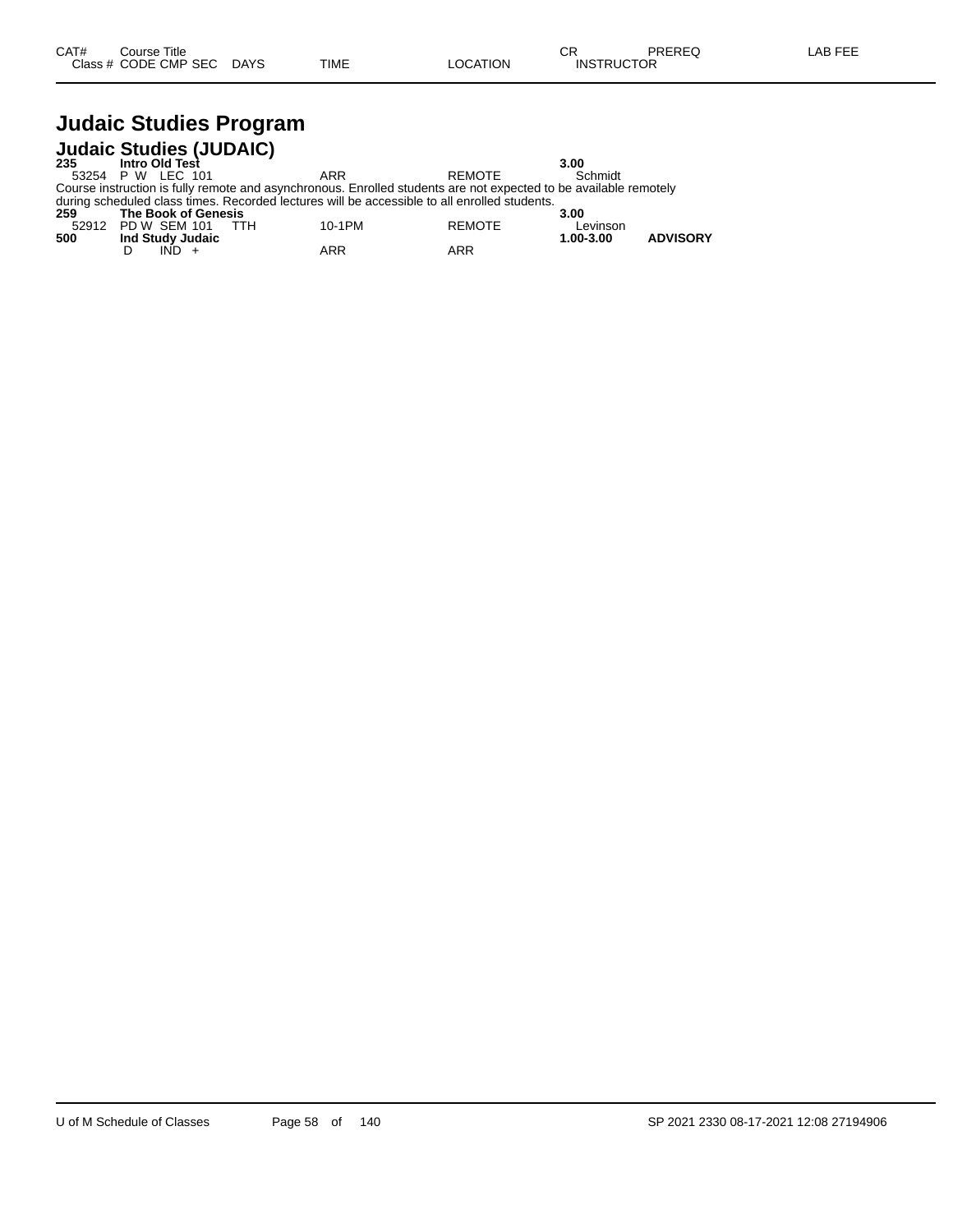| CAT#<br><b>Class</b> | Title<br>Course<br>CODE CMP SEC | <b>DAYS</b> | <b>TIME</b> | <b>LOCATION</b> | СR<br><b>INSTRUCTOR</b> | <b>DDEDEC</b><br>TREREG. | . FFF<br>_AB |
|----------------------|---------------------------------|-------------|-------------|-----------------|-------------------------|--------------------------|--------------|
|                      |                                 |             |             |                 |                         |                          |              |

| <b>College of Literature, Science, and the Arts</b> |  |
|-----------------------------------------------------|--|
|                                                     |  |

**Geography (GEOG) 145 Int to Intnl Studies 3.00**

52524 P W LEC 101 MTWTH 1130-1PM REMOTE Marcum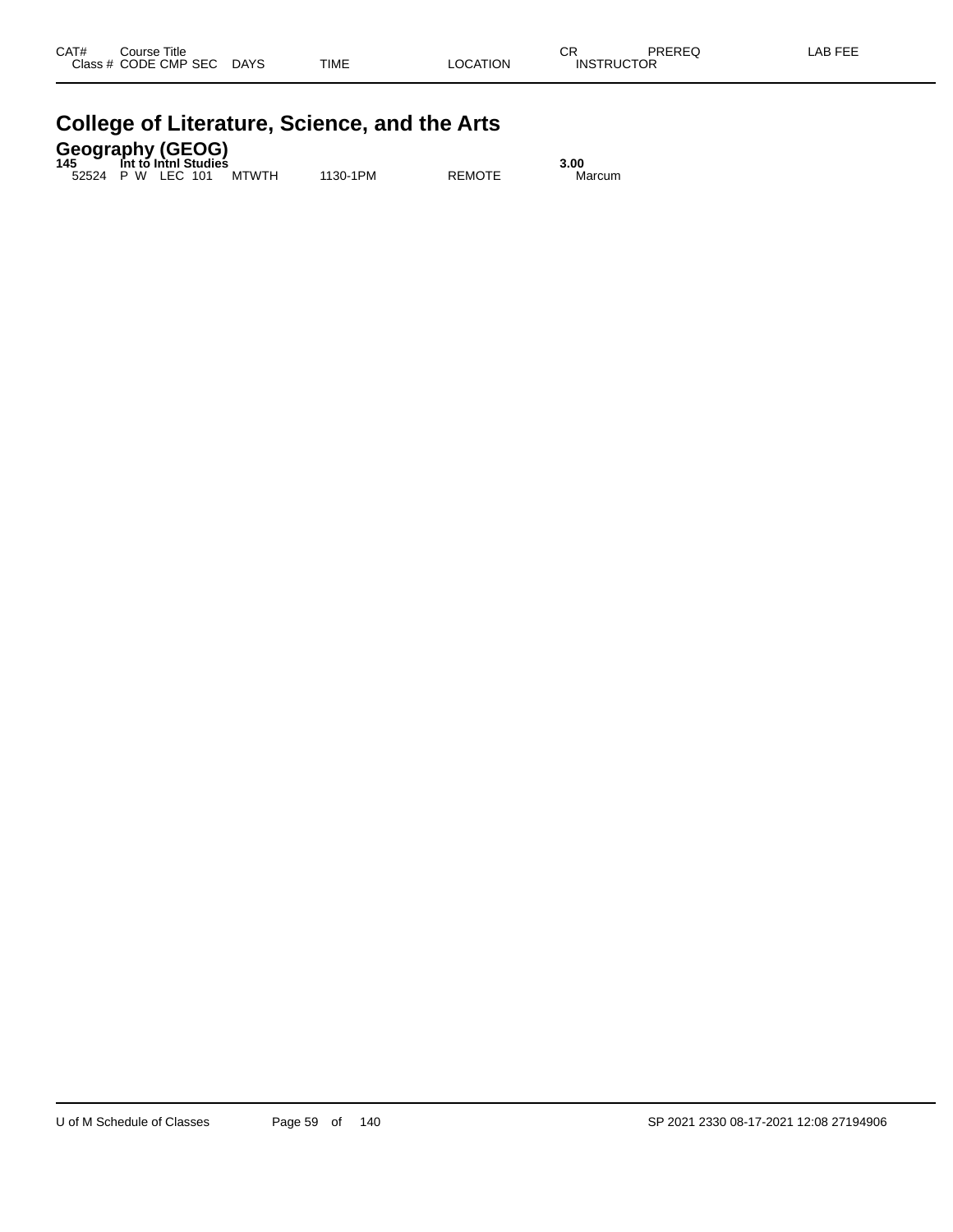#### **LSA Digital Studies Digital Studies (DIGITAL)**

|       | 201 Dig Media Wrtg Mini<br>Dig Media Wrtg Mini |         |               | 1.00           |
|-------|------------------------------------------------|---------|---------------|----------------|
|       | 52982 P W SEM 101<br>- тн                      | 6-8PM   | <b>REMOTE</b> | Karczvnski     |
|       | The Art of the Photo Essay                     |         |               |                |
| 258 — | <b>HU Digital Std Thems</b>                    |         |               | 3.00           |
|       | 53282 PIW LEC 101<br>MWF                       | 10-12PM | <b>REMOTE</b> | <b>Bushner</b> |
|       | Games. Narratives. Cultures                    |         |               |                |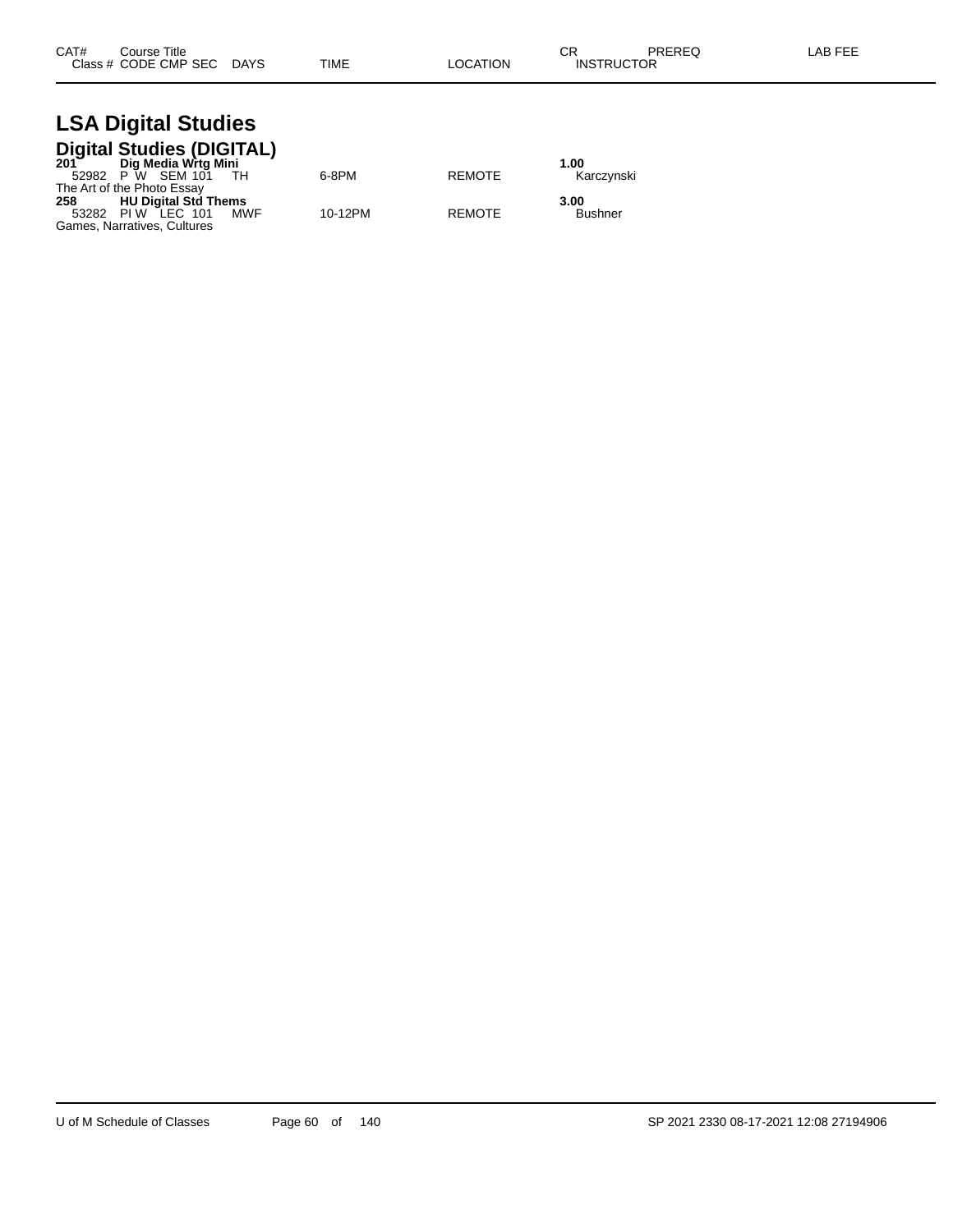## **LSA First Year Seminars**

|                | <b>Applied Liberal Arts (ALA)</b><br>220 Foundations IGR |            |               |                    |                 |
|----------------|----------------------------------------------------------|------------|---------------|--------------------|-----------------|
|                |                                                          |            |               | 3.00               | <b>ENFORCED</b> |
| 52833          | <b>SEM 101</b><br>PR.<br>TTH                             | 9-12PM     | <b>REMOTE</b> | Hicks she-her-hers |                 |
| 225            | <b>Undergrad Internship</b>                              |            |               | 1.00               |                 |
| 52589          | LEC 101<br>PD.                                           | <b>ARR</b> | <b>REMOTE</b> | Barron             |                 |
| 270            | <b>ALA Topics</b>                                        |            |               | 1.00-2.00          | <b>ENFORCED</b> |
|                | 53109 PIRW LEC 111                                       | 10-12PM    | <b>REMOTE</b> | Carbone, Pehlke    |                 |
| Being Well Now |                                                          |            |               |                    |                 |
| 291            | <b>Public Speaking Work</b>                              |            |               | 3.00               |                 |
|                | 53291 PIW LEC 101<br>MTW                                 | 10-12PM    | <b>REMOTE</b> | Moshin             |                 |
| 306            | Interdisc LGBTQ Hith                                     |            |               | 3.00               |                 |
| 53112          | LEC 101<br>P W<br><b>MW</b>                              | 4-7PM      | <b>REMOTE</b> | Eickmeyer          |                 |

While there is a meeting time for this course in the course guide, most work will be completed by students asynchronously (i.e., you make your own schedule) to accommodate for different time zones, family responsibilities, and/or other circumstances. Any synchronous meetings will be announced during the first day of class so you can plan accordingly. Please feel free to email the instructor for more information.

#### **University Courses (UC)**

| 110   | Intr to Info Studies           |         |               | 4.00                             |
|-------|--------------------------------|---------|---------------|----------------------------------|
| 53070 | ттн<br>LEC 101<br>A            | 11-1PM  | <b>REMOTE</b> | Chalmers                         |
|       | <b>MW</b><br>53071 P W DIS 102 | 11-1PM  | REMOTE        | Chalmers, Lee                    |
|       | <b>MW</b><br>53314 P W DIS 103 | $1-3PM$ | <b>REMOTE</b> | Chalmers, Lee                    |
| 280   | Undergrad Research             |         |               | <b>ADVISORY</b><br>$1.00 - 4.00$ |
| 50385 | RFC 101<br>PI                  | ARR     | ARR           |                                  |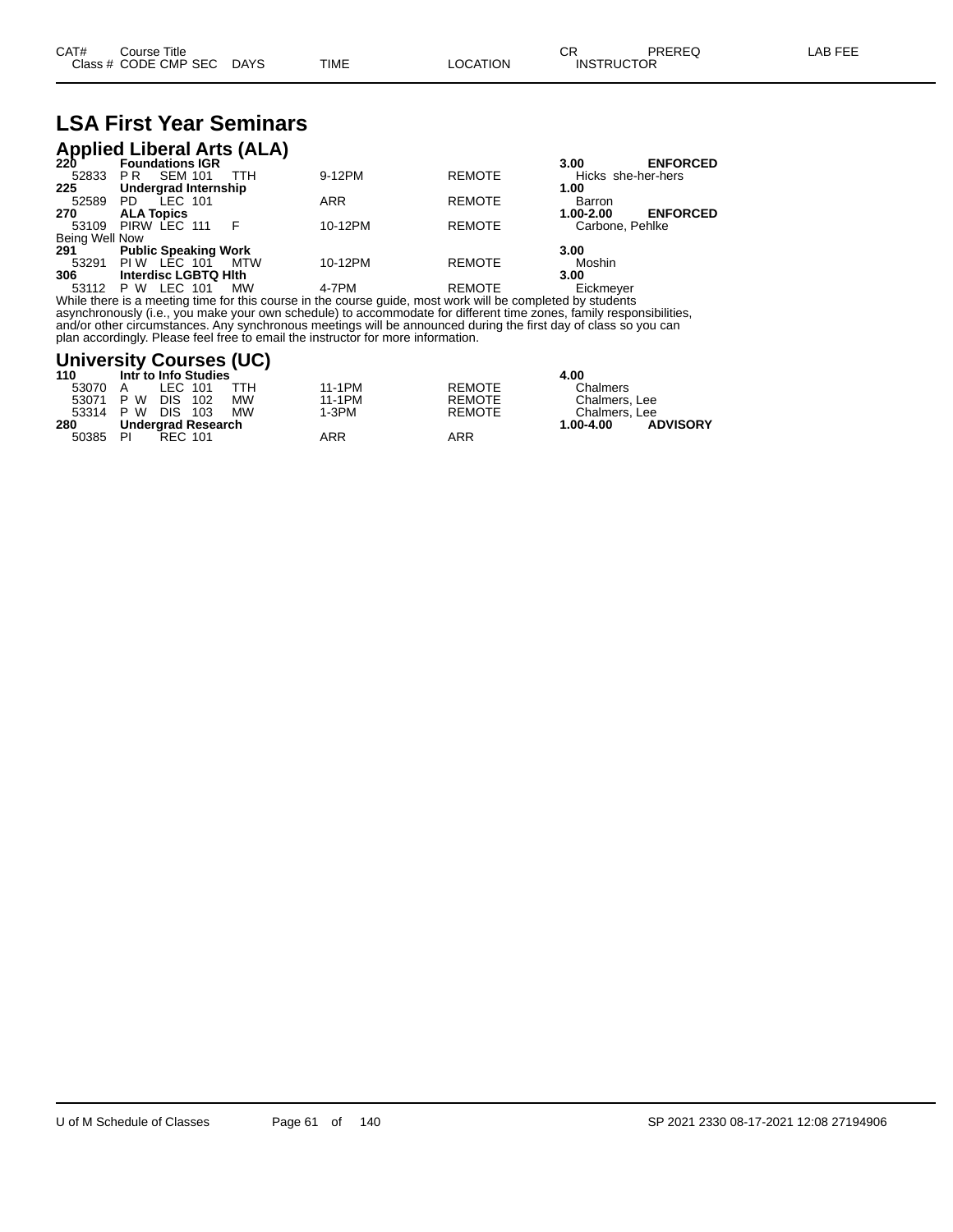| CAT#<br>Course Title<br>Class # CODE CMP SEC | <b>DAYS</b> | <b>TIME</b> | <b>LOCATION</b> | СR<br>ICTOR<br>INSTRI | PREREQ | LAB FEF |
|----------------------------------------------|-------------|-------------|-----------------|-----------------------|--------|---------|
|                                              |             |             |                 |                       |        |         |

# **LSA II: Chinese Studies**

|     | <b>Chinese Studies (CCS)</b> |     |     |           |                 |
|-----|------------------------------|-----|-----|-----------|-----------------|
| 591 | Ind St Chinese St            |     |     | 1.00-3.00 | <b>ADVISORY</b> |
|     | $IND +$                      | ARR | ARR |           |                 |
| 799 | <b>MA Fin Proj Chin Std</b>  |     |     | 1.00-3.00 | <b>ADVISORY</b> |
|     | $IND +$                      | ARR | ARR |           |                 |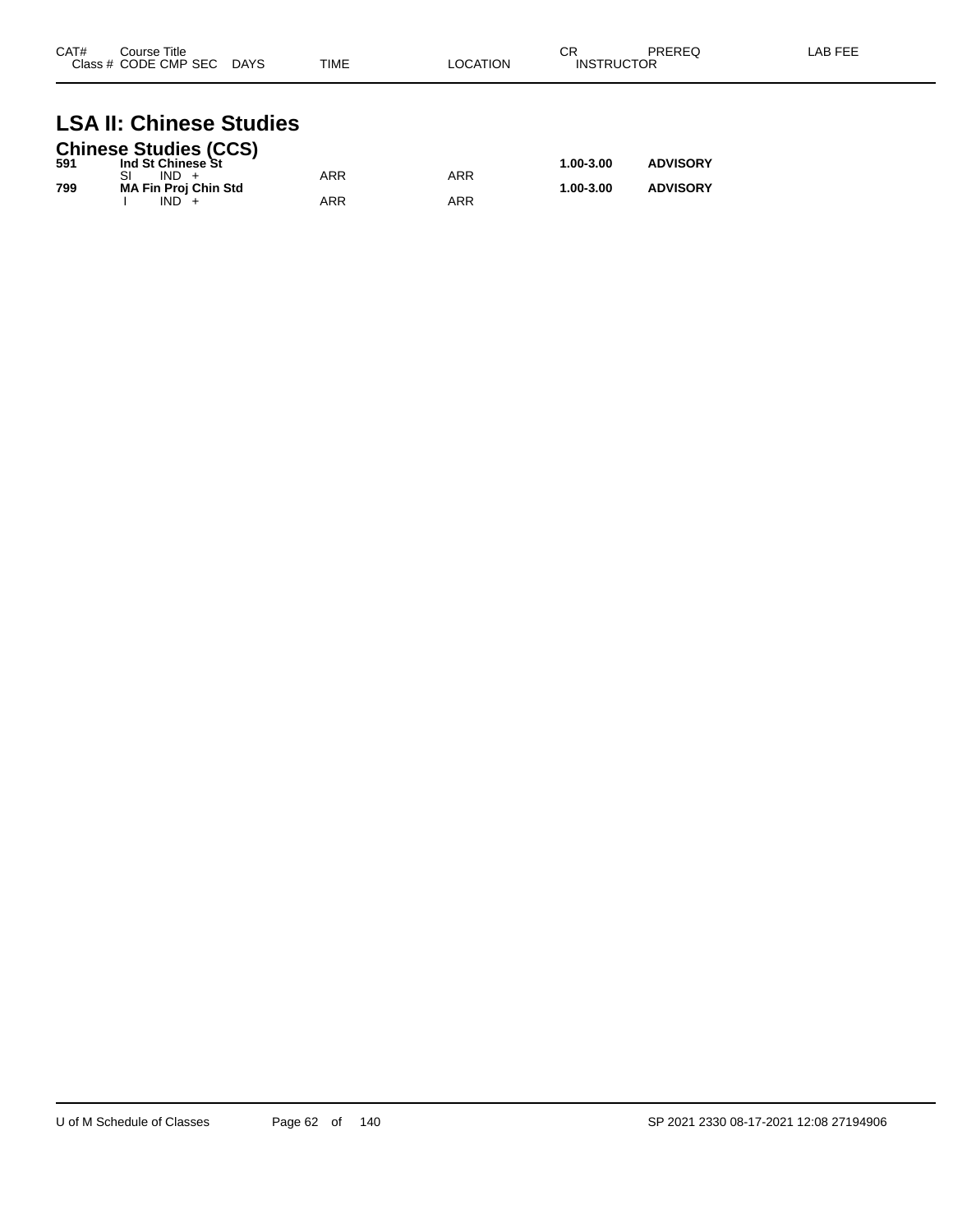| CAT#<br>Course Title      |             | ⌒冖<br>◡г |                   | PREREQ | LAB FEE |
|---------------------------|-------------|----------|-------------------|--------|---------|
| Class # CODE CMP SEC DAYS | <b>TIME</b> | LOCATION | <b>INSTRUCTOR</b> |        |         |

### **LSA II: Japanese Studies**

|     | <b>Japanese Studies (CJS)</b><br>591 Japan Indep Study |            |            |           |                 |
|-----|--------------------------------------------------------|------------|------------|-----------|-----------------|
|     |                                                        |            |            | 1.00-4.00 | <b>ADVISORY</b> |
|     | $IND +$                                                | <b>ARR</b> | ARR        |           |                 |
| 592 | Ind Std Adv Jpn Lang                                   |            |            | 1.00-3.00 | <b>ADVISORY</b> |
|     | $IND +$                                                | <b>ARR</b> | <b>ARR</b> |           |                 |
| 799 | <b>MA Essay Japan Std</b>                              |            |            | 1.00-6.00 | <b>ADVISORY</b> |
|     | IND.                                                   | <b>ARR</b> | ARR        |           |                 |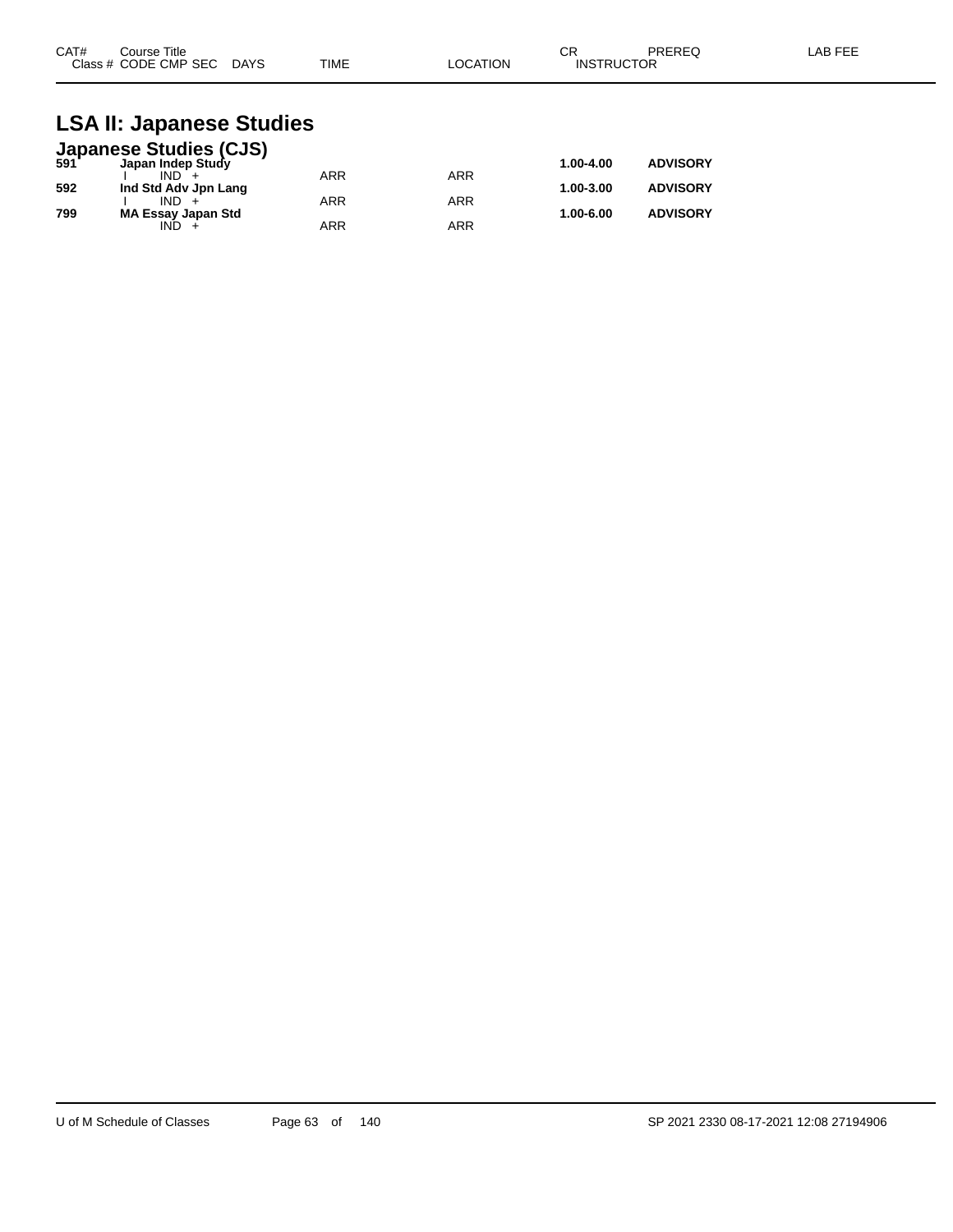| CAT# | ourse Titleٽ              |             |                 | ∩⊓<br>◡◚          | PREREQ | LAB FEE |
|------|---------------------------|-------------|-----------------|-------------------|--------|---------|
|      | Class # CODE CMP SEC DAYS | <b>TIME</b> | <b>LOCATION</b> | <b>INSTRUCTOR</b> |        |         |

#### **LSA II: Latin American and Caribbean Studies Latin American And Caribbean Studies (LACS)**

| <b>SS LACS Topics</b><br>321       |            |        |               | 3.00      |
|------------------------------------|------------|--------|---------------|-----------|
| IFC 101<br>52992<br>P              | <b>TTH</b> | 11-2PM | <b>REMOTE</b> | Tsai      |
| Globalization in South America     |            |        |               |           |
| This class will be offered online. |            |        |               |           |
| 499<br><b>Independent Study</b>    |            |        |               | 1.00-3.00 |
|                                    |            | ARR    | ARR           |           |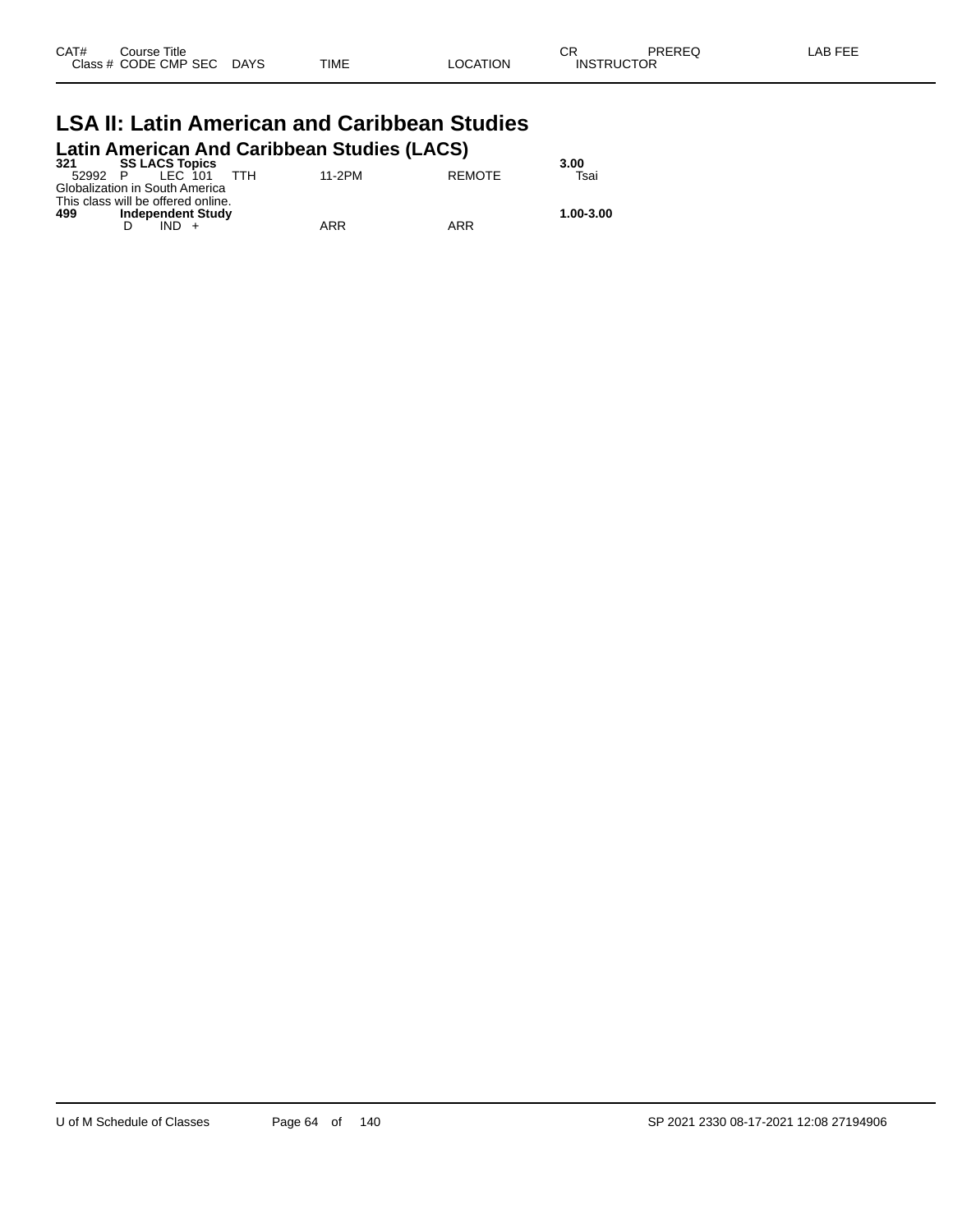# **LSA II: Middle Eastern & North African Studies Middle Eastern And North African Studies (MENAS)**<br>340 G Khan to Taliban<br>53327 PIW LEC 101 TWTH 1-3PM REMOTE

**340 G Khan to Taliban 3.00** 53327 PI W LEC 101 TWTH 1-3PM REMOTE Northrop Tuesday and Wednesday lectures are asynchronous. Discussions are typically held on Thursdays and will be

synchronous.<br>595 Di **595 Directed Reading 1.00-3.00 ADVISORY** I IND + ARR ARR ARR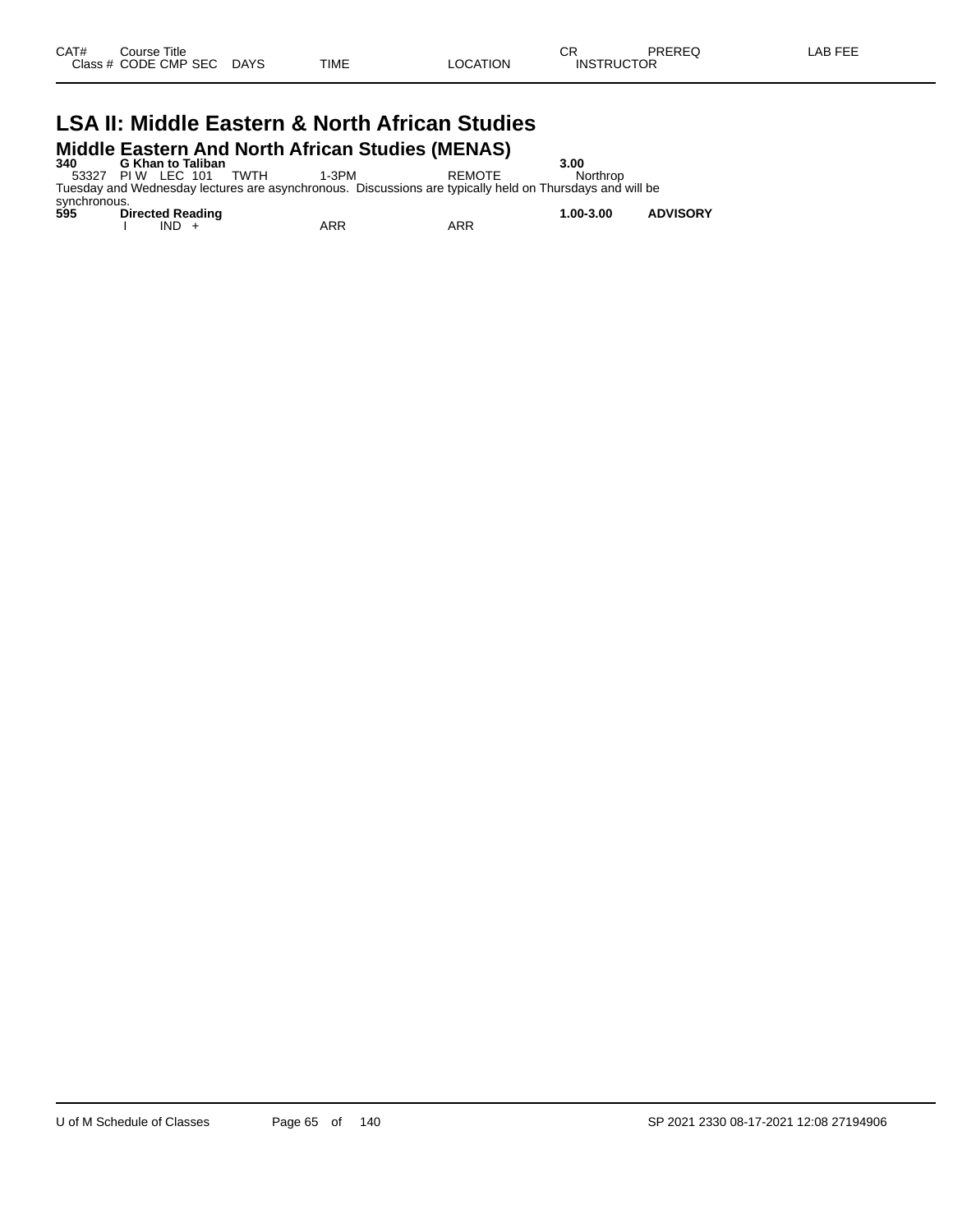# **LSA II: Russian, East European & Eurasian Studies Russian, East European and Eurasian Studies (REEES) 340 G Khan to Taliban 3.00**

53328 PI W LEC 101 TWTH 1-3PM REMOTE Northrop Tuesday and Wednesday lectures are asynchronous. Discussions are typically held on Thursdays and will be synchronous.

| 799 | <b>Master's Thesis</b>                  |       |     | 1.00-3.00 |                 |
|-----|-----------------------------------------|-------|-----|-----------|-----------------|
| 801 | $IND +$<br>M<br><b>Directed Reading</b> | 1-1AM | ARR | 1.00-3.00 | <b>ADVISORY</b> |
|     | IND.<br>l W                             | ARR   | ARR |           |                 |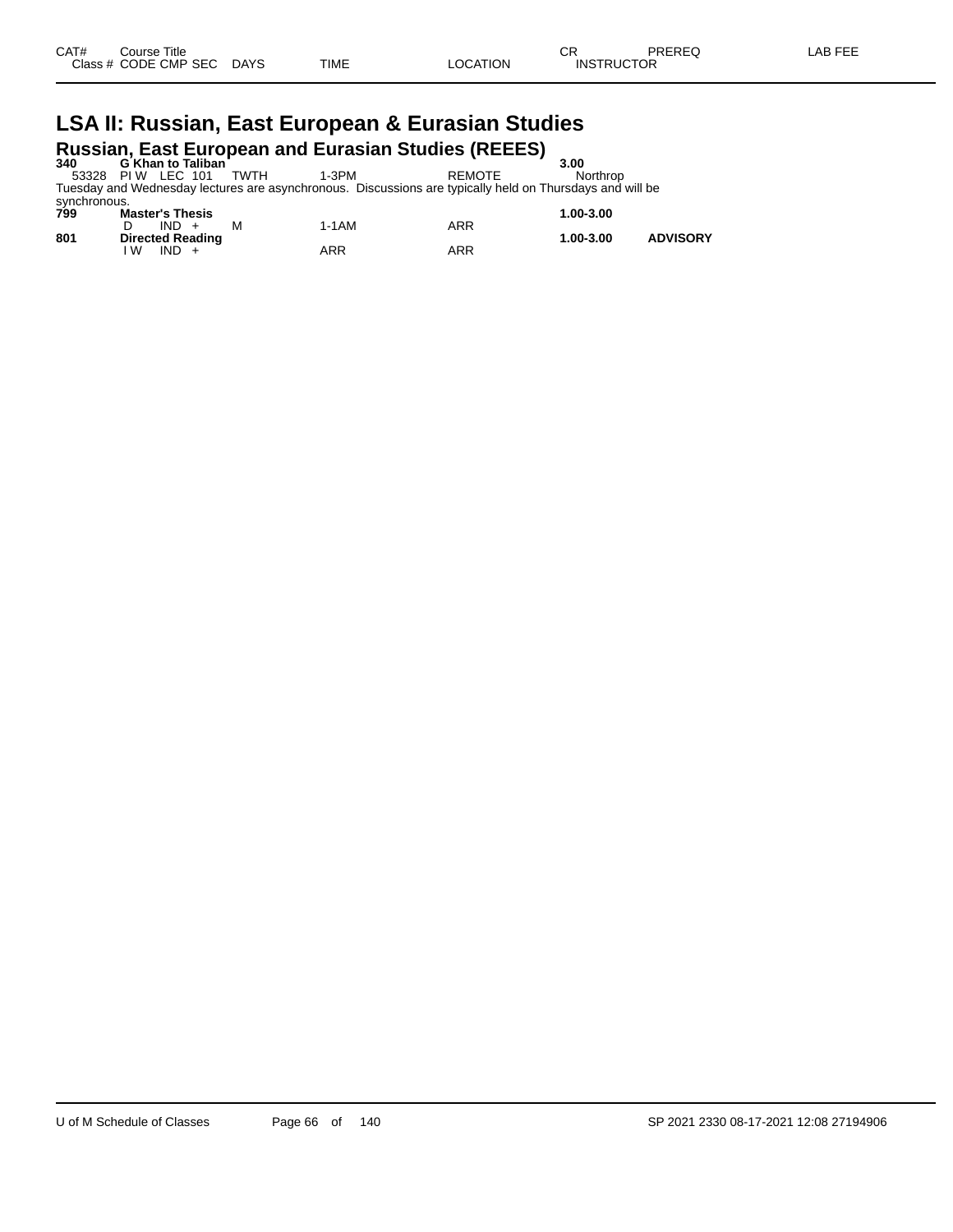| CAT# | Course Title<br>Class # CODE CMP SEC | <b>DAYS</b> | TIME | LOCATION | Ωn<br>◡<br><b>INSTRUCTOR</b> | PREREQ | LAB FEE |
|------|--------------------------------------|-------------|------|----------|------------------------------|--------|---------|
|      |                                      |             |      |          |                              |        |         |

## **LSA II: South East Asian Studies**

| <b>Southeast Asian Studies (SEAS)</b> |  |                          |     |     |           |                 |  |  |
|---------------------------------------|--|--------------------------|-----|-----|-----------|-----------------|--|--|
| 698                                   |  | Indep Study: SE Asia     |     |     | 1.00-6.00 |                 |  |  |
|                                       |  | $IND +$                  | ARR | ARR |           |                 |  |  |
| 798                                   |  | <b>SE Asian MA Essav</b> |     |     | 1.00-6.00 | <b>ADVISORY</b> |  |  |
|                                       |  | IND +                    | ARR | ARR |           |                 |  |  |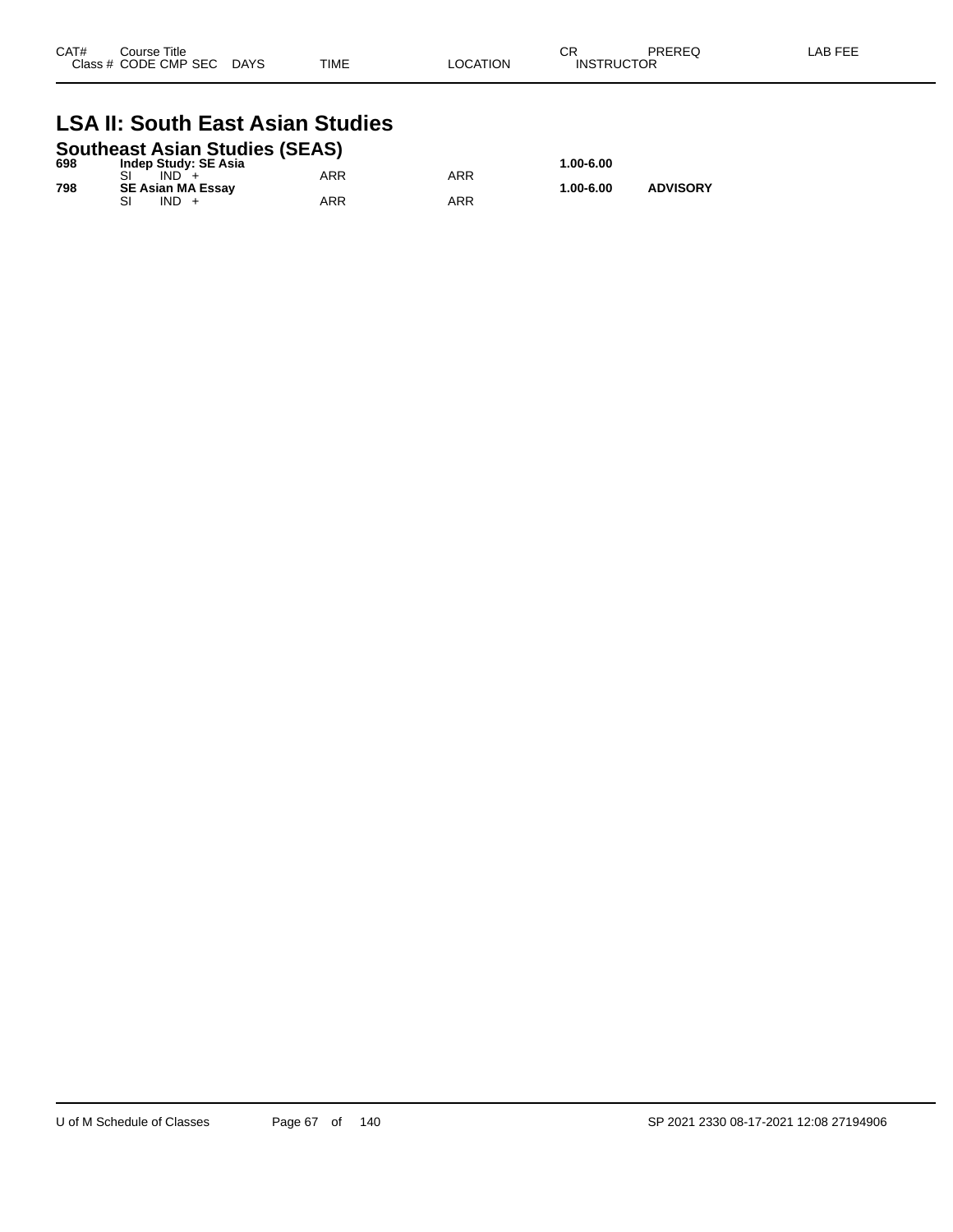| CAT# | ourse Titleٽ              |      |          | ∩⊓<br>◡ጙ          | PREREQ | LAB FEE |
|------|---------------------------|------|----------|-------------------|--------|---------|
|      | Class # CODE CMP SEC DAYS | TIME | LOCATION | <b>INSTRUCTOR</b> |        |         |

#### **LSA Quantitative Methods in the Social Sciences Quantitative Methods in the Social Sciences (QMSS)**

|         | <b>WATHLIGHTS INCLIDED IN THE JOURN JULIUS (WINDJ)</b> |                   |         |                                                                                  |          |  |  |  |  |  |
|---------|--------------------------------------------------------|-------------------|---------|----------------------------------------------------------------------------------|----------|--|--|--|--|--|
| 201     | Int QuantMthd SocSci                                   |                   |         |                                                                                  | 4.00     |  |  |  |  |  |
| 53303 A | IFC 101                                                |                   | 1-1AM   | <b>REMOTE</b>                                                                    |          |  |  |  |  |  |
| 201     | Int QuantMthd SocSci                                   |                   |         |                                                                                  | 4.00     |  |  |  |  |  |
|         |                                                        | <b>IFC 101 MW</b> | 10-12PM | REMOTE                                                                           | Whitaker |  |  |  |  |  |
|         |                                                        |                   |         | Synchronous lecture on Mondays and Wednesdays. Asynchronous lecture on Tuesdays. |          |  |  |  |  |  |
| 201     | Int QuantMthd SocSci                                   |                   |         |                                                                                  | 4.00     |  |  |  |  |  |
|         | 53304 P W LAB 102 TH                                   |                   | 1-1AM   | <b>REMOTE</b>                                                                    | Parker   |  |  |  |  |  |
|         | Asynchronous lab on Thursdays.                         |                   |         |                                                                                  |          |  |  |  |  |  |
|         |                                                        |                   |         |                                                                                  |          |  |  |  |  |  |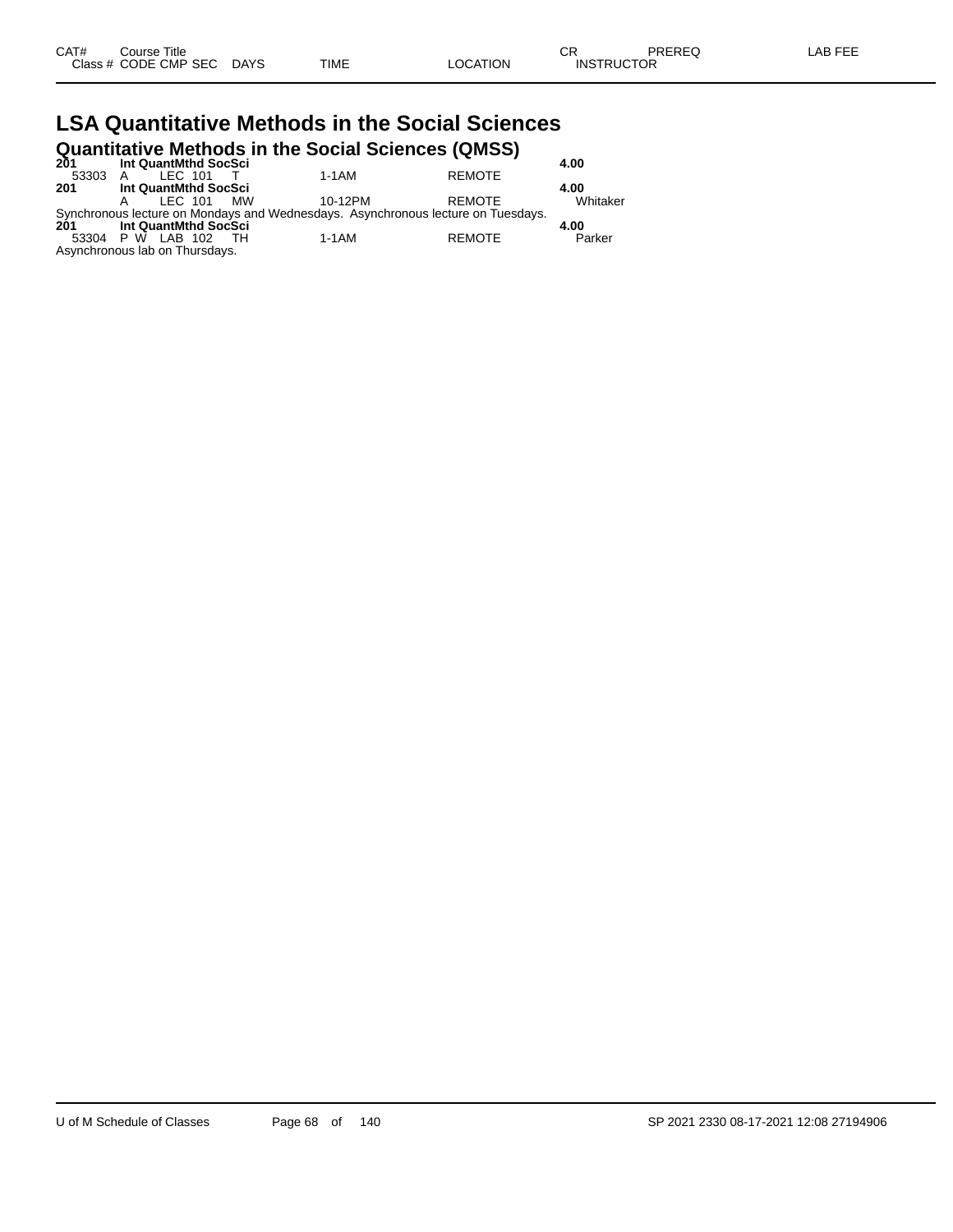| CAT#<br>Class # | Course Title<br>CODE CMP SEC | <b>DAYS</b> | <b>TIME</b> | <b>LOCATION</b> | ⌒冖<br>◡<br><b>INSTRUCTOR</b> | PREREC | EEE<br>.AB |
|-----------------|------------------------------|-------------|-------------|-----------------|------------------------------|--------|------------|
|                 |                              |             |             |                 |                              |        |            |

# **LSA II: Prog in Internat'l & Comparative Studies International Studies (INTLSTD) 101 Int to Intnl Studies 3.00**

| .   | <b>IIII IO IIIIIII SIUUIES</b> |       |          |               | .J.UU     |                 |
|-----|--------------------------------|-------|----------|---------------|-----------|-----------------|
|     | 52523 P W LEC 101              | MTWTH | 1130-1PM | <b>REMOTE</b> | Marcum    |                 |
| 399 | Internship                     |       |          |               | 1.00-4.00 | <b>ADVISORY</b> |
|     | IND                            |       | ARR      | ARR           |           |                 |
|     |                                |       |          |               |           |                 |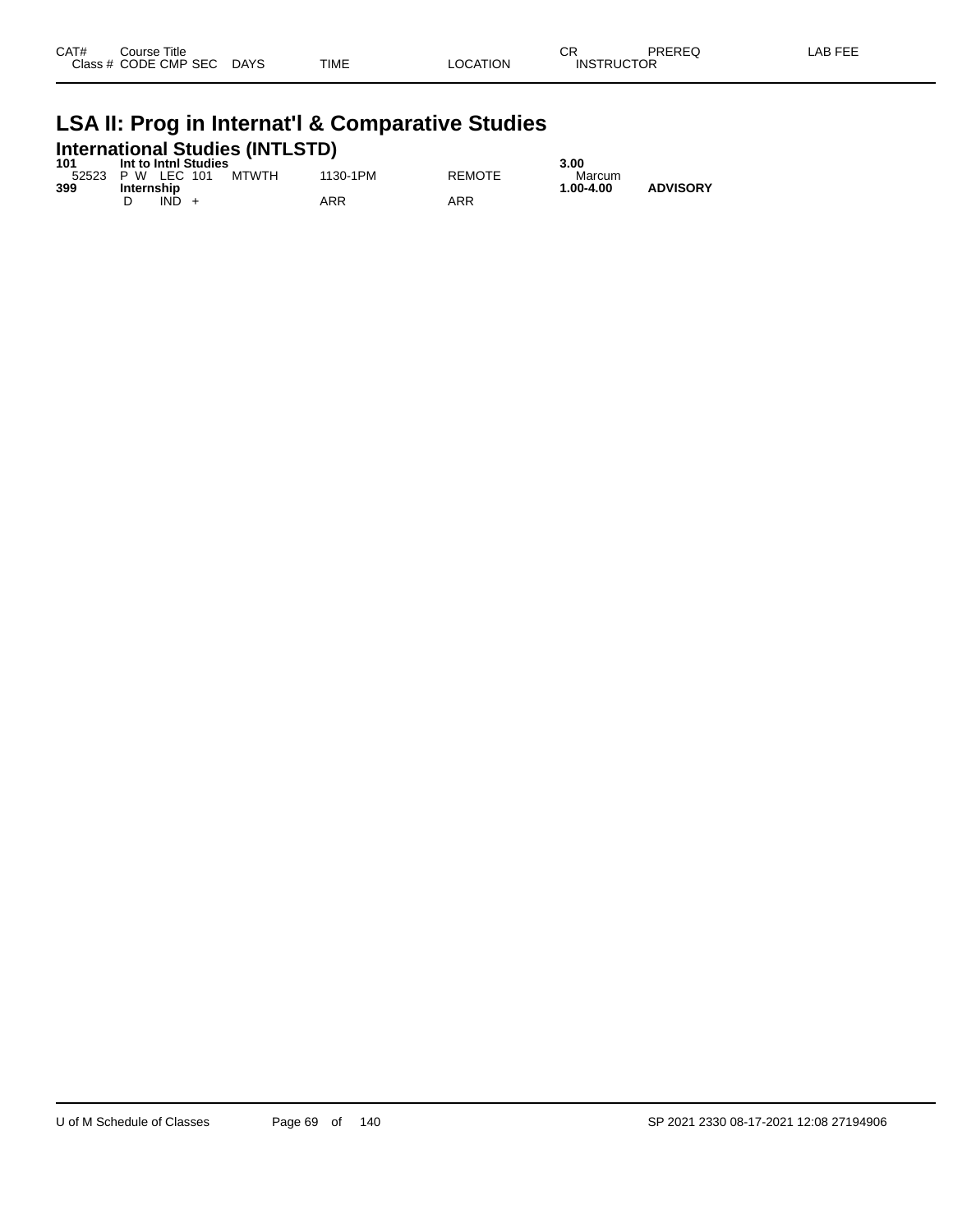| CAT# | Course Title<br>Class # CODE CMP SEC DAYS | TIME                                                                                                                      | LOCATION   | СR<br><b>INSTRUCTOR</b> | PREREQ          | LAB FEE |
|------|-------------------------------------------|---------------------------------------------------------------------------------------------------------------------------|------------|-------------------------|-----------------|---------|
|      | <b>Independent Study</b><br>$IND +$       | Lloyd Scholars for Writing and the Arts<br>Lloyd Scholars for Writing and the Arts (LSWA)<br>299 Independent Study<br>ARR | <b>ARR</b> | 4.00                    | <b>ADVISORY</b> | 150.00  |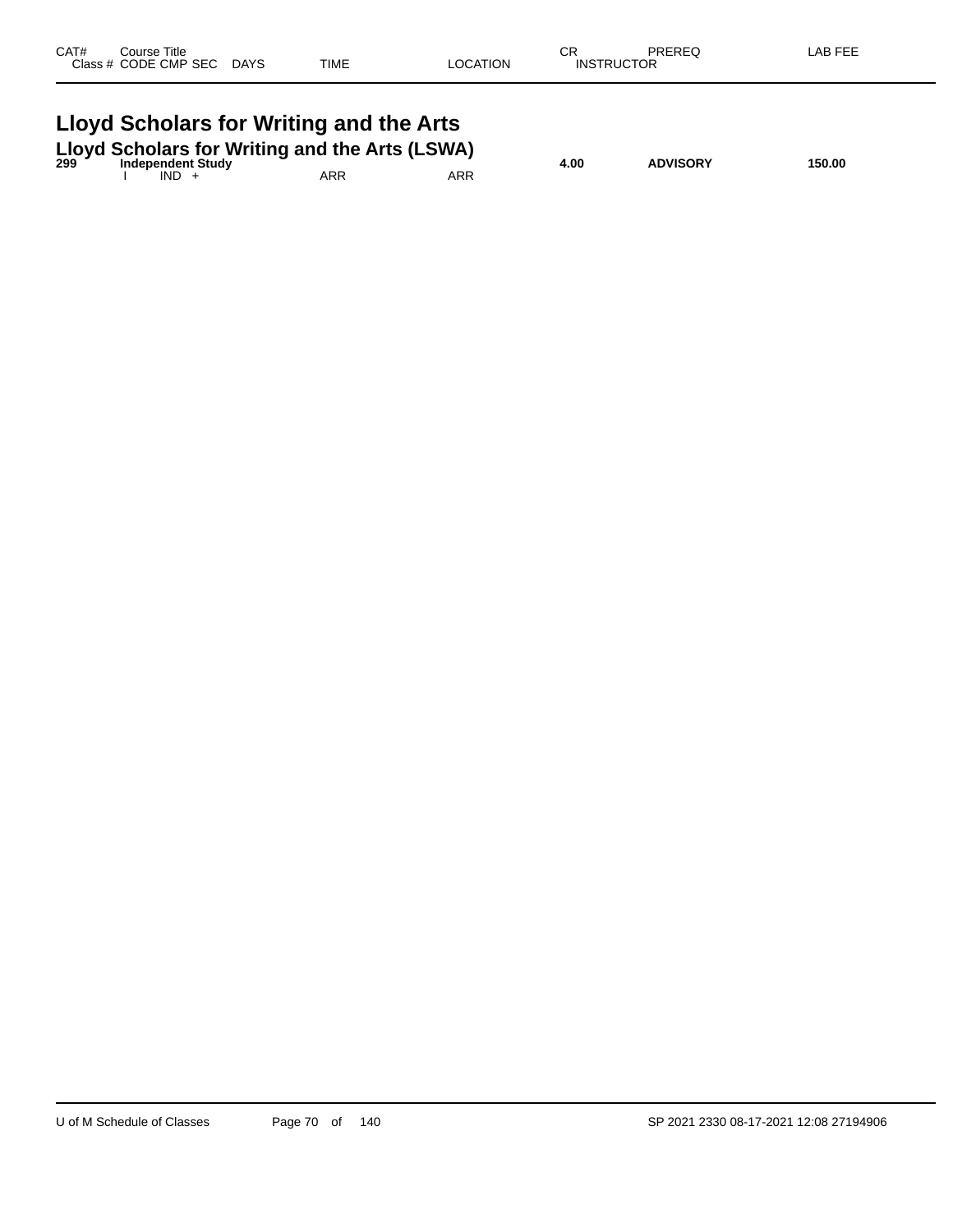| CAT#         | Course Title<br>Class # CODE CMP SEC    | DAYS        | <b>TIME</b> | <b>LOCATION</b> | CR.<br><b>INSTRUCTOR</b> | <b>PREREQ</b>   | LAB FEE |
|--------------|-----------------------------------------|-------------|-------------|-----------------|--------------------------|-----------------|---------|
|              | <b>Department of Linguistics</b>        |             |             |                 |                          |                 |         |
|              | <b>Linguistics (LING)</b>               |             |             |                 |                          |                 |         |
| 111<br>53302 | Intro to Language<br><b>P W LEC 101</b> | TTHF        | 12-2PM      | <b>REMOTE</b>   | 3.00<br>Allen            |                 |         |
| 315<br>53229 | Intro To Syntax<br>P W LEC 101          | <b>TWTH</b> | $2-4PM$     | <b>REMOTE</b>   | 3.00<br>Pires            | <b>ADVISORY</b> |         |
| 316          | <b>Aspects of Meaning</b>               |             |             |                 | 3.00                     | <b>ADVISORY</b> |         |
| 52637<br>352 | P W LEC 101<br>Develop-Lang             | <b>TWTH</b> | 10-12PM     | <b>REMOTE</b>   | Keshet<br>3.00           | <b>ADVISORY</b> |         |
| 53369        | P W LEC 101                             | <b>TTH</b>  | 1-4PM       | <b>REMOTE</b>   | Tardif                   |                 |         |
| 395          | <b>Individual Research</b>              |             |             |                 | 1.00-4.00                |                 |         |
|              | $IND +$                                 |             | ARR         | ARR             |                          |                 |         |
| 493          | <b>Undergrad Reading</b><br>$IND +$     |             | ARR         | ARR             | 1.00-3.00                | <b>ADVISORY</b> |         |
| 494          | <b>Undergrad Reading</b>                |             |             |                 | 1.00-3.00                | <b>ADVISORY</b> |         |
|              | IND +                                   |             | <b>ARR</b>  | <b>ARR</b>      |                          |                 |         |
| 495          | <b>Senior Honors Read</b>               |             |             |                 | 1.00-3.00                | <b>ADVISORY</b> |         |
| 496          | $IND +$<br><b>Senior Honors Read</b>    |             | <b>ARR</b>  | ARR             | 1.00-3.00                | <b>ADVISORY</b> |         |
|              | $IND +$                                 |             | ARR         | ARR             |                          |                 |         |
| 990          | <b>Diss-Precand</b>                     |             |             |                 | 1.00-4.00                | <b>ADVISORY</b> |         |
|              | $IND +$                                 |             | ARR         | ARR             |                          |                 |         |

**995 Diss-Cand 4.00 ENFORCED**

**997 Spec Res I & II 1.00-6.00 ADVISORY**

IR IND + ARR ARR ARR

I IND + ARR ARR ARR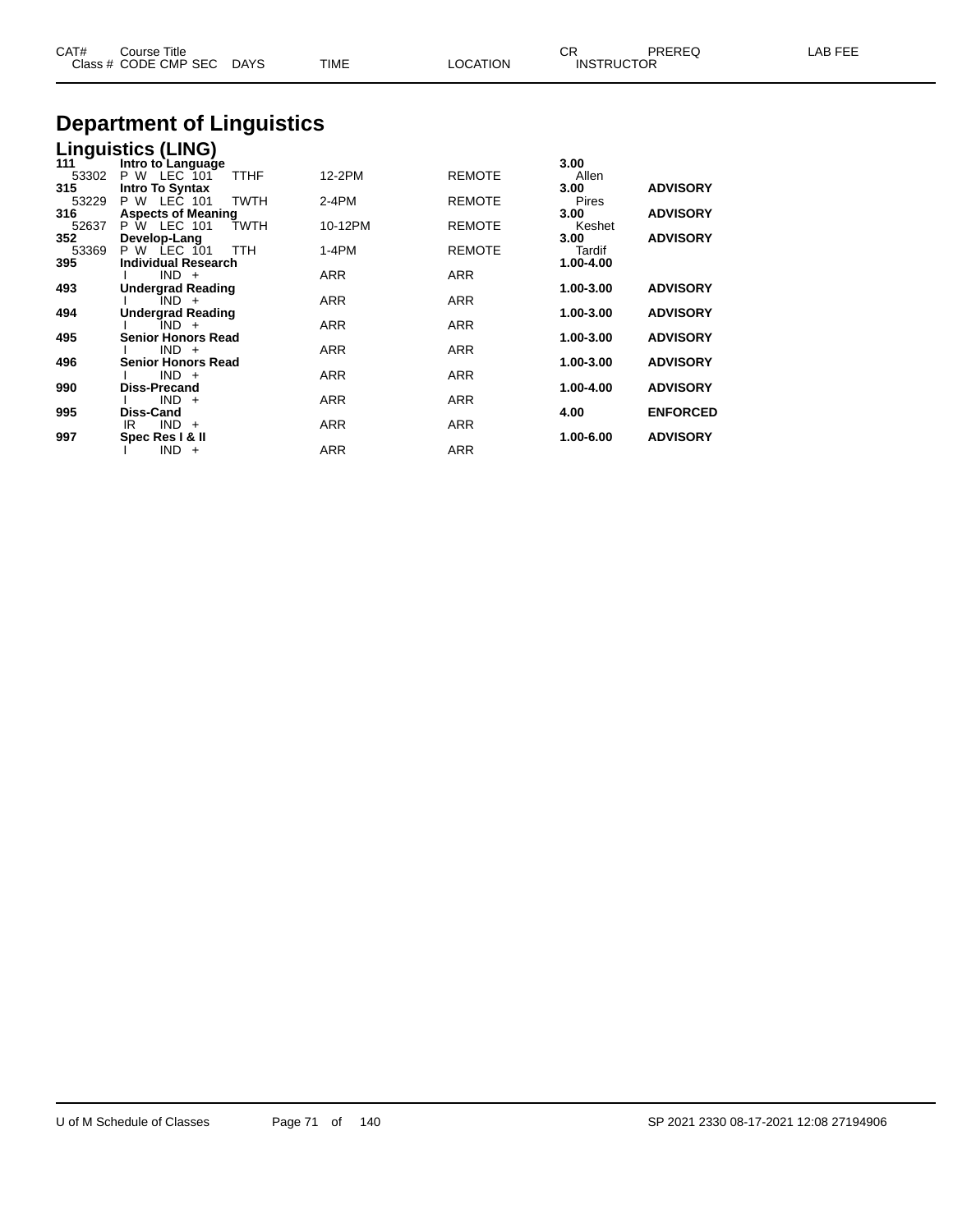#### **Macromolecular Sci & Engr Ctr Macromolecular Science (MACROMOL)**

| 800 | Macromolecular Sem |     |     | 2.00 | <b>ADVISORY</b> |
|-----|--------------------|-----|-----|------|-----------------|
|     | 50618 P SEM 101    | ARR | ARR | Kim  |                 |
| 995 | Diss-Cand          |     |     | 4.00 | <b>ENFORCED</b> |
|     | $IND +$<br>S R     | ARR | ARR |      |                 |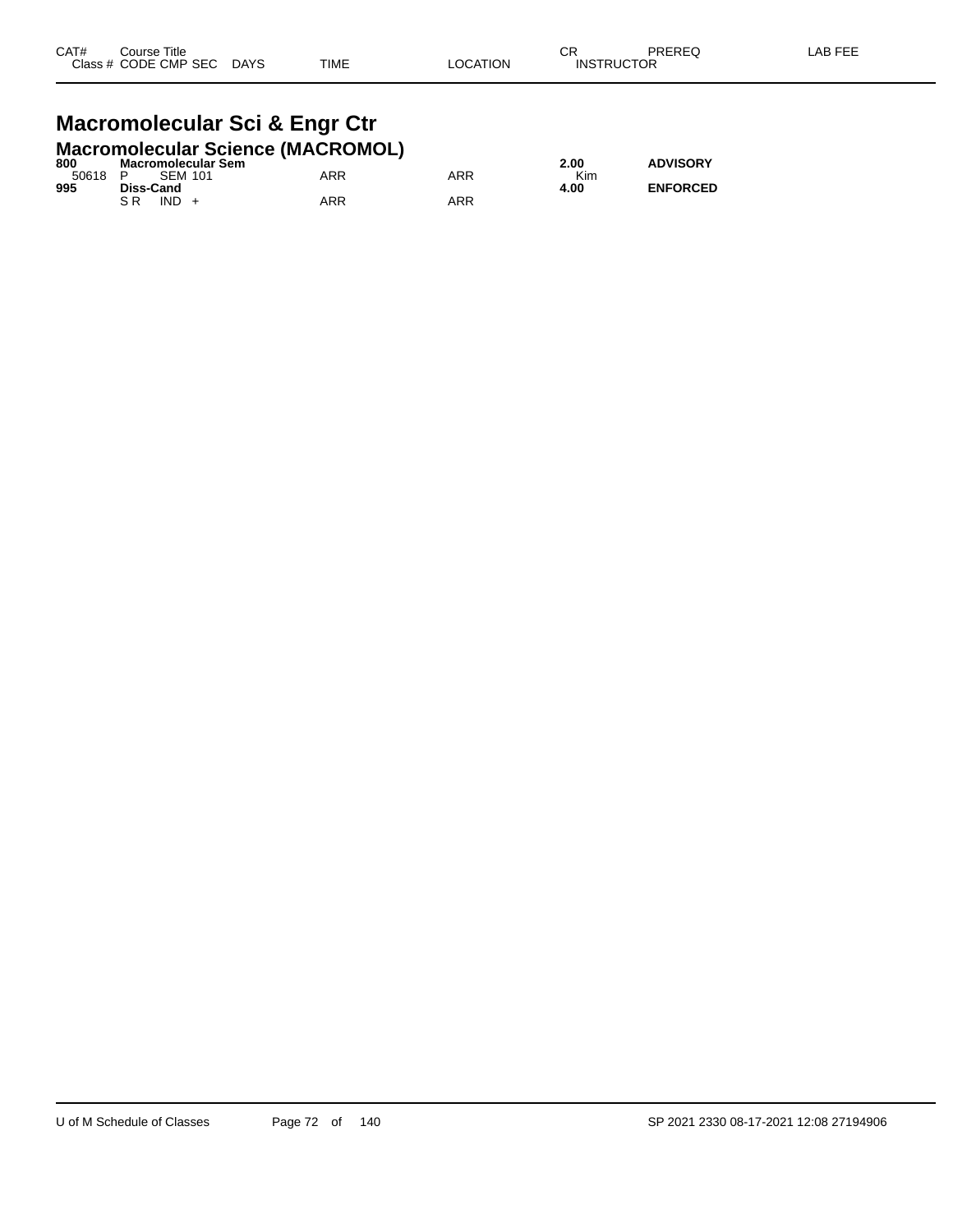#### **Mathematics Department Mathematics (MATH)**

| INSTRUCTOR IN ADVANCE OF THEIR ABSENCE) OR THEY MAY BE DROPPED FROM THE CLASS.<br>COURSES MATCHES THE COURSES THEY ARE ATTENDING. |              |         |               |                           | --- MATH DEPARTMENT POLICY REQUIRES THAT STUDENTS ATTEND BOTH OF THE FIRST TWO CLASS MEETINGS (OR NOTIFY THE<br>---ALL STUDENTS MUST TAKE ACTION THROUGH THE REGISTRATION SYSTEM TO MAKE SURE THAT THEIR OFFICIAL SCHEDULE OF |
|-----------------------------------------------------------------------------------------------------------------------------------|--------------|---------|---------------|---------------------------|-------------------------------------------------------------------------------------------------------------------------------------------------------------------------------------------------------------------------------|
| 105<br>Data, Fncns, Graphs                                                                                                        |              |         |               | 4.00                      | ---MATHEMATICS DEPARTMENT POLICY LIMITS STUDENTS TO A MAXIMUM OF 4 CREDITS FOR COURSES NUMBERED BELOW 112.                                                                                                                    |
| 51976 P W LEC 101                                                                                                                 | <b>TWTHF</b> | 10-12PM | <b>REMOTE</b> | Keiser                    |                                                                                                                                                                                                                               |
| Synchronous Instruction<br>115                                                                                                    |              |         |               |                           |                                                                                                                                                                                                                               |
| <b>Calculus I</b><br>50307 P W LEC 101                                                                                            | <b>TWTHF</b> | 8-10AM  | <b>REMOTE</b> | 4.00<br>Cardin            | <b>ADVISORY</b>                                                                                                                                                                                                               |
| Synchronous Instruction                                                                                                           |              |         |               |                           |                                                                                                                                                                                                                               |
| 50308 P W LEC 102<br>Synchronous Instruction                                                                                      | <b>TWTHF</b> | 10-12PM | <b>REMOTE</b> | Haley                     |                                                                                                                                                                                                                               |
| 53065 P W LEC 104<br>Synchronous Instruction                                                                                      | <b>TWTHF</b> | 10-12PM | <b>REMOTE</b> | Knitter                   |                                                                                                                                                                                                                               |
| 53153 P W LEC 105<br>Synchronous Instruction                                                                                      | TWTHF        | 10-12PM | <b>REMOTE</b> | <b>Martinez Servellon</b> |                                                                                                                                                                                                                               |
| 116<br><b>Calculus II</b>                                                                                                         |              |         |               | 4.00                      | <b>ADVISORY</b>                                                                                                                                                                                                               |
| 53154 P W LEC 101                                                                                                                 | <b>TWTHF</b> | 10-12PM | REMOTE        | Lewis                     |                                                                                                                                                                                                                               |
| Synchronous Instruction<br>50309 P W LEC 102                                                                                      | <b>TWTHF</b> | 10-12PM | <b>REMOTE</b> | Mukhopadhyay              |                                                                                                                                                                                                                               |
| Synchronous Instruction                                                                                                           |              |         |               |                           |                                                                                                                                                                                                                               |
| 52402 P W LEC 103<br>Synchronous Instruction                                                                                      | <b>TWTHF</b> | 10-12PM | <b>REMOTE</b> | Shelah                    |                                                                                                                                                                                                                               |
| 214<br>App Linear Algebra                                                                                                         |              |         |               | 4.00                      | <b>ADVISORY</b>                                                                                                                                                                                                               |
| 52934 P RW LEC 101                                                                                                                | <b>MTTHF</b> | 10-12PM | REMOTE        | Datta                     |                                                                                                                                                                                                                               |
| Synchronous Instruction<br>215<br><b>Multiv &amp; Vector Calc</b>                                                                 |              |         |               | 4.00                      | <b>ADVISORY</b>                                                                                                                                                                                                               |
| 50310 A W LEC 101                                                                                                                 | <b>TWF</b>   | 12-2PM  | <b>REMOTE</b> | Katz                      |                                                                                                                                                                                                                               |
| Synchronous Instruction<br>P W LAB 102<br>50311                                                                                   | TН           | 12-2PM  | <b>REMOTE</b> | Zhang                     |                                                                                                                                                                                                                               |
| Synchronous Instruction                                                                                                           |              |         |               |                           |                                                                                                                                                                                                                               |
| 53262 P W LAB 103                                                                                                                 | TH           | 2-4PM   | <b>REMOTE</b> | Zhang                     |                                                                                                                                                                                                                               |
| Synchronous Instruction<br>50312 A W LEC 111                                                                                      | <b>TWF</b>   | 10-12PM | <b>REMOTE</b> | Filom                     |                                                                                                                                                                                                                               |
| Synchronous Instruction                                                                                                           |              |         |               |                           |                                                                                                                                                                                                                               |
| 50313 P W LAB 112<br>Synchronous Instruction                                                                                      | TH           | 10-12PM | REMOTE        | Guzman                    |                                                                                                                                                                                                                               |
| 216<br><b>Intro Diff Equat</b>                                                                                                    |              |         |               | 4.00                      | <b>ADVISORY, ENFORCED</b>                                                                                                                                                                                                     |
| 50314 A RW LEC 101<br>Synchronous Instruction                                                                                     | <b>TWF</b>   | $2-4PM$ | <b>REMOTE</b> | Pinella                   |                                                                                                                                                                                                                               |
| 50315 P RW LAB 102                                                                                                                | TH           | 2-4PM   | <b>REMOTE</b> | Jiang                     |                                                                                                                                                                                                                               |
| Synchronous Instruction<br>217<br>Linear Algebra                                                                                  |              |         |               | 4.00                      | <b>ADVISORY</b>                                                                                                                                                                                                               |
| 52027 P W LEC 101                                                                                                                 | <b>MTTHF</b> | 10-12PM | <b>REMOTE</b> | Chao                      |                                                                                                                                                                                                                               |
| Evening Exam for Math 217: TBD<br>Synchronous Instruction                                                                         |              |         |               |                           |                                                                                                                                                                                                                               |
| 52439 P W LEC 102                                                                                                                 | <b>MTTHF</b> | 10-12PM | <b>REMOTE</b> | Weiss                     |                                                                                                                                                                                                                               |
| Evening Exam for Math 217: TBD                                                                                                    |              |         |               |                           |                                                                                                                                                                                                                               |
| Synchronous Instruction<br>52613 P W LEC 103                                                                                      | MTTHF        | 10-12PM | <b>REMOTE</b> | Luo                       |                                                                                                                                                                                                                               |
| Evening Exam for Math 217: TBD                                                                                                    |              |         |               |                           |                                                                                                                                                                                                                               |
| Synchronous Instruction<br>316<br><b>Differential Equatn</b>                                                                      |              |         |               | 3.00                      | <b>ADVISORY, ENFORCED</b>                                                                                                                                                                                                     |
| 53045 P RW LEC 101                                                                                                                | <b>TWF</b>   | 10-12PM | <b>REMOTE</b> | <b>Boland</b>             |                                                                                                                                                                                                                               |
| Synchronous Instruction                                                                                                           |              |         |               | 1.00-6.00                 |                                                                                                                                                                                                                               |
| 399<br><b>Independent Reading</b><br>$IND +$                                                                                      |              | ARR     | ARR           |                           |                                                                                                                                                                                                                               |
| <b>Math of Finance</b><br>423                                                                                                     |              |         |               | 3.00                      | <b>ADVISORY</b>                                                                                                                                                                                                               |
| P W LEC 101<br>51252<br>Synchronous Instruction                                                                                   | <b>MWF</b>   | 12-2PM  | <b>REMOTE</b> | Norgilas                  |                                                                                                                                                                                                                               |
| 425<br>Intro Probabil                                                                                                             |              |         |               | 3.00                      | <b>ADVISORY</b>                                                                                                                                                                                                               |
| 50317 P W LEC 101<br>Synchronous Instruction                                                                                      | <b>TWF</b>   | 10-12PM | <b>REMOTE</b> | Fink                      |                                                                                                                                                                                                                               |
| 51866 P W LEC 102                                                                                                                 | <b>TWF</b>   | 1-3PM   | <b>REMOTE</b> | Lin                       |                                                                                                                                                                                                                               |
| Synchronous Instruction                                                                                                           |              |         |               |                           |                                                                                                                                                                                                                               |
| 429<br>Internship<br>$IND +$                                                                                                      |              | ARR     | ARR           | 1.00                      | <b>ADVISORY</b>                                                                                                                                                                                                               |
| 451<br><b>Adv Calculus I</b>                                                                                                      |              |         |               | 3.00                      | <b>ADVISORY</b>                                                                                                                                                                                                               |
| 50318 P W LEC 101<br>Synchronous Instruction                                                                                      | <b>TWF</b>   | 10-12PM | <b>REMOTE</b> | Schneider                 |                                                                                                                                                                                                                               |
| <b>Bndry Val Prob-Pde</b><br>454                                                                                                  |              |         |               | 3.00                      | <b>ADVISORY, ENFORCED</b>                                                                                                                                                                                                     |
| 50319 P RW LEC 101<br>Synchronous Instruction                                                                                     | TWF          | 10-12PM | <b>REMOTE</b> | Music                     |                                                                                                                                                                                                                               |
|                                                                                                                                   |              |         |               |                           |                                                                                                                                                                                                                               |

U of M Schedule of Classes Page 73 of 140 SP 2021 2330 08-17-2021 12:08 27194906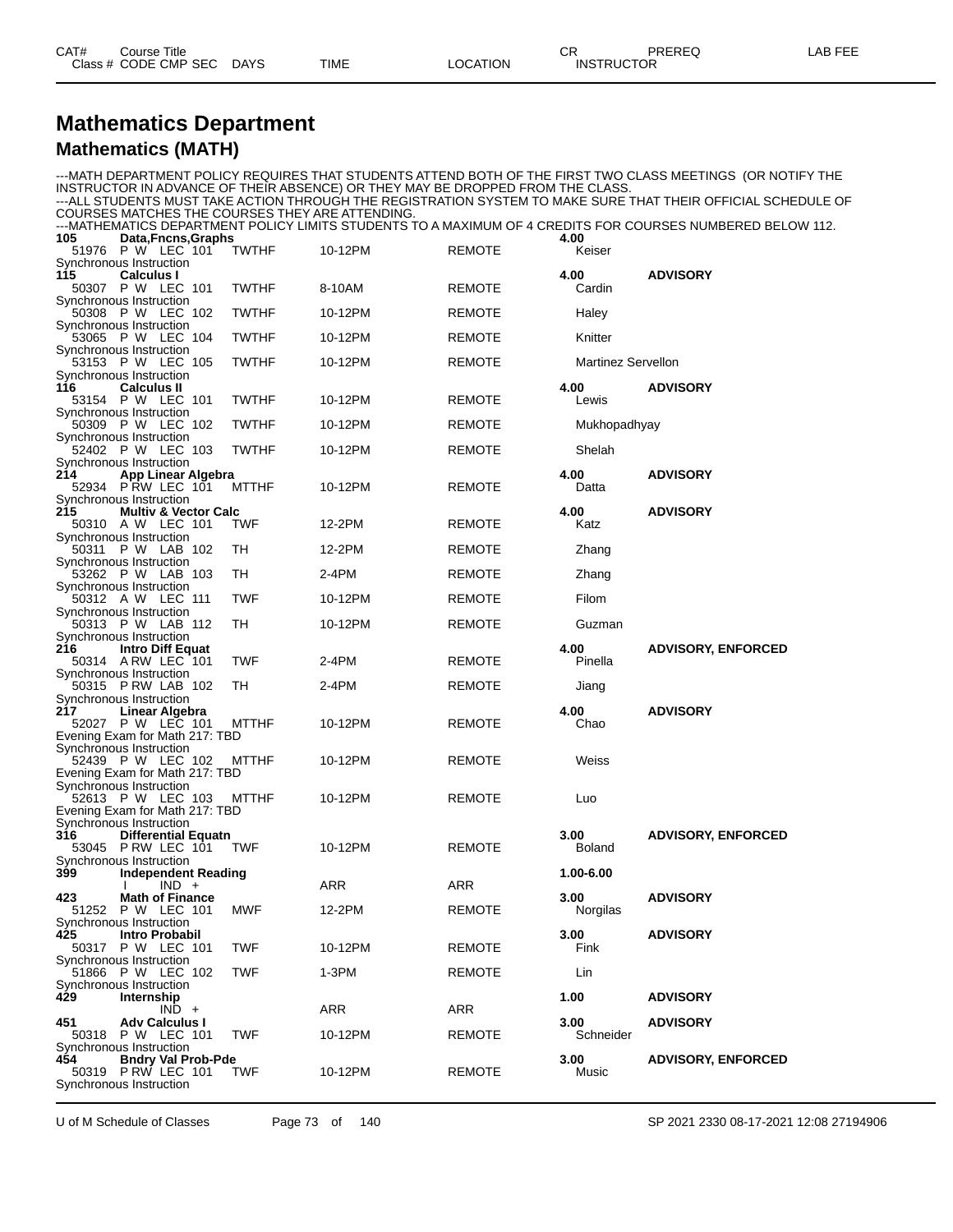| CAT# | Course Title<br>Class # CODE CMP SEC DAYS | TIME       | <b>LOCATION</b> | СR<br><b>INSTRUCTOR</b> | <b>PREREQ</b>   | LAB FEE |
|------|-------------------------------------------|------------|-----------------|-------------------------|-----------------|---------|
| 499  | Independent Reading                       |            |                 | 1.00-4.00               | <b>ADVISORY</b> |         |
| 700  | $IND +$<br>Dir Read-Research              | <b>ARR</b> | <b>ARR</b>      | 1.00-3.00               | <b>ADVISORY</b> |         |
|      | $IND +$                                   | <b>ARR</b> | <b>ARR</b>      |                         |                 |         |
| 990  | Diss-Precand<br>$IND +$                   | <b>ARR</b> | <b>ARR</b>      | 1.00-4.00               | <b>ADVISORY</b> |         |
| 995  | Diss-Cand<br>IND.<br>R<br>$+$             | ARR        | ARR             | 4.00                    | <b>ENFORCED</b> |         |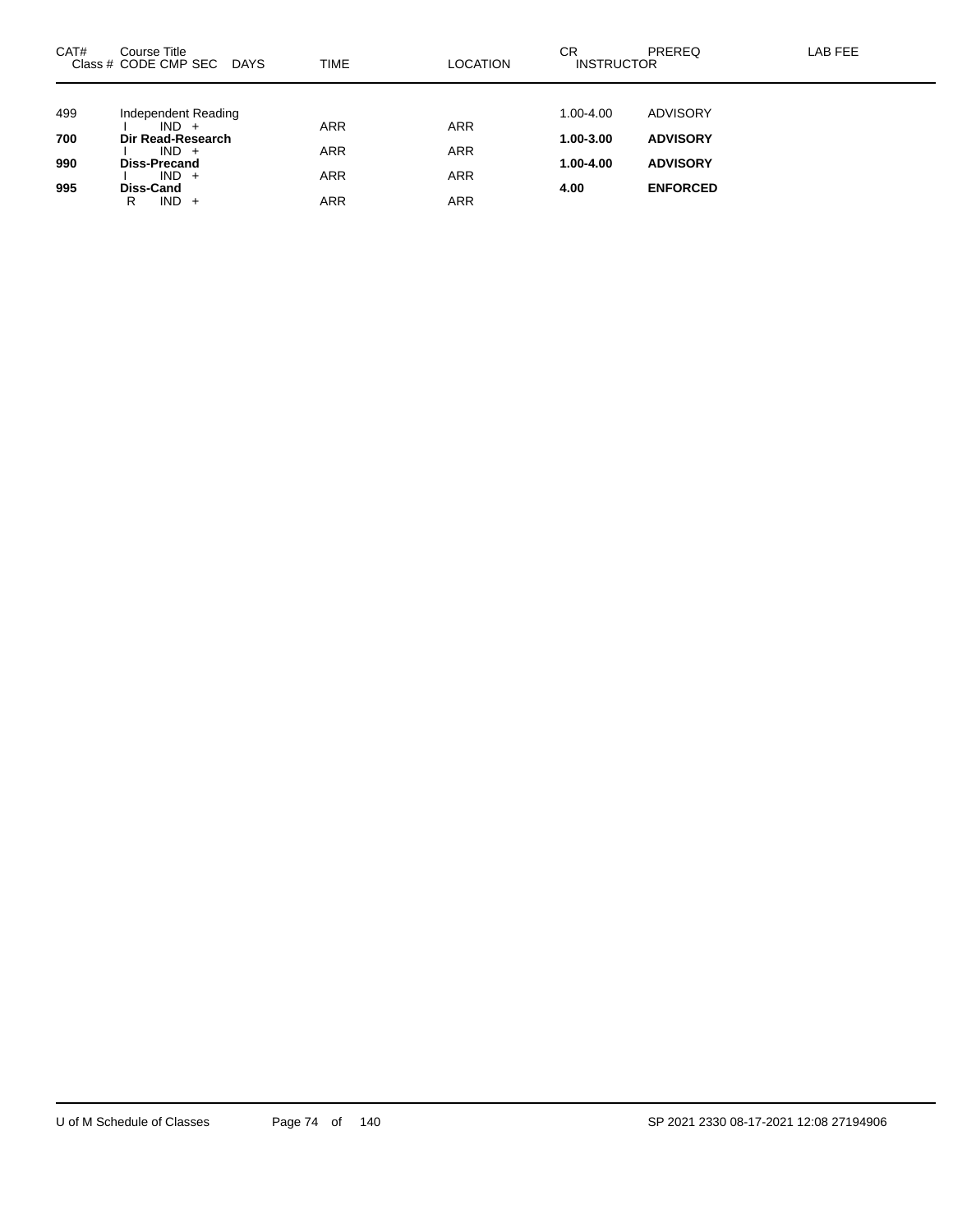| CAT# | Course Title         |             |             |                | ⌒冖<br>◡           | PREREQ | LAB FEF |
|------|----------------------|-------------|-------------|----------------|-------------------|--------|---------|
|      | Class # CODE CMP SEC | <b>DAYS</b> | <b>TIME</b> | <b>OCATION</b> | <b>INSTRUCTOR</b> |        |         |

#### **Medieval and Early Modern Studies Medieval and Early Modern Studies (MEMS)**

| 367   | <b>Shakespeare Plays</b> |        |               | 3.00      |                 | 90.00 |
|-------|--------------------------|--------|---------------|-----------|-----------------|-------|
| 52941 | TTH.<br>P W LEC 101      | 10-1PM | <b>REMOTE</b> | Trevor    |                 |       |
| 490   | <b>Directed Readings</b> |        |               | 1.00-4.00 | <b>ADVISORY</b> |       |
|       | <b>IND</b>               | ARR    | ARR           |           |                 |       |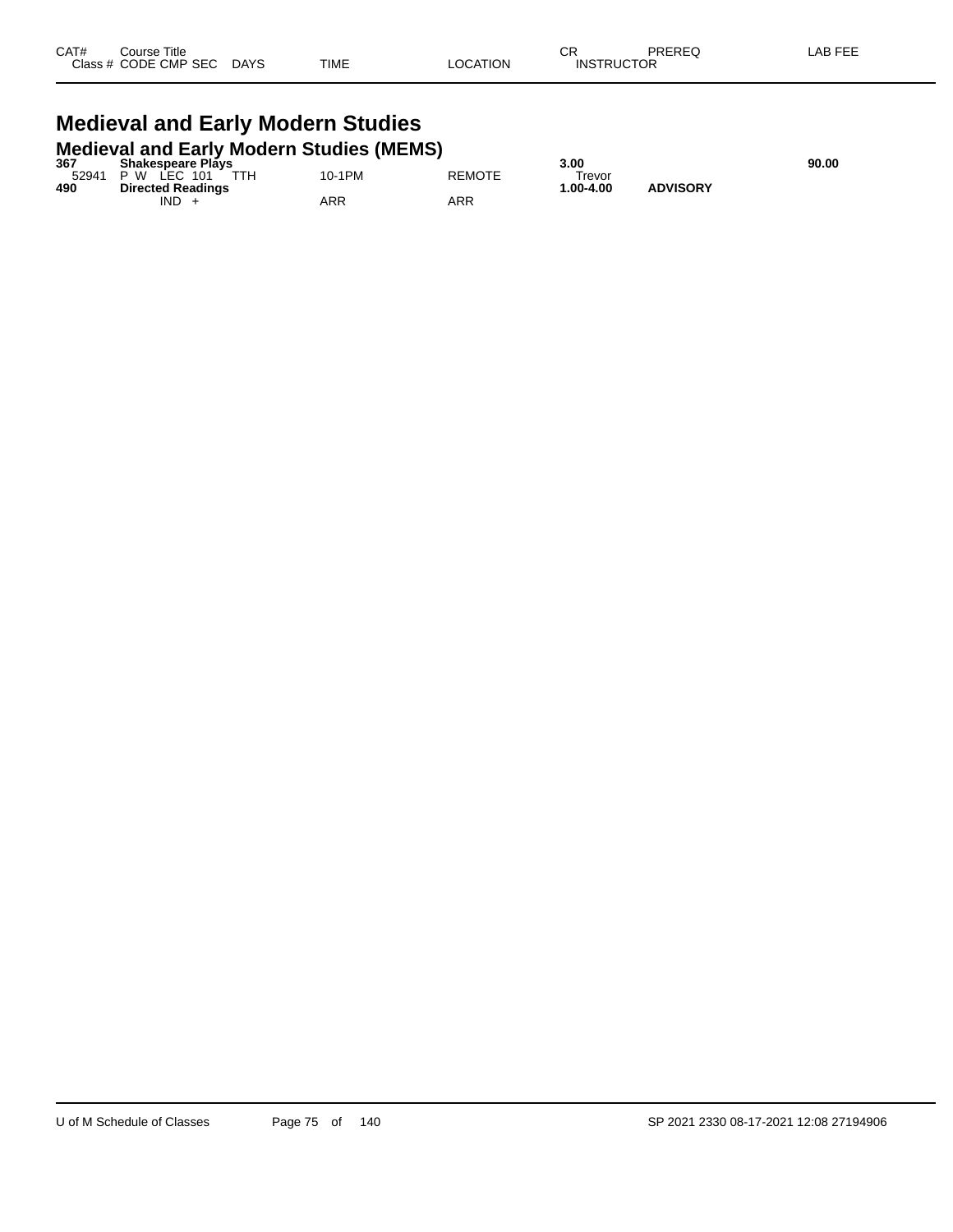## **Middle East Studies Department**

|              | Armenian Language (ARMENIAN)         |                                                                                                                  |               |               |                 |
|--------------|--------------------------------------|------------------------------------------------------------------------------------------------------------------|---------------|---------------|-----------------|
| 499          | Ind Study Armenian<br>$IND +$        | ARR                                                                                                              | <b>ARR</b>    | $1.00 - 4.00$ |                 |
|              | <b>Middle East Studies (MIDEAST)</b> |                                                                                                                  |               |               |                 |
| 207          | <b>Lnd Israel-Palestine</b>          |                                                                                                                  |               | 3.00          |                 |
|              | 52903 P W LEC 101 MW                 | 1-4PM                                                                                                            | <b>REMOTE</b> | Eliav         |                 |
|              |                                      | Course instruction is remote and synchronous. Enrolled students are expected to be available remotely during all |               |               |                 |
|              | scheduled class times.               |                                                                                                                  |               |               |                 |
| 235          | <b>Intro Old Test</b>                |                                                                                                                  |               | 3.00          |                 |
|              | 53248 P W LEC 101                    | <b>ARR</b>                                                                                                       | <b>REMOTE</b> | Schmidt       |                 |
|              |                                      | Course instruction is fully remote and asynchronous. Enrolled students are not expected to be available remotely |               |               |                 |
|              |                                      | during scheduled class times. Recorded lectures will be accessible to all enrolled students.                     |               |               |                 |
| 291          | <b>HU Topics in MES</b>              |                                                                                                                  |               | 3.00          |                 |
|              | 52787 P W SEM 101 TTH                | $1-4PM$                                                                                                          | <b>REMOTE</b> | Scott         |                 |
|              | Sympathy for the Devil               |                                                                                                                  |               |               |                 |
|              |                                      | Course instruction is remote and synchronous. Enrolled students are expected to be available remotely during all |               |               |                 |
|              | scheduled class times.               |                                                                                                                  |               |               |                 |
| 340          | <b>G Khan to Taliban</b>             |                                                                                                                  |               | 3.00          |                 |
|              | 53325 PIW LEC 101 TWTH               | 1-3PM                                                                                                            | <b>REMOTE</b> | Northrop      |                 |
|              |                                      | Tuesday and Wednesday lectures are asynchronous. Discussions are typically held on Thursdays and will be         |               |               |                 |
| synchronous. |                                      |                                                                                                                  |               |               |                 |
| 498          | <b>Senior Honors Thesis</b>          |                                                                                                                  |               | 1.00-4.00     |                 |
|              | $IND +$                              | <b>ARR</b>                                                                                                       | <b>ARR</b>    |               |                 |
| 699          | <b>Dir Grad Readings</b>             |                                                                                                                  |               | 1.00-3.00     | <b>ADVISORY</b> |
|              | $IND +$                              | <b>ARR</b>                                                                                                       | <b>ARR</b>    |               |                 |
| 990          | <b>Diss Pre-Cand</b>                 |                                                                                                                  |               | 1.00-4.00     | <b>ADVISORY</b> |
|              | $IND +$                              | <b>ARR</b>                                                                                                       | <b>ARR</b>    |               |                 |
| 995          | <b>Dissertation Res</b>              |                                                                                                                  |               | 4.00          | <b>ENFORCED</b> |
|              | $IND +$<br>DR.                       | <b>ARR</b>                                                                                                       | <b>ARR</b>    |               |                 |
|              |                                      |                                                                                                                  |               |               |                 |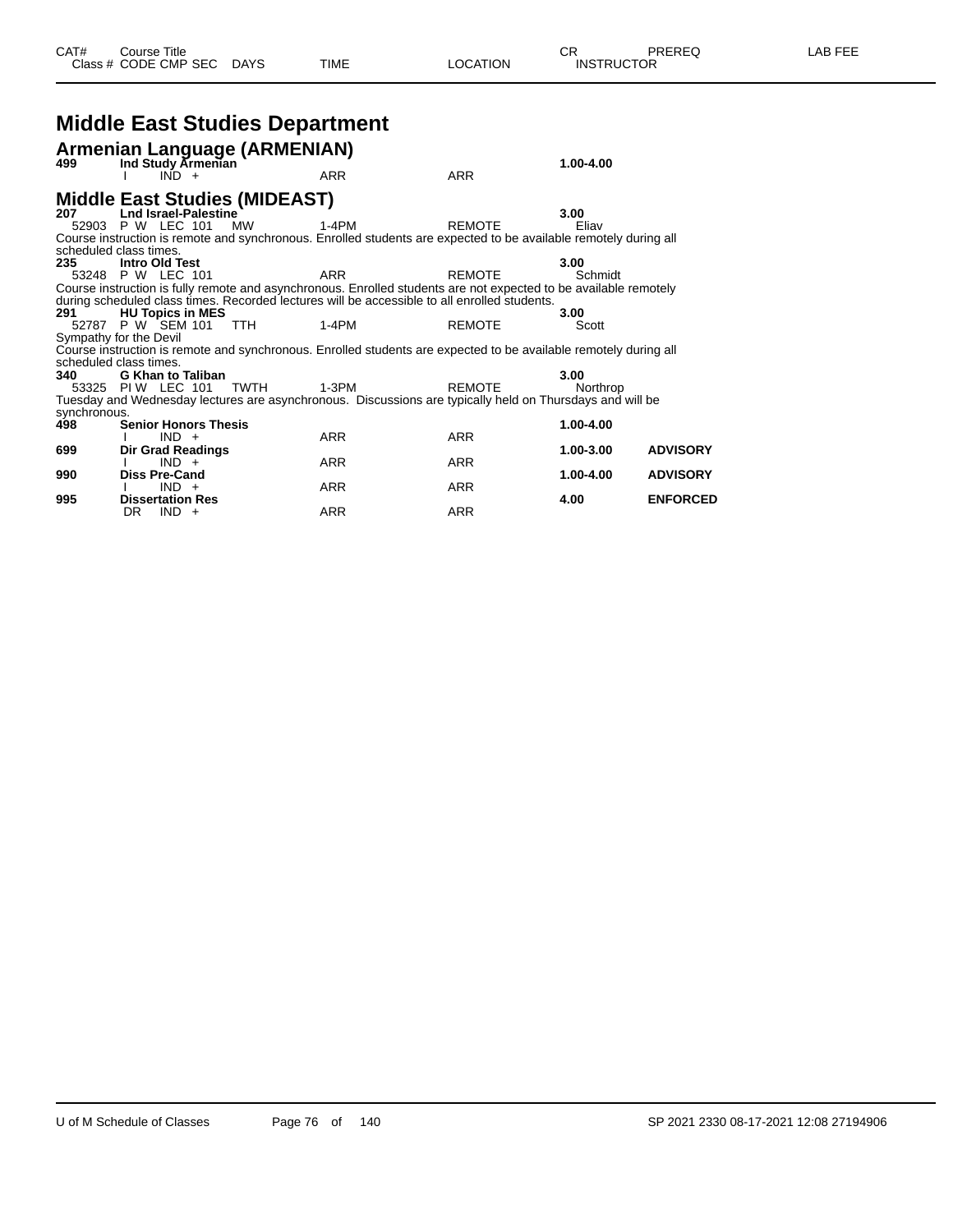| CAT# | Course Title               |      |      | OD.<br>◡ |                   | PREREC | _AB FEF |
|------|----------------------------|------|------|----------|-------------------|--------|---------|
|      | Class # CODE CMP SEC<br>__ | DAYS | TIME | OCATION  | <b>INSTRUCTOR</b> |        |         |

#### **Molecular, Cellular, and Developmental Biology Molecular, Cellular and Developmental Biology (MCDB)**

| 300   | <b>Undergrad Research</b>             |            | <b>-- 1</b>   | ,<br>1.00-3.00 | <b>ADVISORY</b>           |
|-------|---------------------------------------|------------|---------------|----------------|---------------------------|
|       | $IND +$                               | <b>ARR</b> | <b>ARR</b>    |                |                           |
| 310   | <b>Intro Biochemistry</b>             |            |               | 4.00           | <b>ADVISORY, ENFORCED</b> |
| 50188 | LEC 101<br><b>MTW</b><br>AIR.         | 11-1PM     | <b>REMOTE</b> | Akey           |                           |
| 50189 | <b>DIS</b><br>M<br><b>PIRW</b><br>102 | 1-230PM    | <b>REMOTE</b> | Joshi          |                           |
| 50190 | <b>DIS</b><br><b>PIRW</b><br>103      | 1-230PM    | <b>REMOTE</b> | Joshi          |                           |
| 50191 | W<br><b>DIS</b><br><b>PIRW</b><br>104 | 1-230PM    | <b>REMOTE</b> | Joshi          |                           |
| 53127 | <b>DIS</b><br>M<br><b>PIRW</b><br>105 | 1-230PM    | <b>REMOTE</b> | Shaver         |                           |
| 53128 | <b>DIS</b><br><b>PIRW</b><br>106      | 1-230PM    | <b>REMOTE</b> | Shaver         |                           |
| 53129 | PIRW DIS<br>W<br>107                  | 1-230PM    | <b>REMOTE</b> | Shaver         |                           |
| 360   | Neurobio, Research                    |            |               | 2.00-3.00      | <b>ENFORCED</b>           |
|       | $IND +$<br>IR                         | <b>ARR</b> | <b>ARR</b>    |                |                           |
| 400   | <b>Advanced Research</b>              |            |               | 1.00-3.00      | <b>ADVISORY, ENFORCED</b> |
|       | $IND +$<br>IR                         | <b>ARR</b> | <b>ARR</b>    |                |                           |
| 426   | <b>Molec Endocrinology</b>            |            |               | 3.00           | <b>ENFORCED</b>           |
| 53188 | PIRW LEC 101<br>TWTH                  | $2-4PM$    | <b>REMOTE</b> | Duan           |                           |
| 700   | <b>Advanced Studies</b>               |            |               | 1.00-8.00      | <b>ADVISORY</b>           |
|       | $IND +$                               | ARR        | ARR           |                |                           |
| 801   | <b>Supervised Teaching</b>            |            |               | 1.00-2.00      | <b>ADVISORY</b>           |
|       | $IND +$                               | ARR        | ARR           |                |                           |
| 990   | Diss-Precand                          |            |               | 1.00-8.00      | <b>ADVISORY</b>           |
|       | $IND +$                               | ARR        | ARR           |                |                           |
| 995   | Diss-Cand                             |            |               | 4.00-8.00      | <b>ENFORCED</b>           |
|       | IND.<br>R<br>$\ddot{}$                | ARR        | <b>ARR</b>    |                |                           |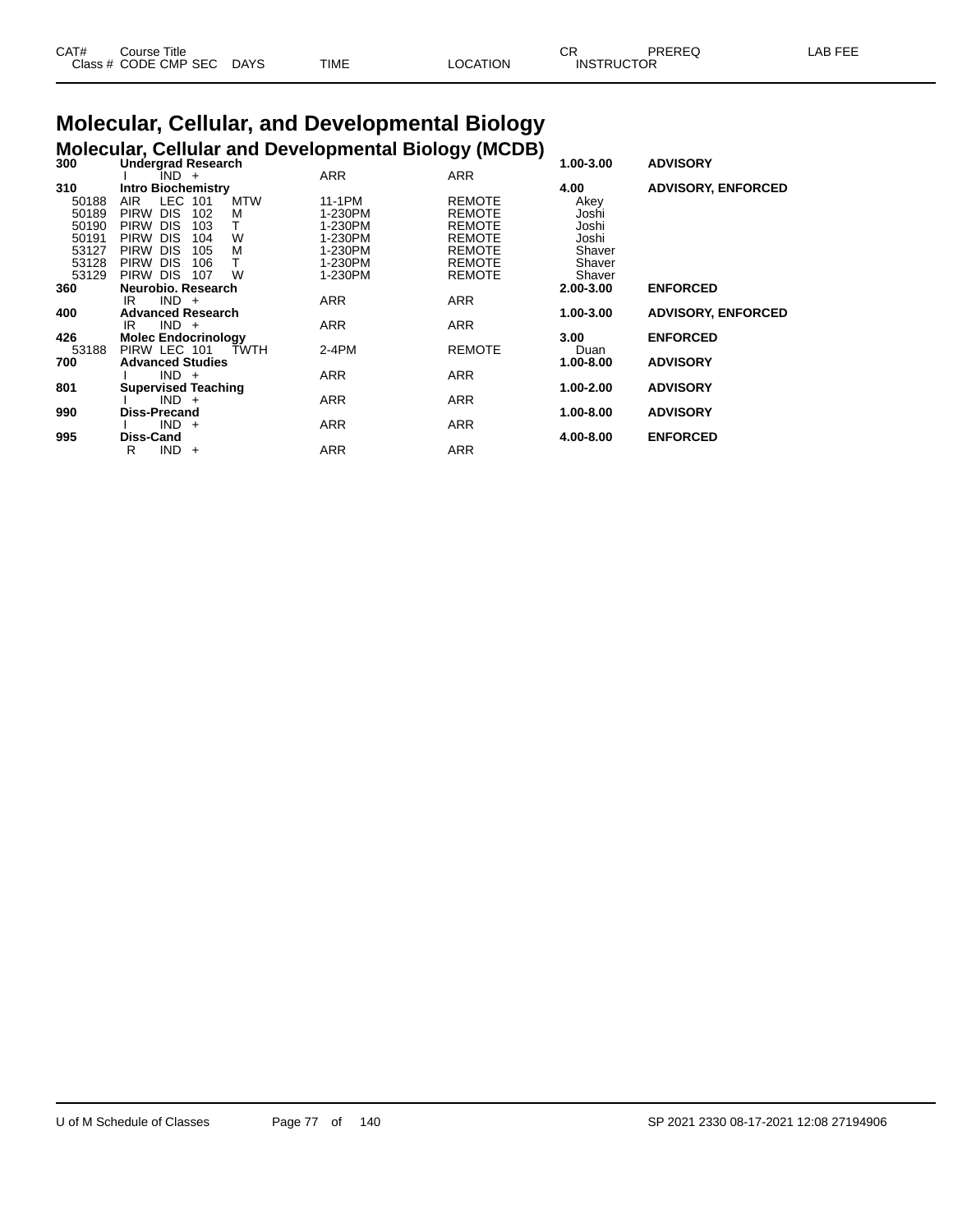| CAT#<br>Close: | Title<br>`ourse<br>ں ب<br><b>CODE CMP SEC</b><br>$ -$ | <b>DAYS</b><br>$\sim$ | <b>TIME</b> | TION | ∼⊏<br>◡◠<br>INS<br>- 10 | DDEDEA<br>∼<br>$\cdot$ . $\sim$<br>TOR | $  -$ |
|----------------|-------------------------------------------------------|-----------------------|-------------|------|-------------------------|----------------------------------------|-------|
|                |                                                       |                       |             |      |                         |                                        |       |

## **Organizational Studies**

|  |         | Undergrad Internship | <b>Organizational Studies (ORGSTUDY)</b><br>299   Undergrad Internship |     | 1.00 | <b>ADVISORY</b> |
|--|---------|----------------------|------------------------------------------------------------------------|-----|------|-----------------|
|  | $IND +$ |                      | ARR                                                                    | ARR |      |                 |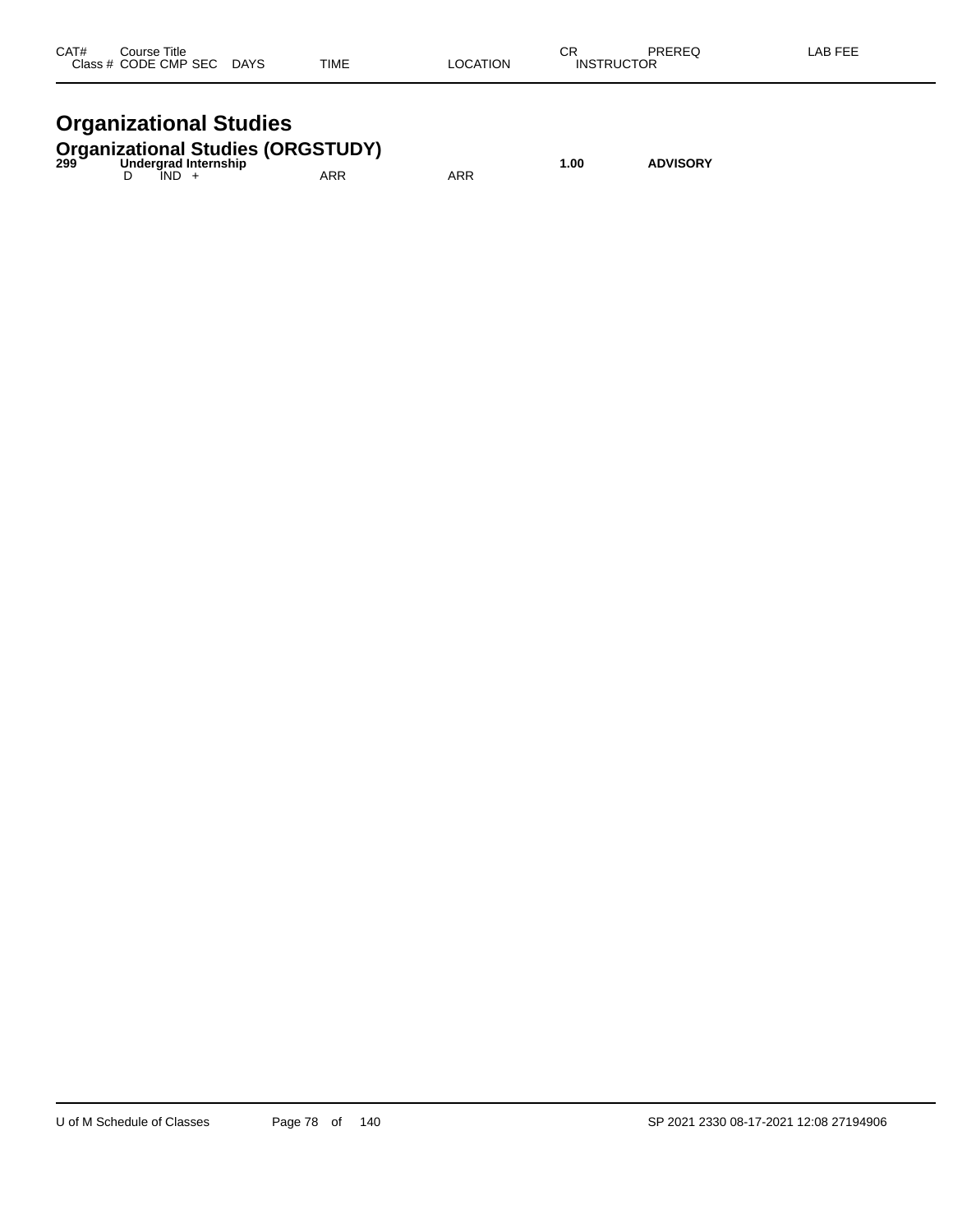| CAT# | Course Title<br>Class # CODE CMP SEC | DAYS | TIME | LOCATION | ◡<br><b>INSTRUCTOR</b> | ODEDEC | AB FFF |
|------|--------------------------------------|------|------|----------|------------------------|--------|--------|
|------|--------------------------------------|------|------|----------|------------------------|--------|--------|

# **Philosophy Department**

|              | <b>Philosophy (PHIL)</b>                 |           |            |               |               |                 |
|--------------|------------------------------------------|-----------|------------|---------------|---------------|-----------------|
| 101          | Intro to Phil                            |           |            |               | 2.00          |                 |
| 53249        | P W<br>LEC 101                           | TTH       | $2-4PM$    | <b>REMOTE</b> | Corredor      |                 |
| 151<br>53250 | <b>Personal Decisions</b><br>P W LEC 101 | TTH       | 4-6PM      | <b>REMOTE</b> | 2.00<br>Soter |                 |
| 303          | <b>Intro Symbol Logic</b>                |           |            |               | 3.00          |                 |
| 53251        | P W LEC 101                              | MW        | $3-6$ PM   | <b>REMOTE</b> | Sun           |                 |
| 361          | <b>Ethics</b>                            |           |            |               | 3.00          | <b>ENFORCED</b> |
| 53252        | P RW LEC 101                             | <b>MW</b> | 12-3PM     | <b>REMOTE</b> | Patwardhan    |                 |
| 399          | <b>Independent Studies</b>               |           |            |               | 1.00-4.00     | <b>ADVISORY</b> |
| 499          | $IND +$<br>IR<br><b>Senior Honors</b>    |           | <b>ARR</b> | <b>ARR</b>    | 2.00          | <b>ADVISORY</b> |
|              | $IND +$                                  |           | <b>ARR</b> | <b>ARR</b>    |               |                 |
| 596          | <b>Reading Course</b>                    |           |            |               | 2.00-3.00     | <b>ADVISORY</b> |
|              | $\overline{IND}$ +<br>IR                 |           | <b>ARR</b> | <b>ARR</b>    |               |                 |
| 599          | <b>Doss Reading</b>                      |           |            |               | 2.00-3.00     | <b>ADVISORY</b> |
|              | $IND +$<br>IR                            |           | <b>ARR</b> | <b>ARR</b>    |               |                 |
| 600          | <b>Advanced Studies</b><br>$IND +$<br>IR |           | <b>ARR</b> | <b>ARR</b>    | 2.00          | <b>ADVISORY</b> |
| 990          | Diss-Precand                             |           |            |               | 1.00-4.00     | <b>ADVISORY</b> |
|              | <b>IND</b><br>IR<br>$+$                  |           | <b>ARR</b> | <b>ARR</b>    |               |                 |
| 995          | <b>Diss-Cand</b>                         |           |            |               | 4.00          | <b>ENFORCED</b> |
|              | IND.<br>IR<br>$+$                        |           | ARR        | <b>ARR</b>    |               |                 |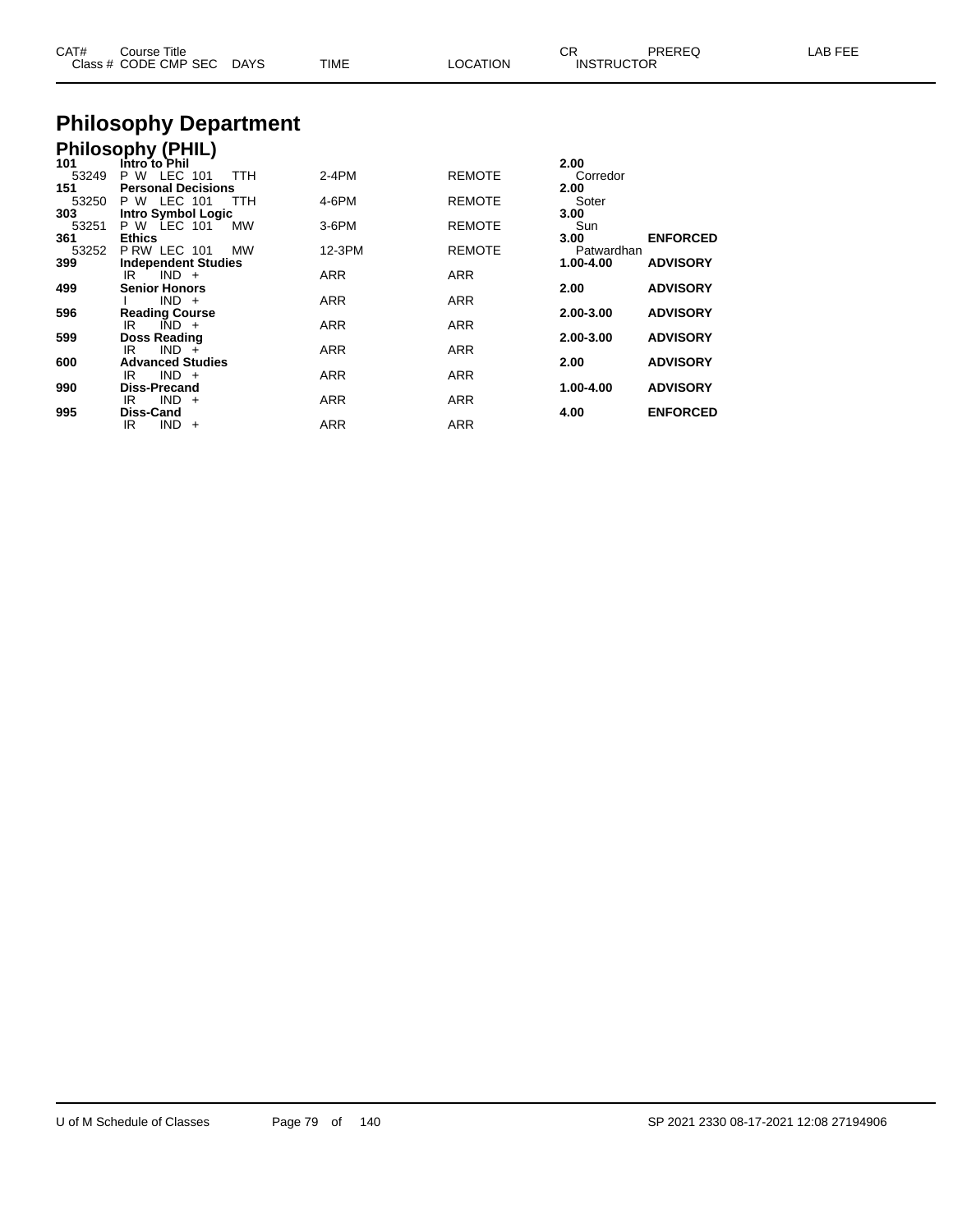| CAT# | Title<br>Course            |      |      |          | ∼г<br>◡◠          | PREREQ | $\lambda$ . $\Gamma$ $\Gamma$<br>–AB ⊺<br>---<br>-- |
|------|----------------------------|------|------|----------|-------------------|--------|-----------------------------------------------------|
|      | Class # CODE CMP SEC<br>__ | DAYS | TIME | _OCATION | <b>INSTRUCTOR</b> |        |                                                     |

#### **Physics Department Physics (PHYSICS)**

|                   |                             |         |           |                                                             | THAT THEIR OFFICIAL SCHEDULE OF COURSES MATCHES THE COURSES THEY ARE ATTENDING.                                  |               |               | ---A STUDENT WHO DOES NOT ATTEND THE FIRST MEETING OF A BIOLOGY, CHEMISTRY, OR PHYSICS LABORATORY MAY BE DROPPED<br>FROM THE COURSE FOR NON-ATTENDANCE. ALL STUDENTS MUST TAKE ACTION THROUGH THE REGISTRATION SYSTEM TO MAKE SURE |       |
|-------------------|-----------------------------|---------|-----------|-------------------------------------------------------------|------------------------------------------------------------------------------------------------------------------|---------------|---------------|------------------------------------------------------------------------------------------------------------------------------------------------------------------------------------------------------------------------------------|-------|
| 135               | <b>Phys Life Science I</b>  |         |           |                                                             |                                                                                                                  |               | 4.00          | <b>ADVISORY</b>                                                                                                                                                                                                                    |       |
| 52010 PIW LEC 101 |                             |         |           | Students should elect Physics 136 as the corresponding lab. | <b>ARR</b>                                                                                                       | <b>REMOTE</b> | Lau           |                                                                                                                                                                                                                                    |       |
| 53390 A<br>136    | Life Sciences Lab I         | MID 102 |           | F                                                           | $2-3PM$                                                                                                          | <b>REMOTE</b> | 1.00          | <b>ADVISORY</b>                                                                                                                                                                                                                    | 25.00 |
| 52012             | PIW LAB 101                 |         |           | МW                                                          | 10-12PM                                                                                                          | REMOTE        | Steinberg     |                                                                                                                                                                                                                                    |       |
| 52013             | <b>PIW LAB 102</b>          |         |           | <b>MW</b>                                                   | 12-2PM                                                                                                           | <b>REMOTE</b> | Steinberg     |                                                                                                                                                                                                                                    |       |
| 52014             | <b>PIW LAB 103</b>          |         |           | МW                                                          | 4-6PM                                                                                                            | <b>REMOTE</b> | Humane        |                                                                                                                                                                                                                                    |       |
| 52015             | PI W                        | LAB 104 |           | TTH                                                         | 8-10AM                                                                                                           | <b>REMOTE</b> | Steinberg     |                                                                                                                                                                                                                                    |       |
| 52016             | PIW LAB 105                 |         |           | <b>TTH</b>                                                  | 10-12PM                                                                                                          | <b>REMOTE</b> | Birch         |                                                                                                                                                                                                                                    |       |
|                   | PIW LAB 106                 |         |           | TTH                                                         | 12-2PM                                                                                                           | <b>REMOTE</b> | Kerber        |                                                                                                                                                                                                                                    |       |
| 53137<br>53156    | PIW LAB 107                 |         |           |                                                             |                                                                                                                  |               |               |                                                                                                                                                                                                                                    |       |
|                   |                             |         |           | TTH                                                         | 4-6PM                                                                                                            | <b>REMOTE</b> | Kerber        | <b>ADVISORY</b>                                                                                                                                                                                                                    |       |
| 140               | <b>General Physics I</b>    |         |           |                                                             |                                                                                                                  |               | 4.00          |                                                                                                                                                                                                                                    |       |
| 50331             | PIW LEC 101                 |         |           | <b>MTTHF</b>                                                | 12-2PM                                                                                                           | <b>REMOTE</b> | Eckhause      |                                                                                                                                                                                                                                    |       |
| 141               | <b>Elementary Lab I</b>     |         |           |                                                             |                                                                                                                  |               | 1.00          |                                                                                                                                                                                                                                    | 25.00 |
| 50332             | PIW LAB 101                 |         |           | <b>MW</b>                                                   | 2-4PM                                                                                                            | <b>REMOTE</b> | Dash          |                                                                                                                                                                                                                                    |       |
| 50333             | PIW LAB 102                 |         |           | <b>TTH</b>                                                  | 8-10AM                                                                                                           | <b>REMOTE</b> | Dash          |                                                                                                                                                                                                                                    |       |
| 235               | <b>Phy Life Sciences II</b> |         |           |                                                             |                                                                                                                  |               | 4.00          | <b>ADVISORY</b>                                                                                                                                                                                                                    |       |
| 52011             | <b>PIW LEC 101</b>          |         |           |                                                             | <b>ARR</b>                                                                                                       | <b>REMOTE</b> | Chaney        |                                                                                                                                                                                                                                    |       |
| 235               | <b>Phy Life Sciences II</b> |         |           |                                                             |                                                                                                                  |               | 4.00          | <b>ADVISORY</b>                                                                                                                                                                                                                    |       |
|                   | P W LEC 101                 |         |           | $-F$                                                        | 12-2PM                                                                                                           | <b>REMOTE</b> |               |                                                                                                                                                                                                                                    |       |
|                   |                             |         |           |                                                             | This course will have three asynchronous lectures with Friday sessions being mandatory (online). Students should |               |               |                                                                                                                                                                                                                                    |       |
|                   |                             |         |           | elect PHYSICS 236 as the corresponding lab.                 |                                                                                                                  |               |               |                                                                                                                                                                                                                                    |       |
| 235               | <b>Phy Life Sciences II</b> |         |           |                                                             |                                                                                                                  |               | 4.00          | <b>ADVISORY</b>                                                                                                                                                                                                                    |       |
| 53400 A           |                             | MID 102 |           | TH                                                          | 6-8PM                                                                                                            | <b>REMOTE</b> |               |                                                                                                                                                                                                                                    |       |
|                   |                             |         |           | Exams in 2021 will be held on May 20, June 3, and June 17.  |                                                                                                                  |               |               |                                                                                                                                                                                                                                    |       |
| 236               | Life Sciences Lab II        |         |           |                                                             |                                                                                                                  |               | 1.00          | <b>ADVISORY</b>                                                                                                                                                                                                                    | 37.00 |
| 52017 PIW LAB 101 |                             |         |           | МW                                                          | 10-12PM                                                                                                          | <b>REMOTE</b> | Walker        |                                                                                                                                                                                                                                    |       |
| 52018             | PIW LAB 102                 |         |           | <b>MW</b>                                                   | 2-4PM                                                                                                            | <b>REMOTE</b> | <b>Barnes</b> |                                                                                                                                                                                                                                    |       |
| 52019             | PI W                        | LAB 103 |           | <b>MW</b>                                                   | 4-6PM                                                                                                            | <b>REMOTE</b> | <b>Barnes</b> |                                                                                                                                                                                                                                    |       |
| 52020             | PI W                        | LAB 104 |           | <b>TTH</b>                                                  | 8-10AM                                                                                                           | <b>REMOTE</b> | Mitchell      |                                                                                                                                                                                                                                    |       |
| 53126             | <b>PIW LAB 105</b>          |         |           | TTH                                                         | 10-12PM                                                                                                          | <b>REMOTE</b> | <b>Bates</b>  |                                                                                                                                                                                                                                    |       |
| 53132             | PIW LAB 106                 |         |           | <b>TTH</b>                                                  | $2-4PM$                                                                                                          | <b>REMOTE</b> | <b>Bates</b>  |                                                                                                                                                                                                                                    |       |
| 53133             | PIW LAB 107                 |         |           | TTH                                                         | 4-6PM                                                                                                            | <b>REMOTE</b> | <b>Bates</b>  |                                                                                                                                                                                                                                    |       |
| 240               | <b>General Physics II</b>   |         |           |                                                             |                                                                                                                  |               | 4.00          | <b>ADVISORY</b>                                                                                                                                                                                                                    |       |
| 50334             | PIW LEC 101                 |         |           | <b>MTTHF</b>                                                | 2-4PM                                                                                                            | <b>REMOTE</b> | Winn          |                                                                                                                                                                                                                                    |       |
| 241               | <b>Elementary Lab II</b>    |         |           |                                                             |                                                                                                                  |               | 1.00          | <b>ADVISORY</b>                                                                                                                                                                                                                    | 37.00 |
| 50335             | PIW LAB 101                 |         |           | MW                                                          | 12-2PM                                                                                                           | REMOTE        | Wetter        |                                                                                                                                                                                                                                    |       |
| 50336             | <b>PIW LAB 102</b>          |         |           | <b>TTH</b>                                                  | 8-10AM                                                                                                           | <b>REMOTE</b> | Wetter        |                                                                                                                                                                                                                                    |       |
| 415               | <b>Undergrad Research</b>   |         |           |                                                             |                                                                                                                  |               | 1.00-6.00     |                                                                                                                                                                                                                                    |       |
|                   |                             | $IND +$ |           |                                                             | ARR                                                                                                              | ARR           |               |                                                                                                                                                                                                                                    |       |
| 496               | <b>Senior Thesis I</b>      |         |           |                                                             |                                                                                                                  |               | 2.00-3.00     | <b>ADVISORY</b>                                                                                                                                                                                                                    |       |
|                   |                             | $IND +$ |           |                                                             | ARR                                                                                                              | ARR           |               |                                                                                                                                                                                                                                    |       |
| 497               | <b>Senior Thesis II</b>     |         |           |                                                             |                                                                                                                  |               | 2.00-3.00     | <b>ADVISORY</b>                                                                                                                                                                                                                    |       |
|                   |                             | $IND +$ |           |                                                             | ARR                                                                                                              | ARR           |               |                                                                                                                                                                                                                                    |       |
| 498               | Intr Res-Honors Stu         |         |           |                                                             |                                                                                                                  |               | 2.00-3.00     | <b>ADVISORY</b>                                                                                                                                                                                                                    |       |
|                   |                             | $IND +$ |           |                                                             | ARR                                                                                                              | ARR           |               |                                                                                                                                                                                                                                    |       |
| 499               | Intr Res-Honors Stu         |         |           |                                                             |                                                                                                                  |               | 2.00-3.00     | <b>ADVISORY</b>                                                                                                                                                                                                                    |       |
|                   |                             | $IND +$ |           |                                                             | ARR                                                                                                              | ARR           |               |                                                                                                                                                                                                                                    |       |
| 515               | <b>Supervised Research</b>  |         |           |                                                             |                                                                                                                  |               | 4.00-6.00     | <b>ADVISORY</b>                                                                                                                                                                                                                    |       |
|                   |                             | $IND +$ |           |                                                             | ARR                                                                                                              | <b>ARR</b>    |               |                                                                                                                                                                                                                                    |       |
| 715               | <b>Special Prob-Grad</b>    |         |           |                                                             |                                                                                                                  |               | 1.00-6.00     | <b>ADVISORY</b>                                                                                                                                                                                                                    |       |
|                   |                             | $IND +$ |           |                                                             | ARR                                                                                                              | ARR           |               |                                                                                                                                                                                                                                    |       |
| 990               | Diss-Precand                |         |           |                                                             |                                                                                                                  |               |               | <b>ADVISORY</b>                                                                                                                                                                                                                    |       |
|                   |                             | IND.    | $\ddot{}$ |                                                             | ARR                                                                                                              | ARR           | 1.00-4.00     |                                                                                                                                                                                                                                    |       |
|                   |                             |         |           |                                                             |                                                                                                                  |               |               |                                                                                                                                                                                                                                    |       |
| 995               | Diss-Cand<br>IR             |         |           |                                                             | <b>ARR</b>                                                                                                       | <b>ARR</b>    | 4.00          | <b>ENFORCED</b>                                                                                                                                                                                                                    |       |
|                   |                             | $IND +$ |           |                                                             |                                                                                                                  |               |               |                                                                                                                                                                                                                                    |       |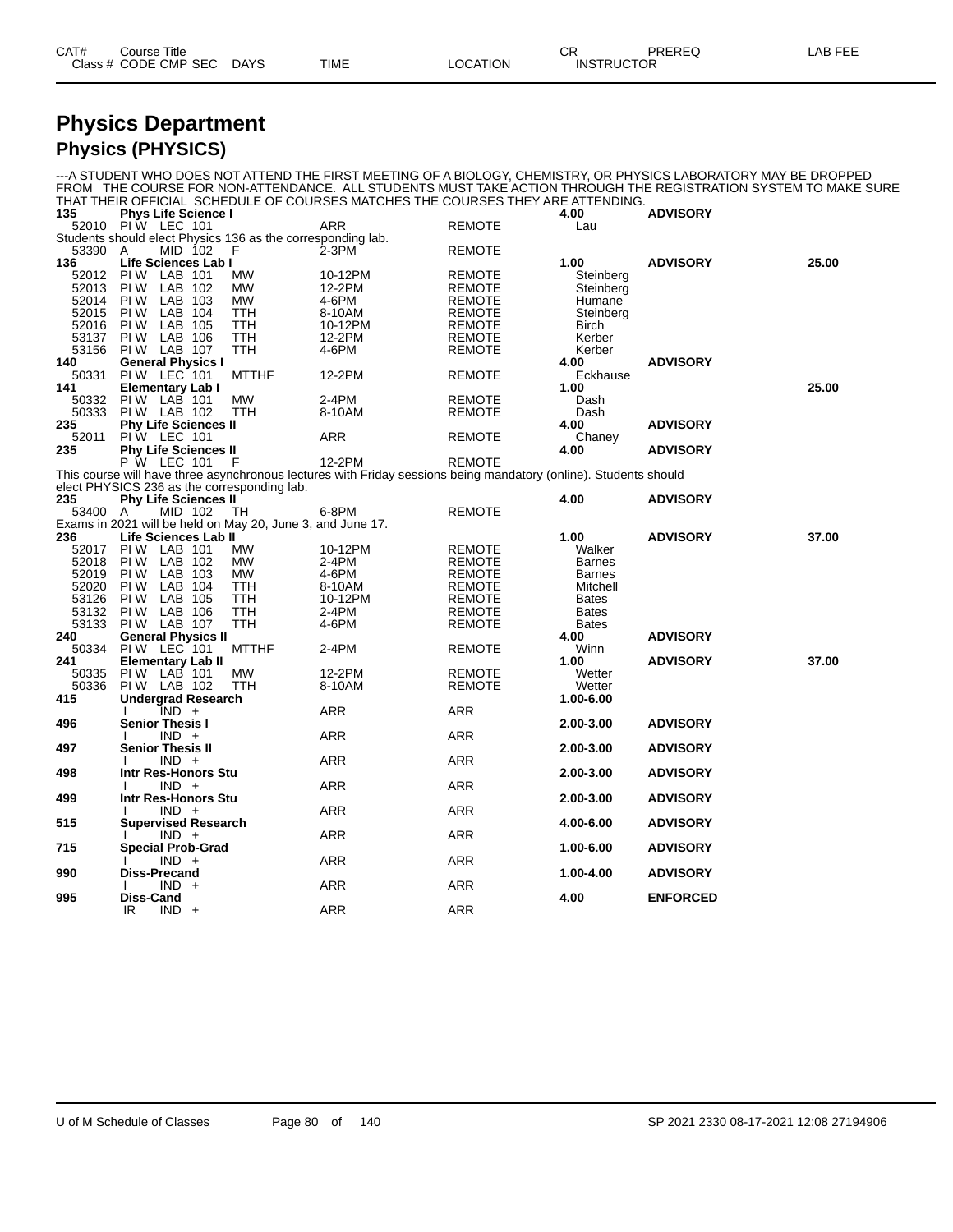| CAT# | Course Title         |             |             |                 | ∩n<br>◡           | PREREC | _AB FEF |
|------|----------------------|-------------|-------------|-----------------|-------------------|--------|---------|
|      | Class # CODE CMP SEC | <b>DAYS</b> | <b>TIME</b> | <b>LOCATION</b> | <b>INSTRUCTOR</b> |        |         |
|      |                      |             |             |                 |                   |        |         |

# **Political Science Department**

| <b>Political Science (POLSCI)</b><br>299 POLSCI Internship |                   |                                            |  |              |            |               |                    |                 |  |  |
|------------------------------------------------------------|-------------------|--------------------------------------------|--|--------------|------------|---------------|--------------------|-----------------|--|--|
|                                                            |                   |                                            |  |              |            |               | 1.00               | <b>ADVISORY</b> |  |  |
|                                                            | D                 | $IND +$                                    |  |              | <b>ARR</b> | <b>ARR</b>    |                    |                 |  |  |
| 300<br>52668                                               |                   | <b>Quant Emp Mthd PolSc</b><br>PIW LEC 101 |  | <b>MTWTH</b> | $2-4PM$    | <b>REMOTE</b> | 4.00<br><b>Kim</b> | <b>ADVISORY</b> |  |  |
| 384                                                        |                   | <b>Directed Studies</b>                    |  |              | <b>ARR</b> | <b>ARR</b>    | 1.00-3.00          |                 |  |  |
| 389                                                        | <b>Topics</b>     | $IND +$                                    |  |              |            |               | 3.00               | <b>ADVISORY</b> |  |  |
| 52911                                                      | PL                | <b>REC 101</b>                             |  | <b>MTW</b>   | 12-2PM     | <b>REMOTE</b> | Xiang, Mauri       |                 |  |  |
| Politics of Public Health                                  |                   |                                            |  |              |            |               |                    |                 |  |  |
|                                                            | 53150 PIW REC 102 |                                            |  | MTTH         | 3-5PM      | <b>REMOTE</b> | Morell             |                 |  |  |
| Gender and American Politics                               |                   |                                            |  |              |            |               |                    |                 |  |  |
| 53381 PI                                                   |                   | <b>REC 103</b>                             |  | MTTH         | 3-5PM      | <b>ARR</b>    | Pineda             |                 |  |  |
| Race Politics and Pop Culture                              |                   |                                            |  |              |            |               |                    |                 |  |  |
| 399                                                        |                   | <b>Adv Internship</b>                      |  |              |            |               | 3.00               | <b>ADVISORY</b> |  |  |
|                                                            |                   | $IND +$                                    |  |              | <b>ARR</b> | <b>ARR</b>    |                    |                 |  |  |
| 691                                                        |                   | <b>Directed Reading</b><br>$IND +$         |  |              | <b>ARR</b> | <b>ARR</b>    | 1.00-6.00          | <b>ADVISORY</b> |  |  |
| 891                                                        |                   | <b>Directed Research</b>                   |  |              |            |               | 1.00-6.00          | <b>ADVISORY</b> |  |  |
|                                                            |                   | $IND +$                                    |  |              | <b>ARR</b> | <b>ARR</b>    |                    |                 |  |  |
| 990                                                        |                   | <b>Diss-Precand</b>                        |  |              |            |               | 1.00-4.00          | <b>ADVISORY</b> |  |  |
|                                                            |                   | $IND +$                                    |  |              | <b>ARR</b> | <b>ARR</b>    |                    |                 |  |  |
| 995                                                        | Diss-Cand         |                                            |  |              |            |               | 4.00               | <b>ENFORCED</b> |  |  |
|                                                            | IR.               | IND.<br>$+$                                |  |              | <b>ARR</b> | <b>ARR</b>    |                    |                 |  |  |
|                                                            |                   |                                            |  |              |            |               |                    |                 |  |  |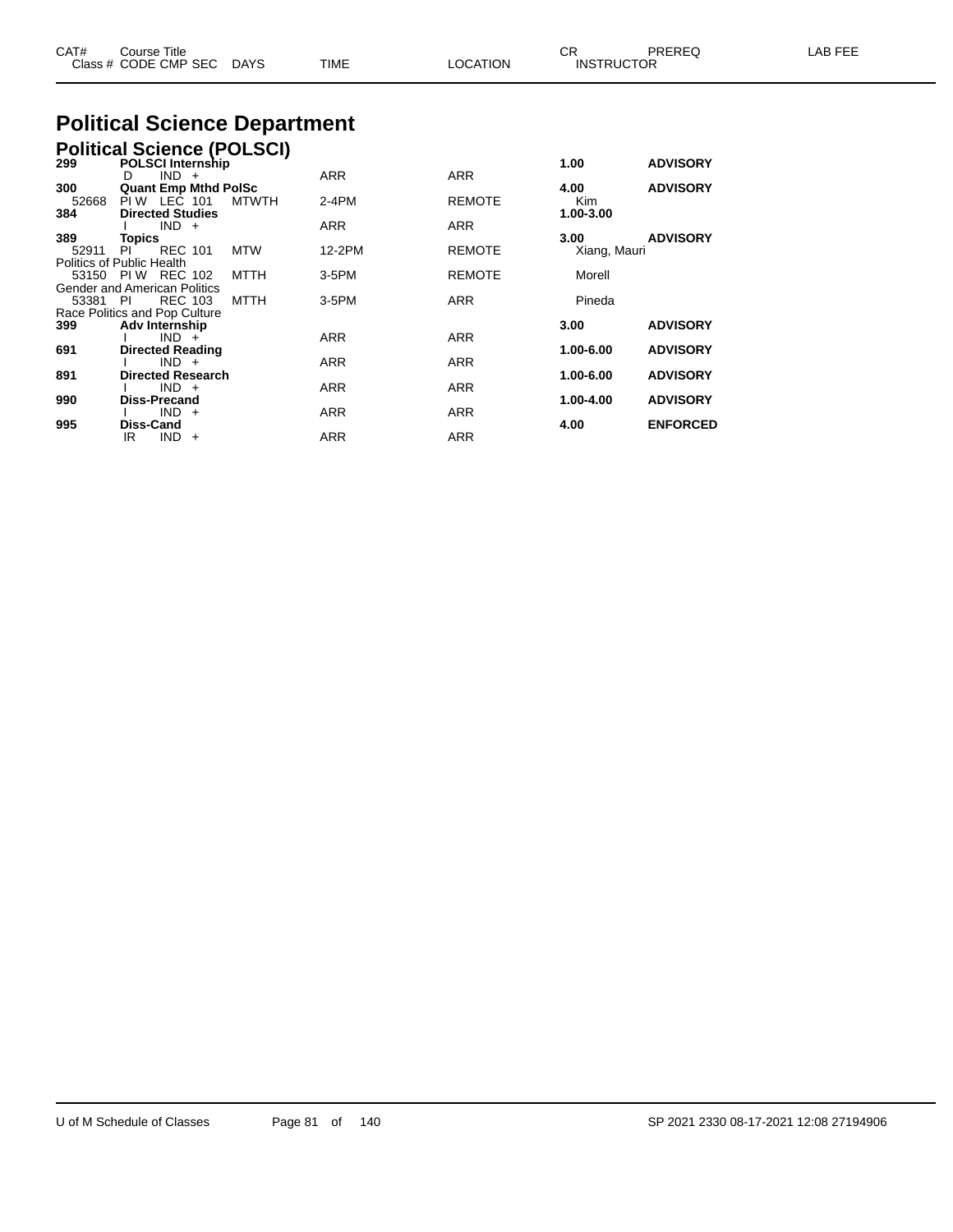| CAT# | ourse Titleٽ         |             |      |          | ⌒冖<br>◡ጙ          | PREREQ | LAB FEE |
|------|----------------------|-------------|------|----------|-------------------|--------|---------|
|      | Class # CODE CMP SEC | <b>DAYS</b> | TIME | LOCATION | <b>INSTRUCTOR</b> |        |         |

#### **Psychology Department Psychology (PSYCH)**

|                 |                                                 |             |                                                                                                                             |               |                                         | ---IT IS CRITICAL THAT STUDENTS ATTEND CLASSES FROM THE BEGINNING OF THE TERM. EVEN THOUGH STUDENTS ARE REGISTERED  |       |
|-----------------|-------------------------------------------------|-------------|-----------------------------------------------------------------------------------------------------------------------------|---------------|-----------------------------------------|---------------------------------------------------------------------------------------------------------------------|-------|
| 111             | Intro to Psych                                  |             |                                                                                                                             |               | 4.00                                    | OFFICIALLY FOR A COURSE, THE DEPARTMENT MAY REQUEST THAT THEY BE DISENROLLED IF THEY DO NOT ATTEND INITIAL CLASSES. |       |
|                 | 50347 P W LEC 101                               | MTWTH       | 10-12PM                                                                                                                     | <b>REMOTE</b> | Schreier                                |                                                                                                                     |       |
|                 | in a synchronous format (Spring 2021).          |             | Please direct all questions to psych.saa@umich.edu; do not contact the instructor. Course will be taught remotely           |               |                                         |                                                                                                                     |       |
| 200             | Ind Psych Issues                                |             |                                                                                                                             |               | $1.00 - 4.00$                           | <b>ADVISORY</b>                                                                                                     |       |
|                 | $IND +$                                         |             | ARR                                                                                                                         | ARR           |                                         |                                                                                                                     |       |
| 213<br>52860 PR | <b>Foundations IGR</b><br>SEM 101               | TTH         | 9-12PM                                                                                                                      | REMOTE        | 3.00 <sub>1</sub><br>Hicks she-her-hers | <b>ENFORCED</b>                                                                                                     |       |
| 220             | Intro Biopsych                                  |             |                                                                                                                             |               | 4.00                                    |                                                                                                                     |       |
|                 | 53355 P W LEC 101                               |             | ARR                                                                                                                         | <b>REMOTE</b> | Pecina                                  |                                                                                                                     |       |
|                 |                                                 |             | Course will be taught remotely in an aynchronous format (Spring 2021).                                                      |               |                                         |                                                                                                                     |       |
| 265             | Minds & Brains in US<br>53332 PIW LEC 101       | MW          | 830-1130AM                                                                                                                  | <b>REMOTE</b> | 3.00<br>Cowles                          |                                                                                                                     |       |
|                 |                                                 |             | Course is a mix of asynchronous (recorded lectures, which can be watched any time) and synchronous (discussion and          |               |                                         |                                                                                                                     |       |
|                 |                                                 |             | collaborations). Synchronous participation is required for each session from 10:00-11:20 am.                                |               |                                         |                                                                                                                     |       |
| 270             | <b>Abnormal Psychology</b>                      |             |                                                                                                                             |               | 4.00                                    | <b>ENFORCED</b>                                                                                                     |       |
|                 | 50348 PIRW LEC 101                              | TŴTH        | 8-11AM<br>Please direct all questions to psych.saa@umich.edu; do not contact the instructor. Course will be taught remotely | <b>REMOTE</b> | Chang                                   |                                                                                                                     |       |
|                 | in a synchronous format (Spring 2021).          |             |                                                                                                                             |               |                                         |                                                                                                                     |       |
| 280             | <b>Intro Social Psych</b>                       |             |                                                                                                                             |               | 4.00                                    | <b>ENFORCED</b>                                                                                                     |       |
|                 | 53356 P RW LEC 101                              |             | ARR                                                                                                                         | REMOTE        | Earl                                    |                                                                                                                     |       |
| 304             | Teaching&Leading                                |             | Course will be taught remotely in an asynchronous format (Spring 2021).                                                     |               | 2.00-4.00                               | <b>ADVISORY</b>                                                                                                     | 40.00 |
|                 | 53357 PIW LAB 101                               | $\top$      | 630-830PM                                                                                                                   | REMOTE        |                                         |                                                                                                                     |       |
|                 | Michigan Mentorship Program                     |             |                                                                                                                             |               |                                         |                                                                                                                     |       |
|                 |                                                 |             | Course will be taught remotely in a synchronous format (Spring 2021).                                                       |               |                                         |                                                                                                                     |       |
| Group Leading   | 53358 PIW LAB 471 T                             |             | 6-630PM                                                                                                                     | <b>REMOTE</b> |                                         |                                                                                                                     |       |
|                 |                                                 |             | Course will be taught remotely in both a synchronous and asynchronous format (Spring 2021).                                 |               |                                         |                                                                                                                     |       |
| 321             | <b>American Addictions</b>                      |             |                                                                                                                             |               | 3.00                                    |                                                                                                                     |       |
|                 | 53333 PIW LEC 101                               | MW          | 1-4PM                                                                                                                       | <b>REMOTE</b> | Cowles                                  |                                                                                                                     |       |
|                 |                                                 |             | Course is a mix of asynchronous (recorded lectures, which can be watched any time) and synchronous (discussion and          |               |                                         |                                                                                                                     |       |
| 322             | <b>Fld Prac Res Nat Sci</b>                     |             | collaborations). Synchronous participation is required for each session from 2:30-3:50 pm.                                  |               | 1.00-4.00                               | <b>ADVISORY</b>                                                                                                     |       |
|                 | $IND +$                                         |             |                                                                                                                             |               |                                         |                                                                                                                     |       |
|                 |                                                 |             | ARR                                                                                                                         | ARR           |                                         |                                                                                                                     |       |
| 326             | Dir Res Psych/NS                                |             |                                                                                                                             |               | 1.00-4.00                               | <b>ADVISORY</b>                                                                                                     |       |
|                 | $IND +$                                         |             | ARR                                                                                                                         | ARR           |                                         |                                                                                                                     |       |
| 347             | <b>Perception</b>                               |             |                                                                                                                             |               | 3.00                                    | <b>ENFORCED</b>                                                                                                     |       |
|                 | 53073 PIRW LEC 101 MTWTH                        |             | 1-230PM<br>Course will be taught remotely in a synchronous format (Spring 2021).                                            | <b>REMOTE</b> | Snodgrass                               |                                                                                                                     |       |
| 352             | Develop-Lang                                    |             |                                                                                                                             |               | 3.00                                    | <b>ADVISORY</b>                                                                                                     |       |
|                 | 53359 P W LEC 101                               | TTH         | 1-4PM                                                                                                                       | <b>REMOTE</b> | Tardif                                  |                                                                                                                     |       |
|                 |                                                 |             | Course will be taught remotely in a synchronous format (Spring 2021).                                                       |               |                                         |                                                                                                                     |       |
| 371             | Adv Lab Psychopath<br>52009 PIRW LAB 101 TWTH   |             | 11-1PM                                                                                                                      | REMOTE        | 3.00                                    | <b>ENFORCED</b>                                                                                                     |       |
|                 |                                                 |             | Please direct all questions to psych.saa@umich.edu; do not contact the instructor. Course will be taught remotely           |               | Chang                                   |                                                                                                                     |       |
|                 | in a synchronous format (Spring 2021).          |             |                                                                                                                             |               |                                         |                                                                                                                     |       |
| 401             | <b>Special Problems</b>                         |             |                                                                                                                             |               | 3.00                                    | <b>ENFORCED</b>                                                                                                     |       |
|                 | 53360 PRW SEM 101<br>Hegemon, Ideol&Polit Behav | MW          | 12-3PM                                                                                                                      | <b>REMOTE</b> | Rabinowitz                              |                                                                                                                     |       |
|                 |                                                 |             | Course will be taught remotely in a synchronous format (Spring 2021).                                                       |               |                                         |                                                                                                                     |       |
| 404             | <b>Field Practicum</b>                          |             |                                                                                                                             |               | 1.00-4.00                               | <b>ADVISORY</b>                                                                                                     |       |
|                 | $IND +$                                         |             | ARR                                                                                                                         | ARR           |                                         |                                                                                                                     |       |
| 405             | <b>Pract Univ Setting</b><br>$IND +$            |             |                                                                                                                             |               | 1.00-4.00                               | <b>ADVISORY</b>                                                                                                     |       |
| 413             | <b>History Modern Psych</b>                     |             | ARR                                                                                                                         | ARR           | 3.00                                    | <b>ENFORCED</b>                                                                                                     |       |
| 53361           | P RW LEC 101                                    | <b>TWTH</b> | 10-12PM                                                                                                                     | <b>REMOTE</b> | Pachella                                |                                                                                                                     |       |
|                 |                                                 |             | Course will be taught remotely in a synchronous format (Spring 2021).                                                       |               |                                         |                                                                                                                     |       |
| 420             | <b>Adv Reading NS</b><br>$IND +$                |             | ARR                                                                                                                         | ARR           | 1.00-4.00                               | <b>ADVISORY</b>                                                                                                     |       |
| 421             | <b>Adv Reading Soc Sci</b>                      |             |                                                                                                                             |               | 1.00-4.00                               | <b>ADVISORY</b>                                                                                                     |       |
|                 | $IND +$                                         |             | ARR                                                                                                                         | <b>ARR</b>    |                                         |                                                                                                                     |       |
| 422             | <b>Adv Research NS</b>                          |             |                                                                                                                             |               | 1.00-4.00                               | <b>ADVISORY</b>                                                                                                     |       |
| 423             | $IND +$<br>Adv Res Soc Sci                      |             | ARR                                                                                                                         | ARR           | 3.00-4.00                               | <b>ADVISORY</b>                                                                                                     |       |
|                 | $IND +$                                         |             | ARR                                                                                                                         | ARR           |                                         |                                                                                                                     |       |
| 428             | <b>Sr Thesis Res I</b>                          |             |                                                                                                                             |               | 2.00-4.00                               | <b>ADVISORY</b>                                                                                                     |       |
| 53496           | <b>SEM 001</b><br>AD.                           |             | ARR                                                                                                                         | ARR           | Lustig                                  |                                                                                                                     |       |
| 430<br>52583    | <b>Topics in Biopsych</b><br>PIRW SEM 101       | МW          | 9-12PM                                                                                                                      | REMOTE        | 3.00<br>Cummings                        | <b>ENFORCED</b>                                                                                                     |       |

Course will be taught remotely in a synchronous format (Spring 2021).

U of M Schedule of Classes Page 82 of 140 SP 2021 2330 08-17-2021 12:08 27194906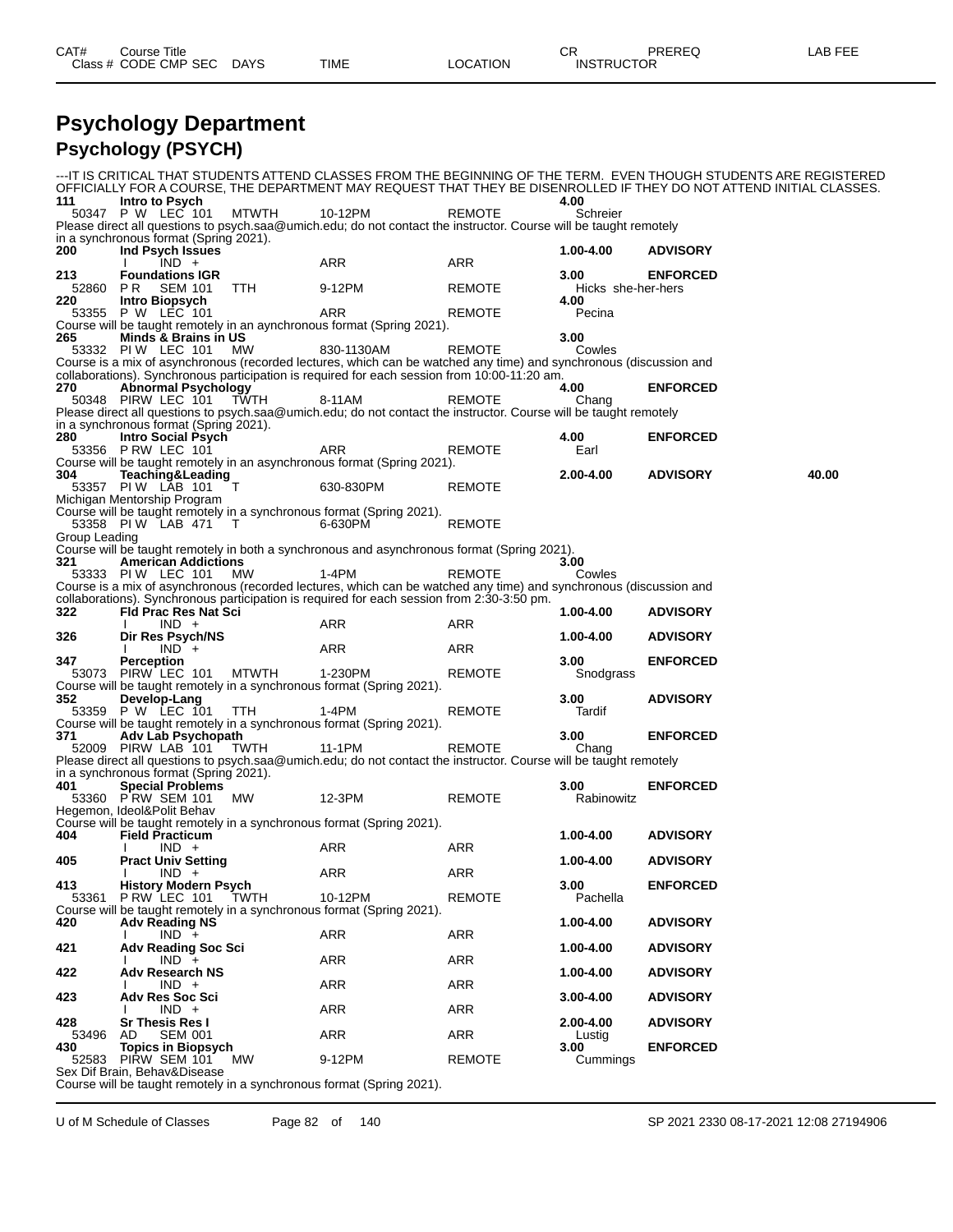| CAT#                      | Course Title<br>Class # CODE CMP SEC DAYS |           | <b>TIME</b>                                                                                                        | <b>LOCATION</b> | CR.<br><b>INSTRUCTOR</b> | PREREQ                    | LAB FEE |
|---------------------------|-------------------------------------------|-----------|--------------------------------------------------------------------------------------------------------------------|-----------------|--------------------------|---------------------------|---------|
|                           |                                           |           |                                                                                                                    |                 |                          |                           |         |
| 446                       | Altruism                                  |           |                                                                                                                    |                 | 3.00                     | <b>ENFORCED</b>           |         |
| 53362                     | <b>P RW SEM 101</b>                       | <b>MW</b> | 2-5PM<br>Course will be taught remotely in a synchronous format (Spring 2021).                                     | <b>REMOTE</b>   | Preston                  |                           |         |
| 457                       | <b>Curr Topic Dev Psych</b>               |           |                                                                                                                    |                 | 3.00                     | <b>ADVISORY, ENFORCED</b> |         |
|                           | 52584 PIRW SEM 101                        | MW.       | 1030-12PM                                                                                                          | <b>REMOTE</b>   | Jodl                     |                           |         |
| <b>Emerging Adulthood</b> |                                           |           |                                                                                                                    |                 |                          |                           |         |
|                           |                                           |           | PSYCH 457 will be taught remotely using a "flipped" classroom format. Approximately half of each class period will |                 |                          |                           |         |
|                           |                                           |           | involve asynchronous learning with the remainder consisting of a synchronous discussion online. (Spring 2021).     |                 |                          |                           |         |
| 477                       | <b>Curr Topc Clin Psych</b>               |           |                                                                                                                    |                 | 3.00                     | <b>ENFORCED</b>           |         |
| 53363                     | <b>P RW SEM 101</b>                       | MW        | 12-3PM                                                                                                             | <b>REMOTE</b>   | Nagata                   |                           |         |
|                           | Mental Hith: Nat&Internat Persp           |           | Course will be taught remotely in a synchronous format (Spring 2021).                                              |                 |                          |                           |         |
| 619                       | <b>Supervised Research</b>                |           |                                                                                                                    |                 | 1.00-4.00                | <b>ADVISORY</b>           |         |
|                           | $IND +$                                   |           | <b>ARR</b>                                                                                                         | <b>ARR</b>      |                          |                           |         |
| 706                       | <b>Tutorial Reading</b>                   |           |                                                                                                                    |                 | 1.00-4.00                | <b>ADVISORY</b>           |         |
|                           | $IND +$                                   |           | <b>ARR</b>                                                                                                         | <b>ARR</b>      |                          |                           |         |
| 719                       | <b>Supervised Research</b>                |           |                                                                                                                    |                 | 1.00-5.00                | <b>ADVISORY</b>           |         |
|                           | $IND +$                                   |           | <b>ARR</b>                                                                                                         | ARR             |                          |                           |         |
| 819                       | <b>Supervised Research</b>                |           |                                                                                                                    |                 | 1.00-4.00                | <b>ADVISORY</b>           |         |
| 879                       | $IND +$<br><b>Internship Clin Psy</b>     |           | <b>ARR</b>                                                                                                         | ARR             | 2.00                     | <b>ADVISORY</b>           |         |
|                           | $IND +$                                   |           | <b>ARR</b>                                                                                                         | <b>ARR</b>      |                          |                           |         |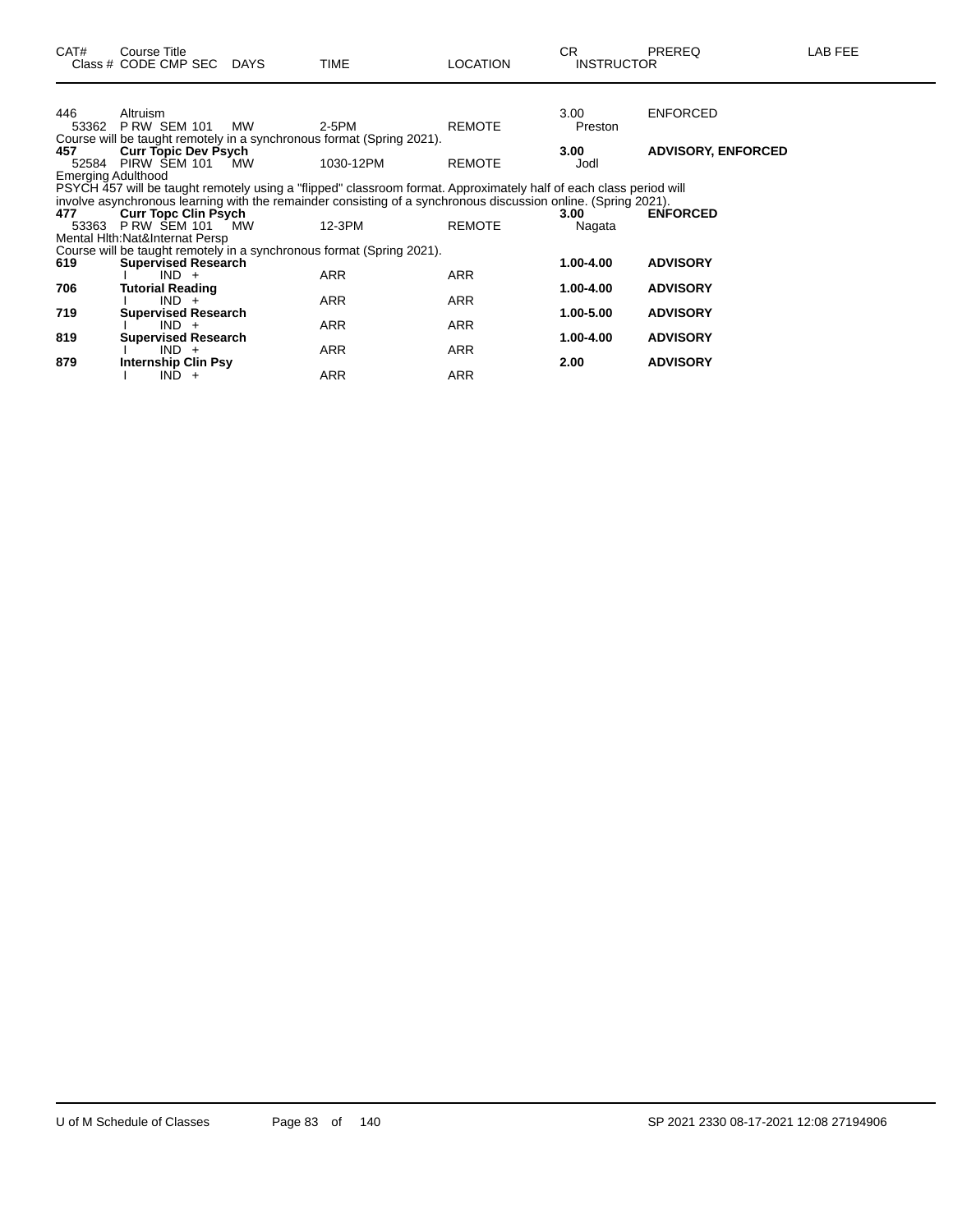#### **Studies In Religion Religion (RELIGION)**

| <b>NUMBER (NELIGION)</b> |                |         |                             |             |                                                                                                                  |               |                 |
|--------------------------|----------------|---------|-----------------------------|-------------|------------------------------------------------------------------------------------------------------------------|---------------|-----------------|
| 235                      | Intro Old Test |         |                             |             |                                                                                                                  | 3.00          |                 |
| 53253 P W LEC 101        |                |         |                             | <b>ARR</b>  |                                                                                                                  | <b>REMOTE</b> | Schmidt         |
|                          |                |         |                             |             | Course instruction is fully remote and asynchronous. Enrolled students are not expected to be available remotely |               |                 |
|                          |                |         |                             |             | during scheduled class times. Recorded lectures will be accessible to all enrolled students.                     |               |                 |
| 277                      |                |         | <b>Lnd Israel-Palestine</b> |             |                                                                                                                  | 3.00          |                 |
| 52905 P W LEC 101        |                |         |                             | 1-4PM<br>МW | <b>REMOTE</b>                                                                                                    |               | Eliav           |
|                          |                |         |                             |             | Course instruction is remote and synchronous. Enrolled students are expected to be available remotely during all |               |                 |
| scheduled class times.   |                |         |                             |             |                                                                                                                  |               |                 |
| 387                      |                |         | <b>Independent Study</b>    |             |                                                                                                                  | 1.00-3.00     | <b>ADVISORY</b> |
|                          |                | $IND +$ |                             | <b>ARR</b>  | <b>ARR</b>                                                                                                       |               |                 |
| 487                      |                |         | <b>Independent Study</b>    |             |                                                                                                                  | 1.00-3.00     | <b>ADVISORY</b> |
|                          |                | $IND +$ |                             | <b>ARR</b>  | <b>ARR</b>                                                                                                       |               |                 |
| 497                      |                |         | <b>Sr Honors Thesis</b>     |             |                                                                                                                  | 1.00-6.00     | <b>ADVISORY</b> |
|                          |                | IND +   |                             | <b>ARR</b>  | <b>ARR</b>                                                                                                       |               |                 |
|                          |                |         |                             |             |                                                                                                                  |               |                 |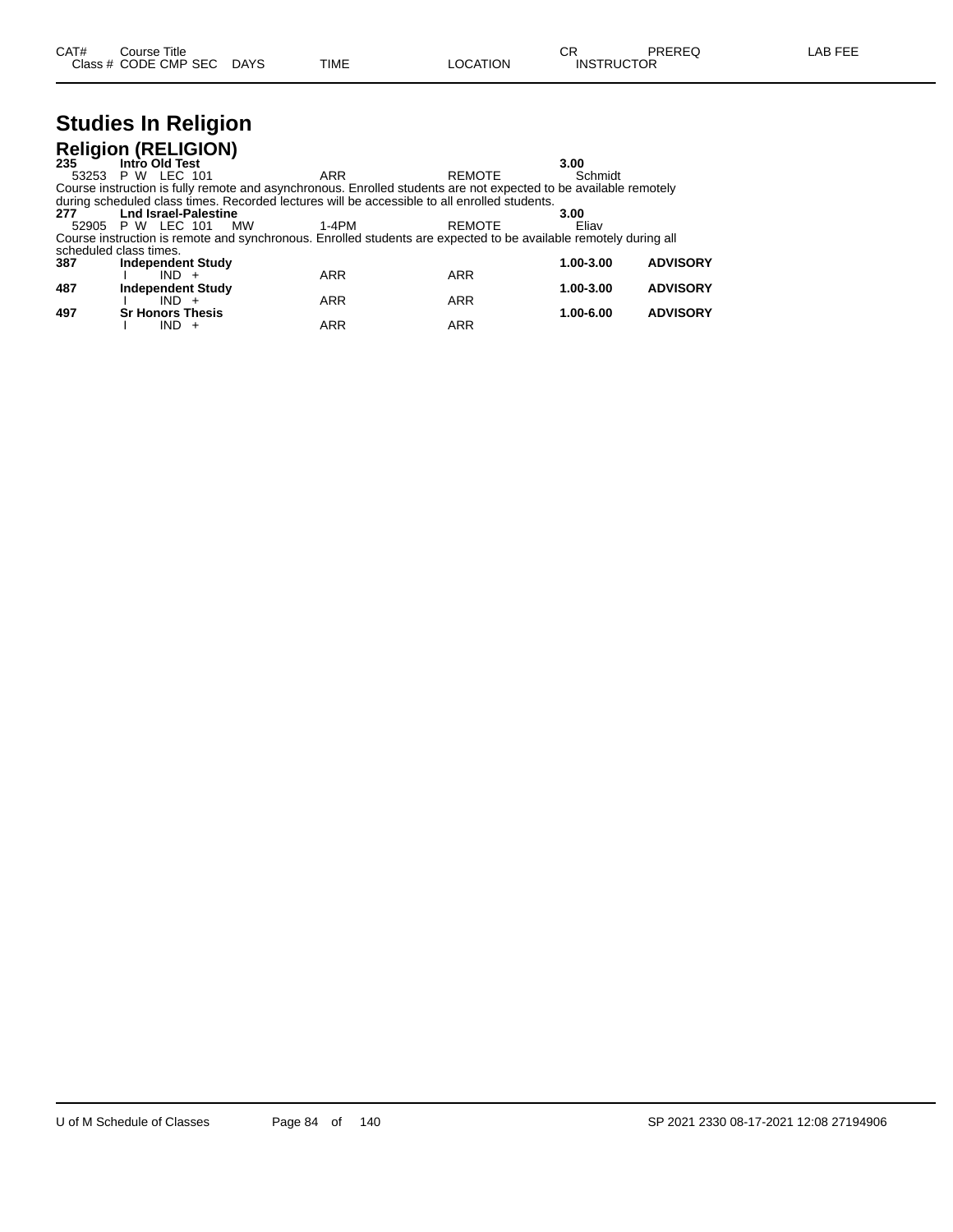#### **Romance Languages Department French (FRENCH)**

---Each section of the non-intensive classes meets two hours each day. Each section of the intensive classes meets four hours each day. Students must attend all hours and plan to attend periodic cultural presentations during the break between classes. ---A student who misses either of the first two meetings of any course offered by the Department of Romance Languages may be dropped from the course for non-attendance. ---Students with any previous study of French must take the French placement test before enrolling. Placement test dates are online at: www.lsa.umich.edu/rll/undergraduate/languageplacement/languageplacementtests. ---All students must take action through the registration system to make sure that their official schedule of courses matches the courses they are attending.<br>100 **Intensive Elem 100 Intensive Elem 8.00 ADVISORY, ENFORCED** 51948 Intensive Elem<br>
51948 PDRW REC 101 MTTHF 9-11AM REMOTE K<br>
51948 PDRW REC 101 MTTHF 9-11AM REMOTE K<br>
8.00 **1000 MTTHF 1130-130PM REMOTE 8.00 ADVISORY, ENFORCED P RW REC 101** Course instruction is remote and synchronous. Enrolled students are expected to be available remotely during all scheduled class times. For students with no previous study or by placement. Students with any previous study of French or prior instruction in French must take the placement test before enrolling. The textbook can be purchased through the online bookstore or directly from the publisher at http://vistahigherlearning.com/store/umichigan.htm<br>**103 Elementary Review**<br>52517 PDRW REC 101 MTTHF 9-1 **103 Elementary Review 4.00 ENFORCED** 52517 PDRW REC 101 MTTHF 9-11AM REMOTE Wester-Murphy Course instruction is remote and synchronous. Enrolled students are expected to be available remotely during all<br>Course instruction is remote and synchronous. Enrolled students are expected to be available remotely during scheduled class times. The textbook can be purchased through the online bookstore or directly from the publisher at http://vistahigherlearning.com/store/umichigan.htm<br>230 **Intensive 2nd Year 230 Intensive 2nd Year 8.00 ENFORCED** 53104 PDRW REC 101 MTTHF 9-11AM REMOTE 6.00 ENFURCED<br>230 Intensive 2nd Year 9-11AM REMOTE 8.00 ENFORCED **230 Intensive 2nd Year 8.00 ENFORCED** P RW REC 101 Course instruction is remote and synchronous. Enrolled students are expected to be available remotely during all scheduled class times.<br>231 **Second Year 231 Second Year 4.00 ENFORCED** 50256 PDRW REC 101 MTTHF 9-11AM REMOTE Mileski Course instruction is remote and synchronous. Enrolled students are expected to be available remotely during all scheduled class times.<br>232 **Second Ye 23 24.00 ENFORCED**<br>
23 **24.00 ENFORCED**<br>
23-11AM REMOTE Cabaron Gabaron 50257 PDRW REC 101 Course instruction is remote and synchronous. Enrolled students are expected to be available remotely during all scheduled class times 52749 PDRW REC 102 MTTHF 11-1PM REMOTE Beuerlein Course instruction is remote and synchronous. Enrolled students are expected to be available remotely during all scheduled class times. 53141 PDRW REC 103 MTTHF 1-3PM REMOTE VanDoren Course instruction is remote and synchronous. Enrolled students are expected to be available remotely during all scheduled class times.<br>333 French Pl **333 French Phonetics 3.00 ENFORCED** PDRW REC 101 Course instruction is remote and synchronous. Enrolled students are expected to be available remotely during all scheduled class times.<br>399 Independe **399 Independent Study 1.00-3.00 ENFORCED** IR IND + ARR ARR ARR **899 Independent Study 1.00-3.00 ADVISORY** I IND + ARR ARR ARR **990 Diss-Precand 1.00-8.00 ADVISORY** I IND + ARR ARR ARR **995 Diss-Cand 4.00 ENFORCED** IR IND + ARR ARR ARR **Italian (ITALIAN)**

---Each section of the non-intensive classes meets two hours each day. Each section of the intensive classes meets four hours each day. Students must attend all hours and plan to attend periodic cultural presentations during the break between classes.

---A student who misses either of the first two meetings of any course offered by the Department of Romance Languages may be dropped from the course for non-attendance.

---Students with any previous study of Italian must take the Italian placement test before enrolling. Placement test dates are online at:

www.lsa.umich.edu/rll/undergraduate/languageplacement/languageplacementtests.

---All students must take action through the registration system to make sure that their official schedule of

| courses matches the courses they are attending. |                          |  |                                                                                                                  |               |      |                               |  |  |  |  |
|-------------------------------------------------|--------------------------|--|------------------------------------------------------------------------------------------------------------------|---------------|------|-------------------------------|--|--|--|--|
| 230                                             | <b>Second Year Ital</b>  |  |                                                                                                                  |               | 8.00 | <b>ENFORCED</b>               |  |  |  |  |
|                                                 | 51962 PDRW REC 101 MTTHE |  | 9-11AM                                                                                                           | REMOTE        |      | Lasker-Ferretti, Garrido Baez |  |  |  |  |
| 230                                             | <b>Second Year Ital</b>  |  |                                                                                                                  |               | 8.00 | <b>ENFORCED</b>               |  |  |  |  |
|                                                 | PRW REC 101 MTTHE        |  | 1130-130PM                                                                                                       | <b>REMOTE</b> |      |                               |  |  |  |  |
|                                                 |                          |  | Course instruction is remote and synchronous. Enrolled students are expected to be available remotely during all |               |      |                               |  |  |  |  |
|                                                 |                          |  | a de adolada da canta a Tha tantha do an baine da an danan de tha an San baidhean an dheath Chemitha no de San   |               |      |                               |  |  |  |  |

scheduled class times. The textbook can be purchased through the online bookstore or directly from the publisher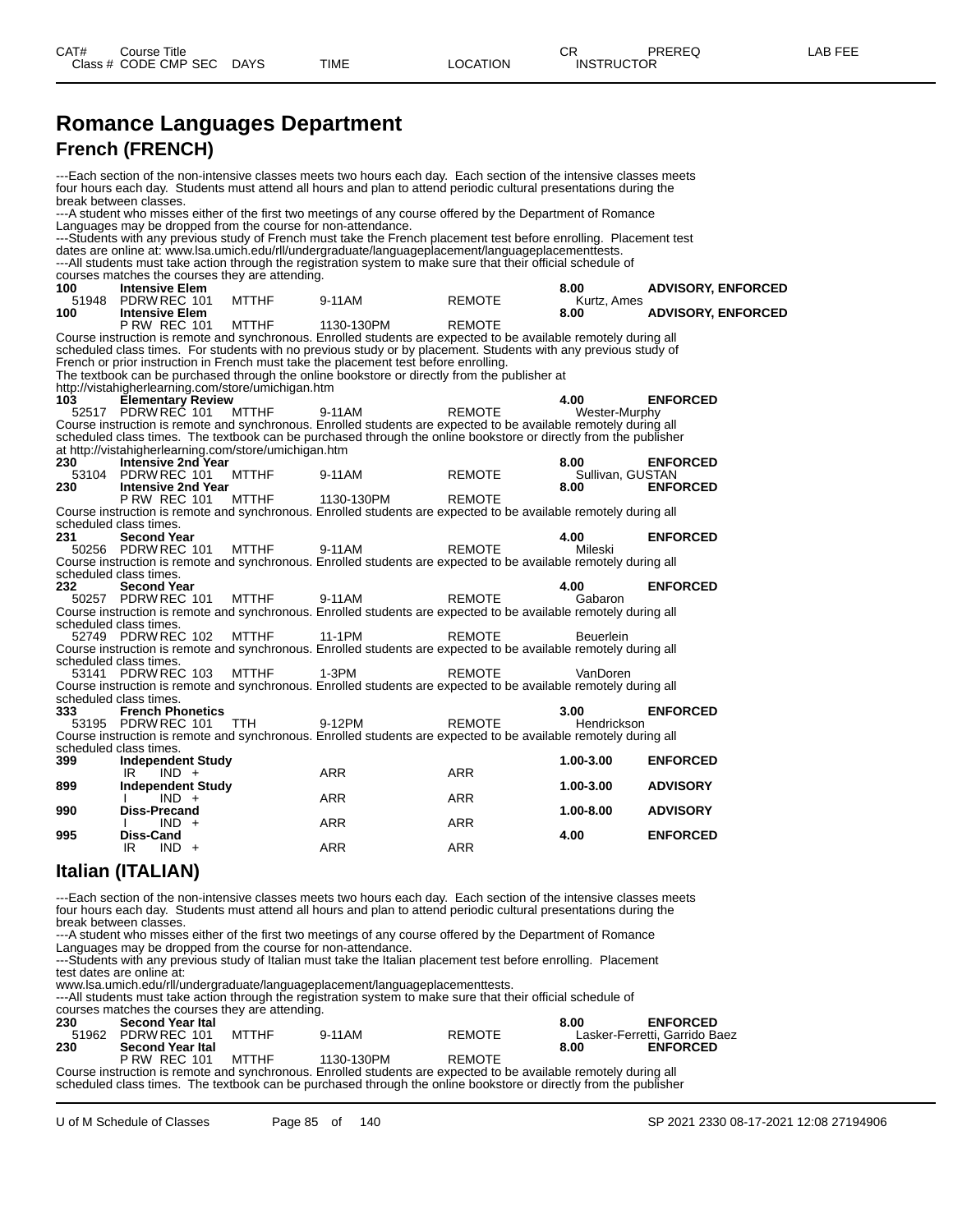| CAT#                          | <b>Course Title</b> | Class # CODE CMP SEC DAYS  |                                                                    | TIME                                                                                                                                                                                                                                    | <b>LOCATION</b> | СR<br><b>INSTRUCTOR</b> | PREREQ                                          | LAB FEE |
|-------------------------------|---------------------|----------------------------|--------------------------------------------------------------------|-----------------------------------------------------------------------------------------------------------------------------------------------------------------------------------------------------------------------------------------|-----------------|-------------------------|-------------------------------------------------|---------|
| 315                           | 53197 PD W LEC 101  | <b>Cinema and Society</b>  | at http://vistahigherlearning.com/store/umichigan.htm<br><b>MW</b> | 1-4PM<br>Course instruction is remote and synchronous. Enrolled students are expected to be available remotely during all                                                                                                               | <b>REMOTE</b>   | 3.00<br><b>Binetti</b>  | <b>ADVISORY</b>                                 | 10.00   |
| scheduled class times.<br>995 | Diss-Cand<br>R      | $IND +$                    |                                                                    | ARR                                                                                                                                                                                                                                     | <b>ARR</b>      | 4.00                    | <b>ENFORCED</b>                                 |         |
| 333                           |                     | <b>Techn Pronunciation</b> | <b>Romance Linguistics (ROMLING)</b>                               |                                                                                                                                                                                                                                         |                 | 3.00                    | <b>ENFORCED</b>                                 |         |
|                               |                     | 52786 PDRW REC 101 TTH     |                                                                    | 12-3PM                                                                                                                                                                                                                                  | <b>REMOTE</b>   | Goetz                   |                                                 |         |
| scheduled class times.        |                     |                            |                                                                    | Course instruction is remote and synchronous. Enrolled students are expected to be available remotely during all                                                                                                                        |                 |                         |                                                 |         |
| 418                           | <b>Spanish SLA</b>  |                            |                                                                    |                                                                                                                                                                                                                                         |                 | 3.00                    | <b>ADVISORY, ENFORCED</b>                       |         |
|                               | 53097 PDRW REC 101  |                            | MW                                                                 | 1-4PM                                                                                                                                                                                                                                   | <b>REMOTE</b>   | Garcia-Amaya            |                                                 |         |
| scheduled class times.        |                     |                            |                                                                    | Course instruction is remote and synchronous. Enrolled students are expected to be available remotely during all                                                                                                                        |                 |                         |                                                 |         |
| Spanish (SPANISH)             |                     |                            |                                                                    |                                                                                                                                                                                                                                         |                 |                         |                                                 |         |
| break between classes.        |                     |                            |                                                                    | ---Each section of the non-intensive classes meets two hours each day. Each section of the intensive classes meets<br>four hours each day. Students must attend all hours and plan to attend periodic cultural presentations during the |                 |                         |                                                 |         |
|                               |                     |                            |                                                                    | ---A student who misses either of the first two meetings of any course offered by the Department of Romance                                                                                                                             |                 |                         |                                                 |         |
|                               |                     |                            |                                                                    | Languages may be dropped from the course for non-attendance.                                                                                                                                                                            |                 |                         |                                                 |         |
| test dates are online at:     |                     |                            |                                                                    | ---Students with any previous study of Spanish must take the Spanish placement test before enrolling. Placement                                                                                                                         |                 |                         |                                                 |         |
|                               |                     |                            |                                                                    | www.lsa.umich.edu/rll/undergraduate/languageplacement/languageplacementtests.                                                                                                                                                           |                 |                         |                                                 |         |
|                               |                     |                            | courses matches the courses they are attending.                    | ---All students must take action through the registration system to make sure that their official schedule of                                                                                                                           |                 |                         |                                                 |         |
| 100                           |                     | <b>Intensive Elem Span</b> |                                                                    |                                                                                                                                                                                                                                         |                 | 8.00                    | <b>ADVISORY, ENFORCED</b>                       |         |
|                               | 50370 PDRW REC 101  |                            | MTTHF                                                              | 9-11AM                                                                                                                                                                                                                                  | <b>REMOTE</b>   | Orecchio, Caballero     |                                                 |         |
| 100                           | <b>P RW REC 101</b> | <b>Intensive Elem Span</b> | MTTHF                                                              | 1130-130PM                                                                                                                                                                                                                              | <b>REMOTE</b>   | 8.00                    | <b>ADVISORY, ENFORCED</b>                       |         |
|                               |                     |                            |                                                                    | Course instruction is remote and synchronous. Enrolled students are expected to be available remotely during all                                                                                                                        |                 |                         |                                                 |         |
|                               |                     |                            |                                                                    | scheduled class times. For students with no previous study or by placement. Students with any previous study of                                                                                                                         |                 |                         |                                                 |         |
|                               |                     |                            |                                                                    | Spanish or prior instruction in Spanish must take the placement test before enrolling. The textbook can be<br>purchased through the online bookstore or directly from the publisher at                                                  |                 |                         |                                                 |         |
|                               |                     |                            | http://services.cengagebrain.com/course/site.html?id=5244879       |                                                                                                                                                                                                                                         |                 |                         |                                                 |         |
| 103                           |                     | Review-Elementary          |                                                                    |                                                                                                                                                                                                                                         |                 | 4.00                    | <b>ADVISORY, ENFORCED</b>                       |         |
|                               |                     | 52991 PDRW REC 101 MTTHF   |                                                                    | 9-11AM<br>Course instruction is remote and synchronous. Enrolled students are expected to be available remotely during all                                                                                                              | <b>REMOTE</b>   | Pradenas Alvarez        |                                                 |         |
|                               |                     |                            |                                                                    | scheduled class times. The textbook can be purchased through the online bookstore or directly from the publisher at                                                                                                                     |                 |                         |                                                 |         |
|                               |                     |                            | http://vistahigherlearning.com/store/umichigan.htm                 |                                                                                                                                                                                                                                         |                 |                         |                                                 |         |
|                               |                     | 52401 PDRW REC 103         | MTTHF                                                              | 1-3PM<br>Course instruction is remote and synchronous. Enrolled students are expected to be available remotely during all                                                                                                               | REMOTE          | Roosevelt               |                                                 |         |
|                               |                     |                            |                                                                    | scheduled class times. The textbook can be purchased through the online bookstore or directly from the publisher at                                                                                                                     |                 |                         |                                                 |         |
|                               |                     |                            | http://vistahigherlearning.com/store/umichigan.htm                 |                                                                                                                                                                                                                                         |                 |                         |                                                 |         |
| 230<br>50371                  | PDRW REC 101        | <b>Intensive 2nd Year</b>  | MTTHF                                                              | 9-11AM                                                                                                                                                                                                                                  | <b>REMOTE</b>   | 8.00                    | <b>ENFORCED</b><br>Rivas-Murillo, Ramos Silgado |         |
| 230                           |                     | <b>Intensive 2nd Year</b>  |                                                                    |                                                                                                                                                                                                                                         |                 | 8.00                    | <b>ENFORCED</b>                                 |         |
|                               | <b>P RW REC 101</b> |                            | MTTHF                                                              | 1130-130PM                                                                                                                                                                                                                              | REMOTE          |                         |                                                 |         |
|                               |                     |                            |                                                                    | Course instruction is remote and synchronous. Enrolled students are expected to be available remotely during all<br>scheduled class times. The textbook can be purchased through the online bookstore or directly from the publisher at |                 |                         |                                                 |         |
|                               |                     |                            | http://vistahigherlearning.com/store/umichigan.htm                 |                                                                                                                                                                                                                                         |                 |                         |                                                 |         |
| 230                           |                     | <b>Intensive 2nd Year</b>  |                                                                    |                                                                                                                                                                                                                                         |                 | 8.00                    | <b>ENFORCED</b>                                 |         |
| 230                           | 50372 PDRW REC 102  | <b>Intensive 2nd Year</b>  | MTTHF                                                              | 9-11AM                                                                                                                                                                                                                                  | <b>REMOTE</b>   | Dorantes, Perez<br>8.00 | <b>ENFORCED</b>                                 |         |
|                               |                     | <b>P RW REC 102</b>        | MTTHF                                                              | 1130-130PM                                                                                                                                                                                                                              | <b>REMOTE</b>   |                         |                                                 |         |
|                               |                     |                            |                                                                    | Course instruction is remote and synchronous. Enrolled students are expected to be available remotely during all                                                                                                                        |                 |                         |                                                 |         |
|                               |                     |                            | http://vistahigherlearning.com/store/umichigan.htm                 | scheduled class times. The textbook can be purchased through the online bookstore or directly from the publisher at                                                                                                                     |                 |                         |                                                 |         |
| 230                           |                     | Intensive 2nd Year         |                                                                    |                                                                                                                                                                                                                                         |                 | 8.00                    | <b>ENFORCED</b>                                 |         |
| 53103                         | PDRW REC 103        |                            | MTTHF                                                              | 9-11AM                                                                                                                                                                                                                                  | <b>REMOTE</b>   |                         | Primorac, Stiasny Carruthers                    |         |
| 230                           | <b>P RW REC 103</b> | <b>Intensive 2nd Year</b>  | MTTHF                                                              | 1130-130PM                                                                                                                                                                                                                              | <b>REMOTE</b>   | 8.00                    | <b>ENFORCED</b>                                 |         |
|                               |                     |                            |                                                                    | Course instruction is remote and synchronous. Enrolled students are expected to be available remotely during all                                                                                                                        |                 |                         |                                                 |         |
|                               |                     |                            | http://vistahigherlearning.com/store/umichigan.htm                 | scheduled class times. The textbook can be purchased through the online bookstore or directly from the publisher at                                                                                                                     |                 |                         |                                                 |         |
| 231                           |                     | Second Year Span           |                                                                    |                                                                                                                                                                                                                                         |                 | 4.00                    | <b>ENFORCED</b>                                 |         |
|                               | 50373 PDRW REC 101  |                            | MTTHF                                                              | 9-11AM                                                                                                                                                                                                                                  | <b>REMOTE</b>   | Rama                    |                                                 |         |
|                               |                     |                            |                                                                    | Course instruction is remote and synchronous. Enrolled students are expected to be available remotely during all                                                                                                                        |                 |                         |                                                 |         |
|                               |                     |                            |                                                                    | scheduled class times. Students can choose between looseleaf or digital edition. Textbook can be purchased through<br>the bookstore or at http://vistahigherlearning.com/store/umichigan.htm                                            |                 |                         |                                                 |         |
|                               | 53135 PDRW REC 102  |                            | MTTHF                                                              | 11-1PM                                                                                                                                                                                                                                  | <b>REMOTE</b>   | Hessenthaler            |                                                 |         |
|                               |                     |                            |                                                                    | Course instruction is remote and synchronous. Enrolled students are expected to be available remotely during all<br>scheduled class times. Students can choose between looseleaf or digital edition. Textbook can be purchased through  |                 |                         |                                                 |         |
|                               |                     |                            |                                                                    | the bookstore or at http://vistahigherlearning.com/store/umichigan.htm                                                                                                                                                                  |                 |                         |                                                 |         |
|                               | 51538 PDRW REC 103  |                            | MTTHF                                                              | 1-3PM                                                                                                                                                                                                                                   | <b>REMOTE</b>   | Severs                  |                                                 |         |
|                               |                     |                            |                                                                    | Course instruction is remote and synchronous. Enrolled students are expected to be available remotely during all                                                                                                                        |                 |                         |                                                 |         |

U of M Schedule of Classes Page 86 of 140 SP 2021 2330 08-17-2021 12:08 27194906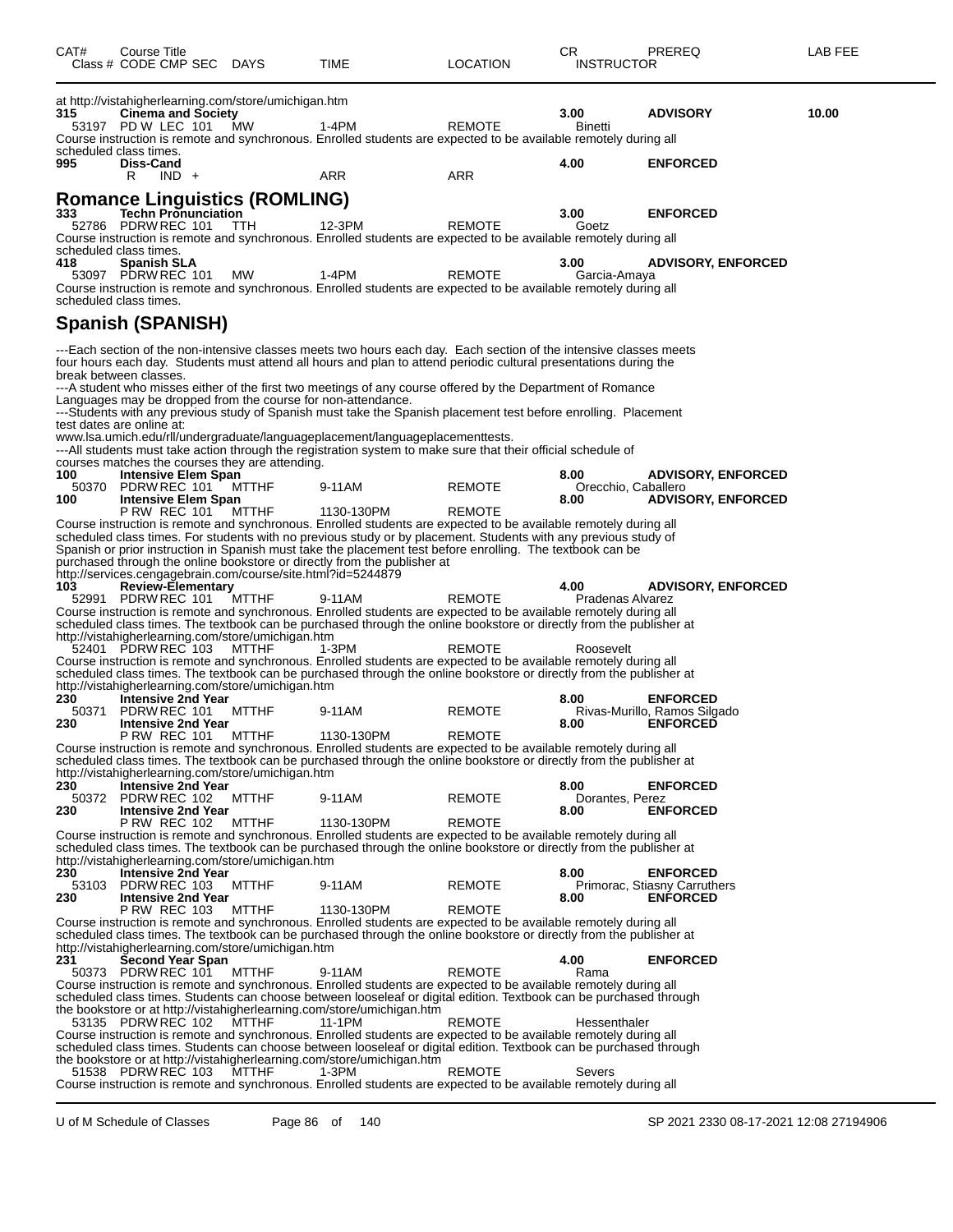| CAT# | ourse Titleٽ         |             |      |          | ⌒冖<br>◡⊓          | PREREQ | _AB FEE |
|------|----------------------|-------------|------|----------|-------------------|--------|---------|
|      | Class # CODE CMP SEC | <b>DAYS</b> | TIME | LOCATION | <b>INSTRUCTOR</b> |        |         |

scheduled class times. Students can choose between looseleaf or digital edition. Textbook can be purchased through the bookstore or at http://vistahigherlearning.com/store/umichigan.htm

| 232 | Second Year Span                    |            |                                                                                                                            |               | 4.00                | <b>ADVISORY, ENFORCED</b> |
|-----|-------------------------------------|------------|----------------------------------------------------------------------------------------------------------------------------|---------------|---------------------|---------------------------|
|     | 50374 PDRW REC 101                  | MTTHF      | 9-11AM                                                                                                                     | REMOTE        | Gutierrez Chavarria |                           |
|     |                                     |            | Course instruction is remote and synchronous. Enrolled students are expected to be available remotely during all           |               |                     |                           |
|     |                                     |            | scheduled class times. Students can purchase etext access through the online bookstore OR directly from the                |               |                     |                           |
|     |                                     |            | publisher by registering at https://www.pearsonmylabandmastering.com/northamerica/ and purchasing MyLab w/eText.           |               |                     |                           |
|     | 50375 PDRW REC 102                  | MTTHF      | 9-11AM                                                                                                                     | <b>REMOTE</b> | Noverr              |                           |
|     |                                     |            | Course instruction is remote and synchronous. Enrolled students are expected to be available remotely during all           |               |                     |                           |
|     |                                     |            | scheduled class times. Students can purchase etext access through the online bookstore OR directly from the                |               |                     |                           |
|     |                                     |            | publisher by registering at https://www.pearsonmylabandmastering.com/northamerica/ and purchasing MyLab w/eText.           |               |                     |                           |
|     | 53460 PDRW REC 103                  | MTTHF      | 9-11AM                                                                                                                     | <b>REMOTE</b> | Iglesias Garrido    |                           |
|     |                                     |            | Course instruction is remote and synchronous. Enrolled students are expected to be available remotely during all           |               |                     |                           |
|     |                                     |            | scheduled class times. Students can purchase etext access through the online bookstore OR directly from the                |               |                     |                           |
|     | 53102 PDRW REC 104 MTTHF            |            | publisher by registering at https://www.pearsonmylabandmastering.com/northamerica/ and purchasing MyLab w/eText.<br>11-1PM | REMOTE        |                     |                           |
|     |                                     |            | Course instruction is remote and synchronous. Enrolled students are expected to be available remotely during all           |               | Telleria-Suinaga    |                           |
|     |                                     |            | scheduled class times. Students can purchase etext access through the online bookstore OR directly from the                |               |                     |                           |
|     |                                     |            | publisher by registering at https://www.pearsonmylabandmastering.com/northamerica/ and purchasing MyLab w/eText.           |               |                     |                           |
|     | 53476 PDRW REC 105                  | MTTHF      | 9-11AM                                                                                                                     | <b>REMOTE</b> | Forrester           |                           |
|     |                                     |            | Course instruction is remote and synchronous. Enrolled students are expected to be available remotely during all           |               |                     |                           |
|     |                                     |            | scheduled class times. Students can purchase etext access through the online bookstore OR directly from the                |               |                     |                           |
|     |                                     |            | publisher by registering at https://www.pearsonmylabandmastering.com/northamerica/ and purchasing MyLab w/eText.           |               |                     |                           |
|     | 53130 PDRW REC 106                  | MTTHF      | 1-3PM                                                                                                                      | <b>REMOTE</b> | De La Torre         |                           |
|     |                                     |            | Course instruction is remote and synchronous. Enrolled students are expected to be available remotely during all           |               |                     |                           |
|     |                                     |            | scheduled class times. Students can purchase etext access through the online bookstore OR directly from the                |               |                     |                           |
|     |                                     |            | publisher by registering at https://www.pearsonmylabandmastering.com/northamerica/ and purchasing MyLab w/eText.           |               |                     |                           |
|     | 53136 PDRW REC 107 MTTHF            |            | 1-3PM                                                                                                                      | REMOTE        | Larrotiz            |                           |
|     |                                     |            | Course instruction is remote and synchronous. Enrolled students are expected to be available remotely during all           |               |                     |                           |
|     |                                     |            | scheduled class times. Students can purchase etext access through the online bookstore OR directly from the                |               |                     |                           |
|     |                                     |            | publisher by registering at https://www.pearsonmylabandmastering.com/northamerica/ and purchasing MyLab w/eText.           |               |                     |                           |
|     | 53196 PDRW REC 109                  | MTTHF      | 3-5PM                                                                                                                      | <b>REMOTE</b> | McAlister           |                           |
|     |                                     |            | Course instruction is remote and synchronous. Enrolled students are expected to be available remotely during all           |               |                     |                           |
|     |                                     |            | scheduled class times. Students can purchase etext access through the online bookstore OR directly from the                |               |                     |                           |
|     |                                     |            | publisher by registering at https://www.pearsonmylabandmastering.com/northamerica/ and purchasing MyLab w/eText.           |               |                     |                           |
| 277 | Sp Grammar & Comp                   |            |                                                                                                                            |               | 3.00                | <b>ADVISORY, ENFORCED</b> |
|     | 52212 PDRW REC 101 MWF              |            | 10-12PM                                                                                                                    | <b>REMOTE</b> | Moutinou            |                           |
|     |                                     |            | Course instruction is remote and synchronous. Enrolled students are expected to be available remotely during all           |               |                     |                           |
|     | scheduled class times.              |            |                                                                                                                            |               |                     |                           |
|     |                                     |            |                                                                                                                            |               |                     |                           |
| 333 | <b>Techn Pronunciation</b>          |            |                                                                                                                            |               | 3.00                | <b>ENFORCED</b>           |
|     | 52785 PDRW REC 101                  | <b>TTH</b> | 12-3PM                                                                                                                     | <b>REMOTE</b> | Goetz               |                           |
|     |                                     |            | Course instruction is remote and synchronous. Enrolled students are expected to be available remotely during all           |               |                     |                           |
|     | scheduled class times.              |            |                                                                                                                            |               |                     |                           |
| 350 | <b>Independent Study</b>            |            |                                                                                                                            |               | 1.00-3.00           | <b>ADVISORY</b>           |
|     | $IND +$<br>D                        |            | ARR                                                                                                                        | ARR           |                     |                           |
| 372 | <b>Survey Span Lit II</b>           |            |                                                                                                                            |               | 3.00                | <b>ENFORCED</b>           |
|     | 53204 PDRW REC 101                  | MW         | 9-12PM                                                                                                                     | <b>REMOTE</b> | Freire Hermida      |                           |
|     | To Make a Long Story Short          |            |                                                                                                                            |               |                     |                           |
|     |                                     |            | Course instruction is remote and synchronous. Enrolled students are expected to be available remotely during all           |               |                     |                           |
|     | scheduled class times.              |            |                                                                                                                            |               |                     |                           |
| 418 | <b>Spanish SLA</b>                  |            |                                                                                                                            |               | 3.00                | <b>ADVISORY, ENFORCED</b> |
|     | 53095 PDRW REC 101                  | MW.        | 1-4PM                                                                                                                      | <b>REMOTE</b> | Garcia-Amaya        |                           |
|     |                                     |            | Course instruction is remote and synchronous. Enrolled students are expected to be available remotely during all           |               |                     |                           |
|     | scheduled class times.              |            |                                                                                                                            |               |                     |                           |
| 423 | <b>Visual Cult Hisp Wrl</b>         |            |                                                                                                                            |               | 3.00                | <b>ENFORCED</b>           |
|     | 53223 PDRW REC 101                  | MW.        | 9-12PM                                                                                                                     | <b>REMOTE</b> | Ferrari             |                           |
|     | Capital, Surveill., Nomadism        |            |                                                                                                                            |               |                     |                           |
| 435 | <b>Independent Study</b>            |            |                                                                                                                            |               | 1.00-3.00           | <b>ENFORCED</b>           |
|     | DR IND +                            |            | ARR                                                                                                                        | ARR           |                     |                           |
| 467 | <b>Lit&amp;Artistic Mymts</b>       |            |                                                                                                                            |               | 3.00                | <b>ENFORCED</b>           |
|     | 53214 PDRW REC 101                  | TTH.       | 9-12PM                                                                                                                     | <b>REMOTE</b> |                     | De Entrambasaguas-Monsell |
|     | The Social Movements of Spain       |            |                                                                                                                            |               |                     |                           |
|     |                                     |            | Course instruction is remote and synchronous. Enrolled students are expected to be available remotely during all           |               |                     |                           |
|     | scheduled class times.              |            |                                                                                                                            |               |                     |                           |
| 473 | <b>Col Postcol Stds</b>             |            |                                                                                                                            |               | 3.00                | <b>ENFORCED</b>           |
|     | 53208 PDRW REC 101                  | TTH        | 3-6PM                                                                                                                      | <b>REMOTE</b> | Verdesio            |                           |
|     | Col Discourse & Postcol Theory      |            |                                                                                                                            |               |                     |                           |
|     | scheduled class times.              |            | Course instruction is remote and synchronous. Enrolled students are expected to be available remotely during all           |               |                     |                           |
|     |                                     |            |                                                                                                                            |               | 1.00-3.00           |                           |
| 635 | <b>Independent Study</b><br>$IND +$ |            |                                                                                                                            |               |                     | <b>ADVISORY</b>           |
| 990 |                                     |            | ARR                                                                                                                        | <b>ARR</b>    |                     | <b>ADVISORY</b>           |
|     | <b>Diss-Precand</b><br>$IND +$      |            | ARR                                                                                                                        | <b>ARR</b>    | 1.00-4.00           |                           |
| 995 | Diss-Cand                           |            | ARR                                                                                                                        | ARR           | 4.00                | <b>ENFORCED</b>           |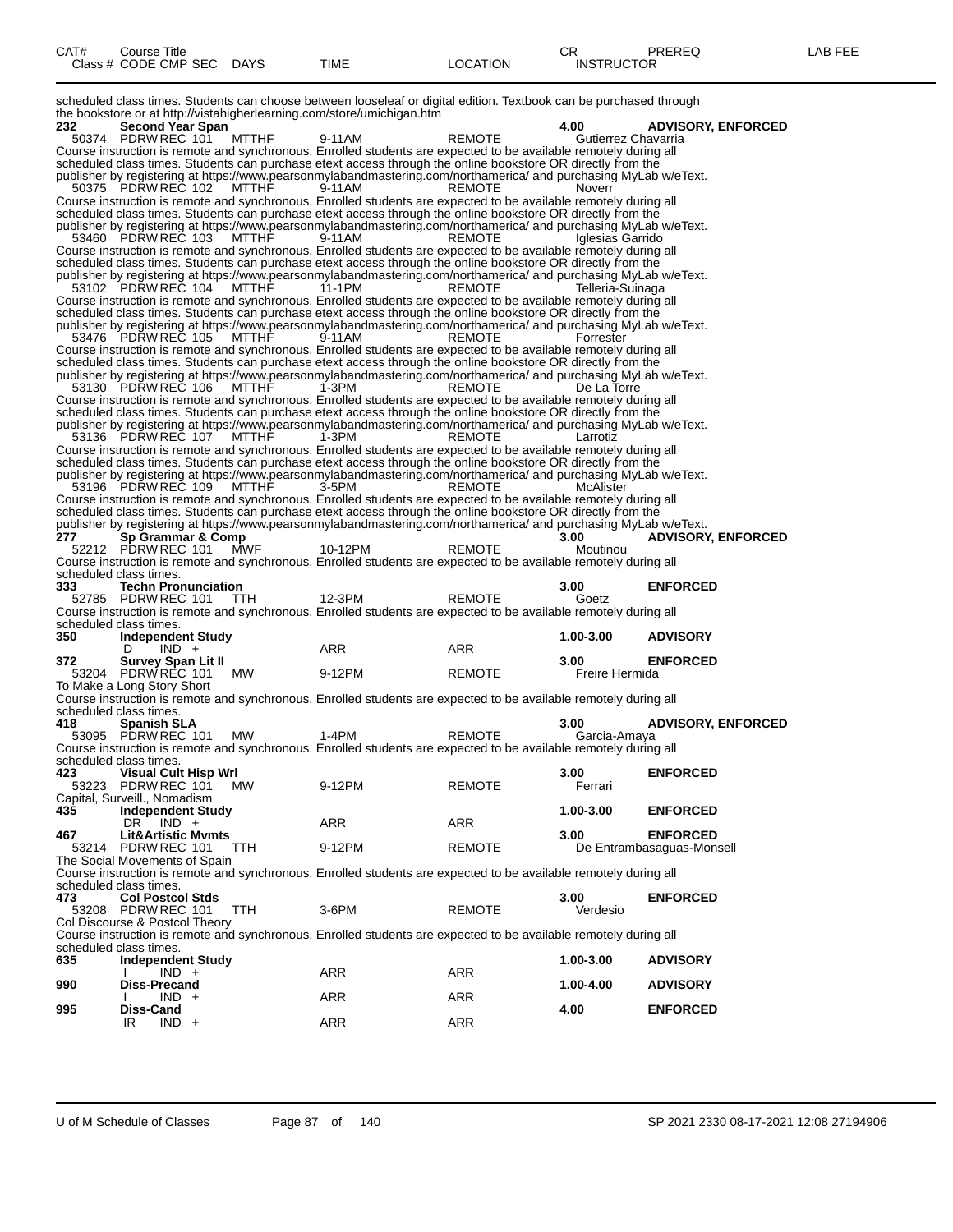#### **Sweetland Center for Writing Gayle Morris Sweetland Center for Writing (WRITING)**

| 201 | Dig Media Wrtg Mini        |       | .             | 1.00       |
|-----|----------------------------|-------|---------------|------------|
|     | 52518 P W SEM 101 TH       | 6-8PM | <b>REMOTE</b> | Karczynski |
|     | The Art of the Photo Essay |       |               |            |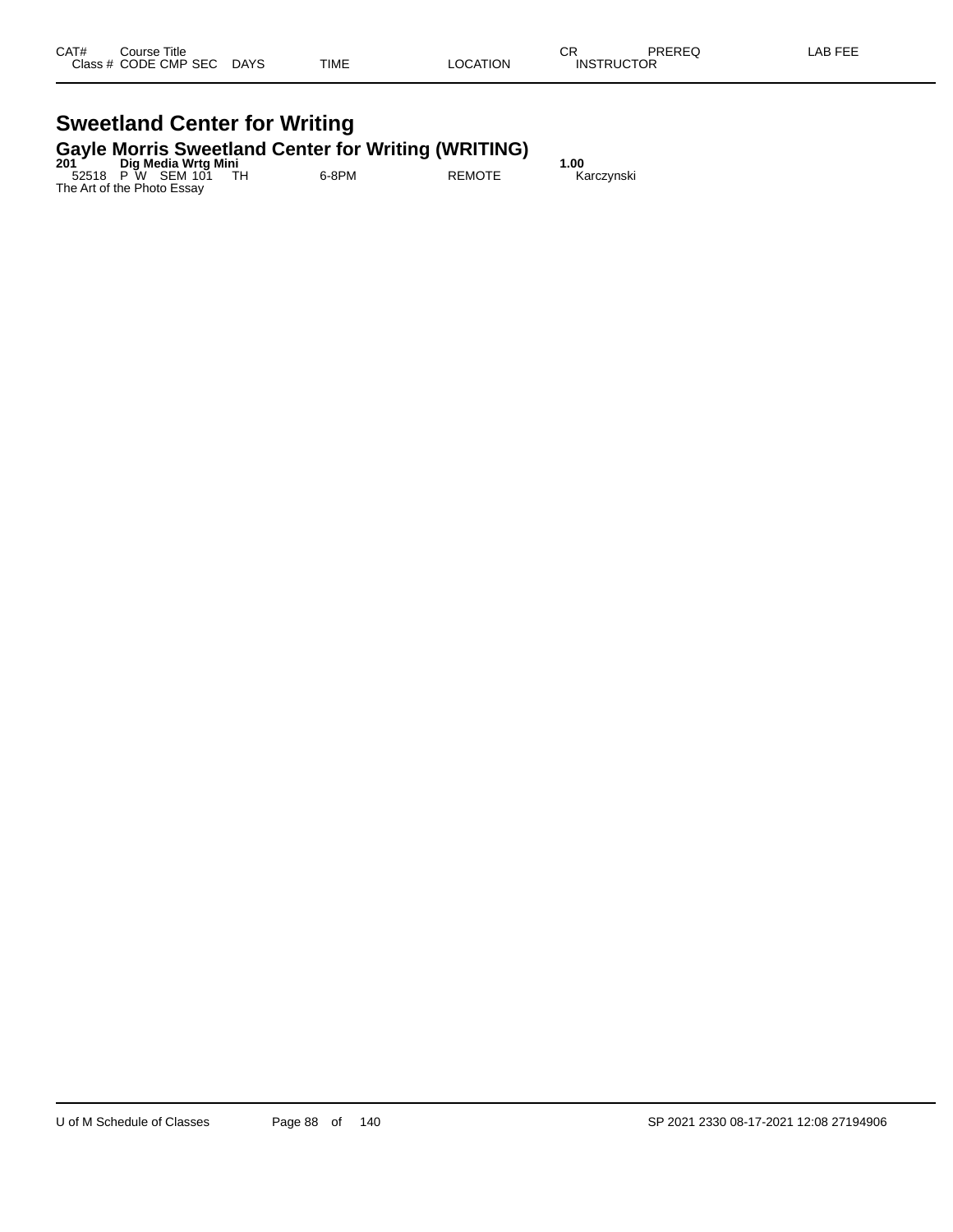|                       | <b>Slavic Languages &amp; Lit Dept</b>                                                                                                                      |                                                                                                                         |                                |                                   |                                    |       |
|-----------------------|-------------------------------------------------------------------------------------------------------------------------------------------------------------|-------------------------------------------------------------------------------------------------------------------------|--------------------------------|-----------------------------------|------------------------------------|-------|
| 450                   | Polish (POLISH)<br><b>Directed Reading</b><br>$IND +$                                                                                                       | <b>ARR</b>                                                                                                              | <b>ARR</b>                     | 1.00-4.00                         | <b>ADVISORY</b>                    |       |
| 303<br>52213<br>303   | <b>Russian (RUSSIAN)</b><br>Third Yr Intensive<br><b>P RW REC 101</b><br><b>MTWTHF</b><br><b>Third Yr Intensive</b><br><b>MTWTHF</b><br><b>P RW REC 101</b> | 10-12PM<br>$1-3PM$                                                                                                      | <b>REMOTE</b><br><b>REMOTE</b> | 8.00<br>Rogovyk, Shkolnik<br>8.00 | <b>ENFORCED</b><br><b>ENFORCED</b> |       |
| 430                   | scheduled class times.<br><b>Supervised Reading</b><br>$IND +$                                                                                              | Course instruction is remote and synchronous. Enrolled students are expected to be available remotely during all<br>ARR | <b>ARR</b>                     | 1.00-4.00                         | <b>ADVISORY</b>                    |       |
| 527<br>52421<br>527   | <b>Inten Third Yr Russ</b><br><b>P RW REC 101</b><br><b>MTWTHF</b><br>Inten Third Yr Russ                                                                   | 10-12PM                                                                                                                 | <b>REMOTE</b>                  | 8.00<br>Rogovyk, Shkolnik<br>8.00 | <b>ENFORCED</b><br><b>ENFORCED</b> |       |
| 651<br>990            | <b>P RW REC 101</b><br><b>MTWTHF</b><br><b>Superv Read Lit</b><br>$IND +$<br>IR.<br><b>Diss-Precand</b>                                                     | $1-3PM$<br>ARR                                                                                                          | <b>REMOTE</b><br><b>ARR</b>    | 1.00-4.00<br>1.00-4.00            | <b>ADVISORY</b><br><b>ADVISORY</b> |       |
| 995                   | $IND +$<br>IR.<br><b>Diss-Cand</b><br>$IND +$<br>IR                                                                                                         | <b>ARR</b><br><b>ARR</b>                                                                                                | ARR<br><b>ARR</b>              | 4.00                              | <b>ENFORCED</b>                    |       |
| 312<br>50970<br>50971 | <b>Slavic (SLAVIC)</b><br><b>Cnt Eur Cinéma</b><br>LAB 101<br><b>TTH</b><br>A<br>P W LEC 102<br><b>TTH</b><br>Race, Ethnicity & Gender Issues               | 2-330PM<br>330-6PM                                                                                                      | <b>REMOTE</b><br><b>REMOTE</b> | 3.00<br>Paloff, Xu<br>Paloff, Xu  | <b>ADVISORY</b>                    | 50.00 |
| 421                   | Ukrainian (UKR)<br>Dir Reading UKR Lit<br>$IND +$                                                                                                           | <b>ARR</b>                                                                                                              | <b>ARR</b>                     | 1.00-4.00                         | <b>ADVISORY</b>                    |       |
| 450                   | Internship-Ukraine<br>$IND +$                                                                                                                               | <b>ARR</b>                                                                                                              | <b>ARR</b>                     | 1.00                              | <b>ADVISORY</b>                    |       |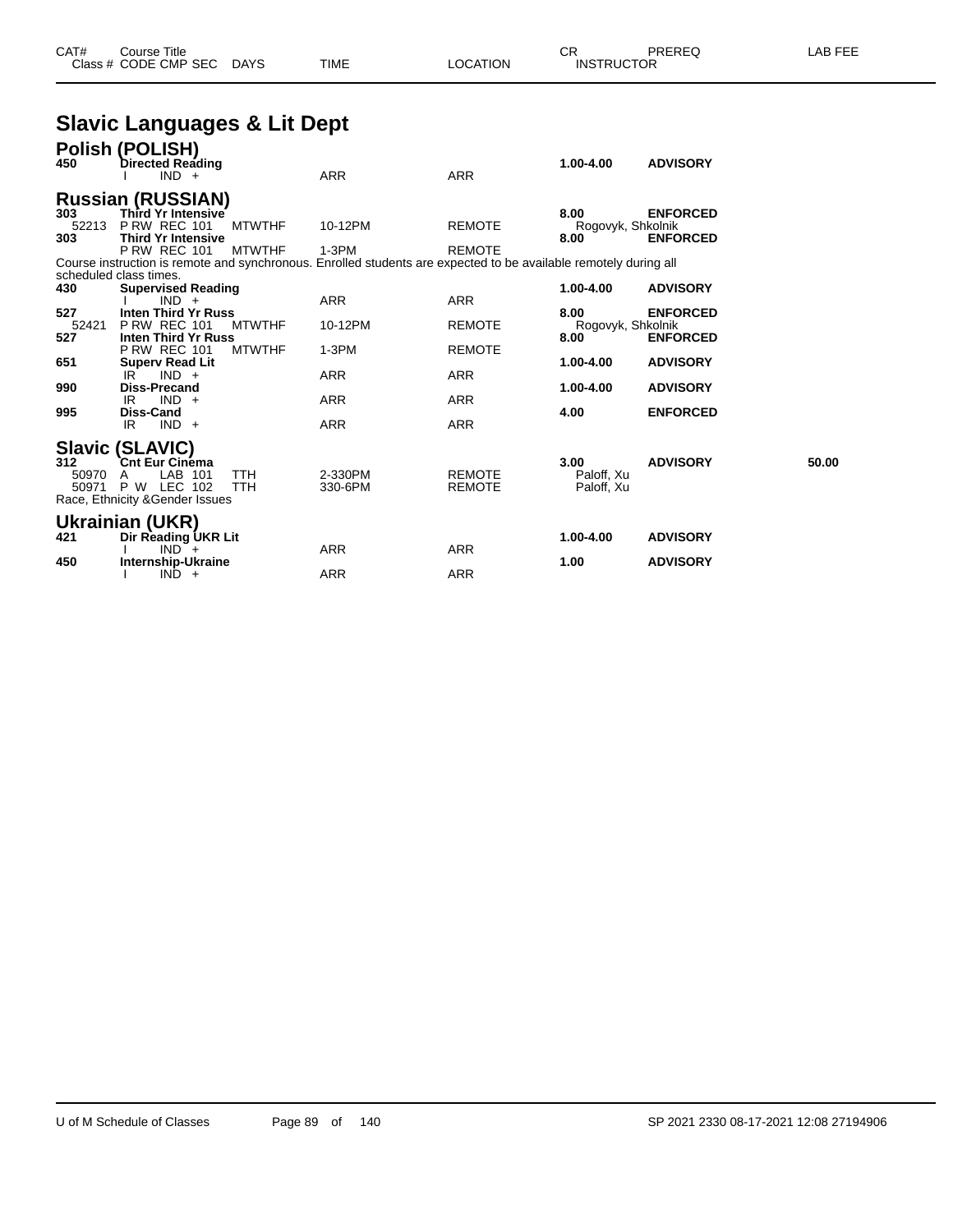| CAT# | Course Title         |      |      |          | ∩⊓<br>◡⊓          | PREREQ | -AB FEE |
|------|----------------------|------|------|----------|-------------------|--------|---------|
|      | Class # CODE CMP SEC | DAYS | TIME | LOCATION | <b>INSTRUCTOR</b> |        |         |

#### **Sociology Department Sociology (SOC)**

--IT IS CRITICAL THAT STUDENTS ATTEND CLASSES FROM THE BEGINNING OF THE TERM. EVEN THOUGH STUDENTS MAY BE REGISTERED OFFICIALLY FOR A COURSE, THE DEPARTMENT MAY GIVE AWAY PLACES IN A COURSE IF STUDENTS DO NOT ATTEND THE FIRST TWO COURSE MEETINGS.

--TO ASSIST THE STUDENT IN SELECTING COURSES, PAST COURSE SYLLABI ARE AVAILABLE FOR PERUSAL IN THE SOCIOLOGY MAIN OFFICE.

--STUDENTS WITH SENIOR STANDING ARE NOT GRANTED CREDIT FOR 100-LEVEL COURSES WITH THE EXCEPTION OF SOC 122: INTERGROUP DIALOGUES. SENIORS WITH AN ACADEMIC NEED TO ENROLL IN A 100-LEVEL INTRODUCTORY SOC COURSE SHOULD CONTACT THE DEPARTMENT.

|             | <b>CONTACT THE DEPARTMENT.</b>         |            |            |               |                    |                           |
|-------------|----------------------------------------|------------|------------|---------------|--------------------|---------------------------|
| 100         | <b>Intro to Sociology</b>              |            |            |               | 3.00               | <b>ADVISORY, ENFORCED</b> |
|             | 52458 P RW LEC 101 MWF                 |            | 9-11AM     | <b>REMOTE</b> | Rivera             |                           |
|             | Synchronous with asynchronous options. |            |            |               |                    |                           |
| 210         | <b>SocSci Statistics</b>               |            |            |               | 3.00               |                           |
|             | 51914 P W LEC 101                      | <b>MWF</b> | 9-11AM     | <b>REMOTE</b> | <b>Bolton</b>      |                           |
| Synchronous |                                        |            |            |               |                    |                           |
| 218         | <b>Foundations IGR</b>                 |            |            |               | 3.00               | <b>ENFORCED</b>           |
| 52835       | PR -<br><b>SEM 101</b>                 | <b>TTH</b> | 9-12PM     | <b>REMOTE</b> | Hicks she-her-hers |                           |
| 303         | <b>Race&amp;Ethnicity</b>              |            |            |               | 3.00               | <b>ADVISORY</b>           |
| 52896       | P W LEC 101                            | TWTH       | 4-6PM      | <b>REMOTE</b> | McAuliffe          |                           |
| Synchronous |                                        |            |            |               |                    |                           |
| 305         | <b>Intro Soc Theory</b>                |            |            |               | 3.00               | <b>ADVISORY</b>           |
| 53336       | PRW LEC 101                            | MWF        | 11-1PM     | <b>REMOTE</b> | Hawks Jr           |                           |
| 326         | <b>Comm Action Soc Chg</b>             |            |            |               | 3.00               | <b>ADVISORY</b>           |
| 53269       | LEC 101<br>P.                          | <b>TTH</b> | 10-1PM     | <b>REMOTE</b> | Hodge he-him       |                           |
| 335         | Urban Inequality                       |            |            |               | 3.00               | <b>ADVISORY</b>           |
| 52782       | P W LEC 101                            | <b>MWF</b> | $1-3PM$    | <b>REMOTE</b> | Byrd               |                           |
| Synchronous |                                        |            |            |               |                    |                           |
| 394         | <b>Undergrad Research</b>              |            |            |               | 1.00-4.00          |                           |
|             | $IND +$                                |            | <b>ARR</b> | <b>ARR</b>    |                    |                           |
| 475         | Hith, Med, & Society                   |            |            |               | 3.00               | <b>ADVISORY</b>           |
| 53076       | P W LEC 101                            | TWTH       | $1-3PM$    | <b>REMOTE</b> | Kelley             |                           |
|             | Synchronous with asynchronous options  |            |            |               |                    |                           |
| 595         | <b>Topics in Sociology</b>             |            |            |               | 3.00               |                           |
| 53529       | SEM 101 TWTH<br>PD.                    |            | $1-3PM$    | <b>REMOTE</b> | Kelley             |                           |
|             | Health, Medicine, and Society          |            |            |               |                    |                           |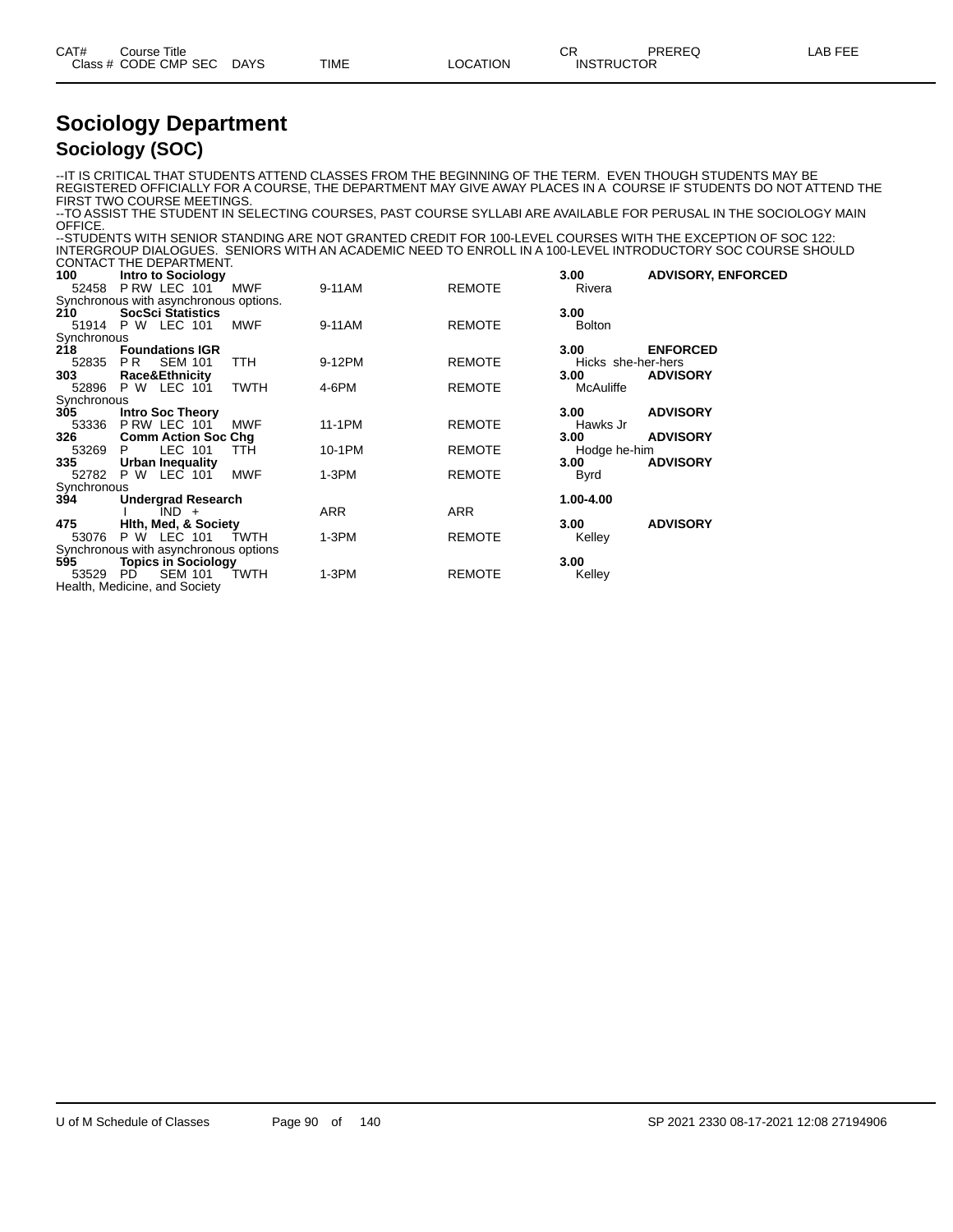| <b>Statistics Department</b> |
|------------------------------|
| Both Balance (BATABON        |

| Data Science (DATASCI)                                               |   |                                                            |                                                     |                                                                                      |                                                                                                                                                                                                                                                                                                                                                                                                                                                                                                                                                                                                         |                           |                 |
|----------------------------------------------------------------------|---|------------------------------------------------------------|-----------------------------------------------------|--------------------------------------------------------------------------------------|---------------------------------------------------------------------------------------------------------------------------------------------------------------------------------------------------------------------------------------------------------------------------------------------------------------------------------------------------------------------------------------------------------------------------------------------------------------------------------------------------------------------------------------------------------------------------------------------------------|---------------------------|-----------------|
| 413<br>52983                                                         |   | <b>Appl Regression</b><br>SR LEC 101<br>52984 P RW LAB 102 | <b>MW</b><br><b>TTH</b>                             | 10-1PM<br>10-1130AM                                                                  | REMOTE<br><b>REMOTE</b>                                                                                                                                                                                                                                                                                                                                                                                                                                                                                                                                                                                 | 4.00<br>Rulkowski<br>Shen | <b>ENFORCED</b> |
| <b>Statistics (STATS)</b><br>250<br>50619 A<br>section for details). |   | Intr Stat&Data Anlys<br>LEC 101                            | MWTH                                                | 9-11AM<br>Technology/Platforms: Canvas, Zoom, course.work. R/RStudio, Gradescope     | <b>REMOTE</b><br>This lecture is asynchronous. The weekly lectures for this course will be recorded and made available<br>asynchronously. We will also have synchronous weekly discussion sessions. There will be two asynchronous exams and<br>two quizzes for this course administered through Gradescope. Testing will take place within a designated time<br>frame, and students may choose when within that time frame to complete the assessment. Weekly homework assignments<br>will be assigned and turned in on course work. Students' grades will also include lab work (see the specific lab | 4.00<br>Romero            |                 |
|                                                                      |   | 50620 P W LAB 102                                          | Questions: statsugradprogram@umich.edu<br>MW.       | 1130-1PM                                                                             | <b>REMOTE</b><br>This synchronous lab gives you the opportunity to work with your lab instructor in real time. Your lab instructor<br>will preview the weekly lab, and then students will be randomly assigned a group of 3 to work on the weekly lab<br>activity. Weekly lab writeups will be posted and submitted via Canvas. See Lecture Section 200 for information<br>about assessments. Technology/Platforms: Canvas, Zoom, course.work. R/RStudio, Gradescope                                                                                                                                    | Iturrios                  |                 |
|                                                                      |   | 50621 P W LAB 103                                          | Questions: statsugradprogram@umich.edu<br><b>MW</b> | 1-230PM                                                                              | <b>REMOTE</b><br>This synchronous lab gives you the opportunity to work with your lab instructor in real time. Your lab instructor<br>will preview the weekly lab, and then students will be randomly assigned a group of 3 to work on the weekly lab<br>activity. Weekly lab writeups will be posted and submitted via Canvas. See Lecture Section 200 for information<br>about assessments. Technology/Platforms: Canvas, Zoom, course.work. R/RStudio, Gradescope                                                                                                                                    | Sarker                    |                 |
|                                                                      |   | 50622 P W LAB 104                                          | Questions: statsugradprogram@umich.edu<br><b>MW</b> | 230-4PM                                                                              | <b>REMOTE</b><br>This synchronous lab gives you the opportunity to work with your lab instructor in real time. Your lab instructor<br>will preview the weekly lab, and then students will be randomly assigned a group of 3 to work on the weekly lab<br>activity. Weekly lab writeups will be posted and submitted via Canvas. See Lecture Section 200 for information<br>about assessments. Technology/Platforms: Canvas, Zoom, course.work. R/RStudio, Gradescope                                                                                                                                    | Rodriguez                 |                 |
|                                                                      |   | 50623 P W LAB 105                                          | Questions: statsugradprogram@umich.edu              | ARR<br>Technology/Platforms: Canvas, Zoom, course.work. R/RStudio, Gradescope        | REMOTE<br>Since this is an asynchronous lab, no formal time is scheduled with your lab instructor during the week, but you<br>will be able to interact with them during office hours, and via Canvas and email. Each week you will be given<br>access to a recording for asynchronous lab sections so that you can complete your weekly lab. Weekly lab writeups<br>will be posted and submitted via Canvas. See Lecture Section 200 for information about assessments.                                                                                                                                 | Rodriguez                 |                 |
|                                                                      |   | 51916 P W LAB 106                                          | Questions: statsugradprogram@umich.edu              | ARR<br>Technology/Platforms: Canvas, Zoom, course.work. R/RStudio, Gradescope        | REMOTE<br>Since this is an asynchronous lab, no formal time is scheduled with your lab instructor during the week, but you<br>will be able to interact with them during office hours, and via Canvas and email. Each week you will be given<br>access to a recording for asynchronous lab sections so that you can complete your weekly lab. Weekly lab writeups<br>will be posted and submitted via Canvas. See Lecture Section 200 for information about assessments.                                                                                                                                 | Sarker                    |                 |
|                                                                      |   | 51952 P W LAB 108                                          | Questions: statsugradprogram@umich.edu              | ARR<br>Technology/Platforms: Canvas, Zoom, course.work. R/RStudio, Gradescope        | <b>REMOTE</b><br>Since this is an asynchronous lab, no formal time is scheduled with your lab instructor during the week, but you<br>will be able to interact with them during office hours, and via Canvas and email. Each week you will be given<br>access to a recording for asynchronous lab sections so that you can complete your weekly lab. Weekly lab writeups<br>will be posted and submitted via Canvas. See Lecture Section 200 for information about assessments.                                                                                                                          | Iturrios                  |                 |
| 299                                                                  |   | Undergrad Internship                                       | Questions: statsugradprogram@umich.edu              |                                                                                      |                                                                                                                                                                                                                                                                                                                                                                                                                                                                                                                                                                                                         | 1.00                      |                 |
| 412                                                                  | D | $IND +$<br><b>Intro Prob Stat</b><br>51862 P RW LEC 101    | MWTH                                                | ARR<br>10-12PM<br>This class is synchronous, it will meet at the scheduled day/time. | <b>ARR</b><br><b>REMOTE</b>                                                                                                                                                                                                                                                                                                                                                                                                                                                                                                                                                                             | 3.00<br>Miller            | <b>ENFORCED</b> |
|                                                                      |   |                                                            | Technology/Platform: Canvas, Zoom, Gradescope.      | which students may choose when to complete their assessment.                         | Lectures will be livestreamed and recorded and be made available asynchronously.<br>Weekly homework assignments will be posted on Canvas and turned in via Gradescope. Exams will be asynchronous and<br>will be administered via Gradescope and will take place within a designated time frame (e.g., 24 hours) within                                                                                                                                                                                                                                                                                 |                           |                 |
| 413                                                                  |   | <b>Appl Regression</b><br>52919 SR LEC 101                 | МW                                                  | Questions should be directed to statsugradprogram@umich.edu.<br>10-1PM               | <b>REMOTE</b>                                                                                                                                                                                                                                                                                                                                                                                                                                                                                                                                                                                           | 4.00<br>Rulkowski         | <b>ENFORCED</b> |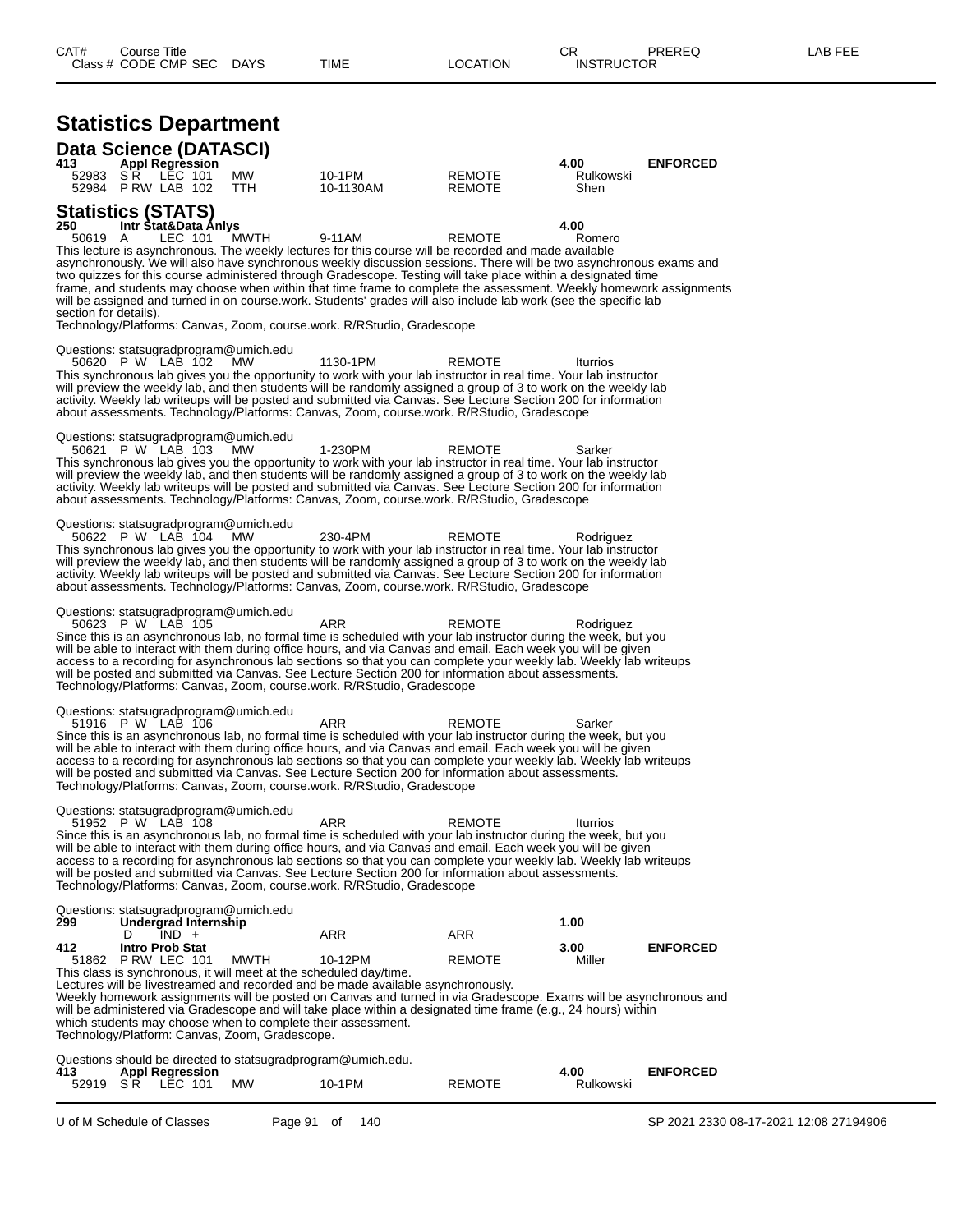Lectures will be streamed live at the assigned meeting times (M/W 10:00am - 1:00pm). Lectures will also be recorded and uploaded to Canvas.

Weekly homework assignments will be completed via Gradescope. Exams will be asynchronous and will be administered via Gradescope. Exams will take place within a designated time frame (e.g., 24 hours) in which students may choose when to complete their assessment.

Technology/Platform: Canvas, Zoom, Gradescope, R/RStudio, Piazza.

Questions: statsugradprogram@umich.edu

52920 P RW LAB 102 TTH 10-1130AM REMOTE Shen Lab will be streamed live at the assigned meeting times (Tu 10:00am - 11:30am). Labs will also be recorded and uploaded to Canvas.

Weekly lab assignments will be completed in R/RStudio and turned in via Canvas. Technology/Platform: Canvas, Zoom, Gradescope, R/RStudio.

Questions: statsugradprogram@umich.edu

| 425   | <b>Intro Probabil</b> |     |         |               | 3.00  | <b>ADVISORY</b> |
|-------|-----------------------|-----|---------|---------------|-------|-----------------|
| 50380 | P W LEC 101           | TWF | 10-12PM | <b>REMOTE</b> | Fink  |                 |
|       | 51867 P W LEC 102     | TWF | 1-3PM   | <b>REMOTE</b> | Lin   |                 |
| 426   | Intro to Theo Stat    |     |         |               | 3.00  | <b>ENFORCED</b> |
| 52226 | PRW LEC 101           | TWF | 1-3PM   | <b>REMOTE</b> | Green |                 |

This class will be delivered via Zoom from a university classroom set up as a studio space. Lectures will be live-streamed at the assigned lecture times for this course. Lectures are also being captured on video and are accessible on Canvas. This gives students the option of participating in the class synchronously via live-stream Zoom presentation, or asynchronously via lecture recordings. Exams, quizzes, and homework will be submitted by file upload.

Questions: statsugradprogram@umich.edu

| 489 | Ind Study in Stat                  |            |            | 1.00-4.00 |                 |
|-----|------------------------------------|------------|------------|-----------|-----------------|
|     | IND                                | <b>ARR</b> | <b>ARR</b> |           |                 |
| 499 | <b>Honors Seminar</b>              |            |            | 2.00-3.00 | <b>ADVISORY</b> |
|     | $IND +$                            | <b>ARR</b> | <b>ARR</b> |           |                 |
| 750 | <b>Directed Reading</b><br>$IND +$ | <b>ARR</b> | <b>ARR</b> | 1.00-6.00 | <b>ADVISORY</b> |
| 990 | <b>Diss-Precand</b>                |            |            | 1.00-4.00 | <b>ADVISORY</b> |
|     | $IND +$<br>ΙR                      | <b>ARR</b> | <b>ARR</b> |           |                 |
| 995 | <b>Diss-Cand</b>                   |            |            | 4.00      | <b>ENFORCED</b> |
|     | $IND +$<br>IR                      | ARR        | ARR        |           |                 |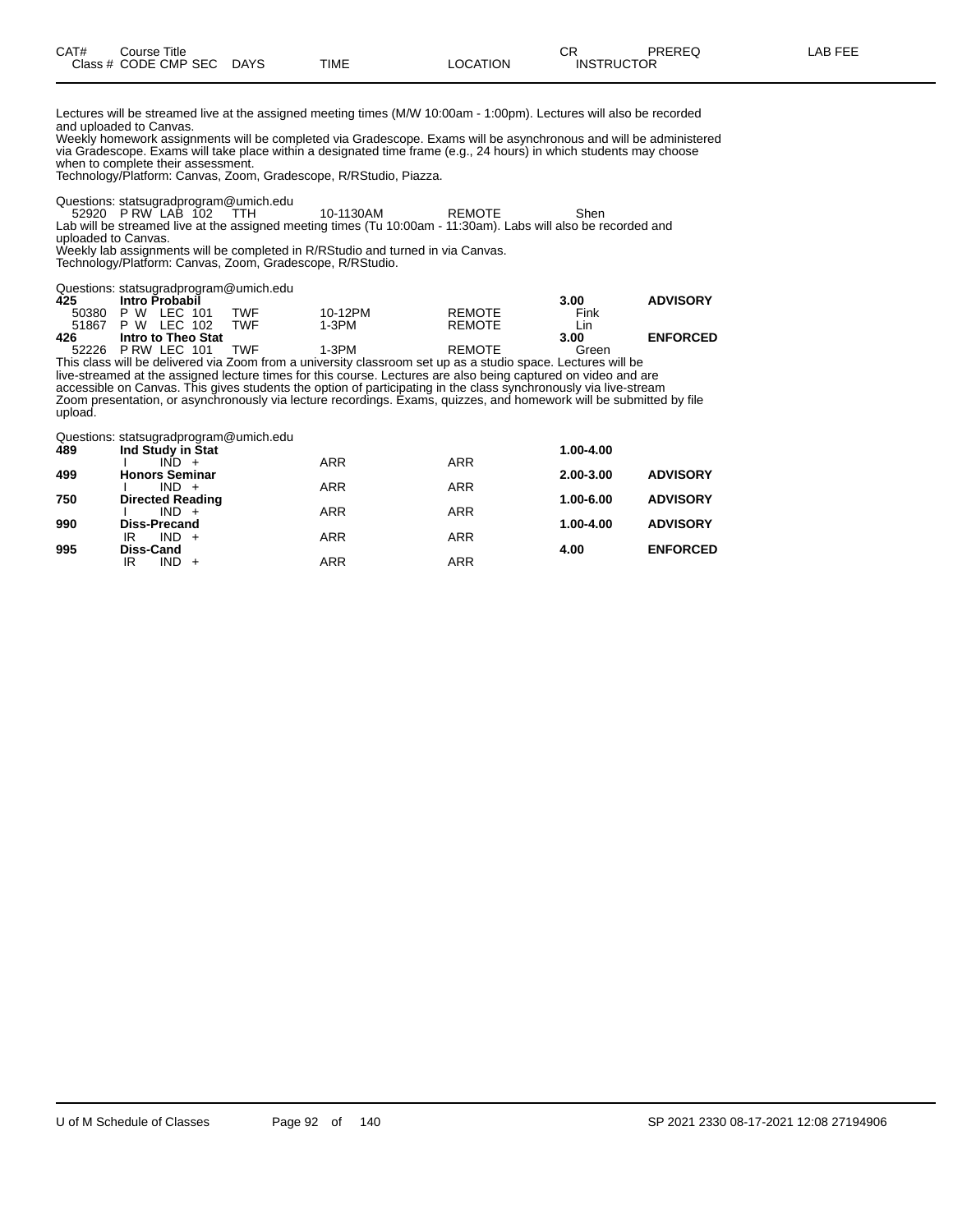### **Office of International Programs**

## **Study Abroad (STDABRD) 406 DIS Summer DK/SE 1.00-10.00**

53466 P LEC 101 ARR ARR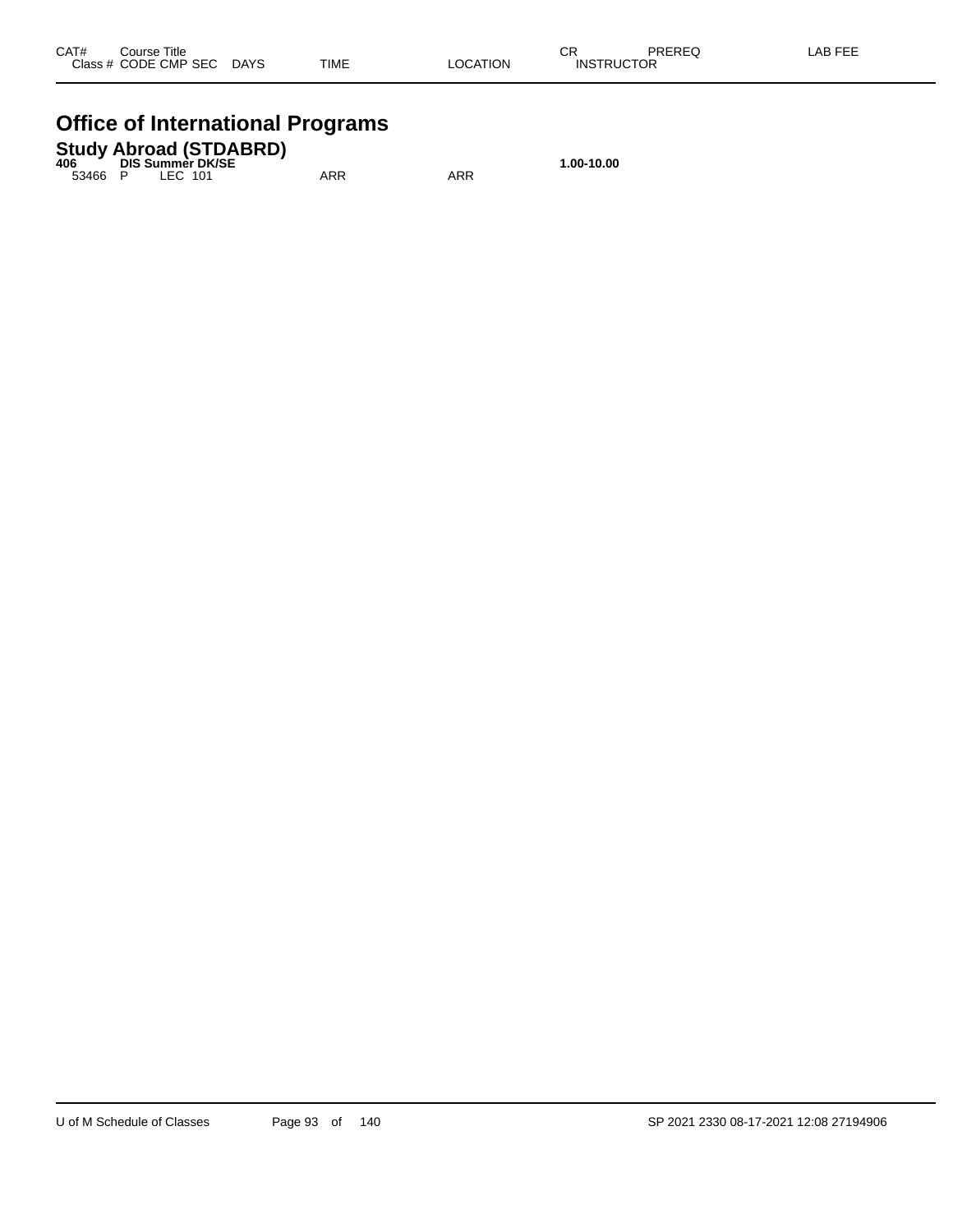## **Women's Studies Department**

|     |                                               |            | <b>Women's and Gender Studies (WGS)</b>                                                                            |               |                |                 |
|-----|-----------------------------------------------|------------|--------------------------------------------------------------------------------------------------------------------|---------------|----------------|-----------------|
| 220 | <b>Women's Hith</b>                           |            |                                                                                                                    |               | 3.00           |                 |
|     | 51974 P W LEC 101                             | W          | 10-12PM                                                                                                            | <b>REMOTE</b> | Martin         |                 |
|     |                                               |            | This class will include both synchronous and asynchronous elements. Students are expected to attend class          |               |                |                 |
|     | synchronously on Wednesdays, 10:00am-12:00pm. |            |                                                                                                                    |               |                |                 |
| 240 | Int Womn Gndr Stdy                            |            |                                                                                                                    |               | 3.00           |                 |
|     | 52416 P W LEC 101                             | <b>MW</b>  | 1-4PM                                                                                                              | <b>REMOTE</b> | Simmons, Brown |                 |
|     |                                               |            | This class will be taught synchronously at its scheduled time.                                                     |               |                |                 |
| 295 | <b>Sexuality West Cult</b>                    |            |                                                                                                                    |               | 3.00           |                 |
|     | 52022 P W LEC 101                             | TTH.       | 9-12PM                                                                                                             | <b>REMOTE</b> | Verduzco Baker |                 |
|     |                                               |            | This class will be taught synchronously at its scheduled time.                                                     |               |                |                 |
| 305 | Interdisc LGBTQ Hith                          |            |                                                                                                                    |               | 3.00           |                 |
|     | 53113 P W LEC 101                             | <b>MW</b>  | 4-7PM                                                                                                              | <b>REMOTE</b> | Eickmeyer      |                 |
|     |                                               |            | While there is a meeting time for this course in the course guide, we anticipate that most work will be completed  |               |                |                 |
|     |                                               |            | by students asynchronously (i.e., you make your own schedule) to accommodate for different time zones, family      |               |                |                 |
|     |                                               |            | responsibilities, and/or other circumstances. Any synchronous meetings will be announced during the first day of   |               |                |                 |
|     |                                               |            | class so you can plan accordingly. Please feel free to email the instructor for more information.                  |               |                |                 |
| 313 | <b>Top Gender Hums</b>                        |            |                                                                                                                    |               | 3.00           |                 |
|     | 53255 P W SEM 101                             | <b>MW</b>  | $1-4PM$                                                                                                            | <b>REMOTE</b> | Dhar           |                 |
|     | Women & Well-Being in Lit                     |            |                                                                                                                    |               |                |                 |
|     |                                               |            | This class will be taught synchronously at its scheduled time.                                                     |               |                |                 |
| 330 | <b>Feminist Thought</b>                       |            |                                                                                                                    |               | 3.00           | <b>ENFORCED</b> |
|     | 51918 P RW SEM 101                            | <b>MW</b>  | 10-1PM                                                                                                             | <b>REMOTE</b> | Mendoza        |                 |
|     |                                               |            | This class will be taught synchronously at its scheduled time.                                                     |               |                |                 |
| 344 | <b>Topic Gender&amp;Culture</b>               |            |                                                                                                                    |               | 3.00           | <b>ADVISORY</b> |
|     | 52997 P W SEM 101                             | TTH.       | $1-4PM$                                                                                                            | <b>REMOTE</b> | Chakraborty    |                 |
|     | The Personal, Political& Poetic               |            |                                                                                                                    |               |                |                 |
| 374 | <b>Gender &amp; the Prison</b>                |            |                                                                                                                    |               | 3.00           | <b>ADVISORY</b> |
|     | 52792 PD W SEM 101                            | <b>TTH</b> | $1-4PM$                                                                                                            | <b>REMOTE</b> | Tapia          |                 |
|     |                                               |            | This class will be taught synchronously at its scheduled time. The enforced prereq for this class is WGS 220, 240  |               |                |                 |
|     |                                               |            | or 250. To request an override please e-mail wgs.advising@umich.edu and note which of these classes you have taken |               |                |                 |
|     |                                               |            | or other coursework that you would like us to consider to grant you an override.                                   |               |                |                 |
| 384 | Independent Research                          |            |                                                                                                                    |               | 1.00-3.00      | <b>ADVISORY</b> |
|     | $IND +$<br>D                                  |            | <b>ARR</b>                                                                                                         | ARR           |                |                 |
| 385 | <b>Directed Reading</b>                       |            |                                                                                                                    |               | 1.00-3.00      | <b>ADVISORY</b> |
|     | $IND +$                                       |            | <b>ARR</b>                                                                                                         | <b>ARR</b>    |                |                 |
| 580 | <b>Independent Study</b>                      |            |                                                                                                                    |               | 1.00-3.00      | <b>ADVISORY</b> |
|     | $IND +$                                       |            | <b>ARR</b>                                                                                                         | <b>ARR</b>    |                |                 |
| 690 | <b>Directed Readings</b>                      |            |                                                                                                                    |               | 1.00-3.00      | <b>ADVISORY</b> |
|     | $IND +$                                       |            | <b>ARR</b>                                                                                                         | <b>ARR</b>    |                |                 |
| 890 | <b>Advanced Research</b>                      |            |                                                                                                                    |               | 3.00           | <b>ADVISORY</b> |
|     | $IND +$                                       |            | <b>ARR</b>                                                                                                         | <b>ARR</b>    |                |                 |
| 891 | Jt Ph.D Adv Res                               |            |                                                                                                                    |               | 3.00           | <b>ADVISORY</b> |
|     | $IND +$                                       |            | <b>ARR</b>                                                                                                         | <b>ARR</b>    |                |                 |
| 892 | <b>Advanced Research</b>                      |            |                                                                                                                    |               | 3.00           | <b>ADVISORY</b> |
|     | $IND +$                                       |            | <b>ARR</b>                                                                                                         | <b>ARR</b>    |                |                 |
| 990 | <b>Diss Pre-Cand</b>                          |            |                                                                                                                    |               | 1.00-4.00      | <b>ADVISORY</b> |
|     | $IND +$                                       |            | <b>ARR</b>                                                                                                         | <b>ARR</b>    |                |                 |
| 995 | <b>Diss Cand</b>                              |            |                                                                                                                    |               | 4.00           | <b>ENFORCED</b> |
|     | IR<br>$IND +$                                 |            | <b>ARR</b>                                                                                                         | <b>ARR</b>    |                |                 |
|     |                                               |            |                                                                                                                    |               |                |                 |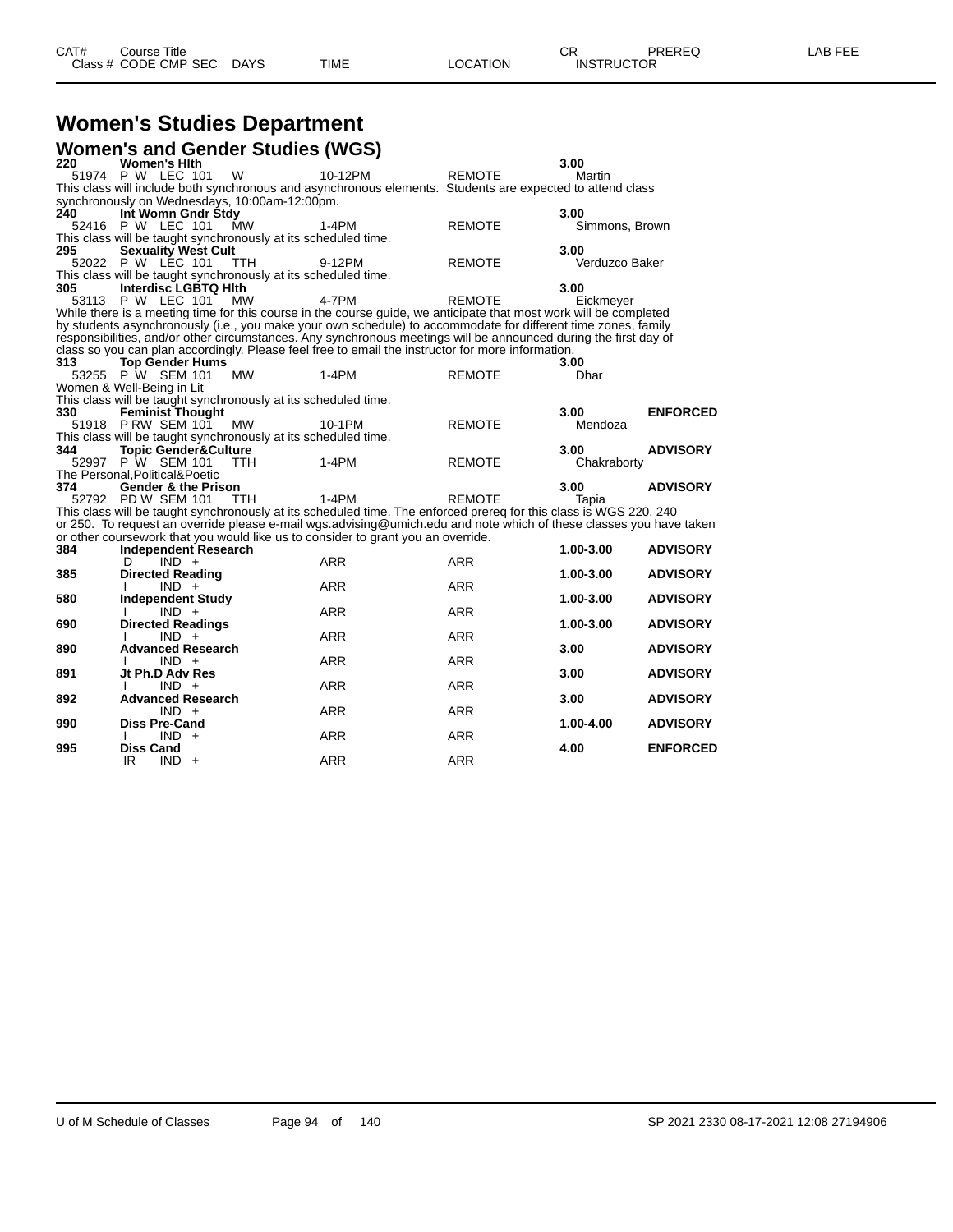## **Medicine Division of Anatomical Science**

|     | <b>Anatomy (ANATOMY)</b> |            |     |            |                 |
|-----|--------------------------|------------|-----|------------|-----------------|
| 499 | UG Anat Research II      |            |     | 1.00-16.00 |                 |
|     | $IND +$                  | ARR        | ARR |            |                 |
| 800 | <b>Special Topics</b>    |            |     | 1.00       |                 |
|     | $IND +$                  | <b>ARR</b> | ARR |            |                 |
| 990 | <b>Diss-Precand</b>      |            |     | 1.00-4.00  | <b>ADVISORY</b> |
|     | $IND +$                  | <b>ARR</b> | ARR |            |                 |
| 995 | Diss-Cand                |            |     | 4.00       | <b>ENFORCED</b> |
|     | $IND +$<br>IR            | <b>ARR</b> | ARR |            |                 |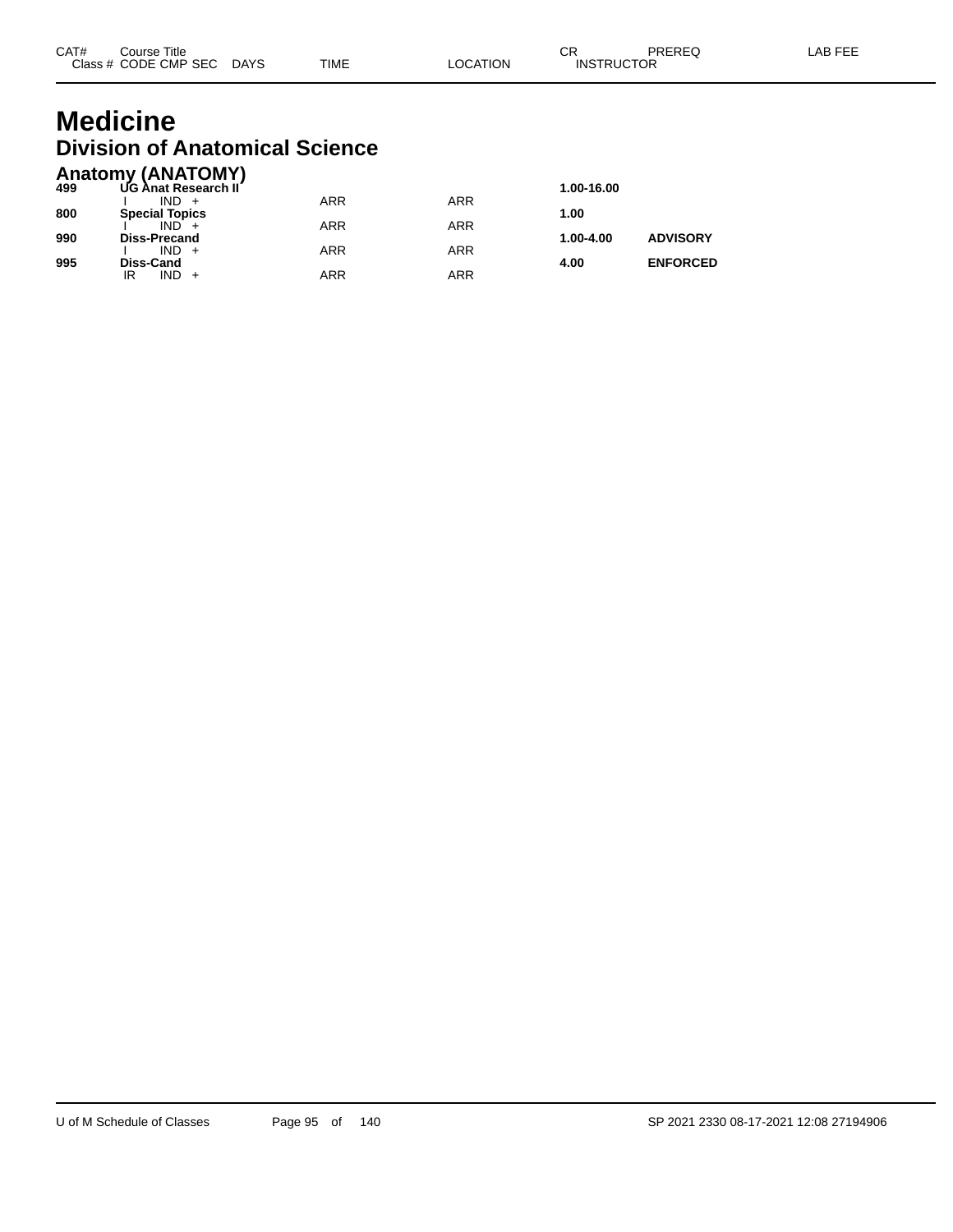| CAT# | Course Title         |             |             |                 | ⌒冖<br>◡∩          | PREREQ | LAB FEE |
|------|----------------------|-------------|-------------|-----------------|-------------------|--------|---------|
|      | Class # CODE CMP SEC | <b>DAYS</b> | <b>TIME</b> | <b>LOCATION</b> | <b>INSTRUCTOR</b> |        |         |
|      |                      |             |             |                 |                   |        |         |

## **Anesthesiology Department**

|       | <b>Anesthesia (ANESTH)</b> |     |     |                |                 |
|-------|----------------------------|-----|-----|----------------|-----------------|
| 499   | Ug Research                |     |     | 1.00-16.00     | <b>ADVISORY</b> |
|       | $IND +$                    | ARR | ARR |                |                 |
| 599   | <b>Pd Anes Rotatn</b>      |     |     | 1.00-3.00      | <b>ADVISORY</b> |
| 50399 | LAB 101<br>P               | ARR | ARR | <b>Bovnton</b> |                 |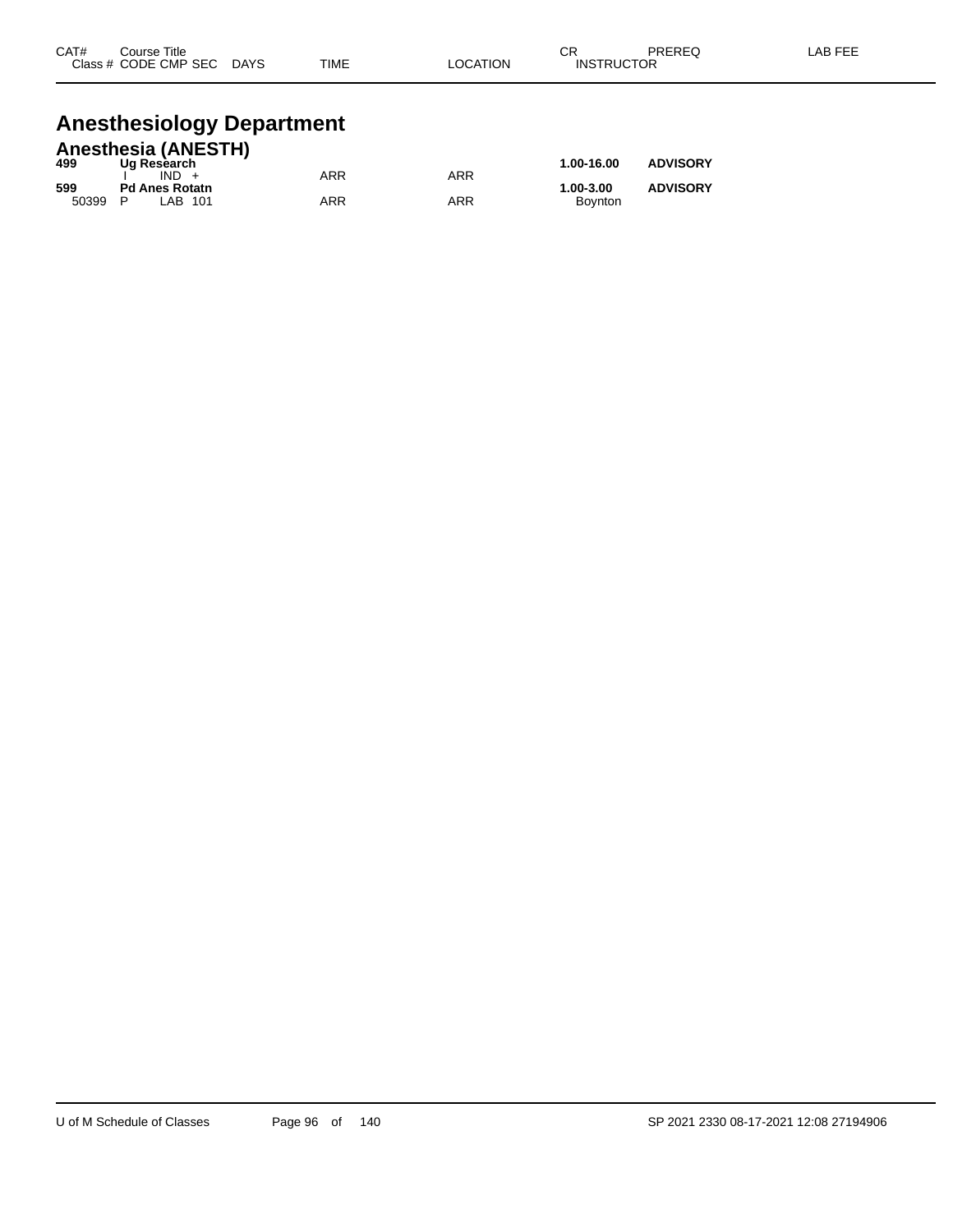| CAT#<br>Course Title<br>Class # CODE CMP SEC DAYS       | TIME | LOCATION | СR<br>PREREQ<br><b>INSTRUCTOR</b> | LAB FEE |
|---------------------------------------------------------|------|----------|-----------------------------------|---------|
| <b>Bioinformatics</b><br><b>Bioinformatics (BIOINE)</b> |      |          |                                   |         |

| 990 | P <sub>1</sub><br>Diss Research / Prec |     |     | $1.00 - 8.00$ | <b>ADVISORY</b> |
|-----|----------------------------------------|-----|-----|---------------|-----------------|
|     | IND.                                   | ARR | ARR |               |                 |
| 995 | <b>Diss-Cand Res</b><br>IND.           | ARR | ARR | 4.00          | <b>ENFORCED</b> |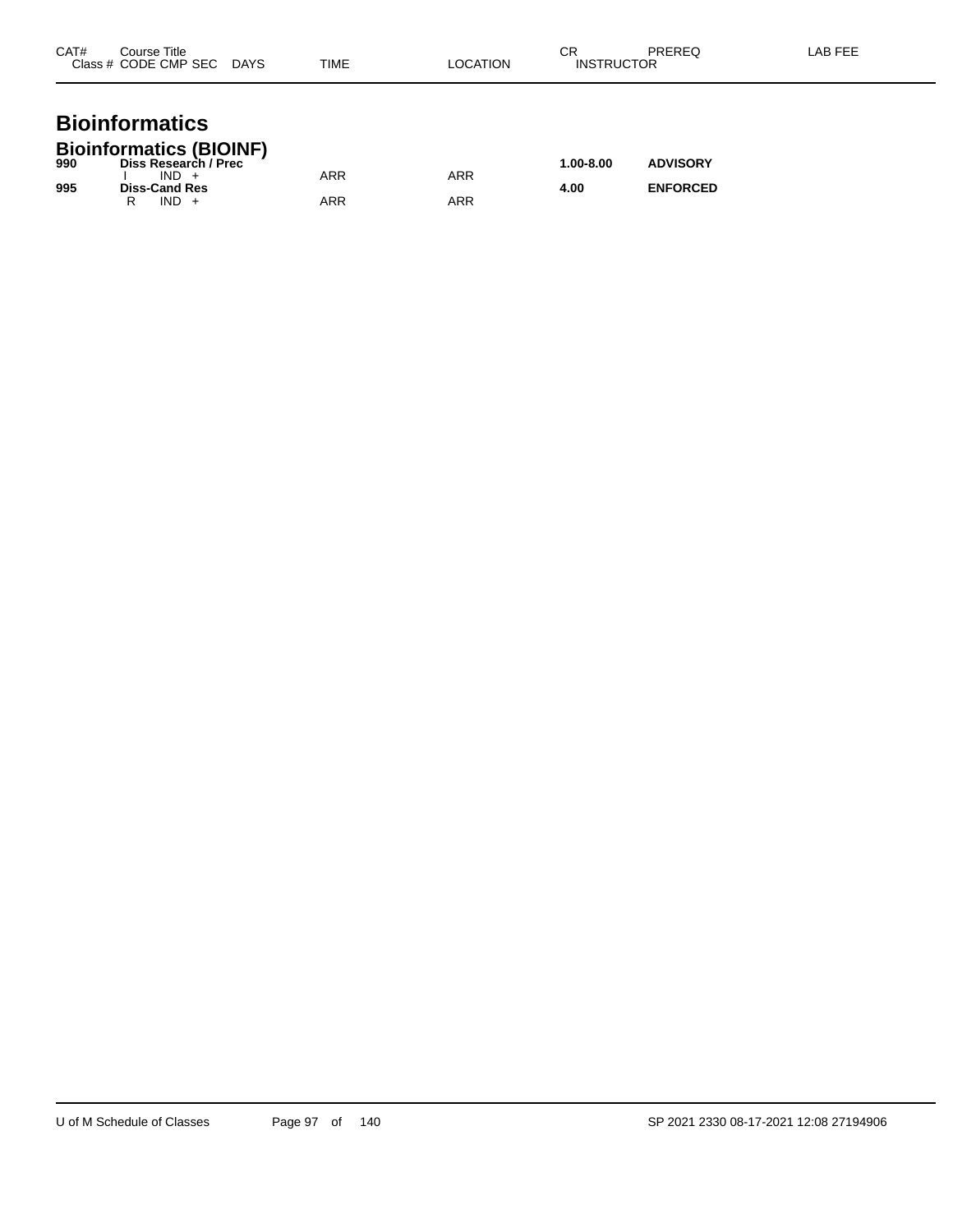|              | TIME                      | LOCATION |    |                             |
|--------------|---------------------------|----------|----|-----------------------------|
| Course Title |                           |          |    | LAB FEE                     |
|              | Class # CODE CMP SEC DAYS |          | СR | PREREQ<br><b>INSTRUCTOR</b> |

## **Biological Chemistry Departmen**

|  | <b>Biological Chemistry (BIOLCHEM)</b> |  |
|--|----------------------------------------|--|
|  |                                        |  |

|     | <b>DIVIOYIVAL OTICHIISH (DIVEDITEM)</b> |            |            |               |                 |
|-----|-----------------------------------------|------------|------------|---------------|-----------------|
| 298 | <b>UG Research Biochem</b>              |            |            | 1.00-4.00     | <b>ADVISORY</b> |
|     | $IND +$                                 | <b>ARR</b> | <b>ARR</b> |               |                 |
| 398 | <b>UG Research BIOLCHEM</b>             |            |            | 1.00-4.00     | <b>ADVISORY</b> |
|     | $IND +$                                 | <b>ARR</b> | <b>ARR</b> |               |                 |
| 499 | <b>Biochem Res for Ug</b>               |            |            | $1.00 - 4.00$ | <b>ADVISORY</b> |
|     | IR<br>$IND +$                           | <b>ARR</b> | <b>ARR</b> |               |                 |
|     | FOR UNDERGRADUATES.                     |            |            |               |                 |
| 600 | Intro Bio Research                      |            |            | 1.00-8.00     | <b>ADVISORY</b> |
|     | $IND +$<br>IR                           | <b>ARR</b> | <b>ARR</b> |               |                 |
| 800 | <b>Biochem Res-Med Stu</b>              |            |            | 1.00-6.00     | <b>ADVISORY</b> |
|     | $IND +$                                 | <b>ARR</b> | <b>ARR</b> |               |                 |
| 990 | Diss-Precand                            |            |            | $1.00 - 4.00$ | <b>ADVISORY</b> |
|     | $IND +$                                 | <b>ARR</b> | <b>ARR</b> |               |                 |
| 995 | Diss-Cand                               |            |            | 4.00          | <b>ENFORCED</b> |
|     | $IND +$<br>IR                           | <b>ARR</b> | <b>ARR</b> |               |                 |
|     |                                         |            |            |               |                 |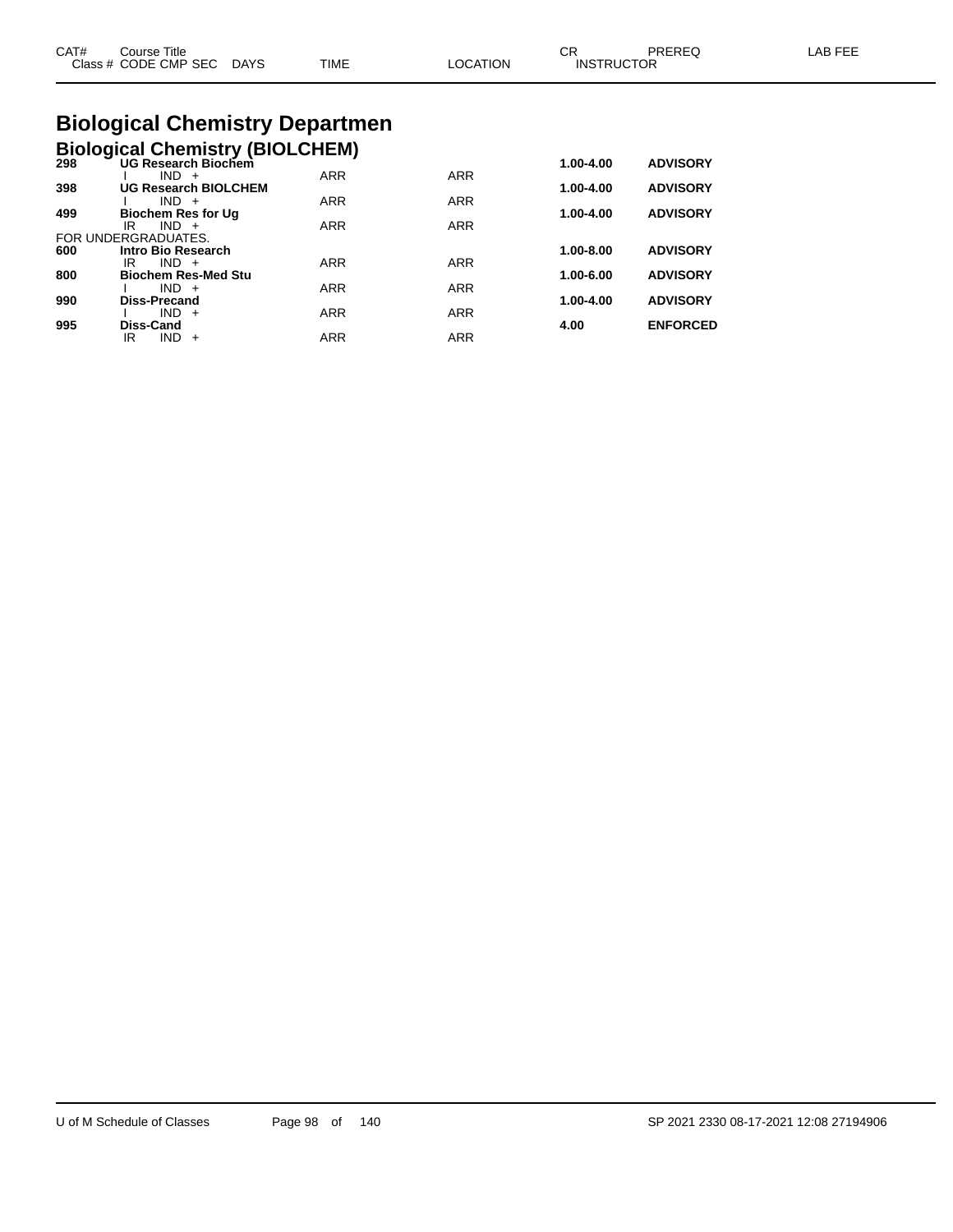### **Cancer Biology Graduate Program**

## **Cancer Biology (CANCBIO) 599 Grad Independ Res 1.00-8.00**

D IND + ARR ARR ARR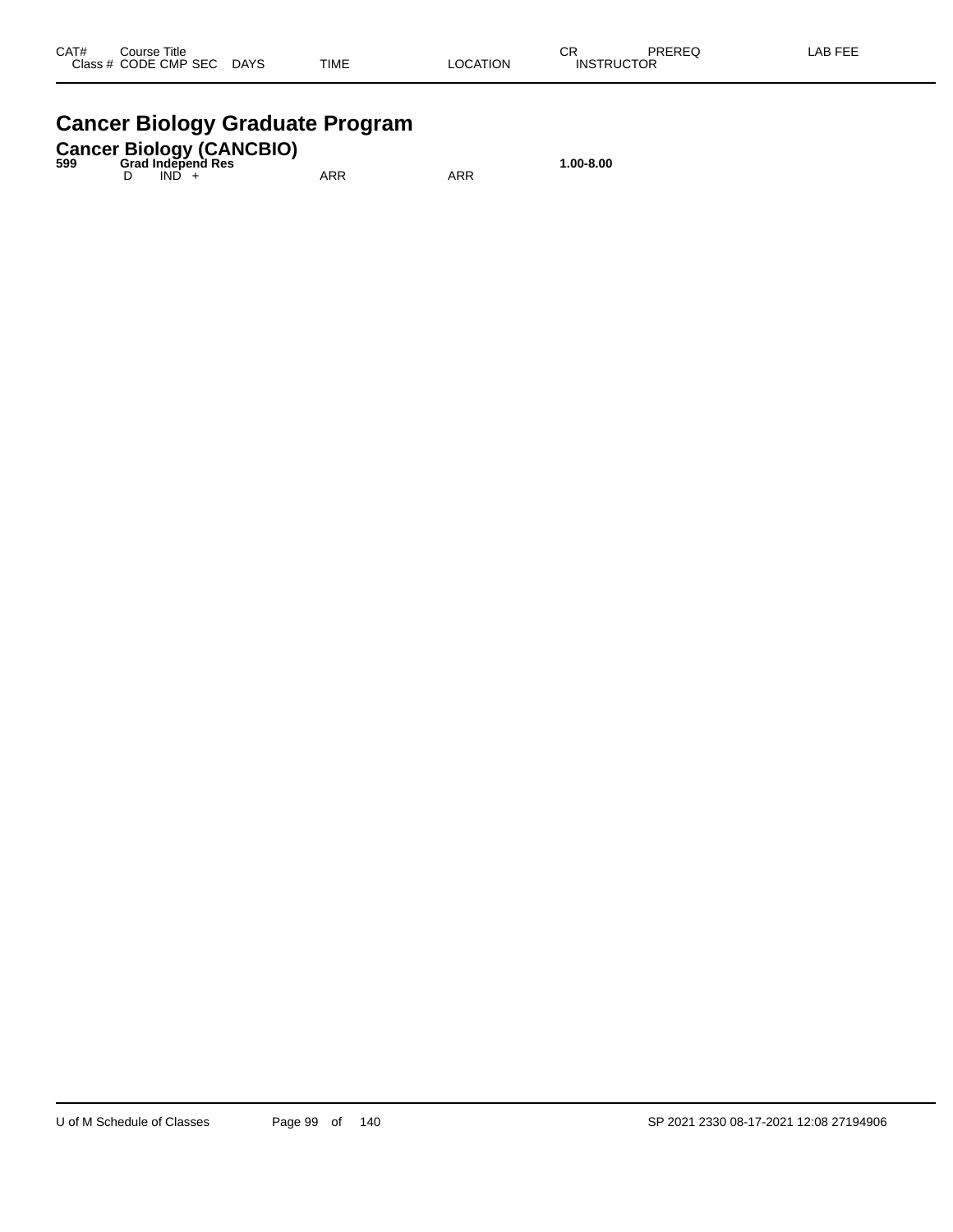| CAT#  | Title<br>Course    |                       |             |             | СR    | 5.0.00<br>. AP |
|-------|--------------------|-----------------------|-------------|-------------|-------|----------------|
| Class | CODE CMP SEC<br>__ | <b>DAYS</b><br>$\sim$ | <b>TIME</b> | TION<br>OC. | _____ |                |
|       |                    |                       |             |             |       |                |

## **Cell and Developmental Biology**

| 599 |         | <b>Cell and Developmental Biology (CDB)</b><br><b>Directed Research</b> |     |     | 1.00-8.00 | <b>ADVISORY</b> |
|-----|---------|-------------------------------------------------------------------------|-----|-----|-----------|-----------------|
|     | $IND +$ |                                                                         | ARR | ARR |           |                 |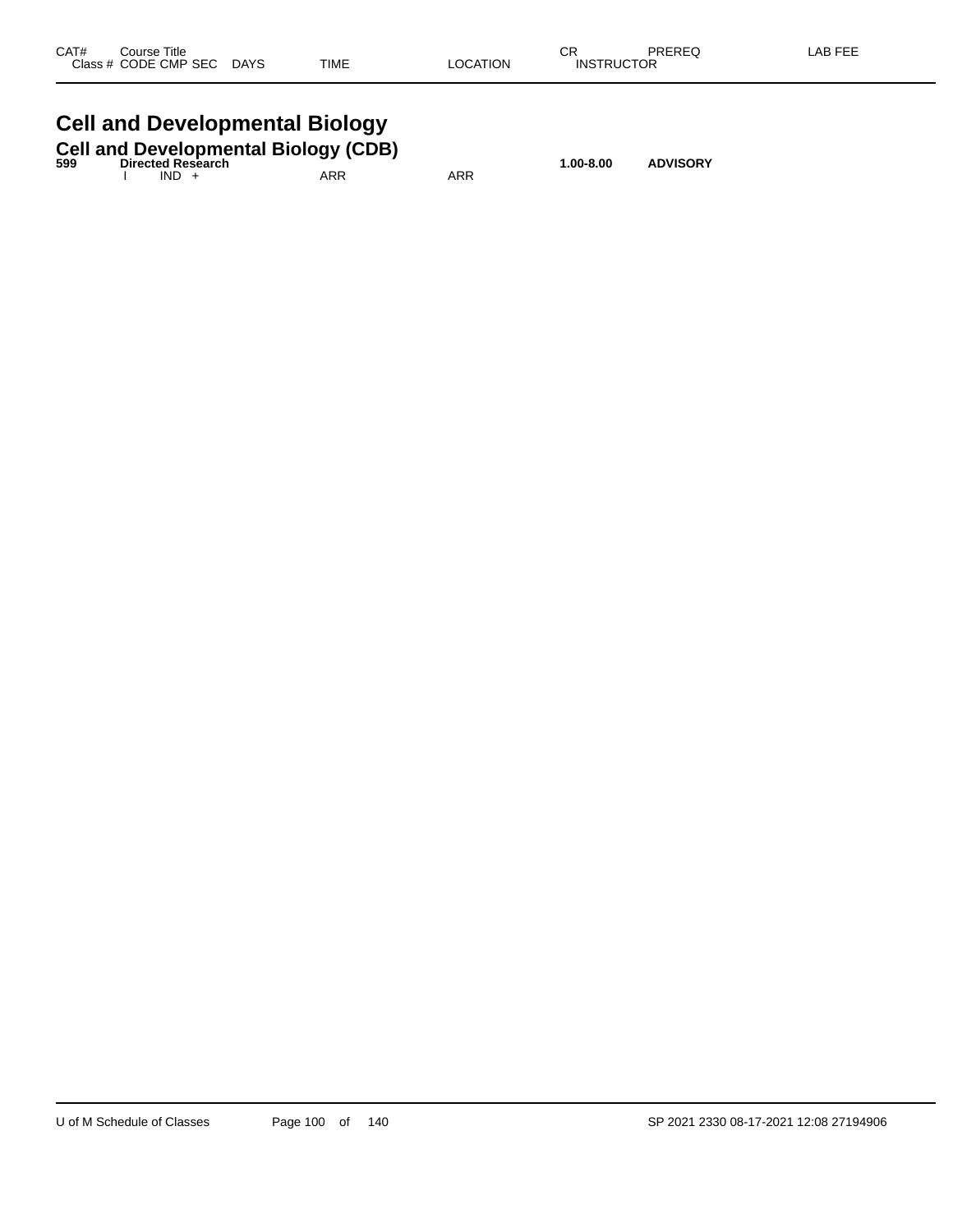| CAT# | Title<br>Course      |                       |             |          | СR                | PREREQ | LAB FEF |
|------|----------------------|-----------------------|-------------|----------|-------------------|--------|---------|
|      | Class # CODE CMP SEC | <b>DAYS</b><br>$\sim$ | <b>TIME</b> | _OCATION | <b>INSTRUCTOR</b> |        |         |

#### **Cellular and Molecular Biology Cellular And Molecular Biology (CMBIOL)**

| 599 | <b>Non-Diss Research</b> | . . |            | $1.00 - 8.00$ | <b>ADVISORY</b> |
|-----|--------------------------|-----|------------|---------------|-----------------|
|     | $IND +$                  | ARR | ARR        |               |                 |
| 990 | Diss-Precand             |     |            | 1.00-4.00     | <b>ADVISORY</b> |
|     | $IND +$                  | ARR | <b>ARR</b> |               |                 |
| 995 | Diss-Cand                |     |            | 4.00          | <b>ENFORCED</b> |
|     | IND.<br>IR               | ARR | ARR        |               |                 |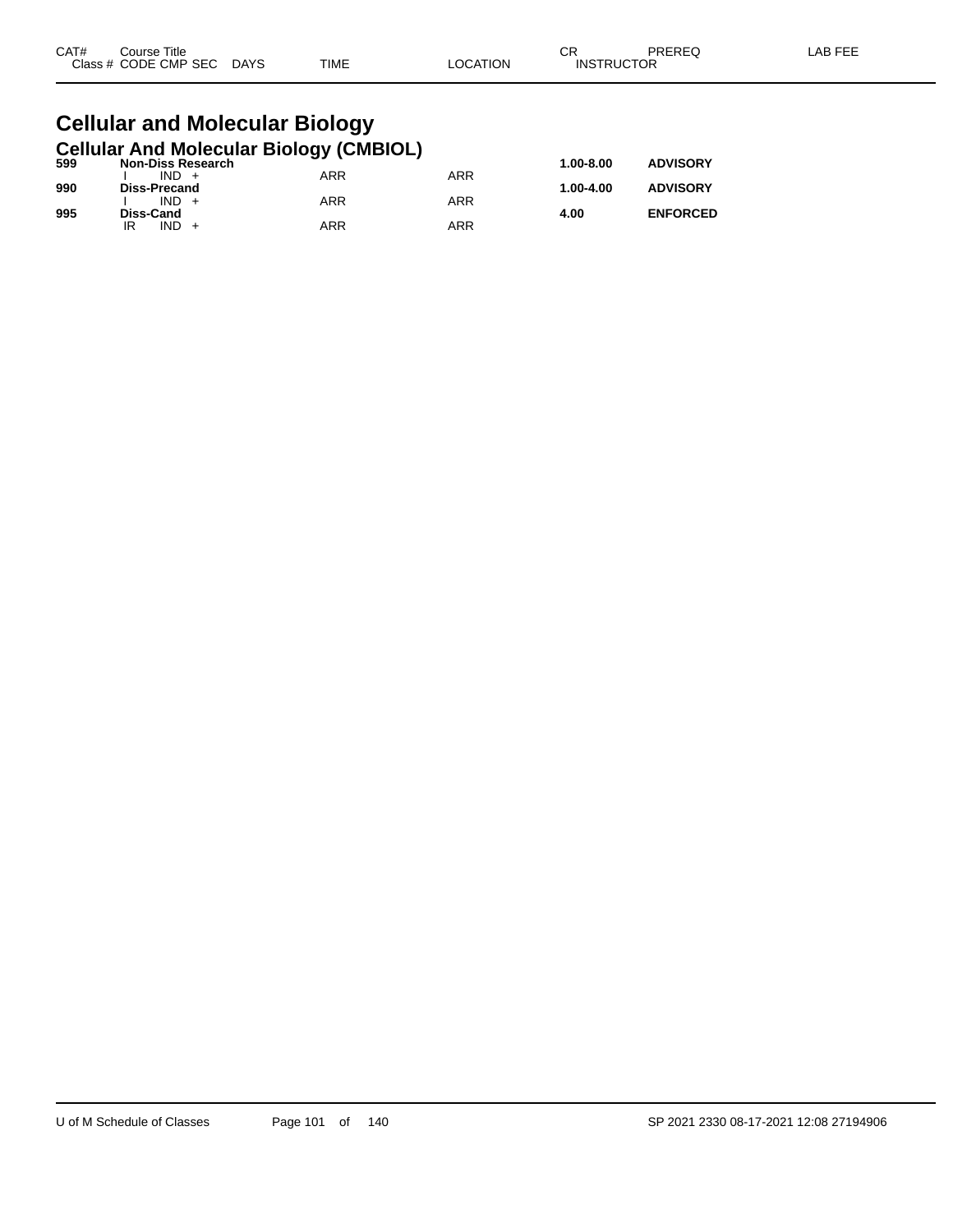| CAT# | Course Title              |             |          | ⌒冖                | PREREQ | LAB FEE |
|------|---------------------------|-------------|----------|-------------------|--------|---------|
|      | Class # CODE CMP SEC DAYS | <b>TIME</b> | LOCATION | <b>INSTRUCTOR</b> |        |         |
|      |                           |             |          |                   |        |         |

# **Dermatology Department**

| <b>Dermatology (DERM)</b> |                          |     |     |               |                 |  |  |  |
|---------------------------|--------------------------|-----|-----|---------------|-----------------|--|--|--|
| 499                       | U G Derm Research        |     |     | 1.00-16.00    |                 |  |  |  |
|                           | $IND +$                  | ARR | ARR |               |                 |  |  |  |
| 599                       | <b>Clinical Research</b> |     |     | $2.00 - 8.00$ | <b>ADVISORY</b> |  |  |  |
|                           | $IND +$                  | ARR | ARR |               |                 |  |  |  |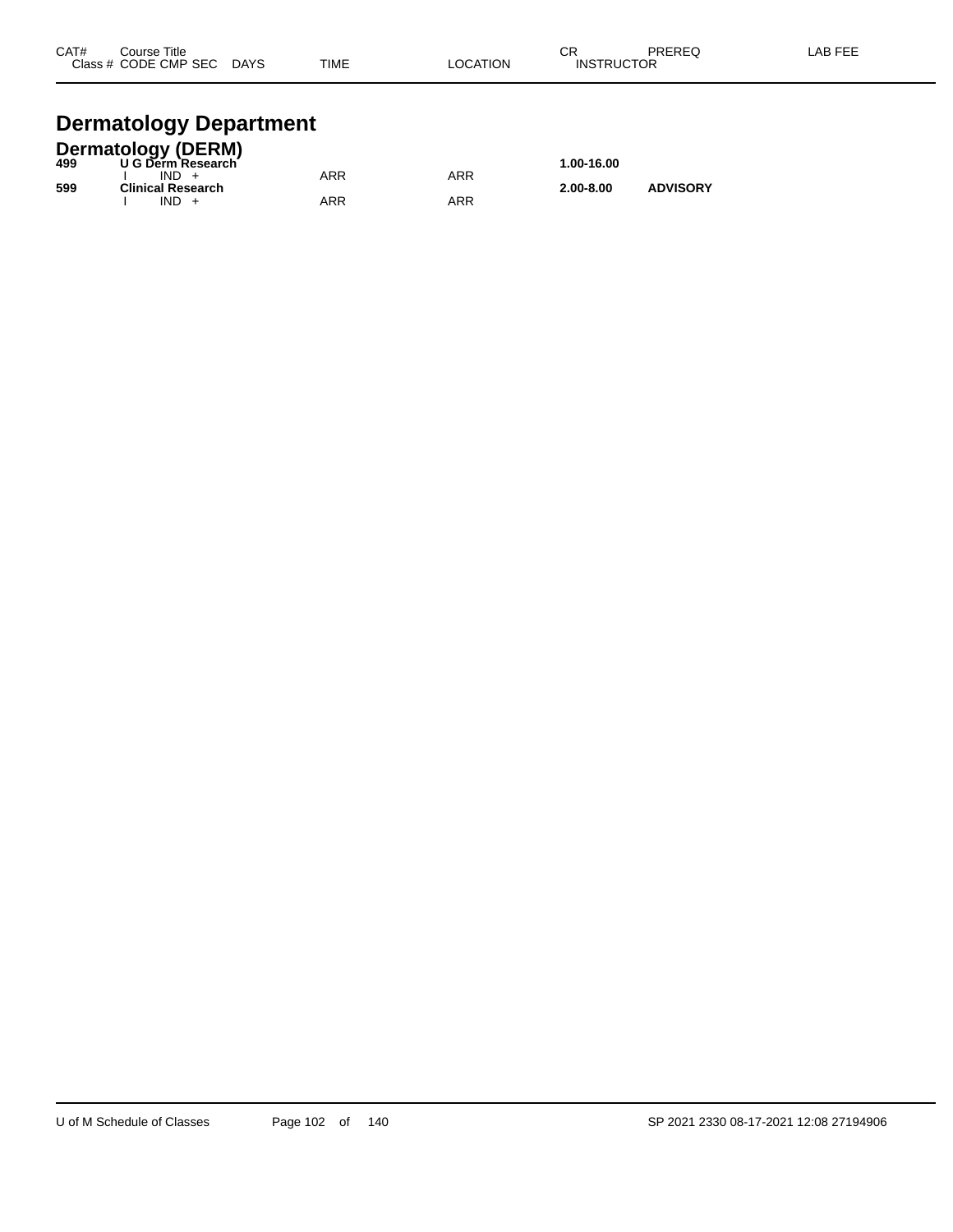| CAT#<br>$2 \cdot 2 \cdot 2$ | Title<br>ourse<br>CMP SEC<br>חר∈<br>$ -$ | DAYS<br>$\sim$ | <b>TIME</b> | ורו | $\sim$<br>UΗ<br>⊣N.S<br>₽ | ____ |  |
|-----------------------------|------------------------------------------|----------------|-------------|-----|---------------------------|------|--|
|-----------------------------|------------------------------------------|----------------|-------------|-----|---------------------------|------|--|

# **Human Genetics Department**

|     | <b>Human Genetics (HUMGEN)</b> |            |            |            |                 |
|-----|--------------------------------|------------|------------|------------|-----------------|
| 500 | Ug Res-Human Gen               |            |            | 1.00-6.00  | <b>ADVISORY</b> |
|     |                                | <b>ARR</b> | <b>ARR</b> |            |                 |
| 800 | <b>Research-Non Phd</b>        |            |            | 1.00-16.00 | <b>ADVISORY</b> |
|     | $IND +$                        | <b>ARR</b> | ARR        |            | <b>ADVISORY</b> |
| 990 | <b>Diss-Precand</b><br>$IND +$ | <b>ARR</b> | ARR        | 1.00-4.00  |                 |
| 995 | Diss-Cand                      |            |            | 4.00       | <b>ENFORCED</b> |
|     | $IND +$<br>R                   | <b>ARR</b> | ARR        |            |                 |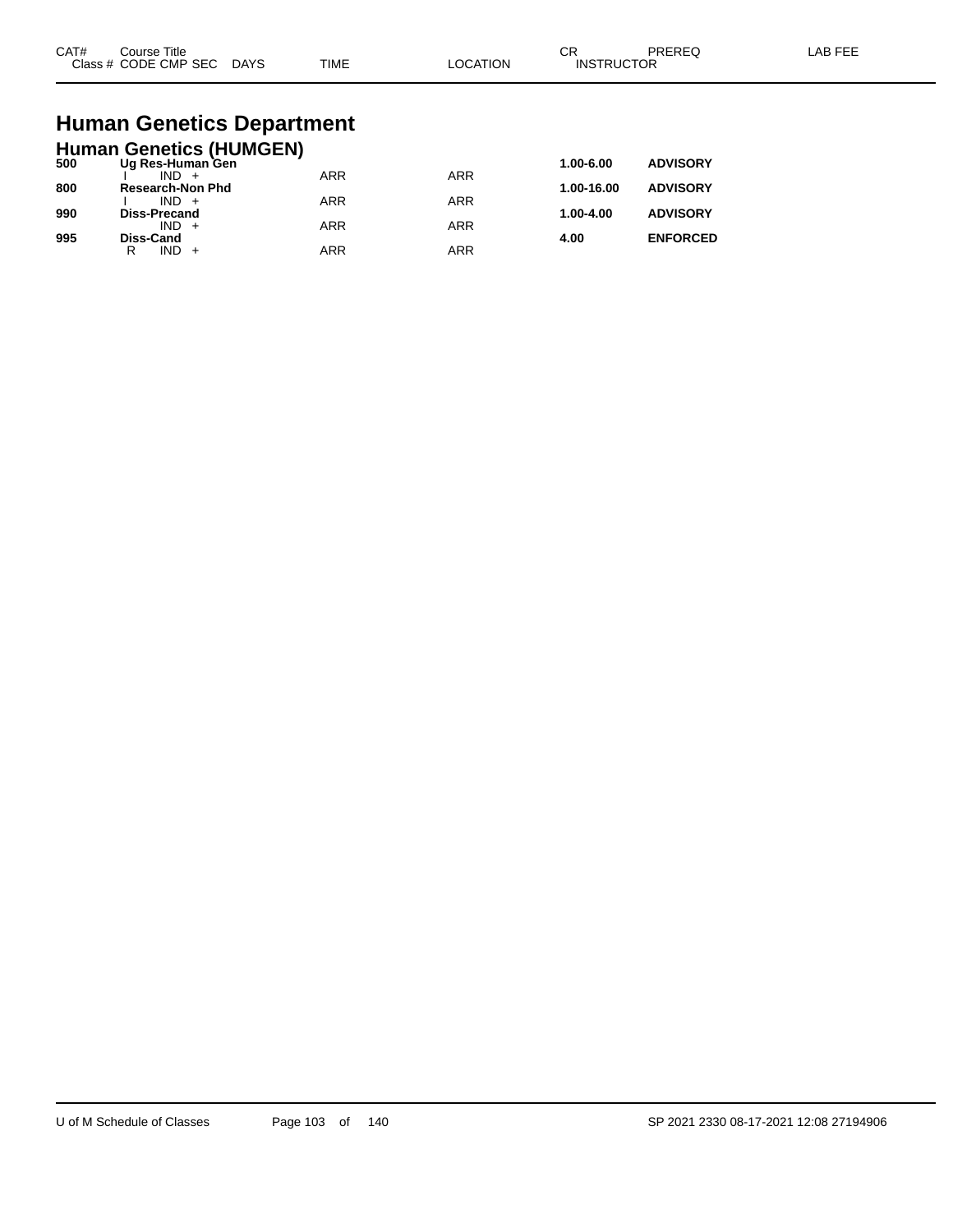| CAT# | Course Title<br>Class # CODE CMP SEC | <b>DAYS</b> | <b>TIME</b> | LOCATION | ∩n<br>◡⊓<br><b>INSTRUCTOR</b> | PREREQ | _AB FEF |
|------|--------------------------------------|-------------|-------------|----------|-------------------------------|--------|---------|
|      |                                      |             |             |          |                               |        |         |

#### **Internal Medicine Department**

|     | <b>Internal Medicine (INTMED)</b> |     |     |               |                 |
|-----|-----------------------------------|-----|-----|---------------|-----------------|
| 300 | <b>UG Micrbiol Research</b>       |     |     | $2.00 - 4.00$ | <b>ENFORCED</b> |
|     | $IND +$                           | ARR | ARR |               |                 |
| 499 | Ug Int Med Res                    |     |     | 1.00-16.00    |                 |
|     | $IND +$                           | ARR | ARR |               |                 |
| 599 | <b>Clinical Research</b>          |     |     | $2.00 - 8.00$ | <b>ADVISORY</b> |
|     | $IND +$                           | ARR | ARR |               |                 |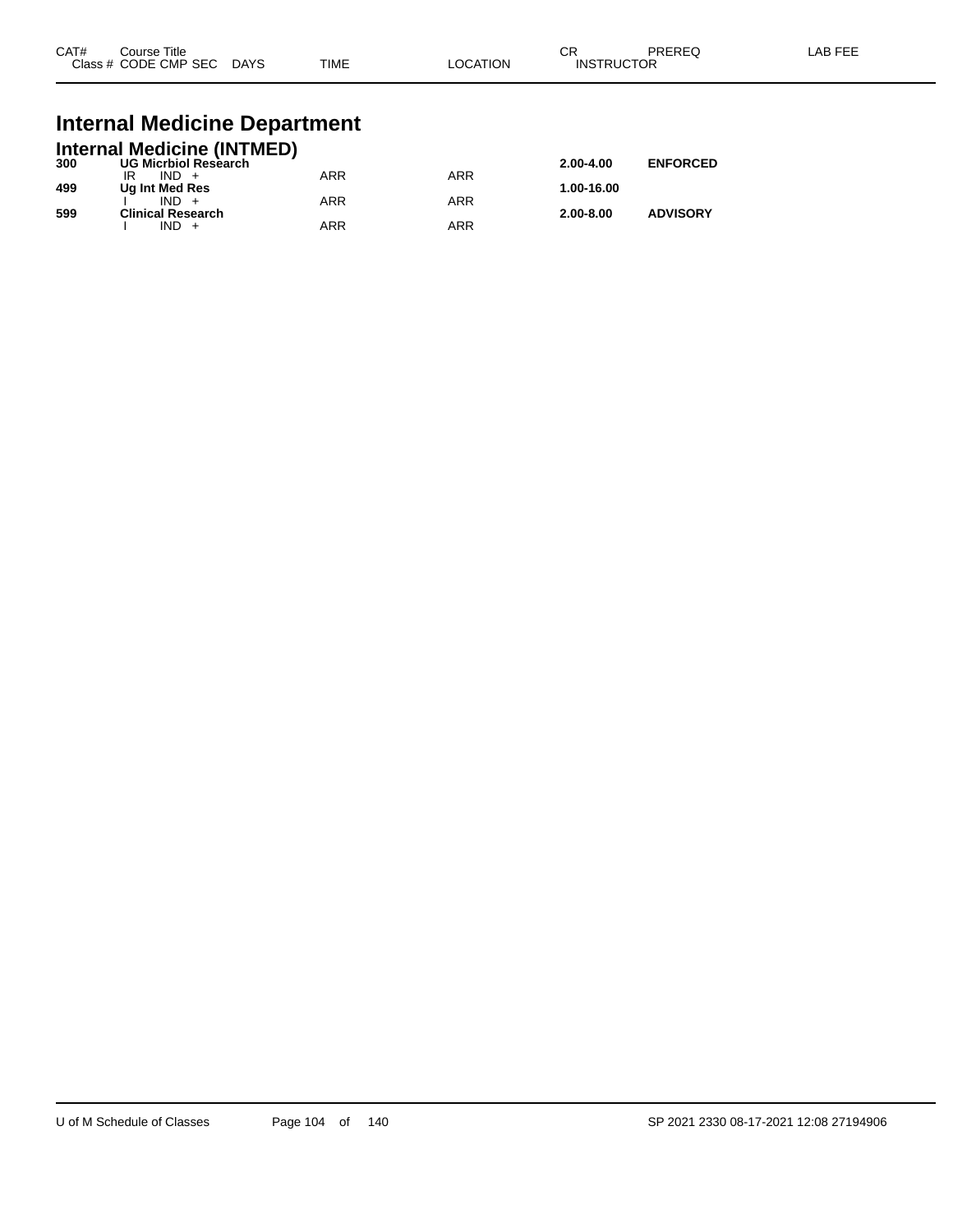| CAT# | Course Title<br>Class # CODE CMP SEC | <b>DAYS</b> | <b>TIME</b> | <b>LOCATION</b> | СR<br><b>INSTRUCTOR</b> | PREREQ | <b>LAB FEE</b> |
|------|--------------------------------------|-------------|-------------|-----------------|-------------------------|--------|----------------|
|      |                                      |             |             |                 |                         |        |                |

#### **Medical School Administration**

| <b>Immunology (IMMUNO)</b><br><b>Grad Ind Research</b><br>599 |     |     | 1.00-8.00 | <b>ADVISORY</b> |
|---------------------------------------------------------------|-----|-----|-----------|-----------------|
| IND.                                                          | ARR | ARR |           |                 |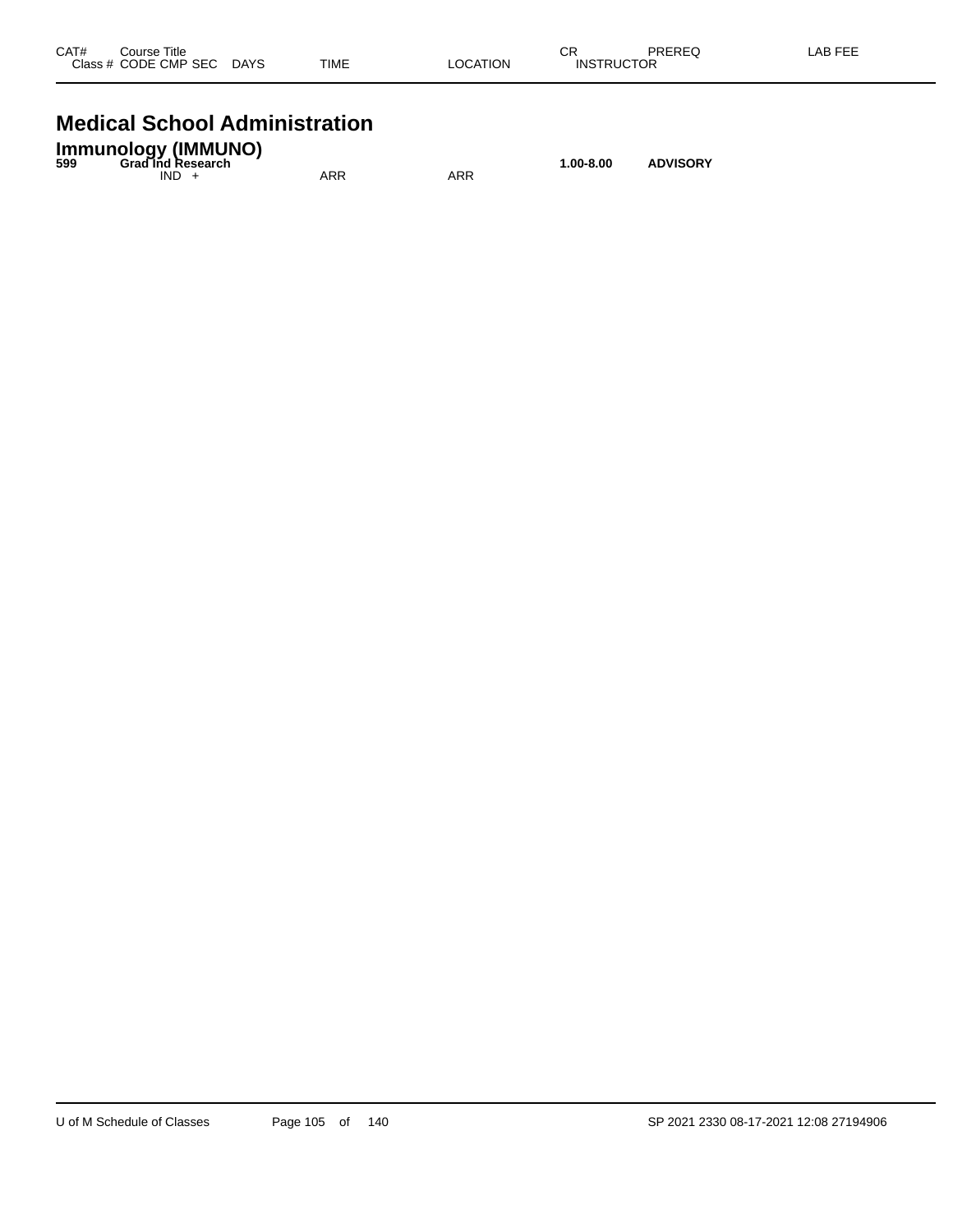| CAT# | ourse Titleٽ<br>Class # CODE CMP SEC DAYS | TIME | LOCATION | ∩⊓<br>◡┍<br><b>INSTRUCTOR</b> | PREREC | LAB FEE |
|------|-------------------------------------------|------|----------|-------------------------------|--------|---------|
|      |                                           |      |          |                               |        |         |

## **Microbiology And Immunology**

## **Microbiology (MICRBIOL) 299 Intro to Research 2.00-3.00**

| -33 | IIIUUUIVIV0560UIII       |            |     | 2.00-J.00     |                           |
|-----|--------------------------|------------|-----|---------------|---------------------------|
|     | $IND +$                  | <b>ARR</b> | ARR |               |                           |
| 399 | Ug Research              |            |     | 1.00-8.00     | <b>ADVISORY, ENFORCED</b> |
|     | IR<br>$IND +$            | <b>ARR</b> | ARR |               |                           |
| 599 | <b>Grad Independ Res</b> |            |     | $1.00 - 8.00$ | <b>ADVISORY</b>           |
|     | $IND +$                  | <b>ARR</b> | ARR |               |                           |
| 990 | <b>Diss-Precand</b>      |            |     | $1.00 - 4.00$ | <b>ADVISORY</b>           |
|     | $IND +$                  | ARR        | ARR |               |                           |
| 995 | Diss-Cand                |            |     | 4.00          | <b>ENFORCED</b>           |
|     | $IND +$<br>IR            | ARR        | ARR |               |                           |
|     |                          |            |     |               |                           |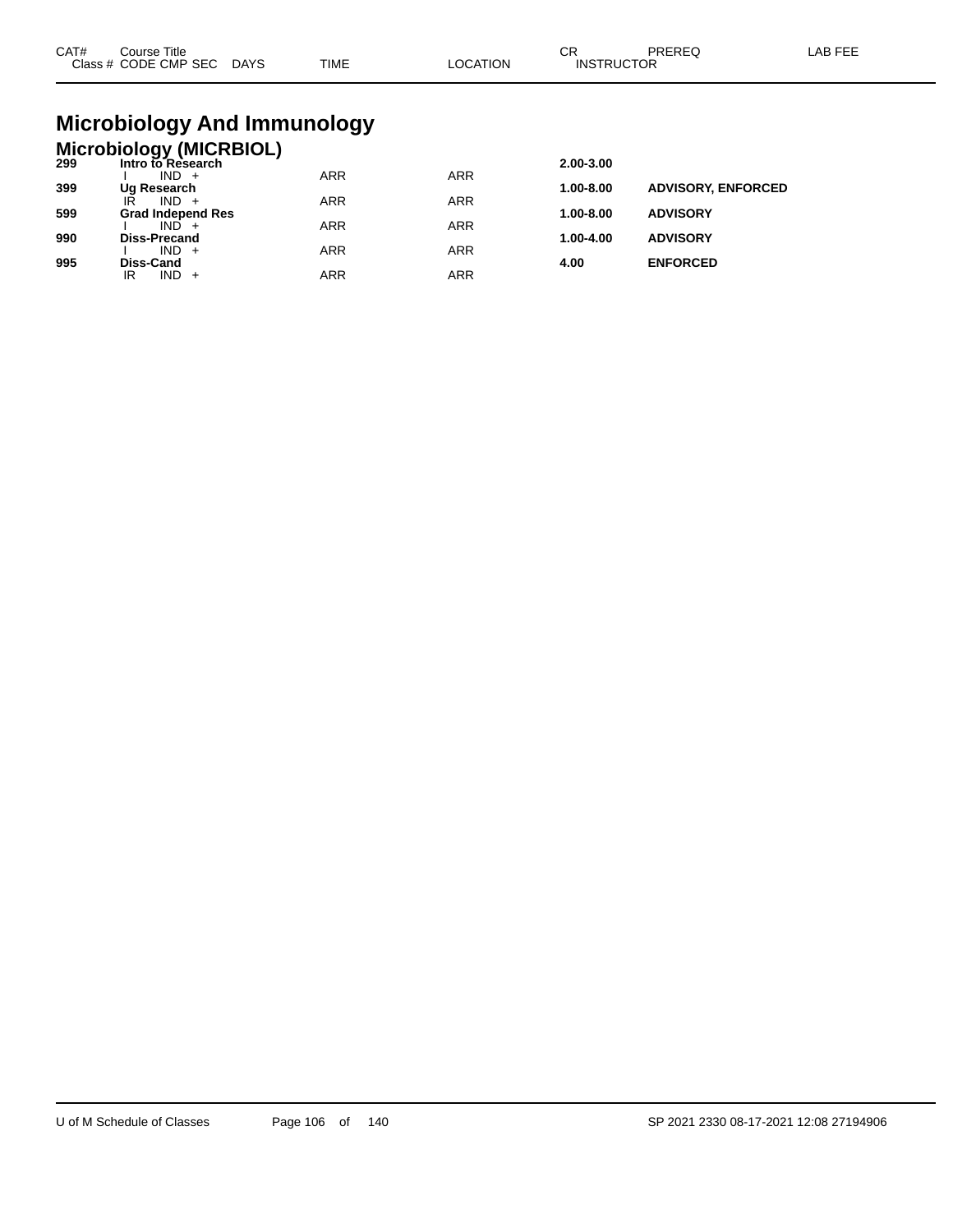| CAT# | Course Title<br>Class # CODE CMP SEC DAYS  | <b>TIME</b> | <b>LOCATION</b> | CR<br><b>PREREQ</b><br><b>INSTRUCTOR</b> | LAB FEE |
|------|--------------------------------------------|-------------|-----------------|------------------------------------------|---------|
|      | <b>Neurology Department</b>                |             |                 |                                          |         |
|      |                                            |             |                 |                                          |         |
| 499  | <b>Neurology (NEUROL)</b><br>Ug Neurol Res |             |                 | 1.00-16.00                               |         |
| 599  | $IND +$<br><b>Clinical Research</b>        | <b>ARR</b>  | <b>ARR</b>      | <b>ADVISORY</b><br>2.00-8.00             |         |
| 781  | $IND +$<br>Research                        | <b>ARR</b>  | <b>ARR</b>      | 1.00-4.00<br><b>ADVISORY</b>             |         |
| 782  | $IND +$<br>Research                        | <b>ARR</b>  | <b>ARR</b>      | <b>ADVISORY</b><br>1.00-4.00             |         |

 $IND + ARR$  ARR ARR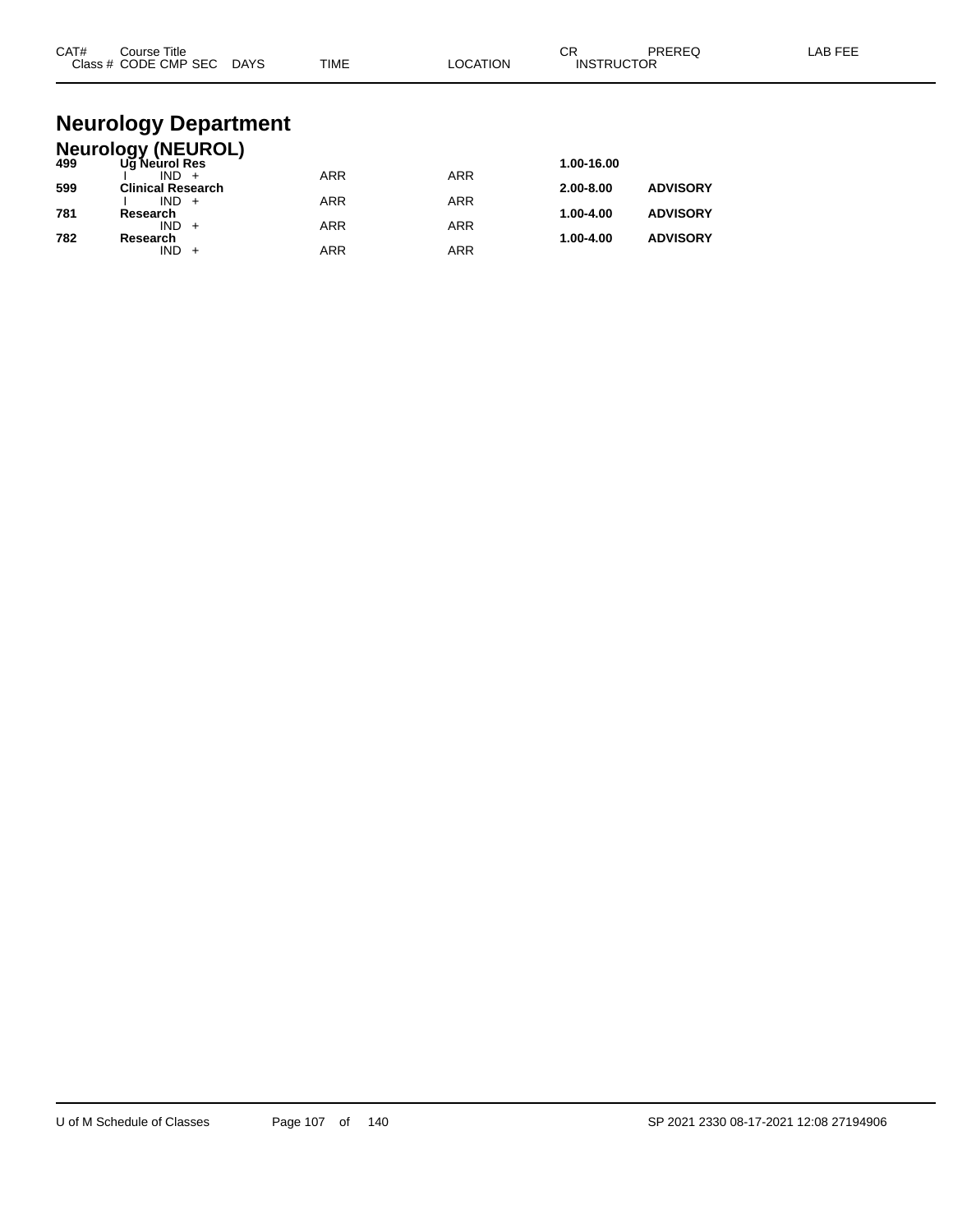| CAT# | Title<br>Course      |             |             |          | ⌒г<br>◡           | PREREC | $\lambda$ $\Gamma$ $\Gamma$ $\Gamma$<br>AR |
|------|----------------------|-------------|-------------|----------|-------------------|--------|--------------------------------------------|
|      | Class # CODE CMP SEC | <b>DAYS</b> | <b>TIME</b> | LOCATION | <b>INSTRUCTOR</b> |        |                                            |

#### **Center For Neuroscience Neuroscience (NEUROSCI)**

|     | Neuroscience (NEUROSCI) |            |            |           |                 |
|-----|-------------------------|------------|------------|-----------|-----------------|
| 800 | Neurosci Rès Method     |            |            | 1.00-9.00 | <b>ADVISORY</b> |
|     | $IND +$                 | <b>ARR</b> | <b>ARR</b> |           |                 |
| 801 | Neurosci Res Method     |            |            | 1.00-9.00 | <b>ADVISORY</b> |
|     | $IND +$                 | ARR        | ARR        |           |                 |
| 990 | <b>Diss-Precand</b>     |            |            | 1.00-4.00 | <b>ADVISORY</b> |
|     | $IND +$                 | <b>ARR</b> | ARR        |           |                 |
| 995 | Diss-Cand               |            |            | 4.00      | <b>ENFORCED</b> |
|     | $IND +$<br>IR           | ARR        | ARR        |           |                 |
|     |                         |            |            |           |                 |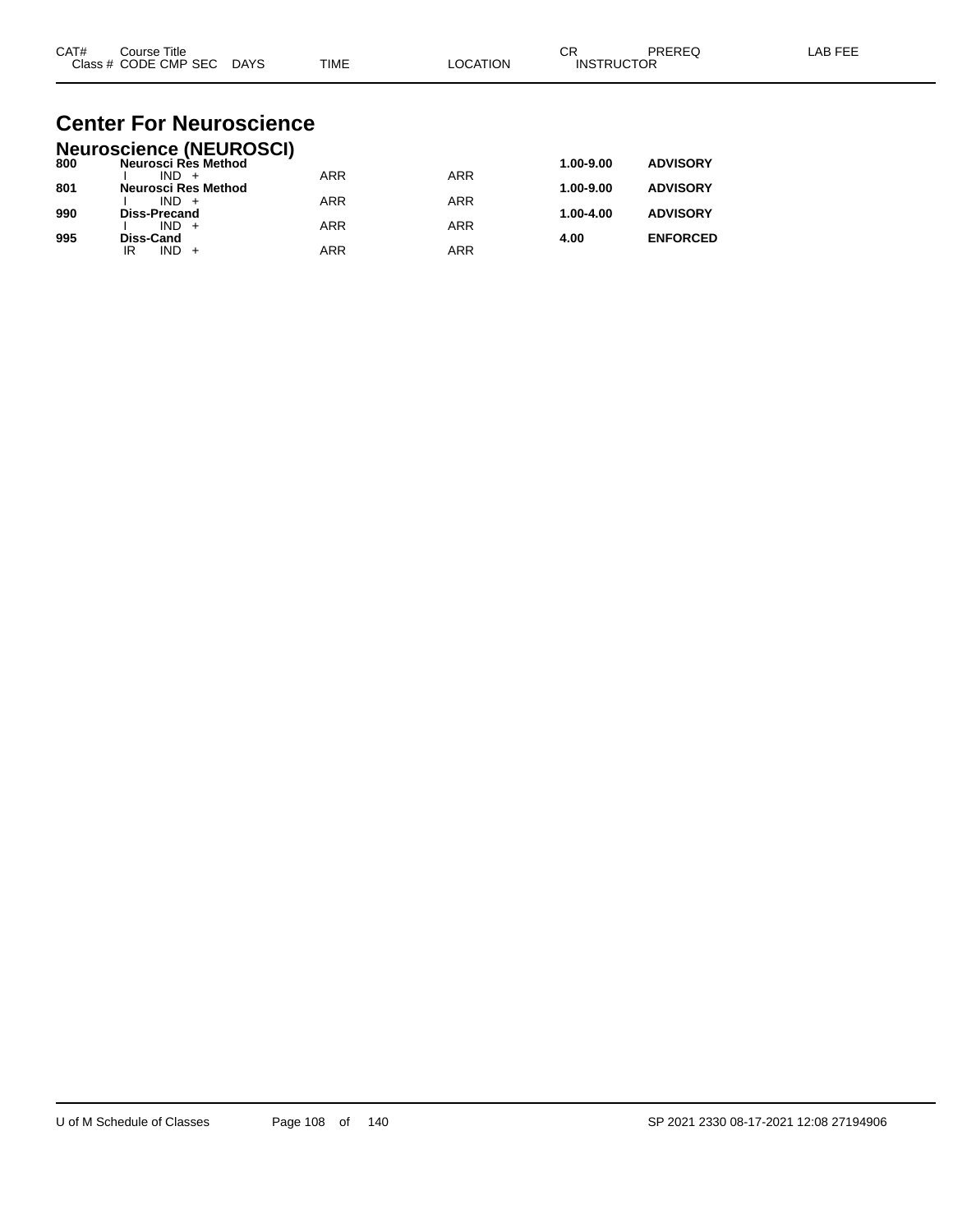#### **Obstetrics And Gynecology Dept**<br>Obstetrics and Gynecology (OBSTGYN **Obstetrics and Gynecology (OBSTGYN)**

| 499 | <b>ODSIGITIES AND OVERCOIOGY (ODSTOTIV)</b><br>U G Ob-Gyn Research |     |     | 1.00-16.00    |                 |
|-----|--------------------------------------------------------------------|-----|-----|---------------|-----------------|
|     | IND.                                                               | ARR | ARR |               |                 |
| 599 | <b>Clinical Research</b><br>$IND +$                                | ARR | ARR | $2.00 - 8.00$ | <b>ADVISORY</b> |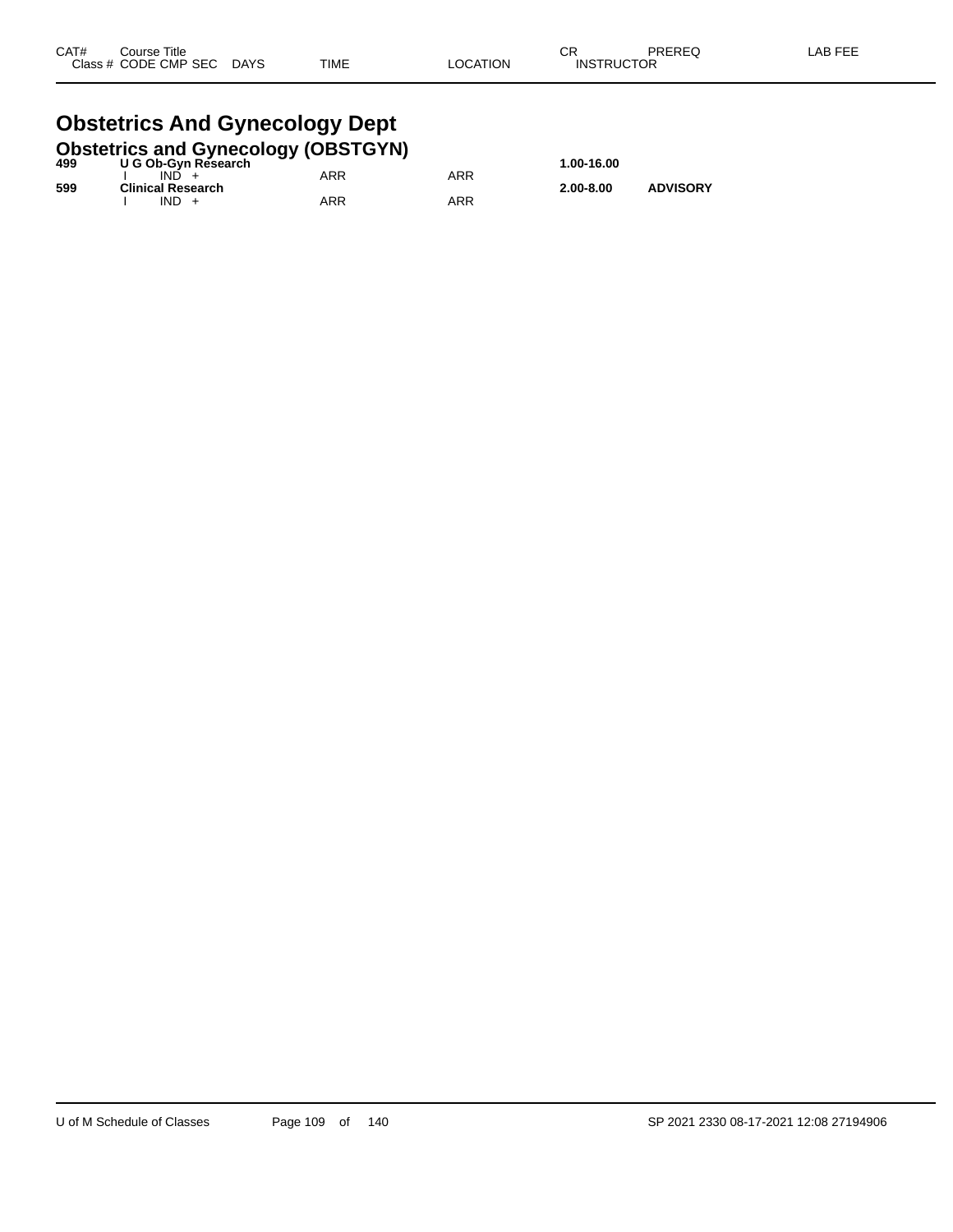| CAT# | Course Title         |             |      |          | СR                | PREREQ | LAB FEE |
|------|----------------------|-------------|------|----------|-------------------|--------|---------|
|      | Class # CODE CMP SEC | <b>DAYS</b> | TIME | LOCATION | <b>INSTRUCTOR</b> |        |         |
|      |                      |             |      |          |                   |        |         |

#### **Ophthalmology Department**

|     | <b>Ophthalmology (OPHTH)</b><br>499 U G Ophthy Research |     |     |               |                 |
|-----|---------------------------------------------------------|-----|-----|---------------|-----------------|
|     |                                                         |     |     | 1.00-16.00    |                 |
|     | IND.                                                    | ARR | ARR |               |                 |
| 599 | <b>Clinical Research</b>                                |     |     | $2.00 - 8.00$ | <b>ADVISORY</b> |
|     | $IND +$                                                 | ARR | ARR |               |                 |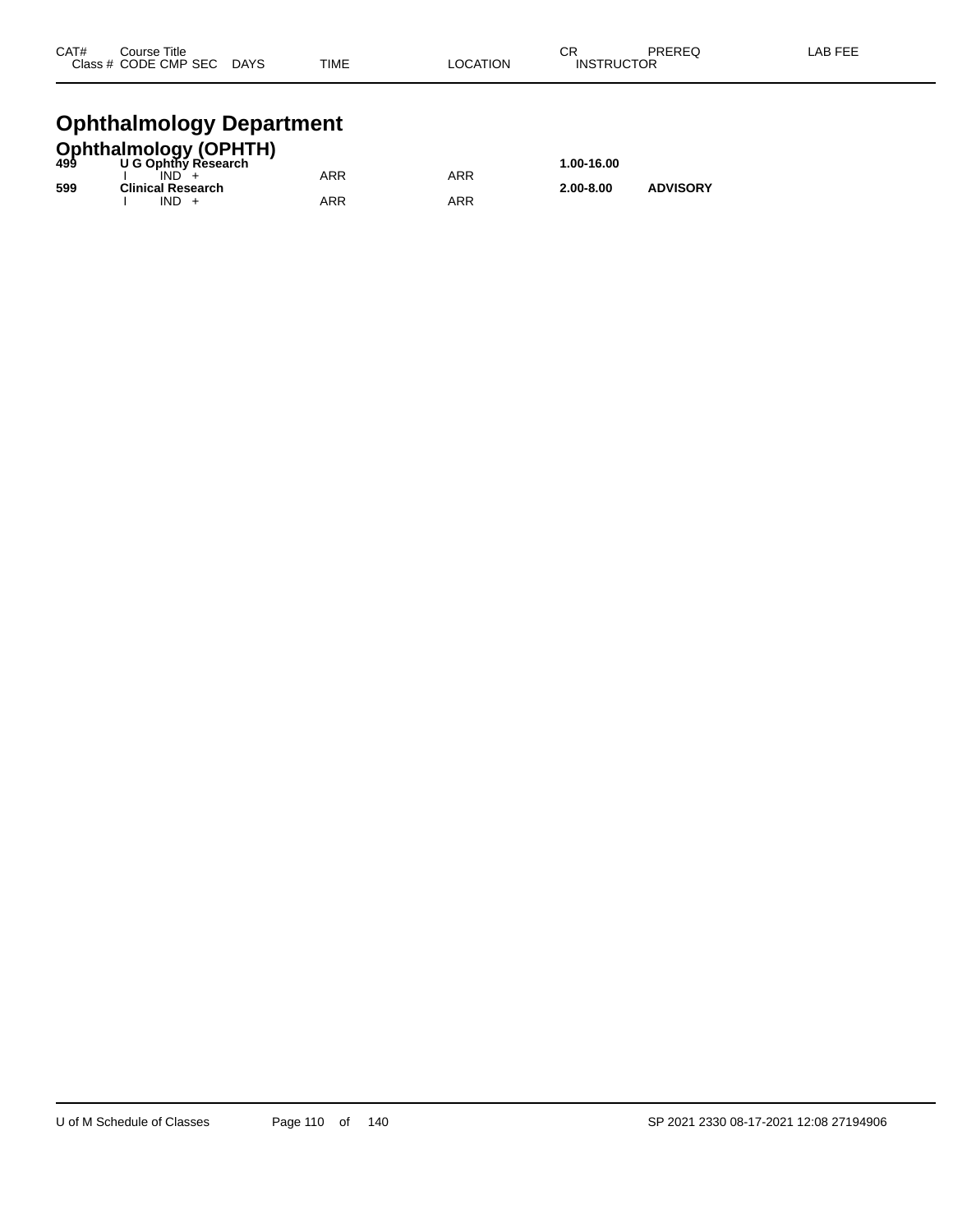| CAT# | Course Title              |             |          | ⌒冖                | PREREQ | LAB FEE |
|------|---------------------------|-------------|----------|-------------------|--------|---------|
|      | Class # CODE CMP SEC DAYS | <b>TIME</b> | LOCATION | <b>INSTRUCTOR</b> |        |         |
|      |                           |             |          |                   |        |         |

#### **Otorhinolaryngology Department**

|     | <b>Otorhinolaryngology (OTO)</b><br>499 U G Oto Research |            |     |               |                 |
|-----|----------------------------------------------------------|------------|-----|---------------|-----------------|
|     |                                                          |            |     | 1.00-16.00    |                 |
|     | $IND +$                                                  | <b>ARR</b> | ARR |               |                 |
| 599 | <b>Clinical Research</b>                                 |            |     | $2.00 - 8.00$ | <b>ADVISORY</b> |
|     | $IND +$                                                  | ARR        | ARR |               |                 |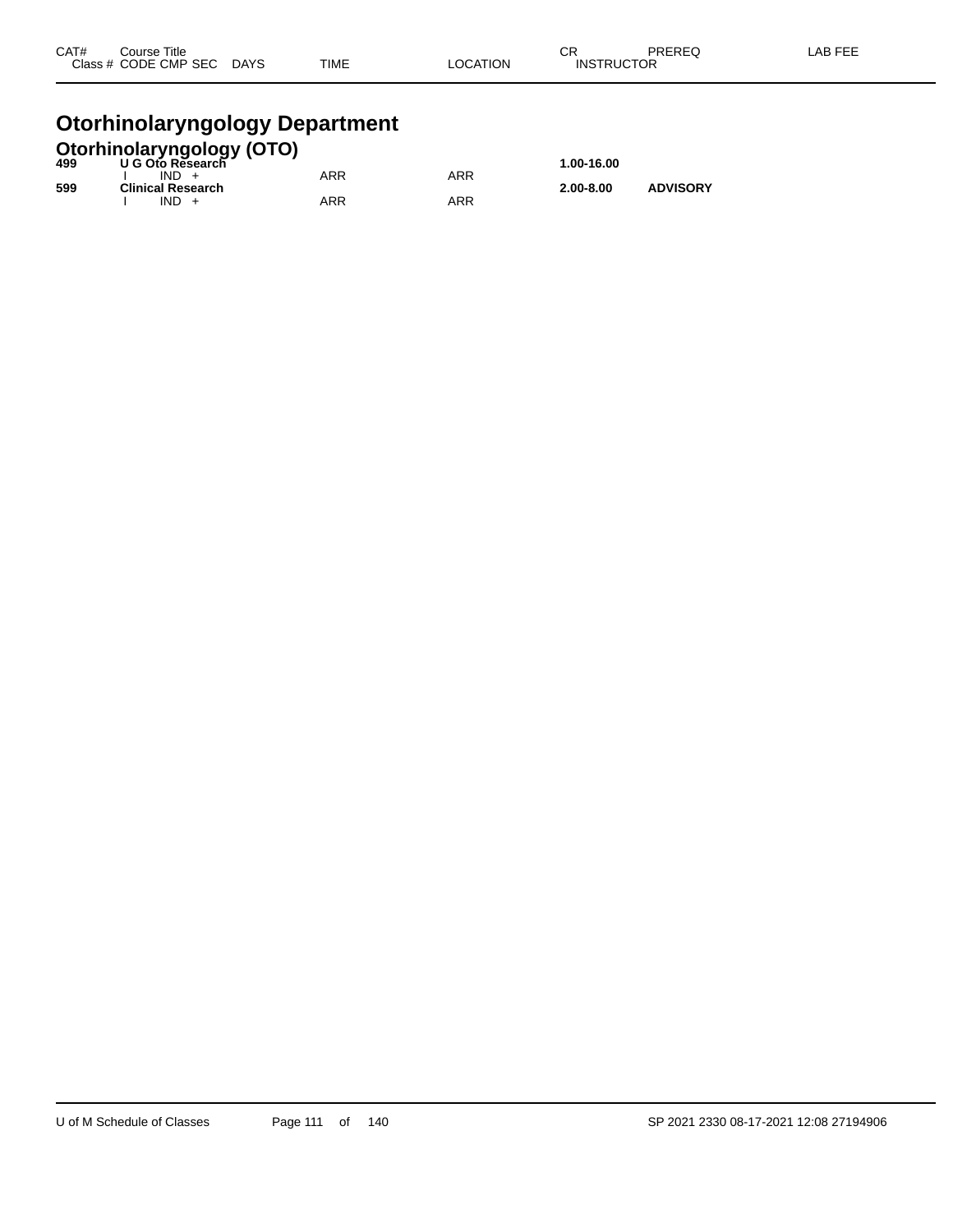| CAT# | Course Title<br>Class # CODE CMP SEC DAYS | <b>TIME</b> | <b>LOCATION</b> | СR<br><b>INSTRUCTOR</b> | PREREQ          | <b>LAB FEE</b> |
|------|-------------------------------------------|-------------|-----------------|-------------------------|-----------------|----------------|
|      | <b>Pathology Department</b>               |             |                 |                         |                 |                |
|      | <b>Pathology (PATH)</b>                   |             |                 |                         |                 |                |
| 499  | Clinical Research                         |             |                 | 2.00-6.00               |                 |                |
|      | $IND +$                                   | <b>ARR</b>  | <b>ARR</b>      |                         |                 |                |
| 599  | <b>Non-Diss Research</b><br>$IND +$       | <b>ARR</b>  | <b>ARR</b>      | 1.00-8.00               |                 |                |
| 699  | Ind Ug Research                           |             |                 | 1.00-9.00               | <b>ADVISORY</b> |                |
|      | $IND +$                                   | <b>ARR</b>  | <b>ARR</b>      |                         |                 |                |
| 920  | <b>Research in Path</b>                   |             |                 | 1.00-6.00               | <b>ADVISORY</b> |                |
| 990  | $IND +$<br><b>Pre-Cand Diss Res</b>       | <b>ARR</b>  | <b>ARR</b>      | 1.00-4.00               | <b>ADVISORY</b> |                |
|      | $IND +$                                   | <b>ARR</b>  | <b>ARR</b>      |                         |                 |                |
| 995  | <b>Cand Diss Research</b>                 |             |                 | 4.00                    | <b>ENFORCED</b> |                |
|      | $IND +$<br>IR                             | <b>ARR</b>  | <b>ARR</b>      |                         |                 |                |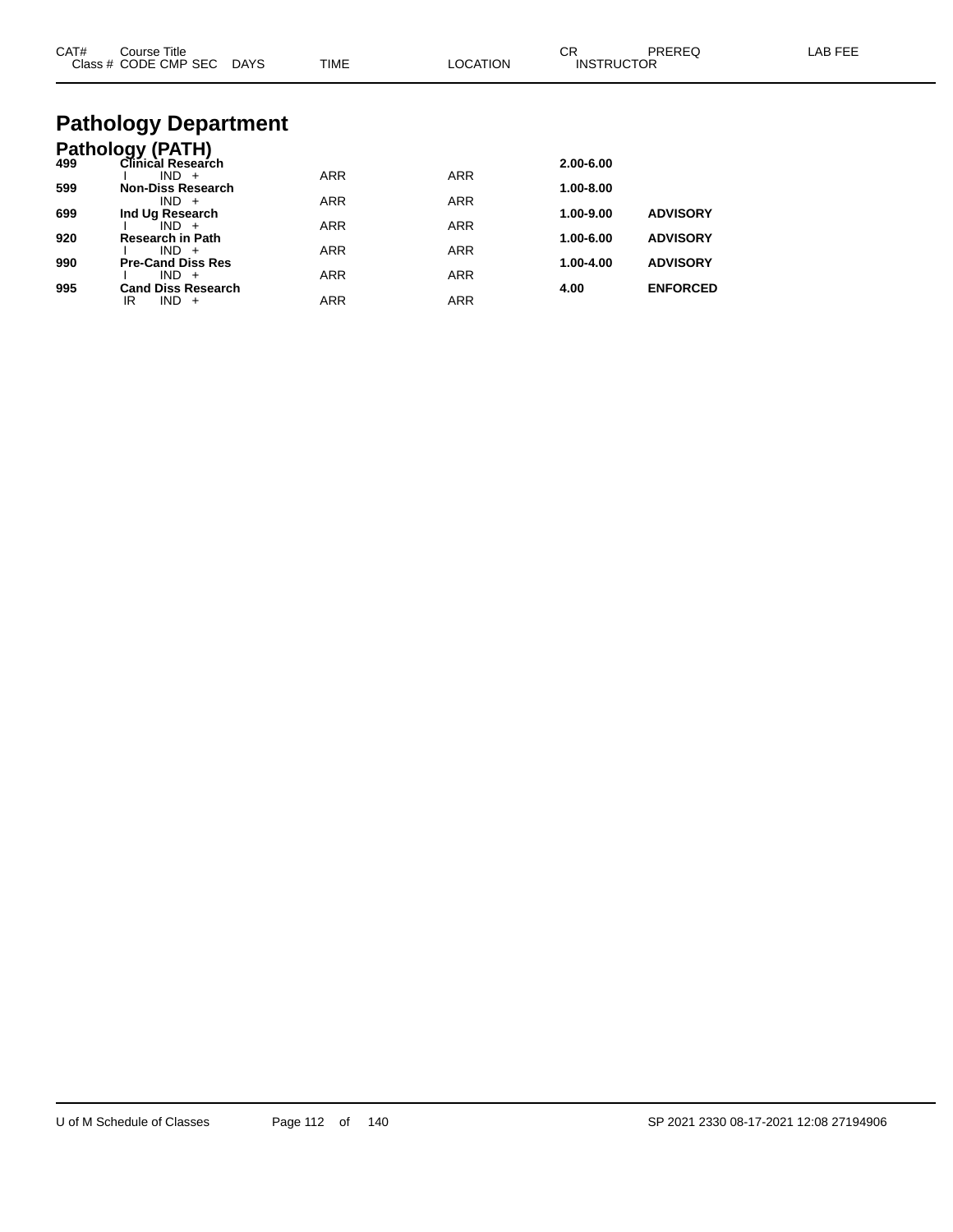| CAT# | Course Title              |             |          | CR                | PREREQ | -AB FEE |
|------|---------------------------|-------------|----------|-------------------|--------|---------|
|      | Class # CODE CMP SEC DAYS | <b>TIME</b> | LOCATION | <b>INSTRUCTOR</b> |        |         |

#### **Pediatrics & Comm Diseases Dep**

|     | <b>Pediatrics (PEDIAT)</b> |     |     |               |                 |
|-----|----------------------------|-----|-----|---------------|-----------------|
| 499 | U G Peds Research          |     |     | 1.00-16.00    |                 |
|     | $IND +$                    | ARR | ARR |               |                 |
| 599 | <b>Clinical Research</b>   |     |     | $2.00 - 8.00$ | <b>ADVISORY</b> |
|     | $IND +$                    | ARR | ARR |               |                 |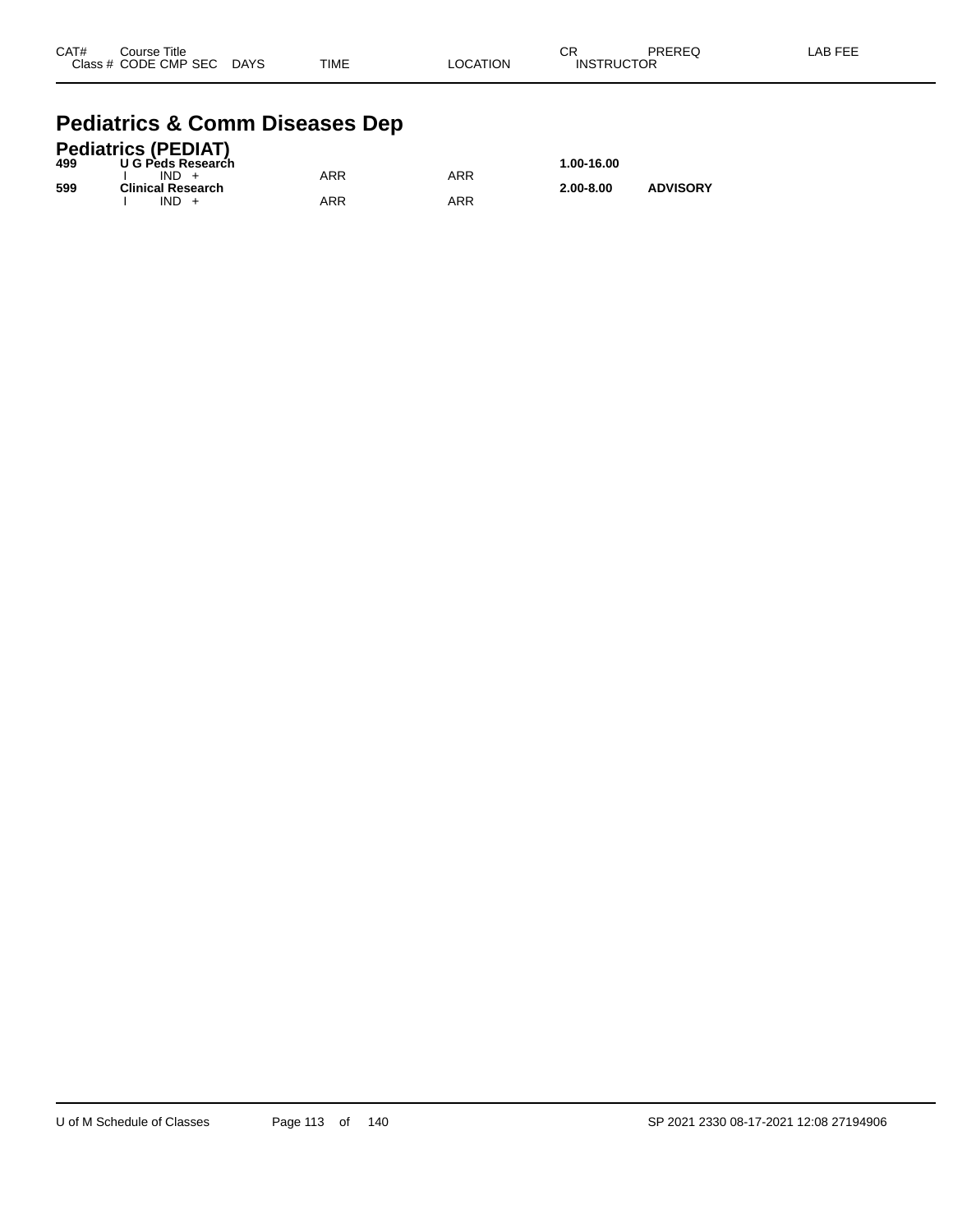| CAT# | Course Title<br>Class # CODE CMP SEC | <b>DAYS</b> | <b>TIME</b> | <b>OCATION</b> | ◠◻<br>- 613<br><b>INSTRUCTOR</b> | <b>PREREQ</b> | AB FEE. |
|------|--------------------------------------|-------------|-------------|----------------|----------------------------------|---------------|---------|
|      |                                      |             |             |                |                                  |               |         |

#### **Pharmacology Department**

|     | <b>Pharmacology (PHRMACOL)</b> |            |     |               |                 |
|-----|--------------------------------|------------|-----|---------------|-----------------|
| 600 | Independent Study              |            |     | $1.00 - 8.00$ | <b>ADVISORY</b> |
|     | $IND +$                        | <b>ARR</b> | ARR |               |                 |
| 990 | <b>Diss-Precand</b>            |            |     | 1.00-4.00     | <b>ADVISORY</b> |
|     | $IND +$                        | <b>ARR</b> | ARR |               |                 |
| 995 | <b>Diss-Cand</b>               |            |     | 4.00          | <b>ENFORCED</b> |
|     | $IND +$<br>DR                  | ARR        | ARR |               |                 |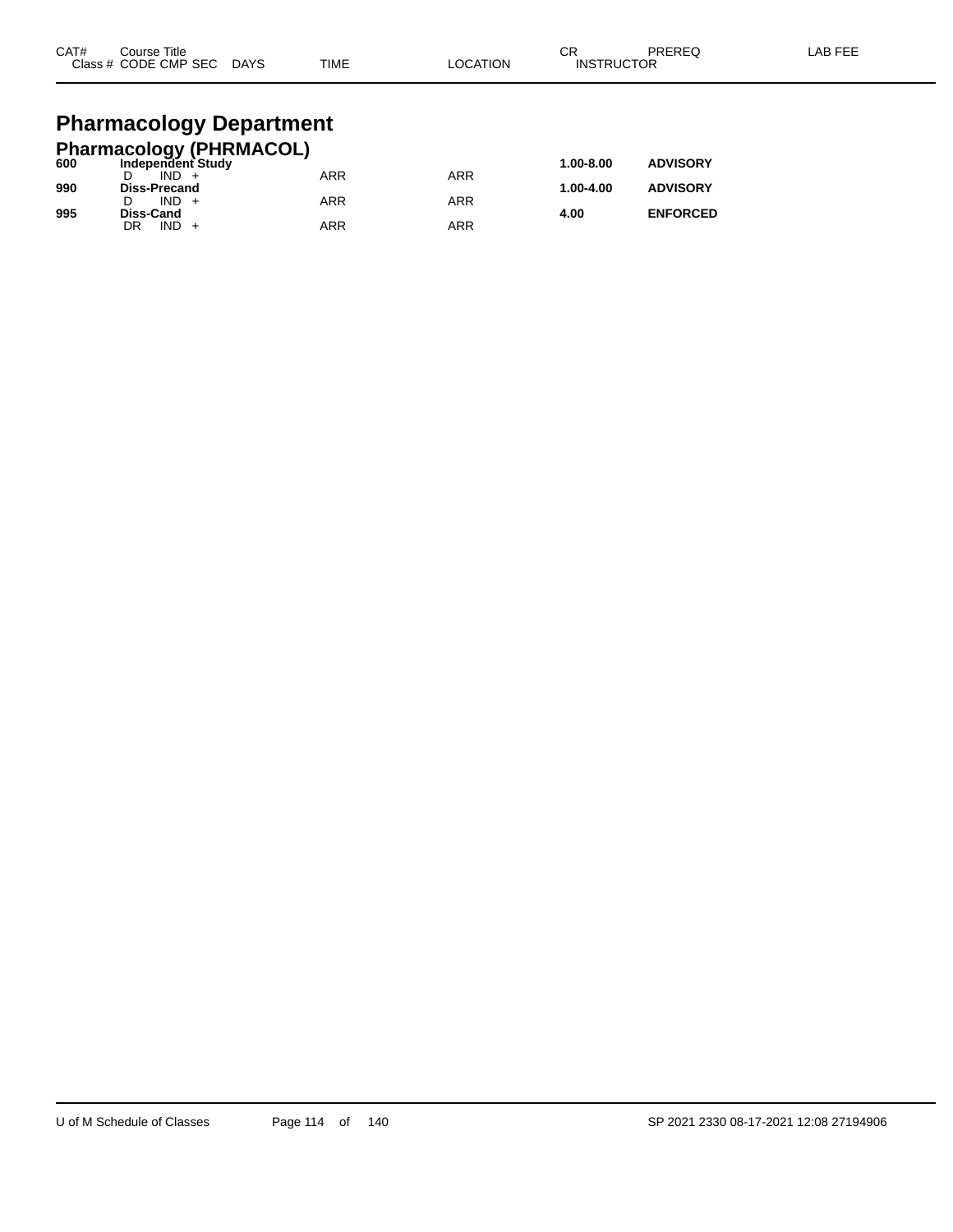| CAT# | Course Title              |             |                 | ∩⊓<br>◡◚          | PREREQ | LAB FEE |
|------|---------------------------|-------------|-----------------|-------------------|--------|---------|
|      | Class # CODE CMP SEC DAYS | <b>TIME</b> | <b>LOCATION</b> | <b>INSTRUCTOR</b> |        |         |

#### **Physical Medicine & Rehab Dept Physical Medicine & Rehabilitation (PMR)**

| $499^{\prime}$ | <b>Undergrad Research</b>      |            |     | 1.00-6.00     |                 |
|----------------|--------------------------------|------------|-----|---------------|-----------------|
|                | $IND +$                        | <b>ARR</b> | ARR |               |                 |
| 510            | Disab&Rehab Methods            |            |     | $2.00 - 4.00$ | <b>ADVISORY</b> |
| 50443          | MWF<br>LEC 101<br>ΡI           | 11-1PM     | ARR |               |                 |
| 539            | <b>Eng&amp;Tec Cin Interns</b> |            |     | 8.00          | <b>ADVISORY</b> |
|                | $IND +$                        | <b>ARR</b> | ARR |               |                 |
| 599            | <b>Clinical Research</b>       |            |     | 1.00-8.00     |                 |
|                | $IND +$                        | ARR        | ARR |               |                 |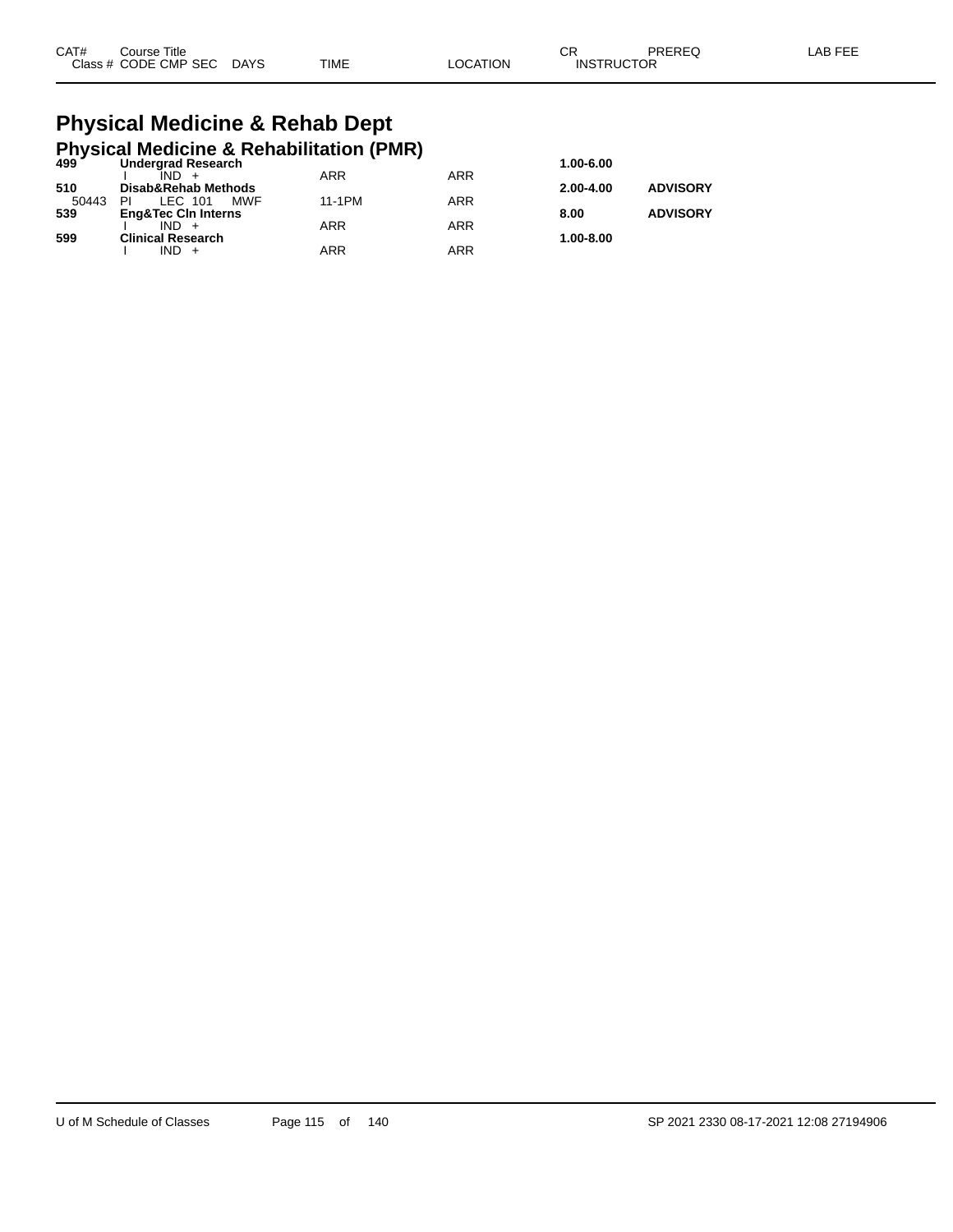| CAT# | Course Title              |             |                 | ∩⊓                | PREREQ | <b>LAB FEE</b> |
|------|---------------------------|-------------|-----------------|-------------------|--------|----------------|
|      | Class # CODE CMP SEC DAYS | <b>TIME</b> | <b>LOCATION</b> | <b>INSTRUCTOR</b> |        |                |

#### **Physiology Department**

| <b>Problems</b>                 |                                                                                                                                                                                                                                                                                                                                                                                                                                                                                        |                                                                                                                            | 1.00-4.00                                                                                                    | <b>ADVISORY</b>                                                                                   |                                                                                                                                                                                                                                                                                                                                                             |
|---------------------------------|----------------------------------------------------------------------------------------------------------------------------------------------------------------------------------------------------------------------------------------------------------------------------------------------------------------------------------------------------------------------------------------------------------------------------------------------------------------------------------------|----------------------------------------------------------------------------------------------------------------------------|--------------------------------------------------------------------------------------------------------------|---------------------------------------------------------------------------------------------------|-------------------------------------------------------------------------------------------------------------------------------------------------------------------------------------------------------------------------------------------------------------------------------------------------------------------------------------------------------------|
| $IND +$                         | ARR                                                                                                                                                                                                                                                                                                                                                                                                                                                                                    | <b>ARR</b>                                                                                                                 |                                                                                                              |                                                                                                   |                                                                                                                                                                                                                                                                                                                                                             |
| <b>Hum Physiol Lab</b>          |                                                                                                                                                                                                                                                                                                                                                                                                                                                                                        |                                                                                                                            | 2.00                                                                                                         | <b>ENFORCED</b>                                                                                   | 110.00                                                                                                                                                                                                                                                                                                                                                      |
| <b>PR</b> LAB 102<br><b>TTH</b> | 11-1PM                                                                                                                                                                                                                                                                                                                                                                                                                                                                                 | <b>ARR</b>                                                                                                                 | Houchin                                                                                                      |                                                                                                   |                                                                                                                                                                                                                                                                                                                                                             |
|                                 |                                                                                                                                                                                                                                                                                                                                                                                                                                                                                        |                                                                                                                            |                                                                                                              |                                                                                                   |                                                                                                                                                                                                                                                                                                                                                             |
|                                 |                                                                                                                                                                                                                                                                                                                                                                                                                                                                                        |                                                                                                                            |                                                                                                              |                                                                                                   |                                                                                                                                                                                                                                                                                                                                                             |
|                                 |                                                                                                                                                                                                                                                                                                                                                                                                                                                                                        |                                                                                                                            |                                                                                                              |                                                                                                   |                                                                                                                                                                                                                                                                                                                                                             |
|                                 |                                                                                                                                                                                                                                                                                                                                                                                                                                                                                        |                                                                                                                            |                                                                                                              |                                                                                                   |                                                                                                                                                                                                                                                                                                                                                             |
| <b>Research Problems</b>        |                                                                                                                                                                                                                                                                                                                                                                                                                                                                                        |                                                                                                                            |                                                                                                              |                                                                                                   |                                                                                                                                                                                                                                                                                                                                                             |
|                                 |                                                                                                                                                                                                                                                                                                                                                                                                                                                                                        |                                                                                                                            |                                                                                                              |                                                                                                   |                                                                                                                                                                                                                                                                                                                                                             |
|                                 |                                                                                                                                                                                                                                                                                                                                                                                                                                                                                        |                                                                                                                            |                                                                                                              |                                                                                                   |                                                                                                                                                                                                                                                                                                                                                             |
|                                 |                                                                                                                                                                                                                                                                                                                                                                                                                                                                                        |                                                                                                                            |                                                                                                              |                                                                                                   |                                                                                                                                                                                                                                                                                                                                                             |
|                                 |                                                                                                                                                                                                                                                                                                                                                                                                                                                                                        |                                                                                                                            |                                                                                                              |                                                                                                   |                                                                                                                                                                                                                                                                                                                                                             |
|                                 |                                                                                                                                                                                                                                                                                                                                                                                                                                                                                        |                                                                                                                            |                                                                                                              |                                                                                                   |                                                                                                                                                                                                                                                                                                                                                             |
|                                 |                                                                                                                                                                                                                                                                                                                                                                                                                                                                                        |                                                                                                                            |                                                                                                              |                                                                                                   |                                                                                                                                                                                                                                                                                                                                                             |
|                                 |                                                                                                                                                                                                                                                                                                                                                                                                                                                                                        |                                                                                                                            |                                                                                                              |                                                                                                   |                                                                                                                                                                                                                                                                                                                                                             |
|                                 |                                                                                                                                                                                                                                                                                                                                                                                                                                                                                        |                                                                                                                            |                                                                                                              |                                                                                                   |                                                                                                                                                                                                                                                                                                                                                             |
|                                 |                                                                                                                                                                                                                                                                                                                                                                                                                                                                                        |                                                                                                                            |                                                                                                              |                                                                                                   |                                                                                                                                                                                                                                                                                                                                                             |
|                                 |                                                                                                                                                                                                                                                                                                                                                                                                                                                                                        |                                                                                                                            |                                                                                                              |                                                                                                   |                                                                                                                                                                                                                                                                                                                                                             |
|                                 |                                                                                                                                                                                                                                                                                                                                                                                                                                                                                        |                                                                                                                            |                                                                                                              |                                                                                                   |                                                                                                                                                                                                                                                                                                                                                             |
|                                 |                                                                                                                                                                                                                                                                                                                                                                                                                                                                                        |                                                                                                                            |                                                                                                              |                                                                                                   |                                                                                                                                                                                                                                                                                                                                                             |
|                                 |                                                                                                                                                                                                                                                                                                                                                                                                                                                                                        |                                                                                                                            |                                                                                                              |                                                                                                   |                                                                                                                                                                                                                                                                                                                                                             |
|                                 |                                                                                                                                                                                                                                                                                                                                                                                                                                                                                        |                                                                                                                            |                                                                                                              |                                                                                                   |                                                                                                                                                                                                                                                                                                                                                             |
|                                 |                                                                                                                                                                                                                                                                                                                                                                                                                                                                                        |                                                                                                                            |                                                                                                              |                                                                                                   |                                                                                                                                                                                                                                                                                                                                                             |
|                                 |                                                                                                                                                                                                                                                                                                                                                                                                                                                                                        |                                                                                                                            |                                                                                                              |                                                                                                   |                                                                                                                                                                                                                                                                                                                                                             |
|                                 |                                                                                                                                                                                                                                                                                                                                                                                                                                                                                        |                                                                                                                            |                                                                                                              |                                                                                                   |                                                                                                                                                                                                                                                                                                                                                             |
|                                 | <b>Physiology (PHYSIOL)</b><br>section number and UMID number.<br>** Class will meet in 3797 Med Sci II.**<br>$IND +$<br><b>Meth Res Physiology</b><br>$IND +$<br><b>Direct Reading-Phys</b><br>$IND +$<br><b>Physiol MS Capstone</b><br>$IND +$<br><b>Physio MS Res Proj</b><br>$IND +$<br><b>Physio MS Res Caps</b><br>$IND +$<br>IR.<br><b>Peer Capstone Devel</b><br><b>PIR</b><br><b>DIS 101</b><br><b>Diss-Precand</b><br>IND.<br>$+$<br>Diss-Cand<br><b>IND</b><br>IR<br>$^{+}$ | <b>ARR</b><br><b>ARR</b><br><b>ARR</b><br><b>ARR</b><br><b>ARR</b><br><b>ARR</b><br><b>ARR</b><br><b>ARR</b><br><b>ARR</b> | <b>ARR</b><br><b>ARR</b><br><b>ARR</b><br>ARR<br><b>ARR</b><br><b>ARR</b><br>ARR<br><b>ARR</b><br><b>ARR</b> | 1.00-2.00<br>2.00-6.00<br>1.00-4.00<br>3.00<br>$3.00 - 8.00$<br>3.00<br>1.00<br>1.00-4.00<br>4.00 | If they have not completed the pre-requisites, students MUST be concurrently enrolled in Physiology 201 or<br>Physiology 502. Concurrently enrolled students must contact Folake Graves (fograves@umich.edu) with their preferred<br><b>ADVISORY</b><br><b>ENFORCED</b><br><b>ADVISORY, ENFORCED</b><br>Oakley, Brown<br><b>ADVISORY</b><br><b>ENFORCED</b> |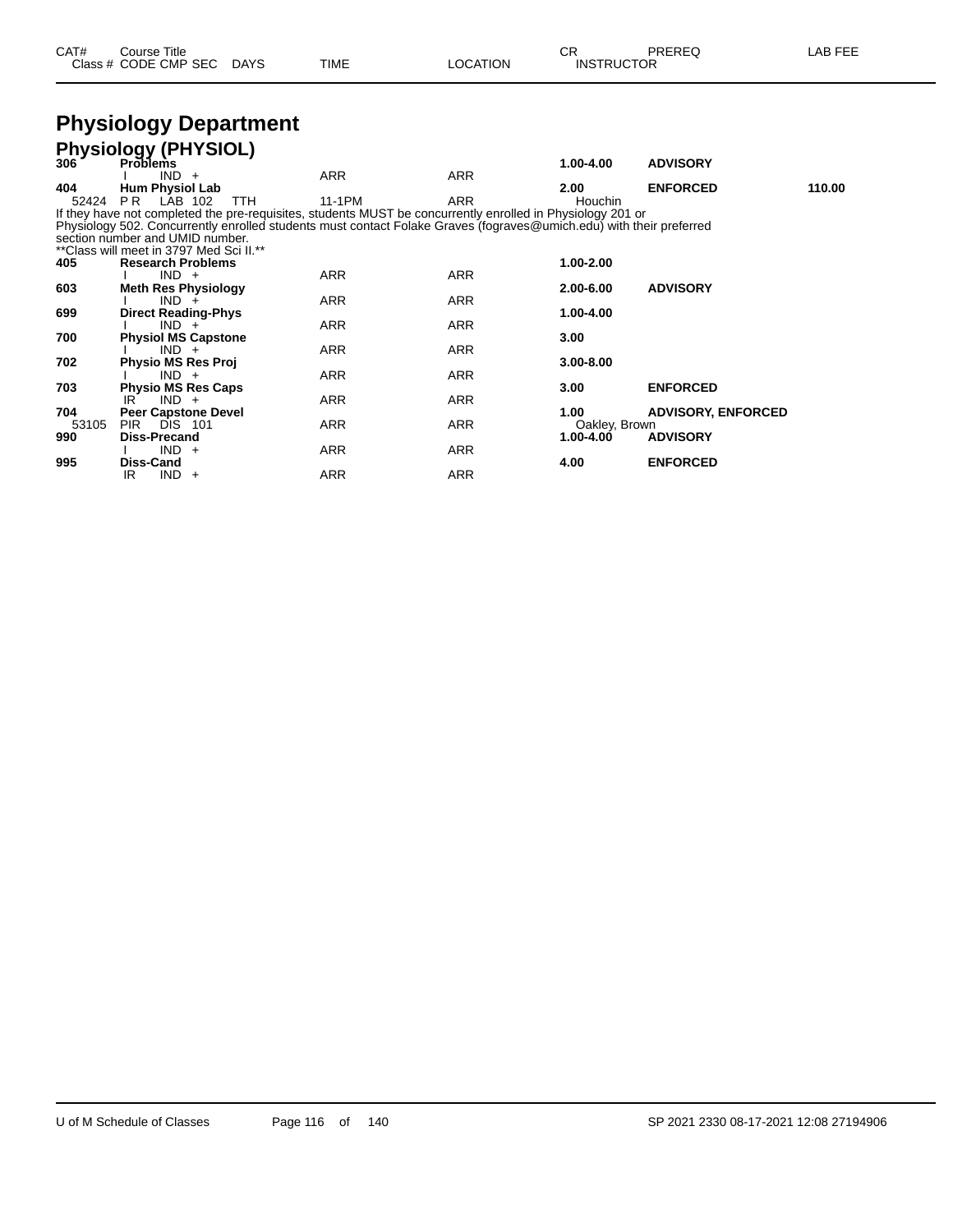| CAT# | Title<br>Course      |             |             |          | ⌒г<br>◡           | PREREQ | _AB FEF |
|------|----------------------|-------------|-------------|----------|-------------------|--------|---------|
|      | Class # CODE CMP SEC | <b>DAYS</b> | <b>TIME</b> | _OCATION | <b>INSTRUCTOR</b> |        |         |

#### **PreMedical PostBaccalaureate Program Post-Baccalaureate Premedical Program (MEDPREP)**

| 401   | <b>Fnds Physicians - 1</b>          | ີ     |     | .00     | <b>ADVISORY</b> | *** ** |
|-------|-------------------------------------|-------|-----|---------|-----------------|--------|
| 52553 | W<br>DIS.<br>- 101<br>PR            | 5-7PM | ARR | Wishart |                 |        |
|       | <b>Fnds for Aspiring Physicians</b> |       |     |         |                 |        |
| 405   | <b>Fnds Physicians - V</b>          |       |     | 1.00    | <b>ADVISORY</b> |        |
| 52600 | W<br>DIS.<br>- 101<br>PR            | 5-7PM | ARR | Wishart |                 |        |
|       | <b>Fdns for Aspiring Physicians</b> |       |     |         |                 |        |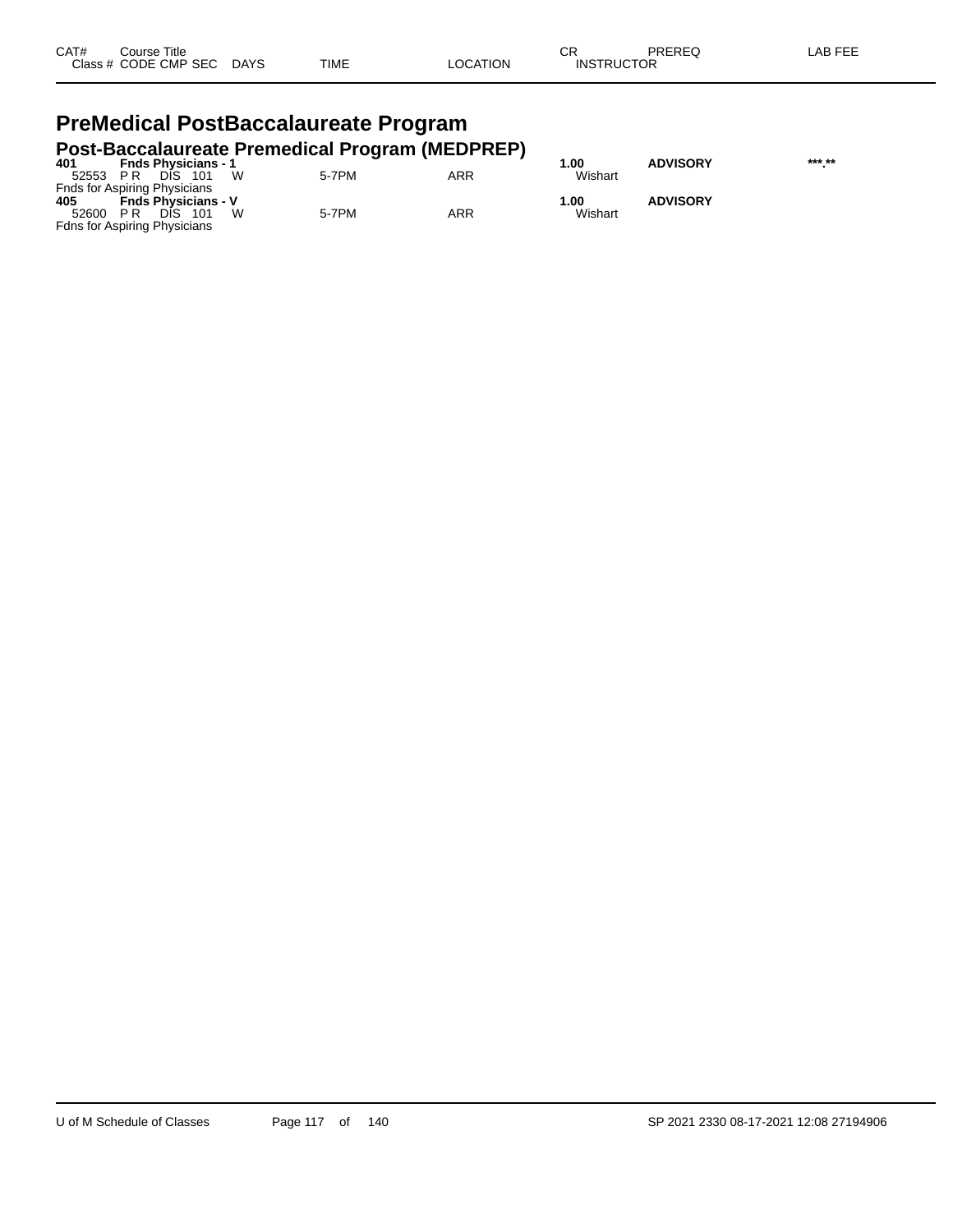| CAT#<br>Course Title<br>Class # CODE CMP SEC DAYS | TIME | <b>LOCATION</b> | СR<br><b>INSTRUCTOR</b> | PRERFO | LAB FEE |
|---------------------------------------------------|------|-----------------|-------------------------|--------|---------|
| Doughiatry Donortmant                             |      |                 |                         |        |         |

#### **Psychiatry Department Psychiatry (PSYCHIAT)**

|     | <b>FSychiatry (FSTCTTAT)</b><br>499 UG Psychiat Res |     |            | 1.00-16.00    |                 |
|-----|-----------------------------------------------------|-----|------------|---------------|-----------------|
|     | $IND +$                                             | ARR | <b>ARR</b> |               |                 |
| 599 | <b>Clinical Research</b>                            |     |            | $2.00 - 8.00$ | <b>ADVISORY</b> |
|     | $IND +$                                             | ARR | ARR        |               |                 |
| 752 | <b>Neuro Brain Peptide</b>                          |     |            | $2.00 - 8.00$ | <b>ADVISORY</b> |
|     | $IND +$                                             | ARR | ARR        |               |                 |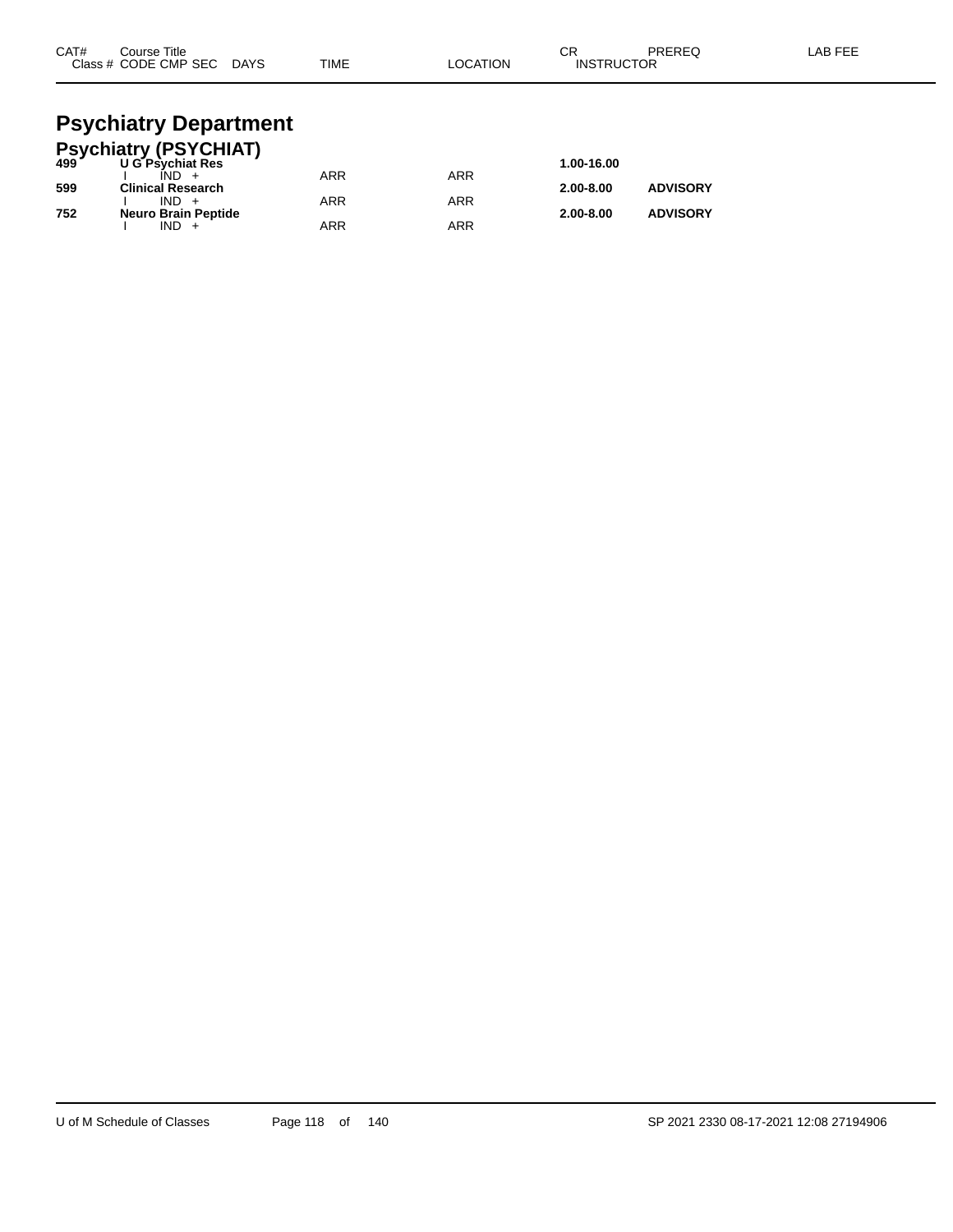| CAT# | Course Title<br>Class # CODE CMP SEC | <b>DAYS</b> | <b>TIME</b> | <b>LOCATION</b> | ◠◻<br>۱۷۱۰ -<br><b>INSTRUCTOR</b> | PREREQ | <b>AB FEF</b> |
|------|--------------------------------------|-------------|-------------|-----------------|-----------------------------------|--------|---------------|
|      |                                      |             |             |                 |                                   |        |               |

#### **Surgery Department**

|     | <b>Surgery (SURGERY)</b> |     |     |               |                 |  |
|-----|--------------------------|-----|-----|---------------|-----------------|--|
| 499 | Ug Surgery Research      |     |     | 1.00-16.00    |                 |  |
|     |                          | ARR | ARR |               |                 |  |
| 599 | <b>Clinical Research</b> |     |     | $2.00 - 8.00$ | <b>ADVISORY</b> |  |
|     | $IND +$                  | ARR | ARR |               |                 |  |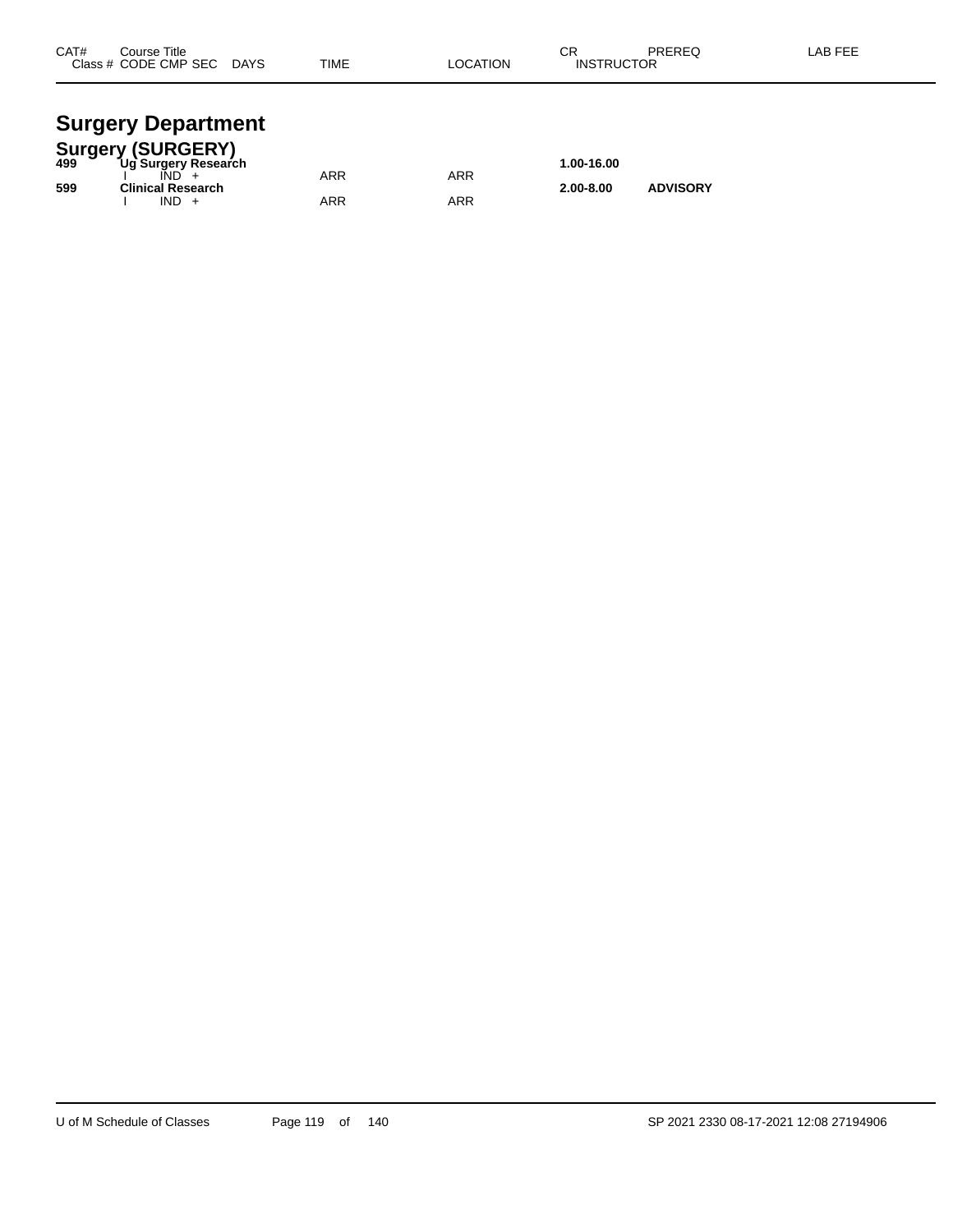#### **Music, Theatre & Dance Department Of Dance**

**Dance (DANCE) 100 Intro to Dance 1.00 ADVISORY** 52174 P LAB 101 MW 10-12PM DANCE STUDIO A Brading she-her **Contemporary** Contemporary Dance Practice: The main purpose of this class is to find joy in full-bodied movement. Rooted in modern dance, each class will consist of conditioning, a thorough warm-up and exploration of movement through longer dance phrase work. This is an open level class and material will be tailored to the needs of the students. This class will be taught in a hybrid format and students may choose to be in-studio or remote. 52850 P LAB 102 TTH 10-12PM REMOTE Rosario Essence of Groove This course will be taught remotely over Zoom. This course will explore the nature of movement in spaces inspired by rhythm and expression of emotion. These spaces include nightclubs, festivals, and social gatherings. The terms groove and groovin' have various meanings that still continue to evolve over time. We will experiment with these definitions and their relationship to movement and interaction. This class is not defined by any particular movement style, but will have influences in funk, jazz, soul, disco, hip-hop, west-african, afro-caribbean and anti-pop. Dancers will be asked to utilize improvisation and to exercise creativity as they learn choreography and movement scores. Along with online participation, students will be required to complete written assignments and a solo choreography assignment.<br>405 1.00 **405 AADW Technique 1.00** 51553 PD LAB 101 MW 10-12PM DANCE STUDIO A Brading she-her Contemporary Dance Practice Contemporary Dance Practice: The main purpose of this class is to find joy in full-bodied movement. Rooted in modern dance, each class will consist of conditioning, a thorough warm-up and exploration of movement through longer dance phrase work. This is an open level class and material will be tailored to the needs of the students. This class will be taught in a hybrid format and students may choose to be in-studio or remote. 52601 PD LAB 102 TTH 10-12PM REMOTE Rosario This course will explore the nature of movement in spaces inspired by rhythm and expression of emotion. These spaces include nightclubs, festivals, and social gatherings. The terms groove and groovin' have various meanings that still continue to evolve over time. We will experiment with these definitions and their relationship to movement and interaction. This class is not defined by any particular movement style, but will have influences in funk, jazz, soul, disco, hip-hop, west-african, afro-caribbean and anti-pop. Dancers will be asked to utilize improvisation and to exercise creativity as they learn choreography and movement scores. Along with online participation, students will be required to complete written assignments and a solo choreography assignment.<br>1.00-3.00 ADVISORY 1-00-3.00 **497 Independent Study 1.000 <b>ADVISORY 1.000 ADVISORY ADVISORY ADVISORY ADVISORY ADVISORY ADVISORY**  $IND +$ **515 AADW: Tech 1.00** DANCE STUDIO A Contemporary Dance Practice Contemporary Dance Practice:

The main purpose of this class is to find joy in full-bodied movement. Rooted in modern dance, each class will consist of conditioning, a thorough warm-up and exploration of movement through longer dance phrase work. This is an open level class and material will be tailored to the needs of the students. This class will be taught in a hybrid format and students may choose to be in-studio or remote.

| 519      | <b>IS: Dance Technique</b>   |         |                | 1.00-3.00       |
|----------|------------------------------|---------|----------------|-----------------|
|          | $IND +$                      | ARR     | ARR            |                 |
| 615      | <b>AADW: Technique</b>       |         |                | 1.00            |
| 52176 PD | <b>MW</b><br>LAB 101         | 10-12PM | DANCE STUDIO A | Brading she-her |
|          | Contemporary Dance Practice  |         |                |                 |
|          | Contemporary Dance Practice: |         |                |                 |

The main purpose of this class is to find joy in full-bodied movement. Rooted in modern dance, each class will consist of conditioning, a thorough warm-up and exploration of movement through longer dance phrase work. This is an open level class and material will be tailored to the needs of the students. This class will be taught in a hybrid format and students may choose to be in-studio or remote.<br>639 **IS: Choreography** 

| 639 | <b>IS: Choreography</b> |     |     | 1.00-3.00 |
|-----|-------------------------|-----|-----|-----------|
|     | <b>IND</b>              | ARR | ARR |           |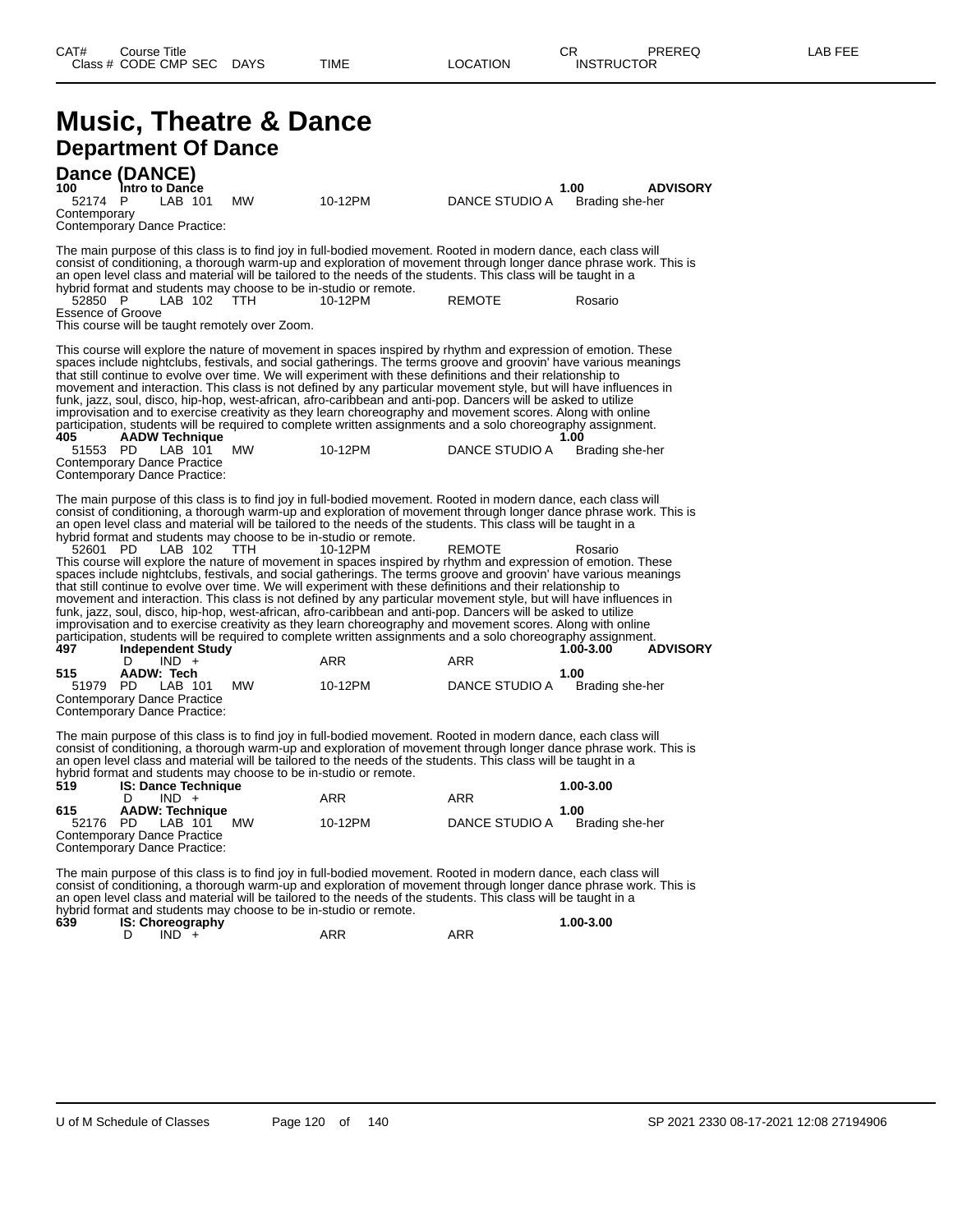| CAT# | Course Title         |             |      |          | ∩⊓<br>◡ॸ          | PREREQ | LAB FEE |
|------|----------------------|-------------|------|----------|-------------------|--------|---------|
|      | Class # CODE CMP SEC | <b>DAYS</b> | TIME | LOCATION | <b>INSTRUCTOR</b> |        |         |

| <b>School of Music, Theatre and Dance</b> |  |  |
|-------------------------------------------|--|--|
|-------------------------------------------|--|--|

| 491   | <b>Arts Administration (ARTSADMN)</b><br>Internship |            |               | $1.00 - 2.00$ |                 |
|-------|-----------------------------------------------------|------------|---------------|---------------|-----------------|
|       | $IND +$                                             | <b>ARR</b> | <b>ARR</b>    |               |                 |
| 593   | <b>Special Projects</b><br>$IND +$                  | <b>ARR</b> | <b>ARR</b>    | 1.00-3.00     |                 |
| 990   | <b>Composition (COMP)</b><br><b>Diss-Precand</b>    |            |               | 1.00-4.00     | <b>ADVISORY</b> |
|       | $IND +$                                             | <b>ARR</b> | <b>ARR</b>    |               |                 |
| 995   | <b>Diss-Cand</b><br>$IND +$<br>IR                   | <b>ARR</b> | <b>ARR</b>    | 4.00          | <b>ENFORCED</b> |
|       | <b>Conducting (CONDUCT)</b><br>Diss-Precand         |            |               | 1.00-4.00     | <b>ADVISORY</b> |
| 990   | $IND +$                                             | <b>ARR</b> | <b>ARR</b>    |               |                 |
| 995   | <b>Diss-Cand</b>                                    |            |               | 4.00          | <b>ENFORCED</b> |
|       | $IND +$<br>R                                        | <b>ARR</b> | <b>ARR</b>    |               |                 |
| 111   | <b>Guitar (GUITAR)</b><br>Intro Guitar              |            |               | 2.00          | <b>ADVISORY</b> |
| 53294 | <b>REC 202</b><br><b>TTH</b><br>P                   | $1-3PM$    | <b>REMOTE</b> | Edwards       |                 |
|       | ***No Instructor Approval Needed To Enroll***       |            |               |               |                 |

Designed for both music majors and non-music majors, this introductory course in popular guitar style will teach students essential performance skills as well as a deeper understanding of the cultural importance of the guitar in popular music. Students will learn to read standard music notation, develop a knowledge of common chords and rhythmic strumming patterns on the instrument, and perform a variety of popular songs utilizing techniques discussed throughout the semester. Optimized for online learning, web based video lessons and individual instruction will be available throughout the semester to ensure that all students are able to receive the specific help needed for a successful and positive experience in the class.<br>112 **Intermediate Guitar** 

**112 Intermediate Guitar 2.00 ADVISORY** 53295 P REC 201 TTH 3-5PM REMOTE Edwards Popular Styles & Improvisation

\*\*\*No Instructor Approval Needed To Enroll. Prerequisite: Guitar 111 or equivalent guitar experience recommended\*\*\*

Designed for both music majors and non-music majors, this intermediate course in popular guitar style will teach students continued performance skills as well as a deeper understanding of the cultural importance of the guitar in popular music. Students will learn to read standard music notation and tablature, develop a strong chord vocabulary of movable barre chord shapes and extended chords, expand on rhythmic strumming and finger-style patterns on the instrument, learn improvisation techniques with movable scale patterns, discover alternate tunings, and perform a variety of popular songs utilizing techniques discussed throughout the semester. Important music theory topics related to the guitar and improvisation will also be discussed through creative exercises. Optimized for online learning, web based video lessons and individual instruction will be available throughout the semester to ensure that all students are able to receive the specific help needed for a successful and positive experience in the class.

#### **Jazz & Improvisational Studies (JAZZ)**

| 450   | <b>Contmplaty Prac Sem</b>      |            |               | 2.00           | <b>ADVISORY</b> |
|-------|---------------------------------|------------|---------------|----------------|-----------------|
| 52179 | <b>SEM 101</b><br>PI.           | <b>ARR</b> | <b>REMOTE</b> | <b>Travers</b> |                 |
| 454   | <b>Special Topics</b>           |            |               | 2.00           |                 |
| 53120 | LEC 201<br>PL                   | <b>ARR</b> | <b>REMOTE</b> | <b>Travers</b> |                 |
| 455   | <b>Creat&amp;Consciousness</b>  |            |               | 2.00           | <b>ADVISORY</b> |
| 52798 | LEC 101<br>PI.                  | <b>ARR</b> | <b>REMOTE</b> | Travers        |                 |
| 465   | <b>Ind Study</b>                |            |               | 1.00-3.00      |                 |
|       | $IND +$                         | <b>ARR</b> | <b>ARR</b>    |                |                 |
| 550   | <b>Contemplaty Prac Sem</b>     |            |               | 2.00           |                 |
| 52538 | <b>SEM 101</b><br><b>PI</b>     | <b>ARR</b> | <b>REMOTE</b> | <b>Travers</b> |                 |
| 554   | <b>Jazz Special Topics</b>      |            |               | 2.00           |                 |
| 53121 | <b>SEM 201</b><br>PI            | <b>ARR</b> | <b>REMOTE</b> | Travers        |                 |
| 555   | <b>Creat&amp;Consciousness</b>  |            |               | 2.00           |                 |
| 52799 | LEC 101<br>- PI                 | ARR        | <b>REMOTE</b> | <b>Travers</b> |                 |
|       | <b>Music Education (MUSED)</b>  |            |               |                |                 |
| 490   | <b>Spec Proj&amp;Readings</b>   |            |               | $1.00 - 4.00$  | <b>ADVISORY</b> |
|       | $IND +$                         | <b>ARR</b> | <b>ARR</b>    |                |                 |
| 881   | <b>Special Readings</b>         |            |               | 1.00-6.00      | <b>ADVISORY</b> |
|       | $IND +$                         | <b>ARR</b> | <b>ARR</b>    |                |                 |
| 990   | <b>Diss-Precand</b>             |            |               | 1.00-4.00      | <b>ADVISORY</b> |
|       | $IND +$                         | ARR        | ARR           |                |                 |
| 995   | Diss-Cand                       |            |               | 4.00           | <b>ENFORCED</b> |
|       | $IND +$<br>IR                   | <b>ARR</b> | <b>ARR</b>    |                |                 |
|       |                                 |            |               |                |                 |
|       | <b>Musicology (MUSICOL)</b>     |            |               |                |                 |
| 346   | <b>History of Music</b>         |            |               | 3.00           | <b>ADVISORY</b> |
|       | 53092 P W LEC 201<br><b>TTH</b> | 10-1PM     | <b>REMOTE</b> | Velasquez      |                 |
|       | Music and Animation             |            |               |                |                 |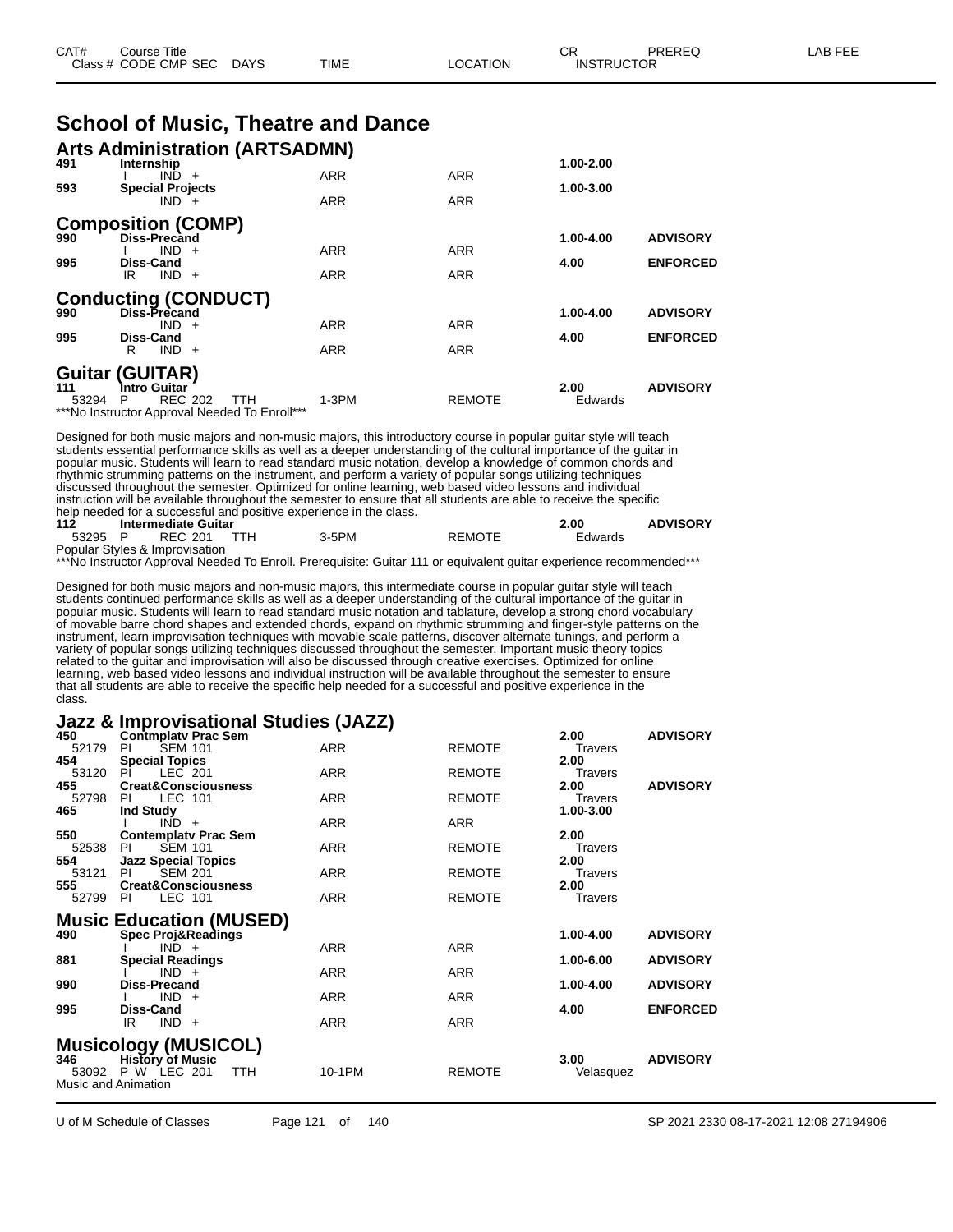|                              | Class # CODE CMP SEC                                                                             |         | <b>DAYS</b> | TIME                                                        | LOCATION                                                                                                                         | <b>INSTRUCTOR</b>      |                                    |
|------------------------------|--------------------------------------------------------------------------------------------------|---------|-------------|-------------------------------------------------------------|----------------------------------------------------------------------------------------------------------------------------------|------------------------|------------------------------------|
| 53373 P<br>Music and Society |                                                                                                  | LEC 202 | <b>TTH</b>  | 4-5PM                                                       | <b>REMOTE</b>                                                                                                                    | <b>Bodiford</b>        |                                    |
| 481                          | <b>Special Projects</b><br>$IND +$                                                               |         |             | <b>ARR</b>                                                  | Meets synchronously 4:00 - 5:00 pm on Tuesdays and Thursdays, with additional asynchronous lectures posted weekly.<br><b>ARR</b> | 1.00-4.00              | <b>ADVISORY</b>                    |
| 581                          | <b>Special Projects</b><br>$IND +$                                                               |         |             | <b>ARR</b>                                                  | ARR                                                                                                                              | 1.00-4.00              | <b>ADVISORY</b>                    |
| 591                          | <b>Musicol Thesis</b><br>$IND +$                                                                 |         |             | <b>ARR</b>                                                  | <b>ARR</b>                                                                                                                       | 2.00-6.00              | <b>ADVISORY</b>                    |
| 881<br>990                   | <b>Special Readings</b><br>$IND +$<br><b>Diss-Precand</b>                                        |         |             | <b>ARR</b>                                                  | <b>ARR</b>                                                                                                                       | 2.00-6.00<br>1.00-4.00 | <b>ADVISORY</b><br><b>ADVISORY</b> |
| 995                          | $IND +$<br>Diss-Cand                                                                             |         |             | <b>ARR</b>                                                  | <b>ARR</b>                                                                                                                       | 4.00                   | <b>ENFORCED</b>                    |
|                              | IR.<br>$IND +$                                                                                   |         |             | <b>ARR</b>                                                  | <b>ARR</b>                                                                                                                       |                        |                                    |
| 52957                        | <b>Music Performance (MUSPERF)</b><br>401 Curr Practical Exp<br>PI                               | LEC 003 |             | <b>ARR</b>                                                  | <b>ARR</b>                                                                                                                       | 1.00<br>Lusmann        |                                    |
| 781<br>891                   | Prof&Acad Developmt<br>$IND +$<br><b>Directed Perform</b>                                        |         |             | <b>ARR</b>                                                  | <b>ARR</b>                                                                                                                       | 1.00-4.00<br>2.00-6.00 | <b>ADVISORY</b><br><b>ADVISORY</b> |
| 990                          | $IND +$<br><b>Diss-Precand</b>                                                                   |         |             | <b>ARR</b>                                                  | <b>ARR</b>                                                                                                                       | 1.00-4.00              | <b>ADVISORY</b>                    |
| 995                          | $IND +$<br><b>Diss-Cand</b><br>IR<br>$IND +$                                                     |         |             | <b>ARR</b><br><b>ARR</b>                                    | <b>ARR</b><br><b>ARR</b>                                                                                                         | 4.00                   | <b>ENFORCED</b>                    |
|                              |                                                                                                  |         |             | Performing Arts & Technology (PAT)<br>407 Direct Indiv Stdy |                                                                                                                                  |                        |                                    |
| 481                          | $IND +$<br><b>Independent Stds</b>                                                               |         |             | <b>ARR</b>                                                  | <b>ARR</b>                                                                                                                       | 1.00-3.00<br>1.00-4.00 | <b>ADVISORY</b><br><b>ADVISORY</b> |
|                              | $IND +$                                                                                          |         |             | <b>ARR</b>                                                  | <b>ARR</b>                                                                                                                       |                        |                                    |
| 407                          | Theory (THEORY)<br>Directed Indiv Stdy<br>$IND +$                                                |         |             | <b>ARR</b>                                                  | <b>ARR</b>                                                                                                                       | $2.00 - 4.00$          | <b>ADVISORY</b>                    |
| 990                          | <b>Diss-Precand</b><br>$IND +$                                                                   |         |             | <b>ARR</b>                                                  | <b>ARR</b>                                                                                                                       | 1.00-4.00              | <b>ADVISORY</b>                    |
| 995                          | <b>Diss-Cand</b><br>IR<br>$IND +$                                                                |         |             | <b>ARR</b>                                                  | <b>ARR</b>                                                                                                                       | 4.00                   | <b>ENFORCED</b>                    |
| 568                          | <b>Voice Literature (VOICELIT)</b><br>Independent Study<br>$IND +$<br>Florence Study Abroad ONLY |         |             | <b>ARR</b>                                                  | <b>ARR</b>                                                                                                                       | 1.00-3.00              |                                    |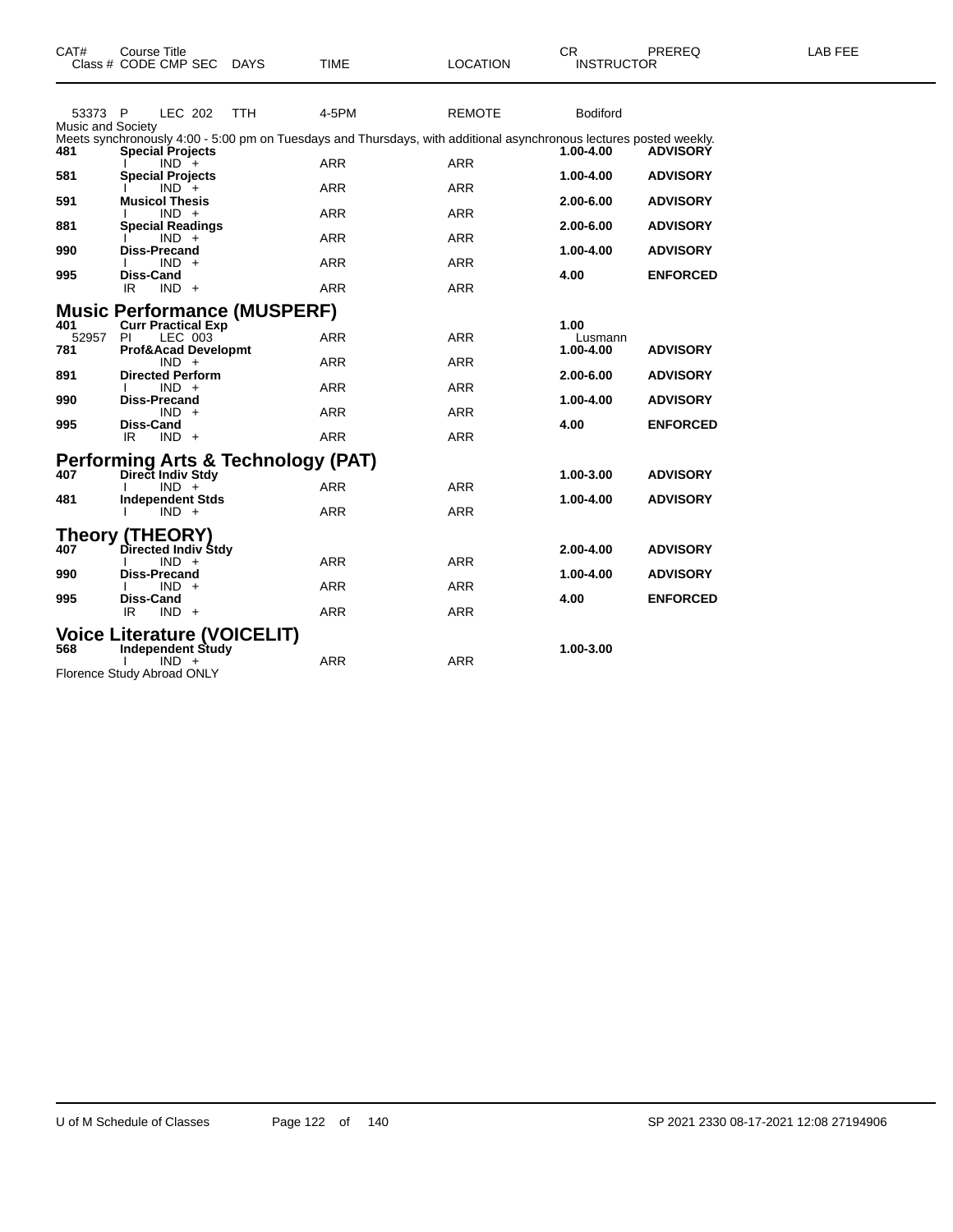| CAT# | Course Title              |      |                 | Ωn<br>◡ጙ          | PREREQ | LAB FEE |
|------|---------------------------|------|-----------------|-------------------|--------|---------|
|      | Class # CODE CMP SEC DAYS | TIME | <b>LOCATION</b> | <b>INSTRUCTOR</b> |        |         |

#### **Theatre And Drama Theatre & Drama (THTREMUS)**

| 387   | Studio I                    |            |            | 2.00          | <b>ADVISORY</b>        |
|-------|-----------------------------|------------|------------|---------------|------------------------|
| 52429 | LAB 101<br>PI               | <b>ARR</b> | <b>ARR</b> | Traister      |                        |
| 52430 | LAB 102<br>PI               | <b>ARR</b> | <b>ARR</b> | Tulip         |                        |
| 399   | <b>Topics in Drama</b>      |            |            | 2.00-4.00     |                        |
| 52368 | <b>MWF</b><br>PI<br>REC 101 | 5-9PM      | <b>ARR</b> |               | Gray, Atkin, Mendeloff |
|       | Shakespeare in the Arb      |            |            |               |                        |
| 401   | <b>Independent Study</b>    |            |            | $1.00 - 3.00$ | <b>ADVISORY</b>        |
|       | $IND +$                     | <b>ARR</b> | <b>ARR</b> |               |                        |
| 505   | Sp Wk Th Prod&Perf          |            |            | 4.00          | <b>ADVISORY</b>        |
|       | $IND +$                     | ARR        | ARR        |               |                        |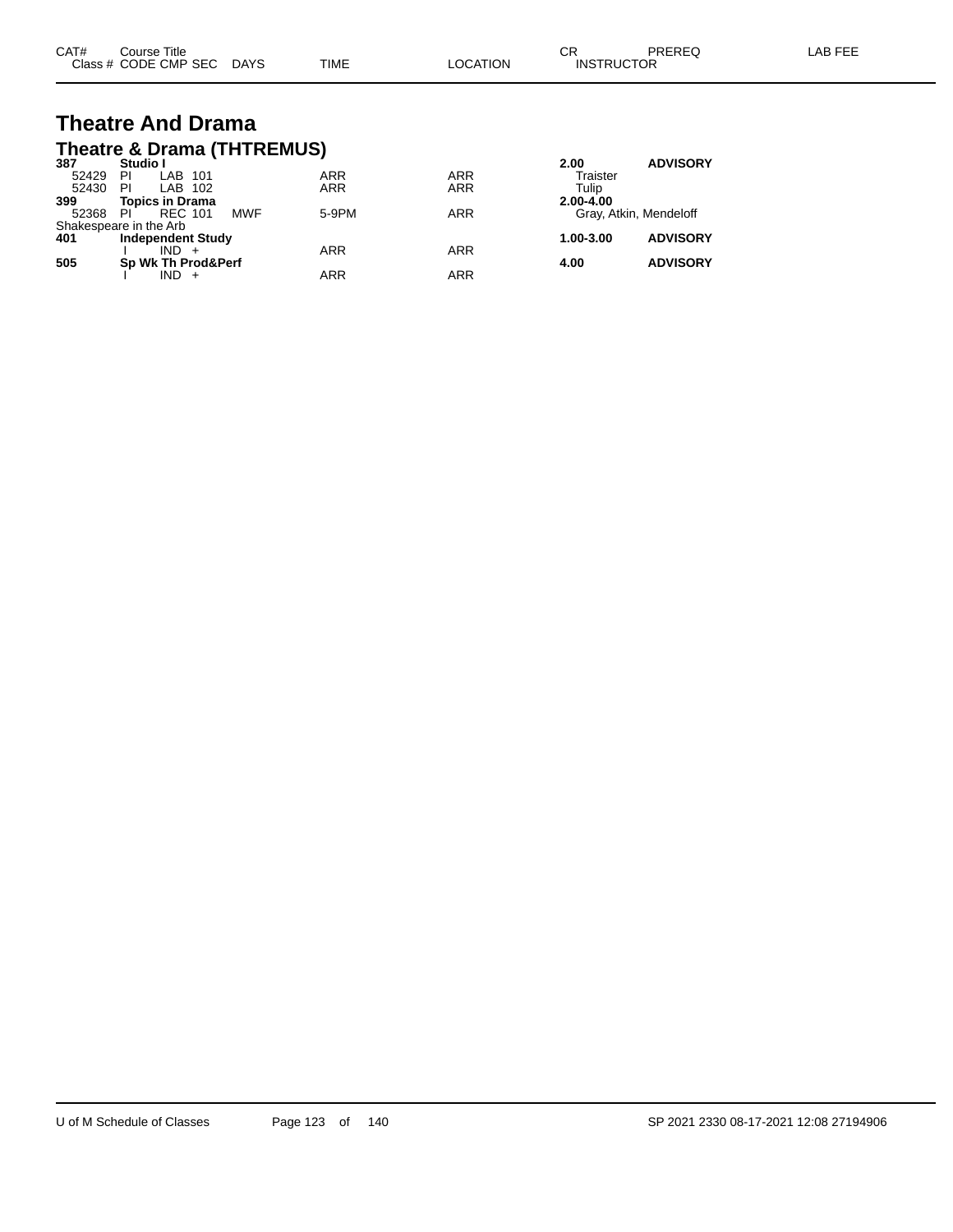#### **Natural Resources&Environment School for Environment and Sustainability**

#### **Environment and Sustainability (EAS) 598 N R Internship-Gr 1.00-3.00 ADVISORY**

| ้วงช | N R INTERNSNIP-GT             |            |            | 1.00-3.00     | <b>ADVISORT</b> |
|------|-------------------------------|------------|------------|---------------|-----------------|
| 600  | $IND +$<br>Dir Res&Sp Prob-Gr | ARR        | <b>ARR</b> | $1.00 - 8.00$ | <b>ADVISORY</b> |
|      | $IND +$                       | ARR        | <b>ARR</b> |               |                 |
| 700  | <b>Master's Thesis</b>        |            |            | 1.00-6.00     | <b>ADVISORY</b> |
|      | $IND +$                       | <b>ARR</b> | <b>ARR</b> |               |                 |
| 990  | <b>Diss-Precand</b>           |            |            | 1.00-4.00     | <b>ADVISORY</b> |
|      | $IND +$                       | ARR        | <b>ARR</b> |               |                 |
| 995  | Diss-Cand                     |            |            | 4.00          | <b>ENFORCED</b> |
|      | $IND +$<br>IR                 | ARR        | <b>ARR</b> |               |                 |
|      |                               |            |            |               |                 |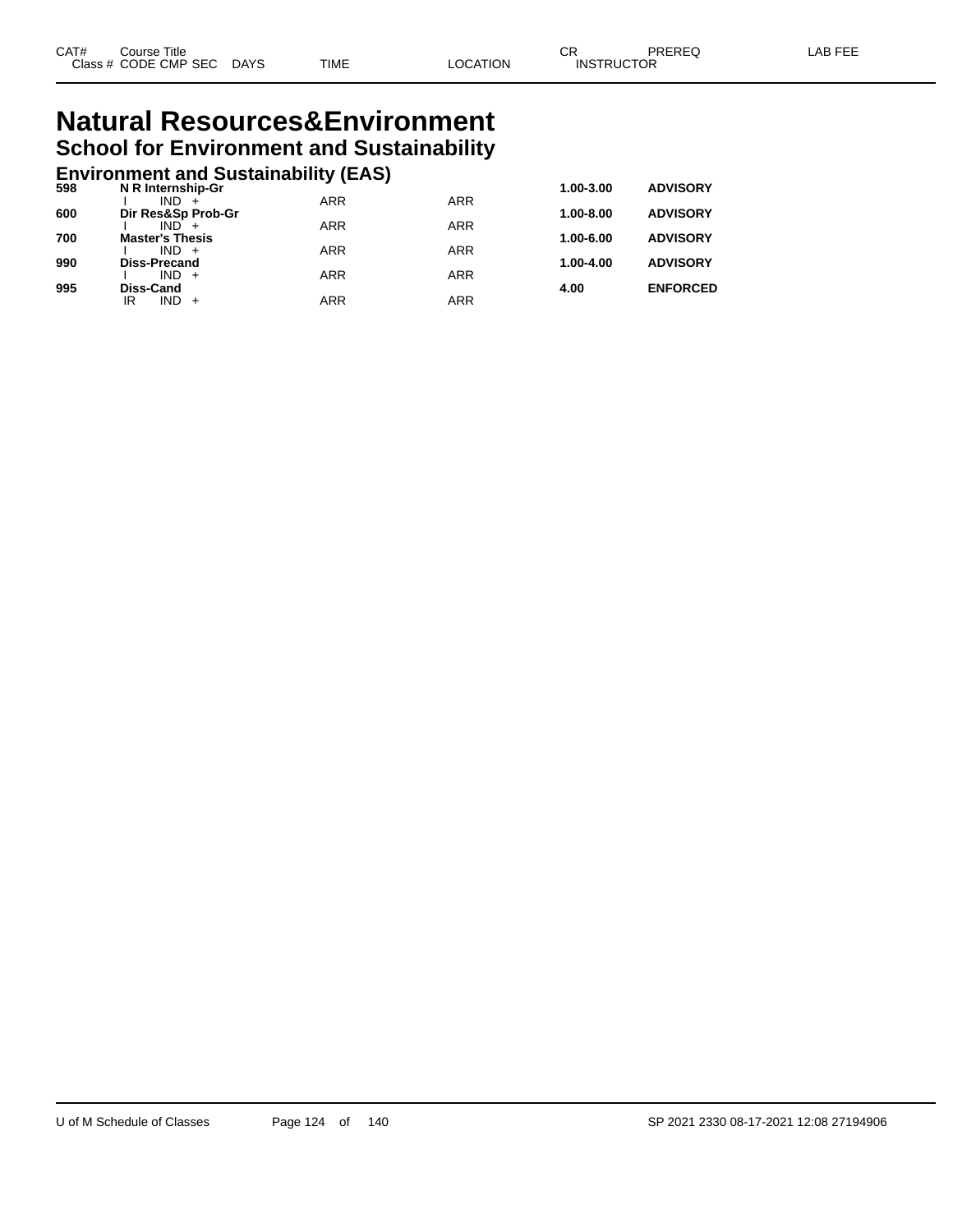| CAT# | Course Title              |      |          | СR                | PREREQ | LAB FEE |
|------|---------------------------|------|----------|-------------------|--------|---------|
|      | Class # CODE CMP SEC DAYS | TIME | LOCATION | <b>INSTRUCTOR</b> |        |         |

## **Nursing School Of Nursing**

|                     | <b>Nursing (NURS)</b>                                               |                          |                          |                             |                 |
|---------------------|---------------------------------------------------------------------|--------------------------|--------------------------|-----------------------------|-----------------|
| 220<br>51975<br>499 | Wòmen's Hlṫh<br>W<br>LEC 101<br>W<br>P.<br><b>Independent Study</b> | 10-12PM                  | <b>REMOTE</b>            | 3.00<br>Martin<br>1.00-5.00 | <b>ADVISORY</b> |
| 697                 | $IND +$<br><b>Independent Studies</b>                               | <b>ARR</b>               | <b>ARR</b>               | 1.00-4.00                   |                 |
| 797                 | $IND +$<br><b>Independent Study</b>                                 | <b>ARR</b>               | <b>ARR</b>               | 1.00-3.00                   | <b>ADVISORY</b> |
| 995                 | $IND +$<br><b>Diss-Cand</b><br>$IND +$<br>R                         | <b>ARR</b><br><b>ARR</b> | <b>ARR</b><br><b>ARR</b> | 4.00                        | <b>ENFORCED</b> |
|                     |                                                                     |                          |                          |                             |                 |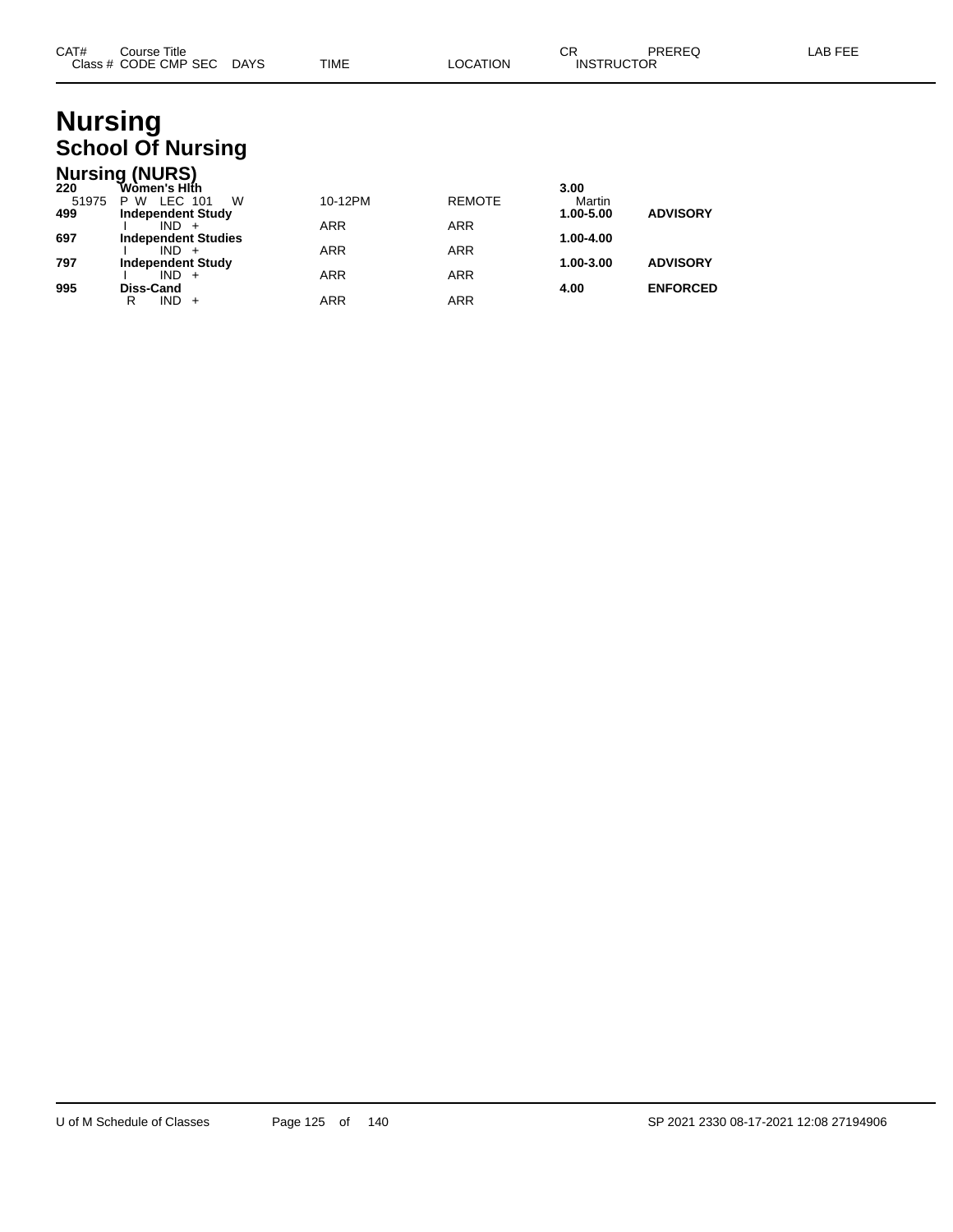| CAT# | Course Title<br>Class # CODE CMP SEC | <b>DAYS</b> | TIME | LOCATION | СR<br><b>INSTRUCTOR</b> | PREREQ | FEE<br>_AB |
|------|--------------------------------------|-------------|------|----------|-------------------------|--------|------------|
|      |                                      |             |      |          |                         |        |            |

#### **Pharmacy College Of Pharmacy**

|              | <b>Clinical Pharmacy Translational Science (CPTS)</b>                    |            |               |                    |                 |
|--------------|--------------------------------------------------------------------------|------------|---------------|--------------------|-----------------|
| 570          | Research<br>$IND +$<br>D                                                 | <b>ARR</b> | <b>ARR</b>    | 1.00-8.00          |                 |
| 990          | <b>Diss-Precand</b><br>$IND +$                                           | <b>ARR</b> | <b>ARR</b>    | 1.00-4.00          | <b>ADVISORY</b> |
| 995          | <b>Diss-Cand</b><br>R<br><b>IND</b><br>$+$                               | <b>ARR</b> | <b>ARR</b>    | 4.00               | <b>ENFORCED</b> |
|              |                                                                          |            |               |                    |                 |
|              | Medicinal Chemistry (MEDCHEM)<br>470 UG Research Med Chem                |            |               | 1.00-6.00          |                 |
| 510          | D<br>$IND +$<br>Princ of Drug Act II                                     | <b>ARR</b> | <b>ARR</b>    | 4.00               | <b>ADVISORY</b> |
| 53501<br>570 | LEC 001<br><b>PD</b><br>Research                                         | <b>ARR</b> | <b>REMOTE</b> | Beleh<br>1.00-8.00 | <b>ADVISORY</b> |
|              | $IND +$                                                                  | <b>ARR</b> | <b>ARR</b>    |                    |                 |
| 573          | <b>Investig Med Chem</b><br>$\overline{IND}$ +                           | ARR        | <b>ARR</b>    | 1.00-6.00          | <b>ADVISORY</b> |
| 600<br>53191 | <b>Princ of Drug Act 3</b><br>PD<br>LEC 101                              | <b>ARR</b> | <b>ARR</b>    | 4.00<br>Beleh      | <b>ADVISORY</b> |
| 610<br>53502 | <b>Princ of Drug Act IV</b><br>PD.<br>LEC 001                            | <b>ARR</b> | <b>REMOTE</b> | 4.00<br>Beleh      | <b>ADVISORY</b> |
| 990          | Diss-Precand                                                             |            |               | 1.00-4.00          | <b>ADVISORY</b> |
| 995          | $IND +$<br><b>Diss-Cand</b>                                              | <b>ARR</b> | <b>ARR</b>    | 4.00               | <b>ENFORCED</b> |
|              | IR.<br>$IND +$                                                           | <b>ARR</b> | <b>ARR</b>    |                    |                 |
| 470          | <b>Pharmacy (PHARMACY)</b><br>UG Rèsearch Pharmacy                       |            |               | 1.00-6.00          |                 |
|              | D<br>$IND +$                                                             | <b>ARR</b> | <b>ARR</b>    |                    |                 |
| 512<br>53508 | Self-Care<br>LEC 002<br>PD.                                              | <b>ARR</b> | <b>REMOTE</b> | 4.00<br>Vordenberg | <b>ADVISORY</b> |
| 570          | Research<br>$IND +$                                                      | <b>ARR</b> | <b>ARR</b>    | 1.00-8.00          | <b>ADVISORY</b> |
| 612<br>53503 | <b>Therap Prob Solv II</b><br><b>PD</b><br><b>REC 001</b>                | <b>ARR</b> | <b>REMOTE</b> | 4.00<br>Klein      | <b>ADVISORY</b> |
| 703          | <b>Health Sys/Hosp IPPE</b>                                              |            |               | 2.00               | <b>ADVISORY</b> |
| 52732<br>712 | <b>PD</b><br>LÁB 101<br><b>Therap Prob Solv IV</b>                       | <b>ARR</b> | <b>ARR</b>    | Walker<br>4.00     | <b>ADVISORY</b> |
| 53516<br>713 | <b>PD</b><br><b>REC 001</b><br><b>Direct Care IPPE</b>                   | <b>ARR</b> | <b>REMOTE</b> | Park<br>1.00       | <b>ADVISORY</b> |
| 52650 PD     | LAB 101                                                                  | <b>ARR</b> | <b>ARR</b>    | Walker             |                 |
|              | <b>Pharmaceutical Chemistry (PHARMCHM)</b>                               |            |               |                    |                 |
| 571          | <b>Investig Pharm Anal</b><br>$IND +$                                    | <b>ARR</b> | <b>ARR</b>    | 1.00-6.00          | <b>ADVISORY</b> |
| 990          | <b>Diss-Precand</b><br>$IND +$                                           | <b>ARR</b> | <b>ARR</b>    | 1.00-4.00          | <b>ADVISORY</b> |
| 995          | <b>Diss-Cand</b>                                                         |            |               | 4.00               | <b>ENFORCED</b> |
|              | IR<br>$IND +$                                                            | <b>ARR</b> | <b>ARR</b>    |                    |                 |
| 470          | <b>Pharmaceutical Sciences (PHARMSCI)</b><br><b>UG Research PharmSci</b> |            |               | 1.00-6.00          |                 |
| 568          | D<br>$IND +$<br>Investigations                                           | <b>ARR</b> | <b>ARR</b>    | 1.00-6.00          | <b>ADVISORY</b> |
|              | $IND +$                                                                  | <b>ARR</b> | ARR           |                    |                 |
| 570          | Research<br>$IND +$                                                      | <b>ARR</b> | ARR           | 1.00-8.00          | <b>ADVISORY</b> |
| 990          | Diss-Precand<br><b>IND</b>                                               | <b>ARR</b> | <b>ARR</b>    | 1.00-4.00          | <b>ADVISORY</b> |
| 995          | <b>Diss-Cand</b><br>$IND +$<br>IR                                        | <b>ARR</b> | <b>ARR</b>    | 4.00               | <b>ENFORCED</b> |
|              |                                                                          |            |               |                    |                 |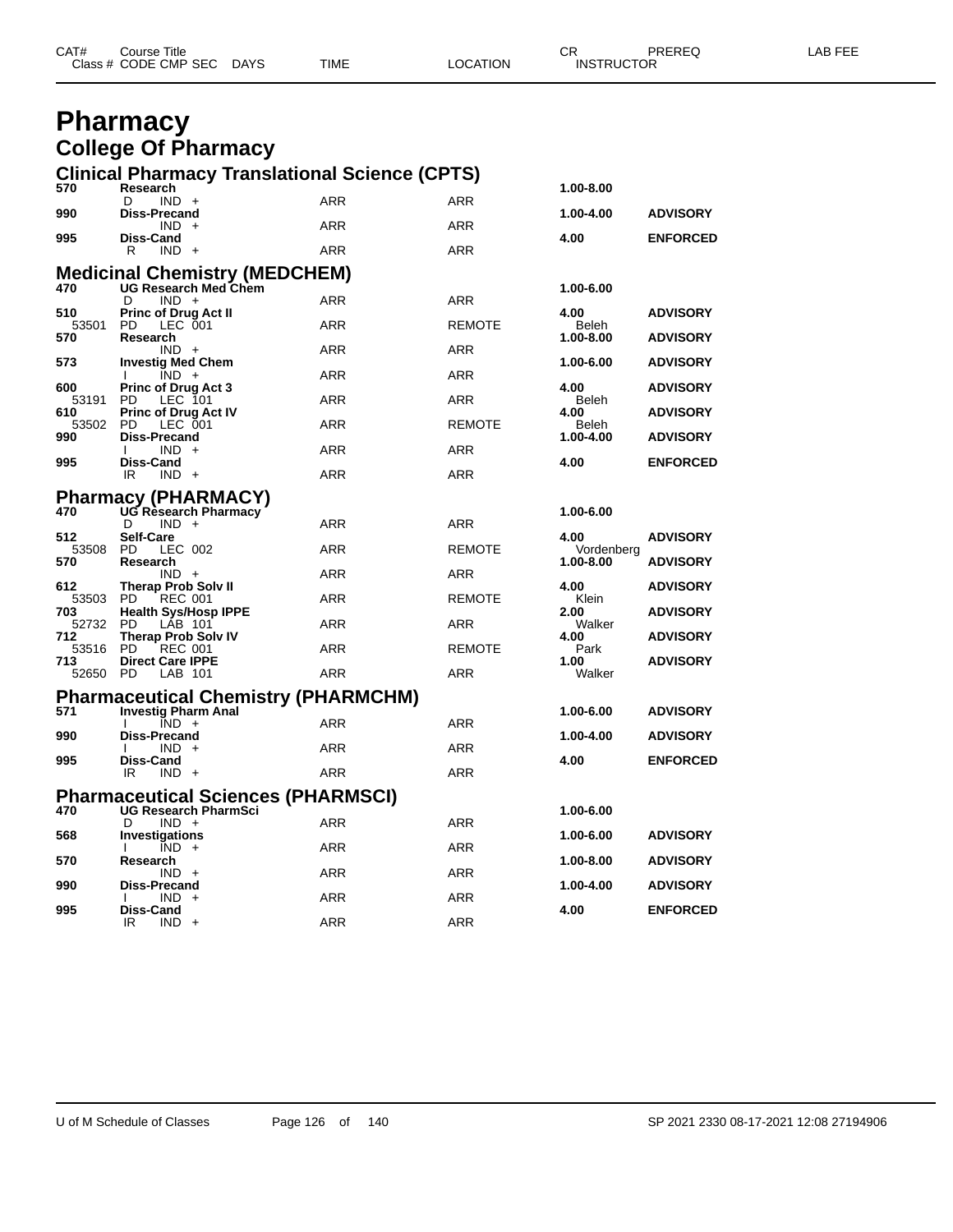### **Public Health Biostatistics Department**

|     | <b>Biostatistics (BIOSTAT)</b>              |            |            |               |                 |
|-----|---------------------------------------------|------------|------------|---------------|-----------------|
| 578 | <b>Practical Training</b>                   |            |            | 1.00-4.00     |                 |
|     | IND.<br>$+$                                 | <b>ARR</b> | <b>ARR</b> |               |                 |
| 820 | <b>Readings in Biostat</b>                  |            |            | 1.00-4.00     | <b>ADVISORY</b> |
| 850 | $IND +$<br>IR<br><b>Research in Biostat</b> | <b>ARR</b> | <b>ARR</b> | $2.00 - 4.00$ | <b>ADVISORY</b> |
|     | $IND +$<br>IR                               | <b>ARR</b> | <b>ARR</b> |               |                 |
| 990 | <b>Diss-Precand</b>                         |            |            | 1.00-4.00     | <b>ADVISORY</b> |
|     | $IND +$<br>IR                               | <b>ARR</b> | <b>ARR</b> |               |                 |
| 995 | <b>Diss-Cand</b>                            |            |            | 4.00          | <b>ENFORCED</b> |
|     | <b>IND</b><br>R                             | ARR        | <b>ARR</b> |               |                 |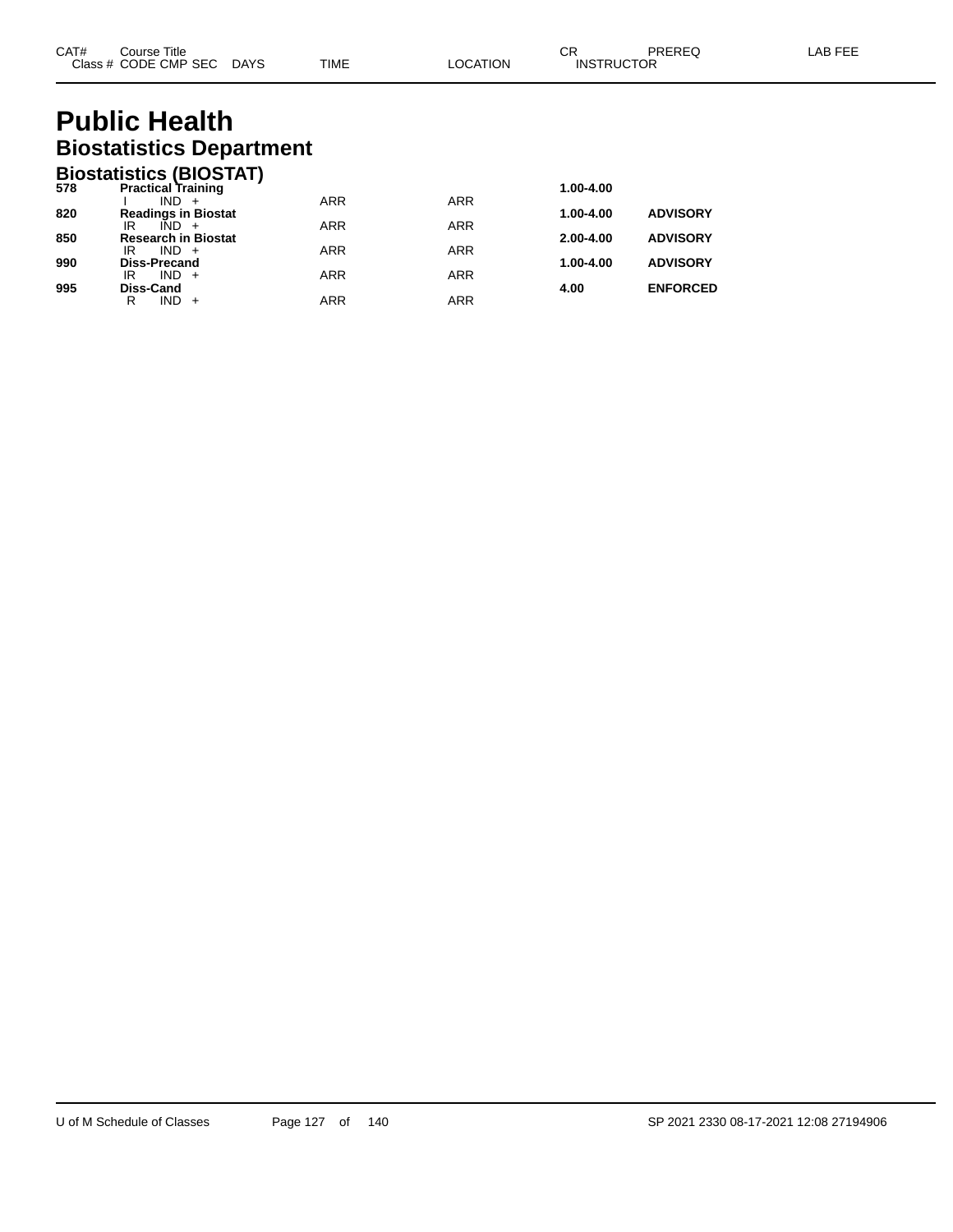| CAT#<br>Class | Title<br>′Jourse<br><b>CODE CMP SEC</b> | <b>DAYS</b> | <b>TIME</b> | <b>TION</b><br>ററ | ⌒冖<br>◡◠<br>JCTOR<br><b>INSTRI</b> | DDEDEC | AB F |
|---------------|-----------------------------------------|-------------|-------------|-------------------|------------------------------------|--------|------|
|               |                                         |             |             |                   |                                    |        |      |

# **Environmental Health Sciences**

|     |                                   | <b>Environmental Health Sciences (EHS)</b> |            |            |           |                 |
|-----|-----------------------------------|--------------------------------------------|------------|------------|-----------|-----------------|
| 697 | Readings                          |                                            |            |            | 1.00-3.00 | <b>ADVISORY</b> |
|     | IÑD<br>IR                         | $+$                                        | <b>ARR</b> | <b>ARR</b> |           |                 |
| 698 | Research<br><b>IND</b><br>ΙR      | $+$                                        | <b>ARR</b> | <b>ARR</b> | 1.00-6.00 | <b>ADVISORY</b> |
| 699 | <b>Masters Thesis</b>             |                                            |            |            | 1.00      | <b>ADVISORY</b> |
|     | $IND +$<br>IR                     |                                            | <b>ARR</b> | <b>ARR</b> |           |                 |
| 899 | <b>Adv Research</b>               |                                            |            |            | 1.00-6.00 | <b>ADVISORY</b> |
|     | $IND +$<br>IR                     |                                            | <b>ARR</b> | <b>ARR</b> |           |                 |
| 990 | <b>Diss-Precand</b><br>IND.<br>IR | $+$                                        | <b>ARR</b> | <b>ARR</b> | 1.00-4.00 | <b>ADVISORY</b> |
| 995 | <b>Diss-Cand</b>                  |                                            |            |            | 4.00      | <b>ENFORCED</b> |
|     | IND<br>IR                         |                                            | ARR        | <b>ARR</b> |           |                 |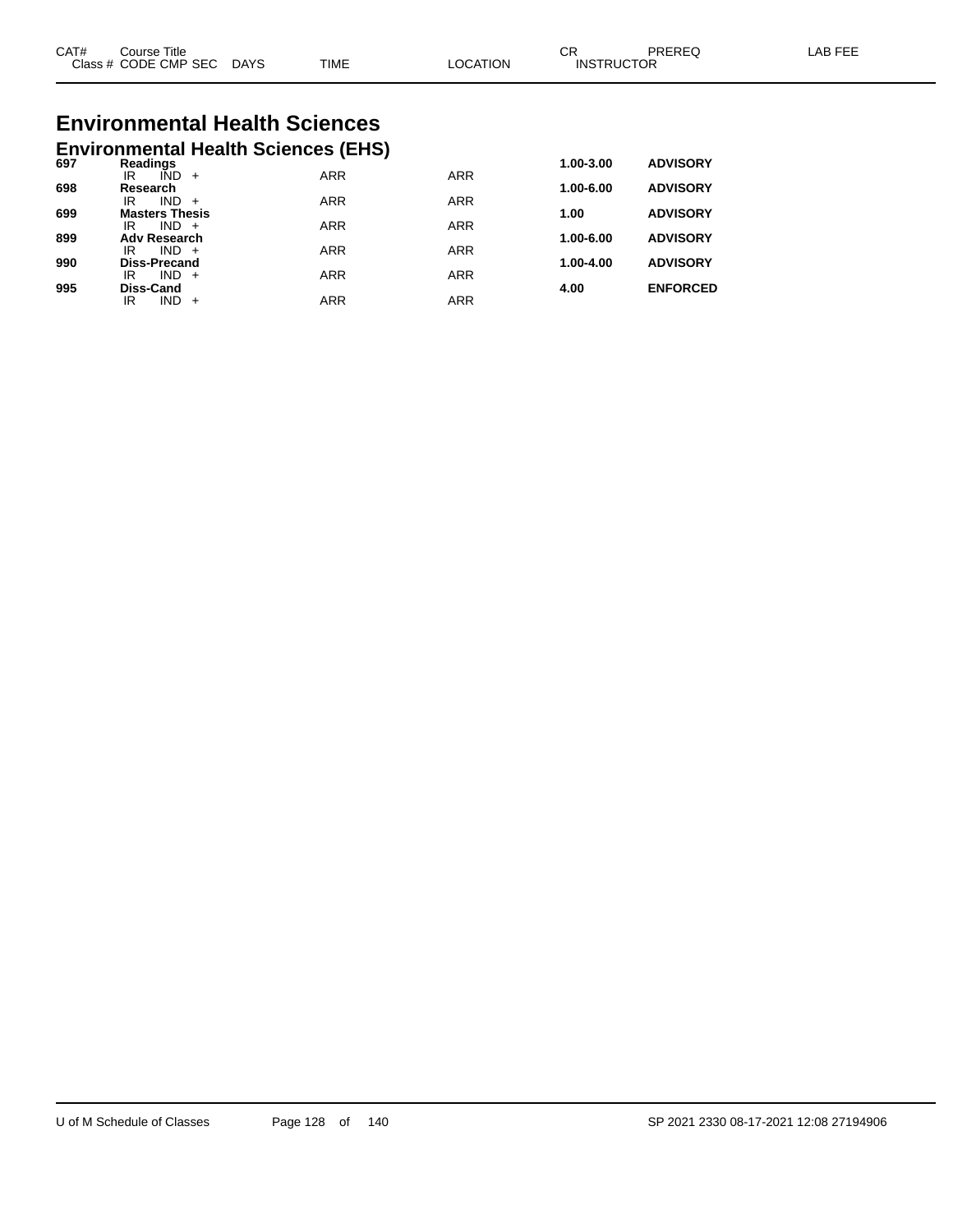| CAT# | <b>Course Title</b><br>Class # CODE CMP SEC DAYS | <b>TIME</b> | <b>LOCATION</b> | CR<br><b>INSTRUCTOR</b> | PREREQ          | LAB FEE |
|------|--------------------------------------------------|-------------|-----------------|-------------------------|-----------------|---------|
|      |                                                  |             |                 |                         |                 |         |
|      | <b>Epidemiology Department</b>                   |             |                 |                         |                 |         |
|      | Epidemiology (EPID)<br>299 Independent Researd   |             |                 |                         |                 |         |
|      | Independent Research                             |             |                 | 1.00-3.00               |                 |         |
|      | $IND +$<br>D                                     | <b>ARR</b>  | <b>ARR</b>      |                         |                 |         |
| 532  | <b>Adv Parasitol Lab</b><br>$IND +$<br>R         | <b>ARR</b>  | <b>ARR</b>      | 2.00-6.00               | <b>ADVISORY</b> |         |
| 546  | <b>Adv Virology</b>                              |             |                 | 2.00-6.00               | <b>ADVISORY</b> |         |
|      | $IND +$<br>IR                                    | <b>ARR</b>  | <b>ARR</b>      |                         |                 |         |
| 562  | <b>Adv Bacteriol Lab</b>                         |             |                 | 2.00-6.00               | <b>ADVISORY</b> |         |
|      | $IND +$<br>IR                                    | <b>ARR</b>  | <b>ARR</b>      |                         |                 |         |
| 565  | <b>Res Hosp&amp;Molecular</b><br>$IND +$<br>IR   | ARR         | <b>ARR</b>      | 1.00-6.00               | <b>ADVISORY</b> |         |
| 604  | <b>Applications of EPID</b>                      |             |                 | 1.00-3.00               | <b>ADVISORY</b> |         |
|      | $IND +$<br>IR                                    | <b>ARR</b>  | <b>ARR</b>      |                         |                 |         |
| 624  | <b>Readings in Epid</b>                          |             |                 | 1.00-3.00               | <b>ADVISORY</b> |         |
|      | IR<br>$IND +$                                    | <b>ARR</b>  | <b>ARR</b>      |                         |                 |         |
| 890  | Doct Sem in Epid<br>$IND +$<br>IR                | <b>ARR</b>  | <b>ARR</b>      | 1.00-2.00               | <b>ADVISORY</b> |         |
| 891  | <b>Adv Readings Epid</b>                         |             |                 | 2.00                    | <b>ADVISORY</b> |         |
|      | $IND +$<br>IR                                    | ARR         | <b>ARR</b>      |                         |                 |         |
| 970  | <b>Research Epid</b>                             |             |                 | 1.00-8.00               | <b>ADVISORY</b> |         |
|      | $IND +$<br>IR                                    | <b>ARR</b>  | <b>ARR</b>      |                         |                 |         |
| 974  | <b>Res Epid Science</b><br>$IND +$<br>IR         | <b>ARR</b>  | <b>ARR</b>      | 2.00-6.00               | <b>ADVISORY</b> |         |
| 990  | <b>Diss-Precand</b>                              |             |                 | 1.00-4.00               | <b>ADVISORY</b> |         |
|      | $IND +$<br>IR                                    | <b>ARR</b>  | ARR             |                         |                 |         |
| 995  | Diss-Cand                                        |             |                 | 4.00                    | <b>ENFORCED</b> |         |
|      | IR<br>$IND +$                                    | <b>ARR</b>  | <b>ARR</b>      |                         |                 |         |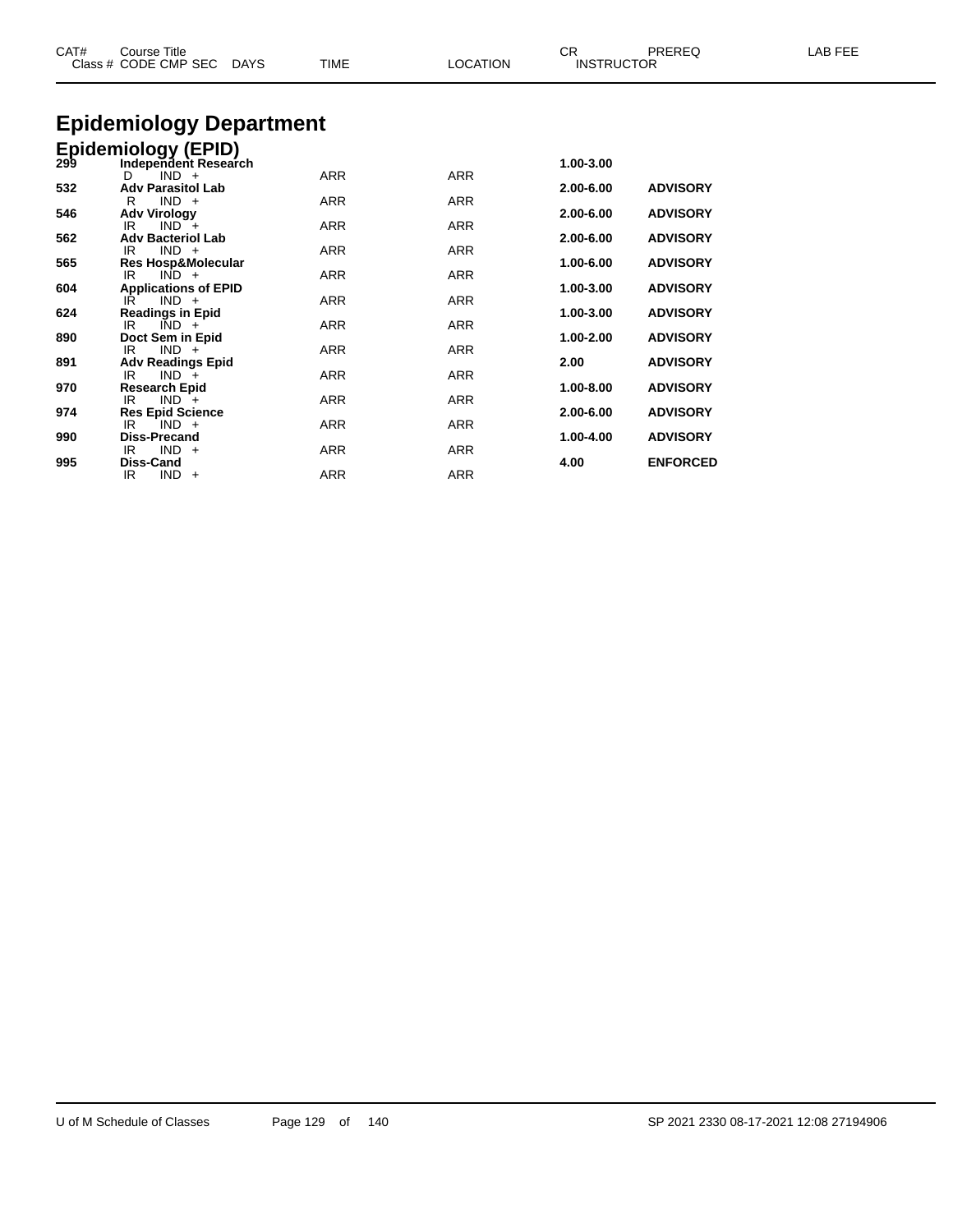| CAT# | Course Title .       |             |             |                | СF                | <b>PRERE</b> | AR FFF |
|------|----------------------|-------------|-------------|----------------|-------------------|--------------|--------|
|      | Class # CODE CMP SEC | <b>DAYS</b> | <b>TIME</b> | <b>OCATION</b> | <b>INSTRUCTOR</b> |              |        |

### **Health Management And Policy Health Management And Policy (HMP) 690 Readings 1.00-4.00 ADVISORY**

| งงบ | Readilius                 |            |            | 1.VV-4.VV     | <b>ADVIJURI</b> |
|-----|---------------------------|------------|------------|---------------|-----------------|
|     | IÑD<br>ΙR<br>$+$          | <b>ARR</b> | <b>ARR</b> |               |                 |
| 815 | <b>Readings</b>           |            |            | $1.00 - 4.00$ | <b>ADVISORY</b> |
|     | IND<br>IR                 | <b>ARR</b> | <b>ARR</b> |               |                 |
| 833 | <b>Research Topics</b>    |            |            | 3.00          | <b>ADVISORY</b> |
|     | R<br>IND.                 | <b>ARR</b> | <b>ARR</b> |               |                 |
| 835 | <b>Research Practicum</b> |            |            | $3.00 - 6.00$ | <b>ADVISORY</b> |
|     | $IND +$<br>IR             | <b>ARR</b> | <b>ARR</b> |               |                 |
| 990 | <b>Diss-Precand</b>       |            |            | $1.00 - 4.00$ | <b>ADVISORY</b> |
|     | $IND +$<br>IR             | <b>ARR</b> | <b>ARR</b> |               |                 |
| 995 | Diss-Cand                 |            |            | 4.00          | <b>ENFORCED</b> |
|     | IND.<br>IR<br>$+$         | <b>ARR</b> | ARR        |               |                 |
|     |                           |            |            |               |                 |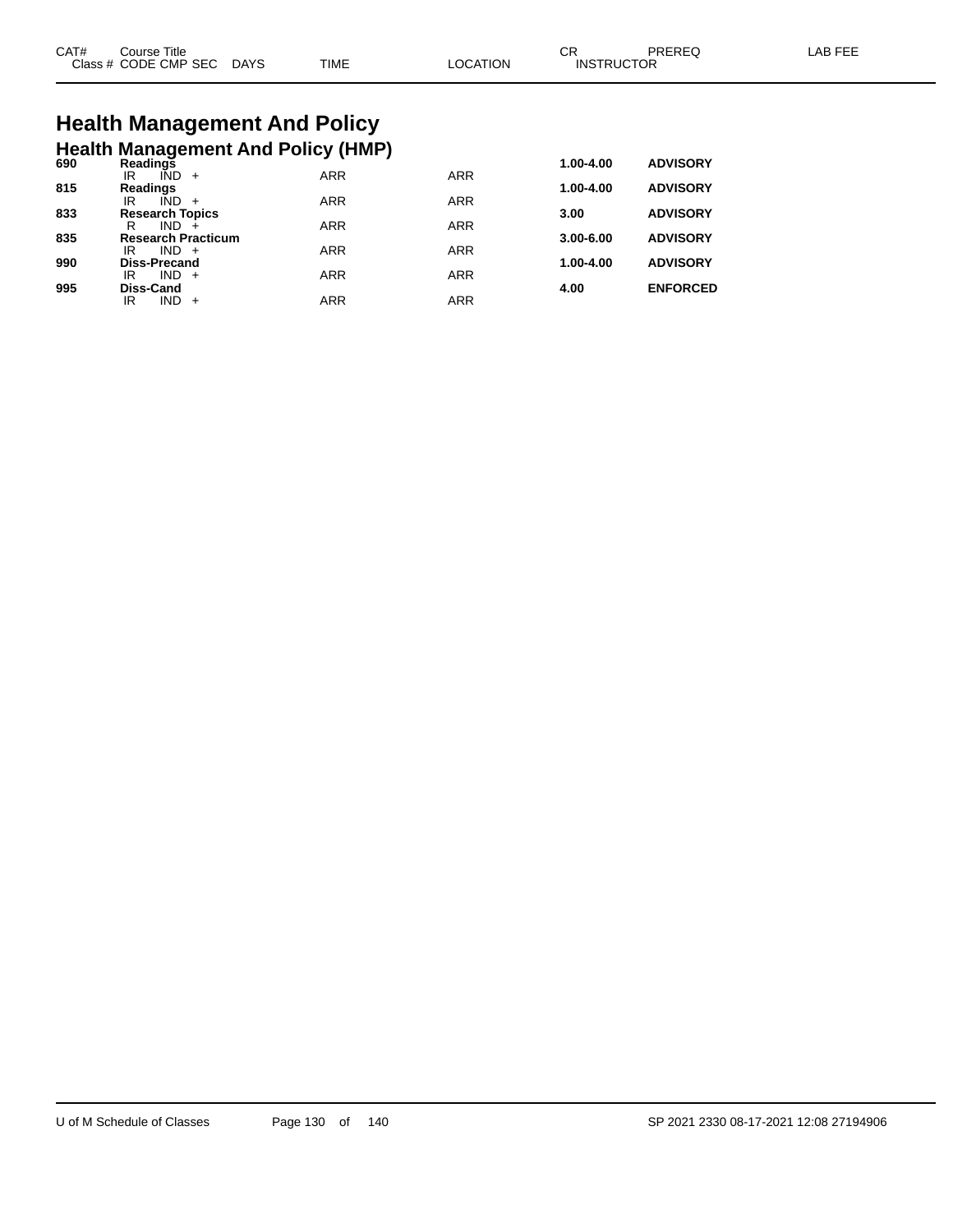| CAT# | Title<br>Course      |             |             |                | $\cap$<br>◡       | PREREQ | AR EEI |
|------|----------------------|-------------|-------------|----------------|-------------------|--------|--------|
|      | Class # CODE CMP SEC | <b>DAYS</b> | <b>TIME</b> | <b>OCATION</b> | <b>INSTRUCTOR</b> |        |        |

# **Health Behavior & Health Education Department**

|     |                           |         | <b>Health Behavior And Health Education (HBEHED)</b> |            |            |               |                 |
|-----|---------------------------|---------|------------------------------------------------------|------------|------------|---------------|-----------------|
| 625 | IR                        | $IND +$ | <b>Research Hith Behav</b>                           | <b>ARR</b> | <b>ARR</b> | 2.00-4.00     | <b>ADVISORY</b> |
| 644 |                           |         | <b>Readings H Beh-Educ</b>                           |            |            | $1.00 - 6.00$ | <b>ADVISORY</b> |
| 900 | IR<br>Research            | $IND +$ |                                                      | <b>ARR</b> | <b>ARR</b> | $2.00 - 6.00$ | <b>ADVISORY</b> |
|     | IR                        | $IND +$ |                                                      | <b>ARR</b> | <b>ARR</b> |               |                 |
| 990 | <b>Diss-Precand</b><br>IR | $IND +$ |                                                      | <b>ARR</b> | <b>ARR</b> | 1.00-4.00     | <b>ADVISORY</b> |
| 995 | Diss-Cand                 |         |                                                      |            |            | 4.00          | <b>ENFORCED</b> |
|     | ΙR                        | $IND +$ |                                                      | <b>ARR</b> | <b>ARR</b> |               |                 |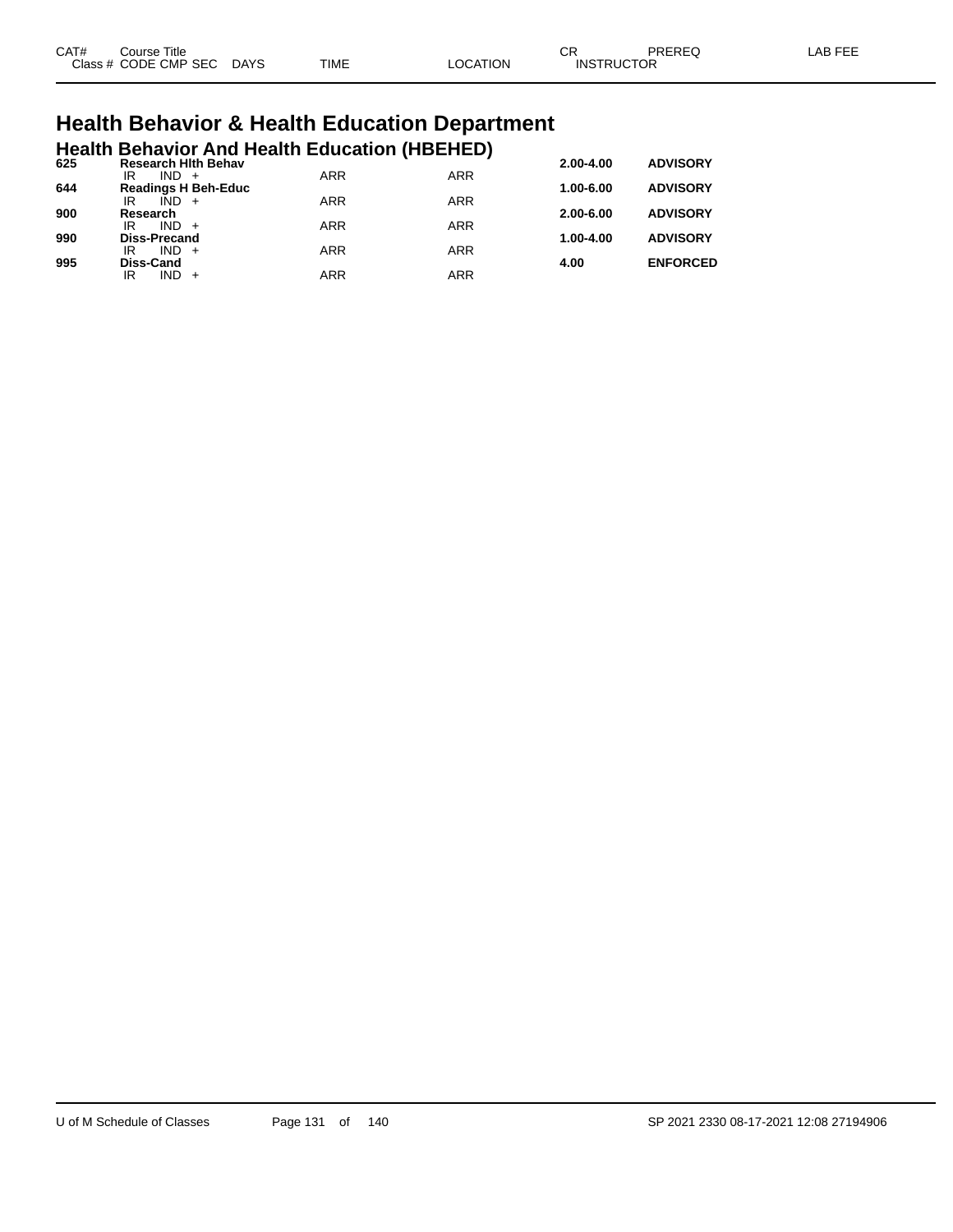| CAT# | Course Title              |             |          | СR                | PREREQ | LAB FEE |
|------|---------------------------|-------------|----------|-------------------|--------|---------|
|      | Class # CODE CMP SEC DAYS | <b>TIME</b> | LOCATION | <b>INSTRUCTOR</b> |        |         |

#### **School Of Public Health**

| 479 | <b>Public Health (PUBHLTH)</b><br>Indepen Rèsearch PH |     |     | 1.00-3.00 |
|-----|-------------------------------------------------------|-----|-----|-----------|
|     | $IND +$                                               | ARR | ARR |           |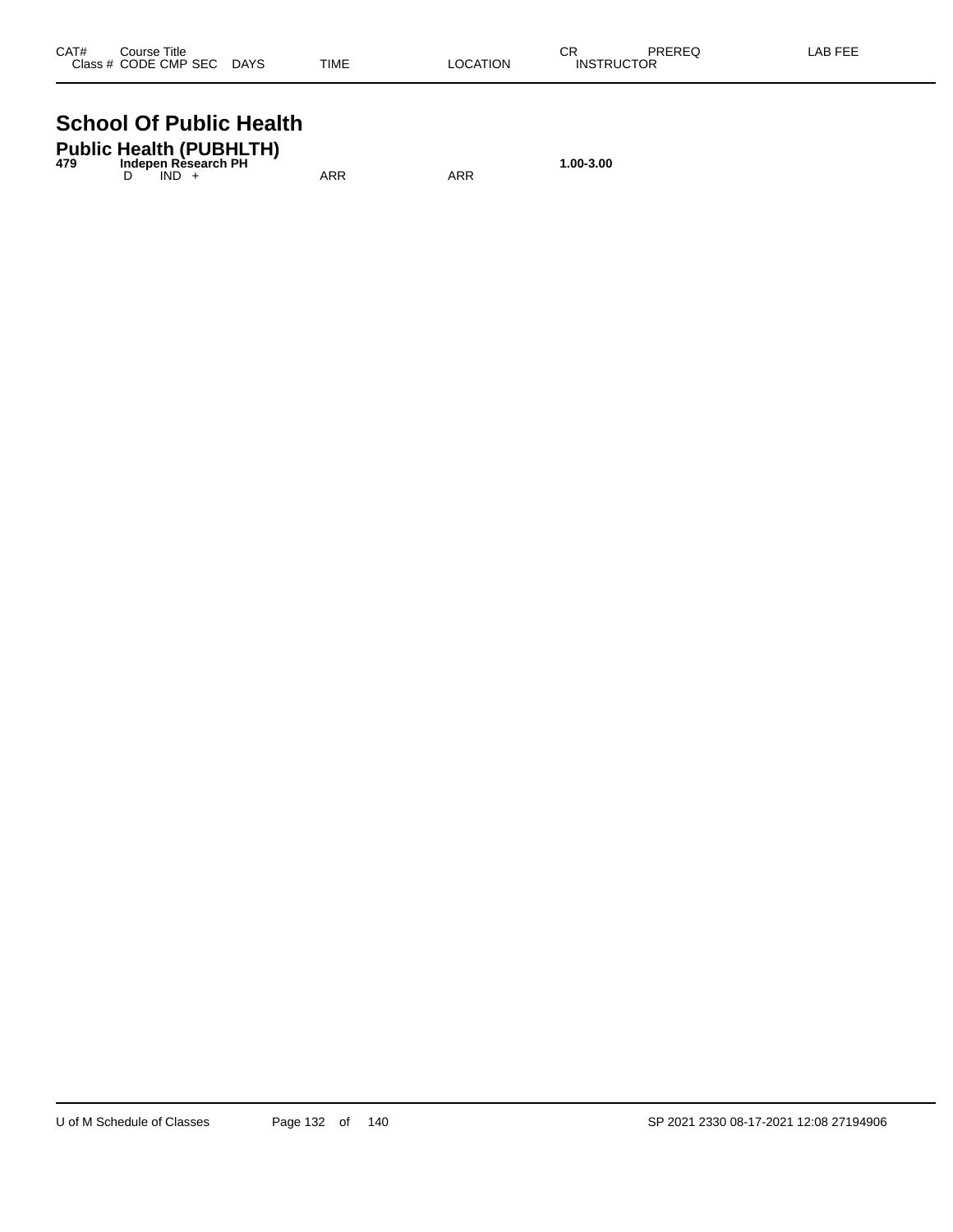#### **Public Policy School Of Public Policy**

|     | <b>Public Policy (PUBPOL)</b>      |            |            |           |                 |
|-----|------------------------------------|------------|------------|-----------|-----------------|
| 490 | <b>Independent Study</b>           |            |            | 1.00-4.00 |                 |
|     | $IND +$                            | <b>ARR</b> | <b>ARR</b> |           |                 |
| 600 | <b>Directed Reading</b><br>$IND +$ | <b>ARR</b> | <b>ARR</b> | 1.00-6.00 | <b>ADVISORY</b> |
| 700 | <b>Directed Research</b>           |            |            | 1.00-6.00 | <b>ADVISORY</b> |
|     | $IND +$                            | <b>ARR</b> | <b>ARR</b> |           |                 |
| 990 | <b>Diss-Precand</b>                |            |            | 1.00-4.00 | <b>ADVISORY</b> |
| 995 | $IND +$<br>Diss-Cand               | <b>ARR</b> | <b>ARR</b> | 4.00      | <b>ENFORCED</b> |
|     | $IND +$<br>ΙR                      | <b>ARR</b> | ARR        |           |                 |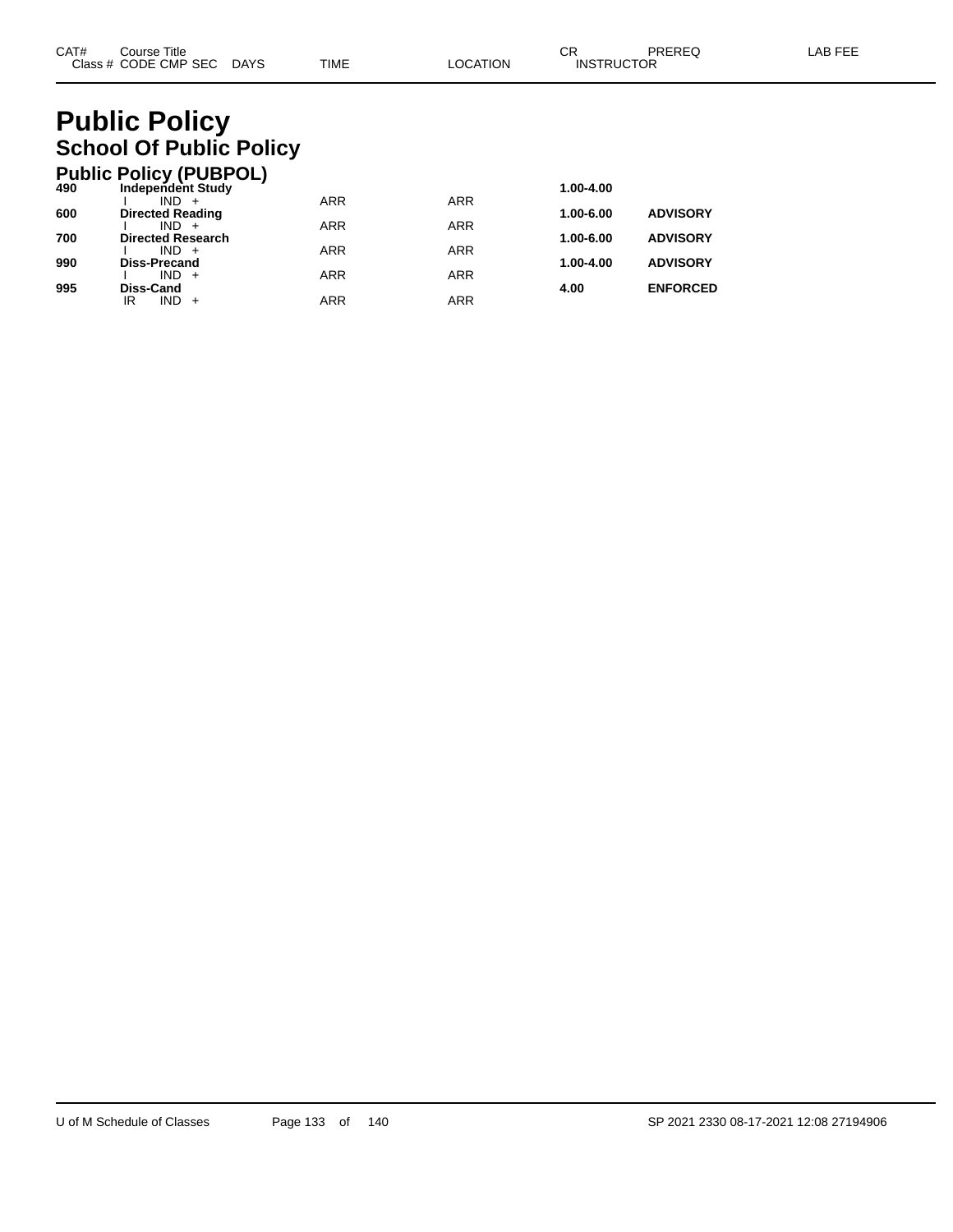#### **Rackham Graduate School**

#### **Chemical Biology (CHEMBIO) 599 Research Rotation 1.00-6.00**

52863 PD LAB 101 ARR ARR Mapp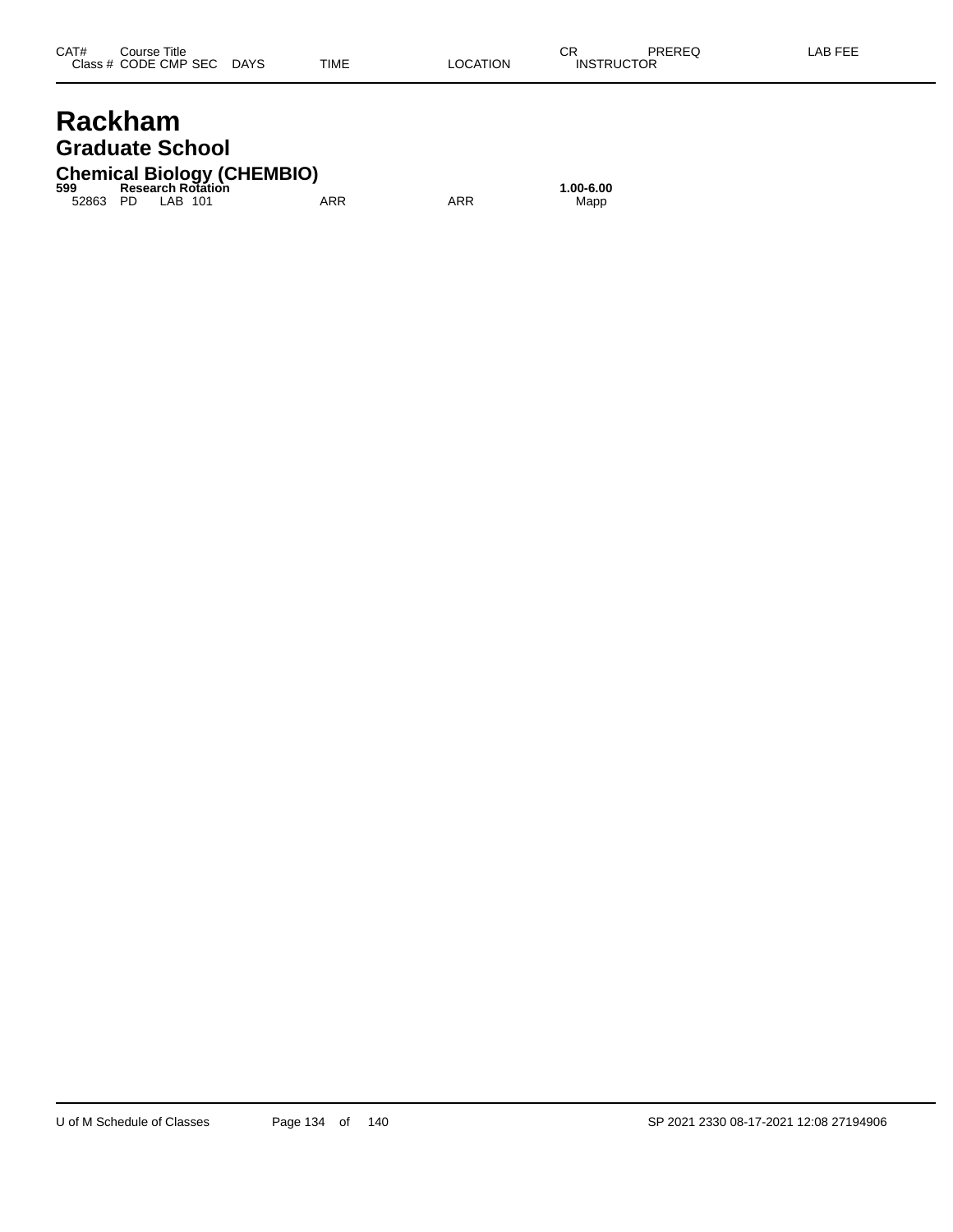## **Ross School of Business**

FRESHMEN MAY NOT ELECT ANY BUSINESS COURSES. 500 LEVEL COURSES OR ABOVE REQUIRE GRADUATE STANDING.

# **School of Business Administration**

|              | <b>Accounting (ACC)</b>                                        |                     |                  |                     |                           |       |
|--------------|----------------------------------------------------------------|---------------------|------------------|---------------------|---------------------------|-------|
| 300          | <b>Financial Acctg</b><br>51243 P RW REC 101<br><b>MTWTH</b>   | 12-130PM            | ARR              | 3.00<br>Desimpelare | <b>ADVISORY, ENFORCED</b> | 63.00 |
| 399          | <b>Indep Study Project</b>                                     |                     |                  | $1.00 - 3.00$       | <b>ADVISORY</b>           |       |
| 534          | $IND +$<br><b>Management Acctg</b>                             | ARR                 | ARR              | 2.25                | <b>ENFORCED</b>           | 25.00 |
| 53238        | <b>P RW REC 451</b>                                            | 6-730PM             | ARR              |                     |                           |       |
| 534          | <b>Management Acctg</b><br>P RW REC 451<br>м                   | 6-730PM             | ARR              | 2.25                | <b>ENFORCED</b>           | 25.00 |
|              | P RW REC 451<br>M                                              | 6-730PM             | ARR              |                     |                           |       |
| 534          | <b>P RW REC 451</b><br>М                                       | 6-730PM             | ARR              | Indjejikian         |                           |       |
| 53236        | <b>Management Acctg</b><br><b>P RW REC 801</b>                 | 6-730PM             | ARR              | 2.25                | <b>ENFORCED</b>           | 25.00 |
| 534          | <b>Management Acctg</b>                                        |                     |                  | 2.25                | <b>ENFORCED</b>           | 25.00 |
|              | P RW REC 801<br>м<br><b>P RW REC 801</b><br>M                  | 6-730PM<br>6-730PM  | ARR<br>ARR       | Indjejikian         |                           |       |
|              | P RW REC 801<br>М                                              | 6-730PM             | ARR              |                     |                           |       |
| 534          | <b>Management Acctg</b>                                        |                     |                  | 2.25                | <b>ENFORCED</b>           | 25.00 |
| 53237<br>534 | <b>P RW REC 802</b><br><b>Management Acctg</b>                 | 8-930PM             | ARR              | 2.25                | <b>ENFORCED</b>           | 25.00 |
|              | P RW REC 802<br>м                                              | 8-930PM             | ARR              | Indjejikian         |                           |       |
|              | <b>P RW REC 802</b><br>M                                       | 8-930PM             | ARR              |                     |                           |       |
| 750          | <b>P RW REC 802</b><br>M<br><b>Indep Study Project</b>         | 8-930PM             | ARR              | 1.00-3.00           | <b>ADVISORY</b>           |       |
|              | $IND +$                                                        | ARR                 | ARR              |                     |                           |       |
| 899          | <b>Sem Acctg Issues</b><br>53050 P RW SEM 101<br>W             | 1-5PM               | <b>R0420 BUS</b> | 3.00<br>Williams    | <b>ADVISORY</b>           |       |
| 900          | <b>Special Research</b>                                        |                     |                  | 1.00-6.00           |                           |       |
|              | $IND +$                                                        | ARR                 | ARR              |                     |                           |       |
| 990          | Diss-Precand<br>IND.<br>$\ddot{}$                              | ARR                 | ARR              | 1.00-4.00           | <b>ADVISORY</b>           |       |
| 995          | Diss-Cand                                                      |                     |                  | 4.00                | <b>ENFORCED</b>           |       |
|              | $IND +$<br>IR.                                                 | ARR                 | ARR              |                     |                           |       |
|              | <b>Business Administration (BA)</b>                            |                     |                  |                     |                           |       |
| 225<br>52848 | <b>ABIS</b><br>PI<br><b>REC 101</b>                            | <b>ARR</b>          | ARR              | 1.00<br>Shark       |                           |       |
| 325          | <b>ABIS</b>                                                    |                     |                  | 1.00                |                           |       |
| 52849        | PI<br><b>REC 101</b>                                           | ARR                 | ARR              | Shark               |                           |       |
| 399          | Indep Study Project<br>$IND +$<br>Ι.                           | ARR                 | ARR              | 1.00-3.00           |                           |       |
| 525          | ABIS                                                           |                     |                  | 1.00                |                           |       |
| 52793<br>750 | <b>REC 101</b><br>PI<br><b>Indep Study Project</b>             | <b>ARR</b>          | ARR              | Shark<br>1.00-3.00  | <b>ADVISORY</b>           |       |
|              | $IND +$                                                        | ARR                 | ARR              |                     |                           |       |
|              | <b>Business Communication (BCOM)</b>                           |                     |                  |                     |                           |       |
| 399          | <b>Independent Study</b>                                       |                     |                  | 1.00-3.00           |                           |       |
|              | $IND +$                                                        | ARR                 | ARR              |                     |                           |       |
|              | <b>Business Economics And Public Policy (BE)</b>               |                     |                  |                     |                           |       |
| 300<br>53077 | <b>Applied Economics</b><br><b>P RW REC 101</b><br>F           | 1130-130PM          | ARR              | 3.00                | <b>ADVISORY</b>           | 48.00 |
| 300          | <b>Applied Economics</b>                                       |                     |                  | 3.00                | <b>ADVISORY</b>           | 48.00 |
|              | <b>PRW REC 101</b><br>ттн                                      | 1030-12PM           | ARR              |                     |                           |       |
|              | MW<br><b>P RW REC 101</b><br><b>P RW REC 101</b><br><b>MWF</b> | 130-3PM<br>9-1030AM | ARR<br>ARR       | Shwavder            |                           |       |
| 399          | <b>Indep Study Project</b>                                     |                     |                  | 1.00-3.00           | <b>ADVISORY</b>           |       |
| 750          | $IND +$<br><b>Indep Study Project</b>                          | ARR                 | ARR              | 1.00-3.00           | <b>ADVISORY</b>           |       |
|              | $IND +$                                                        | ARR                 | ARR              |                     |                           |       |
| 900          | <b>Special Research</b><br>$IND +$                             | ARR                 | ARR              | 1.00-6.00           | <b>ADVISORY</b>           |       |
| 990          | Diss-Precand                                                   |                     |                  | 1.00-4.00           | <b>ADVISORY</b>           |       |
|              | $IND +$                                                        | ARR                 | ARR              |                     |                           |       |
| 995          | Diss-Cand<br>IR<br>$IND +$                                     | ARR                 | ARR              | 4.00                | <b>ENFORCED</b>           |       |
|              | <b>Business Law (BL)</b>                                       |                     |                  |                     |                           |       |
| 399          | Independent Study                                              |                     |                  | 1.00-3.00           |                           |       |
|              | $IND +$<br>$\mathbf{I}$                                        | ARR                 | ARR              |                     |                           |       |
|              |                                                                |                     |                  |                     |                           |       |

U of M Schedule of Classes Page 135 of 140 SP 2021 2330 08-17-2021 12:08 27194906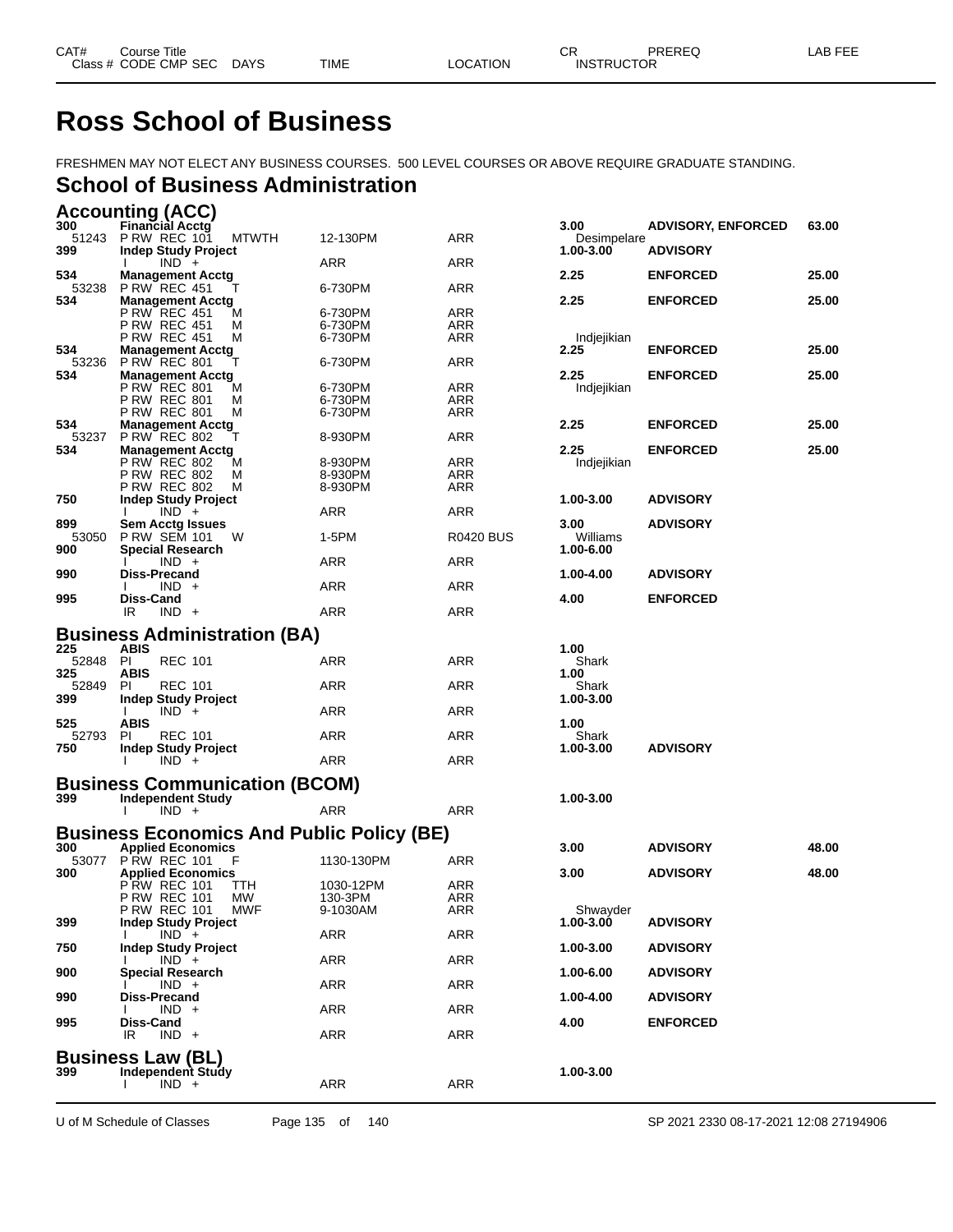| CAT#            | Course Title<br>Class # CODE CMP SEC DAYS                                                      |             | <b>TIME</b>                                                          | <b>LOCATION</b>                                                                                                           | CR.<br><b>INSTRUCTOR</b> | PREREQ          | LAB FEE |  |
|-----------------|------------------------------------------------------------------------------------------------|-------------|----------------------------------------------------------------------|---------------------------------------------------------------------------------------------------------------------------|--------------------------|-----------------|---------|--|
| 688<br>50028 PI | Washington Campus<br><b>REC 451</b><br>Business and the Public Policy<br>2018 Dates: May 14-18 |             | ARR<br>For more information, contact rossgradacadadvising@umich.edu. | ARR<br>BL 688.451 is an off-site course taught in Washington, D.C. Only selected students receive permission to register. | 3.00<br><b>Kress</b>     |                 |         |  |
| 750             | <b>Entrepreneurial Studies (ES)</b><br><b>Indep Study Project</b><br>$IND +$                   |             | ARR                                                                  | ARR                                                                                                                       | 1.00-3.00                | <b>ADVISORY</b> |         |  |
|                 | Finance (FIN)                                                                                  |             |                                                                      |                                                                                                                           |                          |                 |         |  |
| 399             | Indep Study Project<br>$IND +$                                                                 |             | ARR                                                                  | ARR                                                                                                                       | 1.00-3.00                | <b>ADVISORY</b> |         |  |
| 415<br>53412    | <b>Corp Investment Dec</b><br>PR.<br><b>REC 101</b>                                            | TTH.        | 9-1030AM                                                             | ARR                                                                                                                       | 3.00<br>Hall             | <b>ADVISORY</b> |         |  |
| 415             | <b>Corp Investment Dec</b><br>P R<br><b>REC 101</b>                                            | TTH         | 1-230PM                                                              | ARR                                                                                                                       | 3.00                     | <b>ADVISORY</b> |         |  |
| 415             | P R<br><b>REC 101</b><br><b>Corp Investment Dec</b>                                            | MWF         | 1030-12PM                                                            | ARR                                                                                                                       | 3.00                     | <b>ADVISORY</b> |         |  |
| 53321<br>415    | PR.<br><b>REC 311</b><br><b>Corp Investment Dec</b>                                            | <b>TTH</b>  | 9-1030AM                                                             | ARR                                                                                                                       | Hall<br>3.00             | <b>ADVISORY</b> |         |  |
|                 | РR<br><b>REC 311</b>                                                                           | TTH         | 1-230PM                                                              | ARR                                                                                                                       |                          |                 |         |  |
| 533             | <b>REC 311</b><br>P R<br><b>Finan Mgt</b>                                                      | MWF         | 1030-12PM                                                            | ARR                                                                                                                       | 2.25                     | <b>ENFORCED</b> |         |  |
| 53088<br>533    | <b>P RW REC 451</b><br><b>Finan Mgt</b>                                                        | Τ           | 6-730PM                                                              | ARR                                                                                                                       | 2.25                     | <b>ENFORCED</b> |         |  |
|                 | P RW REC 451<br><b>P RW REC 451</b>                                                            | Т<br>T      | 6-730PM<br>6-730PM                                                   | <b>ARR</b><br>ARR                                                                                                         | Kaul                     |                 |         |  |
| 533             | <b>P RW REC 451</b><br><b>Finan Mgt</b>                                                        | Τ           | 6-730PM                                                              | ARR                                                                                                                       | 2.25                     | <b>ENFORCED</b> |         |  |
| 53086<br>533    | <b>P RW REC 801</b><br><b>Finan Mgt</b>                                                        | Т           | 6-730PM                                                              | ARR                                                                                                                       | Kaul<br>2.25             | <b>ENFORCED</b> |         |  |
|                 | P RW REC 801                                                                                   | Т           | 6-730PM                                                              | <b>ARR</b>                                                                                                                |                          |                 |         |  |
|                 | P RW REC 801<br><b>P RW REC 801</b>                                                            | $\top$<br>Τ | 6-730PM<br>6-730PM                                                   | ARR<br>ARR                                                                                                                |                          |                 |         |  |
| 533<br>53087    | <b>Finan Mgt</b><br><b>P RW REC 802</b>                                                        | Т           | 8-930PM                                                              | ARR                                                                                                                       | 2.25<br>Kaul             | <b>ENFORCED</b> |         |  |
| 533             | <b>Finan Mgt</b><br>P RW REC 802                                                               | Т           | 8-930PM                                                              | <b>ARR</b>                                                                                                                | 2.25                     | <b>ENFORCED</b> |         |  |
|                 | P RW REC 802                                                                                   | T           | 8-930PM                                                              | ARR                                                                                                                       |                          |                 |         |  |
| 533             | <b>P RW REC 802</b><br>Finan Mgt                                                               | Τ           | 8-930PM                                                              | ARR                                                                                                                       | 2.25                     | <b>ENFORCED</b> |         |  |
| 53089<br>533    | <b>P RW REC 803</b><br><b>Finan Mgt</b>                                                        | W           | 8-930PM                                                              | ARR                                                                                                                       | 2.25                     | <b>ENFORCED</b> |         |  |
|                 | <b>P RW REC 803</b><br><b>P RW REC 803</b>                                                     | W<br>W      | 8-930PM<br>8-930PM                                                   | <b>ARR</b><br>ARR                                                                                                         |                          |                 |         |  |
|                 | <b>P RW REC 803</b>                                                                            | W           | 8-930PM                                                              | ARR                                                                                                                       | Kaul                     |                 |         |  |
| 750             | <b>Indep Study Project</b><br>$IND +$                                                          |             | ARR                                                                  | ARR                                                                                                                       | 1.00-3.00                | <b>ADVISORY</b> |         |  |
| 900             | <b>Special Research</b><br>$IND +$                                                             |             | ARR                                                                  | ARR                                                                                                                       | 1.00-6.00                | <b>ADVISORY</b> |         |  |
| 990             | Diss-Precand<br>$IND +$                                                                        |             | <b>ARR</b>                                                           | <b>ARR</b>                                                                                                                | 1.00-4.00                | <b>ADVISORY</b> |         |  |
| 995             | Diss-Cand                                                                                      |             |                                                                      |                                                                                                                           | 4.00                     | <b>ENFORCED</b> |         |  |
|                 | $IND +$<br>R                                                                                   |             | <b>ARR</b>                                                           | <b>ARR</b>                                                                                                                |                          |                 |         |  |
| 302             | <b>Marketing (MKT)</b><br><b>Marketing Management</b>                                          |             |                                                                      |                                                                                                                           | 3.00                     |                 | 130.00  |  |
| 52743<br>310    | <b>PRW REC 101</b><br><b>Fundmntls Sales Mgt</b>                                               | МW          | 3-6PM                                                                | <b>ARR</b>                                                                                                                | Ku<br>3.00               |                 |         |  |
| 53080<br>310    | P R<br><b>REC 101</b>                                                                          | TTH         | 9-1030AM                                                             | ARR                                                                                                                       | Carter<br>3.00           |                 |         |  |
|                 | <b>Fundmntls Sales Mgt</b><br>РR<br><b>REC 101</b>                                             | TTH         | 130-3PM                                                              | <b>ARR</b>                                                                                                                |                          |                 |         |  |
| 310             | <b>REC 101</b><br>PR.<br><b>Fundmntls Sales Mgt</b>                                            | MWF         | 1030-12PM                                                            | ARR                                                                                                                       | 3.00                     |                 |         |  |
| 53081<br>310    | ΡR<br><b>REC 311</b><br><b>Fundmntls Sales Mgt</b>                                             | TTH         | 9-1030AM                                                             | <b>ARR</b>                                                                                                                | Carter<br>3.00           |                 |         |  |
|                 | ΡR<br><b>REC 311</b><br>PR.<br><b>REC 311</b>                                                  | TTH<br>MWF  | 130-3PM<br>1030-12PM                                                 | <b>ARR</b><br>ARR                                                                                                         |                          |                 |         |  |
| 313             | <b>Consumer Behavior</b>                                                                       |             |                                                                      |                                                                                                                           | 3.00                     | <b>ADVISORY</b> | 69.00   |  |
| 53082<br>313    | P R<br><b>REC 101</b><br><b>Consumer Behavior</b>                                              | TTH         | 1030-12PM                                                            | <b>ARR</b>                                                                                                                | Angell<br>3.00           | <b>ADVISORY</b> | 69.00   |  |
|                 | ΡR<br><b>REC 101</b><br><b>REC 101</b><br>P R                                                  | MW.<br>MWF  | 130-3PM<br>9-1030AM                                                  | ARR<br>ARR                                                                                                                |                          |                 |         |  |
| 313<br>53083    | <b>Consumer Behavior</b><br><b>REC 311</b><br>P R                                              | ттн         | 1030-12PM                                                            | ARR                                                                                                                       | 3.00<br>Angell           | <b>ADVISORY</b> | 69.00   |  |
| 313             | <b>Consumer Behavior</b>                                                                       |             |                                                                      |                                                                                                                           | 3.00                     | <b>ADVISORY</b> | 69.00   |  |
|                 | ΡR<br><b>REC 311</b>                                                                           | МW          | 130-3PM                                                              | <b>ARR</b>                                                                                                                |                          |                 |         |  |

U of M Schedule of Classes Page 136 of 140 SP 2021 2330 08-17-2021 12:08 27194906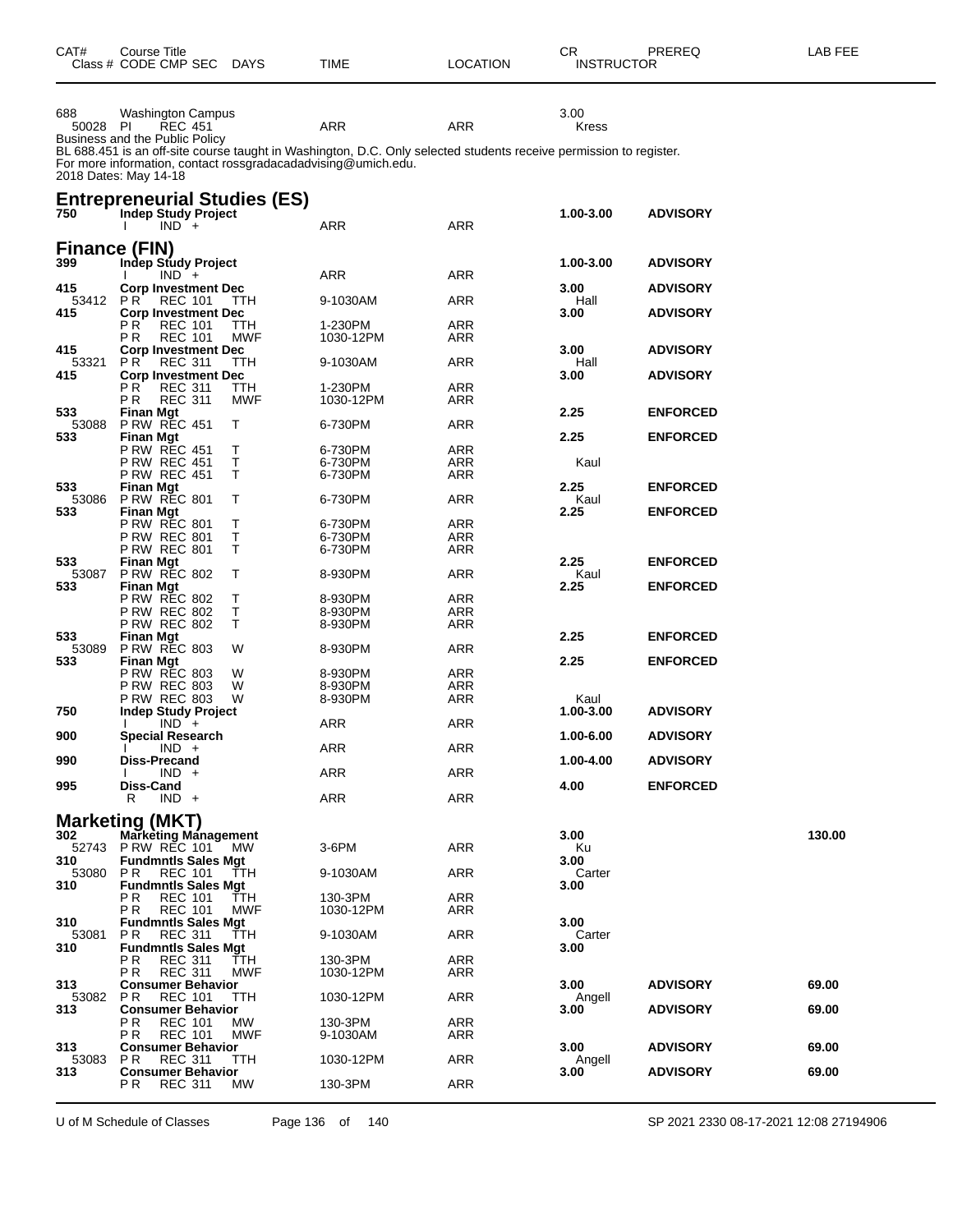| CAT#             | Course Title<br>Class # CODE CMP SEC                                                                                                                   | DAYS         | <b>TIME</b>              | <b>LOCATION</b>          | CR.<br><b>INSTRUCTOR</b> | PREREQ                                     | <b>LAB FEE</b> |
|------------------|--------------------------------------------------------------------------------------------------------------------------------------------------------|--------------|--------------------------|--------------------------|--------------------------|--------------------------------------------|----------------|
|                  |                                                                                                                                                        |              |                          |                          |                          |                                            |                |
| 399              | P R<br><b>REC 311</b><br><b>Indep Study Project</b>                                                                                                    | <b>MWF</b>   | 9-1030AM                 | <b>ARR</b>               | 1.00-3.00                | <b>ADVISORY</b>                            |                |
| 750              | $IND +$<br><b>Indep Study Project</b>                                                                                                                  |              | <b>ARR</b>               | <b>ARR</b>               | 1.00-3.00                | <b>ADVISORY</b>                            |                |
| 900              | $IND +$<br><b>Special Research</b>                                                                                                                     |              | <b>ARR</b>               | ARR                      | 1.00-6.00                | <b>ADVISORY</b>                            |                |
| 990              | $IND +$<br><b>Diss-Precand</b>                                                                                                                         |              | ARR                      | ARR                      | 1.00-4.00                | <b>ADVISORY</b>                            |                |
|                  | $IND +$                                                                                                                                                |              | <b>ARR</b>               | <b>ARR</b>               |                          |                                            |                |
| 995              | Diss-Cand<br>$IND +$<br>R                                                                                                                              |              | <b>ARR</b>               | ARR                      | 4.00                     | <b>ENFORCED</b>                            |                |
|                  | <b>Management and Organizations (MO)</b>                                                                                                               |              |                          |                          |                          |                                            |                |
| 355<br>52908 PIR | <b>Magnify</b><br><b>REC 101</b><br>Enrollment in this class is by application only and is reserved for undergraduate students. The application can be | <b>MTWTH</b> | 10-5PM                   | ARR                      | 6.00                     | <b>ENFORCED</b><br>Worline, Erwin, Scimeca |                |
| found at:        | http://positiveorgs.bus.umich.edu/learning-programs/magnify/                                                                                           |              |                          |                          |                          |                                            |                |
| 399              | Please reach out to Betsy Erwin at berwin@umich.edu for further details.<br><b>Indep Study Project</b>                                                 |              |                          |                          | 1.00-3.00                | <b>ADVISORY</b>                            |                |
| 750              | $IND +$<br><b>Indep Study Project</b>                                                                                                                  |              | <b>ARR</b>               | <b>ARR</b>               | 1.00-3.00                | <b>ADVISORY</b>                            |                |
|                  | $IND +$                                                                                                                                                |              | <b>ARR</b>               | <b>ARR</b>               |                          |                                            |                |
| 900              | <b>Special Research</b><br>$IND +$                                                                                                                     |              | ARR                      | <b>ARR</b>               | 1.00-6.00                | <b>ADVISORY</b>                            |                |
| 990              | Diss-Precand<br>$IND +$                                                                                                                                |              | ARR                      | ARR                      | 1.00-4.00                | <b>ADVISORY</b>                            |                |
| 995              | Diss-Cand<br>IR<br>$IND +$                                                                                                                             |              | <b>ARR</b>               | <b>ARR</b>               | 4.00                     | <b>ENFORCED</b>                            |                |
|                  | <b>Strategy (STRATEGY)</b>                                                                                                                             |              |                          |                          |                          |                                            |                |
| 399              | Indep Study Project<br>$IND +$                                                                                                                         |              | <b>ARR</b>               | <b>ARR</b>               | 1.00-3.00                | <b>ADVISORY</b>                            |                |
| 750              | <b>Indep Study Project</b><br>$IND +$                                                                                                                  |              | <b>ARR</b>               | <b>ARR</b>               | 1.00-3.00                |                                            |                |
| 900              | <b>Doctoral Research</b><br>$IND +$                                                                                                                    |              | ARR                      | ARR                      | 1.00-6.00                |                                            |                |
| 990              | Diss-Precand<br>$IND +$                                                                                                                                |              | <b>ARR</b>               | <b>ARR</b>               | 1.00-4.00                |                                            |                |
| 995              | Diss-Cand<br>$IND +$<br>IR.                                                                                                                            |              | <b>ARR</b>               | ARR                      | 4.00                     | <b>ENFORCED</b>                            |                |
|                  | Technology and Operations (TO)                                                                                                                         |              |                          |                          |                          |                                            |                |
| 399              | <b>Independent Study</b><br>$IND +$                                                                                                                    |              | ARR                      | ARR                      | 1.00-3.00                |                                            |                |
| 685              | <b>Supply Chain Consult</b><br>PI.                                                                                                                     |              | ARR                      | ARR                      | 5.00<br>Ahn              |                                            |                |
| 53401<br>750     | <b>REC 001</b><br>Independent Study                                                                                                                    |              |                          |                          | 1.00-3.00                |                                            |                |
| 995              | $IND +$<br>Diss-Candidacy<br>R<br>$IND +$                                                                                                              |              | <b>ARR</b><br><b>ARR</b> | <b>ARR</b><br><b>ARR</b> | 4.00-8.00                | <b>ADVISORY, ENFORCED</b>                  |                |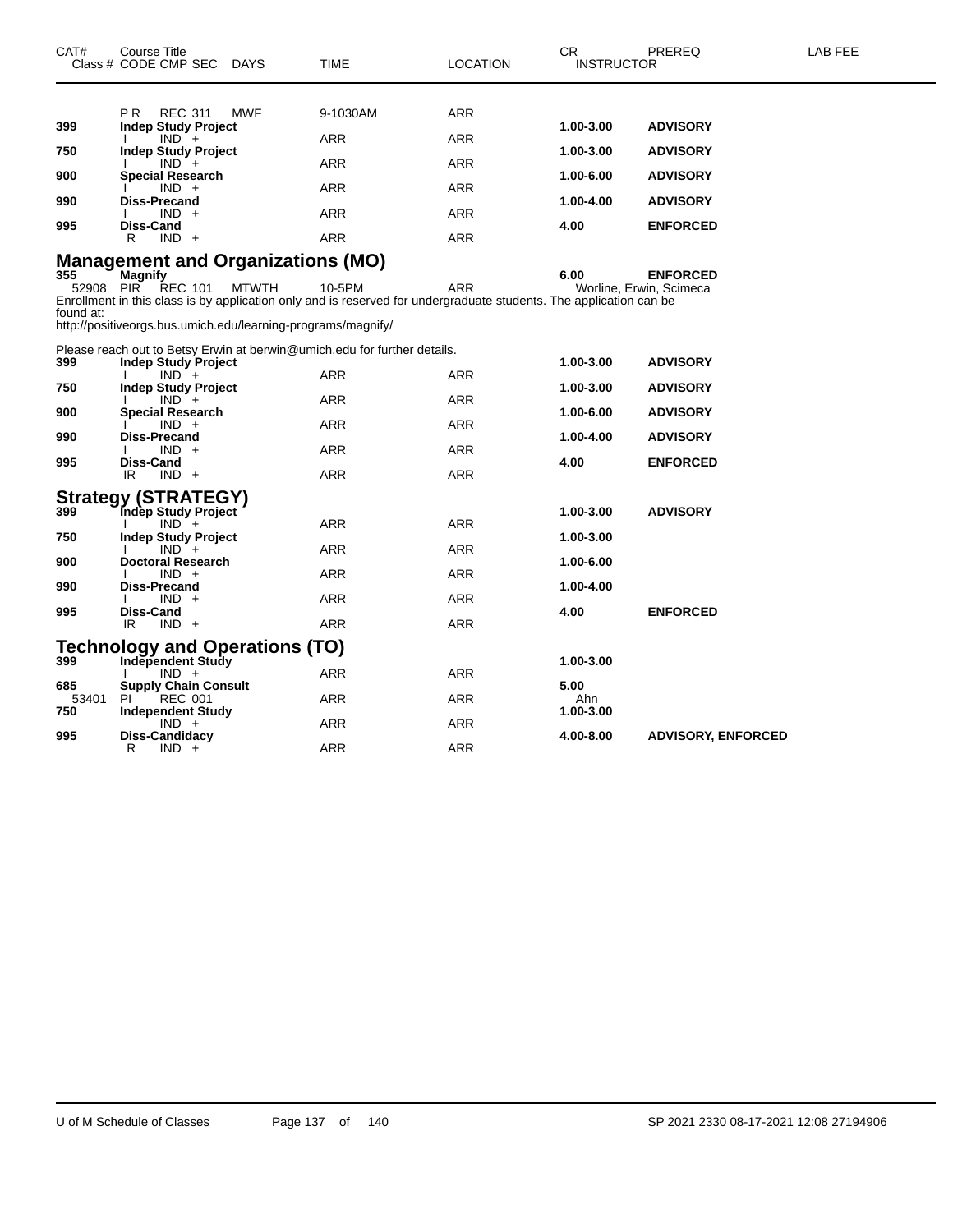| CAT# | Course Title         |             |      |          | ⌒冖<br>◡⊓          | PREREQ | AR FFF |
|------|----------------------|-------------|------|----------|-------------------|--------|--------|
|      | Class # CODE CMP SEC | <b>DAYS</b> | TIME | LOCATION | <b>INSTRUCTOR</b> |        |        |

#### **Social Work School Of Social Work**

| Social Work (SW) |                             |  |
|------------------|-----------------------------|--|
| nnn.             | $100T - 125$ $0.070 - 0.05$ |  |

| 300          | <b>UG Topics SW Soc Chg</b>                              |            |               | 3.00                 |                 |
|--------------|----------------------------------------------------------|------------|---------------|----------------------|-----------------|
| 53189<br>305 | SEM 101<br><b>MW</b><br>P.<br><b>Comm Action Soc Chg</b> | 10-1PM     | ARR           | 3.00                 | <b>ADVISORY</b> |
| 53046<br>312 | P<br>LEC 101<br>TTH<br><b>EnvirJus Org in Detr</b>       | 10-1PM     | <b>REMOTE</b> | Hodge he-him<br>3.00 |                 |
| 53415<br>517 | LEC 101<br>P<br>МW<br><b>Ind Studies Aging</b>           | 10-1PM     | ARR           | Seales<br>1.00-3.00  | <b>ADVISORY</b> |
| 518          | $IND +$<br>Ind Studies Aging                             | ARR        | ARR           | 1.00-3.00            | <b>ADVISORY</b> |
| 519          | $IND +$<br>I.<br>Ind Stds Hum Behav                      | ARR        | <b>ARR</b>    | 1.00-3.00            | <b>ADVISORY</b> |
| 520          | $IND +$<br>I.<br>Ind Stds Hum Behav                      | ARR        | <b>ARR</b>    | 1.00-3.00            | <b>ADVISORY</b> |
| 523          | $IND +$<br>Ind Stds Inperprac                            | ARR        | ARR           | 1.00-3.00            | <b>ADVISORY</b> |
| 524          | $IND +$<br>Ind Stds Inperprac                            | ARR        | <b>ARR</b>    | 1.00-3.00            | <b>ADVISORY</b> |
| 525          | $IND +$<br>I.<br>Ind Stds Chid&Yth                       | ARR        | <b>ARR</b>    | 1.00-3.00            | <b>ADVISORY</b> |
| 526          | $IND +$<br>Ind Stds Chid&Yth                             | ARR        | ARR           | 1.00-3.00            | <b>ADVISORY</b> |
| 532          | $IND +$<br>L<br>Ind Stds Health                          | ARR        | <b>ARR</b>    | 1.00-3.00            | <b>ADVISORY</b> |
| 533          | $IND +$<br>Ind Stds Health                               | ARR        | <b>ARR</b>    | 1.00-3.00            | <b>ADVISORY</b> |
|              | $IND +$                                                  | ARR        | ARR           |                      |                 |
| 546          | Ind Stds SWPS<br>$IND +$<br>I.                           | <b>ARR</b> | <b>ARR</b>    | 1.00-3.00            | <b>ADVISORY</b> |
| 547          | Ind Stds SWPS<br>$IND +$                                 | <b>ARR</b> | <b>ARR</b>    | 1.00-3.00            | <b>ADVISORY</b> |
| 553          | Ind Stds Comm Org<br>$IND +$<br>I.                       | ARR        | ARR           | 1.00-3.00            | <b>ADVISORY</b> |
| 554          | Ind Stds Comm Org<br>$IND +$<br>I.                       | ARR        | <b>ARR</b>    | 1.00-3.00            | <b>ADVISORY</b> |
| 555          | Ind Stds Comm & SS<br>$IND +$                            | ARR        | <b>ARR</b>    | 1.00-3.00            | <b>ADVISORY</b> |
| 556          | Ind Stds Comm & SS<br>$IND +$                            | ARR        | ARR           | 1.00-3.00            | <b>ADVISORY</b> |
| 566          | Ind Stds Mgt Hum S<br>$IND +$<br>I.                      | ARR        | <b>ARR</b>    | 1.00-3.00            | <b>ADVISORY</b> |
| 567          | Ind Stds Mgt Hum S<br>$IND +$<br>I.                      | ARR        | <b>ARR</b>    | 1.00-3.00            | <b>ADVISORY</b> |
| 576          | Ind Stds Pol&Eval<br>$IND +$                             | ARR        | ARR           | 1.00-3.00            | <b>ADVISORY</b> |
| 577          | Ind Stds Pol&Eval<br>$IND +$<br>I.                       | ARR        | <b>ARR</b>    | 1.00-3.00            | <b>ADVISORY</b> |
| 581          | Ind Stds Mntl Hith<br>$IND +$                            | ARR        | <b>ARR</b>    | 1.00-3.00            | <b>ADVISORY</b> |
| 582          | Ind Stds Mntl Hith<br>$IND +$<br>I.                      | ARR        | ARR           | 1.00-3.00            | <b>ADVISORY</b> |
| 583          | Ind Std Research<br>$IND +$<br>I.                        | <b>ARR</b> | <b>ARR</b>    | 1.00-3.00            | <b>ADVISORY</b> |
| 584          | Ind Stds Research                                        |            |               | 1.00-3.00            | <b>ADVISORY</b> |
| 586          | $IND +$<br><b>Ind Studies Eval</b>                       | ARR        | ARR           | 1.00-3.00            | <b>ADVISORY</b> |
| 587          | $IND +$<br>T<br><b>Ind Studies Eval</b>                  | ARR        | <b>ARR</b>    | 1.00-3.00            | <b>ADVISORY</b> |
| 598          | L<br>$IND +$<br>Ind Stds Soc Work                        | ARR        | ARR           | $1.00 - 3.00$        | <b>ADVISORY</b> |
| 599          | $IND +$<br>Ind Stds Soc Work                             | ARR        | ARR           | 1.00-3.00            | <b>ADVISORY</b> |
| 801          | $IND +$<br><b>Research Internship</b>                    | <b>ARR</b> | ARR           | 1.00-8.00            | <b>ADVISORY</b> |
| 802          | $IND +$<br><b>Research Internship</b>                    | ARR        | ARR           | 1.00-8.00            | <b>ADVISORY</b> |
| 803          | $IND +$<br>Ι.<br><b>Research Internship</b>              | ARR        | ARR           | 1.00-8.00            | <b>ADVISORY</b> |
| 900          | $IND +$<br><b>Prep Candidacy Eval</b>                    | ARR        | ARR           | $1.00 - 8.00$        | <b>ADVISORY</b> |
| 971          | $IND +$<br><b>Directed Reading</b>                       | ARR        | ARR           | 1.00-4.00            | <b>ADVISORY</b> |
|              | $IND +$                                                  | ARR        | ARR           |                      |                 |
| 972          | <b>Directed Reading</b>                                  |            |               | 1.00-4.00            | ADVISORY        |

U of M Schedule of Classes Page 138 of 140 SP 2021 2330 08-17-2021 12:08 27194906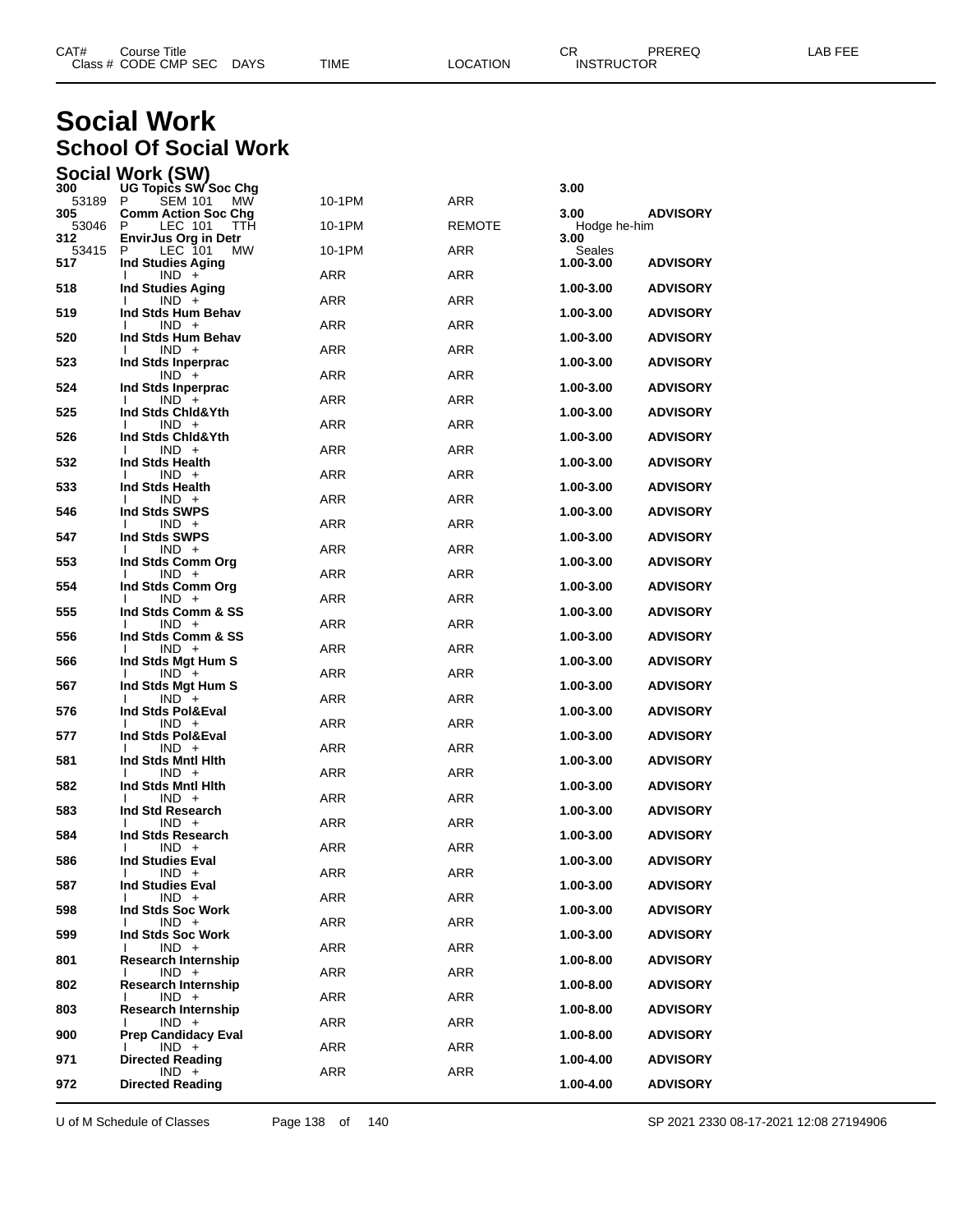| CAT# | Course Title<br>Class # CODE CMP SEC DAYS | <b>TIME</b> | <b>LOCATION</b> | CR.<br><b>INSTRUCTOR</b> | <b>PREREQ</b>   | LAB FEE |
|------|-------------------------------------------|-------------|-----------------|--------------------------|-----------------|---------|
|      |                                           |             |                 |                          |                 |         |
|      | $IND +$                                   | <b>ARR</b>  | <b>ARR</b>      |                          |                 |         |
| 973  | <b>Directed Reading</b><br>$IND +$        | <b>ARR</b>  | <b>ARR</b>      | 1.00-4.00                | <b>ADVISORY</b> |         |
| 974  | <b>Directed Reading</b>                   |             |                 | 1.00-4.00                | <b>ADVISORY</b> |         |
|      | $IND +$                                   | <b>ARR</b>  | <b>ARR</b>      |                          |                 |         |
| 975  | <b>Directed Research</b>                  |             |                 | 1.00-4.00                | <b>ADVISORY</b> |         |
|      | $IND +$                                   | <b>ARR</b>  | <b>ARR</b>      |                          |                 |         |
| 976  | <b>Directed Research</b>                  |             |                 | 1.00-4.00                | <b>ADVISORY</b> |         |
| 977  | $IND +$<br><b>Directed Research</b>       | <b>ARR</b>  | <b>ARR</b>      | 1.00-4.00                | <b>ADVISORY</b> |         |
|      | $IND +$                                   | <b>ARR</b>  | <b>ARR</b>      |                          |                 |         |
| 978  | <b>Directed Research</b>                  |             |                 | 1.00-4.00                | <b>ADVISORY</b> |         |
|      | $IND +$                                   | <b>ARR</b>  | <b>ARR</b>      |                          |                 |         |
| 990  | <b>Diss-Precand</b>                       |             |                 | 1.00-4.00                | <b>ADVISORY</b> |         |
|      | $IND +$                                   | <b>ARR</b>  | <b>ARR</b>      |                          |                 |         |
| 995  | Diss-Cand<br>$IND +$<br>IR                | <b>ARR</b>  | <b>ARR</b>      | 4.00                     | <b>ENFORCED</b> |         |